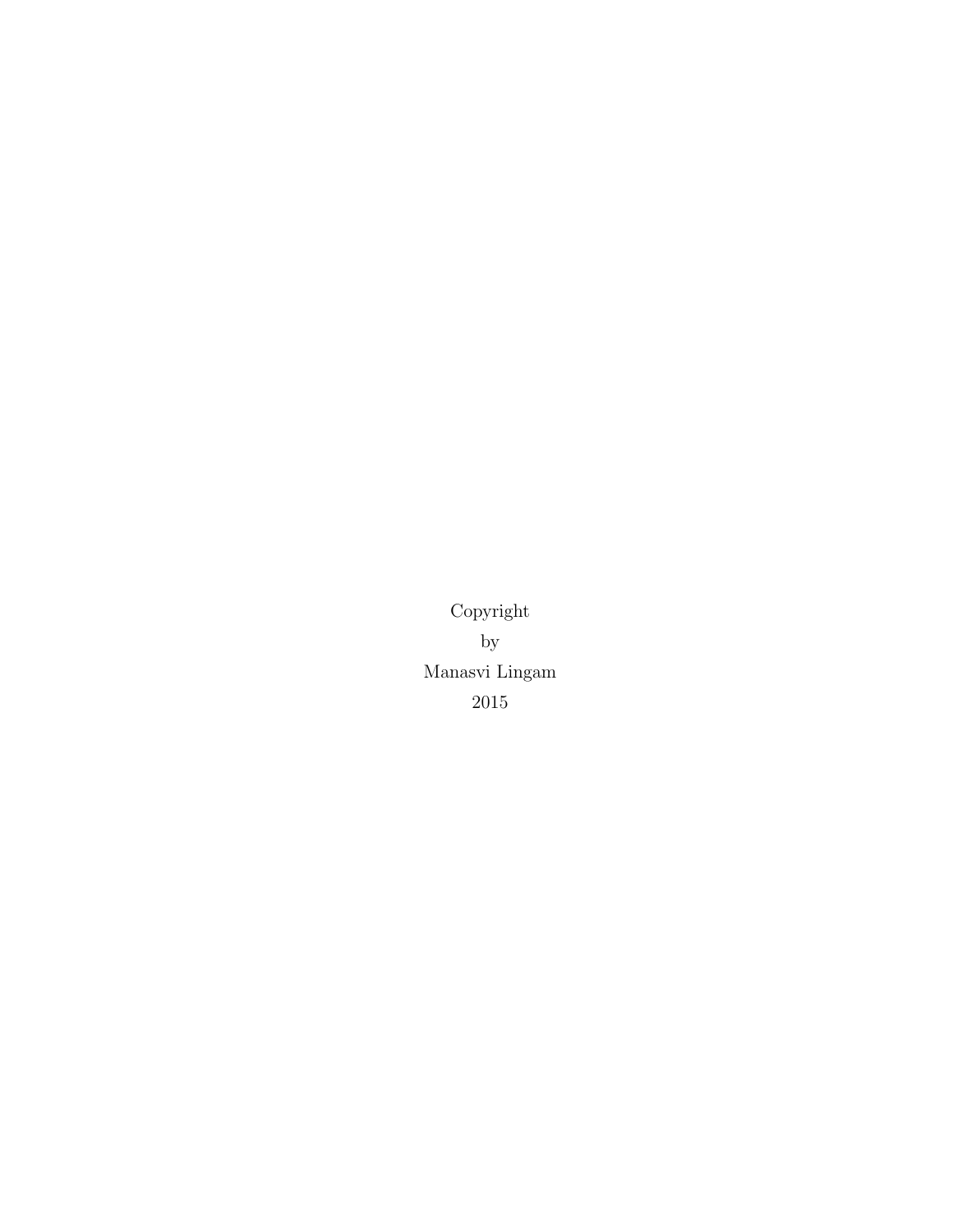The Dissertation Committee for Manasvi Lingam certifies that this is the approved version of the following dissertation:

## Hamiltonian and Action Principle formulations of plasma fluid models

Committee:

Philip J. Morrison, Supervisor

Boris Breizman

Richard Hazeltine

François Waelbroeck

Irene M. Gamba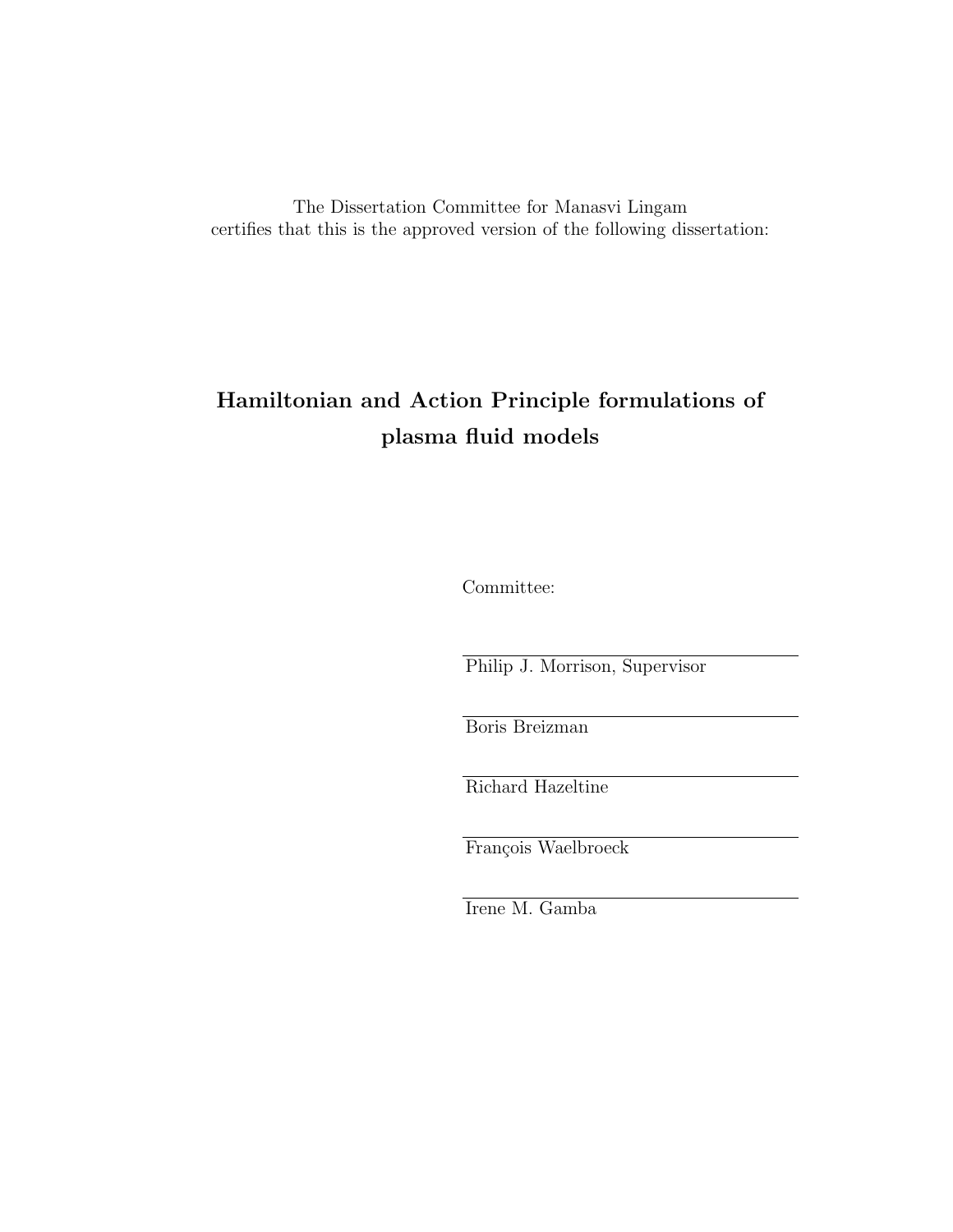## Hamiltonian and Action Principle formulations of plasma fluid models

by

Manasvi Lingam, B.Tech.

#### DISSERTATION

Presented to the Faculty of the Graduate School of The University of Texas at Austin in Partial Fulfillment of the Requirements for the Degree of

#### DOCTOR OF PHILOSOPHY

THE UNIVERSITY OF TEXAS AT AUSTIN May 2015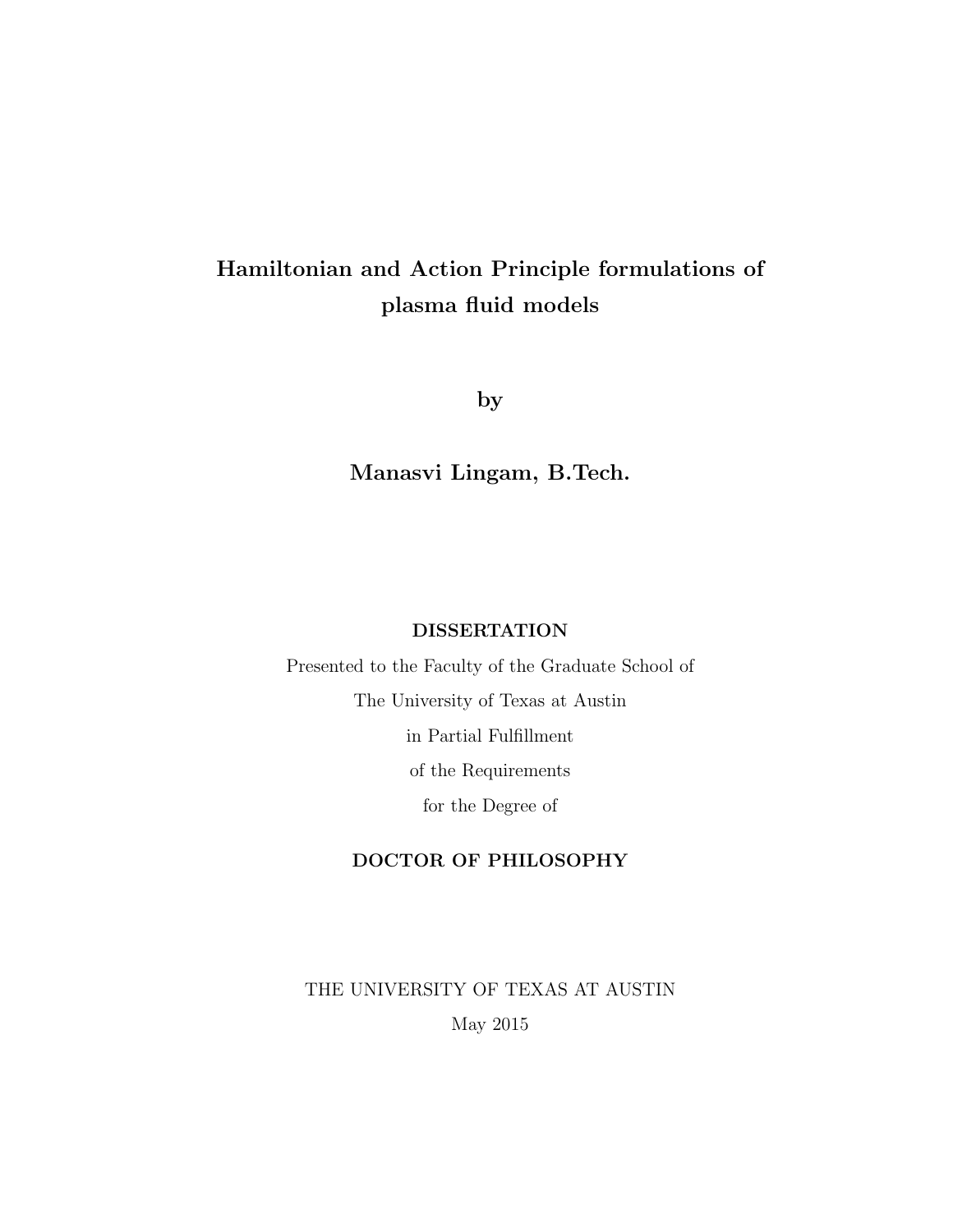### Acknowledgments

"Begin at the beginning," the King said gravely, "and go on till you come to the end: then stop."

- Lewis Carroll, Alice's Adventures in Wonderland

Any narrative of thanks must commence at home, for having shaped me into the person that I've become, and for their immeasurable affection and patience. I am reminded of the following lines, which summarize their unstinting support:

"To cheer one on the tedious way,

To fetch one if one goes astray,

To lift one if one totters down,

To strengthen whilst one stands."

- Christina Rossetti, Goblin Market

My stay at the University of Texas at Austin was enlivened and enriched by many people, amongst which the members of the "Whizkey seminar" figure prominently. In particular, I wish to thank Akshay Singh, Akarsh Simha and Siva Swaminathan, Tim Magee and Andy Hutchison for having always provided me companionship at their places, where I could hang out in times of loneliness. In particular, I thank Akarsh Simha for always providing me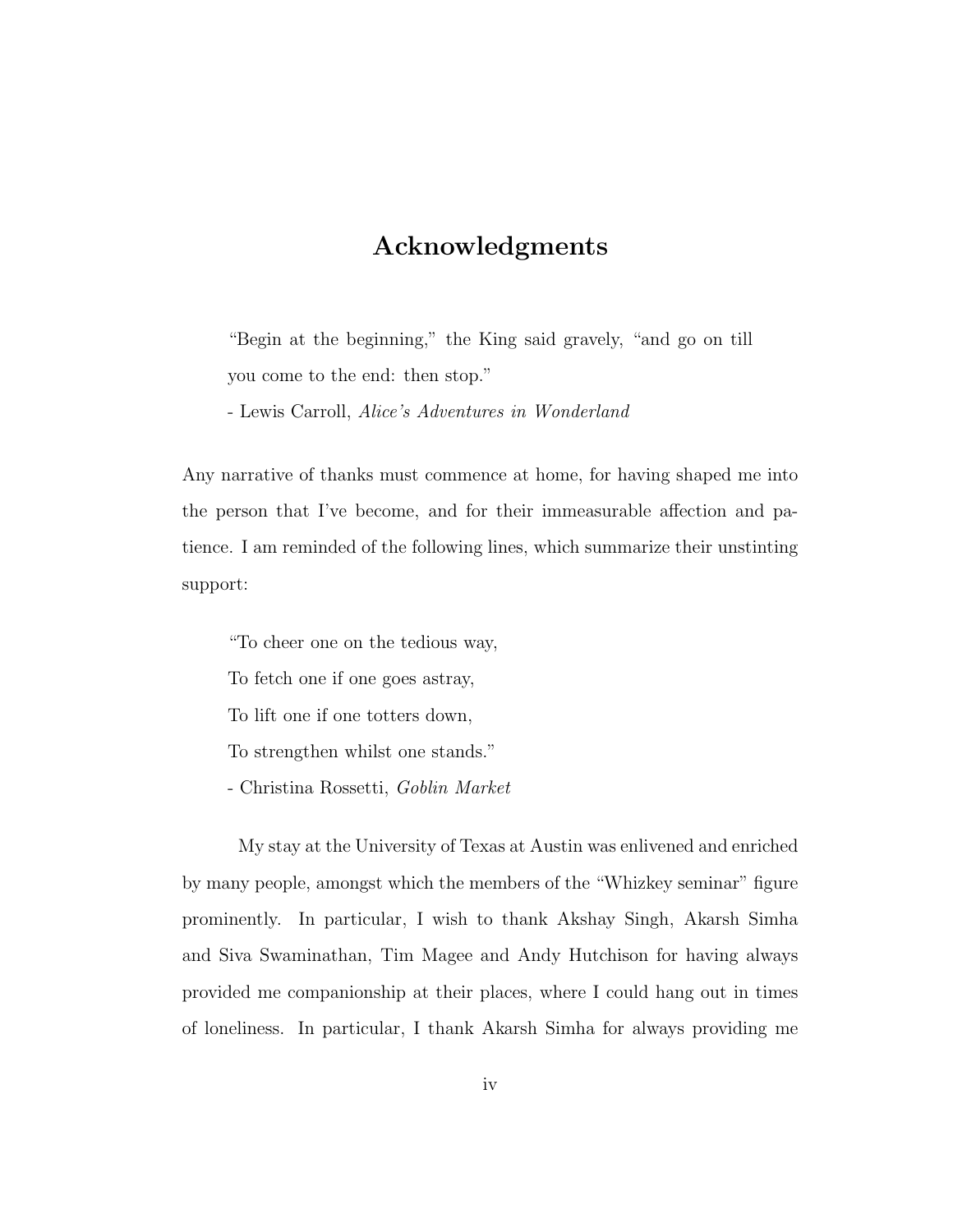with a sympathetic ear, and his car, in times of need. I am grateful to Phuc Nguyen for having been my first collaborator and for inducting me into the intricate world of research. For having served as my first graduate advisor at UT Austin, and for teaching me much about astrophysics, both in terms of research and coursework, I am thankful to Volker Bromm. I appreciate the autonomy provided by Willy Fischler during my tenure as his Teaching Assistant, and for his helpful advice on sundry matters.

I owe a huge debt of thanks to Philip Morrison, for having agreed to take me on as his student, despite being in my third year of graduate school. I have learnt much whilst being advised by him - the subtleties of mathematical fluid dynamics and plasma physics, the capacity for independent thought and research, and the ability to formulate and implement my ideas. I hope that our investigations of the underpinnings of plasma fluid models continue into the future. On an associated note, I appreciate the lively environment of the Friday group meetings, and I thank the current attendees for keeping this tradition alive.

It is no exaggeration to say that my stay in the Institute for Fusion Studies (IFS) has been a singularly happy one. I thank Cathy Rapinett and James Halligan for smoothly handling all administrative details that arose during my stay. It is a pleasure to thank Ioannis Keramidas in his roles as a counselor, collaborator and friend. I also thank him and Ryan White for the many ingenious Fermi problems, and stimulating conversations that we had together. I appreciate George Miloshevich's thoroughness, and our joint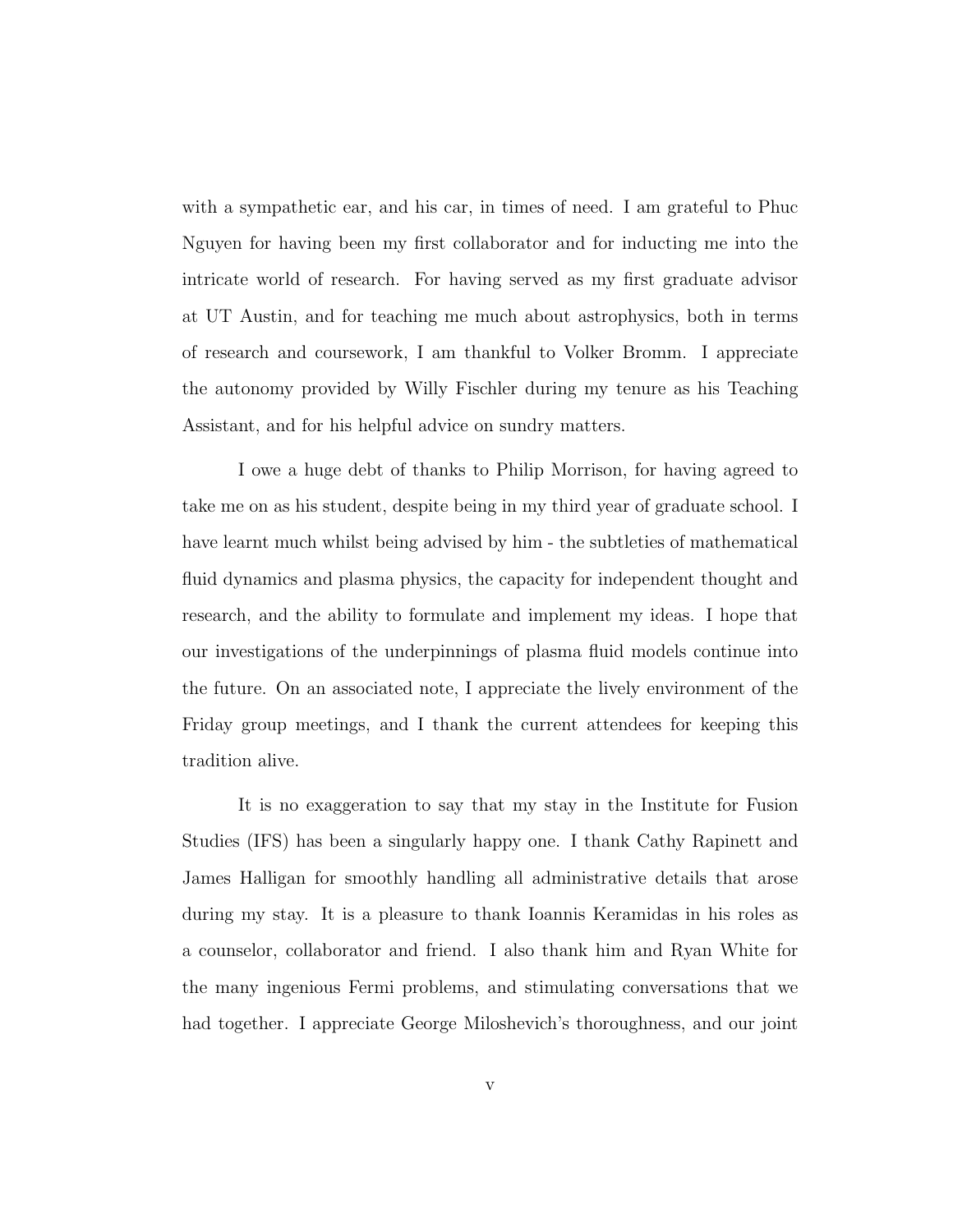explorations of classical physics. I thank Nihal Arju for many interesting discussions on the subjects of cinema, literature and politics.

I thank Irene Gamba for agreeing to serve on my dissertation committee. I am grateful to François Waelbroeck and Richard Hazeltine for agreeing to do the same, and for giving me the time to converse about my work. I am most thankful to Boris Breizman for his wonderful plasma physics course, for his considerable patience in guiding me through the (relatively) unfamiliar area of fusion research, and for serving on my committee. A very special note of thanks to Swadesh Mahajan, who has provided me with invaluable advice on myriad matters, both academic and personal in nature. It is a great pleasure to thank him for the many fruitful collaborations and insightful tête- $\grave{a}$ -têtes we've had pertaining to these topics.

I am grateful to Edward Spiegel (Columbia), Gordon Ogilvie (Cambridge) and L. Mahadevan (Harvard) for their generous counsel in the domains of academics and research, even though I was a stranger to them. Lastly, I thank Amitava Bhattacharjee (Princeton) for granting me the opportunity to undertake postdoctoral research with his group.

In addition to these individuals, there are countless others who helped me in many ways. To them, and to everyone mentioned above,

"...I can no other answer make but thanks,

And thanks; and ever thanks"

- William Shakespeare, Twelfth Night, Or What You Will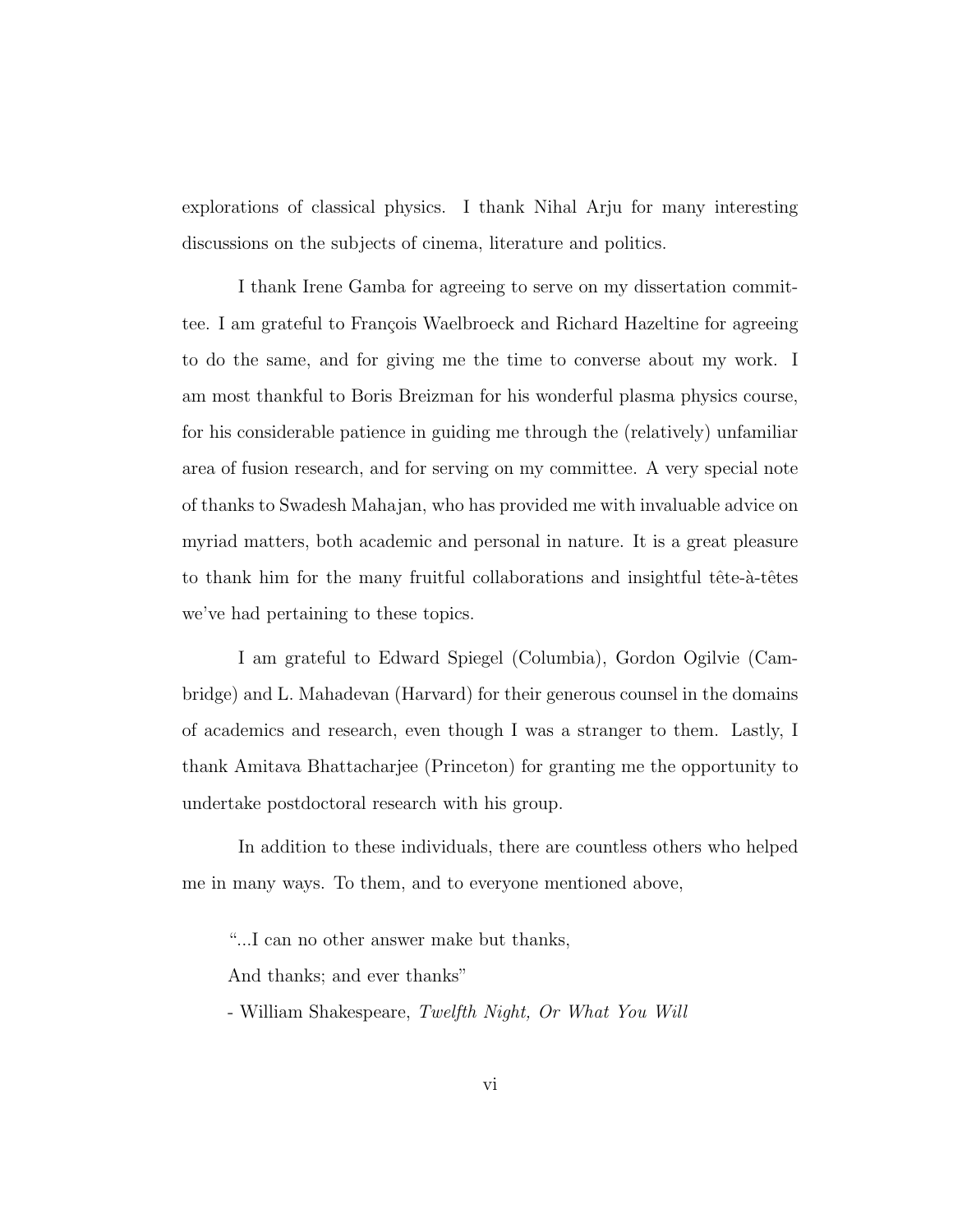## Hamiltonian and Action Principle formulations of plasma fluid models

Manasvi Lingam, Ph.D. The University of Texas at Austin, 2015

Supervisor: Philip J. Morrison

The Hamiltonian and Action Principle (HAP) formulations of plasmas and fluids are explored in a wide variety of contexts. The principles involved in the construction of Action Principles are presented, and the reduction procedure to obtain the associated noncanonical Hamiltonian formulation is delineated.

The HAP formulation is first applied to a 2D magnetohydrodynamics (MHD) model, and it is shown that one can include Finite Larmor Radius effects in a transparent manner. A simplified 2D limit of the famous Branginskii gyroviscous tensor is obtained, and the origins of a powerful tool - the gyromap - are traced to the presence of a gyroviscous term in the action. The noncanonical Hamiltonian formulation is used to extract the Casimirs of the model, and an Energy-Casimir method is used to derive the equilibria and stability; the former are shown to be generalizations of the Grad-Shafranov equation, and possess both flow and gyroviscous effects. The action principle of 2D MHD is generalized to encompass a wider class of gyroviscous fluids, and a suitable gyroviscous theory for liquid crystals is constructed.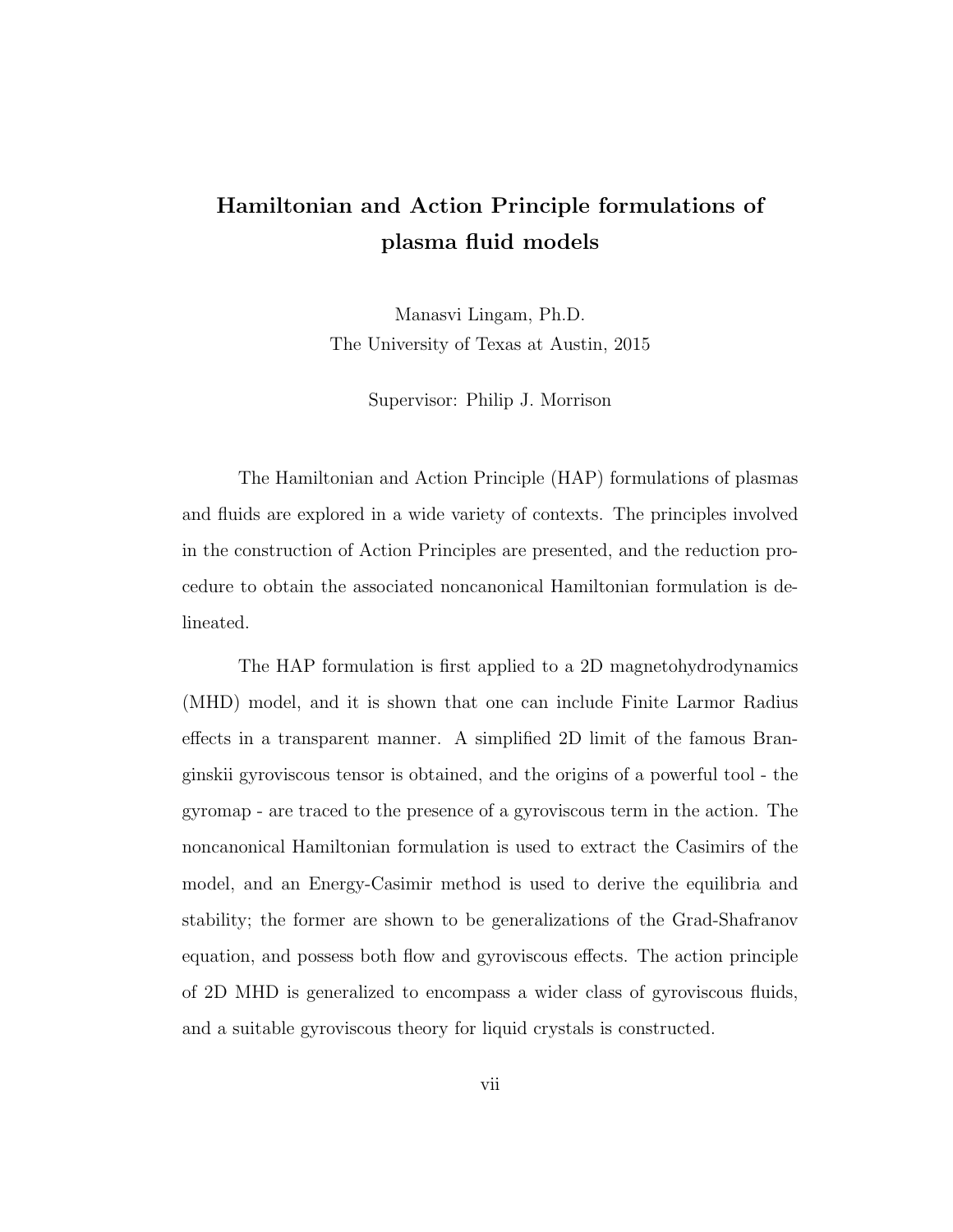The next part of the thesis is devoted to examining several aspects of extended MHD models. It is shown that one can recover many such models from a parent action, viz. the two-fluid model. By performing systematic orderings in the action, extended MHD, Hall MHD and electron MHD are recovered. In order to obtain these models, novel techniques, such as nonlocal Lagrange-Euler maps which enable a transition between the two fluid frameworks, are introduced. A variant of extended MHD, dubbed inertial MHD, is studied via the HAP approach in the 2D limit. The model is endowed with the effects of electron inertia, but is shown to possess a remarkably high degree of similarity with (inertialess) ideal MHD. A reduced version of inertial MHD is shown to yield the famous Ottaviani-Porcelli model of reconnection. Similarities in the mathematical structure of several extended MHD models are explored in the Hamiltonian framework, and it is hypothesized that these features emerge via a unifying action principle. Prospects for future work, reliant on the HAP formulation, are also presented.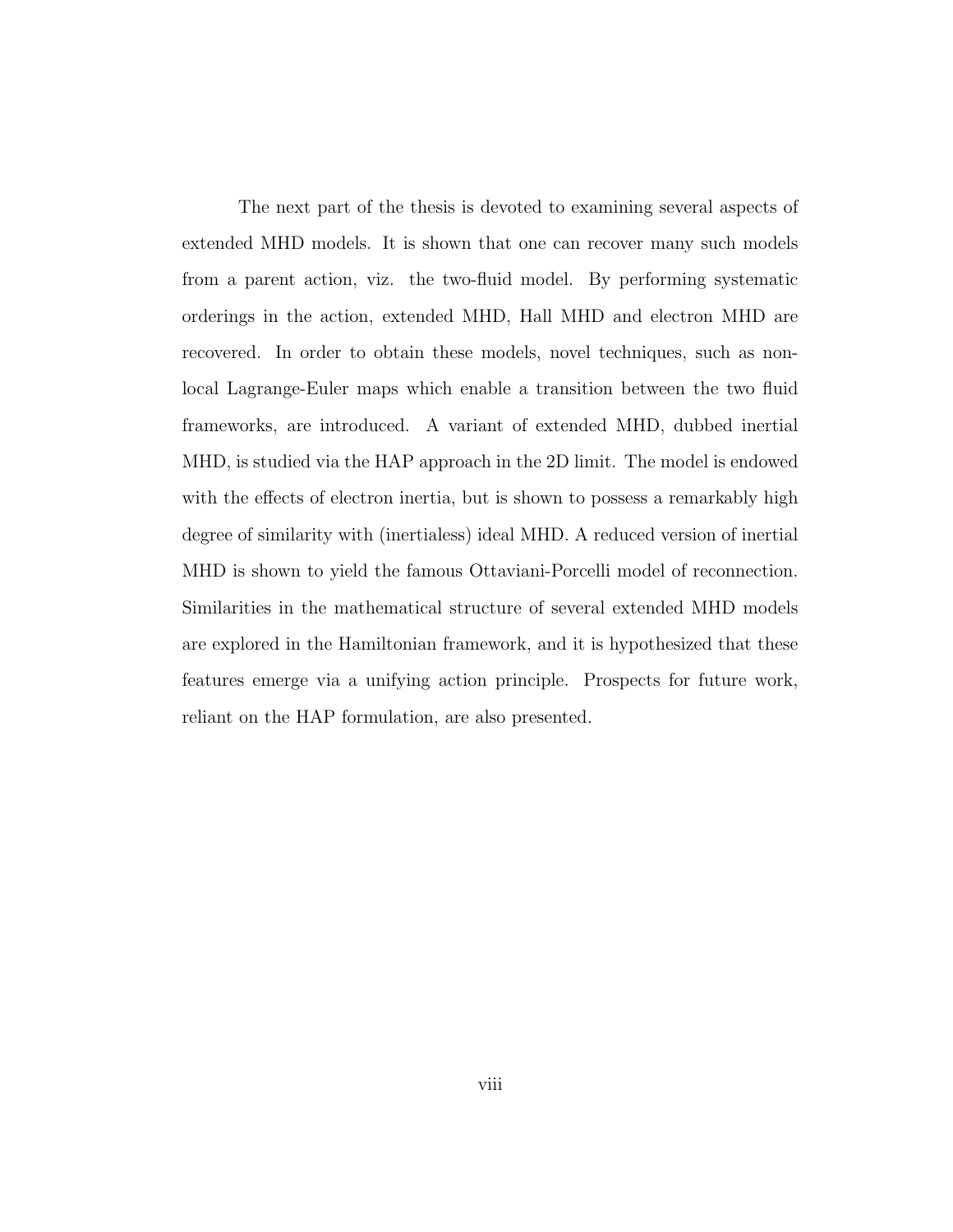# Table of Contents

|            | Acknowledgments<br>iv                                                                |              |  |  |  |
|------------|--------------------------------------------------------------------------------------|--------------|--|--|--|
| Abstract   |                                                                                      | vii          |  |  |  |
| Chapter 1. | The need for Hamiltonian and Lagrangian methods                                      | $\mathbf 1$  |  |  |  |
| 1.1        |                                                                                      | $\mathbf{1}$ |  |  |  |
| 1.2        | The motivation $\ldots \ldots \ldots \ldots \ldots \ldots \ldots \ldots \ldots$      |              |  |  |  |
| 1.3        | $\overline{7}$                                                                       |              |  |  |  |
| Chapter 2. | Hamiltonian and Action Principles: The basics                                        | 11           |  |  |  |
| 2.1        | Hamilton's Principle of Least Action<br>11                                           |              |  |  |  |
| 2.2        | The Lagrangian and Eulerian viewpoints of fluids and mag-<br>$net of l and l.$<br>.  | 12           |  |  |  |
|            | The Lagrangian variable $q(a, t)$ and its properties<br>2.2.1                        | 13           |  |  |  |
|            | Attributes, observables, and the Lagrange to Euler map<br>2.2.2                      | 15           |  |  |  |
|            | A note on Lie-dragged dynamical equations<br>2.2.3                                   | 21           |  |  |  |
| 2.3        | A general procedure for building an action principle for contin-<br>23<br>uum models |              |  |  |  |
| 2.4        | Ideal MHD: the Newcomb action<br>25                                                  |              |  |  |  |
| 2.5        | Ideal MHD: Reduction to noncanonical Hamiltonian dynamics                            | 27           |  |  |  |
|            | 2.5.1 Noncanonical Hamiltonian formulation of ideal MHD.                             | 28           |  |  |  |
| 2.6        | Noncanonical Hamiltonian dynamics                                                    | 33           |  |  |  |
| Chapter 3. | A two-dimensional MHD model with gyroviscosity                                       | 39           |  |  |  |
| 3.1        | Finite Larmor Radius effects: A discussion                                           | 39           |  |  |  |
| 3.2        | Building an action principle for the 2D gyroviscous fluid model                      | 41           |  |  |  |
|            | The observables of the 2D gyroviscous model $\dots \dots$<br>3.2.1                   | 42           |  |  |  |
|            | Constructing the gyroviscous action $\ldots \ldots \ldots$<br>3.2.2                  | 45           |  |  |  |
|            | The Eulerian equations and the gyromap $\ldots \ldots$<br>3.2.3                      | 49           |  |  |  |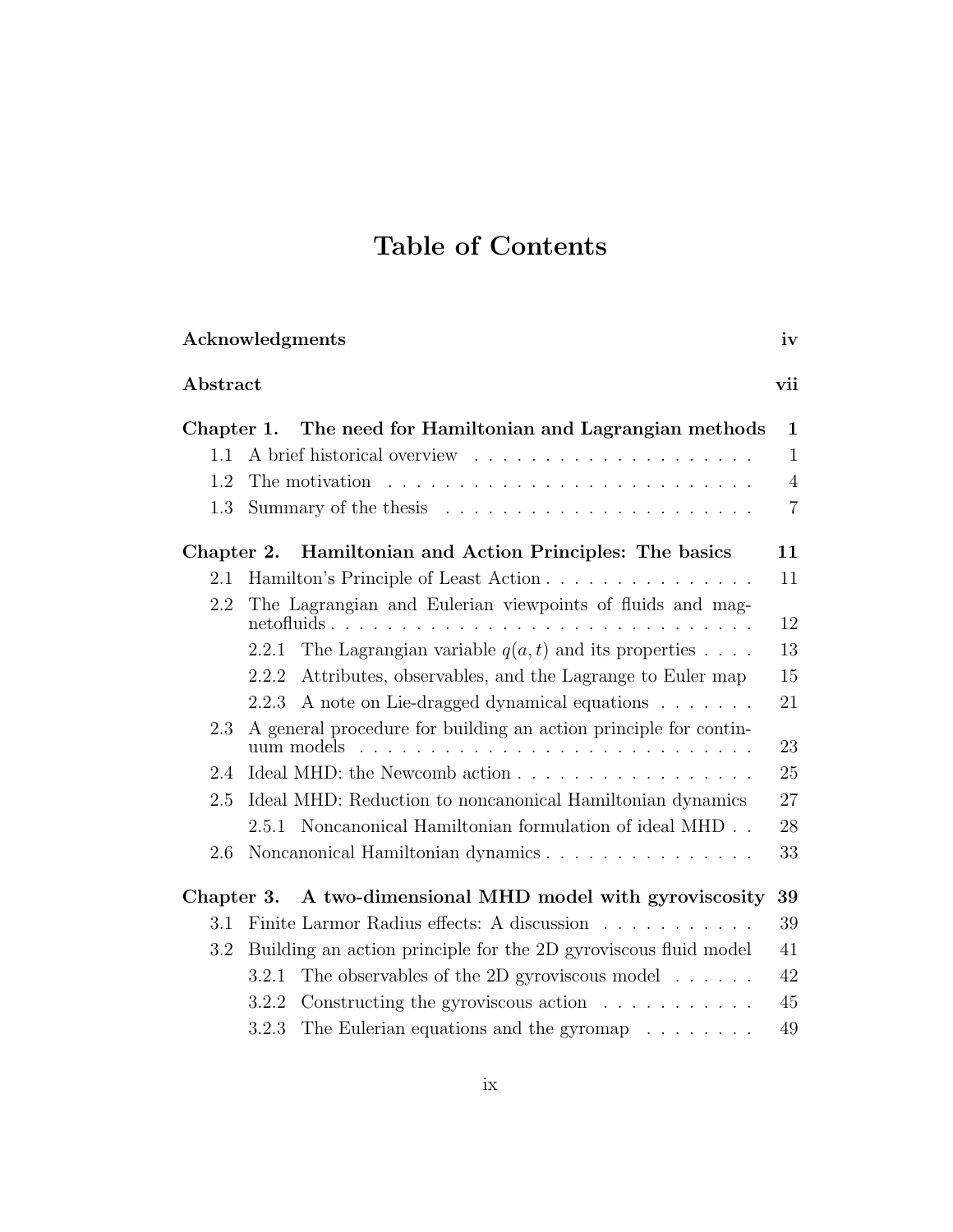| 3.3        |       | The Hamiltonian description of gyroviscous MHD $\ldots \ldots$       | 51  |  |
|------------|-------|----------------------------------------------------------------------|-----|--|
|            | 3.3.1 |                                                                      | 52  |  |
|            | 3.3.2 |                                                                      | 55  |  |
|            | 3.3.3 |                                                                      | 60  |  |
| Chapter 4. |       | Action principles for generalized fluid models with<br>gyroviscosity | 63  |  |
| 4.1        |       | Action principle for the general gyroviscous fluid $\ldots \ldots$   | 63  |  |
|            | 4.1.1 | The general action $\dots \dots \dots \dots \dots \dots \dots \dots$ | 64  |  |
|            | 4.1.2 | The Eulerian closure principle and equations of motion.              | 66  |  |
| 4.2        |       | Analysis of fluids, magnetofluids, and gyrofluids                    | 72  |  |
| 4.3        |       | An illustration of the formalism                                     | 77  |  |
| Chapter 5. |       | The derivation of extended MHD models via the<br>two-fluid action    | 83  |  |
| 5.1        |       | Review: Two-fluid model and action                                   | 83  |  |
|            | 5.1.1 | Constructing the two-fluid action                                    | 85  |  |
|            | 5.1.2 | Lagrange-Euler maps for the two-fluid model $\ldots \ldots$          | 87  |  |
|            | 5.1.3 | Varying the two-fluid action                                         | 89  |  |
| 5.2        | 91    |                                                                      |     |  |
|            | 5.2.1 | New Lagrangian variables                                             | 92  |  |
|            | 5.2.2 | Ordering of fields and quasineutrality                               | 93  |  |
|            | 5.2.3 |                                                                      | 96  |  |
|            | 5.2.4 | Nonlocal Lagrange-Euler maps                                         | 98  |  |
|            | 5.2.5 | Lagrange-Euler maps without quasineutrality $\ldots \ldots$          | 100 |  |
|            | 5.2.6 | Derivation of the continuity and entropy equations                   | 102 |  |
| 5.3        |       |                                                                      | 103 |  |
|            | 5.3.1 |                                                                      | 104 |  |
|            | 5.3.2 | Hall MHD                                                             | 111 |  |
|            | 5.3.3 |                                                                      | 112 |  |
| 5.4        |       |                                                                      | 114 |  |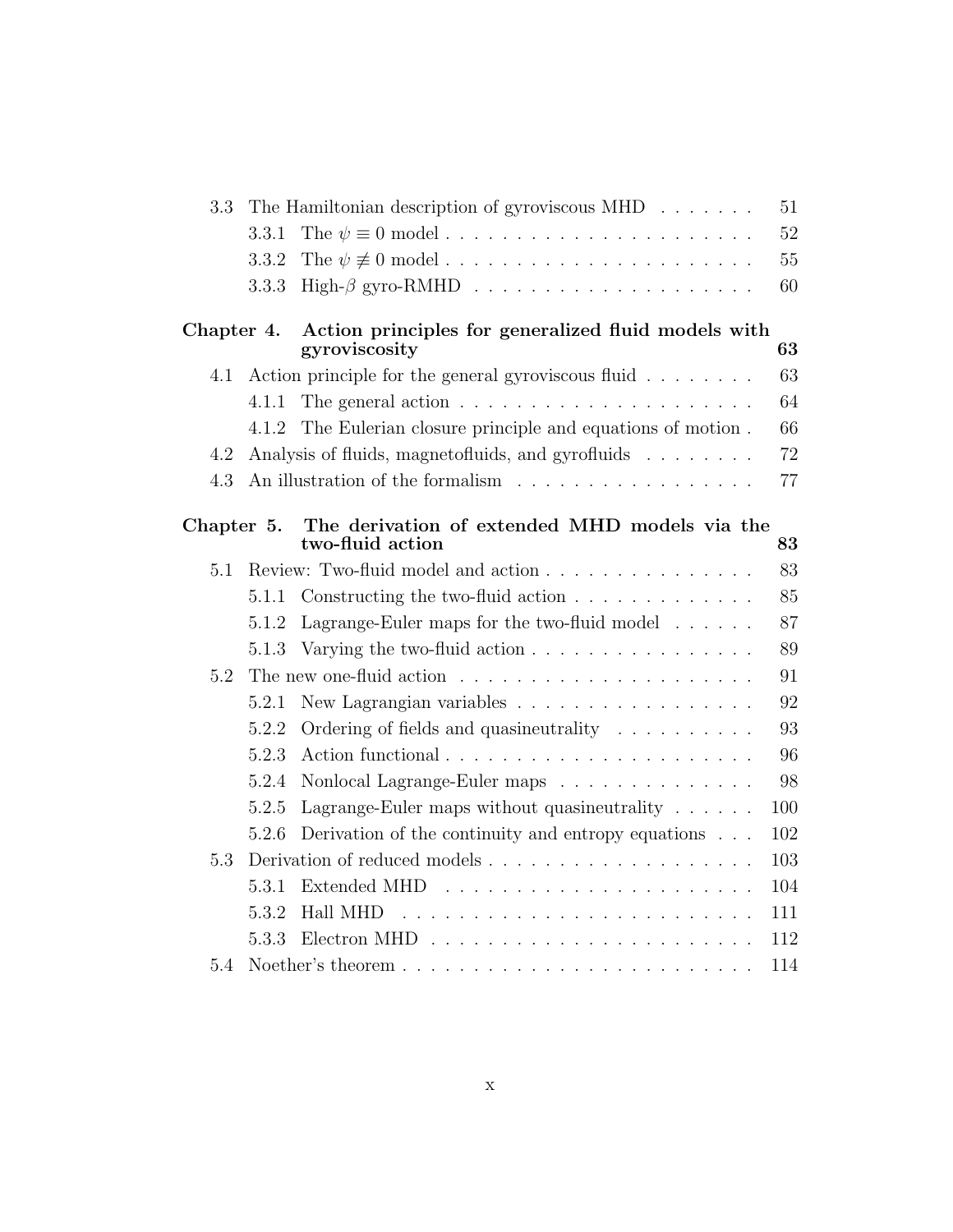| Chapter 6.          |        | Two-dimensional inertial magnetohydrodynamics                      | 119 |  |
|---------------------|--------|--------------------------------------------------------------------|-----|--|
| 6.1                 |        | Magnetic Reconnection: the need for extended MHD models .          | 119 |  |
| 6.2                 |        |                                                                    |     |  |
|                     | 6.2.1  | The inertial magnetic field: a new dynamical variable .            | 121 |  |
|                     | 6.2.2  |                                                                    | 123 |  |
|                     | 6.2.3  | The IMHD equations of motion                                       | 125 |  |
| 6.3                 |        | The Hamiltonian formulation of inertial MHD $\ldots \ldots \ldots$ | 127 |  |
|                     | 6.3.1  | Derivation of the inertial MHD bracket                             | 127 |  |
|                     | 6.3.2  | The six-field model and its subcases                               | 131 |  |
|                     | 6.3.3  | Extensions of the inertial MHD bracket                             | 133 |  |
| Chapter 7.          |        | Connections between Hamiltonian extended MHD<br>models             | 135 |  |
| 7.1                 | models | On the similarities and equivalences between extended MHD          | 135 |  |
|                     | 7.1.1  |                                                                    | 135 |  |
|                     | 7.1.2  | Hall MHD and inertial MHD                                          | 138 |  |
|                     | 7.1.3  | Comments on extended MHD                                           | 141 |  |
| 7.2                 |        | The Lagrangian origin of the equivalence between the extended      |     |  |
|                     |        |                                                                    | 144 |  |
| 7.3                 |        | Jacobi identity for Hall MHD                                       | 146 |  |
|                     | 7.3.1  | Hall - Hall Jacobi identity                                        | 147 |  |
|                     | 7.3.2  |                                                                    | 150 |  |
| Chapter 8.          |        | Conclusions and outline for future work                            | 154 |  |
| <b>Bibliography</b> |        |                                                                    |     |  |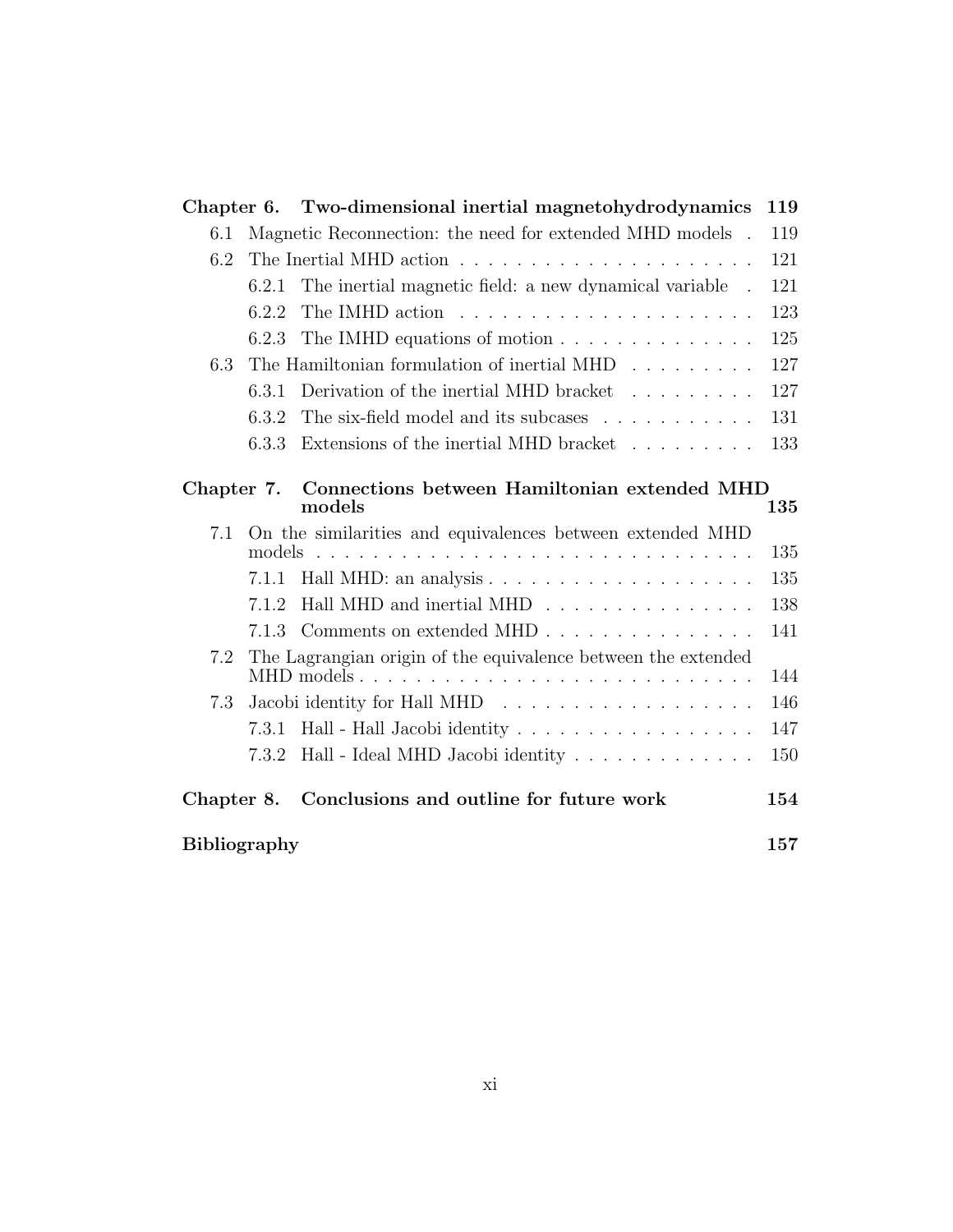### Chapter 1

## The need for Hamiltonian and Lagrangian methods

"The time has come," the Walrus said, "To talk of many things: Of shoes – and ships – and sealing-wax – Of cabbages – and kings – And why the sea is boiling hot – And whether pigs have wings." - Lewis Carroll, Through the Looking-Glass

#### 1.1 A brief historical overview

The history of physics is replete with models that have been derived from action principles (Lagrangians) or Hamiltonians. The importance of such methods in a plethora of fields, ranging from quantum physics [1] and general relativity [2] to condensed matter [3] and statistical physics [4] is well documented. Hence, it comes as no surprise that such methods have also been widely employed in the context of fluids and plasmas. In fact, the former field witnessed pioneering contributions from Lagrange himself in his remarkable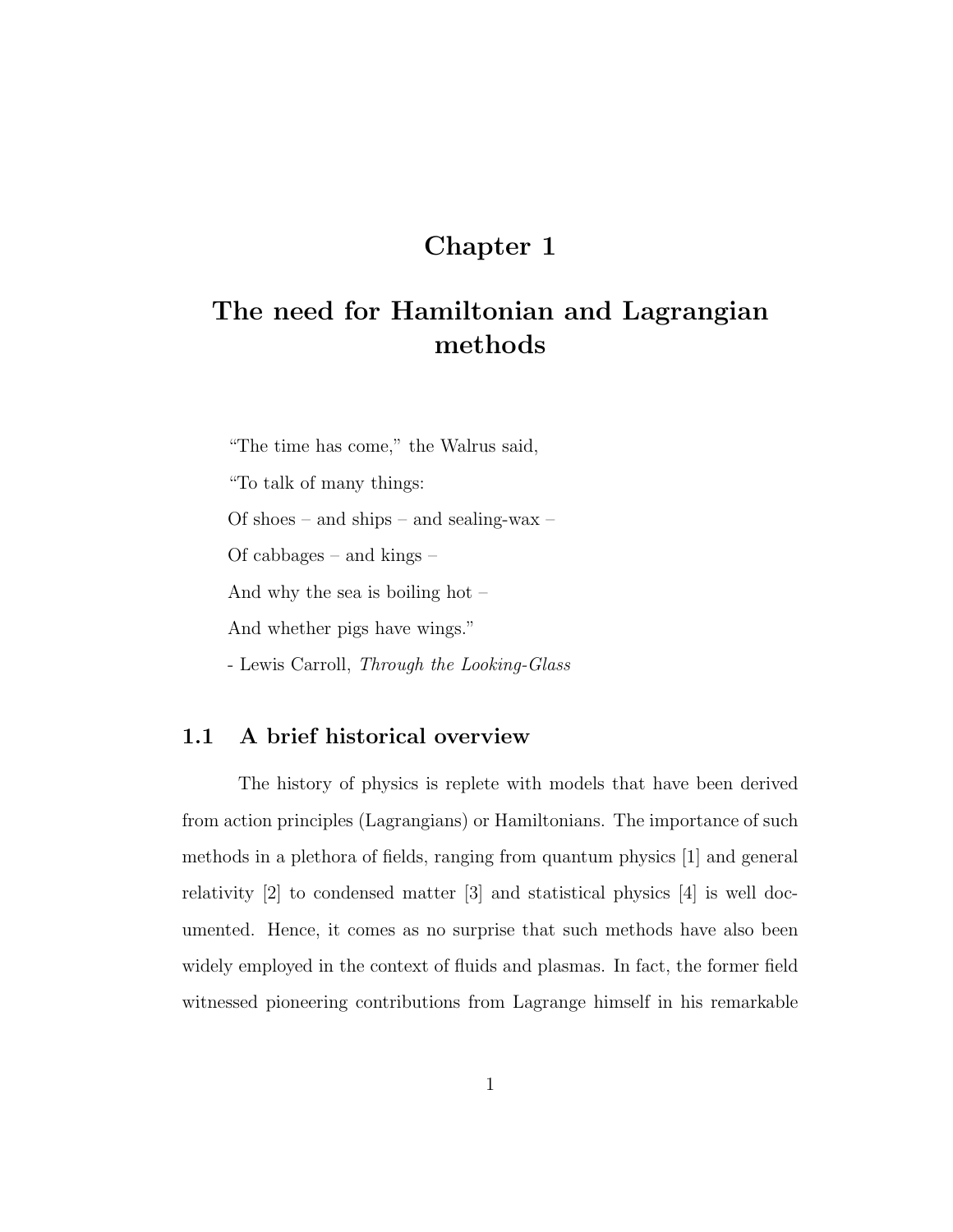treatise [5], which laid down the foundations for an action-principle based formulation of fluids. This was followed by a series of works in this area by several illustrious scientists in the 19th century  $[6, 7, 8, 9, 10, 11]$ . The 20th century witnessed a further slew of developments, which we shall not summarize here. Instead, the reader is referred to [12] which contains an excellent exposition of the developments in mathematical fluid mechanics up to the mid-20th century; see also [13, 14, 15] for associated expositions of these methods in the context of continuum classical models. A more comprehensive list of references and a broader historical discussion of Hamiltonian (and Lagrangian) methods can be found in the reviews of Salmon [16] and Morrison [17].

Although the action principle formulation of fluids existed since the pioneering work of Lagrange [5], the closely associated field of plasmas did not witness such an action principle formulation until nearly two centuries later. One such reason stemmed from the relatively recent rise of magnetohydrodynamics (MHD) in the mid-20th century. The corresponding MHD action was first derived by Newcomb in [18]; see also [19] for a near-contemporaneous action principle of MHD. It is unfortunate that Newcomb is a forgotten figure, as he also went on to derived extended fluid models in a series of prescient papers [20, 21, 22, 23] in the 1970s and 1980s. Although MHD possesses the Newcomb action principle formulation, it is only valid in the non-relativistic limit. The relativistic case still remains a work in progress, and the interested reader is referred to [24, 25, 26] for a summary of the recent progress in this arena.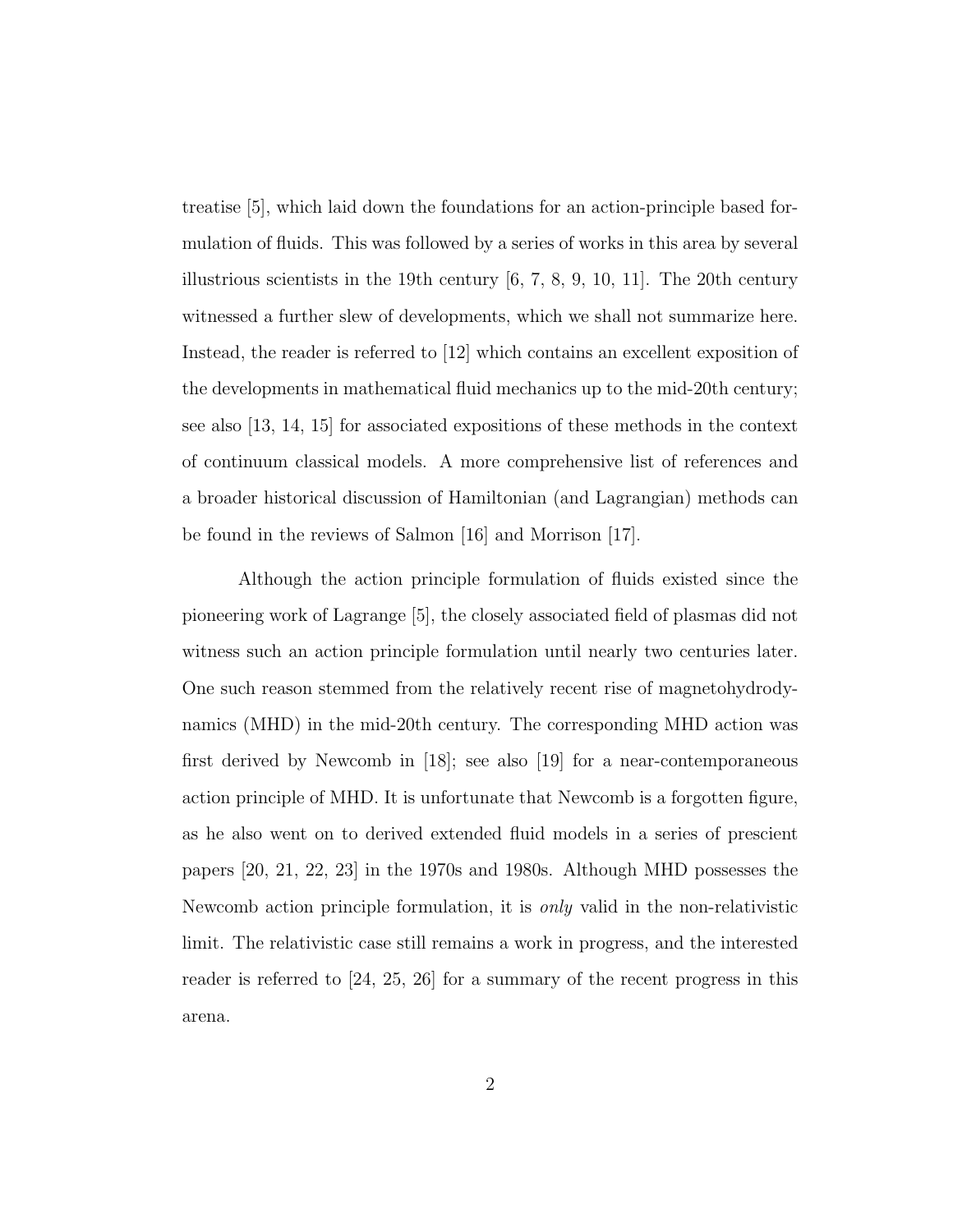But what of the Hamiltonian formulation of ideal hydrodynamics (HD) and MHD? As ideal, non-relativistic MHD possesses an action principle formulation, it would seem logical for it to also possess a Hamiltonian formulation. As we shall see in the subsequent sections, the great difficulty in constructing such a formulation stems from the fact that the MHD variables, such as the density, velocity, etc., are *noncanonical* in nature. The genesis of noncanonical Hamiltonian methods has been argued to have origins in the works of Sophus Lie in the 19th century, and several Russian and Polish physicists in the mid-20th century [27]. However, the modern noncanonical Hamiltonian formulation of HD and MHD was first set forth in the pioneering work of Morrison and Greene in 1980 [28]. The emergence of the noncanonical Hamiltonian formulation revolutionized progress in the fields of plasmas and fluids, and we shall explore some of these in further detail in the subsequent sections. For now, we observe that it has been successfully employed in geophysical fluid dynamics [16], guiding centre motion and the flow of magnetic field lines [29, 30], Maxwell-Vlasov dynamics [31, 32], nonlinear waves and plasma phenomena [33, 34], elasticity [35] and reduced plasma models [36, 37]. Moreover, the formalism has played a key role in influencing associated fields such as the Euler-Poincaré formulation of field theories [38, 39, 40], Clebsch variables and coadjoint orbits [41], perturbation theory [42] and dissipative dynamics [43, 44, 45, 46, 47, 48]. We emphasize that these selection of topics are not comprehensive; there are many other domains which have not been covered in this fleeting overview of the subject.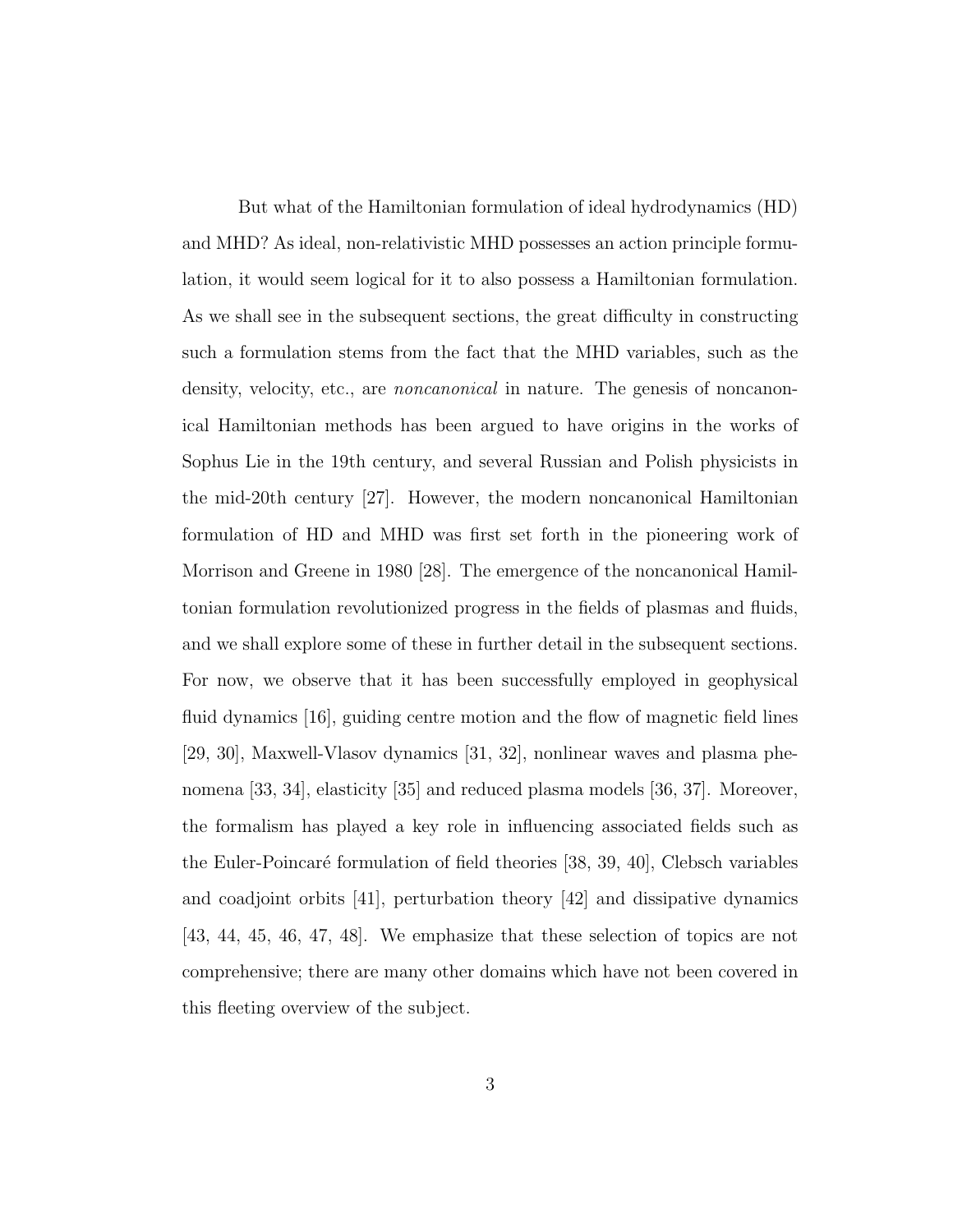#### 1.2 The motivation

It is clear that the preceding discussion has established the long and distinguished role of Hamiltonian and Action Principle (HAP) formulations in fluids and plasmas. The weight of historical progress and usage clearly serves as one tangible reason for the use of these methods, but we shall delineate other reasons in this section.

Firstly, let us recall some of the advantages of the action principle formalism. It is evident that one obvious use is its ability to extract information about the symmetries, and associated invariants, of the model via Noether's theorem, which was first proven by Emmy Noether in 1918; see [49] for an English translation of the original German work [50]. When applied correctly, Noether's theorem enables us to extract a great many invariants of the system, as shown in [51, 52, 53, 54]. Thus, instead of resorting to tedious manipulation of the equations, this represents an elegant method of recovering important invariants of HD and MHD, some of which are endowed with crucial topological properties. The latter includes the magnetic and fluid helicities, which share deep connections with knot theory [55, 56].

When one moves to the associated Hamiltonian formalism of fluids and plasmas, which is noncanonical in nature, the advantages are somewhat technical, albeit very powerful and general, in nature. Hence, we shall defer a full discussion until Section 2.6. For now, we note that the noncanonical formalism gives rise to a special class of invariants, the Casimirs, which foliate the phase space. They play a crucial role in determining the equilibria and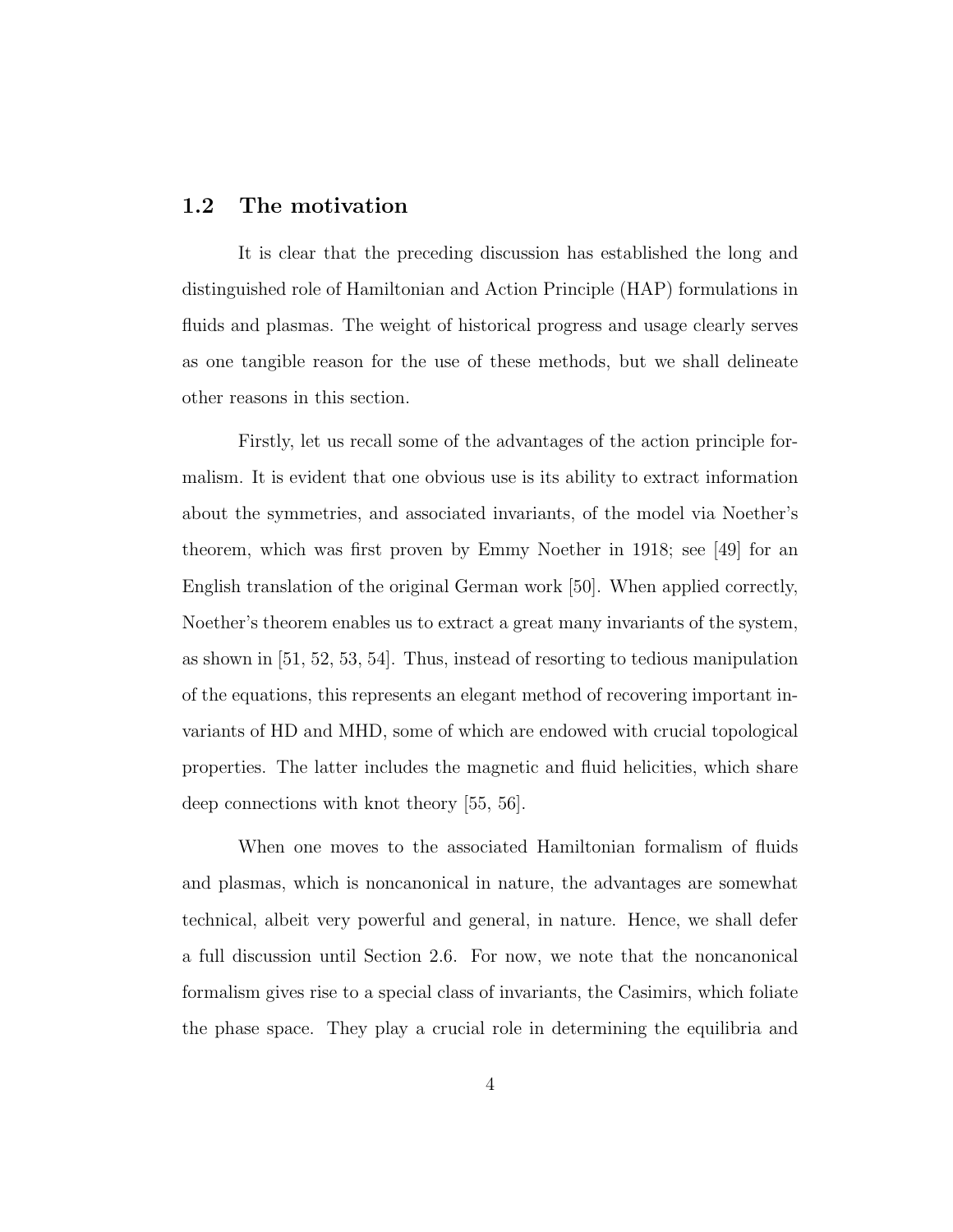stability of models via the Energy-Casimir method. A detailed exposition of this method can be found in several excellent reviews on the subject, see for e.g. [27, 17]. A second, and equally important, advantage of the Hamiltonian formalism is the presence of an 'energy', which is an invariant of the system. Through the proper construction of (noncanonical) Hamiltonian systems, it is easy to avoid the effects of 'spurious dissipation'.

It is well-known that virtually all real-world systems are endowed with dissipative effects, which raises the question of what 'spurious' dissipation refers to. We distinguish between 'real' dissipation, engendered by effects such as viscosity and resistivity, and 'spurious' dissipation which emerges when a system is claimed to be Hamiltonian, but actually fails to conserve the phase space or even the 'energy'. The latter can lead to several unwelcome instabilities such as the existence of false instabilities, which are caused primarily by the (mistaken) assumption that the system is Hamiltonian in nature. An excellent discussion of this issue in the context of extended MHD models is found in [57], and an associated discussion for hybrid fluid-kinetic models exists in [58].

This brings us to the third, and perhaps the most crucial, advantage of the HAP approach: how do we construct and design physical models? It is helpful to recall a general principle espoused by Popper in this regard:

"Science may be described as the art of systematic over-simplification

– the art of discerning what we may with advantage omit."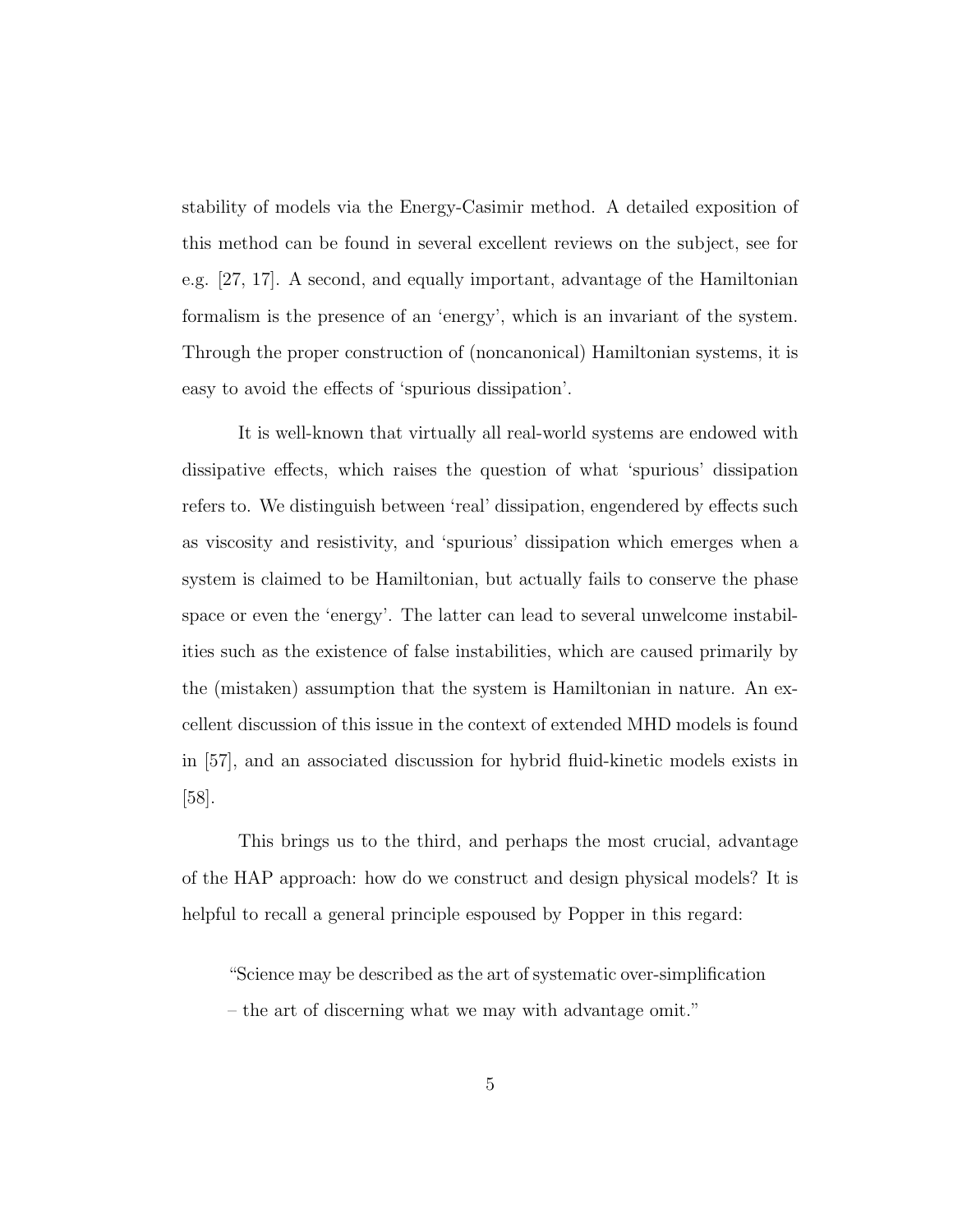## - Karl Popper, The Open Universe: An Argument for Indeterminism

If we follow this maxim, the HAP formalism is endowed with several advantages. In Chapter 2, we shall see that it entails the a priori inclusion of 'frozen-in' constraints, which possess an immediately intuitive and geometric meaning. Secondly, each term in the action (or the Hamiltonian) can be written down in a transparent manner, and one can use analogies with particle mechanics to justify their presence. As a result, this method enables a higher degree of physical clarity in determining what terms exist in our model, and the role that they play in determining the dynamics. Lastly, the process of obtaining dynamical equations via the HAP approach is a mathematically rigorous one, and ensures that effects such as 'spurious' dissipation do not creep in. Thus, we argue that the HAP formalism constitutes both a physically and mathematically clear approach to model-building, in contrast to the phenomenological, and sometimes ad hoc, approach used in designing fluid and plasma models.

The HAP approach also has a natural advantage when dealing with reduced models. Reduced models are obtained from a more complete, and complex, parent model by imposing a certain choice of ordering, typically entailing an expansion in small dimensionless parameter(s). However, the path to formulating reduced models is often a tricky one, as these manipulations are carried out on the level of the dynamical equations, which can result in a complex, and opaque, process. On the other hand, it is found that dropping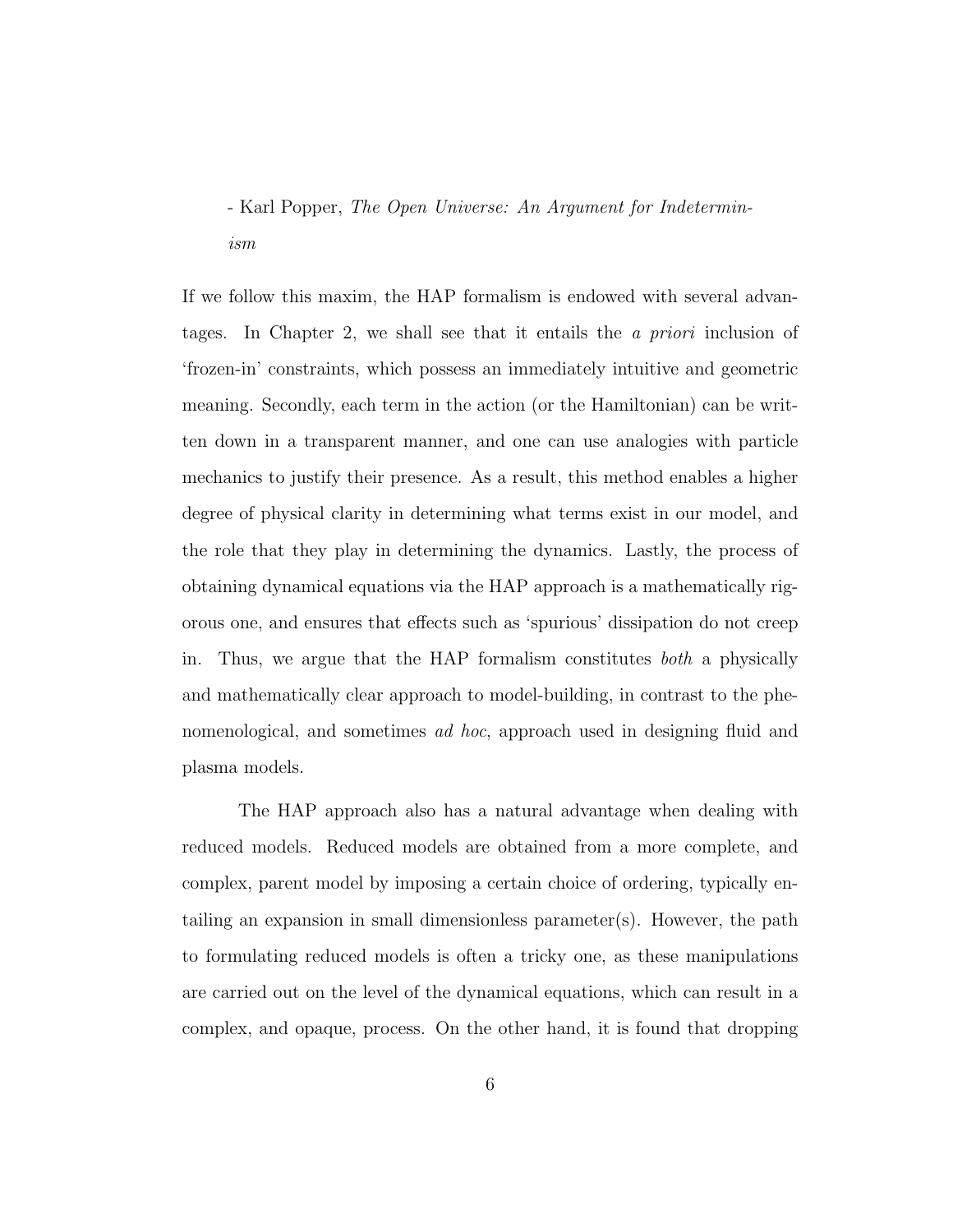one term in the action can amount to dropping multiple terms in the dynamical equations. Hence, the HAP approach represents an elegant, and simpler, means of obtaining reduced models through an ordering procedure on the level of the action (or the Hamiltonian).

Although we have advanced several reasons as to why the HAP formalism is beneficial, it is evident that most of them are of an abstract nature. In the subsequent sections, we shall address this issue in greater detail, and show how they can be gainfully employed in a wide variety of contexts, for *specific* plasma models.

#### 1.3 Summary of the thesis

The aim of the thesis is to use the HAP formalism to tackle several existent, and new, plasma fluid models in the literature and employ the advantages of this approach in constructing and analysing them. In order to kick-start our analysis, we commence with an introduction to the action principle and noncanonical Hamiltonian formalisms in Chapter 2, which is applied to ideal MHD. This chapter primarily encapsulates results from the classic works of [18, 28, 17].

In Chapter 3, we shall introduce the concept of gyroviscosity, which is a crucial effect in plasmas. Gyroviscosity emerges from the simple notion of charged particles undergoing Larmor gyration in a magnetic field; such gyration-induced effects are known to give rise to momentum transport, and thereby to viscosity-like terms. However, gyroviscosity is an odd beast indeed,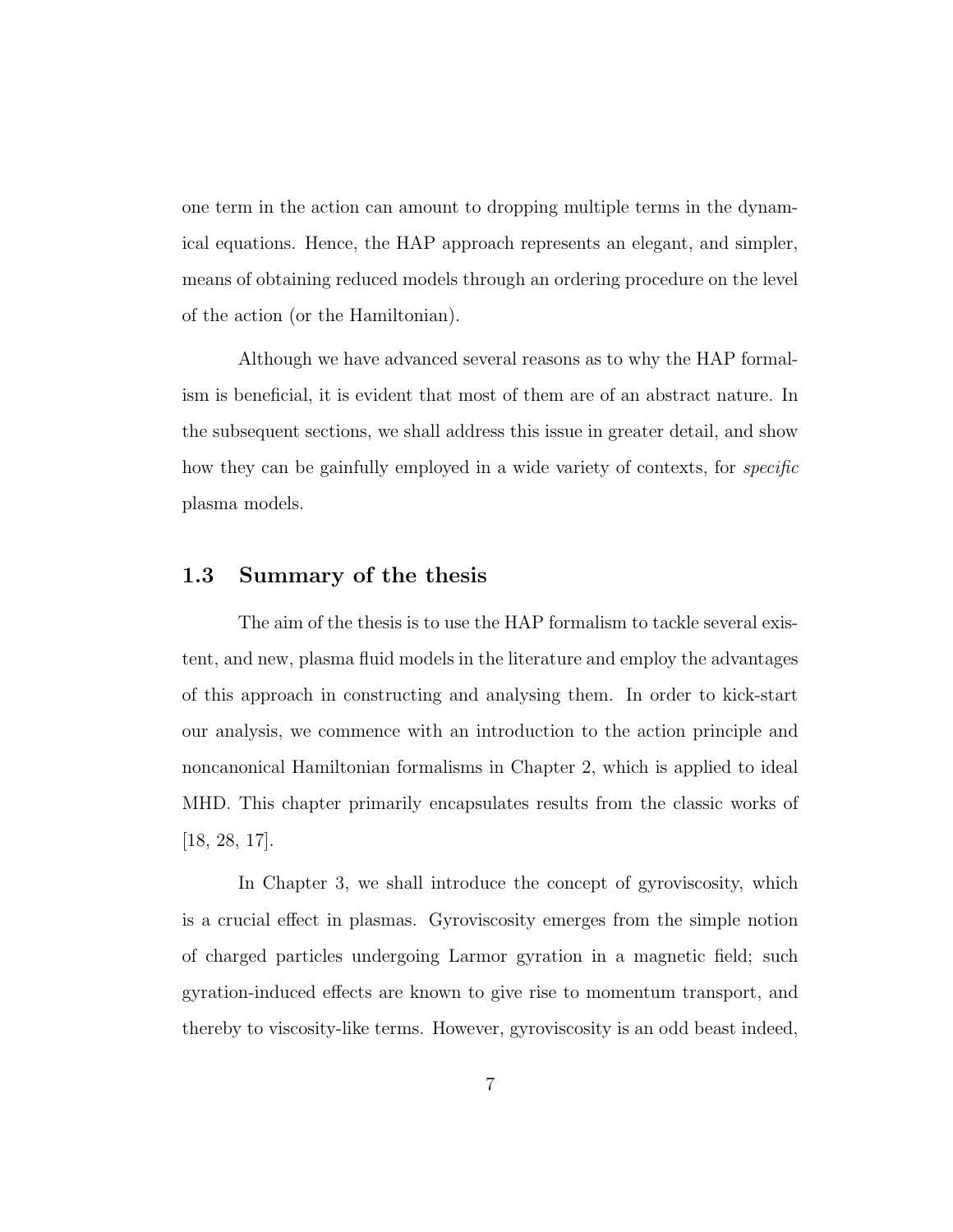as it conserves momentum but it also conserves the energy, in stark contrast to conventional viscous effects, which are interpreted in a dissipative framework. We shall show the origins of gyroviscosity stem from the inclusion of a simple, yet unusual, term in the ideal MHD action. It is shown that the new term gives rise to terms that are identical to the famous Braginskii gyroviscous tensor [59] in a simplified limit. By moving to the associated noncanonical Hamiltonian through a systematic procedure, we investigate general properties of the equilibria and stability of this model. In particular, we derive generalizations of the well-known Grad-Shafranov equation [60] which includes the effects of flow and gyroviscosity.

After having studied the role of gyroviscosity in 2D ideal MHD in Chapter 3, we generalize the treatment to a very wide class of action principles for fluids and plasmas in Chapter 4. We begin by considering a generic Lagrangian, and obtain the corresponding dynamical equations for the model. Generalized criteria regarding the energy, momentum and angular momentum conservation laws for this general family are presented. As an illustration of the formalism, we construct fluids endowed with an intrinsic angular momentum, which can be viewed as a classical 'spin' variable, and derive a suitable gyroviscous model. We also highlight the similarity of this model with theories of nematic liquid crystals.

In Chapter 5, we begin our investigations of extended MHD models via an action principle formulation. In particular, we start with the two-fluid action principle for plasmas, and impose a series of orderings, which enable us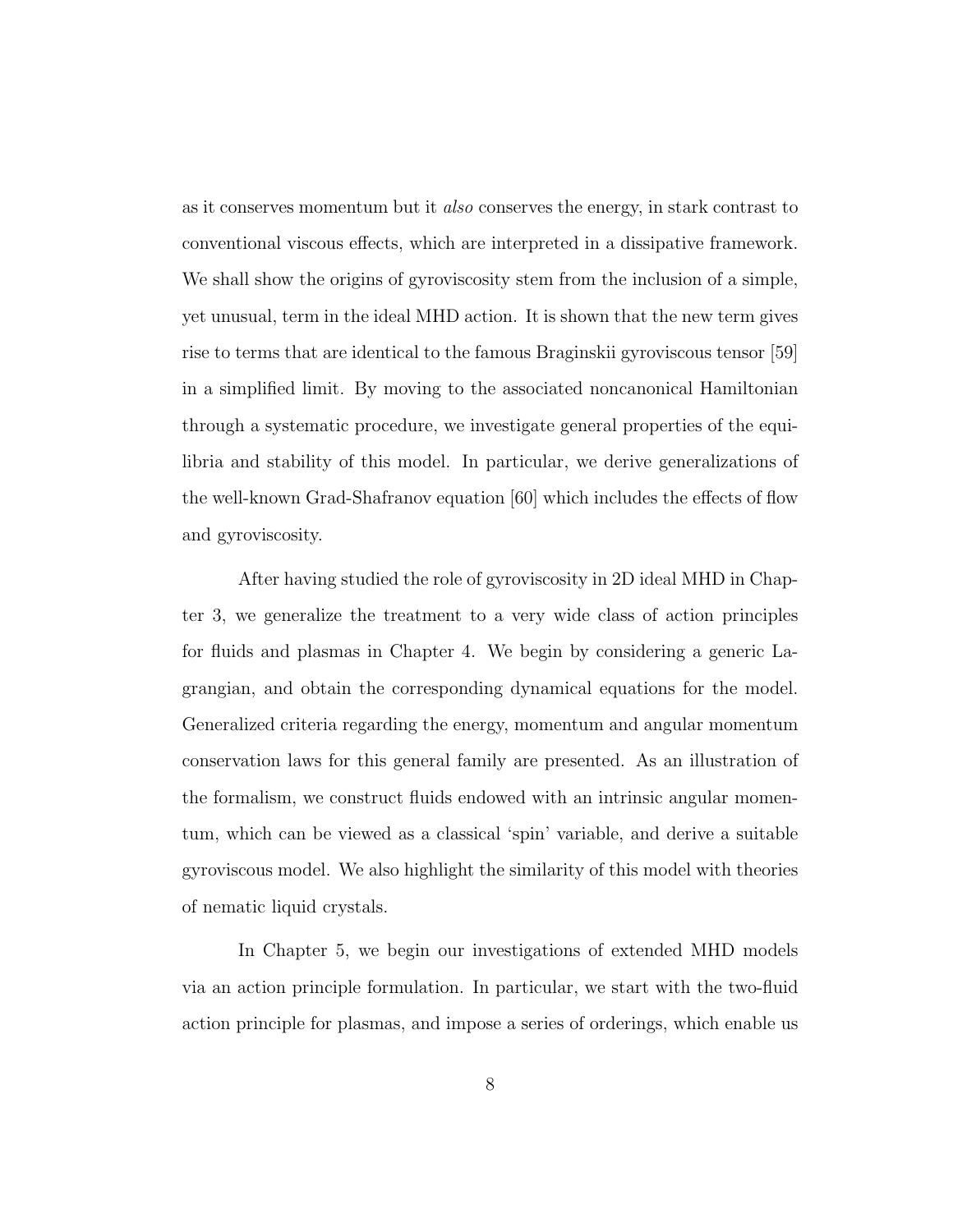to throw away some terms in this action. We re-express our model in terms of the one-fluid variables, but this necessitates some unique mathematical subtleties, which manifest in the form of complex Lagrange-Euler maps that need to be introduced. We introduce and physically motivate these maps, and demonstrate that a wide class of plasma models can be obtained from the two-fluid model via a rigorous variational procedure. We also invoke Noether's theorem to determine the conserved quantities corresponding to the Galilean symmetries of the models.

The HAP formalism can also be used to construct new models from scratch through the suitable imposition of a priori frozen-in constraints. We exploit this feature to our advantage in Chapter 6 by duly constructing a rarely studied model of extended MHD, which is dubbed inertial MHD, as it does not assume that the electrons are inertialess, i.e. the mass of the electrons is not entirely neglected. After presenting the equations for the model, and the noncanonical Hamiltonian formulation, we show that this model, in a highly simplified limit, reduces to the famous Ottaviani-Porcelli model [61] of reconnection, which has been widely used in fusion and astrophysical plasmas.

Each of the previous chapters increasingly point towards connections between several variants of extended MHD. In Chapter 7, we tackle this issue in greater detail and demonstrate that most extended MHD models possess a common mathematical structure, which is best understood by reverting to noncanonical Hamiltonian dynamics. Furthermore, we use the Lagrangian picture of the fluid, which models it as a continuum collection of particles,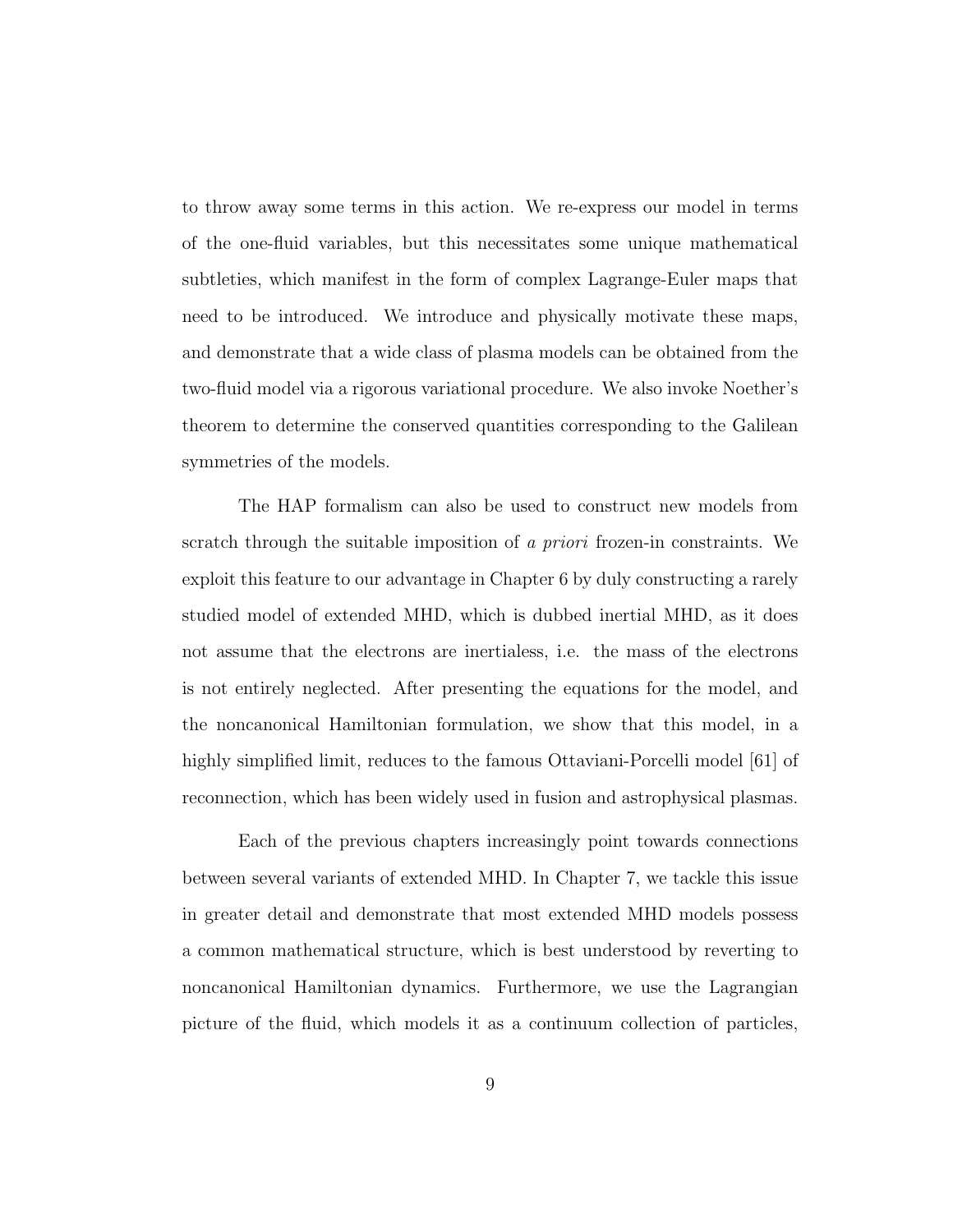to physically motivate this common mathematical structure, thereby pointing towards the existence of a common action principle formulation for all extended MHD models.

Finally, we conclude in Chapter 8 with an overview of the work accomplished in the thesis, and some of the outstanding issues that remain currently unexplored. We also highlight avenues of interest which are well-suited to future investigations stemming from a HAP-based approach.

Although we present a fairly detailed discussion of the basics in Chapter 2, we shall endeavour to keep the subsequent chapters self-contained to a high degree. We believe that this will facilitate an easier, and more selective, reading experience although it comes at the price of repetitiveness.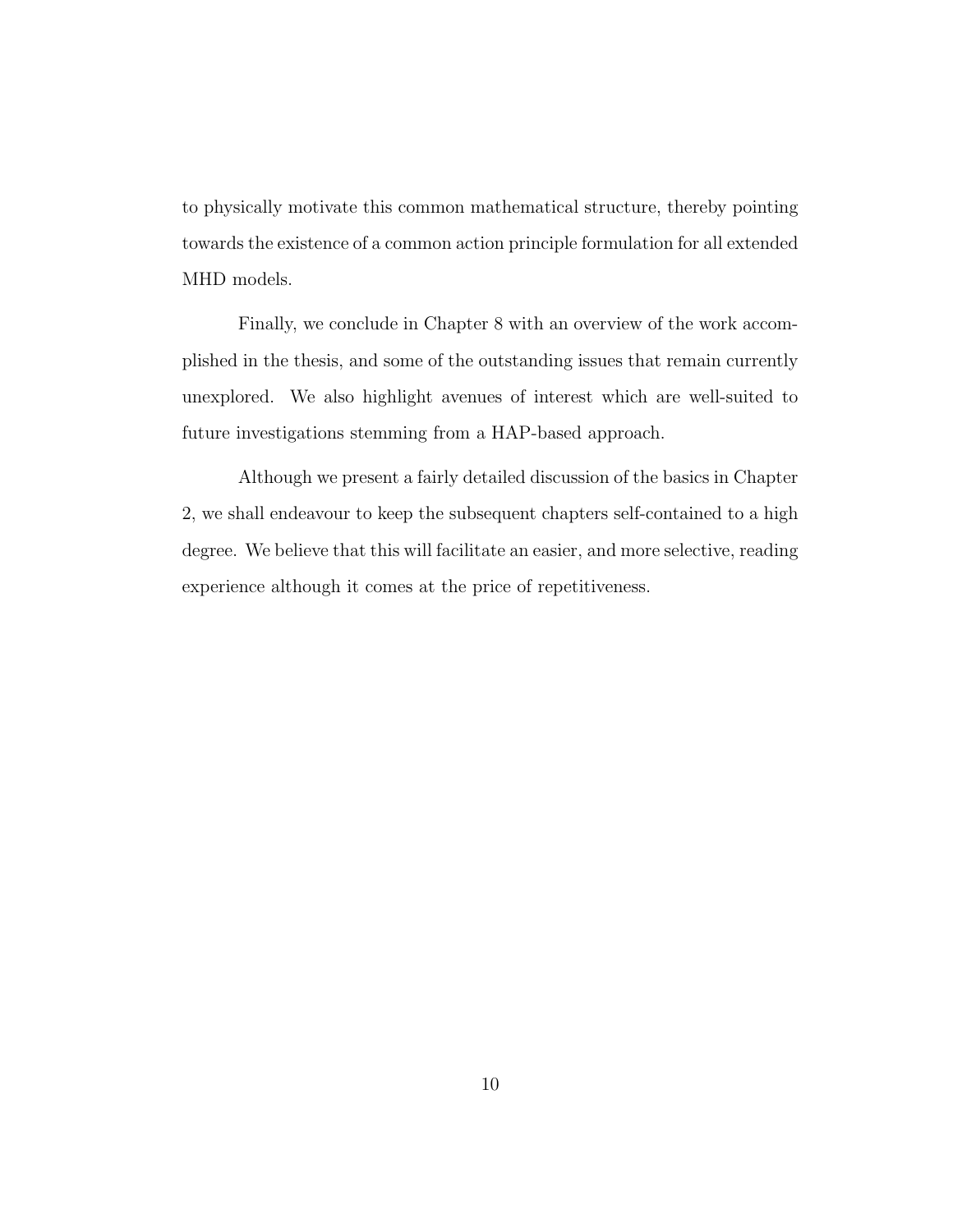### Chapter 2

## Hamiltonian and Action Principles: The basics

In this Chapter, we shall present an exposition of the principles Hamiltonian and Action Principle formalisms, and apply it to ideal MHD. We closely follow the approach and notation employed in [17, 28, 62, 63, 64, 65].

#### 2.1 Hamilton's Principle of Least Action

We commence with a brief discussion of the action principle in discrete classical mechanics. A more comprehensive discussion can be found in [15, 66].

The prescription outlined in most textbooks is the same in employing Hamilton's Principle of Least Action. We begin by identifying a configuration space and variables that describe the system in its entirety; these are the generalized coordinates  $q^{i}(t)$ , where  $i = 1, 2, ..., N$  and N is the number of degrees of freedom of the system. The second step entails the construction of the Lagrangian, which is typically of the form  $L := T - V$ , and is obtained by identifying the kinetic energy  $T$  and potential energy  $V$ , yielding the action functional,

$$
S[q] = \int_{t_1}^{t_2} dt \, L(q, \dot{q}, t) \,. \tag{2.1}
$$

Mathematically, the word "functional" refers to a quantity whose domain is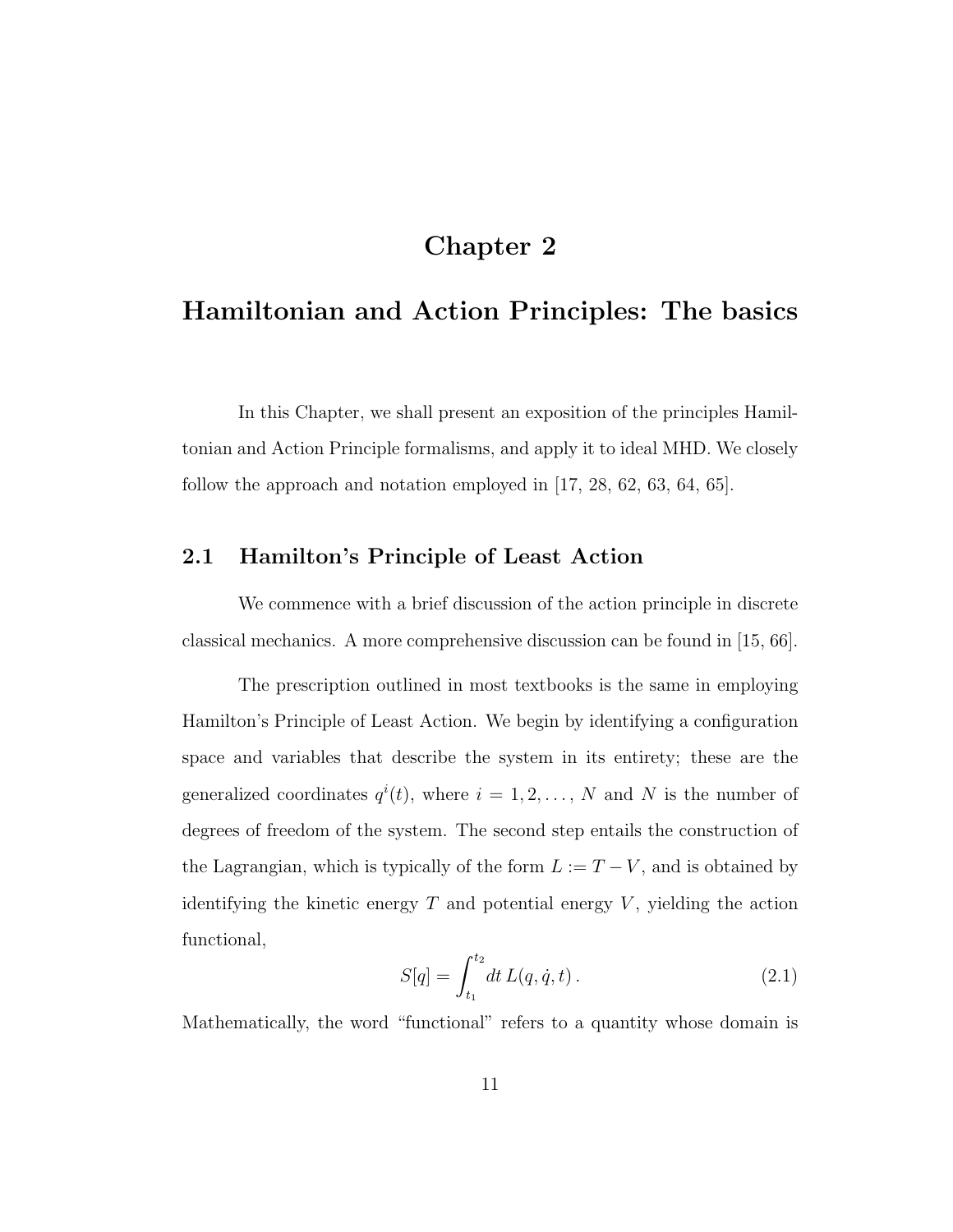comprised of functions and whose range is given by real numbers. Let us suppose that we are given path a  $q(t)$ , and the action functional  $S[q]$  returns a real number upon substitution of this path into the above expression.

In Hamilton's principle, the initial and final limits of the path,  $q(t_1)$  and  $q(t_2)$ , are fixed and the path that gives rise to the extremal value is sought. By "extremal", we imply that the functional derivative of the action vanishes, i.e. we require  $\delta S[q]/\delta q^i = 0$ , where the functional derivative is defined by

$$
\delta S[q; \delta q] = \frac{dS[q + \epsilon \delta q]}{d\epsilon} \bigg|_{\epsilon=0} =: \left\langle \frac{\delta S[q]}{\delta q^i}, \delta q^i \right\rangle
$$

$$
= \int_{t_1}^{t_2} dt \left( \frac{\partial L}{\partial q^i} - \frac{d}{dt} \frac{\partial L}{\partial \dot{q}^i} \right) \delta q^i.
$$
(2.2)

For an extended discussion of functional derivatives, the reader is referred to the excellent works by [67, 68]. In the above expression,  $\delta q(t)$  represents the arbitrary perturbation of a path  $q(t)$ ; as  $\delta q(t)$  is specified to be entirely arbitrary, the only way for  $\delta S$  to vanish for all choices of  $\delta q(t)$  is to have the quantity within the parentheses vanish, i.e.

$$
\frac{\delta S[q]}{\delta q^i} = 0 \quad \Leftrightarrow \quad \frac{\partial L}{\partial q^i} - \frac{d}{dt} \frac{\partial L}{\partial \dot{q}^i} = 0. \tag{2.3}
$$

In other words, we see that the extremal path corresponds to the Euler-Lagrange equations of motion.

### 2.2 The Lagrangian and Eulerian viewpoints of fluids and magnetofluids

In this section we review the Lagrangian and Eulerian descriptions of a fluid and the relationship between them. The section is divided into two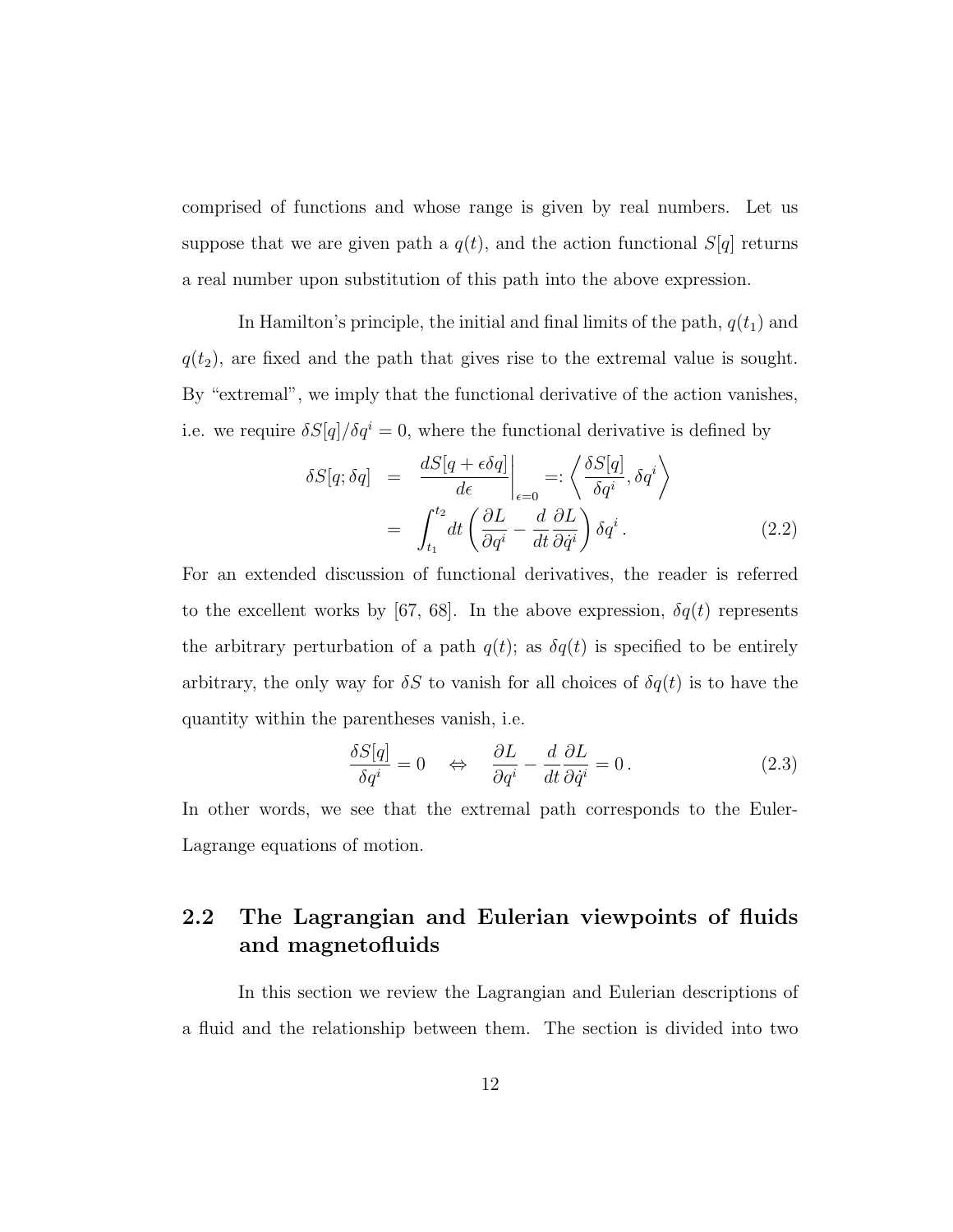parts. Firstly, we describe the basic Lagrangian variable that describes the trajectory of a fluid element, and then present some useful algebraic identities and properties. The Lagrangian picture of a fluid is naturally endowed with a least principle, as it models the fluid as a (continuous) collection of particles. Next, we explore the relationship between the intrinsic properties of the fluid and their Eulerian counterparts. The two descriptions of the fluid are shown to be related through the Lagrange - Euler maps. For a more detailed exposition of the background material we suggest [12, 17, 18, 69].

Before proceeding further, some comments regarding the notation are in order. We shall adopt the notation employed in [17] where vectors and scalars possess a similar form - the former must be distinguished entirely by the context. For instance, the generalized coordinate  $q(a, t)$ , the velocity v, the magnetic field B, etc. are all vectors; quantities such as the density  $\rho$  and the entropy s serve as scalars.

#### 2.2.1 The Lagrangian variable  $q(a,t)$  and its properties

The Lagrangian variable  $q(a, t)$  is a generalized coordinate that denotes the position of a particular fluid element, which is also referred to as the fluid particle or parcel, at a given time t. The coordinate, which indicates the position relative to the origin is denoted by  $q = q(a,t) = (q^1, q^2, q^3)$ ; for the sake of simplicity Cartesian coordinates are used henceforth. The quantity  $a = (a^1, a^2, a^3)$  denotes the *fluid element label* at time  $t = 0$ , which implies that  $a = q(a, 0)$ , but this means of labeling need not always be the case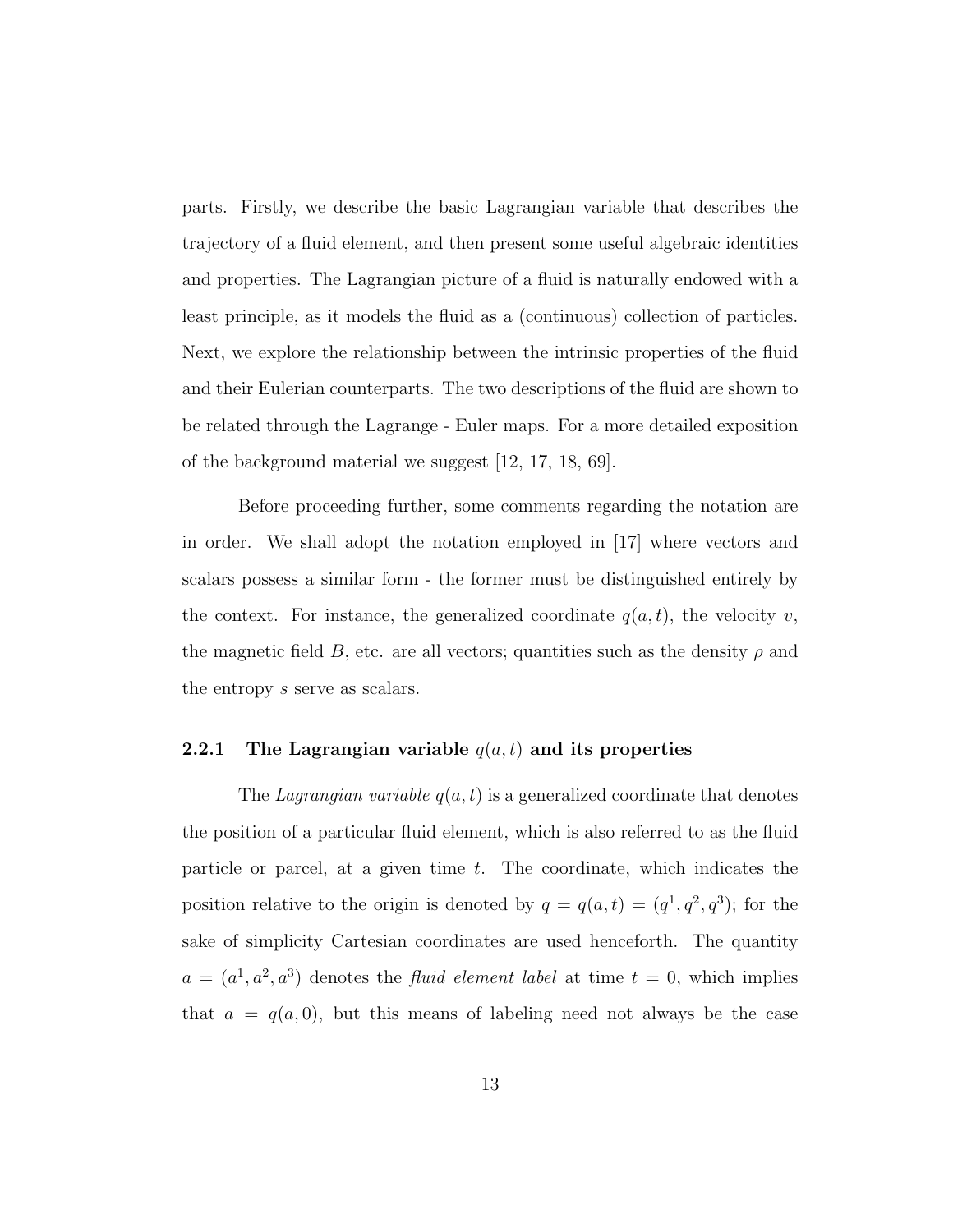(cf.  $[70]$ ). In general, the continuous label a is the continuum analog of the discrete index that enables us to track a given particle in a finite degree-offreedom system. The map  $q: D \to D$  is assumed to be one-to-one and onto at a given fixed time t, with  $D$  serving as the domain occupied by the fluid. We will further suppose that  $q$  is invertible and smooth and also impose any other "nice" properties that the problem necessitates. It is to be noted that these assumptions may not be entirely justified, and are primarily chosen to enable us to carry out the algebra on a formal level.

Given the Lagrangian coordinate  $q$ , we introduce two other related important quantities which play an important role: the deformation matrix,  $\partial q^{i}/\partial a^{j} =: q^{i}_{j}$  and the corresponding determinant, the Jacobian,  $\mathcal{J} :=$  $\det(q_{,j}^{i});$  the latter, in three and two dimensions, has the form

$$
\mathcal{J} = \frac{1}{6} \epsilon_{kjl} \epsilon^{imn} q^k_{,i} q^j_{,m} q^l_{,n} , \qquad (2.4)
$$

$$
= \frac{1}{2} \epsilon_{kj} \epsilon^{il} q^k_{,l} q^j_{,l} , \qquad (2.5)
$$

where  $\epsilon_{ijk} = \epsilon^{ijk}$  and  $\epsilon_{ij} = \epsilon^{ij}$  are the Levi-Civita tensors in the appropriate number of dimensions. By assuming that the label a specifies a unique trajectory, we conclude that  $\mathcal{J} \neq 0$ ; this ensures the invertibility of  $q = q(a, t)$ , denoted by  $a = a(q, t)$ . Physically, we interpret the quantity  $a(q, t)$  as the label of a fluid element that reaches the position  $q$  at time  $t$ . In general, for coordinate transformations we have

$$
q^i_{\,k}a^k_{\,,j}=a^i_{\,,k}q^k_{\,,j}=\delta^i_{\,,j}\,,
$$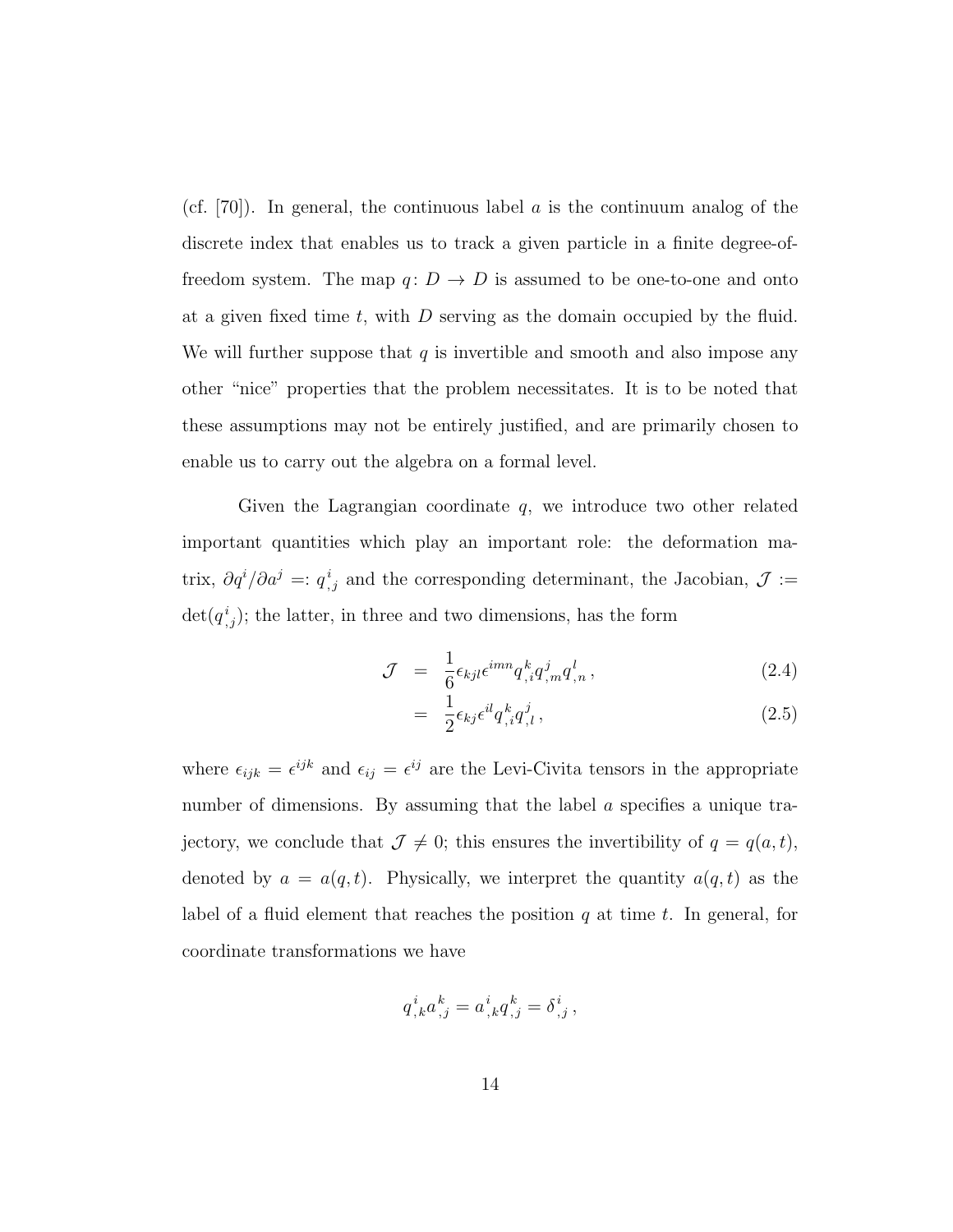i.e. the the deformation matrix has an inverse given by  $a_{j}^{k} = \partial a^{k} / \partial q^{j}$ . We also use the Einstein summation convention everywhere, unless explicitly specified. Using  $q(a, t)$  or its inverse, we can express quantities such as  $a_{i,j}^k$  as functions of either  $q$  or  $a$ .

The volume element  $d^3a$  at time  $t = 0$  maps into the volume element at time t according to

$$
d^3q = \mathcal{J}d^3a\,,\tag{2.6}
$$

and the components of an area element evolve as per

$$
(d^2q)_i = \mathcal{J}a^j_{,i} (d^2a)_j , \qquad (2.7)
$$

where  $\mathcal{J} a_{,i}^j$  is the transpose of the cofactor matrix of  $q_{,i}^j$ ; it is given by

$$
\mathcal{J}a_{,k}^{i} = \frac{1}{2} \epsilon_{kjl} \epsilon^{imn} q_{,m}^{j} q_{,n}^{l} \quad \text{or} \quad \mathcal{J}a_{,k}^{i} = \epsilon_{kj} \epsilon^{il} q_{,l}^{j} \,, \tag{2.8}
$$

in three and two dimensions, respectively. A couple of other useful identities include

$$
\frac{1}{\mathcal{J}} \frac{\partial \mathcal{J}}{\partial q^i_{,j}} = a^j_{,i},\tag{2.9}
$$

$$
\frac{\partial(\mathcal{J}a^i_{,k})}{\partial a^i} = 0, \qquad (2.10)
$$

where (2.9), the standard rule for differentiation of determinants, follows from (2.4) or (2.5), and (2.10) follows from (2.8) by the antisymmetry of  $\epsilon_{ijk}$  or  $\epsilon_{ij}$ .

#### 2.2.2 Attributes, observables, and the Lagrange to Euler map

Up to now, we have considered kinematical properties of the fluid, as described by the Lagrangian coordinate  $q$ . But, a fluid element is not solely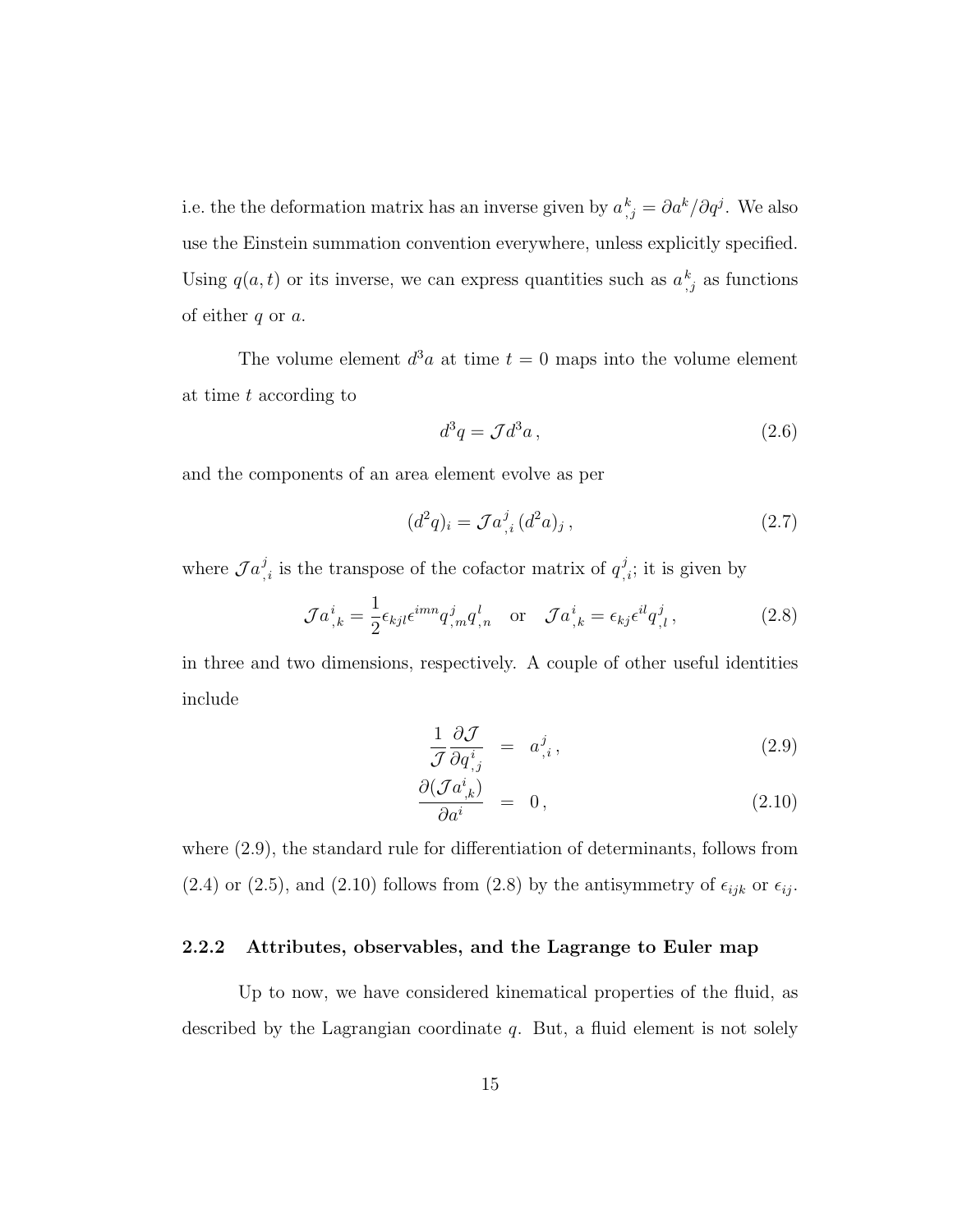characterized by its position q and its label  $a$ . In addition, we observe that the fluid 'particle' is endowed with several intrinsic properties, i.e. it may carry a certain density, or be endowed with some magnetic flux; the latter occurs when one considers magnetofluid theories such as magnetohydrodynamics (MHD). We shall now study these intrinsic properties in three spatial dimensions.

We will refer to quantities that the fluid element transports as the attributes, since they are intrinsic to the fluid under consideration. A fluid element that starts off at time  $t = 0$  carries its attributes, which remain unchanged with time. Thus, by definition, we see that attributes are purely functions of the label a, and are Lagrangian variable constants of motion. We will use the subscript '0' to distinguish attributes from their Eulerian counterparts, discussed below.

Most of the times, in fluid theories, the Lagrangian variable description is not emphasized and, consequently, the attributes are usually not discussed. More typically, it is the Eulerian fields that are emphasized and observed. Before addressing the Eulerian fields, it is important to ask what the Eulerian picture of a fluid is.

In the Lagrangian picture, we have seen that the fluid 'particle' traverses through the domain, carrying with it several attributes along the way. On the other hand, the Eulerian picture does not distinguish between fluid particles. Instead, imagine that we stick in a probe into the fluid at a certain point  $r := (x, y, z) = (x^1, x^2, x^3)$  at a time t. We will find that the fluid has a certain density, velocity, etc. This entails the Eulerian picture of a fluid,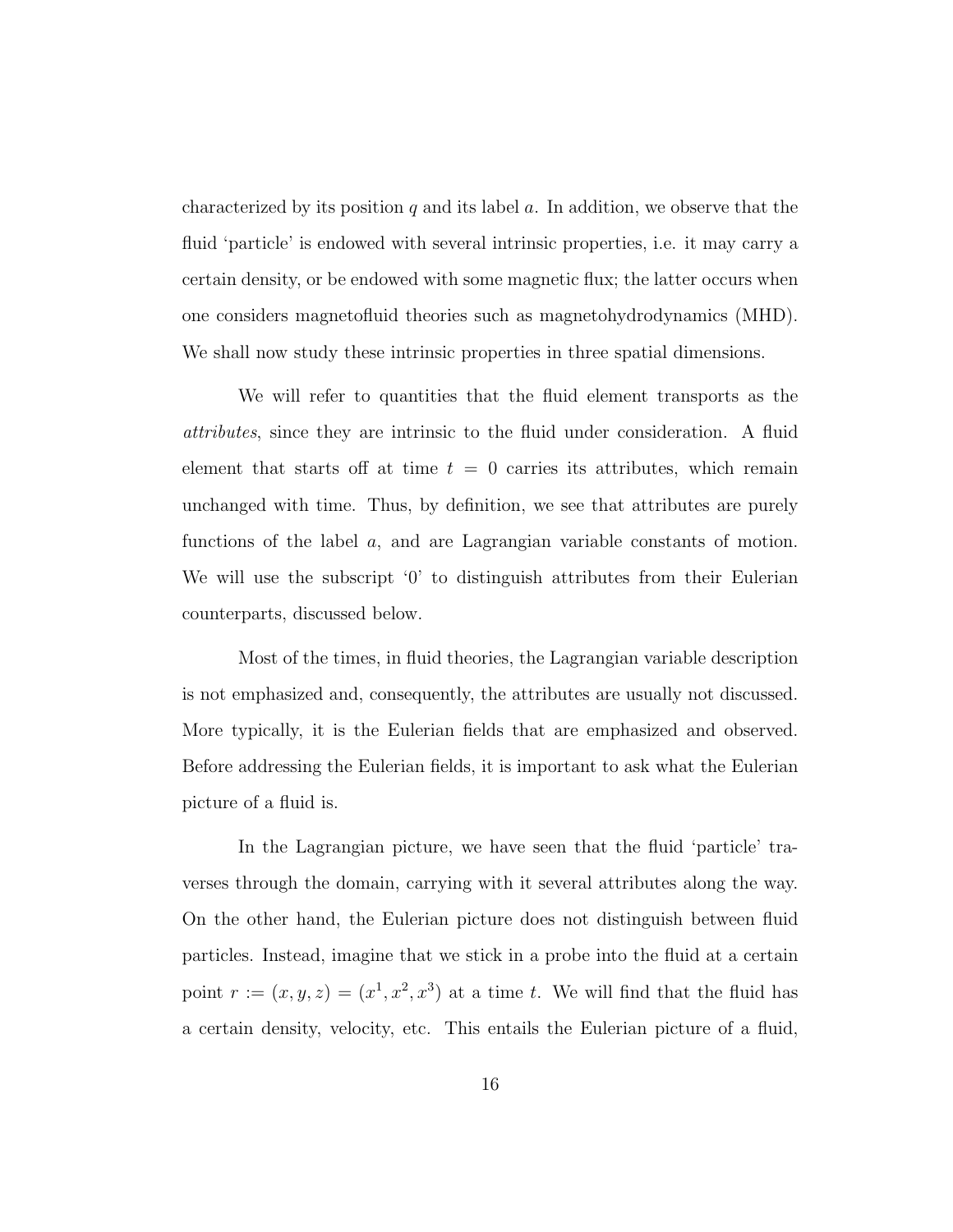wherein all fields are viewed as functions of  $r$  and  $t$ . We will refer to these fields as Eulerian observables, or just observables for short. Some of the most commonly used Eulerian observables include velocity field  $v(r, t)$  and the mass density  $\rho(r, t)$ .

We reiterate that it is crucial to distinguish the Lagrangian coordinate  $q$  from the Eulerian observation point  $r$ . The latter is an independent variable that does not move with the fluid, although it is a point of D. The inability or unwillingness to distinguish between the two descriptions has led to confusion in the literature. As we have argued for the existence of two independent physical descriptions of the same system, it is quite natural to argue that the two must be connected somehow.

In other words, given  $q(a, t)$  and the attributes, we require the observables to be uniquely determined based on the nature of the attributes, in particular, their tensorial properties. For example, consider the velocity field  $v(r, t)$ . If we were to insert a velocity probe into a fluid at  $(r, t)$ , we would measure the velocity of the fluid element that happened to be at r at time  $t$ . Hence,  $\dot{q}(a, t) = v(r, t)$ , where the overdot indicates that the time derivative is obtained at fixed a. We are still left with the ambiguity of determining the label a, but the element at r is given by  $r = q(a, t)$ , whence  $a = q^{-1}(r, t) = a(r, t)$ . By combining all this information, we see that the Eulerian velocity field is given by

$$
v(r,t) = \dot{q}(a,t)|_{a=a(r,t)}.
$$
\n(2.11)

The above expression is an example of the Lagrange to Euler map that supplies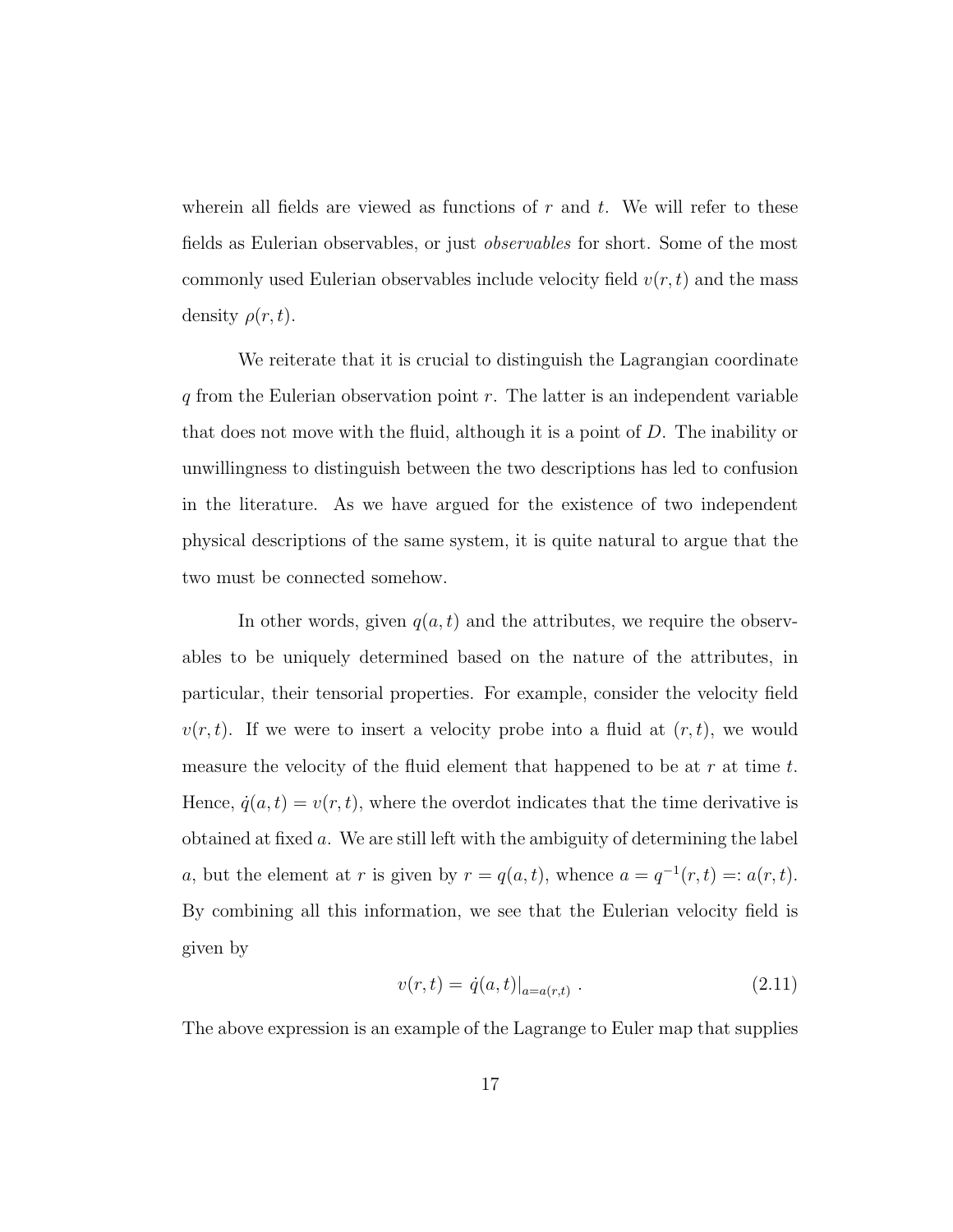a means of moving from one picture to the other.

Attributes, as part of their definition, possess rules for transformation to their corresponding Eulerian observables. The totality of these rules determines the set of observables. For a continuum system, in which mass is neither created nor destroyed, it is natural to attach a mass density,  $\rho_0(a)$ , to the element labelled by  $a$ . We note that the mass in a given volume is given by  $\rho_0 d^3 a$ . By demanding that the mass by conserved, regardless of whether one uses the Eulerian or Lagrangian picture, we see that  $\rho(r,t)d^3r = \rho_0 d^3a$ . By using (2.6) we obtain  $\rho_0 = \rho \mathcal{J}$ . This defines the rule for transforming to the Eulerian description, and constitutes one example of a Lagrange to Euler map.

Next, let us consider the specific entropy (per unit particle). It is common to have the entropy conserved along the streamlines in the absence of heat flow or associated effects; in such a scenario, we require the entropy to be constant along a trajectory. Hence, we require the attribute  $s_0(a)$  to equal the Eulerian observable  $s(r, t)$ . Thus, the Lagrange to Euler map for the specific entropy is  $s_0 = s$ . Similarly, we may attach a magnetic field  $B_0(a)$  to a given fluid element, and define its transformation law by insisting on frozen-in flux. This yields  $B \cdot d^2r = B_0 \cdot d^2a$ , and from (2.7) we obtain  $\mathcal{J}B^i = q^i_{,j} B_0^j$  $_{0}^{\jmath}.$ 

However, there is still a missing link as the observables are functions of r and t, whilst the attributes and the trajectory q depend on  $a$  and  $t$ . Hence, we evaluate the expressions for the mass density, the specific entropy and the magnetic field at  $a = q^{-1}(r, t) =: a(r, t)$ , thereby yielding the Lagrange to Euler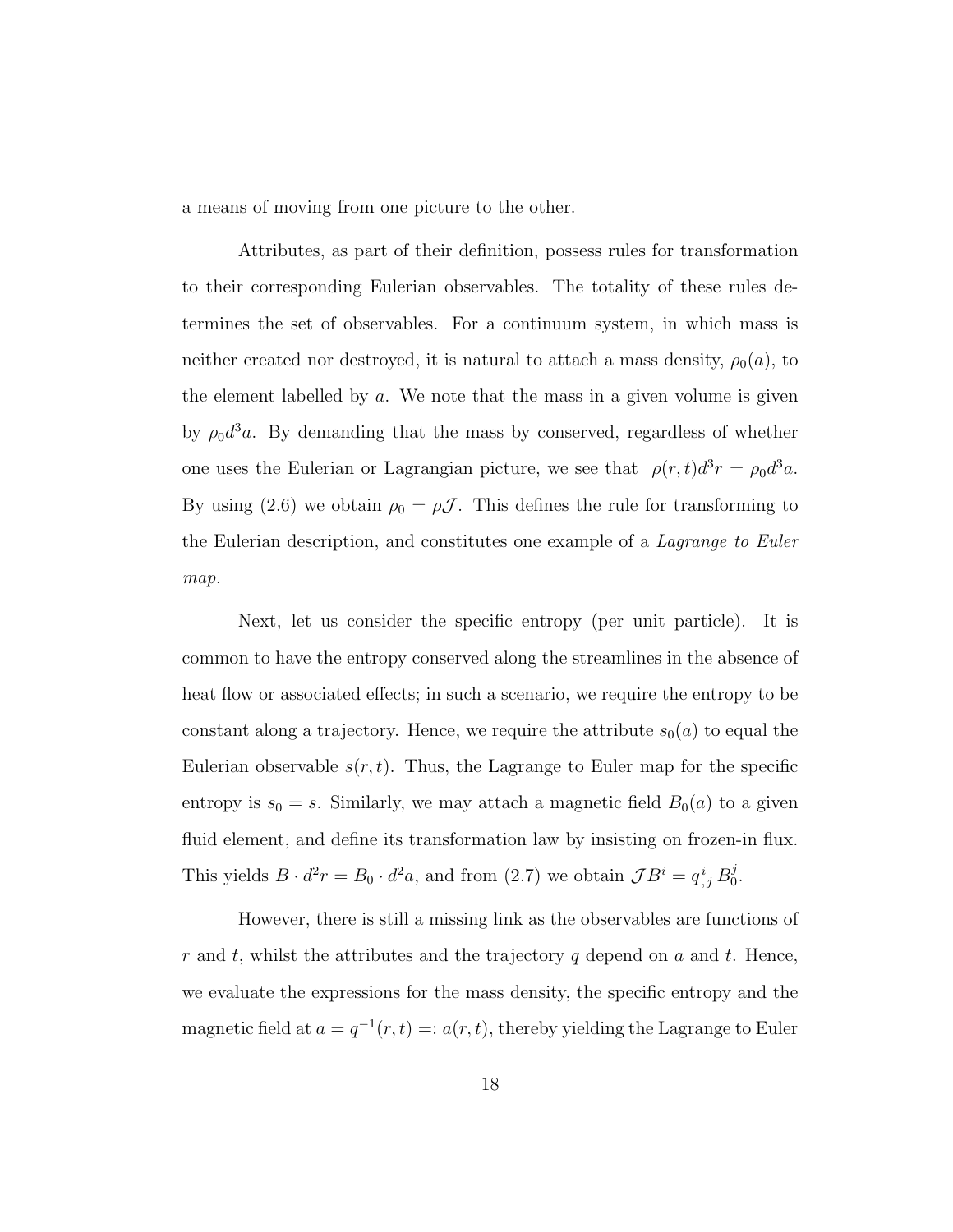map for these quantities. In other words, given  $q(a, t)$  and the attributes, the fields  $\{\rho, s, v, B\}$ , constituting the observables, are now defined.

Most of the time we will find it convenient to work with the alternative set of observables  $\{\rho, \sigma, M, B\}$ , where  $M = \rho v$  is the kinetic momentum density and  $\sigma = \rho s$  is the entropy density. This allows a convenient way to represent the Lagrange to Euler map in an integral form by using an appropriate Dirac delta function; the latter is used as a probe to 'pluck out' the fluid element that happens to be at the Eulerian observation point  $r$  at time  $t$ . As an example of this procedure, the mass density  $\rho(r, t)$  is obtained by

$$
\rho(r,t) = \int_D d^3a \,\rho_0(a) \,\delta(r - q(a,t))
$$

$$
= \left. \frac{\rho_0}{\mathcal{J}} \right|_{a = a(r,t)}.
$$
\n(2.12)

The expression for  $\sigma$  is entirely akin to that of the density, and we do not present it separately, as we just replace  $\rho \to \sigma$  in the above expression. We will introduce the canonical momentum density,  $M^c = (M_1^c, M_2^c, M_3^c)$ , which is related to the Lagrangian canonical momentum through the expression

$$
M^{c}(r,t) = \int_{D} d^{3}a \, \Pi(a,t) \, \delta(r - q(a,t))
$$

$$
= \frac{\Pi(a,t)}{\mathcal{J}} \bigg|_{a=a(r,t)}.
$$
(2.13)

The superscript  $c'$  indicates that the momentum density constructed is the canonical one, as opposed to a different momentum density introduced in the next section. For most fluid theories,  $\Pi(a, t) = (\Pi_1, \Pi_2, \Pi_3) = \rho_0 \dot{q}$ . This in turn implies that  $M^c = M = \rho v$ . In general, note that  $\Pi(a, t)$  can be found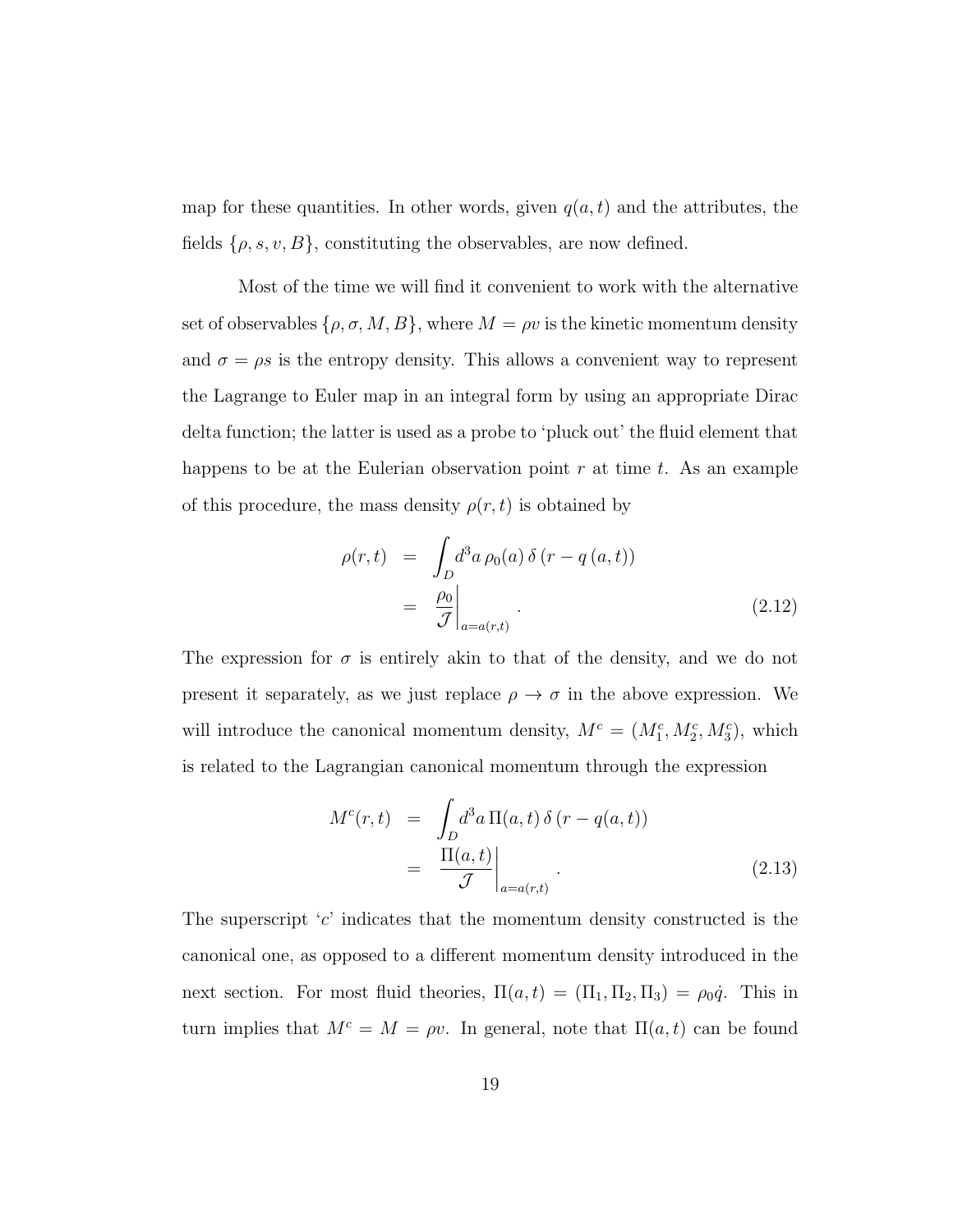from the Lagrangian through  $\Pi(a, t) = \delta L/\delta \dot{q}$  and is not always equal to  $\rho_0 \dot{q}$ . Lastly,

$$
B^{i}(r,t) = \int_{D} d^{3}a \, q^{i}_{,j}(a,t) B^{j}_{0}(a) \, \delta(r - q(a,t))
$$
  

$$
= q^{i}_{,j}(a,t) \frac{B^{j}_{0}(a)}{\mathcal{J}} \Big|_{a=a(r,t)}, \qquad (2.14)
$$

for the components of the magnetic field.

We round off this subsection with a couple of useful identities between the Eulerian and Lagrangian variables. In our subsequent calculations, we encounter Eulerian gradients quite often. The components of the gradient, in Eulerian form, can be mapped to the Lagrangian variables as follows

$$
\frac{\partial}{\partial x^k} = a^i_{,k} \frac{\partial}{\partial a^i} \bigg|_{a=a(r,t)}.
$$
\n(2.15)

By using the condition that  $r = q(a, t)$ , the time derivative of any function  $f(a, t) = \tilde{f}(r, t) = \tilde{f}(q(a, t), t)$  can be mapped to the corresponding Eulerian variables according to the expression

$$
\dot{f}\Big|_{a=a(r,t)} = \frac{\partial \tilde{f}}{\partial t} + \dot{q}^i(a,t) \frac{\partial \tilde{f}}{\partial x^i}\Big|_{a=a(r,t)}
$$
\n
$$
= \frac{\partial \tilde{f}}{\partial t} + v \cdot \nabla \tilde{f}(r,t) \,. \tag{2.16}
$$

As stated earlier, we note that the overdot denotes the time derivative at constant a,  $\partial/\partial t$  denotes the time derivative at constant r, and  $\nabla$  is the Eulerian derivative, i.e.  $\partial/\partial r$  with components  $\partial/\partial x^i$ .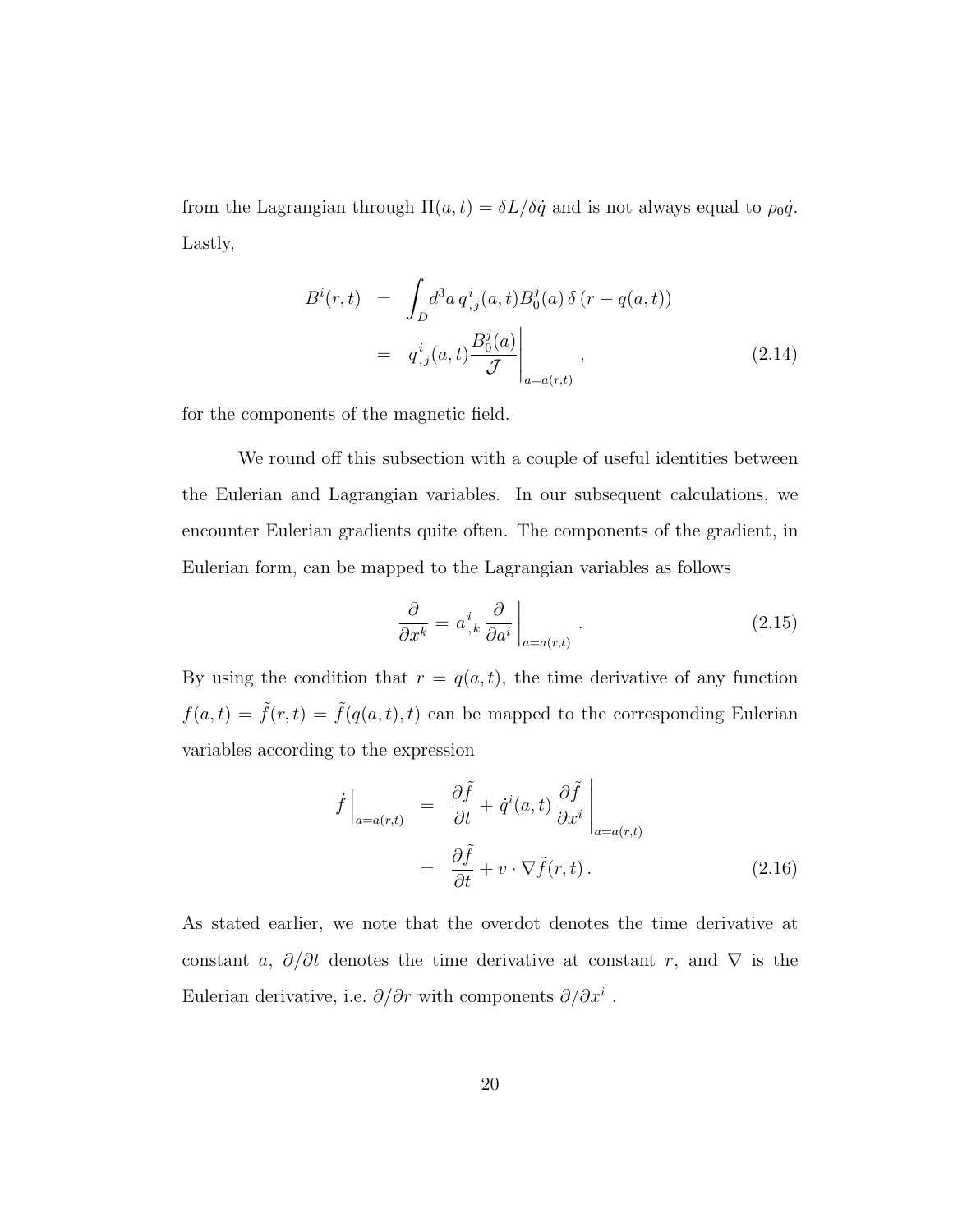Lastly, we can obtain an evolution equation for the determinant  $\mathcal J$ using Eq. (2.9)

$$
\dot{\mathcal{J}} = \frac{\partial \mathcal{J}}{\partial q^i_{,j}} \dot{q}^i_{,j} = \mathcal{J} a^j_{,i} \dot{q}^i_{,j},\tag{2.17}
$$

which upon evaluation at  $a = a(r, t)$  gives a formula due to Euler [12],

$$
\frac{\partial \tilde{\mathcal{J}}}{\partial t} + v \cdot \nabla \tilde{\mathcal{J}} = \tilde{\mathcal{J}} \nabla \cdot v. \tag{2.18}
$$

#### 2.2.3 A note on Lie-dragged dynamical equations

As we have seen in the previous subsection, the Lagrange to Euler maps emerge via the natural imposition of conservation laws. In this section, we examine these conservation laws in further detail, and emphasize their geometric significance.

Let us first start with the specific entropy s. From the Lagrange-Euler map  $s = s_0$  and (2.16), we can show that the evolution equation for s is

$$
\frac{\partial s}{\partial t} + v \cdot \nabla s = 0,\tag{2.19}
$$

and this lends itself to a twofold interpretation. We can view it as the Liedragging of a 0-form, or as the Lie-dragging of a scalar, i.e. the above expression can be written as

$$
\left(\frac{\partial}{\partial t} + \mathfrak{L}_v\right)s = 0,\tag{2.20}
$$

where  $\mathfrak L$  denotes the Lie derivative with the velocity v serving as the flow field. For a discussion of Lie-dragging, and a geometric interpretation of invariants, in the context of fluid and plasma theories we refer the reader to [51, 54, 71].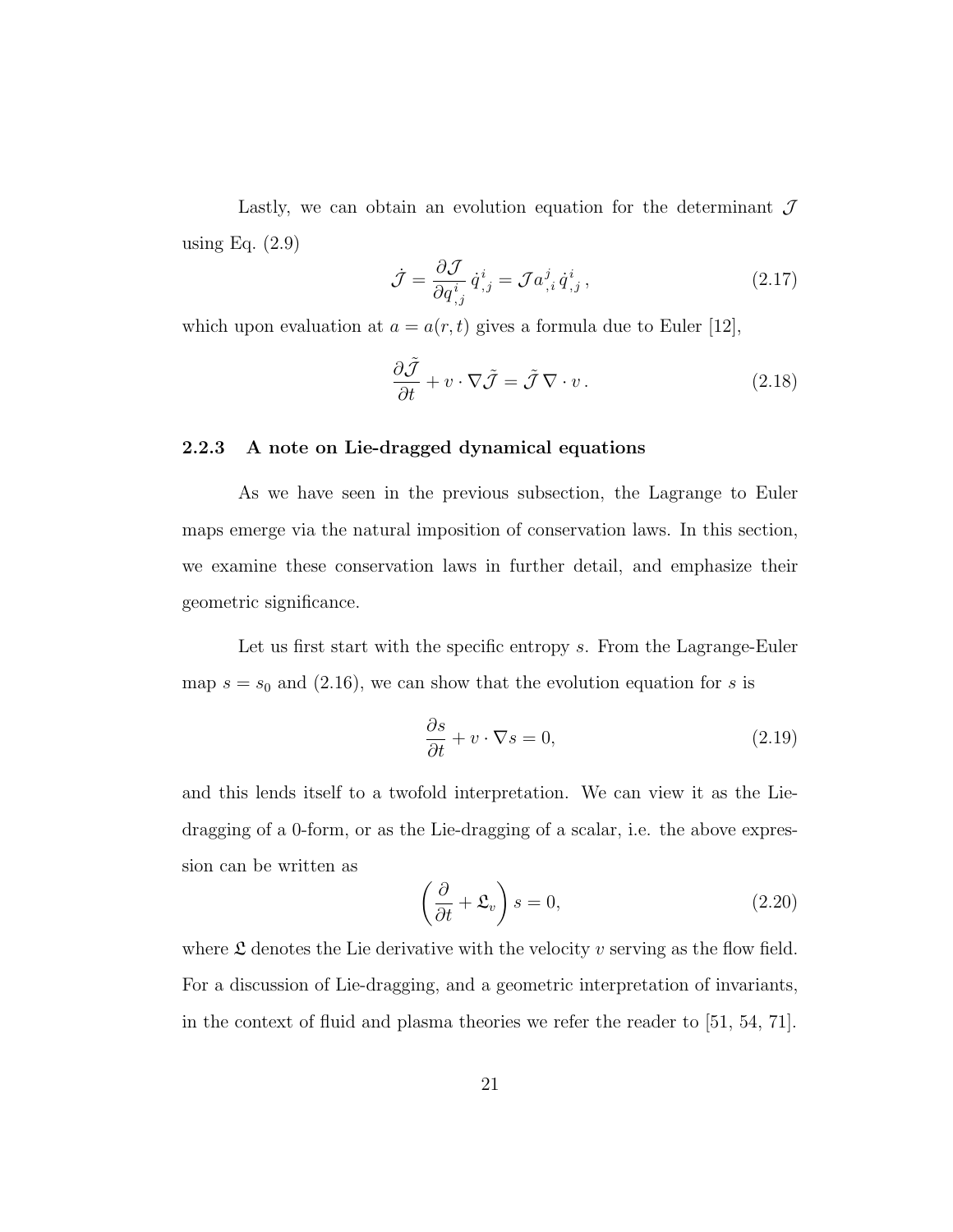Next, we can carry out the same procedure for the density by using  $\rho_0 = \rho \mathcal{J}$ , in conjunction with (2.16) and (2.18). We arrive at

$$
\frac{\partial \rho}{\partial t} + \nabla \cdot (\rho v) = 0,\tag{2.21}
$$

and it can be interpreted as the Lie-dragging of a scalar density of weight 1. Alternatively, one can rewrite the above expression as

$$
\left(\frac{\partial}{\partial t} + \mathfrak{L}_v\right) \left(\rho \, d^3 r\right) = 0,\tag{2.22}
$$

implying that the 3-form  $\rho d^3r$  is Lie-dragged.

Lastly, using the relation  $\mathcal{J}B^i = q^i_{,j} B^j_0$  $\frac{3}{0}$  for the magnetic field, along with  $(2.16)$  and  $(2.18)$ , we obtain

$$
\frac{\partial B}{\partial t} + B(\nabla \cdot v) - (B \cdot \nabla) v + (v \cdot \nabla) B = 0,
$$
\n(2.23)

which can be cast into the more familiar form

$$
\frac{\partial B}{\partial t} - \nabla \times (v \times B) = 0,\tag{2.24}
$$

provided that  $\nabla \cdot B = 0$ . Notice that (2.24) is precisely the widely-used induction equation of ideal MHD [60]. In MHD, it is common to view flux-freezing as a consequence of the induction equation, but the Lagrangian viewpoint of MHD emphasizes the flux-freezing as a fundamental relation; the induction equation, then, becomes a consequence of flux-freezing. Following the same line of reasoning, it is possible to view (2.23) as the Lie-dragging of a vector density of weight 1. If the fluid were incompressible, the fourth term on the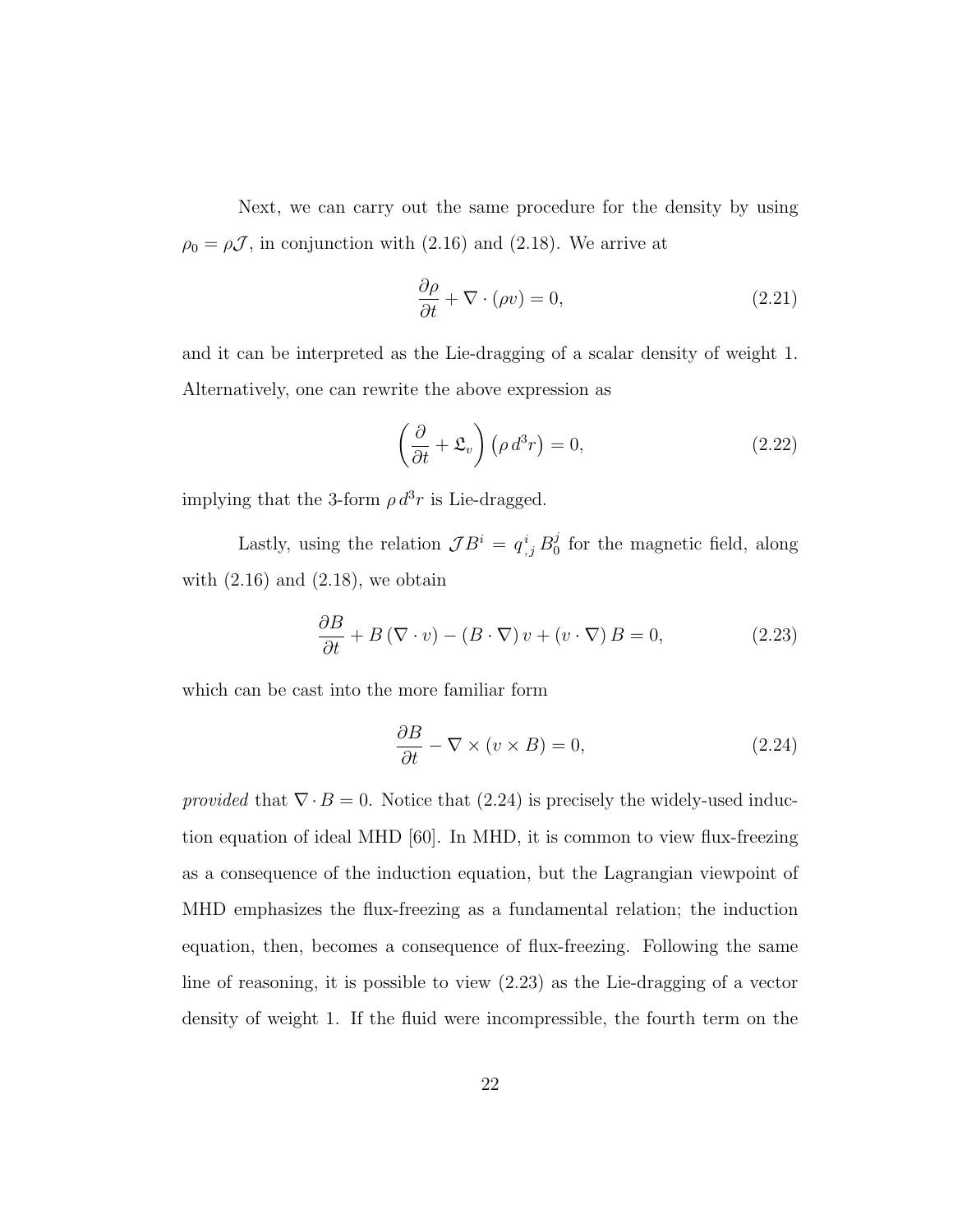LHS would vanish yielding the Lie-dragging of one vector field  $(B)$  by another

 $(v)$ . We can also rewrite  $(2.23)$  to yield

$$
\left(\frac{\partial}{\partial t} + \mathfrak{L}_v\right) \left(B \cdot d^2 r\right) = 0, \tag{2.25}
$$

implying that the 2-form  $B \cdot d^2r$ , the magnetic flux, is Lie-dragged.

### 2.3 A general procedure for building an action principle for continuum models

In this section, we provide a brief summary of the general methodology advocated in [64, 65] for building action principles for continuum fluid models. As opposed to ordering in the equations of motion or ad hoc methods that are deployed in obtaining models from a basic set of equations, we can introduce each term in the action serially, and emphasize the physical relevance of each term to the model being built. This allows for an improved physical understanding and motivation as to why the different terms arise, and what roles they play in the model. In most cases, the terms in the action are the continuum analogs of their discrete counterparts, and the latter usually have clear-cut interpretations and uses.

The first step in constructing an action principle lies in choosing the domain D. For a fluid it would be either one, two, or three-dimensional,  $D \subset$  $\mathbb{R}^{1,2,3}$ . Furthermore, we suppose that there exists a Lagrangian (trajectory) variable  $q: D \to D$ . We also suppose that  $q(a, t)$ , where the label  $a \in D$ , is a well behaved function that is smooth, has an inverse, etc. as noted in Section 2.2.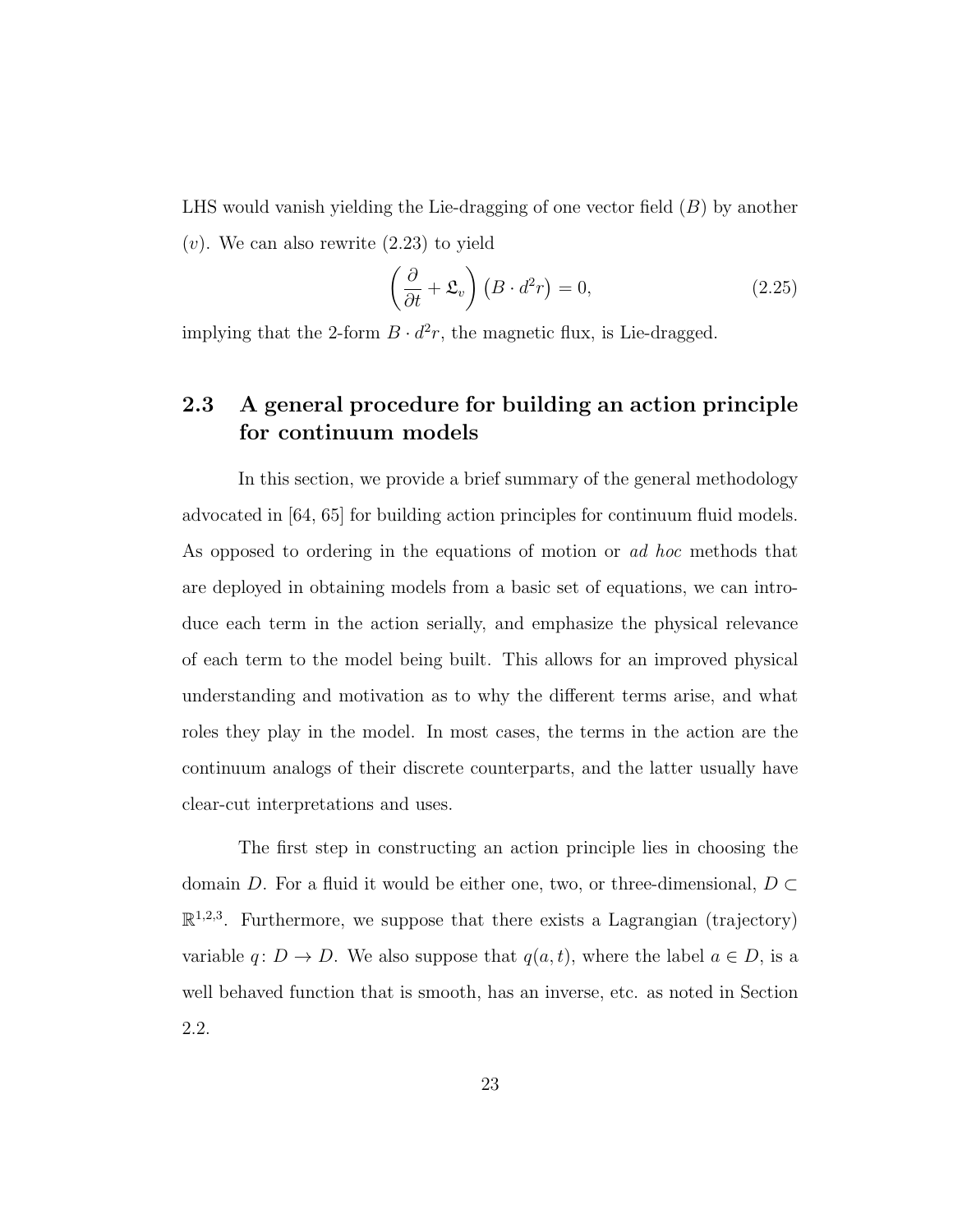The next step lies in choosing the sets of attributes and the corresponding observables, defined via a Lagrange to Euler map. There is some freedom in choosing the set of observables that interest us, as discussed in the previous section. It is important to recognize that the observables must be completely determined by the functions  $q(a, t)$  and the attributes, but the converse statement is not a necessity.

From the analogy with Hamilton's action principle in mechanics, it is evident that the action will comprise of terms that involve the variable  $q(a, t)$ and its derivatives with respect to both of its arguments. The last step of the method is to impose a most stringent requirement upon the terms in the action – viz. the existence of a closure principle which ultimately means that our theory must be 'Eulerianizable.' More precisely, we impose the condition that our action must be expressible entirely in terms of our set of observables. Such a requirement is well motivated, since it leads to energy-like quantities that are entirely expressible in terms of the desired Eulerian variables.

To illustrate the Eulerian closure principle, let us take the kinetic energy as an example, which satisfies

$$
T[q] := \frac{1}{2} \int_D d^3a \,\rho_0(a)|\dot{q}|^2 = \frac{1}{2} \int_D d^3r \,\rho |v|^2 \,, \tag{2.26}
$$

where  $|\dot{q}|^2 := \dot{q}^i g_{ij} \dot{q}^j = \dot{q}^i \dot{q}_i$  and for Cartesian coordinates, the metric  $g_{ij} = \delta_{ij}$ is chosen. Thus, the Lagrangian variable description of the first equality can be written as the purely Eulerian description of the second. On the other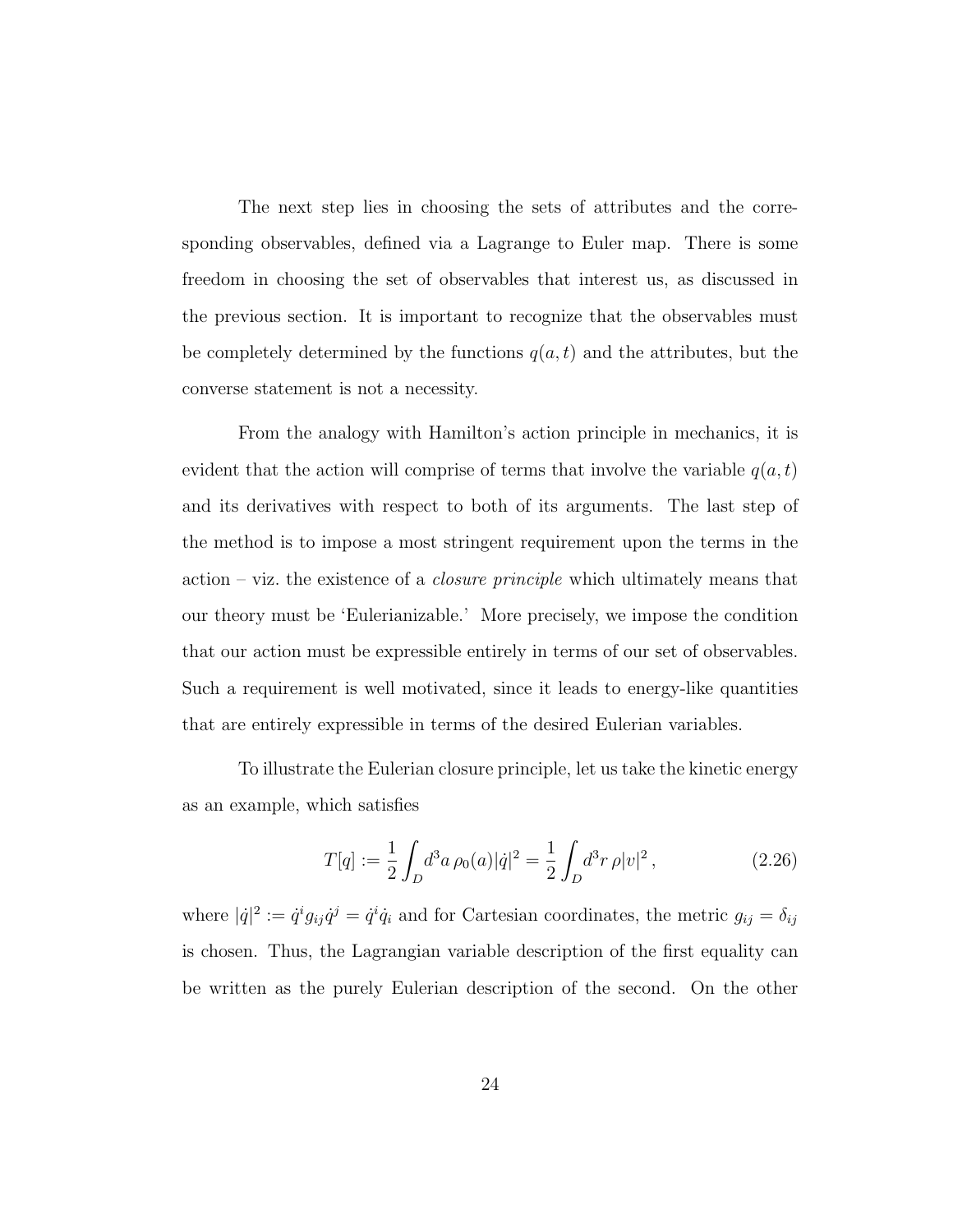hand, suppose we consider the term

$$
E_M[q] := \frac{1}{2} \int_D d^3a \, |B_0(a)|^2,\tag{2.27}
$$

we see that it resembles the magnetic energy density, but it *cannot* be written purely in terms of Eulerian variables. As a result, it is not a viable candidate for the magnetic energy density.

The imposition of the closure principle leads to important consequences: equations of motion that are purely expressible in terms of our observables, i.e. an Eulerian variable description, and an Eulerian Hamiltonian description in terms of noncanonical Poisson brackets, which are discussed in the subsequent sections. At this stage, we also reiterate that there is no evident a priori rationale that ensures that all (closed) fluid models possess both Eulerian and Lagrangian descriptions; there may be instances where only the former exist.

#### 2.4 Ideal MHD: the Newcomb action

Hitherto, our discussion has veered towards the abstract, and we shall present a concrete model that embodies our methodology. We present the action originally derived by Newcomb [18], but we maintain consistency with our prior discussions and notation. We observe that associated discussions can also be found in [63, 64, 65].

The kinetic energy was already determined previously, and has the form

$$
T[q] := \frac{1}{2} \int_D d^3a \,\rho_0(a)|\dot{q}|^2 = \frac{1}{2} \int_D d^3r \,\rho |v|^2 \,, \tag{2.28}
$$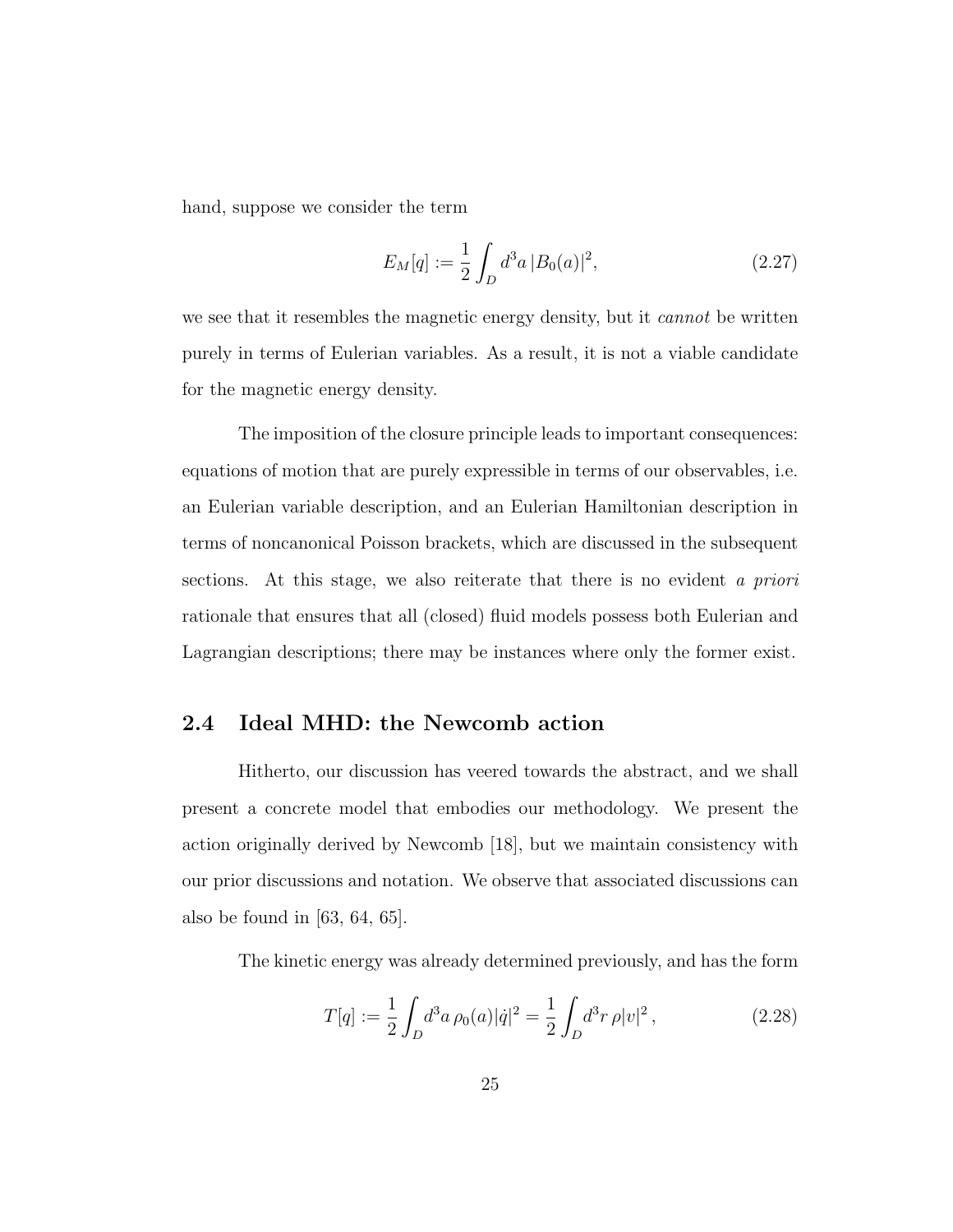The fluid is also endowed with an internal energy density  $U$  per unit mass. We assume that U is a function of the thermodynamical variables  $\rho$  and s. From the expression  $dU = T ds - P dV$ , and using the relation between V and  $\rho$ , we obtain the auxiliary relations

$$
P = \rho^2 \frac{\partial U}{\partial \rho}, \quad T = \frac{\partial U}{\partial s}.
$$
\n(2.29)

The internal energy contribution to the action is

$$
U[q] := \int_D d^3a \rho_0(a) U\left(\frac{\rho_0}{\mathcal{J}}, s_0\right) = \int_D d^3r \rho U\left(\rho, s\right),\tag{2.30}
$$

and the first equality is chosen such that the second equality satisfies the Eulerian closure principle. Lastly, there is the magnetic energy density

$$
E_M[q] := \frac{1}{2} \int_D d^3a \, \frac{q^i_{,j} q^i_{,k} B^j_0 B^k_0}{\mathcal{J}} = \frac{1}{2} \int_D d^3r \, |B|^2,\tag{2.31}
$$

and we observe that the second equality follows by applying the Lagrange-Euler maps to the first one. Once again, we see that this term is consistent with the tenets of the Eulerian closure principle. In the rest of the thesis, we operate in SI units with  $\mu_0 = 1$ , unless explicitly indicated otherwise.

The ideal MHD action is given by

$$
S_{MHD}[q] := T[q] - U[q] - E_M[q], \qquad (2.32)
$$

where the RHS is determined via the equations  $(2.28)$ ,  $(2.30)$  and  $(2.31)$ . We can now vary the above action with respect to  $q$  and use the identities presented in Section 2.2. We divide the ensuing result by  $\mathcal J$  and apply the Lagrange-Euler maps throughout. Our final equation of motion is entirely Eulerian in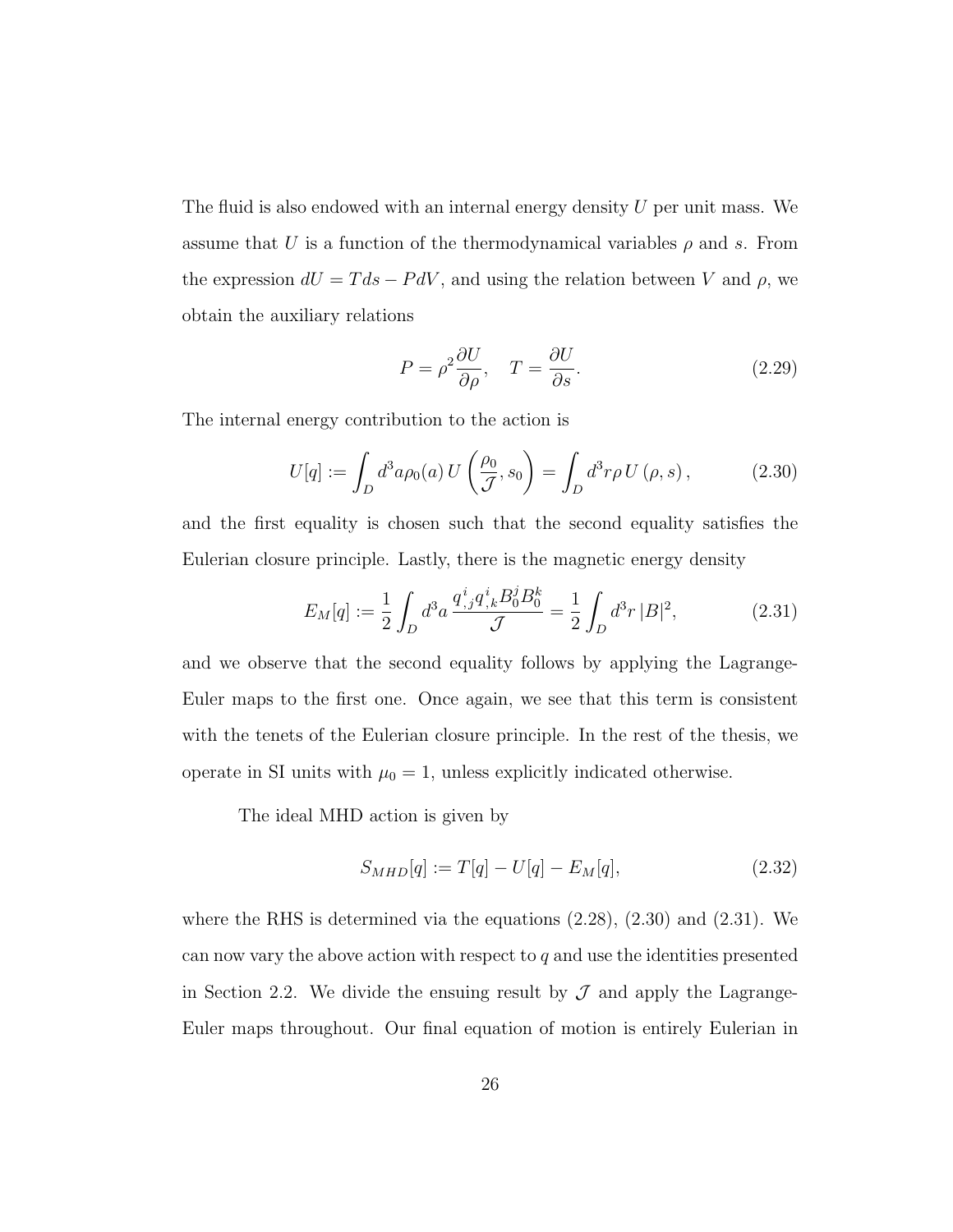nature, and is given by

$$
\rho \left( \frac{\partial}{\partial t} + v \cdot \nabla \right) v = -\nabla \left( P + \frac{|B|^2}{2} \right) + B \cdot \nabla B, \tag{2.33}
$$

where we have assumed  $\nabla \cdot B = 0$ , and the pressure is defined in (2.29). We have already indicated, in Section 2.2, that the entropy, density and the magnetic field evolve as per  $(2.19)$ ,  $(2.21)$  and  $(2.23)$ ; the latter reduces to the familiar induction equation (2.24) of ideal MHD under the assumption  $\nabla \cdot B = 0.$ 

Finally, a comment regarding the internal energy  $U$  is in order. Although we have assumed it to be a function of  $\rho$  and s, we can extend this to include a  $|B|$ -dependence as well. In such an event, one finds that the pressure appearing in (2.33) becomes anisotropic in nature. In fact, it was shown in [57, 62] that a suitable choice of the  $|B|$ -dependent internal energy function U gave rise to the famous Chew-Goldberger-Low theory [72].

# 2.5 Ideal MHD: Reduction to noncanonical Hamiltonian dynamics

In the previous sections, we have presented an action principle (Lagrangian) formulation of fluid models, couched in the Lagrangian viewpoint of the fluid, where the variation of the action was solely undertaken with respect to  $q$ . However, the Eulerian viewpoint is the more commonly used one, and the Hamiltonian formalism is endowed with unique advantages of its own. Hence, we need to transition from a Lagrangian, action principle formulation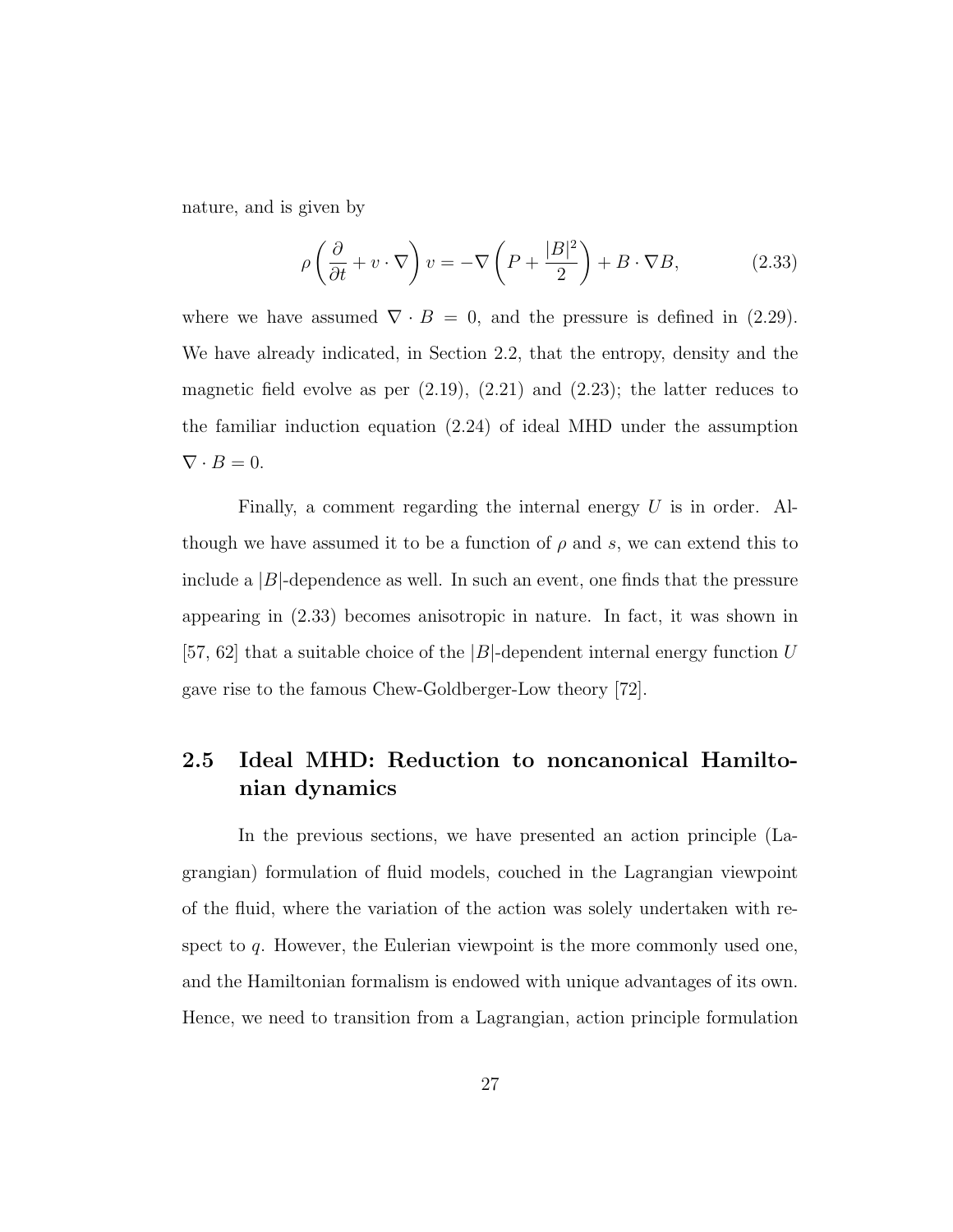to an Eulerian, Hamiltonian formulation. Formally, this procedure is termed reduction and involves mathematical intricacies that fall outside the scope of the thesis. The reduction procedure stems from the early works of [73, 74, 75], and was applied to fluid and kinetic models in [76, 77]. A geometric formulation of this procedure was presented in [32] and a summary can be found in [38, 66].

Instead, we adopt a different approach by focusing on a more direct approach, by using ideal MHD as a specific example. We shall work through the procedure in some detail, and other models in future chapters are also obtained through a similar approach.

#### 2.5.1 Noncanonical Hamiltonian formulation of ideal MHD

We have specified the ideal MHD action, in Lagrangian variables, in (2.32). Now, we can compute the associated canonical momentum  $\Pi = \delta L / \delta \dot{q}$ , which yields  $\Pi = \rho_0 \dot{q}$ . The Hamiltonian functional is determined via a Legendre transform, and is given by

$$
H[q,\Pi] = \int_D d^3a \,\dot{q} \cdot \Pi - L,\tag{2.34}
$$

and the convexity property of ideal MHD allows us to write  $\dot{q}$  in terms of  $\Pi$ and obtain the Hamiltonian. However, we observe that our action is in terms of  $q$  and  $\Pi$ , and we use the Lagrange-Euler maps to express the Hamiltonian in terms of Eulerian variables. Upon doing so, we find that it simplifies to

$$
H_{MHD} = \int_{D} d^{3}r \left[ \frac{\rho |v|^{2}}{2} + \rho U(\rho, s) + \frac{|B|^{2}}{2} \right],
$$
 (2.35)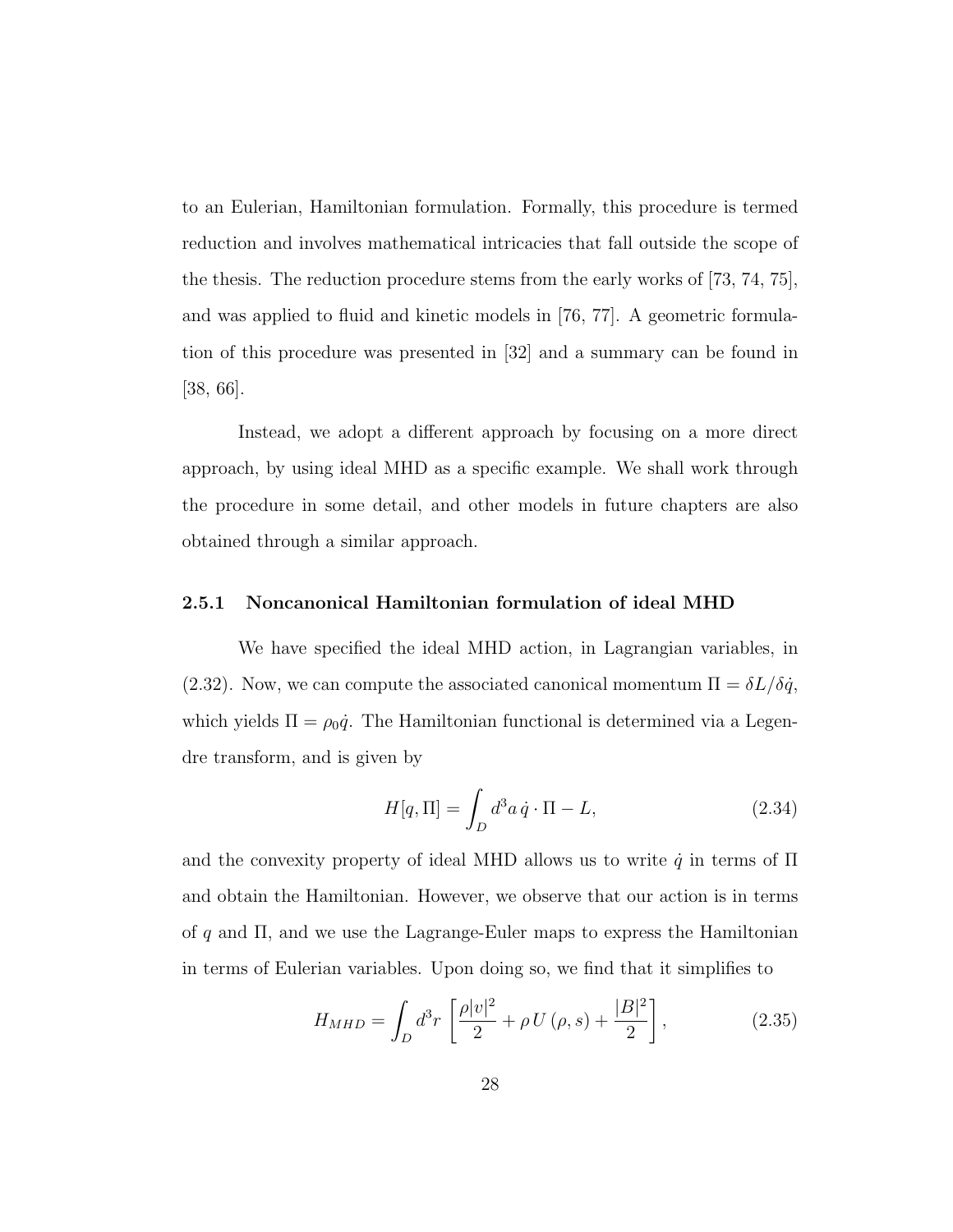and one can arrive at the same result through the use of Noether's theorem, and subsequent Eulerianization, i.e. expressing everything in terms of Eulerian variables.

In terms of  $\Pi$  and  $q$ , one can determine Hamilton's equations of motion through the canonical Poisson bracket in infinite dimensions,

$$
\{\bar{F}, \bar{G}\} = \int_D d^3a \left( \frac{\delta \bar{F}}{\delta q} \cdot \frac{\delta \bar{G}}{\delta \Pi} - \frac{\delta \bar{G}}{\delta q} \cdot \frac{\delta \bar{F}}{\delta \Pi} \right),\tag{2.36}
$$

where  $\bar{F}$  and  $\bar{G}$  are arbitrary functionals that depend on  $q$  and  $\Pi$ . In order to verify that the above bracket yields (2.33), we must calculate  $\dot{q} = \{q, H\}$  and  $\Pi = \{\Pi, H\}$  and carry out the Eulerianization procedure; the Hamiltonian to be used is found from (2.34) by using the Lagrangian for ideal MHD.

As our system is endowed with a canonical Poisson bracket in Lagrangian variables that generates the correct dynamics, it is natural to look for a Poisson bracket that generates the same dynamics in Eulerian variables. However, it is crucial to recognize that Eulerian variables are not canonical in nature. As a result, the Poisson bracket in Eulerian variables does not possess the same form as (2.36). We will now outline the procedure by which the Eulerian noncanonical Poisson bracket is obtained from its Lagrangian and canonical counterpart.

The first step entails choosing our set of observables for ideal MHD. We shall work with  $\{\rho, \sigma, M, B\}$ , and for each of them, the Lagrange-Euler maps can be expressed in an integral form, as described in Section 2.2. Let us recall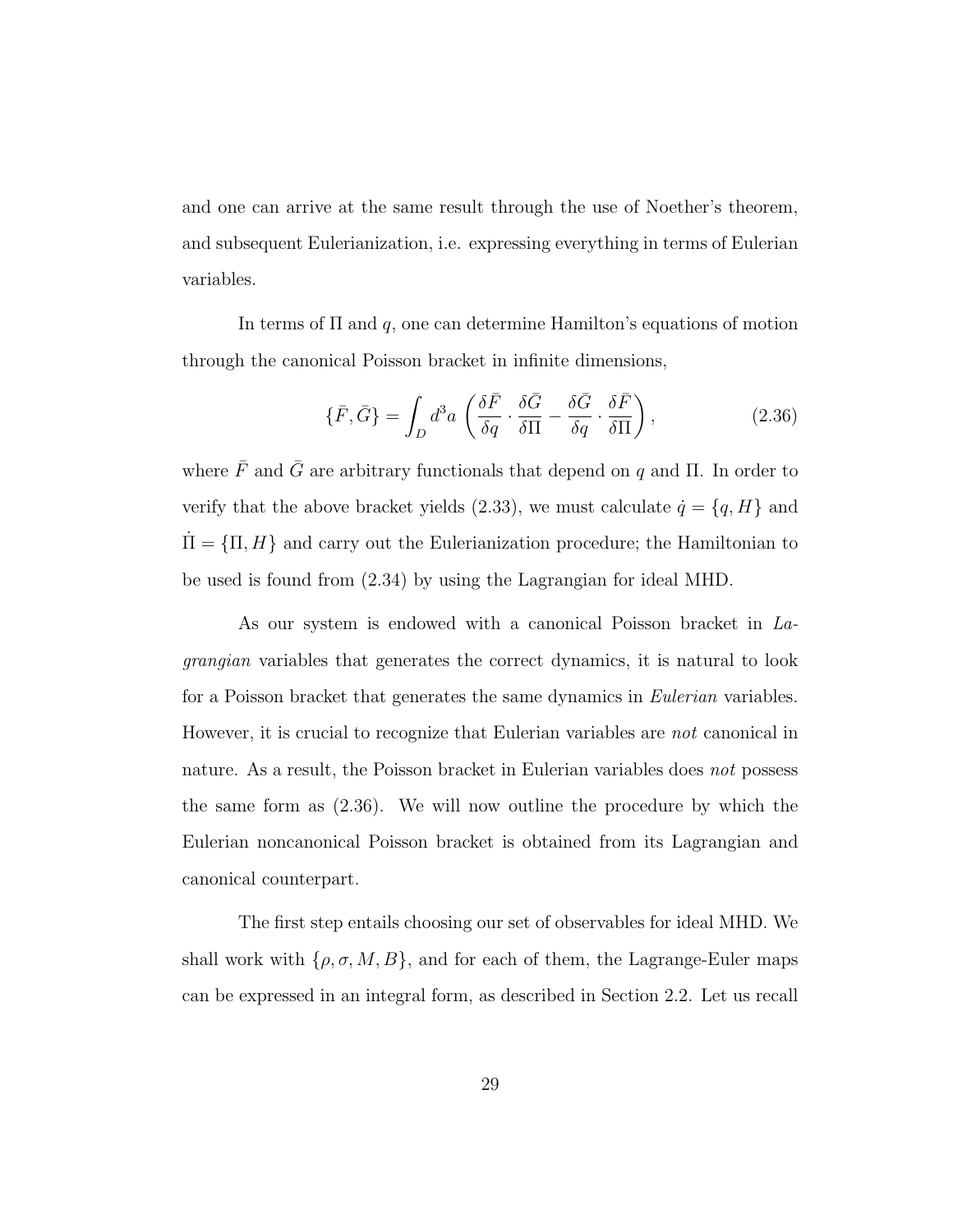the relations once more:

$$
\rho(r,t) = \int_D d^3a \,\rho_0(a) \,\delta(r - q(a,t))
$$

$$
= \left. \frac{\rho_0}{\mathcal{J}} \right|_{a = a(r,t)}, \tag{2.37}
$$

$$
\sigma(r,t) = \int_D d^3a \,\sigma_0(a) \,\delta(r-q(a,t))
$$
  
=  $\frac{\sigma_0}{\mathcal{J}}\Big|_{a=a(r,t)},$  (2.38)

$$
M^{c}(r,t) = \int_{D} d^{3}a \, \Pi(a,t) \, \delta(r - q(a,t))
$$

$$
= \frac{\Pi(a,t)}{\mathcal{J}} \bigg|_{a=a(r,t)}, \qquad (2.39)
$$

$$
B^{i}(r,t) = \int_{D} d^{3}a \, q^{i}_{,j}(a,t) B^{j}_{0}(a) \, \delta(r - q(a,t))
$$

$$
= q^{i}_{,j}(a,t) \frac{B^{j}_{0}(a)}{\mathcal{J}} \Big|_{a=a(r,t)}, \tag{2.40}
$$

and ideal MHD yields  $\Pi = \rho_0 \dot{q}$ , implying that  $M = \rho v = M^c$ . As a result, we can replace the LHS of  $(2.39)$  with  $M$  instead.

In obtaining the noncanonical bracket, the cornerstone of our procedure stems, once again, from the fact that a fluid, or magnetofluid, theory must be equally describable by Lagrangian and Eulerian viewpoints. Hence, we demand that

$$
\bar{F}[q,\Pi] = F[\rho,\sigma,M,B],\tag{2.41}
$$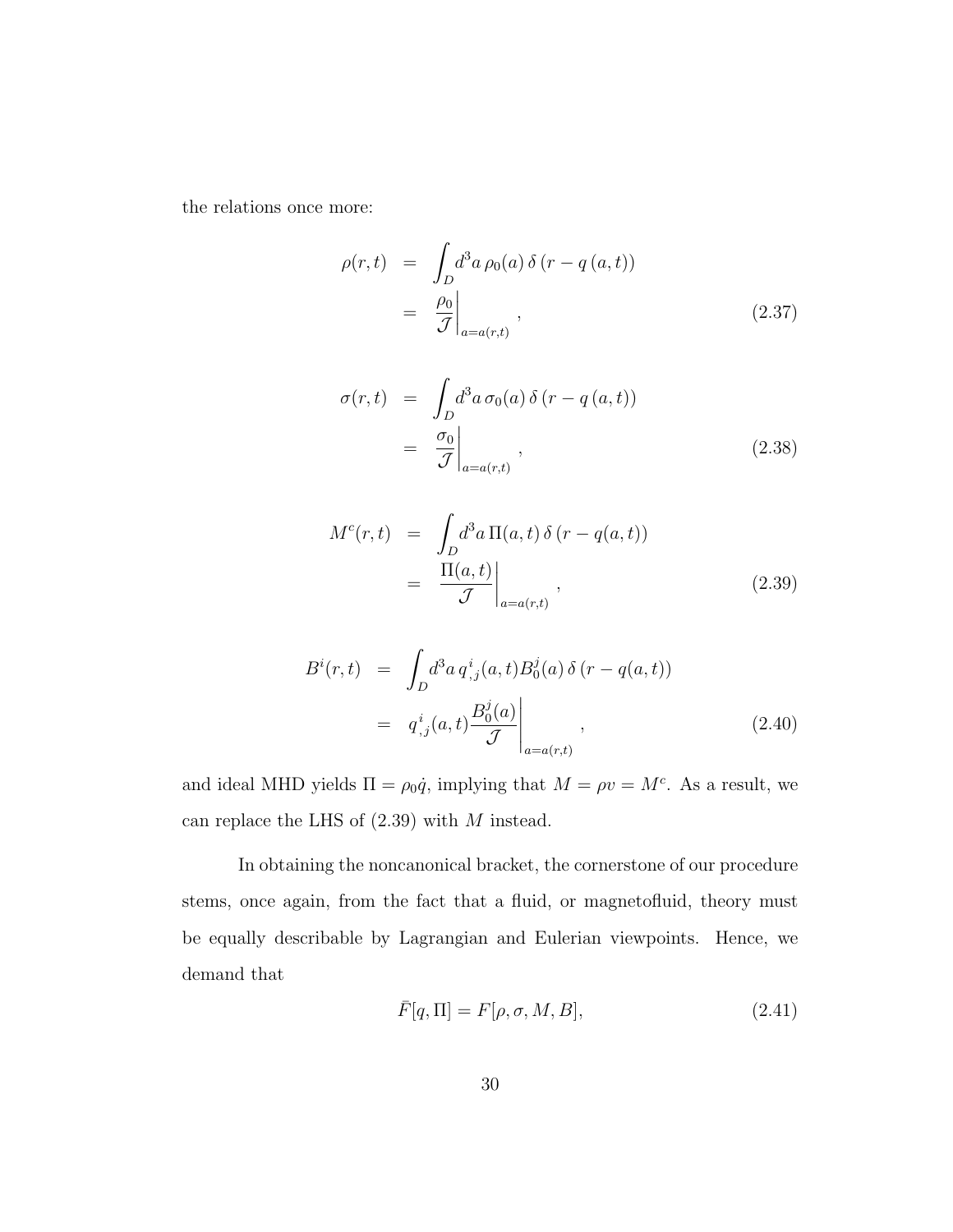which implies

$$
\delta \bar{F} \equiv \int_{D} d^{3}a \frac{\delta \bar{F}}{\delta \Pi} \cdot \delta \Pi + \frac{\delta \bar{F}}{\delta q} \cdot \delta q
$$
  
= 
$$
\delta F \equiv \int_{D} d^{3}r \frac{\delta F}{\delta \rho} \delta \rho + \frac{\delta F}{\delta \sigma} \delta \sigma + \frac{\delta F}{\delta M} \cdot \delta M + \frac{\delta F}{\delta B} \cdot \delta B. \quad (2.42)
$$

Now, let us consider (2.37), which yields

$$
\delta \rho = -\int_{D} d^{3}a \, \rho_{0}(a) \, \nabla \delta \left( r - q \left( a, t \right) \right) \cdot \delta q, \tag{2.43}
$$

and this can be substituted into (2.42), thereby yielding

$$
\int_{D} d^{3}a \frac{\delta \bar{F}}{\delta \Pi} \cdot \delta \Pi + \frac{\delta \bar{F}}{\delta q} \cdot \delta q = -\int_{D} d^{3}r \frac{\delta F}{\delta \rho} \int_{D} d^{3}a \,\rho_{0}(a) \,\nabla \delta \left(r - q\left(a, t\right)\right) \cdot \delta q + \dots,
$$
\n(2.44)

and the '...' indicate that a similar procedure is carried out for  $(2.38)$ ,  $(2.39)$ and (2.40) as well. In the above expression, one can carry out an integration by parts and isolate the functional derivatives by eliminating  $\int_D d^3a$  through equating the coefficients of  $\delta q$  and  $\delta \Pi$ . Thus, we arrive at

$$
\frac{\delta \bar{F}}{\delta \Pi} = \int_{D} d^{3}r \, \frac{\delta F}{\delta M} \delta \left( r - q \left( a, t \right) \right),\tag{2.45}
$$

and

$$
\frac{\delta \bar{F}}{\delta q} = \mathcal{O}_{\rho} \frac{\delta F}{\delta \rho} + \mathcal{O}_{\sigma} \frac{\delta F}{\delta \sigma} + \mathcal{O}_{M} \frac{\delta F}{\delta M} + \mathcal{O}_{B} \frac{\delta F}{\delta B},\tag{2.46}
$$

and the  $\mathcal{O}$ 's are integral operators that involve factors of  $\int_D d^3r$ , Dirac delta functions, etc. The expression for  $\mathcal{O}_{\rho}$  can be read off by inspecting (2.43); the others are found through similar means. Thus, in principle we have computed  $\delta\bar{F}/\delta\Pi$  and  $\delta\bar{F}/\delta q$ , which can now be substituted into (2.36). After a fair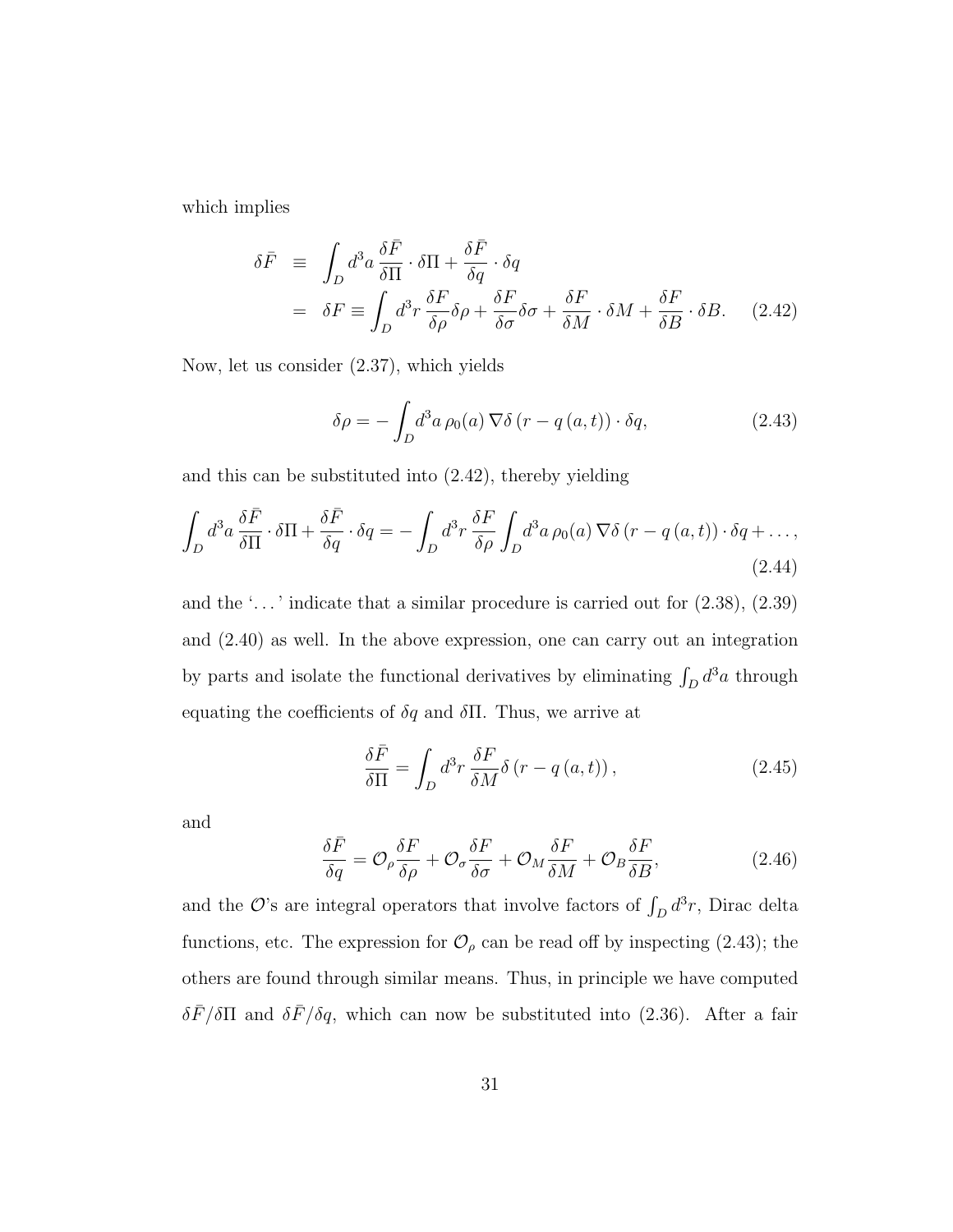amount of algebraic manipulations, we arrive at

$$
\{F, G\}_{MHD} = -\int_{D} d^{3}r \left[ M_{i} \left( \frac{\delta F}{\delta M_{j}} \frac{\partial}{\partial x_{j}} \frac{\delta G}{\delta M_{i}} - \frac{\delta G}{\delta M_{j}} \frac{\partial}{\partial x_{j}} \frac{\delta F}{\delta M_{i}} \right) \right. \\
\left. + \rho \left( \frac{\delta F}{\delta M_{j}} \frac{\partial}{\partial x_{j}} \frac{\delta G}{\delta \rho} - \frac{\delta G}{\delta M_{j}} \frac{\partial}{\partial x_{j}} \frac{\delta F}{\delta \rho} \right) \right. \\
\left. + \sigma \left( \frac{\delta F}{\delta M_{j}} \frac{\partial}{\partial x_{j}} \frac{\delta G}{\delta \sigma} - \frac{\delta G}{\delta M_{j}} \frac{\partial}{\partial x_{j}} \frac{\delta F}{\delta \sigma} \right) \right. \\
\left. + B_{i} \left( \frac{\delta F}{\delta M_{j}} \frac{\partial}{\partial x_{j}} \frac{\delta G}{\delta B_{i}} - \frac{\delta G}{\delta M_{j}} \frac{\partial}{\partial x_{j}} \frac{\delta F}{\delta B_{i}} \right) \right. \\
\left. + B_{i} \left( \frac{\delta G}{\delta B_{j}} \frac{\partial}{\partial x_{i}} \frac{\delta F}{\delta M_{j}} - \frac{\delta F}{\delta B_{j}} \frac{\partial}{\partial x_{i}} \frac{\delta G}{\delta M_{j}} \right) \right], (2.47)
$$

and this is clearly a very different beast when compared to (2.36) - it constitutes the noncanonical Poisson bracket of ideal MHD, which was first introduced in [28]. The dynamical evolution of  $\psi$  is found from  $\dot{\psi} = {\psi, H}$  where the bracket is given by  $(2.47)$  and the Hamiltonian is  $(2.35)$ ; note that the latter must be re-expressed in terms of M and  $\sigma$ . Upon carefully working out the dynamical equations, we find that they are identical to the ones obtained via the Newcomb action in Section 2.4.

As a result, we conclude that (2.35) and (2.47) give rise to a fully (noncanonical) Hamiltonian formulation of ideal MHD dynamics that is entirely Eulerian in nature. The corresponding bracket and Hamiltonian for ideal hydrodynamics (HD) is obtained by simply dropping the B-dependent terms in (2.35) and (2.47).

Now, the bracket (2.47) is quite clearly antisymmetric and bilinear. Furthermore, it is also easy to verify that it satisfies the Leibnitz rule, and it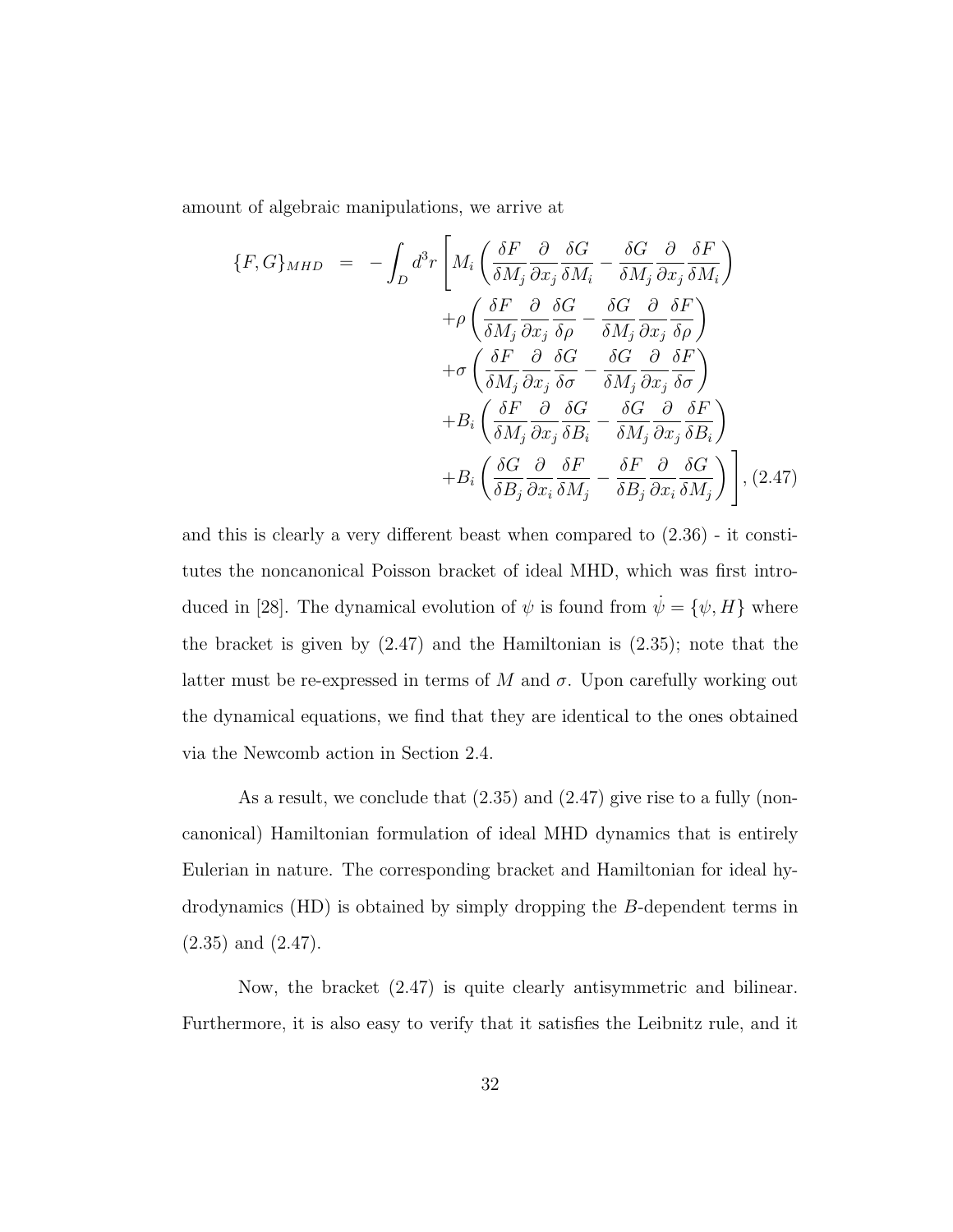serves as an example of a Lie-Poisson bracket [17, 62]. Yet, a simple inspection of (2.47) will not suffice to convince us that the Jacobi identity holds true, which is one of the requirements for ensuring that  $(2.47)$  is a valid Poisson bracket. However, as our starting point, the canonical bracket (2.36), did satisfy the Jacobi identity and the procedure employed above preserves this property; for more details and references, the reader is referred to [17, 78, 79].

### 2.6 Noncanonical Hamiltonian dynamics

Although we highlighted the reduction procedure and obtained a noncanonical Poisson bracket for ideal HD and MHD, there was no commentary offered on the usefulness and properties of noncanonical brackets. These topics shall form the subject of our discussion in this section. We shall confine ourselves primarily to a discussion of finite-dimensional noncanonical Hamiltonian systems, as the generalization to infinite dimensions can be undertaken, albeit with some subtleties.

Given a time-independent function  $H({z})$ , a Hamiltonian system is of the form

$$
\dot{z}^i = J^{ij} \frac{\partial H}{\partial z^j}; \quad i, j = 1, 2 \dots 2n,
$$
\n(2.48)

and one defines the Poisson bracket via

$$
[f,g] = \frac{\partial f}{\partial z^i} J^{ij} \frac{\partial g}{\partial z^j}; \quad i, j = 1, 2 \dots 2n,
$$
\n(2.49)

and  $J^{ij}$  must be bilinear, antisymmetric and satisfy the Jacobi identity [15].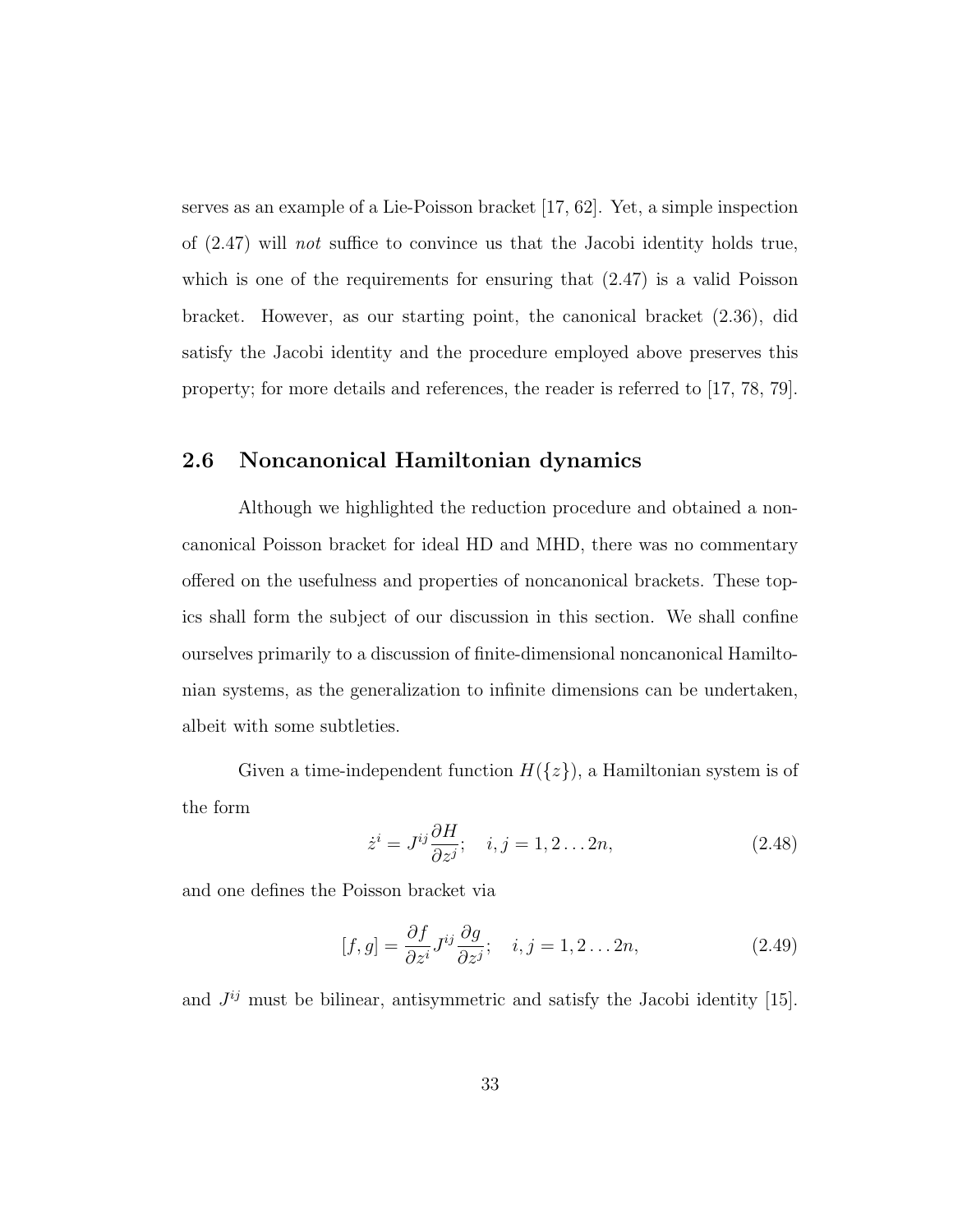Most systems familiar to the readers are canonical, i.e. J has the form:

$$
J = \begin{pmatrix} 0_n & I_n \\ -I_n & 0_n \end{pmatrix},
$$
\n(2.50)

where  $0_n$  is an  $n \times n$  matrix with all zeroes and and  $I_n$  is the  $n \times n$  identity matrix. It is easy to verify that this yields the familiar form of Hamilton's equations, upon identifying  $\{z^1, z^2 \dots z^n\} \equiv \{q^1, q^2 \dots q^n\}$  and  $\{z^{n+1}, z^{n+2} \dots z^{2n}\} \equiv$  $\{p^1, p^2 \ldots p^n\}.$ 

However, most real-world models do not possess a canonical structure, although they can still be described via (2.48), i.e. they are Hamiltonian. By a noncanonical structure, we simply mean that  $J$  is not of the form  $(2.50)$ , although it is still bilinear, antisymmetric and satisfy the Jacobi identity. For instance, it is possible that  $J$  could depend on the  $z$ 's themselves, which occurs for the rigid body dynamics [17]. When one has det  $J \neq 0$ , it is possible to find a suitable coordinate transformation that maps  $J$  to  $(2.50)$  - this is the famous Darboux theorem of classical mechanics [15].

However, what happens when det  $J = 0$ ? The answer was given by Sophus Lie [80], who generalized the Darboux theorem, and demonstrated that one could find a coordinate transformation that maps J to

$$
J = \begin{pmatrix} 0_m & I_m & 0 \\ -I_m & 0_m & 0 \\ 0 & 0 & 0_{n-2m} \end{pmatrix},
$$
 (2.51)

and we see that this is identical to (2.50) if we identify  $m \to n$ , and recognize that we are endowed with  $n-2m$  extraneous coordinates. As det  $J=0$  now, there exists a degeneracy in J whose rank is now given by  $2m$ . Hence, it is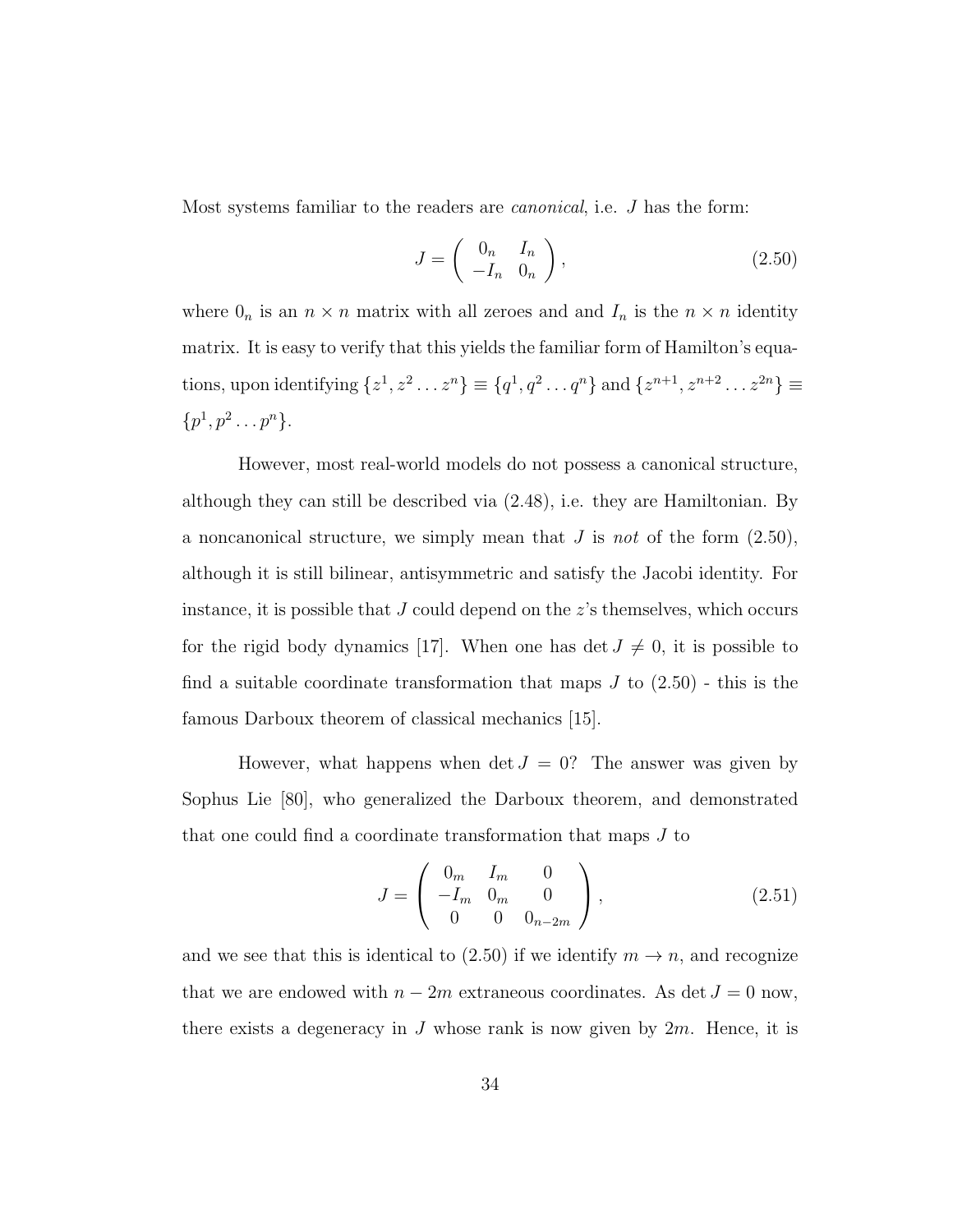possible for  $n-2m$  null eigenvectors of J to exist, and these constitute the Casimir invariants which satisfy

$$
J^{ij}\frac{\partial C^I}{\partial z^j} = 0; \quad I = 1, 2, \dots n - 2m,
$$
\n(2.52)

which can also be represented as the condition  $[f, C^I] = 0$  for all arbitrary choices of  $f$ . Collectively, one can envision the *n*-dimensional phase space  $Z$  foliated by 2m-dimensional symplectic leaves  $\mathcal{P}$ ; the latter are found from the intersection of  $\mathcal Z$  with the  $(n-2m)$ -dimensional surfaces determined via  $C<sup>I</sup>$  = const. A consequence of the degeneracy is that any dynamics that originates on  $P$  stays on  $P$  throughout. For more details, and a pictorial view of the dynamics, the reader is referred to [17].

Before proceeding further, we turn our attention to an important class of systems, which possess a special form - they satisfy  $J^{ij} = c_k^{ij}$  $k^{ij}z^k$ , where the elements of  $c_k^{ij}$  $\frac{y}{k}$  are all constants. Such systems are said to be a Lie-Poisson form, since they serve as structure constants of a suitable Lie algebra. Infinite dimensional Hamiltonian systems can also possess analogous properties - it is known that the noncanonical bracket of ideal MHD, represented by (2.47) in Section 2.5, is one such example. Lie-Poisson brackets are endowed with an abundance of beautiful mathematical features, and the reader can find an exhaustive study of their properties in [81].

Now, let us suppose that we did not have a degeneracy and  $J$  was given by (2.50). Then, one could simply determine the equilibria via  $\partial H/\partial z^i = 0$ , which is evident from (2.48) as det  $J \neq 0$ . However, when we are confronted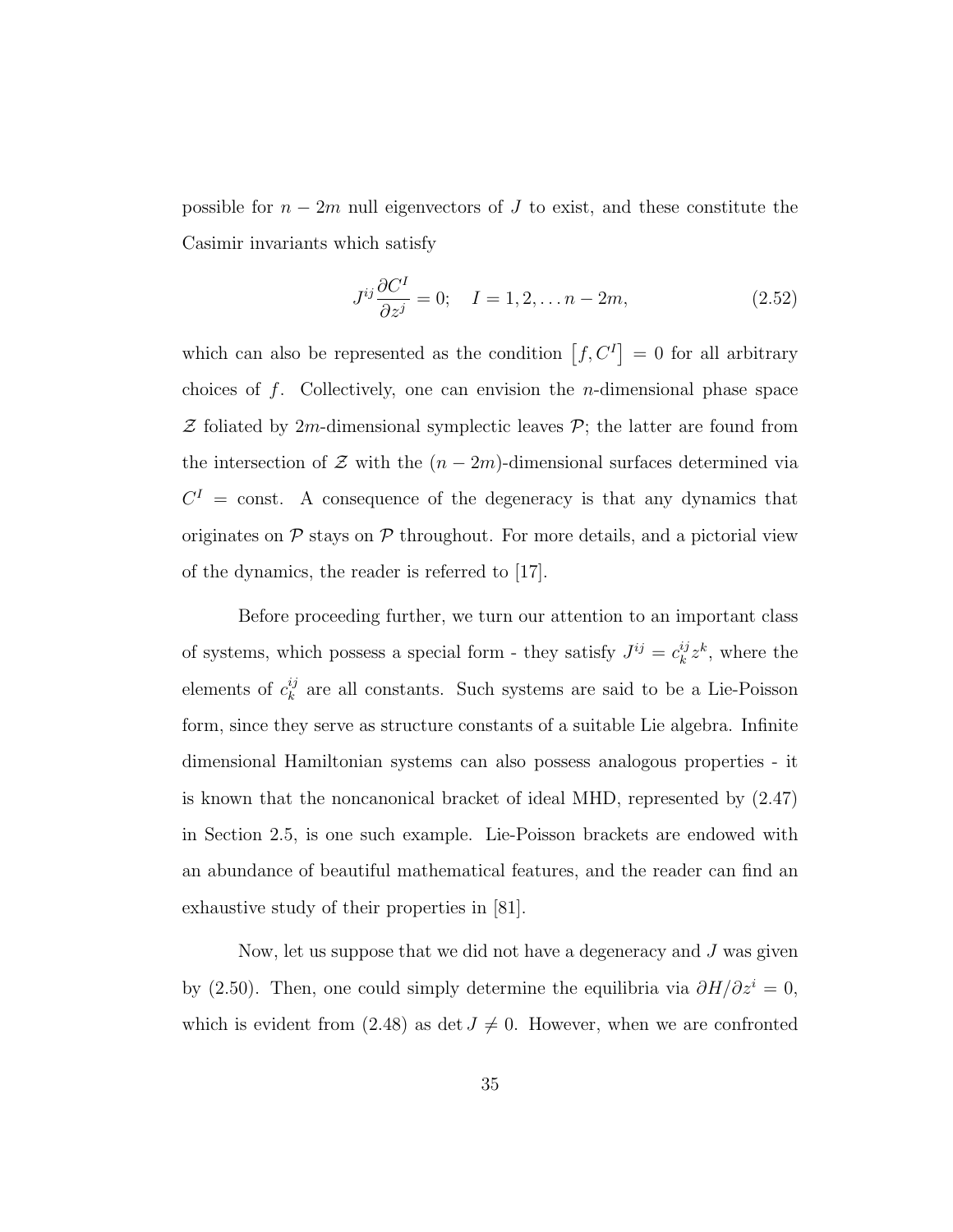with det  $J = 0$ , the Casimirs come into play in determining the equilibria of our model. They are obtained from  $\partial F/\partial z^i = 0$ , where  $F = H + \sum_I \lambda_I C_I$ . It is appropriate to think of the Casimirs as Lagrange multipliers allowing for the (constrained) determination of the equilibria.

The next issue that arises is the stability of these equilibria. Hamiltonian systems have close connections with stability, which goes back all the way to a theorem proven by Lagrange for Hamiltonians of the form  $H =$  $p^2/2m + V(q)$ . It states that equilibria satisfying  $p_e = 0$  and  $q_e$  serving as a local minimum of V are stable. However, it is evident that not all Hamiltonian systems possess such a nice, and separable, form. Fortunately, an old theorem by Dirichlet [82] states that one only needs to analyse  $\partial^2 H/\partial z^i \partial z^j$  - the definiteness of this matrix constitutes a sufficient condition for stability, although it is not a necessary and sufficient condition. However, this statement is true when one has det  $J \neq 0$  alone. When we have degeneracy, one must replace H by F implying that the definiteness property of  $\partial^2 F/\partial z^i \partial z^j$  will suffice for stability. In general, the field of Hamiltonian stability is a subtle one, and extended discussions of the same can be found in [17, 27].

From our preceding discussion, it is clear that Casimirs play a crucial role in determining the equilibria and stability of Hamiltonian systems; the latter is often referred to as the Energy-Casimir method of determining stability criteria. Another primary method of deducing stability, involving dynamically accessible variations, also relies heavily on the notions of noncanonical Hamiltonian systems and Casimir invariants [17]. Casimirs also play a crucial role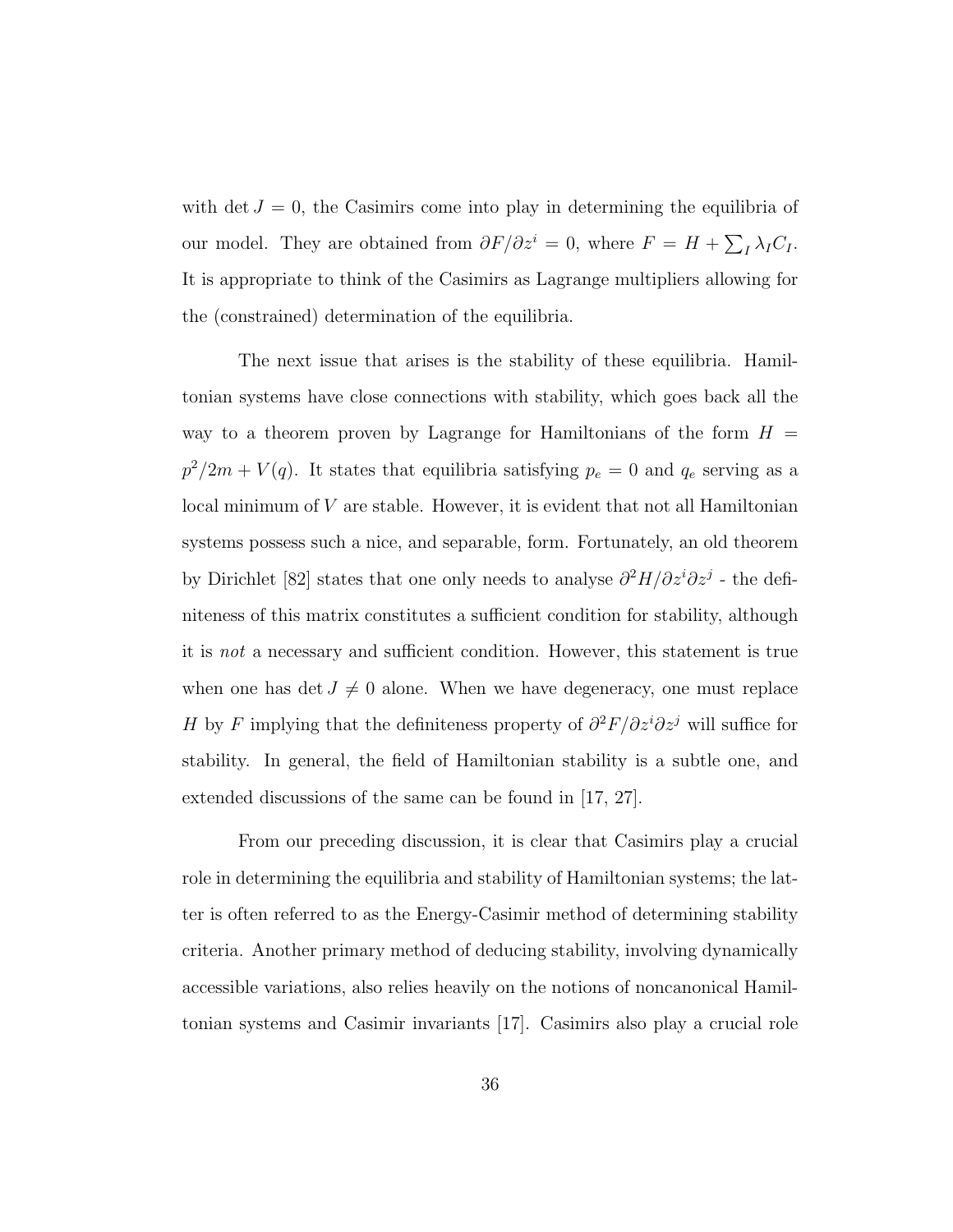in dissipative systems, where they serve as surrogates for the entropy, and preserving consistency with the laws of thermodynamics. We do not investigate such aspects in this dissertation, but succinct accounts can be found in [45, 83].

When we move to infinite-dimensional systems, one must replace the functions with functionals, and the partial derivatives with functional derivatives. The cosympletic form J is replaced by the corresponding cosymplectic operator  $\mathcal{J}$ . The Poisson bracket is now represented as:

$$
\{F, G\} = \int_{D} d^{n}x \frac{\delta F}{\delta \psi^{i}} \mathcal{J}^{ij} \frac{\delta G}{\delta \psi^{j}},
$$
\n(2.53)

and  $D \in \mathbb{R}^n$  while the  $\psi$ 's constitute the dynamical variables of our system and are functions of  $\{x^1, x^2, \ldots x^n\}$  and t. The above discussions pertaining to the Casimirs and their role in equilibria and stability can be formulated here in an analogous manner [17]. For instance, the Energy-Casimir method requires us to compute the Hessian  $\delta^2 F/\delta \psi^a \psi^b$  where the  $\psi$ 's are the Eulerian fields. However, we wish to emphasize that there are still several unresolved, or partially resolved, subtleties regarding Casimir invariants and their role in dynamical systems. The interested reader is referred to [84, 85] to explore these issues further.

Before closing this section, a few observations regarding noncanonical Hamiltonian dynamics of ideal MHD are in order. Firstly, we note that the magnetic helicity,

$$
C_M = \int_D d^3r \, A \cdot B,\tag{2.54}
$$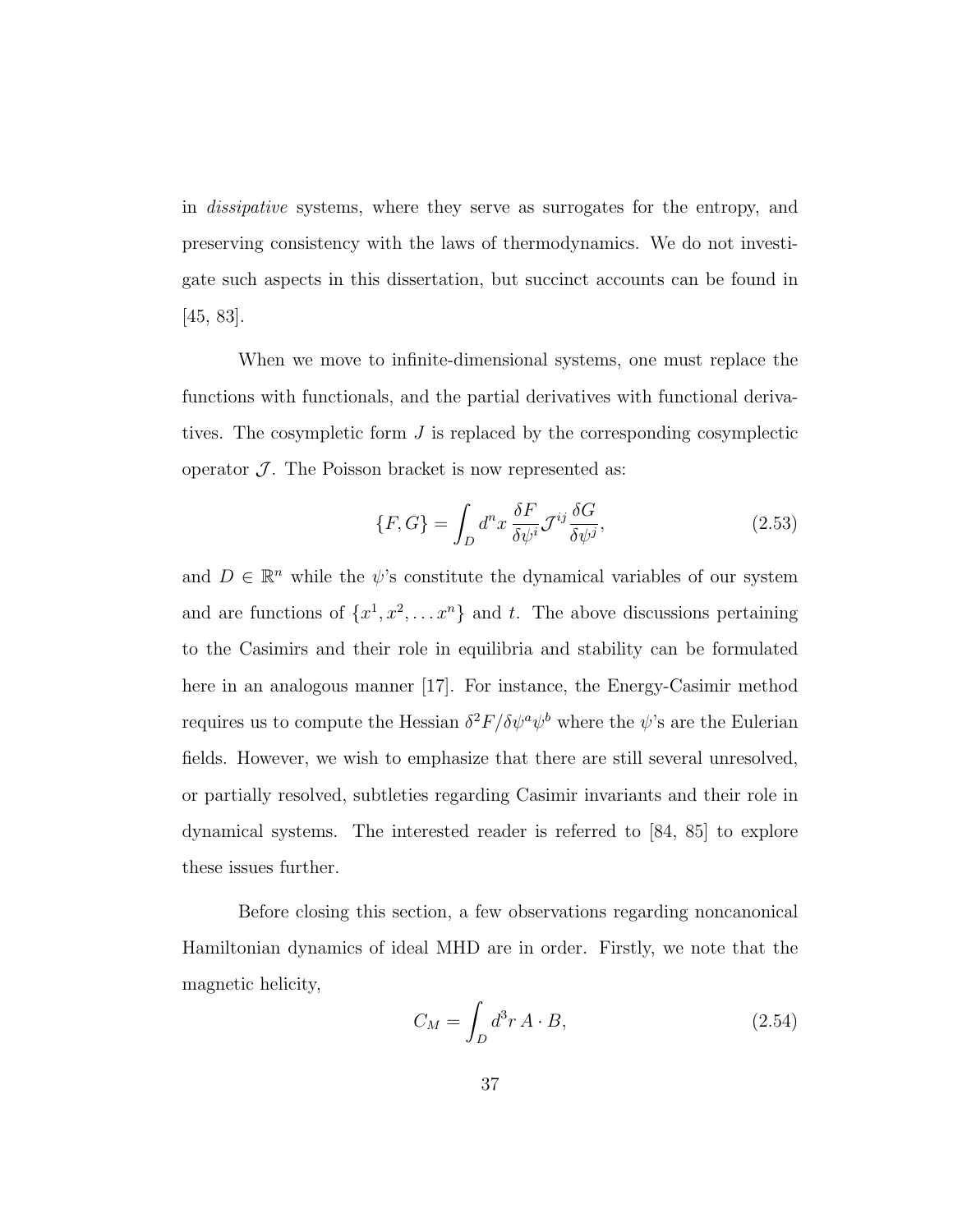is a Casimir invariant of the system; this can be seen by computing  $\{F, C_M\}$ from (2.47) and verifying that it is always zero. Secondly, through a similar procedure, one can verify that

$$
C_0 = \int_D d^3r \,\rho \mathcal{F}(s),\tag{2.55}
$$

where  $\mathcal F$  is arbitrary is also a Casimir of ideal MHD. Now, suppose that we drop entropy from the theory - one finds that the cross helicity

$$
C_H = \int_D d^3r \, \frac{M \cdot B}{\rho} \equiv \int_D d^3r \, v \cdot B,\tag{2.56}
$$

is also a Casimir invariant. If we assume the presence of additional symmetry (axisymmetry, translational or helical), the class of Casimirs becomes much more richer. This was illustrated in [70, 86], where the equilibria of these models were also computed following the principles delineated above. A comprehensive stability analysis using three different methodologies, including the Energy-Casimir method, was carried out by the same authors in [87]. We observe that the Energy-Casimir method has been deployed in other plasma contexts to undertake stability analyses; see for e.g. [88, 89, 90, 91, 92].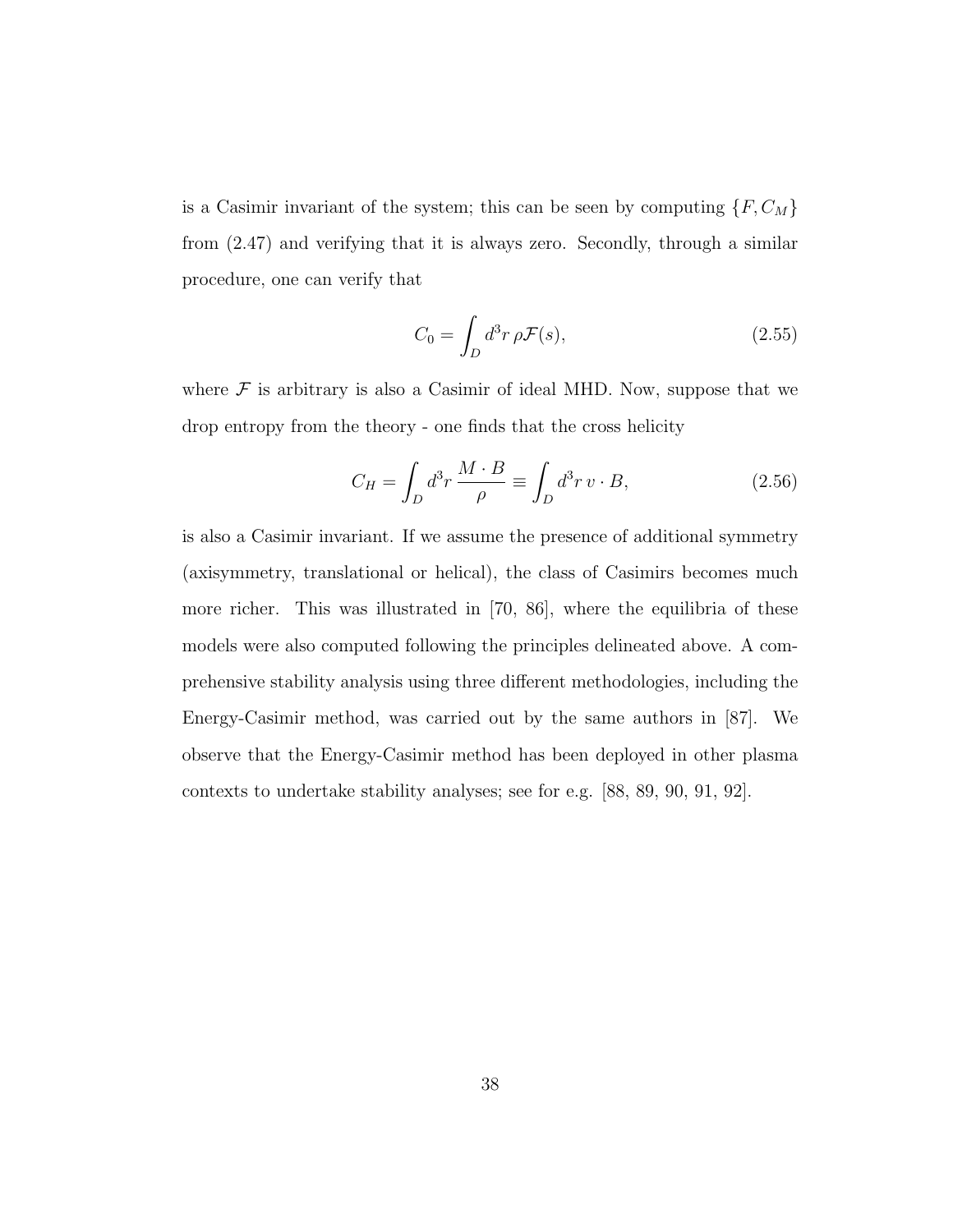# Chapter 3

# A two-dimensional MHD model with gyroviscosity

In this section, we shall construct a simple model for two-dimensional (2D) MHD which is endowed with Finite Larmor Radius (FLR) effects. We determine and analyse the equilibria, and offer a few comments on the stability. We also indicate how reduced fluid models with gyroviscosity can be constructed as limiting cases of our model. The results presented in this Chapter have been published in [65].

## 3.1 Finite Larmor Radius effects: A discussion

Before commencing our treatment, it is necessary to motivate the study of FLR effects. Firstly, we begin by noting that one of the crucial approximations in deriving ideal MHD is that  $\epsilon \equiv \rho_i/a \ll 1$  [93] where a is the length scale of the plasma and  $\rho_i = v_{Ti}/\omega_{ci}$ ; the expressions  $\rho_i$ ,  $v_{Ti}$  and  $\omega_{ci}$  represent the gyroradius, thermal velocity and cyclotron frequency of the ions respectively. It is, of course, quite manifest that that above assumption is but one of many that are employed in obtaining ideal MHD. Hence, it is possible that the condition  $\epsilon \ll 1$  may break down; one such example is systems wherein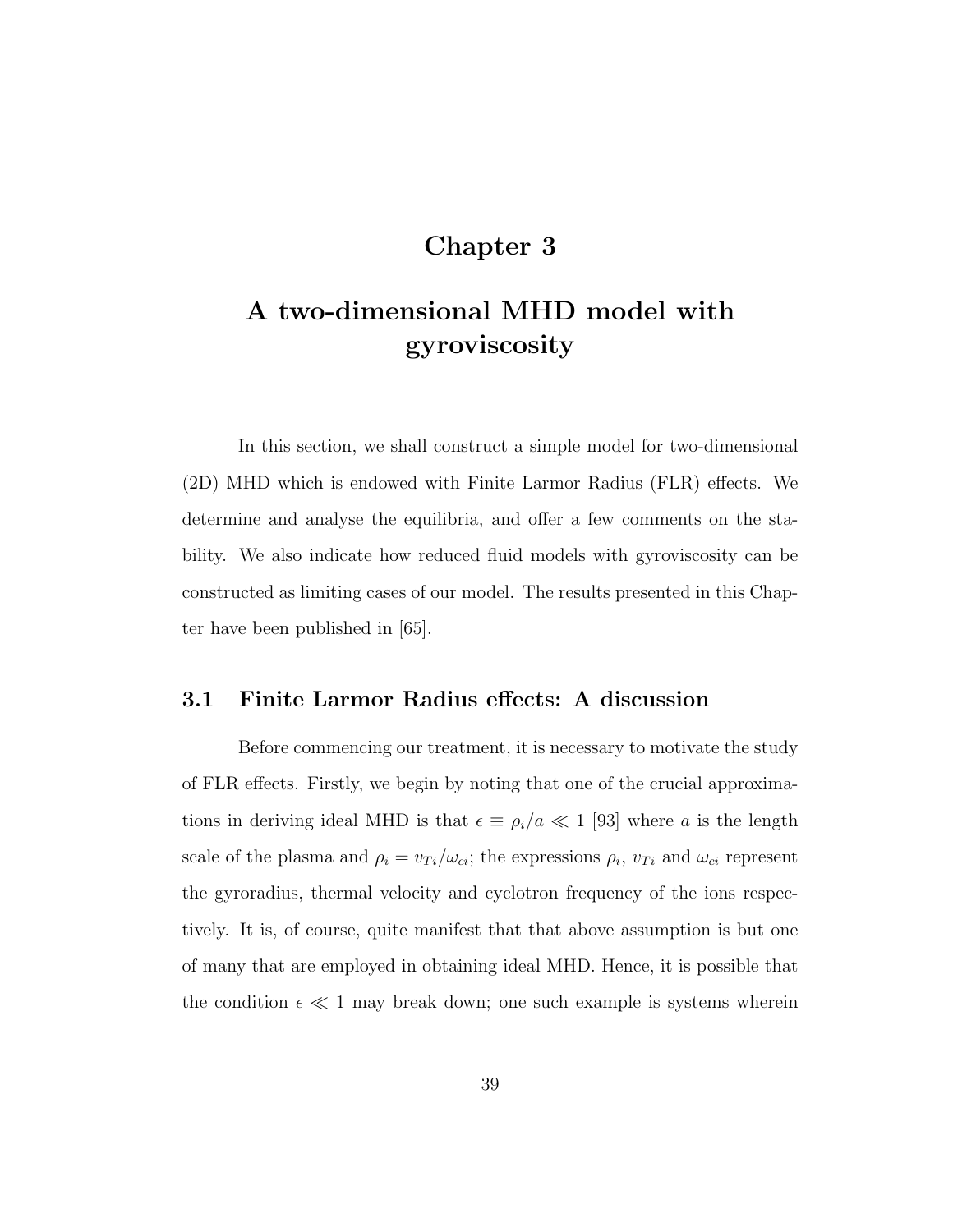the magnetic field is very weak. In such an event, one must include corrections that arise from the presence of a finite Larmor radius. MHD models with FLR corrections originated in the 1950s and 1960s [59, 94, 95, 96], of which the work by Braginskii is the best known [59]. We refer the reader to [97] for a more exhaustive list of references in this area.

However, these corrections are necessary, primarily in a mathematical sense, to ensure that the extended model captures FLR effects accurately. Beyond the mathematical aspects, FLR effects also possess a host of physical consequences; we shall not summarize the many fusion applications herein, and refer the reader instead to [97, 98]. One of the key consequences of FLR effects is their ability to alter momentum transport, which is of huge importance in fusion and astrophysical plasmas. In the latter, such effects are of tremendous import in accretion discs, where the transport of angular momentum plays a key role [99, 100]. Rather surprisingly, despite the ubiquitous nature of the magnetorotational instability (MRI) in astrophysics, FLR effects have been studied only for a handful of models [101, 102, 103]; this is likely since the MRI is operational only when the magnetic field is 'weak'. In addition, we observe that dilute and weakly magnetized plasmas are now being modelled with FLR effects, as evidenced from [104, 105, 106, 107]. It must be emphasized, however, that the works cited use *fluid* models, which do not possess the same level of complexity as models that are kinetic or gyrokinetic in nature; the latter in particular has proven to be very useful in a host of astrophysical and fusion contexts [108, 109].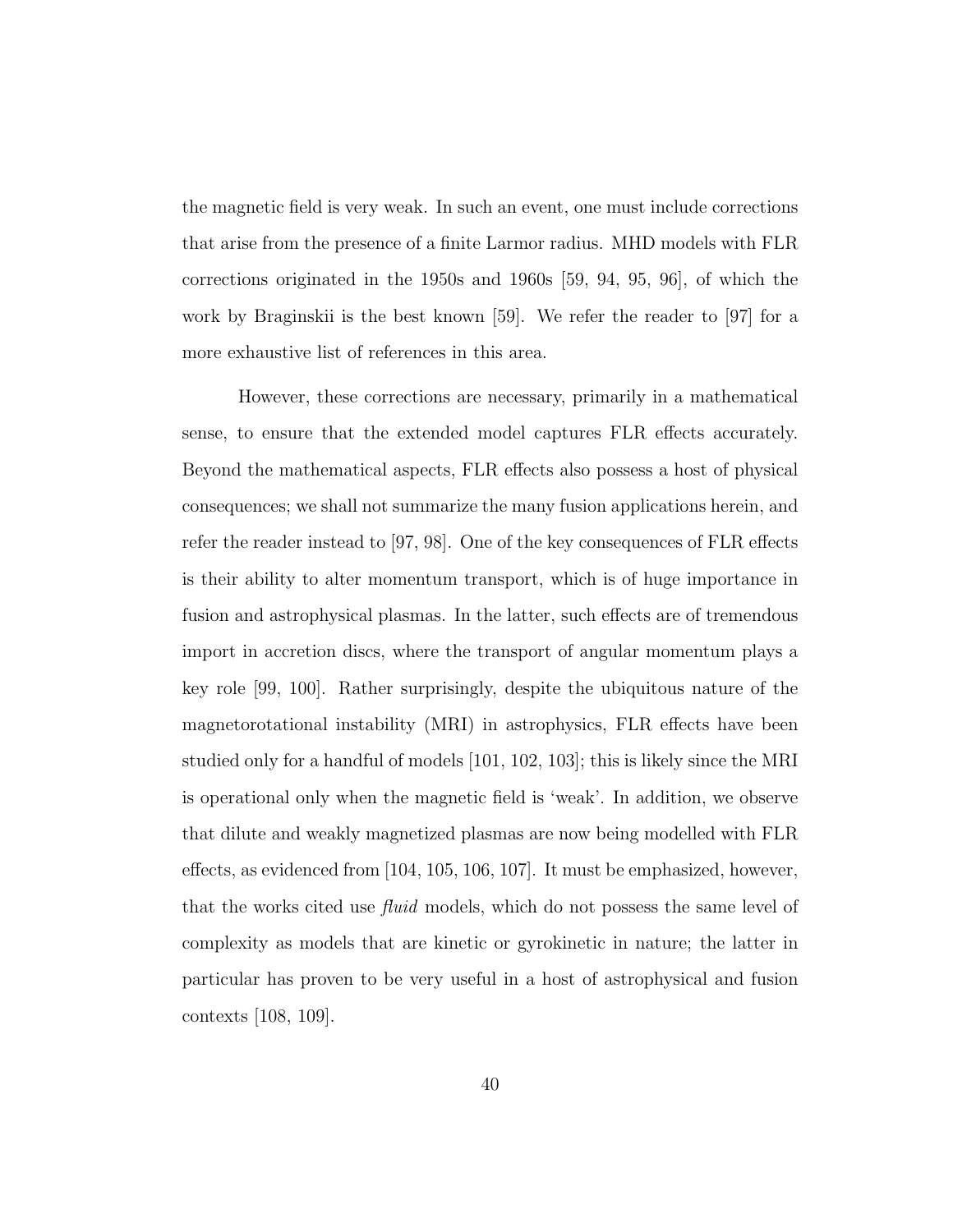Before moving on the HAP derivation of our simple 2D gyroviscous MHD model, we record some of the methodologies employed in constructing such models. Fluid models that include FLR effects are often constructed by incorporating kinetic effects, e.g., by moving from particle phase-space coordinates to guiding center coordinates [110, 111, 112, 113]. FLR models have also been extended to include contributions arising from Landau damping, anisotropic pressures and curvature [114, 115, 116, 117, 118, 119]. A second approach involves expansions in the smallness of the Larmor radius as compared to a characteristic length scale of the system and the imposition of closures for higher-order moments [120, 121, 122, 123]. A third method uses the Hamiltonian framework to construct full and reduced MHD models with FLR effects [36, 37, 111, 124, 125, 126, 127, 128]. Our approach is akin to the third path described, but its Hamiltonian nature actually emerges via a detailed consideration of its underlying action principle formulation.

# 3.2 Building an action principle for the 2D gyroviscous fluid model

Now we follow the method described in Sec. 2.3. First we introduce and motivate the set of observables, then we describe how their corresponding attributes are used to construct an action principle.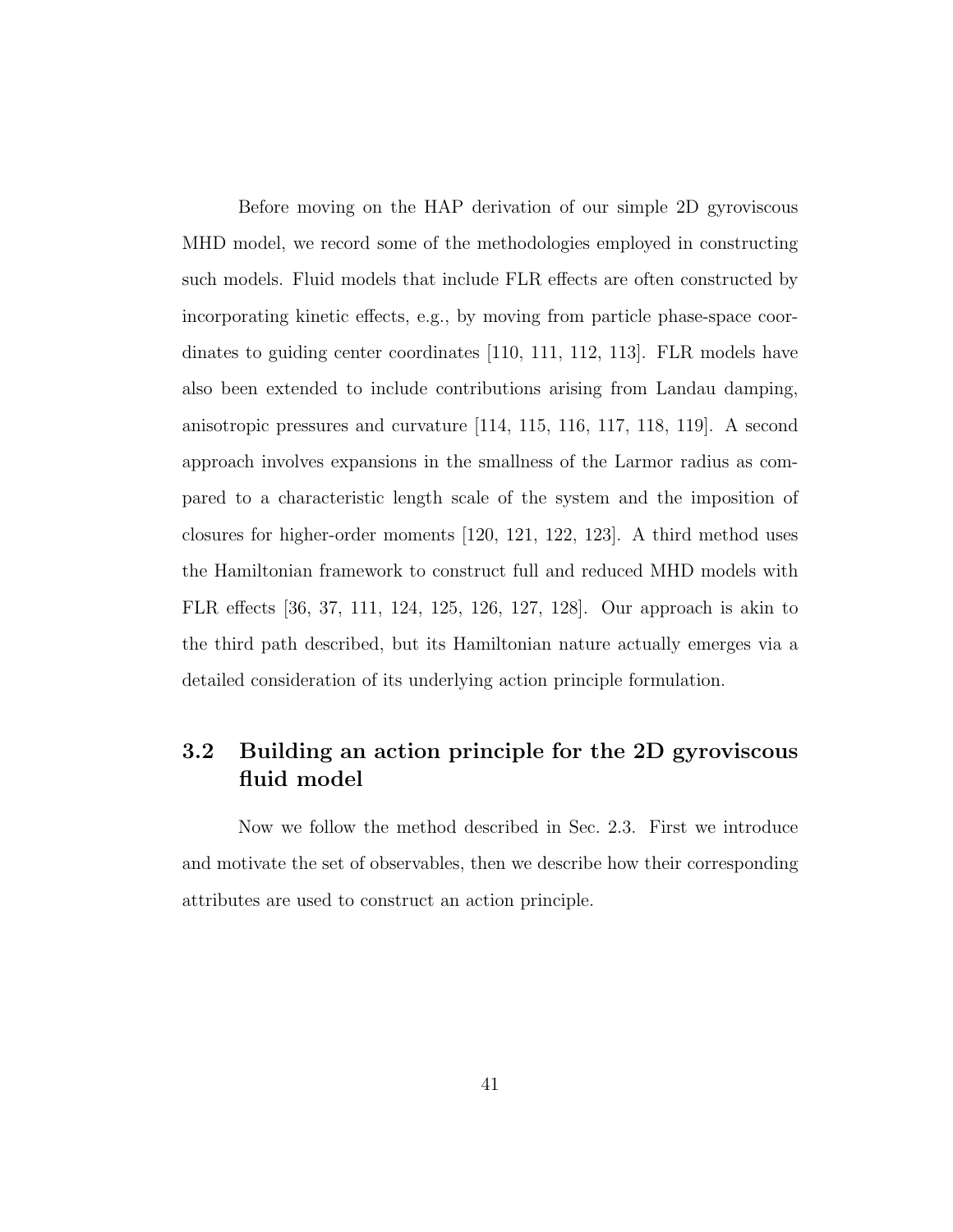#### 3.2.1 The observables of the 2D gyroviscous model

We start off by choosing the domain  $D = \mathbb{R}^2$ , with coordinates  $(x, y)$ , since our theory is two-dimensional. Hence, our model is endowed with translational symmetry in the  $\hat{z}$ -direction. We can work with either the canonical momentum defined in (2.13) or the 'kinetic' momentum defined by

$$
M(r,t) = \int_D d^2a \,\rho_0(a)\dot{q}(a,t)\,\delta(r-q(a,t))
$$

$$
= \left.\frac{\rho_0\dot{q}(a,t)}{\mathcal{J}}\right|_{a=a(r,t)}.\tag{3.1}
$$

The 2D version of the canonical momentum defined through (2.13) is given by

$$
M^{c}(r,t) = \int_{D} d^{2} a \Pi(a,t) \delta(r - q(a,t))
$$
  
= 
$$
\frac{\Pi(a,t)}{\mathcal{J}} \bigg|_{a=a(r,t)},
$$
 (3.2)

where we suppose there is no momentum in the  $\hat{z}$ -direction. As we have emphasized, the kinetic and the canonical momenta are not always the same; in fact, their difference gives rise to the gyromap, one of the key results in this chapter. When deriving the equations of motion, we work with  $M$ , although we shall use  $M<sup>c</sup>$  extensively in the Hamiltonian formalism for this model. Next consider the magnetic field, which also belongs to our set of observables. Since  $\nabla \cdot B = 0$ , we decompose it as follows:

$$
B = B_z(x, y, t) \hat{z} + \hat{z} \times \nabla \psi(x, y, t), \tag{3.3}
$$

which is a usual decomposition with  $\psi$  representing the parallel vector potential. Following the same line of reasoning of Sec. 2.2.2, the associated attribute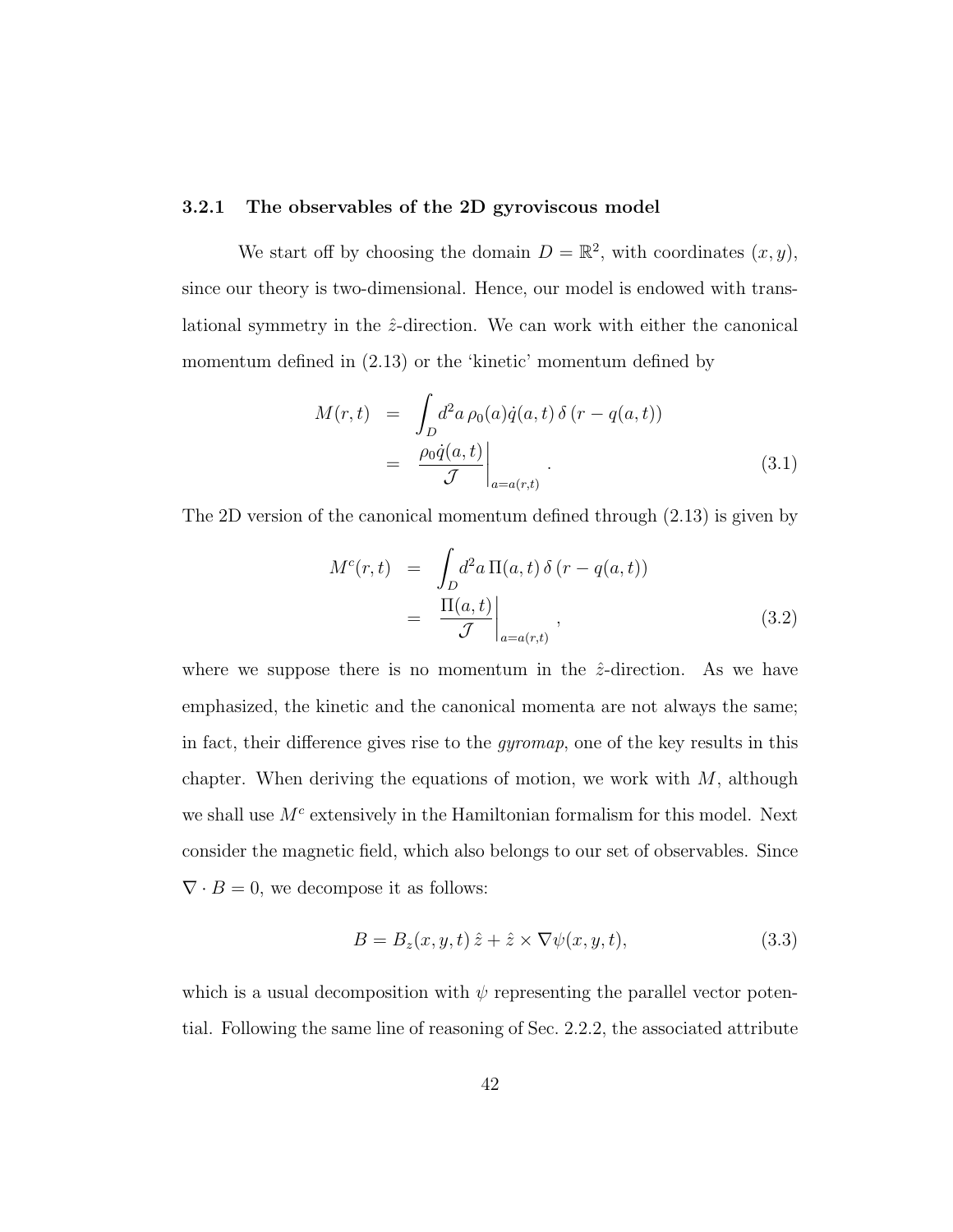takes on the form

$$
B_0 = B_{0z}(a) \hat{z} + \hat{z} \times \nabla_a \psi_0(a) \,. \tag{3.4}
$$

which satisfies the properti  $\nabla_a \cdot B_0 = 0$  and the subscript a on the gradient indicates spatial derivatives obtained with respect to the a's. One can obtain the correspondence between these attributes and observables by using (2.14), which yields

$$
B_z(r,t) = \int_D d^2a B_{0z}(a) \delta(r - q(a,t))
$$
  
=  $\left. \frac{B_{0z}}{\mathcal{J}} \right|_{a=a(r,t)},$  (3.5)

$$
\psi(r,t) = \psi_0|_{a=a(r,t)}.
$$
\n(3.6)

We know that  $\psi$  serves as a magnetic stream function, making it analogous to the velocity stream function. Since the latter is preserved along a fluid trajectory, we see that (3.6) is also consistent with this notion. We have argued in Section 2.2 that the magnetic field behaves as a vector density of weight 1; from (3.5), we conclude that  $B_z$  serves as a scalar density of weight 1 for our model. Our last observable is the density, which is given by the 2D version of (2.12)

$$
\rho(r,t) = \int_D d^2a \,\rho_0(a) \,\delta(r - q(a,t)) = \frac{\rho_0}{\mathcal{J}} \bigg|_{a = a(r,t)} \,. \tag{3.7}
$$

Thus, our set of observables is now  $\{\rho, M, B_z, \psi\}$ . Notice that we have dropped entropy from our theory, which can be re-incorporated without much difficulty.

Up to now we have not specified anything about the internal energy per unit mass, which in general is  $U := U(\rho, s)$ . However, we restrict ourselves to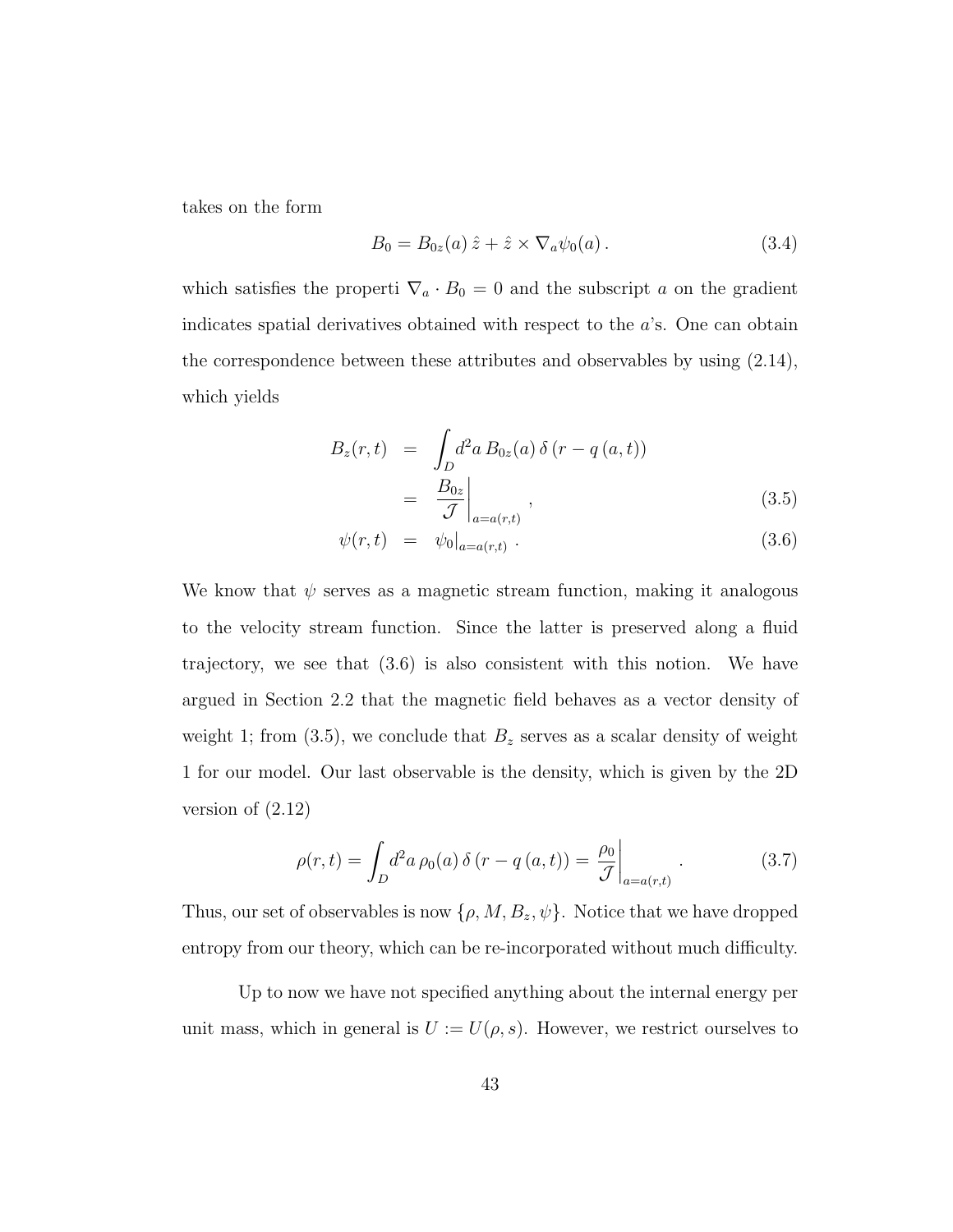the barotropic case, i.e., assume a thermodynamic energy that is independent of the entropy s. Thus, the pressure is obtained from  $U := U(\rho)$  via  $P =$  $\rho^2 dU/d\rho = \kappa \rho^2$ , with  $\kappa$  constant, and the last equality follows by choosing a specific ansatz for U which is linear in  $\rho$ . The Lagrange to Euler map between P and  $P_0$  can be determined through the use of  $(3.7)$ ; it takes on the form

$$
P = \left. \frac{P_0}{\mathcal{J}^2} \right|_{a = a(r,t)}.
$$
\n(3.8)

We shall now introduce a new variable, the usage of which will seem somewhat *ad hoc* at the moment; however, its purpose will soon become evident. The new variable attribute-observable pair is the following:

$$
\beta = \frac{P}{B_z} \quad \text{and} \quad \beta_0 = \frac{P_0}{B_{0z}}.
$$
\n(3.9)

We use the Lagrange to Euler maps for the  $\hat{z}$ -component of the magnetic field and the pressure, respectively given by (3.5) and (3.8). Together, they enable us to conclude that

$$
\beta = \frac{\beta_0}{\mathcal{J}}\bigg|_{a=a(r,t)},\tag{3.10}
$$

which demonstrates that the above equation is similar to  $(3.7)$  and  $(3.5)$ , implying that all three variables obey a similar dynamical equation of motion. From  $(3.9)$ , we see that only 2 out of  $\{P, B_z, \beta\}$  can be treated as independent functions. Thus, we proceed with the following set of variables  $\{\rho, M, B_z, \psi, \beta\},\$ although we shall introduce  $M<sup>c</sup>$  in place of M and analyse the consequences later. We have assembled together all the requisite apparatus for building the action principle. We shall now proceed onwards to this task.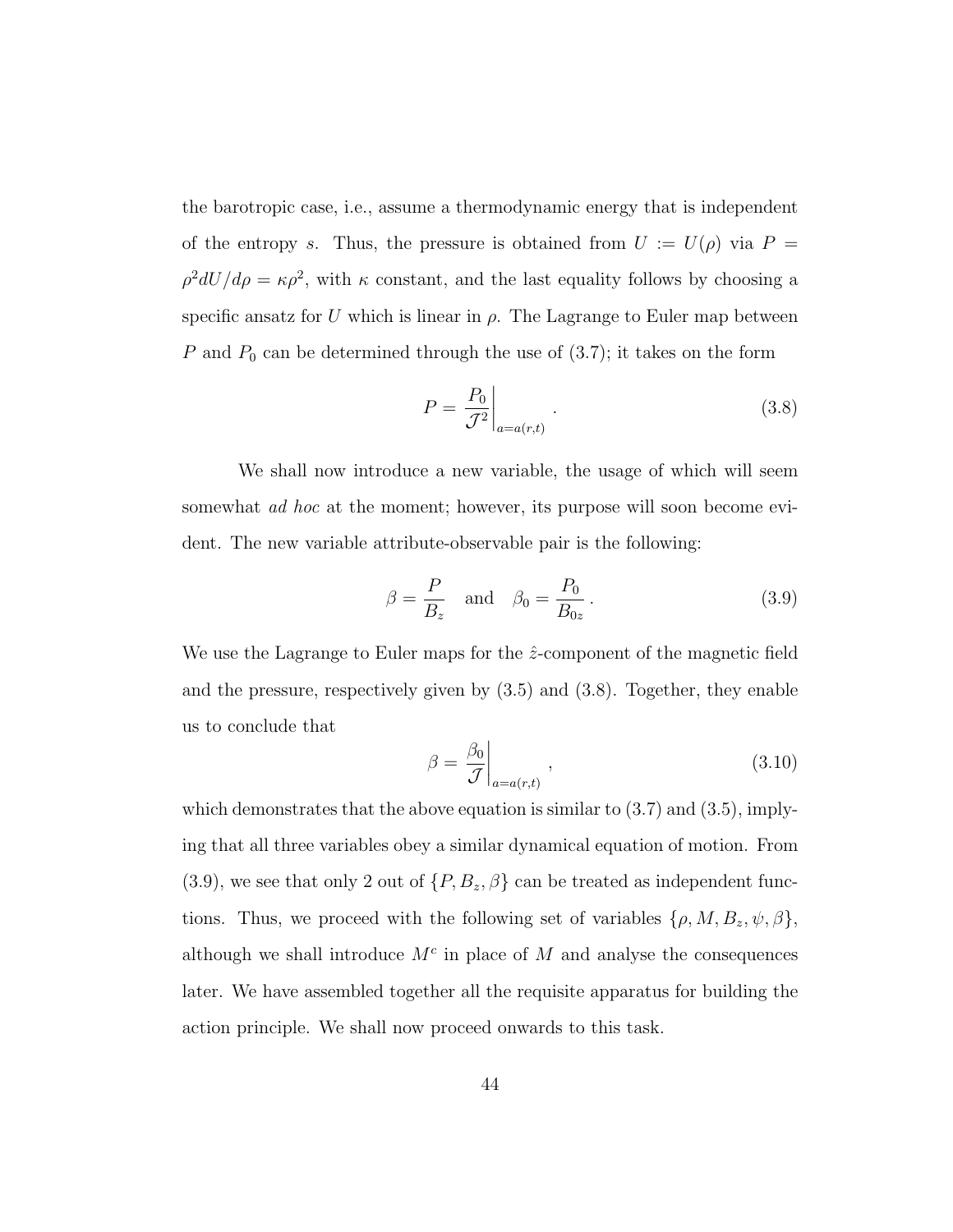#### 3.2.2 Constructing the gyroviscous action

Much of the discussion presented herein is a variant of the ideal MHD action, discussed in Section 2.4. However, for the sake of making the discussion self-contained, we recall the essential steps involved in the construction.

The kinetic energy is given by

$$
T[q] := \frac{1}{2} \int_D d^2 a \, \rho_0(a) |\dot{q}|^2 = \frac{1}{2} \int_D d^2 r \, \rho |v|^2 \,. \tag{3.11}
$$

Now, consider the multiple components that make up the potential energy of the Lagrangian. The first involves the internal energy of the fluid, which is given by the following functional:

$$
U_{\rm int}[q] := \int_D d^2 a \, \frac{B_{0z} \beta_0}{\mathcal{J}} = \int_D d^2 r \, B_z \beta \,, \tag{3.12}
$$

which, in light of (3.9), satisfies the closure principle. The expression for  $U[q]$ follows from the specific ansatz chosen for  $U(\rho)$  earlier, in conjunction with the definition of  $\beta$  from (3.9).

The next component of the internal energy is the magnetic field. The field energy density is  $B^2/8\pi$ ; upon scaling away the factor of  $4\pi$  we obtain

$$
U_{\text{mag}}[q] := \frac{1}{2} \int_D d^2 a \left( \frac{|B_{0z}|^2}{\mathcal{J}} + \mathcal{J} g^{kl} a^i_{,k} a^j_{,l} \frac{\partial \psi_0}{\partial a^i} \frac{\partial \psi_0}{\partial a^j} \right)
$$
  

$$
= \frac{1}{2} \int_D d^2 r \left( |B_z|^2 + |\nabla \psi|^2 \right) , \qquad (3.13)
$$

an expression that by (3.3) satisfies the closure principle, while physically corresponding to the magnetic energy density. In our subsequent discussion, we work with Cartesian coordinates implying that  $g^{kl} \equiv \delta^{kl}$ .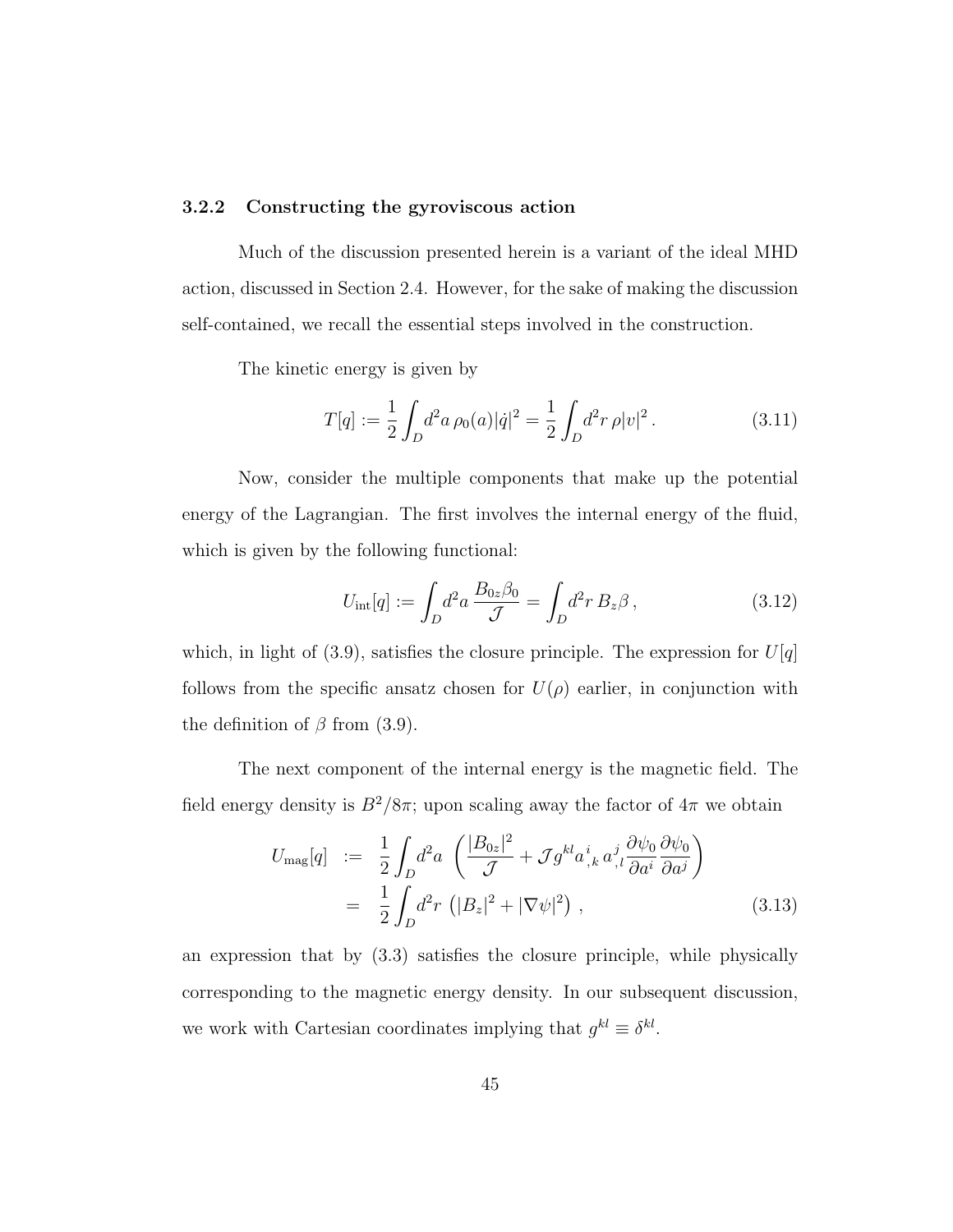Finally, we introduce a novel term that will be seen to account for gyroviscosity. Since gyroviscosity is ultimately gyroscopic in nature, this suggests a term of the following form:

$$
G[q] := \int_D d^2a \, \Pi^\star \cdot \dot{q} = \int_D d^2r \, M^\star \cdot v \,, \tag{3.14}
$$

which, unlike the other terms that are either independent of or quadratic in  $\dot{q}$ , is linear in  $\dot{q}$ . It remains to determine the form of  $M^*$  or its corresponding attribute  $\Pi^*$ . We emphasized the importance of the closure principle in Section 2.4, and this ensures that the choices of  $M^*$  and  $\Pi^*$  are strongly constrained.

There are still an endless number of possibilities, but we shall assume that  $\Pi^*$  has the simple following form:

$$
\Pi^{*i} = \frac{m}{2e} \mathcal{J} \epsilon^{ij} a_{,j}^m \frac{\partial}{\partial a^m} \left( \frac{\beta_0}{\mathcal{J}} \right) , \qquad (3.15)
$$

which is motivated in part by the knowledge that gyroviscous effects should be linear in the magnetic moment that scales as  $\beta \sim P/B$ . To be more precise,  $\beta$ is identical to the (magnitude of) magnetization inherent to the magnetofluid. From (3.14), we see that

$$
M^* = \left. \frac{\Pi^*}{\mathcal{J}} \right|_{a = a(r,t)}, \tag{3.16}
$$

which can be used in conjunction with  $(3.15)$  to conclude that

$$
M^* = \frac{m}{2e} \nabla \times (\beta \hat{z}) \tag{3.17}
$$

The  $m/(2e)$  prefactor of  $(3.15)$  and  $(3.17)$  can be explained by introducing a new variable  $L^*$  - the intrinsic angular momentum - according to  $M^* =$ :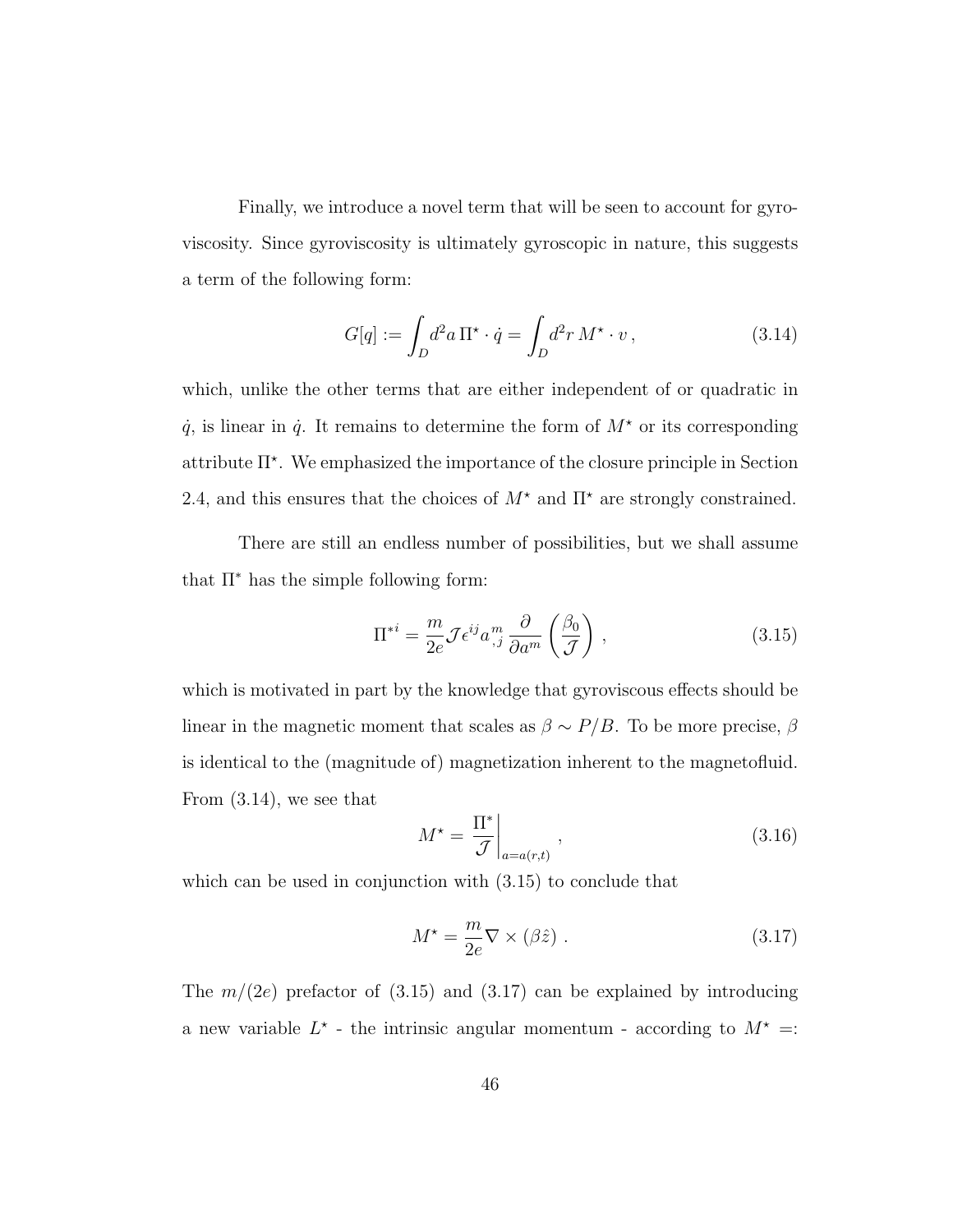$\nabla \times L^*$ . We shall identify  $L^*$  as an intrinsic angular momentum emerging from the inherent magnetic moment of the fluid particles due to gyro-effects. The magnetic moment and the angular momentum are related via the gyromagnetic ratio, which explains the presence of an  $m/e$  factor. Writing the magnetization in terms of the pressure, the magnetic moment can be identified and this leads to the factor of 2.

Let us now probe the definitions of  $\Pi^*$  and  $M^*$  further to gain a better feel for their physical existence. In the 1970s and 80s, Newcomb [20, 21, 22] developed a theory of incompressible gyrofluids. Later, it was shown in [64, 65] that the gyroviscous action that we define in (3.19) gives rise to a simplified 2D version of the Braginskii gyroviscous tensor [59, 120, 121], and serves as a compressible generalization of Newcomb's models. But, it is important to recognize that several of these reasons emerge only after a posteriori considerations.

Momentum transport by gyroviscosity arises from microscopic charged particle gyration [129, 130], and so it is natural to think that the mass and charge of the important species (ions for a single fluid model) would enter. Similarly, the presence of gyration is immediately suggestive, when visualized pictorially, of the presence of a curl. From (3.17), we do see that each of these properties are indeed satisfied by  $M^*$ . If we were to add an additional component to the kinetic momentum  $M$ , such that the continuity equation remains unchanged, it is evident that the new momentum must be divergence free. In other words, it must be the curl of another quantity, which has the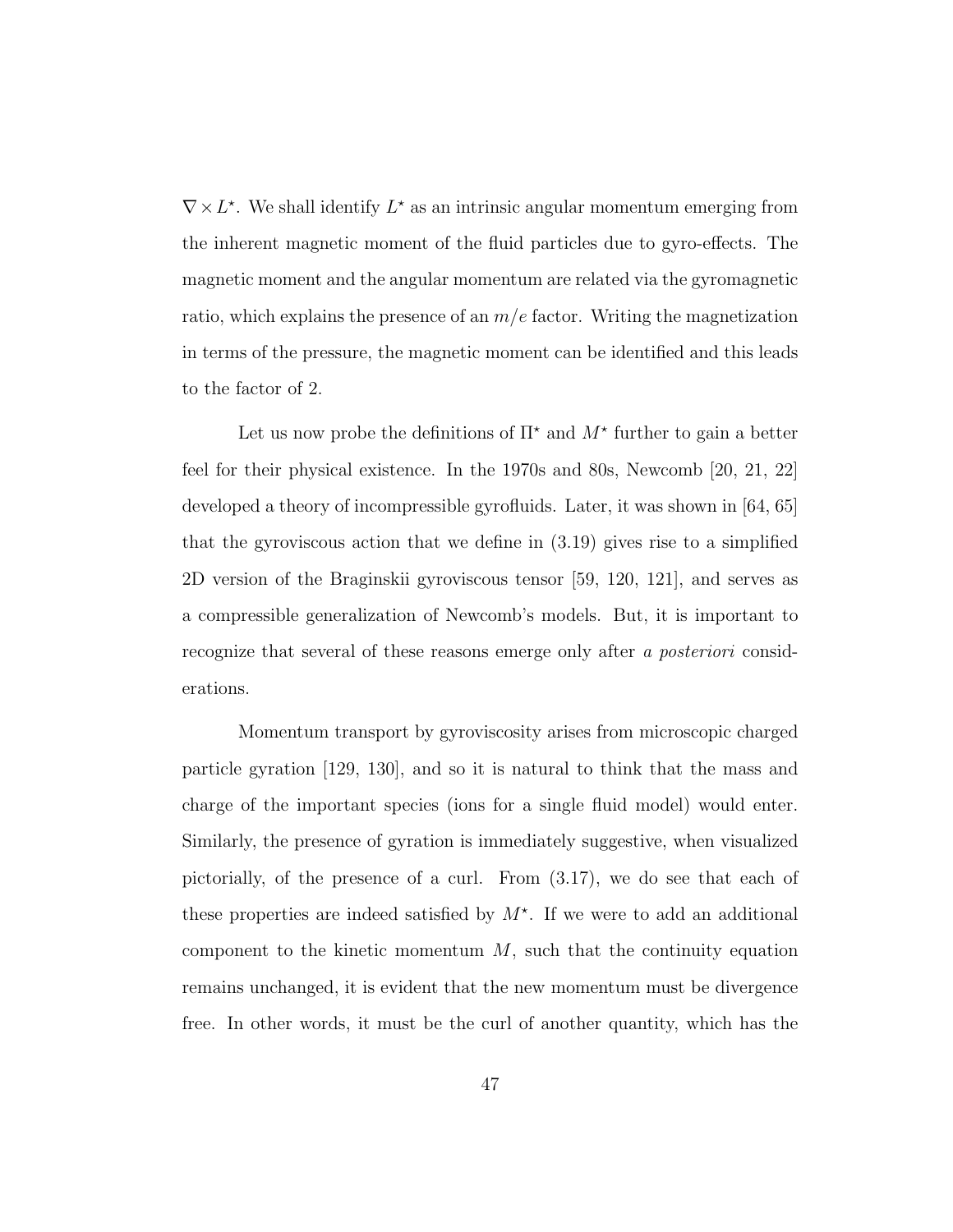dimensions of angular momentum density. This provides a second reason for  $M^*$  involving a curl. Since M has already been "used" elsewhere, this leaves  $\rho, \psi, B_z$  and  $\beta$  to construct this curl. Using dimensional analysis, and the presence of m and e (outlined above), it is seen that  $(3.17)$  can also be justified on heuristic grounds.

A second way to visualize the gyroviscous term (3.14) is to interpret it as an additional contribution to the kinetic energy, which can be viewed as proportional to  $M \cdot v$ , with  $M = \rho v$  denoting the momentum density. Now, in addition to the momentum density, suppose that we had an additional contribution that also couples to the velocity. Clearly, such a term could be visualized as another 'kinetic' energy of sorts. If we carefully inspect equation (30) of [121], we see that the magnetization current is defined as

$$
J^* = -e n u^* = \nabla \times \left(\frac{P_\perp}{|B|} \hat{b}\right). \tag{3.18}
$$

Upon taking the 2D limit and assuming the simplified limit where  $\hat{b} = \hat{z}$ , we obtain a reduced expression for the magnetization velocity. By multiplying it with the density, the 'magnetization momentum density' can be obtained, which is analogous to M. Hence, we can interpret  $M^*$  as the momentum density arising from the magnetization, and (3.14) captures the effects of finite magnetization in plasmas.

In any event, all of the above interpretations really boil down to the presence of an intrinsic angular momentum. We shall see shortly hereafter that (3.14) gives rise to the gyroviscous tensor (3.25) and this remarkable tensor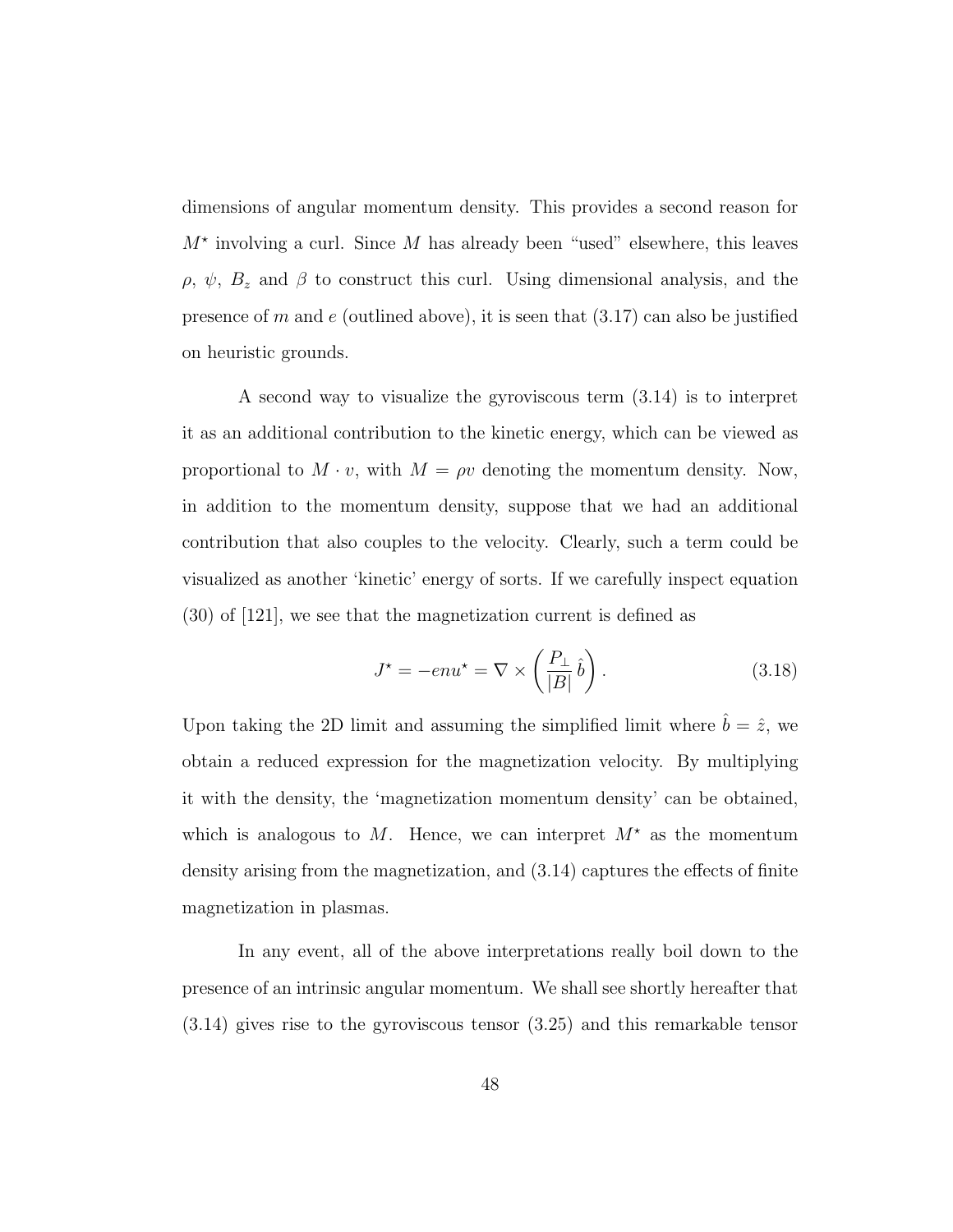has been shown to originate in a variety of contexts, ranging from quantum Hall systems [131] to anomalous HD of vortex fluids [132], in addition to plasmas, where it was first emphasized. The commonality of these systems was elucidated in [133] by invoking the existence of an underlying internal angular momentum.

We end this subsection by presenting our action, which is obtained by combining equations  $(3.11)$ ,  $(3.12)$ ,  $(3.13)$  and  $(3.14)$  as follows:

$$
S = \int_{t_1}^{t_2} dt \ (T[q] - U_{\text{int}}[q] - U_{\text{mag}}[q] + G[q]) \ , \tag{3.19}
$$

and we are ready to explore its consequences.

#### 3.2.3 The Eulerian equations and the gyromap

We begin by giving the Eulerian dynamical equations for the observables  $\rho$ ,  $B_z$ ,  $\psi$  and  $\beta$ . These are found from the expressions (3.7), (3.5), (3.6) and (3.10), respectively.

$$
\frac{\partial \rho}{\partial t} = -\partial_s M_s \,, \tag{3.20}
$$

$$
\frac{\partial B_z}{\partial t} = -\partial_s \left( \frac{B_z M_s}{\rho} \right), \tag{3.21}
$$

$$
\frac{\partial \psi}{\partial t} = -\frac{M_s}{\rho} \partial_s \psi \,, \tag{3.22}
$$

$$
\frac{\partial \beta}{\partial t} = -\partial_s \left( \frac{\beta M_s}{\rho} \right) . \tag{3.23}
$$

The final Eulerian equation, which governs the evolution of momentum, is found from  $\delta S = 0$ . The computation is somewhat long and tedious, but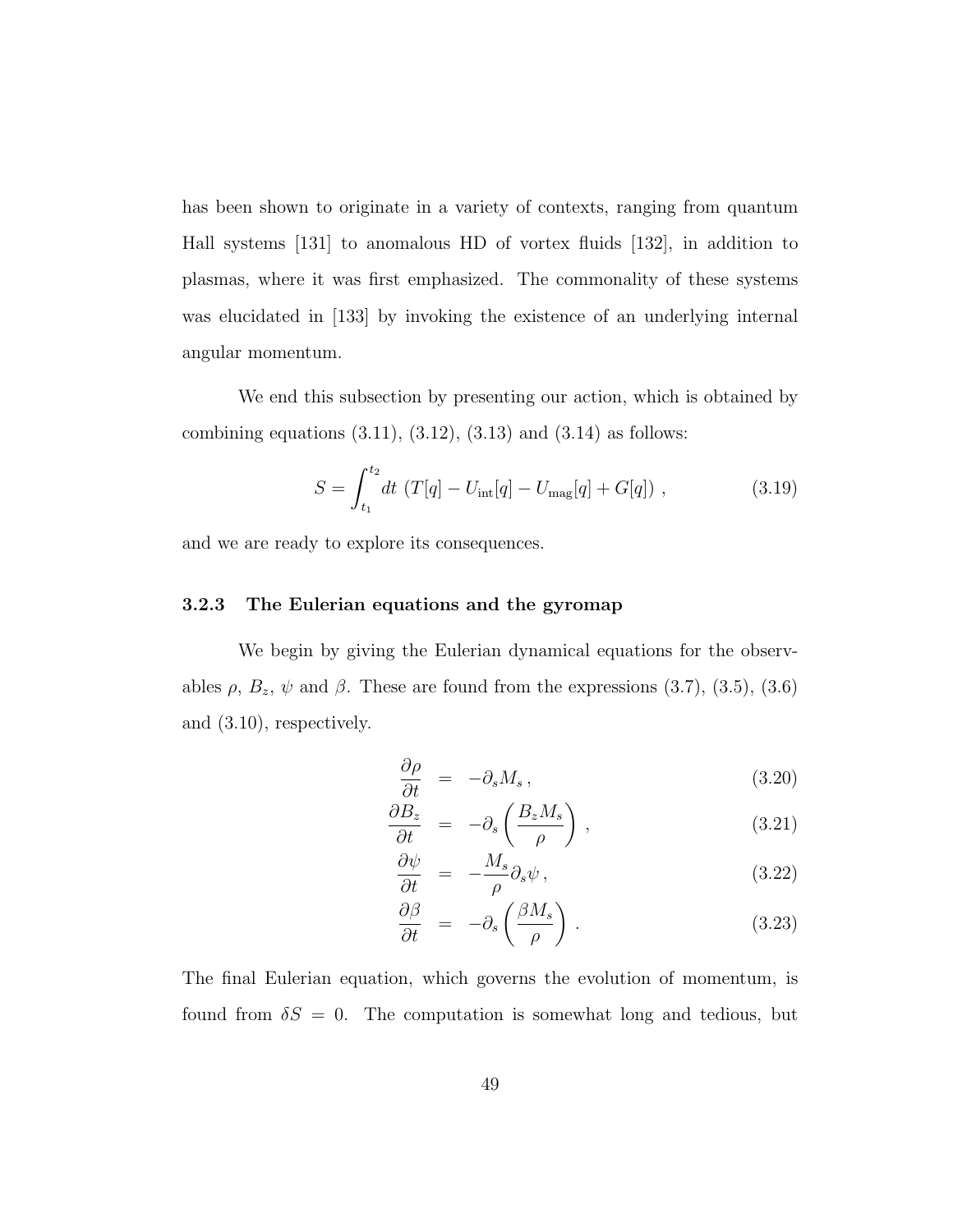straightforward. Hence, we shall only present the final result, and analyse the different terms. The momentum equation is given by

$$
\dot{M}_s = -\partial_l (M_s M_l/\rho) - \partial_s (P + |B|^2/2) \n+ B_l \partial_l B_s - \partial_l \pi_{ls},
$$
\n(3.24)

where the pressure is given by (3.9) and the *gyroviscous tensor*  $\pi_{ls}$  is

$$
\pi_{ls} = N_{sjlk} \beta \partial_k \left( \frac{M_j}{\rho} \right)
$$
  

$$
N_{sjlk} = \frac{m}{2e} \left( \delta_{sk} \epsilon_{jl} - \delta_{jl} \epsilon_{sk} \right).
$$
 (3.25)

Now consider the gyroviscous action given by (3.19). On varying the kinetic energy functional we obtain  $\rho_0 \ddot{q}$ , which yields the terms on either side of the equality sign in (3.24). The second term in the action, the internal energy, gives rise to the pressure gradient term. Similarly, the magnetic component of the internal energy, which comprises of two terms, as seen from (3.13), gives rise to the magnetic pressure and the penultimate term in (3.24).

Lastly, the gyroviscous part of the action gives rise to the gyroviscous tensor, as defined in (3.25), and constitutes the last term in (3.24). As mentioned earlier, the gyroviscous tensor is consistent with the results described in Braginskii [59, 120, 121], when the dissipative terms are neglected and restricted to a simplified 2D limit. Furthermore, a simpler version of the model was first constructed in [124]. The gyroviscous tensor has also been referred to as Hall viscosity or odd viscosity in other contexts [131, 132].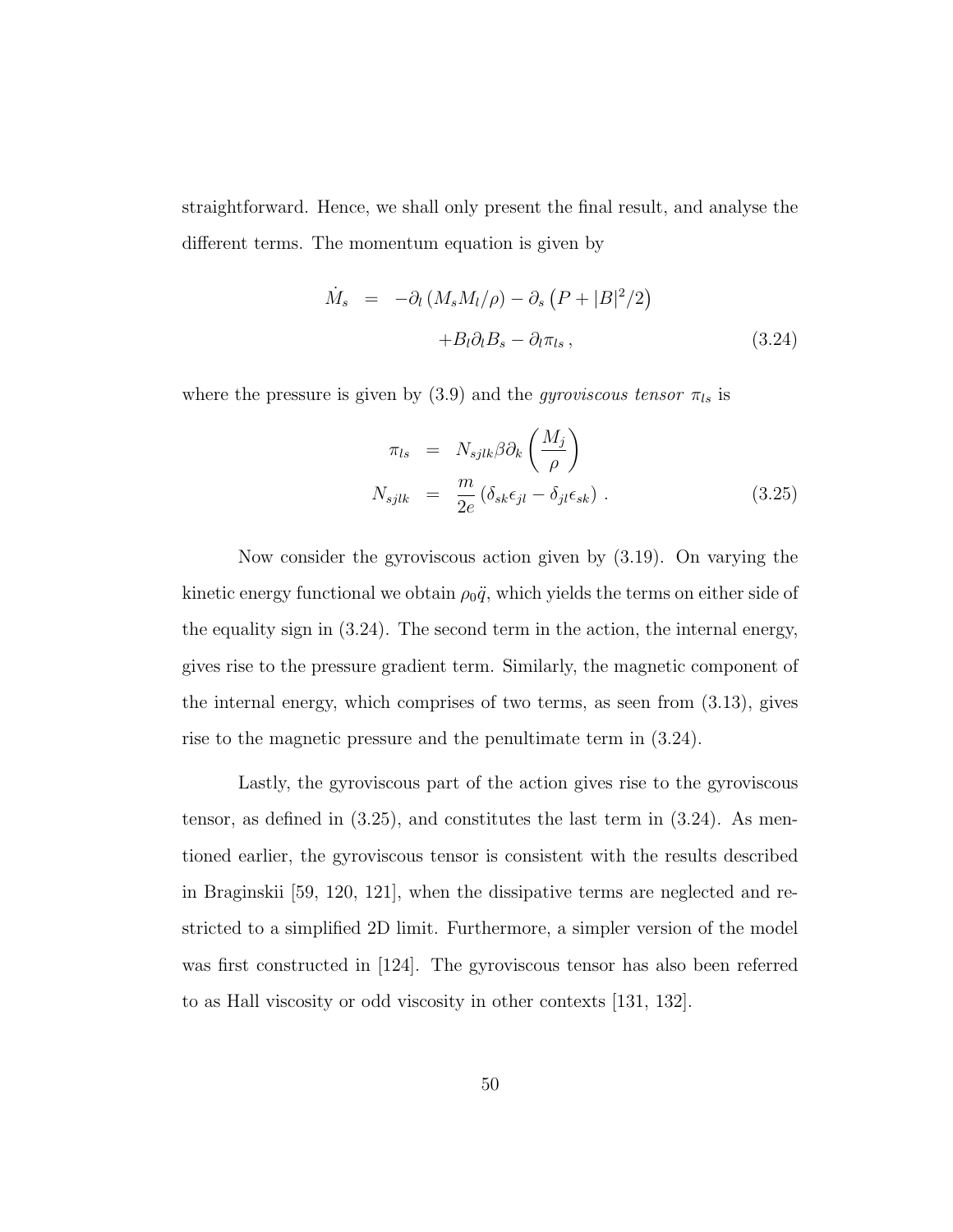Finally, it is important to recognize that the action (3.19) has two different terms that involve  $\dot{q}$ , and hence the canonical momentum will not be the same as  $\rho \dot{q}$ . In fact, we find that

$$
\Pi = \frac{\delta L}{\delta \dot{q}} = \rho \dot{q} + \Pi^*.
$$
\n(3.26)

Dividing throughout by  $\mathcal J$  and evaluating the expression at  $a = a(r, t)$ , the Eulerian counterpart is obtained through the use of  $(3.1)$ ,  $(3.2)$ ,  $(3.16)$  and (3.17),

$$
M^{c} = M + M^{\star} = M + \frac{m}{2e} \nabla \times (\beta \hat{z}) . \qquad (3.27)
$$

As we are dealing with a two-dimensional momentum vector, we can write the above equation as

$$
M_s^c = M_s - \frac{m}{2e} \epsilon_{ls} \partial_l \beta \,, \tag{3.28}
$$

which is the gyromap first introduced in [124], and subsequently employed in [37, 127]. As a result, we see that the true origins of the gyromap stem from the action principle formulation of gyroviscous MHD. However, the gyromap is more than just a relation between  $M^c$  and  $M$  - we shall explore its uses further in a Hamiltonian context.

## 3.3 The Hamiltonian description of gyroviscous MHD

Hitherto, our discussion has centred around an action principle formulation of gyroviscous MHD, expressed in Lagrangian variables. It is advantageous to transition to the Hamiltonian description in Eulerian variables. This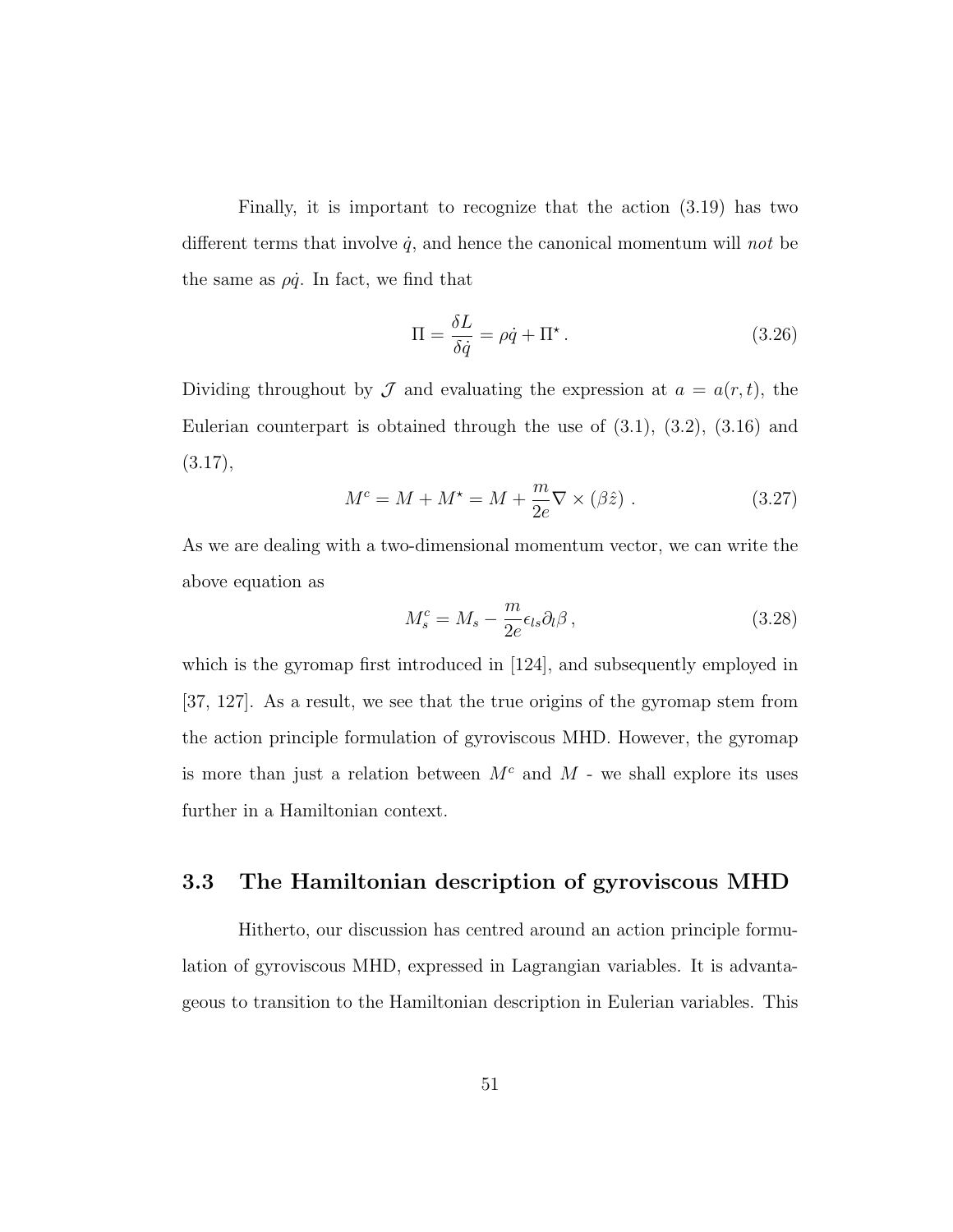is undertaken through a reduction procedure. We shall not summarize the details here, as the derivation closely mirrors that of ideal MHD in Section 2.5. We also refer the reader to Section 2.6 as we shall use the tools introduced in that section; it also summarizes the advantages inherent to the noncanonical Hamiltonian approach.

Now we study two different cases of the gyroviscous model and action developed in Sec. 3.2. First we set the attribute  $\psi_0$  set to zero, and consequently  $\psi$  as well. Upon doing so, we obtain a simplified model, albeit one that possesses many features of the full model - this was first studied in [124]. The simpler model enables us to arrive at a better understanding of the role of the gyromap, the Hamiltonian and the bracket. Subsequently, we introduce  $\psi$  into our theory and analyse the equilibria and stability.

#### 3.3.1 The  $\psi \equiv 0$  model

For this reduced model we choose to work with  $M<sup>c</sup>$  of (3.27), because it is directly obtained via the canonical momentum  $\Pi$  through (3.2). Thus, since  $\psi \equiv 0$ , only the  $\hat{z}$ -component of the magnetic field is present. The Hamiltonian, obtained through the Legendre transformation and Eulerianization, is

$$
H = \int d^2r \left(\frac{1}{2\rho} \left|M^c - \frac{m}{2e}\nabla \times (\beta \hat{z})\right|^2 + \beta B_z + \frac{B_z^2}{2}\right),\tag{3.29}
$$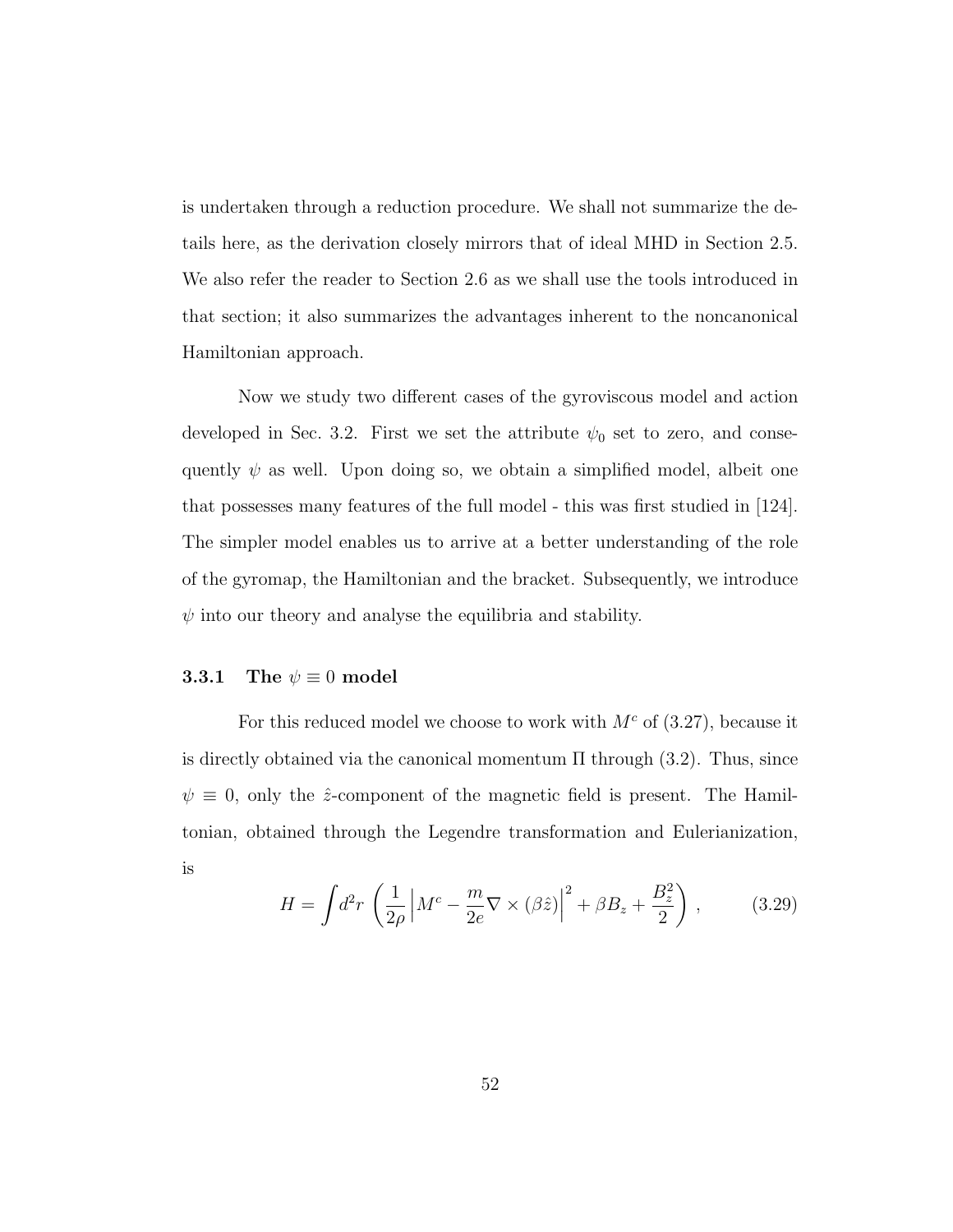which, when written in terms of the 'kinetic' momentum  $M$  takes on a more recognizable form

$$
H = \int d^2 r \left( \frac{|M|^2}{2\rho} + \beta B_z + \frac{B_z^2}{2} \right) . \tag{3.30}
$$

In terms of  $M<sup>c</sup>$ , the noncanonical bracket obtained by using the procedure of Sec. 2.5, is

$$
\{F, G\}^{0}_{c} = \int d^{2}r \left[ M_{l}^{c} \left( \frac{\delta G}{\delta M_{k}^{c}} \partial_{k} \frac{\delta F}{\delta M_{l}^{c}} - \frac{\delta F}{\delta M_{k}^{c}} \partial_{k} \frac{\delta G}{\delta M_{l}^{c}} \right) \right. \left. + \rho \left( \frac{\delta G}{\delta M_{k}^{c}} \partial_{k} \frac{\delta F}{\delta \rho} - \frac{\delta F}{\delta M_{k}^{c}} \partial_{k} \frac{\delta G}{\delta \rho} \right) \right. \left. + B_{z} \left( \frac{\delta G}{\delta M_{k}^{c}} \partial_{k} \frac{\delta F}{\delta B_{z}} - \frac{\delta F}{\delta M_{k}^{c}} \partial_{k} \frac{\delta G}{\delta B_{z}} \right) \right. \left. + \beta \left( \frac{\delta G}{\delta M_{k}^{c}} \partial_{k} \frac{\delta F}{\delta \beta} - \frac{\delta F}{\delta M_{k}^{c}} \partial_{k} \frac{\delta G}{\delta \beta} \right) \right], \tag{3.31}
$$

and we see that this corresponds to Morrison-Greene bracket [64] restricted to  $B = B_z\hat{z}$  with the momentum  $M<sup>c</sup>$  replacing M. The index '0' indicates that we are considering  $\psi = 0$ , and 'c' is used to convey the information that the bracket is in terms of the canonical momentum  $M<sup>c</sup>$ . Thus, we see that the effects of gyroviscosity are 'hidden' as we have used  $M<sup>c</sup>$ . However, if we choose to write the bracket in terms of  $M$ , the gyroviscous contributions are manifest

$$
\{F, G\}_G^0 = \{F, G\}^0 - \beta N_{ijsl} \left(\partial_s \frac{\delta G}{\delta M_i}\right) \left(\partial_l \frac{\delta F}{\delta M_j}\right) ,\qquad (3.32)
$$

where we obtain a new term that produces the gyroviscous tensor and  $\{F, G\}^0$ is the bracket of  $(3.31)$  with  $M_c$  replaced by  $M$ . This bracket is identical to that given in [124], which was obtained through a more ad hoc procedure. If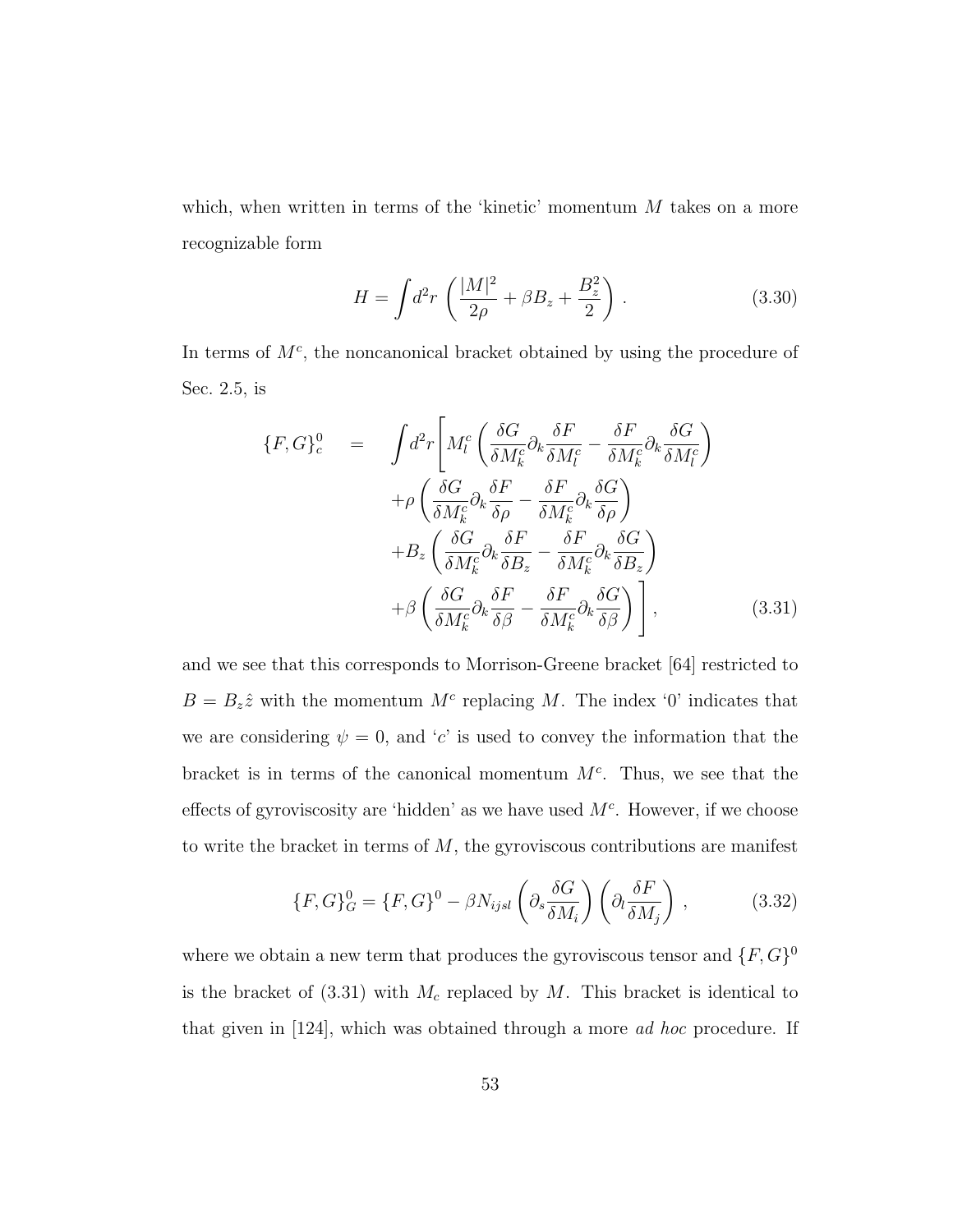we compare the Hamiltonian-bracket pair of Eqs. (3.29) and (3.31) with that of Eqs. (3.30) and (3.32), the significance of the gyromap becomes evident. We can choose to work with a system that possesses a relatively simple Hamiltonian with a more complex bracket, or vice versa, and it is the gyromap that allows us to move back and forth between these two versions. Both versions give the same equations of motion: those obtained in Sec. 3.2.3 with  $\psi \equiv 0$ .

We use the condition  $\{F, C\} = 0$  for all F to find the Casimirs. Upon simplification, the only Casimirs that exist are independent of the gyro term, and in fact, are independent of the velocity of the fluid. We find the following infinite family of Casimirs:

$$
C = \int d^2r \,\beta f\left(\frac{\rho}{\beta}, \frac{B_z}{\beta}\right) \,,\tag{3.33}
$$

where f is an arbitrary function, a result that was first obtained in  $[124]$ . Because of its homogeneous form, the three variables of (3.33) are interchangeable, i.e., we can permute  $\rho$ ,  $\beta$  and  $B_z$  without loss of generality.

Now that we have the Casimirs, we can employ energy-Casimir method, as described in Section 2.6, to determine the equilibria. They are found by demanding that  $\delta F = 0$ , where  $F = H + C$ . This yields two familiar conditions,

$$
M = 0
$$
 and  $P + \frac{B_z^2}{2} = \text{const}$ , (3.34)

which imply that there is zero equilibrium flow, and the existence of a total pressure balance. It is easy to verify that these are valid equilibria of the model from the equations of motion. However, it may well be possible for other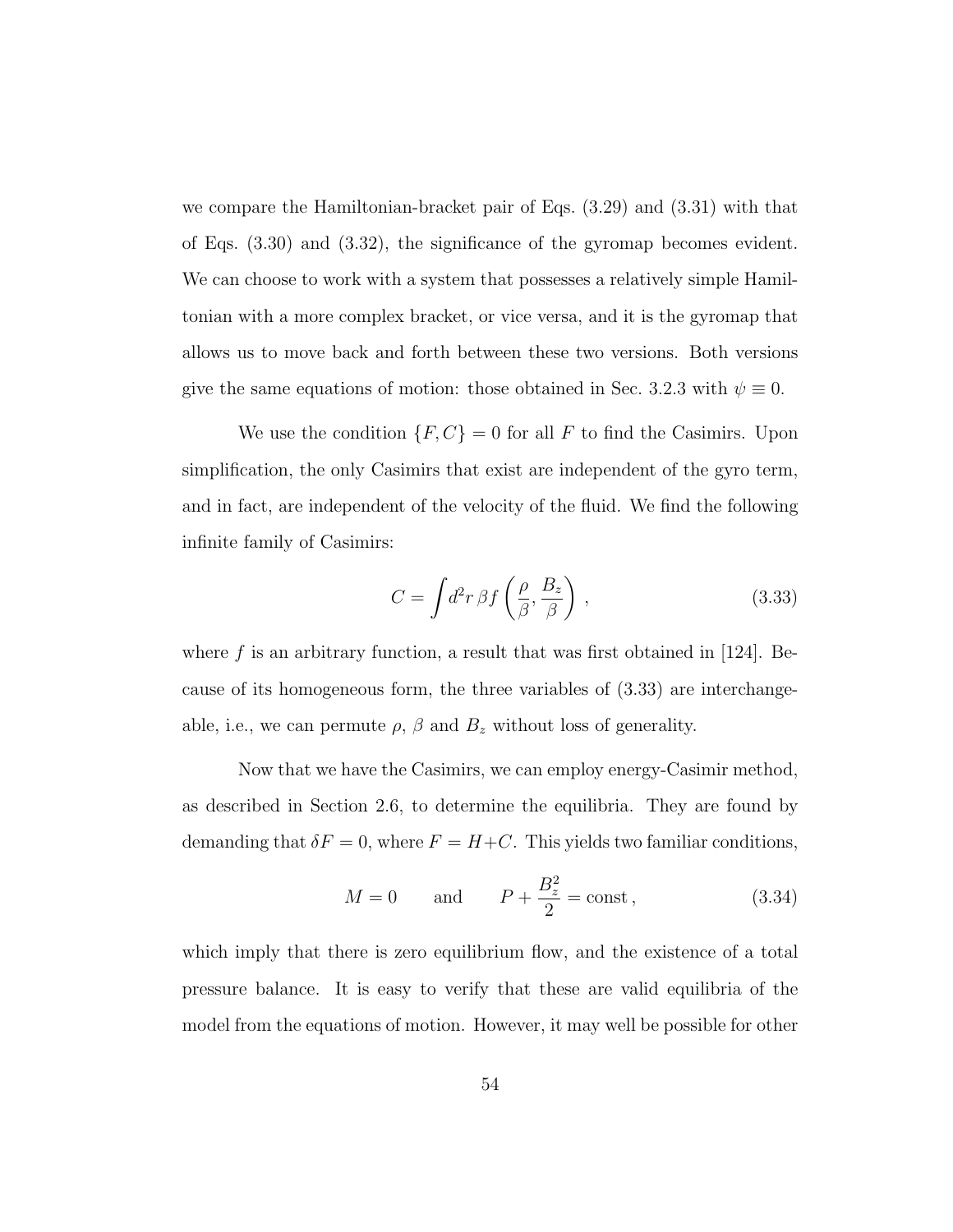equilibria to exist, not captured by the energy-Casimir method. This stems from the subtleties underlying Casimirs, which remain only partly understood [84, 85].

The astute reader will note that we have reverted back to  $M$ . Although this may appear confusing at first sight, there exists a well-defined general prescription: we first find the Casimirs by working in terms of  $M<sup>c</sup>$ , and then apply the gyromap to express them in terms of  $M$ . Since the Hamiltonian is much simpler in terms of M, we can proceed to calculate  $\delta F$ , wherein M is the variable of choice, and not  $M<sup>c</sup>$ . We shall use this procedure in the following sections as well to express our final results in terms of M.

Having determined the equilibria, we can carry out the stability analysis, as outlined in Section 2.6. Using the energy-Casimir methodology and computing the elements of the Hessian, we find that the equilibria satisfying (3.34) are always stable, regardless of the functional form of the Casimir. This is, of course, to be expected and serves as a sanity check.

#### **3.3.2** The  $\psi \not\equiv 0$  model

Now consider the full model with  $\psi \neq 0$  and magnetic field given by (3.3). We shall proceed to write down the Hamiltonian-bracket pair in terms of  $M<sup>c</sup>$ , observing that the simplicity of the latter is obtained at the expense of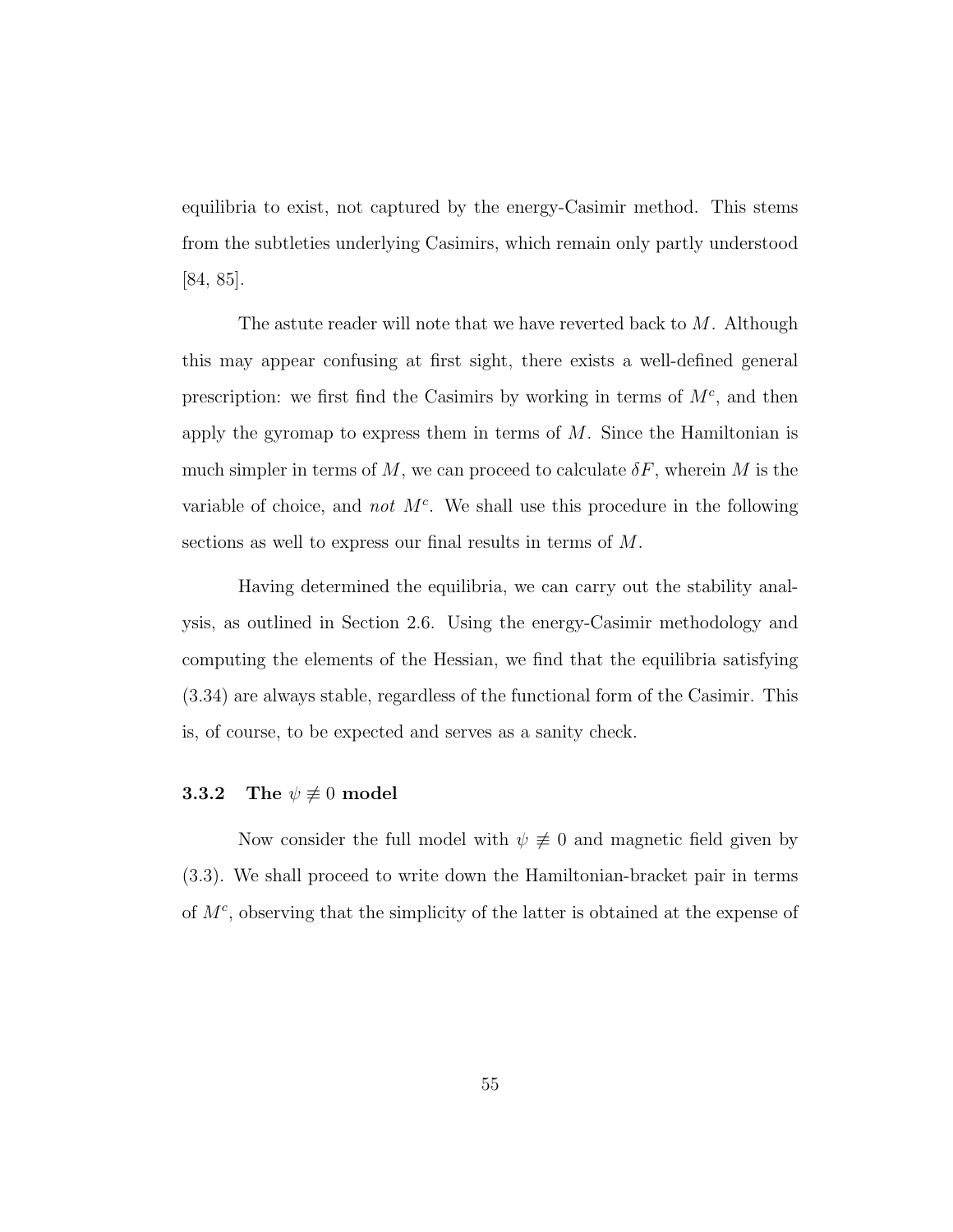the former. The Hamiltonian is

$$
H = \int d^2 r \left( \frac{1}{2\rho} \left| M^c - \frac{m}{2e} \nabla \times (\beta \hat{z}) \right|^2 + \beta B_z + \frac{B_z^2}{2} + \frac{|\nabla \psi|^2}{2} \right), \tag{3.35}
$$

which is equal to (3.29) plus the perpendicular magnetic energy, and the Poisson bracket is

$$
\{F, G\}^{\psi}_{c} = \{F, G\}^{0}_{c} + \int d^{2}r \, \nabla \psi \cdot \left(\frac{\delta F}{\delta M^{c}} \frac{\delta G}{\delta \psi} - \frac{\delta G}{\delta M^{c}} \frac{\delta F}{\delta \psi}\right). \tag{3.36}
$$

Thus, the noncanonical bracket (3.36) in conjunction with the Hamiltonian (3.35) successfully generates the equations of motion derived in Sec. 3.2.3.

The presence of a  $\psi$  leads to significant changes in the Casimirs obtained. Unlike the  $\psi \equiv 0$  case, we do obtain Casimirs that depend on  $M<sup>c</sup>$ , implying that they depend on the gyroviscous term inherent in  $M<sup>c</sup>$ . We find that two broad Casimir families emerge, of which the first is independent of  $M<sup>c</sup>$ , and has the form

$$
C = \int d^2r \, \mathcal{C} \left( \rho, \beta, B_z \right) \mathcal{K}(\psi) \,, \tag{3.37}
$$

where  $C = \beta f (\rho/\beta, B_z/\beta)$  or an equivalent function involving a permutation of  $\rho$ ,  $\beta$  and  $B_z$ . The similarities with (3.33) are self-evident, as the two expressions only differ by  $\mathcal{K}(\psi)$ . If we choose  $\mathcal{K} = \text{const}$ , this eliminates  $\psi$  from (3.37), and renders it identical to (3.33). Thus, we can interpret (3.37) as a natural extension of (3.33).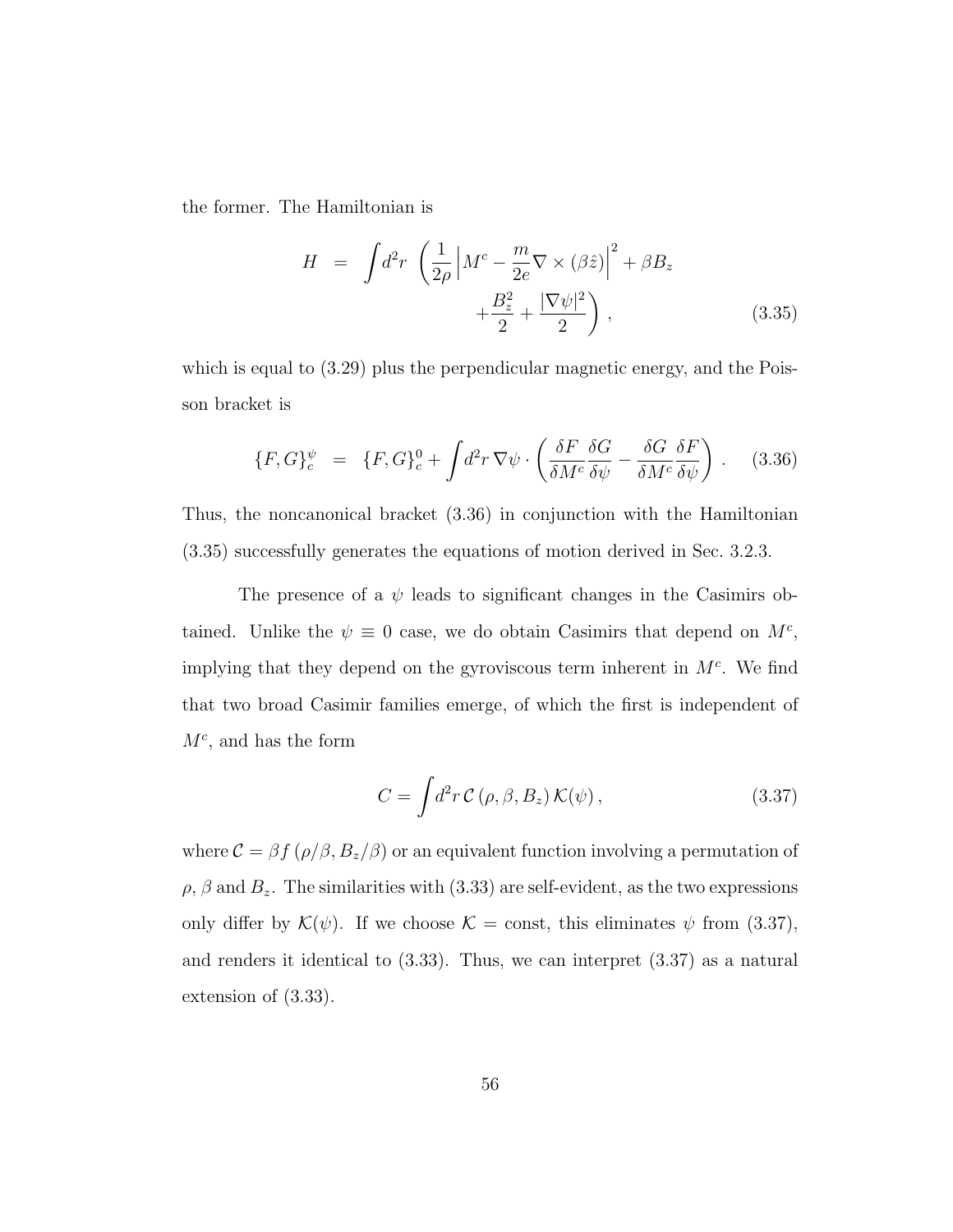Now, we turn our attention to the second Casimir family, which depends on  $M^c$ . From the condition  $\{F, C\} = 0$ , we arrive at

$$
\partial_l \left( M_k^c \frac{\delta C}{\delta M_l^c} \right) + M_l^c \partial_k \left( \frac{\delta C}{\delta M_l^c} \right) + \rho \partial_k \left( \frac{\delta C}{\delta \rho} \right) + B_z \partial_k \left( \frac{\delta C}{\delta B_z} \right) + \beta \partial_k \left( \frac{\delta C}{\delta \beta} \right) - \frac{\delta C}{\delta \psi} \partial_k \psi = 0,
$$
\n(3.38)

$$
\partial_k \left( \frac{\delta C}{\delta M_k^c} \rho \right) = 0, \qquad \partial_k \left( \frac{\delta C}{\delta M_k^c} \beta \right) = 0, \tag{3.39}
$$

$$
\partial_k \left( \frac{\delta C}{\delta M_k^c} B_z \right) = 0, \qquad \frac{\delta C}{\delta M_k^c} \partial_k \psi = 0, \qquad (3.40)
$$

From the equation of (3.40) we obtain the candidate

$$
C = \int d^2r \, M^c \cdot (\hat{z} \times \nabla \psi) \, F(\rho, \beta, B_z, \psi) \tag{3.41}
$$

which when inserted in the first equation of (3.39) gives

$$
C = \int d^2r \, \frac{M^c \cdot (\hat{z} \times \nabla \psi)}{\rho} \mathcal{F}(\psi) \;, \tag{3.42}
$$

while the remaining two equations of  $(3.39)$  and  $(3.40)$  imply

$$
\left[\psi, \frac{B_z}{\rho}\right] = \left[\psi, \frac{\beta}{\rho}\right] = 0,\tag{3.43}
$$

and we introduce the notation  $[f, g] = f_x g_y - f_y g_x$ . Equation (3.43) implies there are no velocity dependent Casimirs unless the model is reduced, which is well known for symmetric variants of MHD [70, 86]. The constraints of (3.43) are a consequence of over labeling [134], as it is impossible for the three advected labels of Eqs.  $(3.21)$ ,  $(3.22)$ , and  $(3.23)$  to be independent. Thus, we assume  $B_z/\rho$  and  $\beta/\rho$  are functions of  $\psi$ , which effectively eliminates them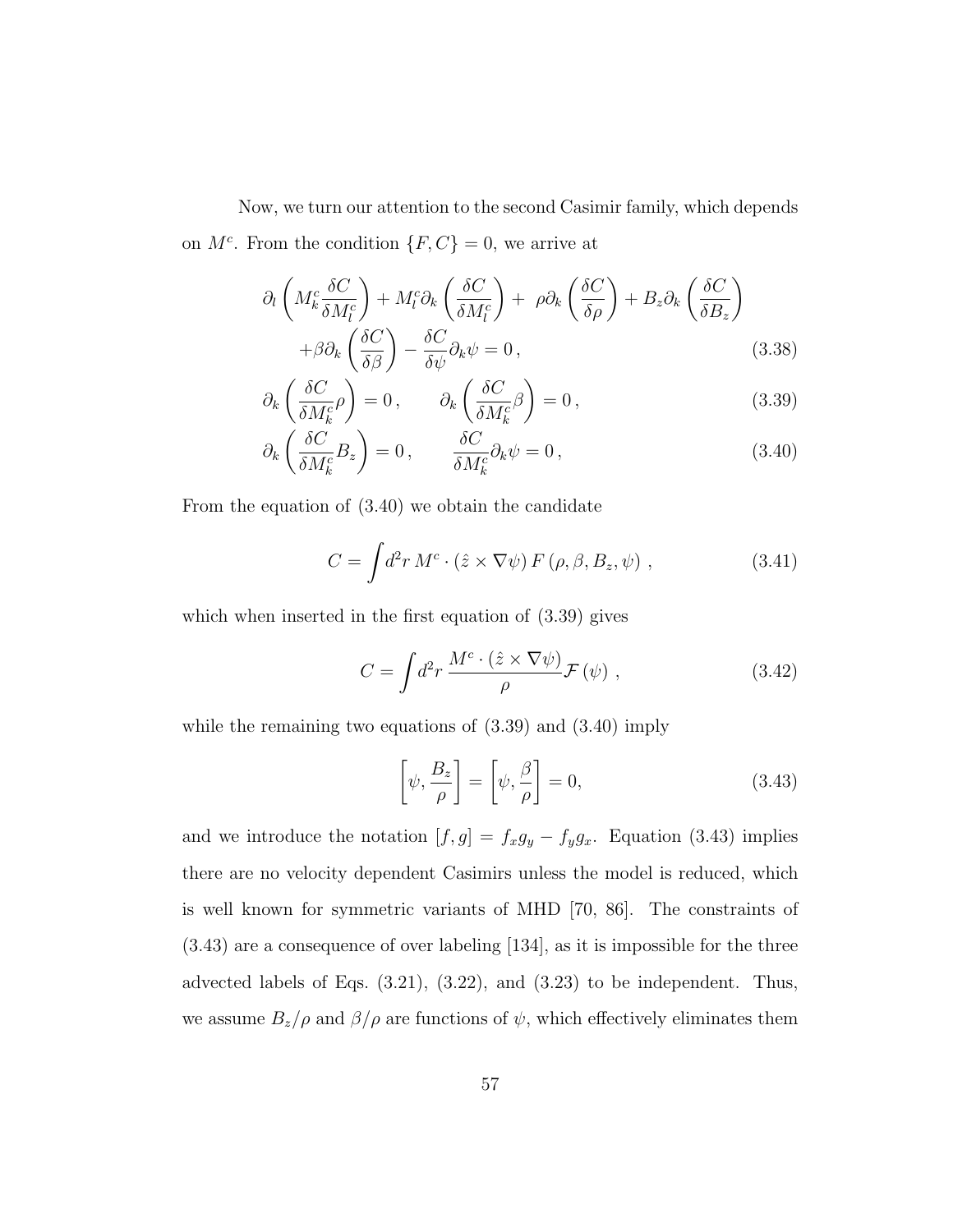from the dynamics. With this assumption (3.42) is a Casimir since it also satisfies (3.38). Upon collapsing (3.37), our general Casimir is then

$$
C = \int d^2r \left( \frac{M^c \cdot (\hat{z} \times \nabla \psi)}{\rho} \mathcal{F}(\psi) + \rho \mathcal{J}(\psi) \right). \tag{3.44}
$$

Using  $B^{\perp} = \hat{z} \times \nabla \psi$ ,  $M \cdot B = M \cdot B^{\perp}$  and  $M^c \cdot \hat{z} = 0$  (although parallel momentum could be included), and setting  $\mathcal{F} = \text{constant}$ , the first term of (3.44) reduces to the well-known cross-helicity invariant of ideal MHD, exemplified by (2.56). However, there is a crucial difference since the velocity is now  $v^c = M^c/\rho$  instead of v. Thus, in the absence of gyroviscosity,  $v^c = v$  and the usual cross-helicity is recovered.

Given the Casimir invariants we can proceed to the variational equilibrium analysis, following the approach outlined in [70, 86]. As the analysis is a somewhat complicated one, we shall first consider the case with no flow as a trial run. For this case, the variational principle  $\delta F = 0$  contains only the Casimir of (3.37), and gives rise to the following equilibria

$$
M \equiv 0 \quad \text{and} \quad \Delta \psi = -P' - B_z B_z', \tag{3.45}
$$

where  $P$  and  $B_z$  are flux functions, and the prime denotes differentiation with respect to  $\psi$ . We obtain the Grad-Shafranov equation, which is to be expected.

Next consider the case with the Casimir of (3.44). As stated earlier, this involves a reduction owing the conditions imposed by (3.43). Hence, we introduce  $B_z = \rho \,\varpi(\psi)$  and  $\beta = \rho \,\varsigma(\psi)$  and the Hamiltonian becomes

$$
H = \int d^2 r \left( \frac{1}{2\rho} |M^c - M^{\star}|^2 + \rho^2 \left[ \varsigma \varpi + \frac{\varpi^2}{2} \right] + \frac{|\nabla \psi|^2}{2} \right). \quad (3.46)
$$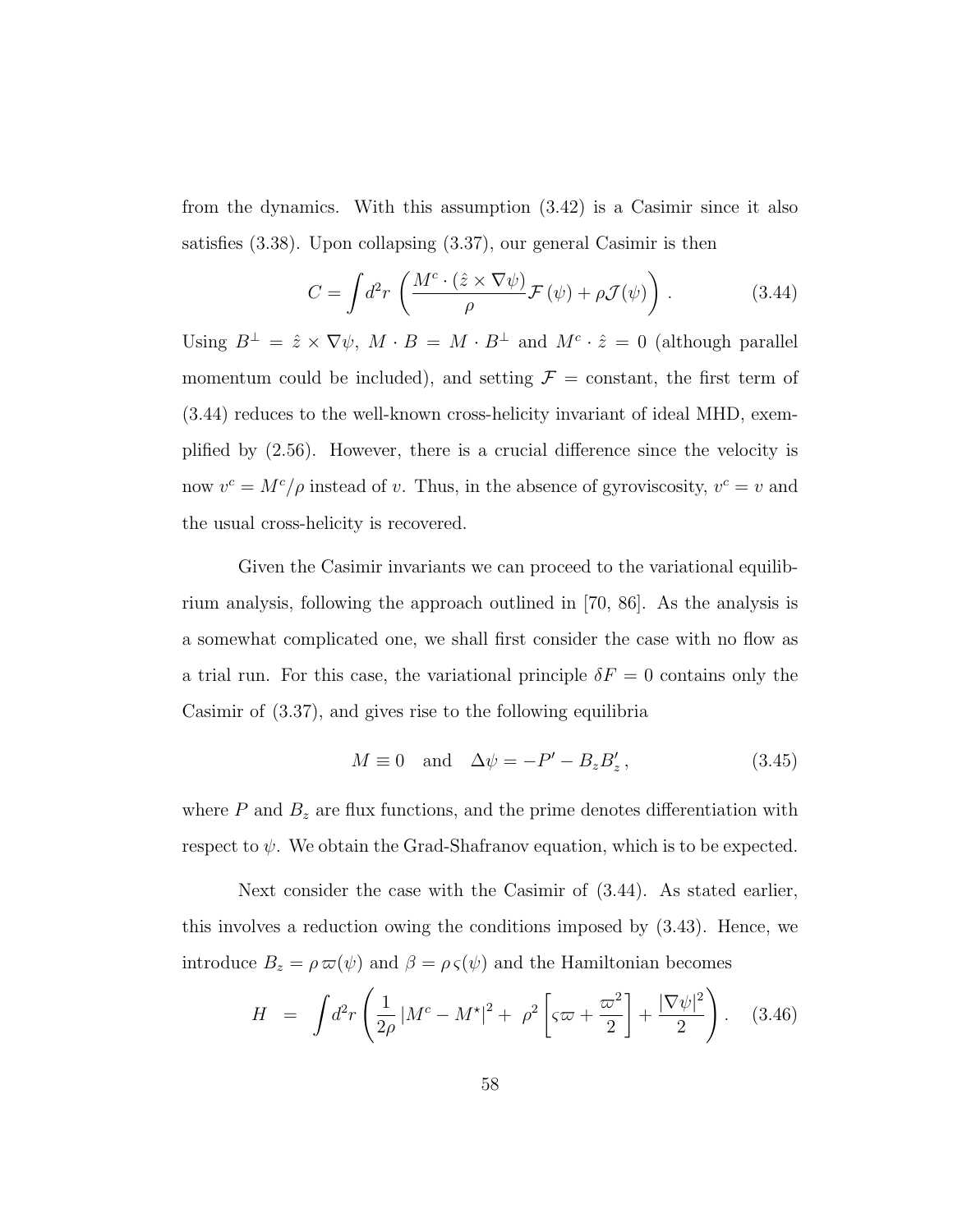The equilibrium conditions that follow from  $\delta F = 0$ , with (3.44) and (3.46), are

$$
\frac{\delta F}{\delta M^{c}} = M^{c} - M^{\star} + (\hat{z} \times \nabla \psi) \mathcal{F} = 0,
$$
\n(3.47)  
\n
$$
\frac{\delta F}{\delta \rho} = -\frac{1}{2\rho^{2}} |M^{c} - M^{\star}|^{2} - \frac{M^{c} \cdot (\hat{z} \times \nabla \psi)}{\rho^{2}} \mathcal{F}
$$
\n
$$
+ \mathcal{J} + 2\rho \left[\varsigma \varpi + \frac{\varpi^{2}}{2}\right] = 0,
$$
\n(3.48)  
\n
$$
\frac{\delta F}{\delta \psi} = -\Delta \psi + \rho^{2} [\varsigma' \varpi + \varsigma \varpi' + \varpi \varpi_{\psi}]
$$

$$
+ \mathcal{F}\nabla \cdot \left(\frac{\hat{z} \times M^c}{\rho}\right) + \rho \mathcal{J}' = 0. \tag{3.49}
$$

By manipulating these equations further, we arrive at

$$
\frac{1}{4} |\nabla \psi|^2 \left(\frac{\mathcal{F}}{\rho}\right)^2 + \frac{P_z}{\rho} + \frac{\mathcal{J}}{2} + \frac{m}{2e} \frac{\mathcal{F}}{2\rho^2} \nabla \beta \cdot \nabla \psi = 0, \qquad (3.50)
$$

$$
\nabla \cdot \left[ \left(1 - \frac{\mathcal{F}^2}{\rho}\right) \nabla \psi \right] + |\nabla \psi|^2 \frac{\mathcal{F} \mathcal{F}'}{\rho} = \rho \mathcal{J}' - \rho^2 \left(\frac{P_z}{\rho^2}\right)'
$$

$$
-\frac{m}{2e} \mathcal{F} \nabla \cdot \left(\frac{\nabla \beta}{\rho}\right) \qquad (3.51)
$$

with  $P_z := P + B_z^2/2 = \rho^2 (\varsigma \varpi + \varpi^2/2)$  and recall that  $\beta = \rho \varsigma(\psi)$  everywhere in the above expressions. Equations (3.50) and (3.51) compare with those of ordinary MHD as in [70], but with the addition of new gyro terms which are easily identified by the presence of factors of  $m/(2e)$ . In a manner analogous to ideal MHD, there are free functions of  $\psi$  that can be chosen to determine current and flow profiles. Equation (3.51) is a generalization of the Grad-Shafranov equation, but since the density is not a flux function it cannot be solved in isolation. Hence, we must use (3.50), the generalized Bernoulli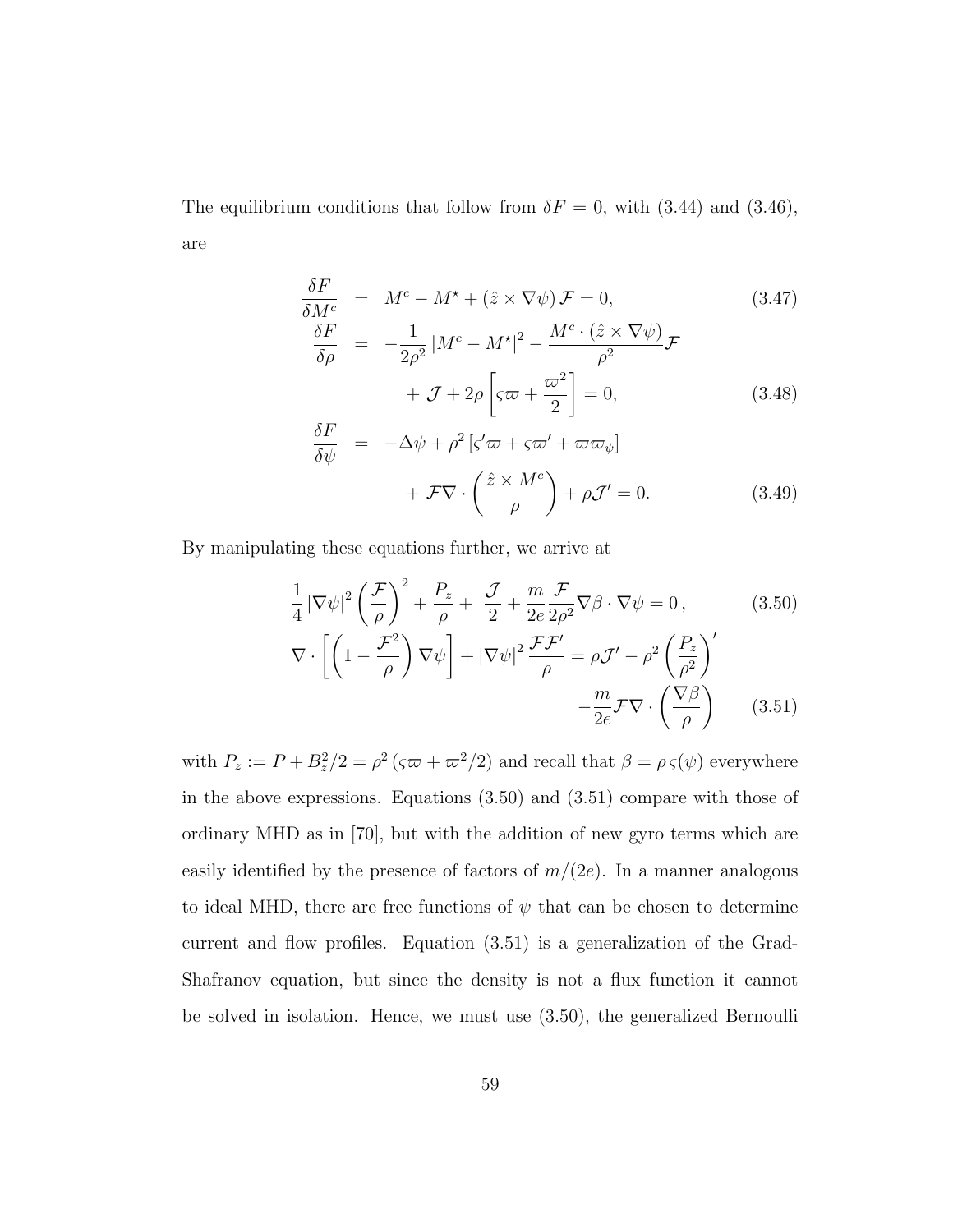equation, to close the system. We observe that the two expressions constitute generalizations with flow and gyroviscosity of the JOKF equation [135].

There are various ways of rewriting  $(3.50)$  and  $(3.51)$ , one that brings out the Mach singularity is the following:

$$
|\nabla \psi|^2 \left[ \frac{1}{4} \left( \frac{\mathcal{F}}{\rho} \right)^2 + \frac{m}{2e} \frac{\mathcal{F}\varsigma'}{2\rho} \right] + \frac{P_z}{\rho} + \frac{\mathcal{J}}{2} + \frac{m}{2e} \frac{\mathcal{F}\varsigma}{2\rho^2} \nabla \rho \cdot \nabla \psi = 0, \qquad (3.52)
$$

$$
\nabla \cdot \left[ \left( 1 - \frac{\mathcal{F}^2}{\rho} + \frac{m}{2e} \mathcal{F} \zeta' \right) \nabla \psi \right] + \left| \nabla \psi \right|^2 \left( \frac{\mathcal{F} \mathcal{F}'}{\rho} - \frac{m}{2e} \mathcal{F}' \zeta' \right) + \frac{m}{2e} \frac{\mathcal{F} \zeta'}{\rho} \nabla \rho \cdot \nabla \psi + \frac{m}{2e} \mathcal{F} \zeta \nabla \cdot \left( \frac{\nabla \rho}{\rho} \right) = \rho \mathcal{J}' - \rho^2 \left( \frac{P_z}{\rho^2} \right)' .
$$
 (3.53)

An inspection of (3.52) and (3.53) makes it manifestly clear that they possess a rich structure. It is possible to undertake several analyses such as (i) their region of hyperbolicity, (ii) modification of the fast and slow magnetosonic waves due to the gyroviscous terms, etc. We shall not tackle these issues in this dissertation, but they constitute promising avenues for future work.

#### 3.3.3 High- $\beta$  gyro-RMHD

As noted in Sec. 3.1 there exists a large literature on reduced gyrofluid models that have been obtained by various means. In this subsection, we shall address the emergence of the three-field model given in Sec. IIIA of [37] via the HAP formalism.

From the action, we obtained, without approximation, the Poisson bracket of (3.36); we can also apply the gyromap on (3.36) to obtain  $\{F, G\}^{\psi}_{G}$ . Now, let us suppose that we assume  $B_z \to B_0$  and  $\rho \to \rho_0$  are constant.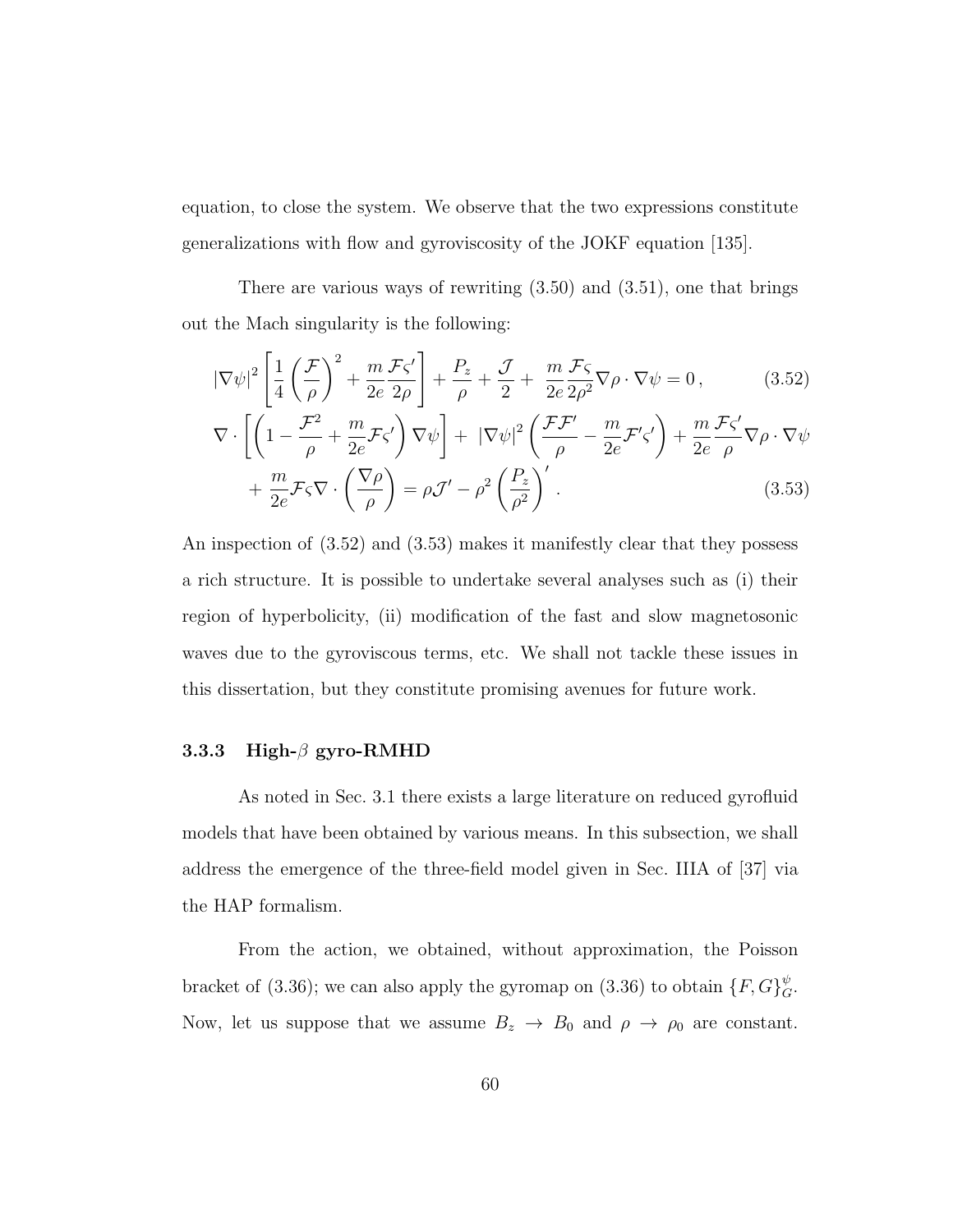This implies that  $P \propto \beta$ , which follows from (3.9) and the latter condition is consistent with incompressibility. Hence, we introduce the scalar vorticity  $\Omega^c = \hat{z} \cdot \nabla \times M^c$  and  $M^c = \nabla \varphi^c \times \hat{z}$ , where  $\varphi^c$  is the stream function, up to the constant factor of  $\rho_0$ .

The subscript c is present everywhere to indicate that these include the gyroviscous terms. Following a similar line of analysis to that employed in [70], viz. chain rule relations of the form  $\nabla^2 \delta F/\delta \Omega^c = \hat{z} \cdot \nabla \times \delta F/\delta M^c$ , we reduce the bracket of (3.36) to the following:

$$
\{F, G\} = \int d^2r \left( \Omega^c \left[ F_{\Omega^c}, G_{\Omega^c} \right] + \psi \left( \left[ F_{\psi}, G_{\Omega^c} \right] - \left[ G_{\psi}, F_{\Omega^c} \right] \right) \right. \\ \left. + \beta \left( \left[ F_{\beta}, G_{\Omega^c} \right] - \left[ G_{\beta}, F_{\Omega^c} \right] \right) \right), \tag{3.54}
$$

which is precisely the high- $\beta$  RMHD bracket first given in [36]. Because (3.54) is homogeneous of degree zero in  $\beta$  and  $\psi$  and of degree one in  $\Omega^c$ , which means scaling  $\Omega^c$  only scales time, these quantities can be identified with the corresponding quantities of [37]. Following a similar procedure, the reduced Hamiltonian is

$$
H = \frac{1}{2} \int d^2 r \left( \left| \nabla \varphi \right|^2 + \left| \nabla \psi \right|^2 \right), \tag{3.55}
$$

and we have neglected the pressure term for simplicity; we have neglected the effect of toroidal curvature that usually occurs in high- $\beta$  RMHD.

From  $(3.27)$ , the gyromap relation between  $M<sup>c</sup>$  and M, we obtain

$$
\varphi^c = \varphi + \frac{m}{2e}\beta\,,\tag{3.56}
$$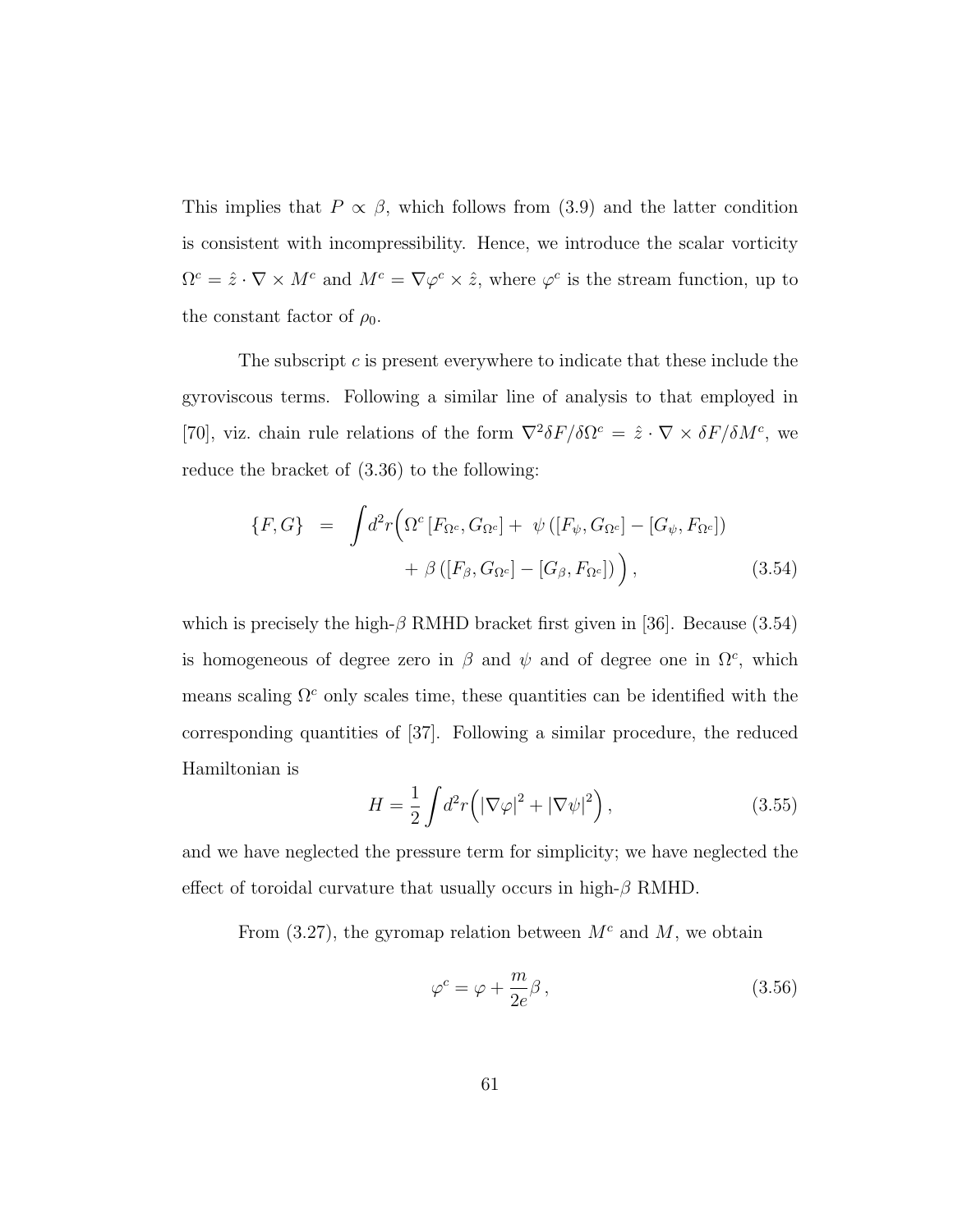where  $M = \nabla \varphi \times \hat{z}$ . Equation (3.56) is precisely the gyromap used in [37]. Using (3.56) we can follow one of two paths: (i) eliminate  $\varphi$  from (3.55) and insert the resulting  $H$  into  $(3.54)$  to obtain the equations of motion in terms of  $\Omega^c$  (ii) transform the bracket of (3.54) to one in terms of  $\Omega$  and use the Hamiltonian of (3.55) in its current form. Both give gyrofluid evolution equations equivalent to the three-field model in Sec. IIIA of [37]. However, not all terms are recovered since our model lacks the effect of toroidal curvature and the Hall term. The latter is a consequence of extended MHD [136], which we shall tackle in subsequent chapters.

Thus, we have shown that our model of 2D gyroviscous MHD, constructed rigorously through a HAP formalism, yields a rich collection of equilibria. Moreover, we have shown that it can also be used to construct reduced gyrofluid models existent in the literature.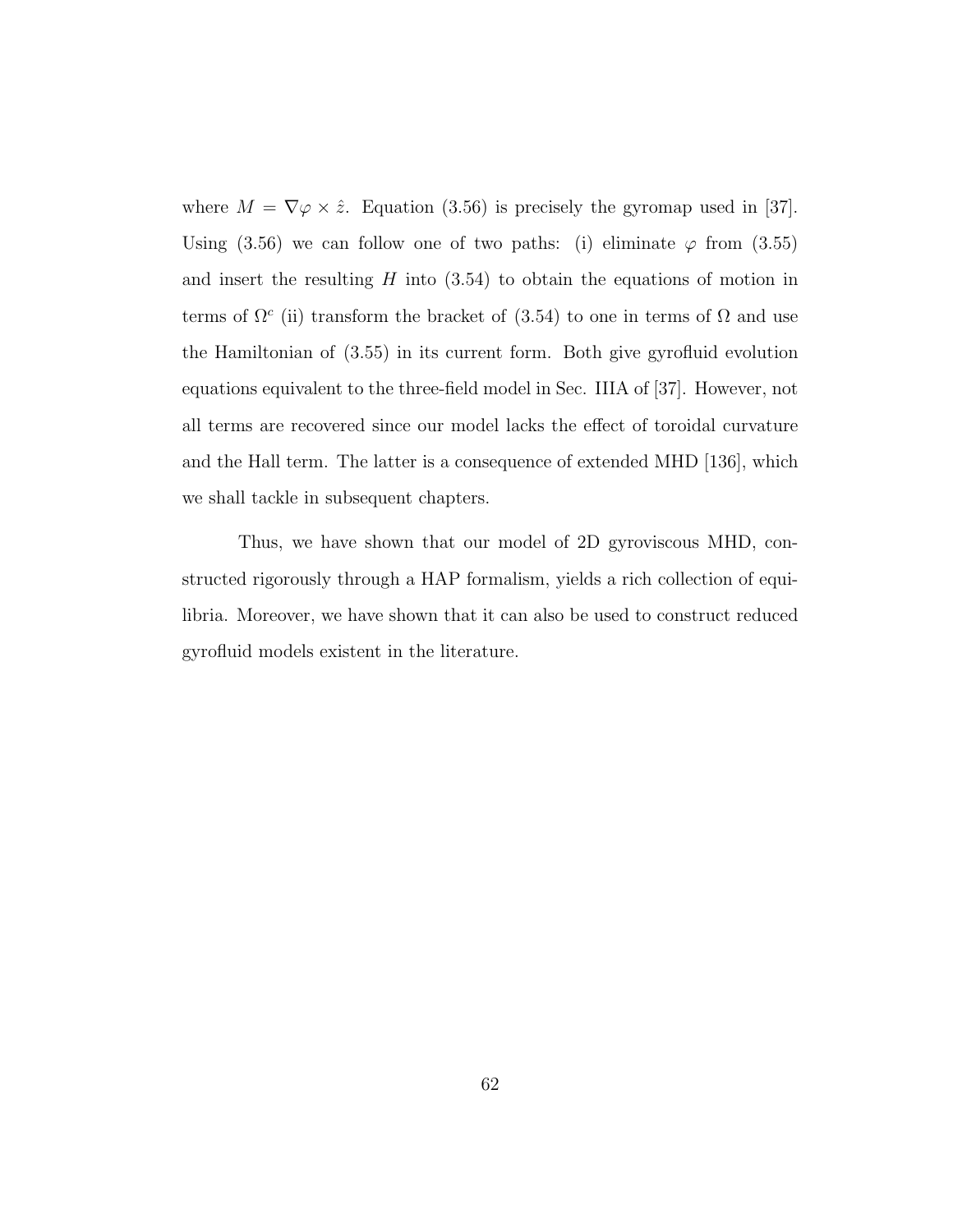## Chapter 4

# Action principles for generalized fluid models with gyroviscosity

In Chapter 3, we considered a 2D model of gyroviscous MHD, and proceeded to analyse it in detail. Yet, it is evident that it constitutes but one example of gyroviscous models in general. In this context, we refer to any model that possesses a Lagrangian incorporating spatial derivatives of the velocity as being 'gyroviscous' in nature. This is quite different from our previous definition, and represents a generalization of the gyroviscous action introduced in Chapter 3. The contents of this chapter were investigated, and published, in [71].

## 4.1 Action principle for the general gyroviscous fluid

In this section, we provide a brief summary of the general methodology advocated in [64, 65] for constructing action principles for fluid and magnetofluid models and obtain the gyroviscous fluid action. The advantages of this approach are manifold, and we shall refer the reader to Chapters 1 and 2 for extended discussions of the same. Next, we describe how we build our model and obtain the corresponding equation of motion, thereby establishing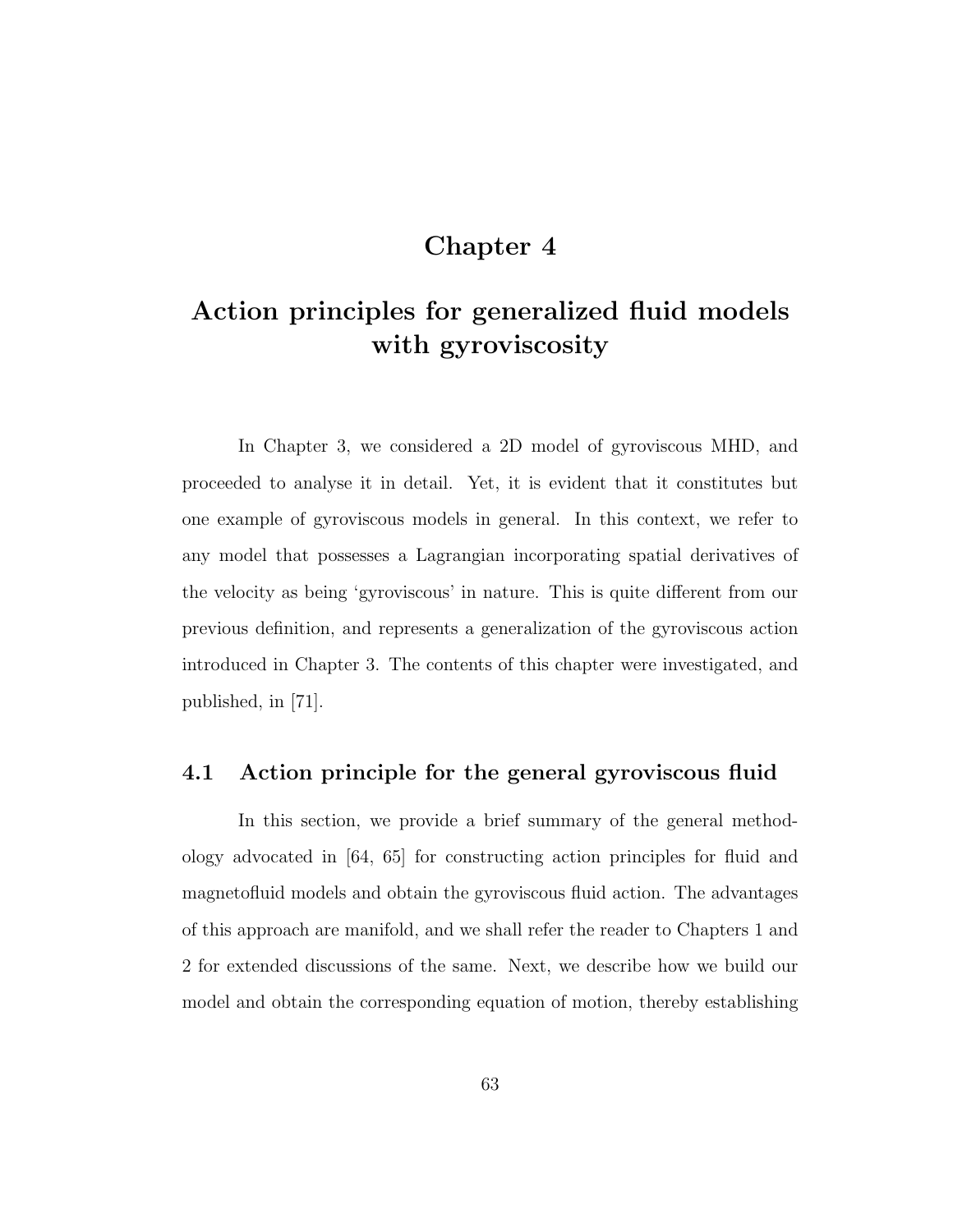the Eulerian closure principle along the way.

#### 4.1.1 The general action

First, we choose the domain  $D \subset \mathbb{R}^3$ . We also assume the existence of the Lagrangian coordinate  $q: D \to D$ , which is a well behaved function that is sufficiently smooth, invertible, etc. Next, we specify our set of observables, which are fully determined by the attributes and  $q$ . In our case, the set corresponds to  $\mathfrak{E} = \{v, \mathcal{S}^{\alpha}, \mathcal{P}^{\beta}, \mathcal{B}^{\gamma}\}\$ . Here v denotes the velocity, which is determined via  $v(r,t) = \dot{q}(a,t)$ , and the RHS is evaluated at  $a = q^{-1}(r,t)$ . The quantities  $S$ ,  $\mathcal{P}$  and  $\mathcal{B}$  are stand-ins for the entropy, density and magnetic field respectively. In other words, they are quantities that are Lie-dragged as 0-forms, 3-forms and 2-forms; alternatively, they can be viewed as Lie-dragged scalars, scalar and vector densities (of weight 1) respectively. This interpretation is a natural consequence of the geometric interpretation provided in Section 2.2. For instance, we see that the entropy density  $\sigma$  and the velocity stream function  $\varphi$  usually serve as examples of  $\mathcal P$  and  $\mathcal S$  respectively. A careful inspection reveals that there are no 1-forms in our theory. It is easy enough to incorporate them as well, and we only refrain from doing so as we are not aware of any fluid or magnetofluid theories that are endowed with such independent quantities; one may view the vector potential  $A$  as one such example, but it is clearly related to the magnetic field. In 3D, such quantities amount to the Hodge dual of the 2-forms and might lead to over specification [134], which we wish to avoid. The Greek indices  $\alpha$ ,  $\beta$  and  $\gamma$  are used to keep track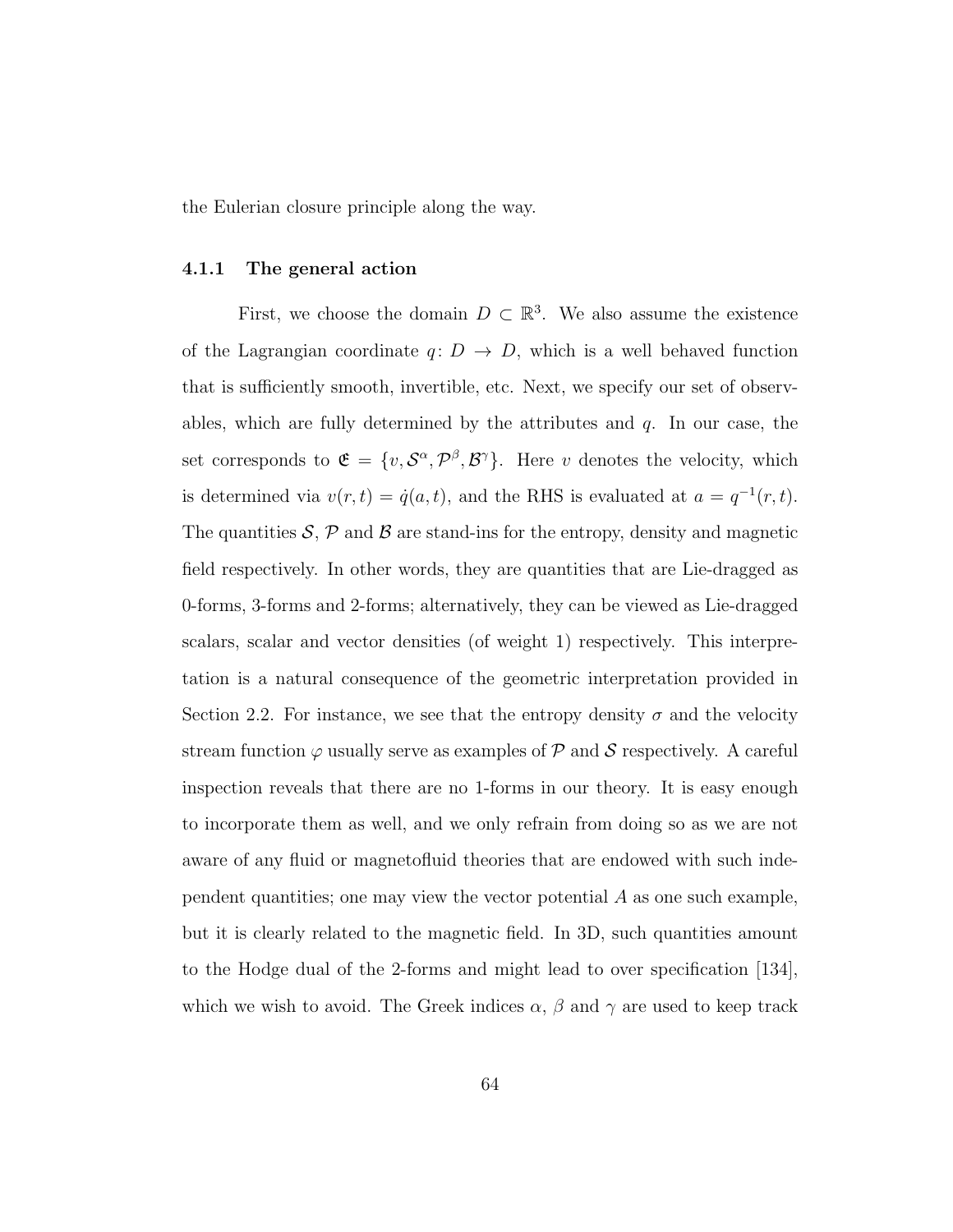of the number of fields that fall in each category.

The last step involves the imposition of a *closure principle*, which is necessary for our model to be 'Eulerianizable.' Mathematically, this principle is implemented by demanding the action to be expressible fully in terms of our Eulerian observables. In other words, we require our action to be expressible as follows:

$$
S[q] := \int_D d^3 a dt \mathcal{L}(q, \dot{q}, \partial q/\partial a) =: \bar{S}[\mathfrak{E}]. \qquad (4.1)
$$

Now, we shall make a simplification:  $\bar{S} = \int_D d^3r dt \, \bar{\mathcal{L}}$ , where  $\bar{\mathcal{L}}$ , can depend on the observables and their spatial and temporal derivatives of any order. However, for convenience we shall use the following ansatz for the Lagrangian density  $\mathcal{L}$ :

$$
\bar{S} = \int_{D} d^{3}r dt \,\bar{\mathcal{L}}\left(v, \mathcal{S}^{\alpha}, \mathcal{P}^{\beta}, \mathcal{B}^{\gamma}, \nabla v, \nabla \mathcal{S}^{\alpha}, \nabla \mathcal{P}^{\beta}, \nabla \mathcal{B}^{\gamma}\right) ;\tag{4.2}
$$

i.e., we choose to work with actions that only involve the observables and their first-order spatial derivatives. Such a simplification is well-motivated since most of the widely used fluid and magnetofluid models possess this form. The generalization to higher derivatives is straightforward.

To sum up, there are two simplifications employed in this model. Firstly, we assumed that our model does not have observables that are akin to oneforms and, secondly, we chose the ansatz (4.2) for the action. In order to obtain the equation of motion, we must use Hamilton's principle to extremize the action  $(4.1)$ . We shall instead show how we can extremize the action  $(4.2)$ , and how it leads to equations of motion that are purely Eulerian.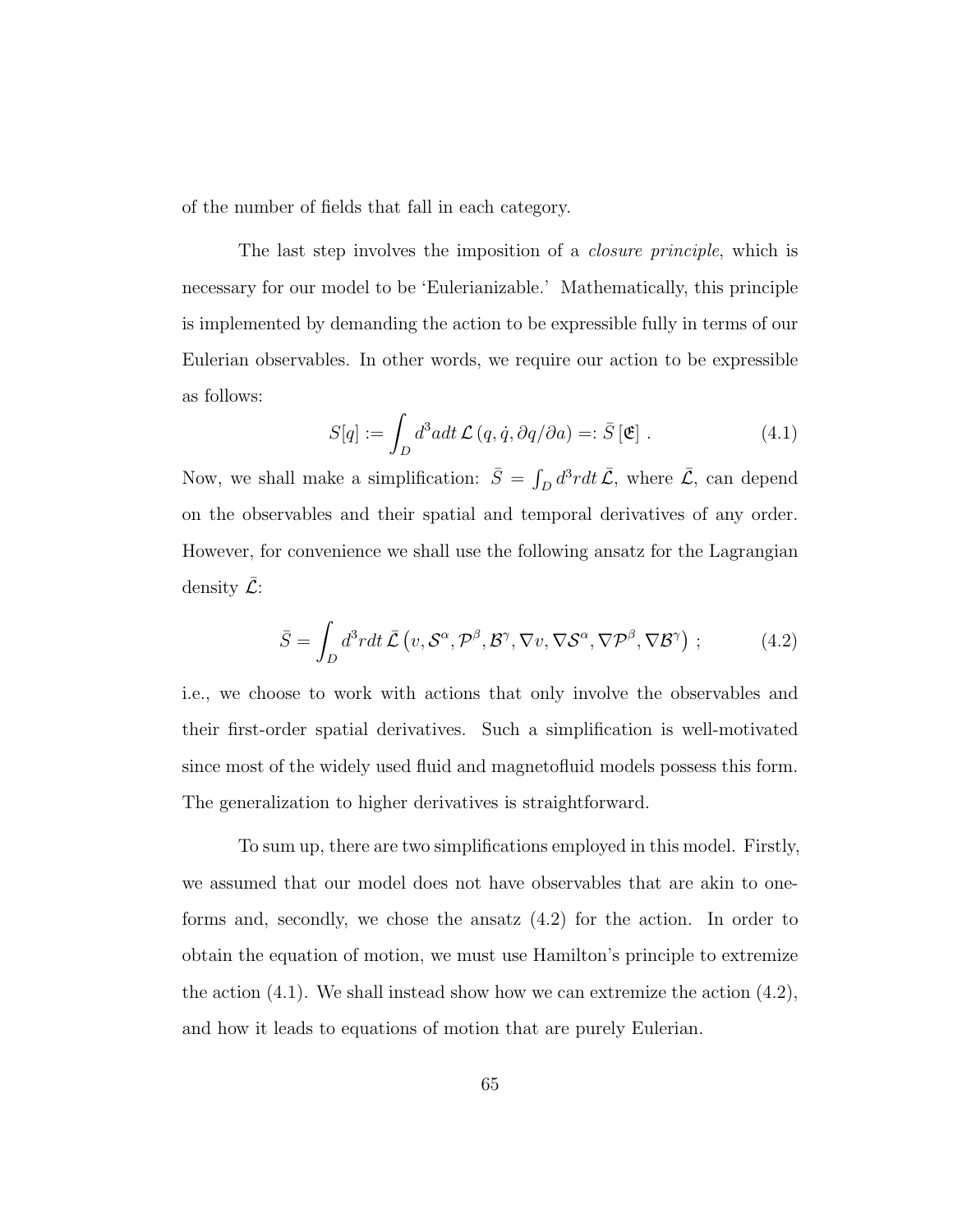As a result, for our family of models, this amounts to proving the Eulerian closure principle, which states that a completely Eulerianizable action yields Eulerian equations of motion. At this stage, an important caveat must be added: our discussion only holds true when there exist observables that exhibit Lie-dragging, thereby giving rise to the conservation laws discussed herein. In general, the observables, such as the magnetic flux or entropy, need not exhibit 'frozen-in' constraints such as the ones employed in the preceding analysis.

We shall drop the overbar in the action and the Lagrangian density described in (4.2), as it simplifies the notation. For the same reason, we also drop the Greek indices  $\alpha$ ,  $\beta$  and  $\gamma$  present in (4.2).

#### 4.1.2 The Eulerian closure principle and equations of motion

The variation of the action (4.2) yields

$$
\delta S = \int_D d^3r dt \left( \frac{\delta S}{\delta v^k} \delta v^k + \frac{\delta S}{\delta \mathcal{B}^k} \delta \mathcal{B}^k + \frac{\delta S}{\delta \mathcal{P}} \delta \mathcal{P} + \frac{\delta S}{\delta \mathcal{S}} \delta \mathcal{S} \right).
$$
 (4.3)

However, we need to express the quantities  $\delta \mathcal{B}_k$ ,  $\delta \mathcal{S}$ , etc in terms of  $\delta q$  in order to derive the Euler-Lagrange equations of motion. We shall present this calculation in detail for  $\delta \mathcal{P}$ , since it is the most convenient for illustrating the procedure. From (2.12), we find that

$$
\delta \mathcal{P} = -\int_{D} d^{3} a \, \mathcal{P}_{0}(a) \, \partial_{k} \delta \left( r - q \left( a, t \right) \right) \delta q^{k}, \tag{4.4}
$$

where the partial derivative is now implemented with respect to  $r$ . Substituting this into the relevant component of (4.3), and integrating by parts yields the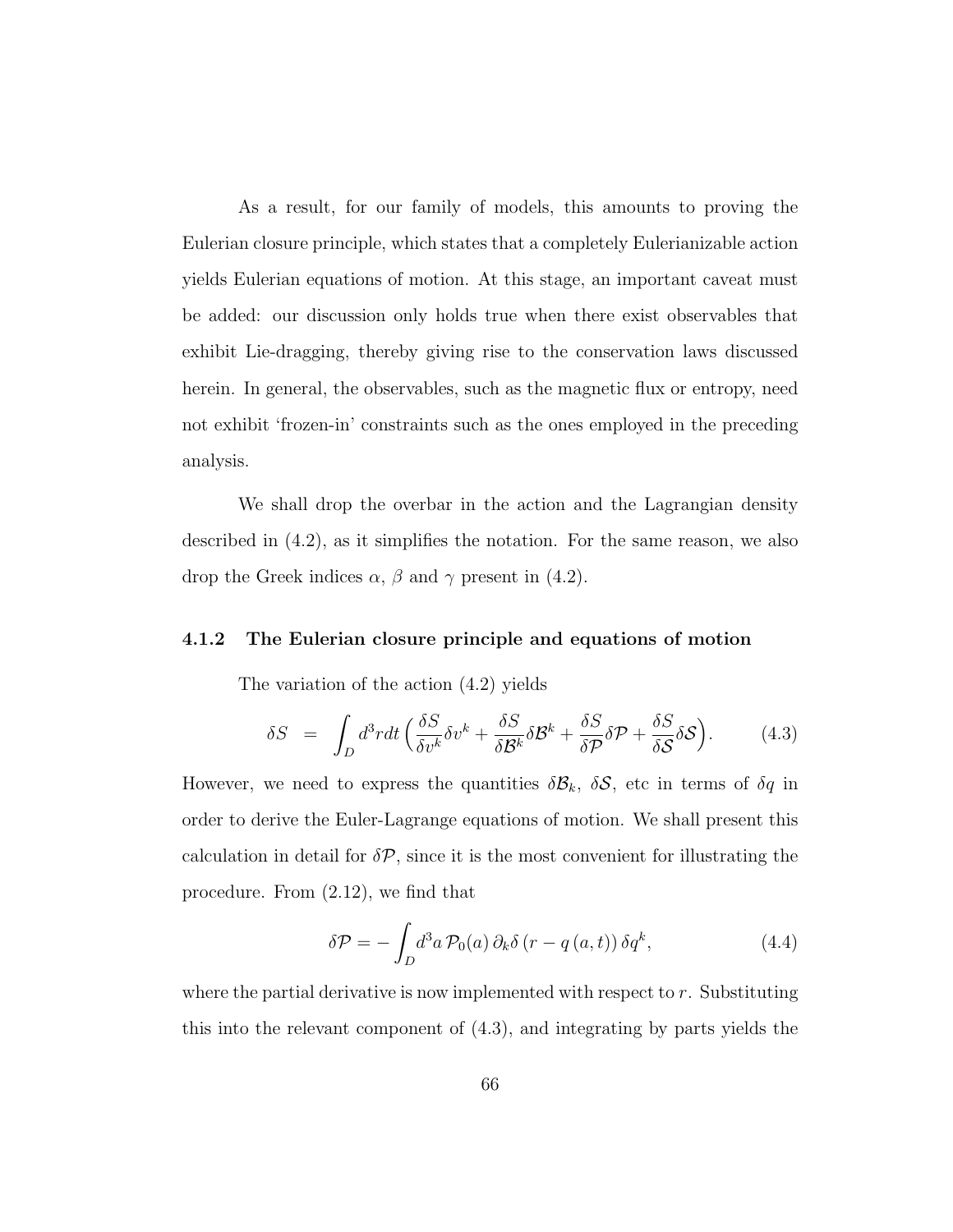expression

$$
\int_{D} d^{3}r dt \frac{\delta S}{\delta \mathcal{P}} \delta \mathcal{P} = \int_{D} d^{3}a dt \mathcal{P}_{0} \left[ \partial_{k} \frac{\delta S}{\delta \mathcal{P}} \right]_{q} \delta q^{k}, \qquad (4.5)
$$

where the notation  $\left[\partial_k \frac{\delta S}{\delta \mathcal{P}}\right]$  $\frac{\delta S}{\delta \mathcal{P}}$  is introduced as short-hand notation for

$$
\left[\partial_k \frac{\delta S}{\delta \mathcal{P}}\right]_q = \int_D d^3 r \delta \left(r - q\left(a, t\right)\right) \partial_k \frac{\delta S}{\delta \mathcal{P}}.\tag{4.6}
$$

The above expression has a ready physical interpretation. In Section 2.2, we indicated that the observables can be determined from the corresponding attributes since the delta function allows us to 'pluck out' the appropriate fluid element. Here, the converse relation is true: given an Eulerian field (expressed in terms of the observables), the delta function allows us to pluck out the Lagrangian counterpart. As a result, the quantity (4.6) is fully Lagrangian, since the action is fully representable either in terms of  $q$  and its derivatives, or in terms of the Eulerian observables. Hence, the subscript  $q$  has been introduced to emphasize its Lagrangian nature.

Let us now return to (4.5) and extremize the action. This requires everything appearing in front of  $\delta q^k$  must vanish. The contribution from the  $P$  term is evidently

$$
\mathcal{P}_0 \left[ \partial_k \frac{\delta S}{\delta \mathcal{P}} \right]_q , \qquad (4.7)
$$

and since we know that the determinant  $\mathcal{J} \neq 0$ , we can divide throughout by J. Next, evaluating this expression at the label  $a = q^{-1}(r, t)$  and using (2.12) gives the following Eulerian contribution form the  $P$ -term:

$$
\mathcal{P}\partial_k \frac{\delta S}{\delta \mathcal{P}},\tag{4.8}
$$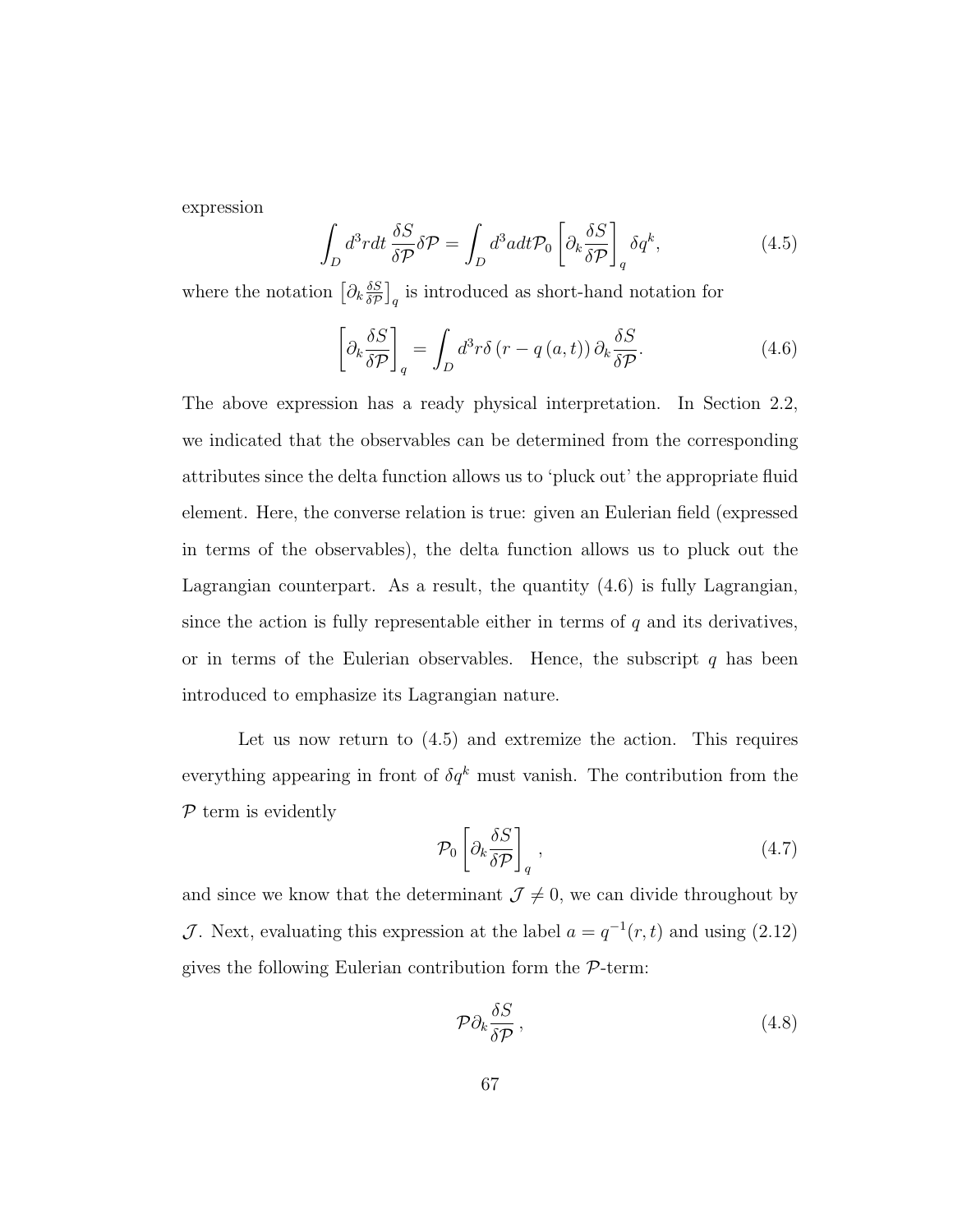where we have used the fact that  $\left[\partial_k(\delta S/\delta P)\right]_q$  evaluated at  $a = q^{-1}(r, t)$ yields  $\partial_k(\delta S/\delta \mathcal{P})$ . This effectively amounts to taking the quantity  $\partial_k(\delta S/\delta \mathcal{P})$ and Lagrangianizing it - expressing it in terms of  $q$ , its derivatives and the attributes - and then re-Eulerianizing it again, i.e. re-expressing in terms of the Eulerian fields. We can also derive the same relation, by using the approach outlined in  $[137]$ , which is often dubbed the Euler-Poincaré method [38], as it originated with the work of Poincaré in [138]. In terms of the notation employed in [87], the Lagrangian variation  $\delta q$  is denoted by  $\xi$  and the Eulerianized counterpart is denoted by  $\eta$ . The Euler-Poincaré method leads to an induced variation for  $P$  given by

$$
\delta \mathcal{P} = -\partial_k \left( \mathcal{P} \eta^k \right). \tag{4.9}
$$

Substituting this into (4.5), integrating by parts and separating out the algebraic expression in front of  $\eta^k$ , ultimately yields the same result as (4.8).

Consider now the S-term. Since  $S = S_0$ , when the RHS is evaluated at  $a = q^{-1}(r, t)$ , the integral representation of this amounts to

$$
S = \int_D d^3a \, \mathcal{S}_0 \mathcal{J} \delta \left( r - q \left( a, t \right) \right) \,. \tag{4.10}
$$

With this term, we can either carry out the same approach outlined above for  $P$ , or use the equivalent approach described in [137]. Substituting  $(4.10)$  into the appropriate term in (4.3), obtaining the Lagrangian expression, dividing throughout by  $J$ , and Eulerianization gives

$$
\mathcal{S}\partial_k \frac{\delta S}{\delta \mathcal{S}} - \partial_k \left( \mathcal{S} \frac{\delta S}{\delta \mathcal{S}} \right) \,. \tag{4.11}
$$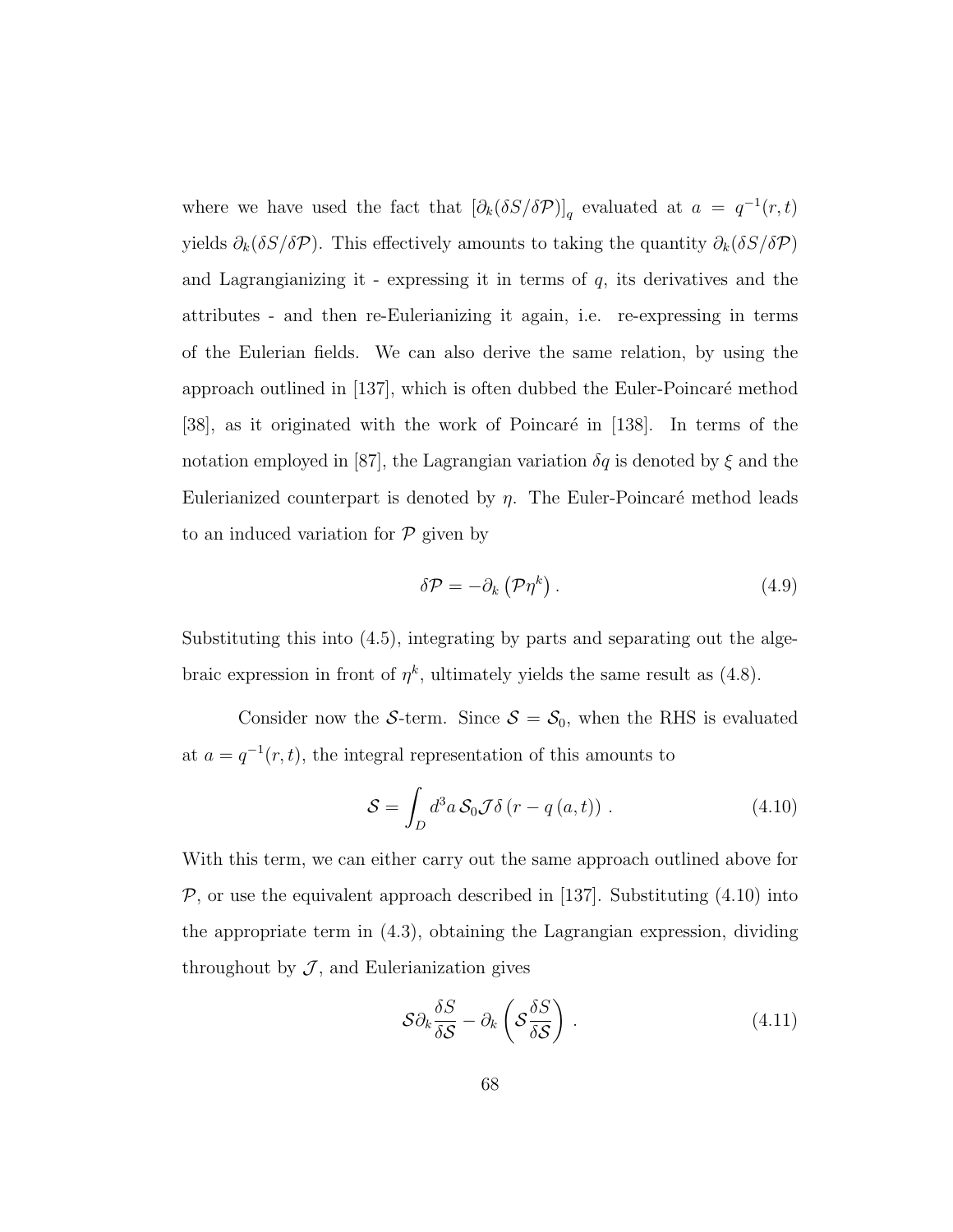Next, we consider the variable  $\beta$ -term, which satisfies the relation

$$
\mathcal{B}^{j} = \int_{D} d^{3}a \, q_{,i}^{j} \mathcal{B}_{0}^{i} \delta\left(r - q\left(a, t\right)\right). \tag{4.12}
$$

We repeat the procedure for this term, and obtain

$$
\mathcal{B}^j \partial_k \frac{\delta S}{\delta \mathcal{B}^j} - \partial_j \left( \mathcal{B}^j \frac{\delta S}{\delta \mathcal{B}^k} \right) . \tag{4.13}
$$

Lastly, we note that the velocity is determined via

$$
v^{j} = \int_{D} d^{3}a \dot{q}^{j} \mathcal{J} \delta(r - q(a, t)), \qquad (4.14)
$$

and we can use this to determine  $\delta v$  in terms of  $\delta q$  and obtain the final Eulerian result. It is given by

$$
v^{j}\partial_{k}\frac{\delta S}{\delta v^{j}} - \partial_{k}\left(v^{j}\frac{\delta S}{\delta v^{j}}\right) - \partial_{j}\left(v^{j}\frac{\delta S}{\delta v^{k}}\right) - \frac{\partial}{\partial t}\left(\frac{\delta S}{\delta v^{k}}\right).
$$
 (4.15)

Together, equations  $(4.8)$ ,  $(4.11)$ ,  $(4.13)$  and  $(4.15)$  constitute the pieces that make up the equation of motion. Putting them all together, we have

$$
\mathcal{P}\partial_k \frac{\delta S}{\delta \mathcal{P}} + \mathcal{S}\partial_k \frac{\delta S}{\delta \mathcal{S}} - \partial_k \left( \mathcal{S} \frac{\delta S}{\delta \mathcal{S}} \right) \n+ \mathcal{B}^j \partial_k \frac{\delta S}{\delta \mathcal{B}^j} - \partial_j \left( \mathcal{B}^j \frac{\delta S}{\delta \mathcal{B}^k} \right) + v^j \partial_k \frac{\delta S}{\delta v^j} \n- \partial_k \left( v^j \frac{\delta S}{\delta v^j} \right) - \partial_j \left( v^j \frac{\delta S}{\delta v^k} \right) - \frac{\partial}{\partial t} \left( \frac{\delta S}{\delta v^k} \right) = 0.
$$
\n(4.16)

It is evident that (4.16) is fully Eulerian, since it does not contain any Lagrangian pieces. Earlier, we'd mentioned that two different assumptions were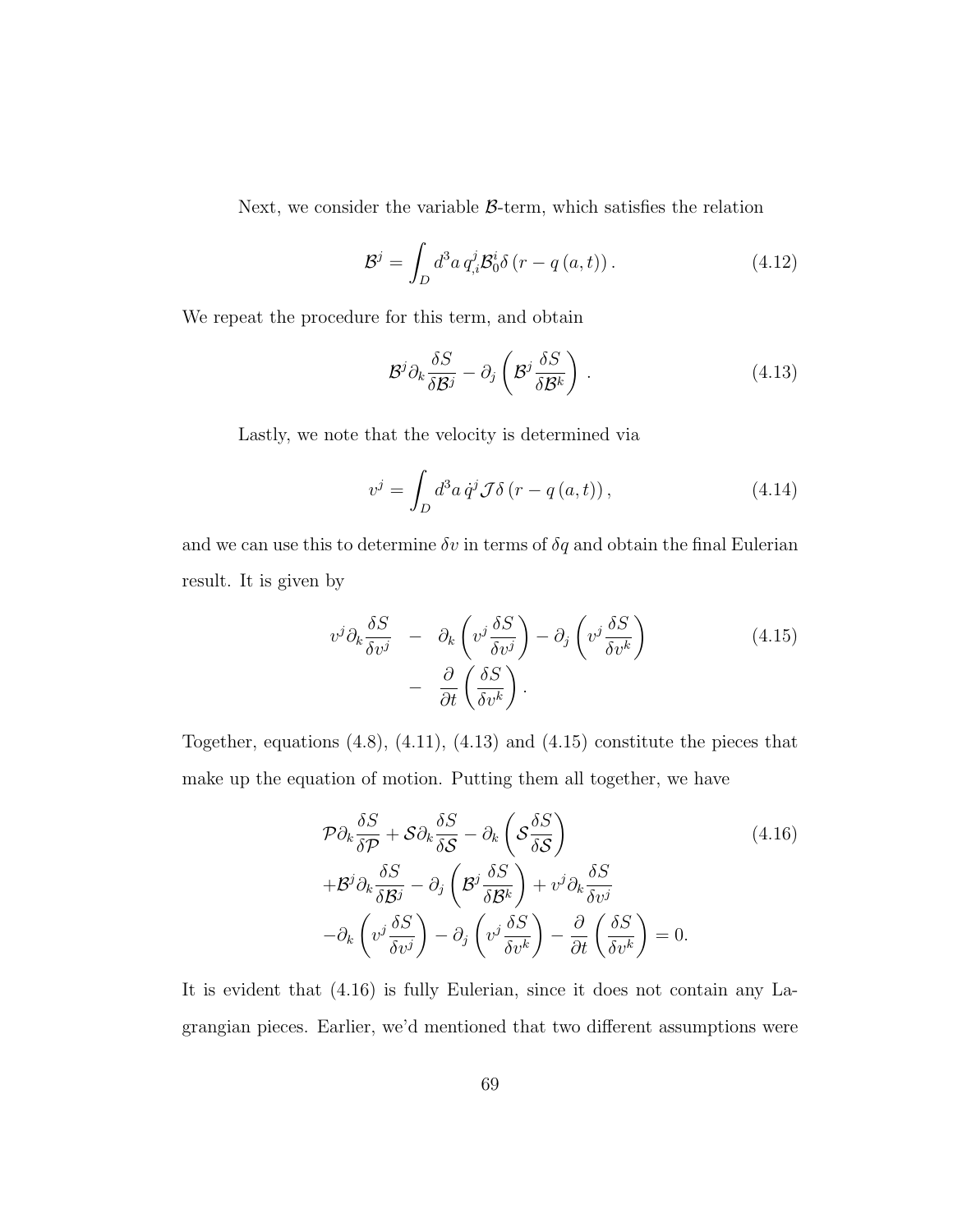made in building our model. Of these, we have used only the absence of the 1-forms in proving that our equation of motion is Eulerian. This assumption can also be relaxed, and the ensuing result still remains the same.

Now, we shall make use of the second assumption, namely the ansatz from  $(4.2)$  to recast  $(4.16)$  into a more recognizable form. From the definition of the functional derivative, it can be shown that

$$
\frac{\delta S}{\delta \Psi} = \frac{\partial \mathcal{L}}{\partial \Psi} - \partial_j \left( \frac{\partial \mathcal{L}}{\partial (\partial_j \Psi)} \right),\tag{4.17}
$$

where  $\Psi$  represents any of the observables. This follows from the fact that  $\mathcal L$  only involves the observables and their first-order spatial derivatives. It is important to recognize that the LHS of (4.17) is primarily a compact way of representing the RHS of the same expression. Using this notation when necessary, one can rewrite (4.16) as

$$
-\frac{\partial}{\partial t} \left( \frac{\delta S}{\delta v^k} \right) + \partial_j \left[ \delta_k^j \left( \mathcal{P} \frac{\delta S}{\delta \mathcal{P}} + \mathcal{B}^j \frac{\delta S}{\delta \mathcal{B}^j} - \mathcal{L} \right) \right]
$$
  
+  $\partial_j \left[ \frac{\partial \mathcal{L}}{\partial (\partial_j \mathcal{S})} (\partial_k \mathcal{S}) + \frac{\partial \mathcal{L}}{\partial (\partial_j \mathcal{P})} (\partial_k \mathcal{P}) \right]$   
+  $\partial_j \left[ \frac{\partial \mathcal{L}}{\partial (\partial_j \mathcal{B}^i)} (\partial_k \mathcal{B}^i) + \frac{\partial \mathcal{L}}{\partial (\partial_j v^i)} (\partial_k v^i) \right]$   
-  $\partial_j \left[ \mathcal{B}^j \frac{\delta S}{\delta \mathcal{B}^k} + v^j \frac{\delta S}{\delta v^k} + \dots \right] = 0.$  (4.18)

It is important to clarify the notation employed in the above equation. We commence with the observation that S and  $\mathcal L$  are the Eulerian action and Lagrangian density respectively, since the overbars were dropped at the end of the previous subsection. The functional derivatives of  $S$  are just the shorthand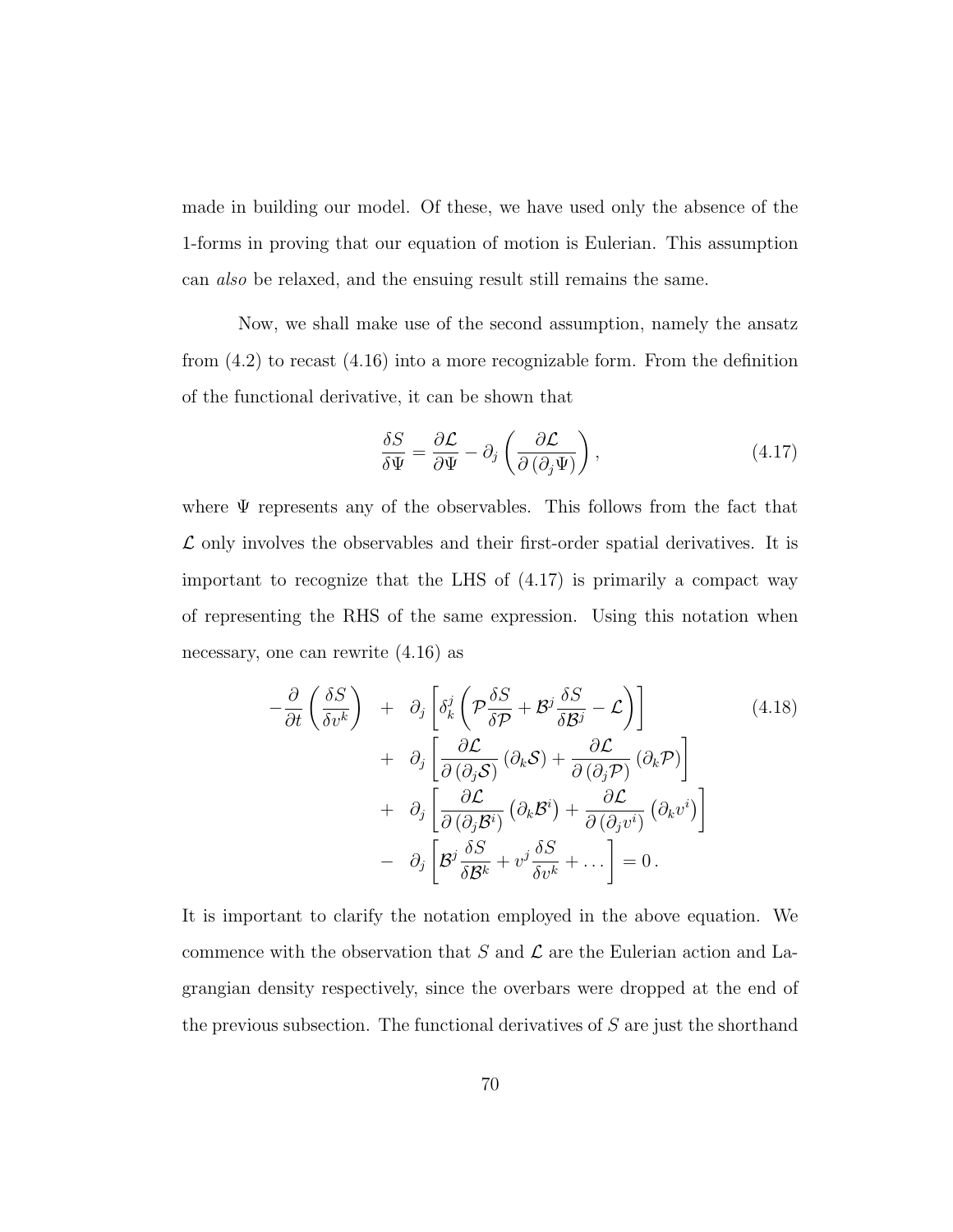notation for the RHS of (4.17). Hence, it must be noted that the final expression only involves the partial derivatives of  $\mathcal L$  with respect to the observables, and with respect to the spatial gradients of the observables. Lastly, we note that the ". . . " indicate that higher order derivatives of the observables can be included in the action (4.2), which in turn induces higher order derivatives (and terms) in the above equation.

The equation of motion has been determined, and is given by (4.18). Now, let us evaluate the dynamical equations for the observables. From the Lagrange-Euler maps, one can use the procedure outlined in [64, 65] to obtain the corresponding dynamical equations. For  $P$ , we find that

$$
\frac{\partial \mathcal{P}}{\partial t} + \nabla \cdot (\mathcal{P}v) = 0.
$$
\n(4.19)

The dynamical equation for  $S$  is found to be

$$
\frac{\partial S}{\partial t} + v \cdot \nabla S = 0, \qquad (4.20)
$$

and lastly, the evolution equation for  $\beta$  is given by

$$
\frac{\partial \mathcal{B}}{\partial t} + \mathcal{B} (\nabla \cdot v) - (\mathcal{B} \cdot \nabla) v + (v \cdot \nabla) \mathcal{B} = 0.
$$
 (4.21)

We observe that replacing the specific entropy S by the entropy density  $\sigma =$  $\mathcal{PS}$  in (4.20) leads to a conservation law of  $\sigma$ .

Finally, we note that our Lagrangian density (typically) possesses an internal energy density  $U$  per unit mass/particle. We can close the fluid system by choosing  $U$  to be a suitable function of the thermodynamic variables.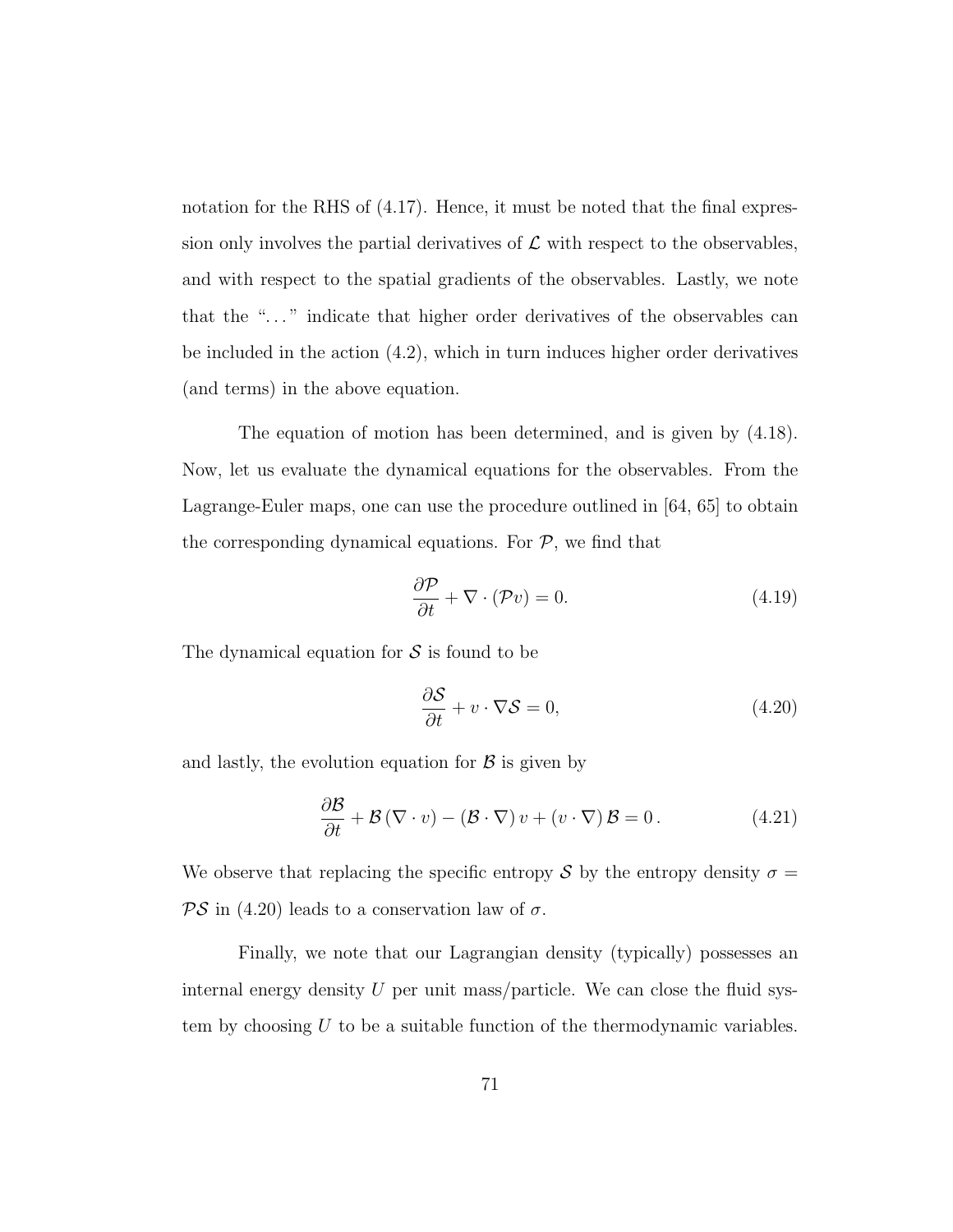By extending this framework to incorporate  $|\mathcal{B}|$  as well, one can construct models with anisotropic pressure. We refer the reader to [62, 57] for a detailed account of the same. The Lagrangian counterpart of the internal energy is automatically achieved via the closure principle, i.e. we choose Lagrangian functionals such that they Eulerianize to their known (Eulerian) counterparts.

## 4.2 Analysis of fluids, magnetofluids, and gyrofluids

In this section, we use Noether's theorem in conjunction with (4.18) to make some general statements about fluids and magnetofluids. Then, we shall specialize to the case of the gyrofluid and discuss it in greater detail.

We work with the commonly used observables for fluid models, i.e.,  $\mathcal S$ is replaced by s,  $\beta$  by  $B$  and  $\beta$  by  $\rho$ , and we split the action into a part that depends on  $\dot{q}$  and one that does not:

$$
S[q] = \int dt \left( T[\dot{q}] - V[q] \right). \tag{4.22}
$$

It is important to note that there is no explicit  $q$ -dependence in our model. To see this, we must first recollect that none of our Lagrange-Euler maps involve  $q$  explicitly; instead, they involve only the derivatives of  $q$  with respect to  $t$ and a. Next, we notice that our Eulerian action is written solely in terms of the observables, and by the closure principle, it must have arisen from its Lagrangian counterpart. But, we see that none of the observables, on mapping back to their Lagrangian counterparts, involve q explicitly. As a result, we conclude that our Lagrangian action does not involve  $q$  explicitly. In general,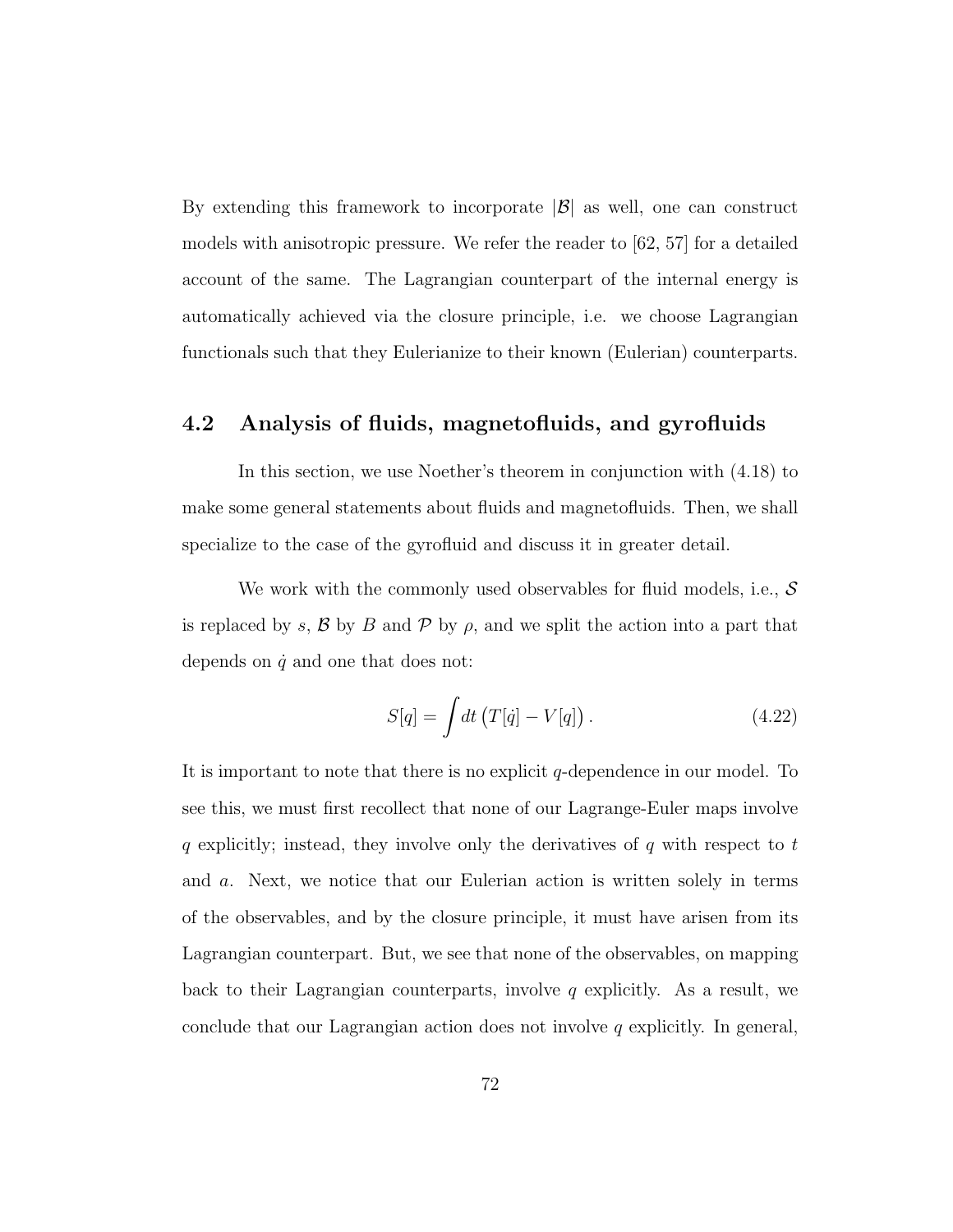let us suppose that we can write  $T[\dot{q}]$  as

$$
T[\dot{q}] = \int_D d^3a \left( \mathcal{M}_{0i} \dot{q}^i + \wp_{0ij} \dot{q}^i \dot{q}^j + \mathcal{V}_{0ijk} \dot{q}^i \dot{q}^j \dot{q}^k + \dots \right) + \int_D d^3r \left( \mathcal{M}_i v^i + \wp_{ij} v^i v^j + \mathcal{V}_{ijk} v^i v^j v^k + \dots \right) ,
$$
 (4.23)

where we have used the fact that our action is fully Eulerianizable. In other words, we require  $\mathcal{M}_i = \mathcal{M}_{0i}/\mathcal{J}$  and identical relations for  $\wp$  and  $\mathcal{V}$  in order to ensure this property. Note that the RHS of this relation is evaluated at  $a = q^{-1}(r, t)$  as always. All of the expressions described above, such as  $\mathcal{M}, \varphi$ ,  $\mathcal V$ , etc. are purely functions of s,  $\rho$  and B, i.e. they are independent of v.

We have not yet specified anything about the tensors  $\mathcal{M}, \varphi$  and  $\mathcal{V}.$ At this stage, we only know that they are functions of the observables and their spatial derivatives, i.e., they must possess the same form as  $\mathcal L$  from (4.2), minus the dependence of  $v$ . Let us postulate further that these tensors are fully symmetric under the exchange of any pair of indices - this is chosen purely for the sake of simplicity. Since we know that our action is independent of q, the corresponding canonical momentum must be conserved. The canonical momentum is given by

$$
\Pi_i = \mathcal{M}_{0i} + 2\wp_{0ij}\dot{q}^j + 3\mathcal{V}_{0ijk}\dot{q}^j\dot{q}^k + \dots, \tag{4.24}
$$

since the tensors are symmetric. The Eulerian counterpart can be found from (2.13) by using the fact that  $\mathcal{M}_i = \mathcal{M}_{0i}/\mathcal{J}$  (and the same for the rest). It turns out to be

$$
M_i^c = \mathcal{M}_i + 2\wp_{ij}v^j + 3\mathcal{V}_{ijk}v^jv^k + \dots
$$
\n(4.25)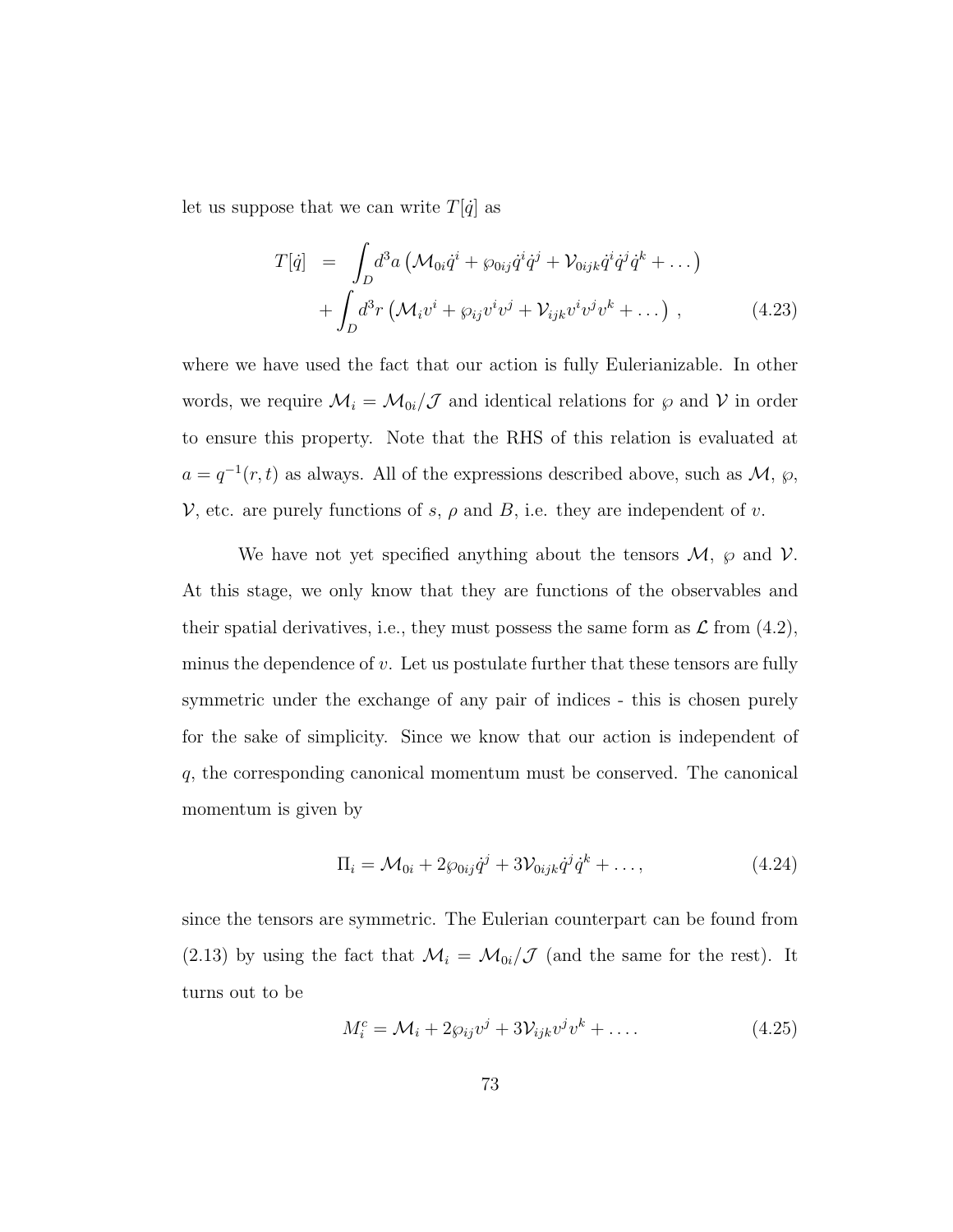This result can also be obtained from (4.18), thereby serving as a good consistency check. The first term in (4.18), which is given by  $-\frac{\partial}{\partial t} \left( \frac{\delta S}{\delta v^h} \right)$  $\frac{\delta S}{\delta v^k}$ ), reduces to  $\partial M_k^c/\partial t$ . As a result, our equation of motion becomes

$$
\frac{\partial M_k^c}{\partial t} + \partial_j T_k^j = 0,\t\t(4.26)
$$

which ensures that  $M<sup>c</sup>$  is conserved. The conservation of angular momentum is a trickier business. The sufficient condition for angular momentum conservation is that  $T_k^j$  must be symmetric. Since we are dealing with a very general ansatz, it is not possible to determine a priori whether our classes of models will conserve angular momentum in general. The quantities  $\mathcal{M}, \varphi$ , etc must be explicitly known in order to provide a definite answer. For the case of ideal hydrodynamics and magnetohydrodynamics, the tensor  $T_k^j$  $\mathbf{r}_k^j$  is indeed symmetric.

Now, let us consider the simpler case wherein  $\wp_{ij} = \frac{1}{2}$  $\frac{1}{2}\rho \delta_{ij}$ . We define the kinetic momentum  $M = \rho v$ . We find that

$$
M_i^c = \mathcal{M}_i + M_i + 3\frac{\mathcal{V}_{ijk}}{\rho^2} M^j M^k + \dots,\tag{4.27}
$$

and we know that the LHS is conserved, i.e.  $\frac{d}{dt} \left[ \int_D d^3r M^c \right]$  is zero, provided we assume that all boundary terms that arise vanish. Let us now consider the constraints under which the conservation of  $M<sup>c</sup>$  simplifies to the conservation of  $M$ . For starters, the first term on the RHS of  $(4.27)$  must be expressible as the divergence of a tensor. Upon integration by parts, it will then yield a boundary term which can be made to vanish. Hence, a sufficient condition for M to be conserved is to have  $\mathcal{M}_i = \partial_j \mathcal{L}_i^j$  $\nu_{ijk}^j = 0.$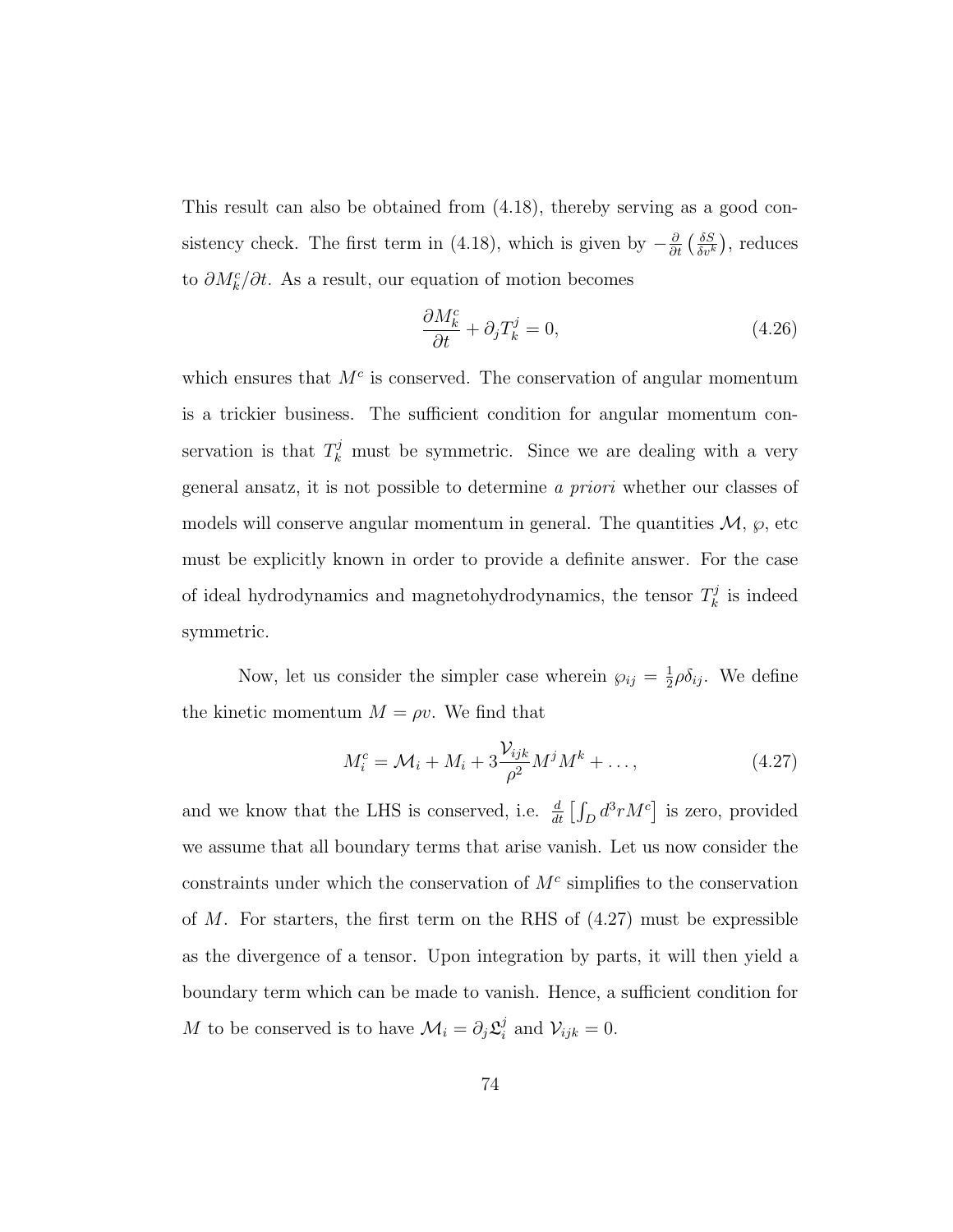We will now focus our attention on the model where the above constraints are satisfied. Let us choose to work with an action

$$
S = S_{MHD} - \int_{D} d^3r dt \, \mathfrak{L}_i^j \partial_j v^i, \tag{4.28}
$$

where our set of observables are now  $\rho$ , s, B and v. The quantity  $S_{MHD}$ represents the ideal MHD action, whose explicit expression is known (see, e.g., [18, 64]). The expression for the action is quite similar to the one studied in Chapter 3, and, in fact, constitutes the class of gyroviscous models.

From our preceding analysis, it is clear that both  $M<sup>c</sup>$  and M are conserved for this model. It is also clear that this action satisfies the ansatz that we specified in (4.2). Furthermore, the ideal MHD action yields a symmetric momentum flux tensor, ensuring that  $T_k^j$  $\frac{d^j}{dt^j}$  is symmetric. Hence, the first term in (4.28) also conserves angular momentum.

As a result, we only need to investigate  $\mathfrak{L}$  and the constraints that must be imposed upon it to ensure that  $T_k^j$  $\mathcal{E}_k^j$  is symmetric. Given that  $\mathfrak{L}$  can only depend on  $B$ , s and  $\rho$  and their first order derivatives, there are still an infinite number of terms that can be generated. It is evident of course that this system is too elaborate to permit further analysis. Hence, to illustrate our mode of analysis, we shall work with a test case where  $\mathcal{L}_i^j$  $i$  is symmetric and has the form

$$
\mathfrak{L}_i^j = \frac{1}{2} \left[ \left( B^j B_i + B^i B_j \right) \alpha_I + \left( \delta_i^j + \delta_j^i \right) \alpha_{II} \right], \tag{4.29}
$$

with  $\alpha_{I,II}$  only depending on s,  $\rho$  and |B|. We use (4.28) and (4.29) in (4.18). Rather than use brute force, we shall use some of the inherent symmetries of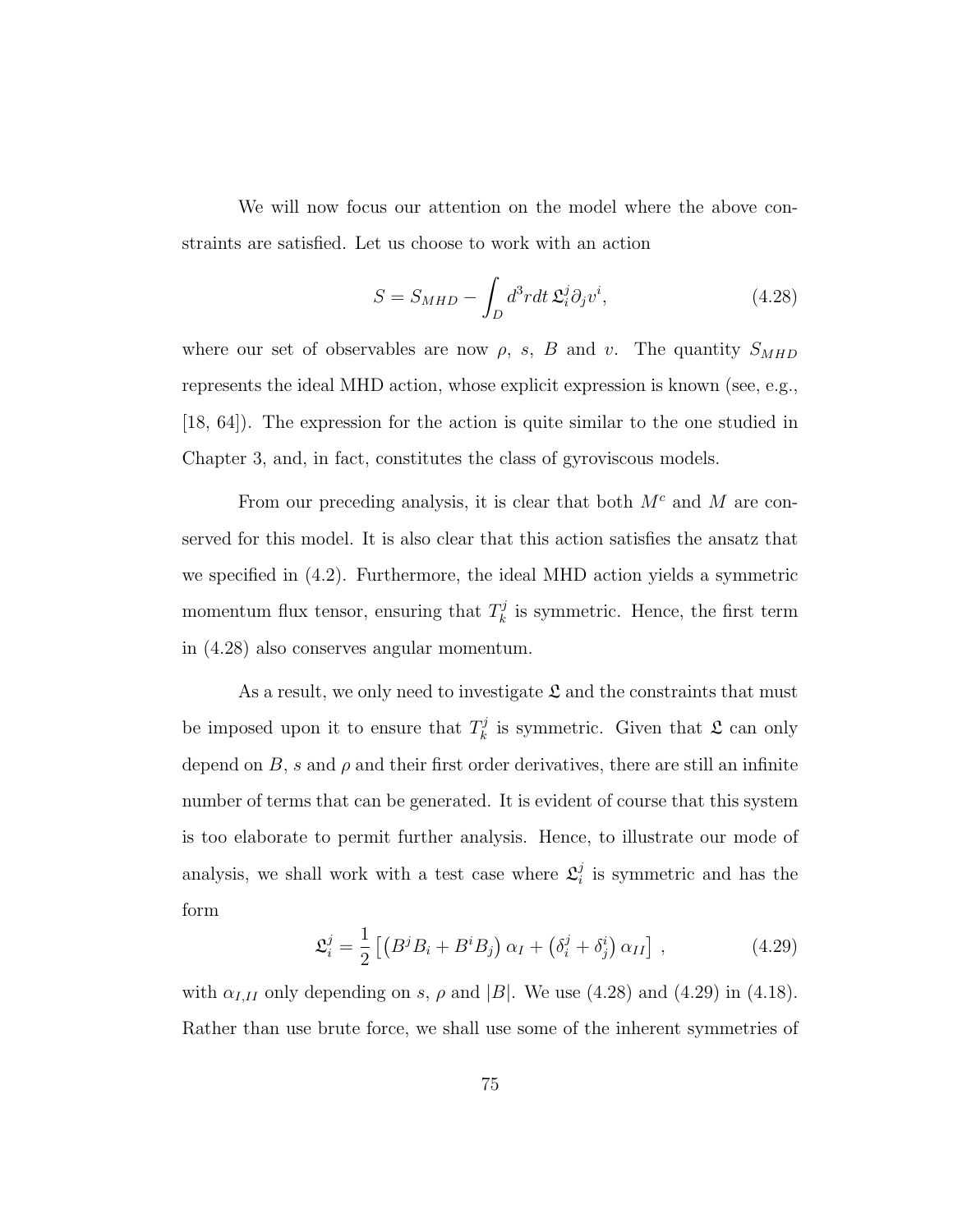(4.18). Note that the first line in (4.18) contains terms that yield a symmetric contribution to  $T_k^j$  $k_k^j$ , since they are gradient terms, similar to the pressure. In the second line of (4.18), there are no contributions since there are no density and entropy gradients. The same is also true for the first term on the third line of (4.18), since (4.29) does not possess magnetic field gradients. As a result, we are left with only three terms of interest - the last three occurring in the LHS of (4.18). Upon evaluation, we find that the resulting tensor is not symmetric, and the ansatz (4.29) does not possess angular momentum conservation. Thus, from this test case, we see that one can analyse the model in considerable depth without explicitly working through all the intermediate details.

The existence of multiple observables, such as the magnetic field for instance, makes it difficult to address the issue of angular momentum conservation. The primary source of ambiguity emerges from the difficulty in imposing a priori constraints on the general structure that the Lagrangian should possess in order to exhibit rotational invariance. However, one may be able to generate an angular momentum, albeit not  $r \times M$ , that is conserved. We observe that the intricacies behind angular momentum conservation are quite interesting, and constitute a promising line of enquiry, both from a theoretical and applied standpoint; the latter is of interest as it affects angular momentum transport, which is widely studied in fusion and astrophysical plasmas.

Now, let us suppose that we consider the hydrodynamic case where B is absent. Let us further specialize to the case where gradients with respect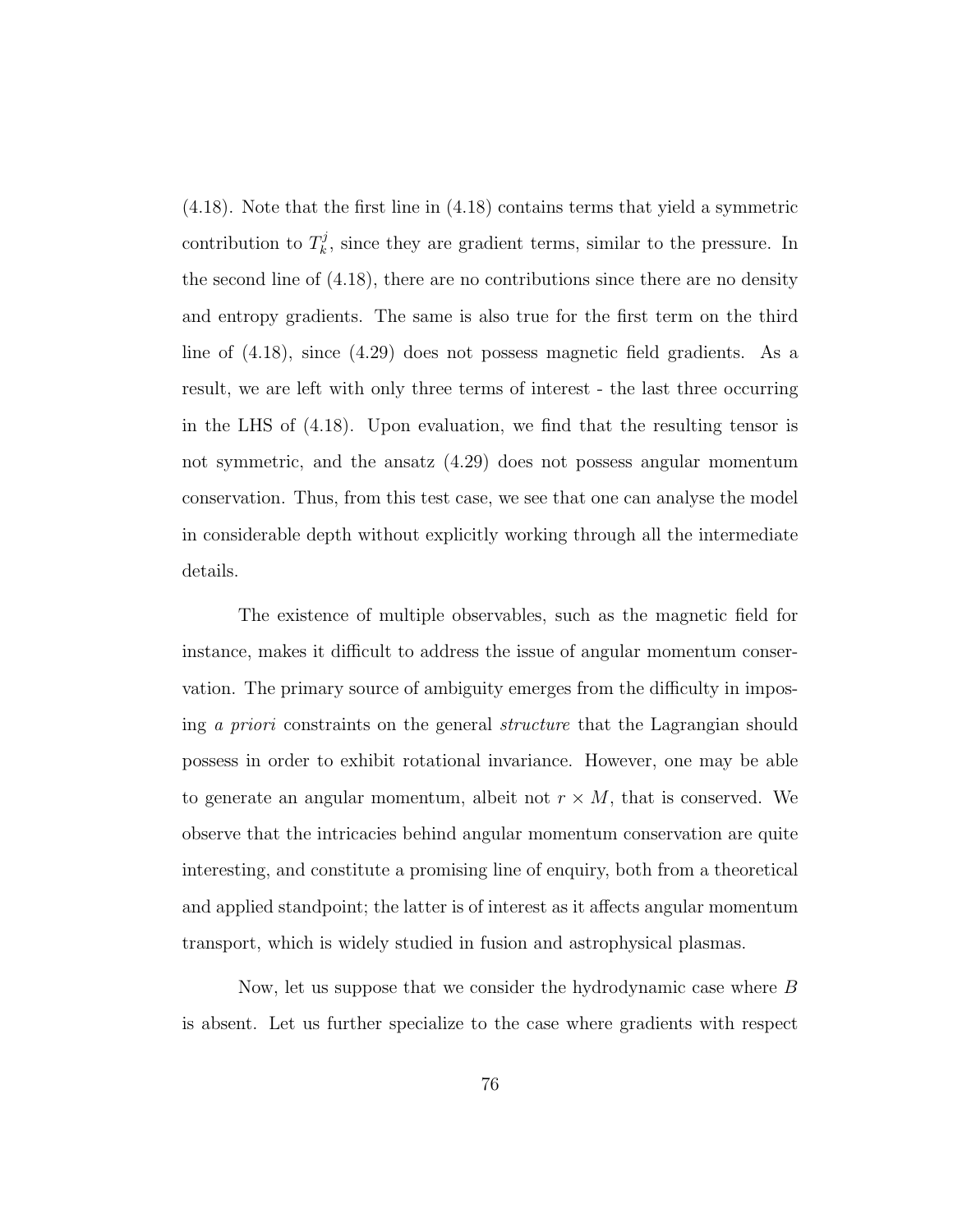to s and  $\rho$  are absent, and the gyroscopic term is of the form (4.28). In such a scenario, the condition for angular momentum conservation becomes particularly simple, since the tensor

$$
\mathfrak{L}_{i}^{j}\left(\partial_{k}v^{i}\right)+v^{j}\partial_{i}\left(\mathfrak{L}_{k}^{i}\right),\tag{4.30}
$$

must be symmetric.

## 4.3 An illustration of the formalism

To demonstrate the utility of the formalism developed in this paper, we now consider a simple illustration that demonstrates how an additional attribute can be added to ideal HD. The attribute we add represents an internal degree of freedom, an intrinsic rotational (angular) velocity, attached to each fluid element. Given the new set of observables, we can immediately use (4.18) to compute the corresponding equation of motion.

There are many physical situations where an internal angular velocity or momentum is appropriate, because such microscopic behaviour influences the macroscopic dynamics. One example is the effect of finite Larmor radius gyration of charged particles in a magnetic field [129, 130] while another occurs in the theory of nematodynamics. We consider the latter which applies to liquid crystals, where the Lagrangian description of the fluid 'particles' models them as a collection of rods. These rods are endowed with a preferred direction, called the director, and an intrinsic angular momentum. The relevant dynamics for this system are described in [139]; see also [140] for an associated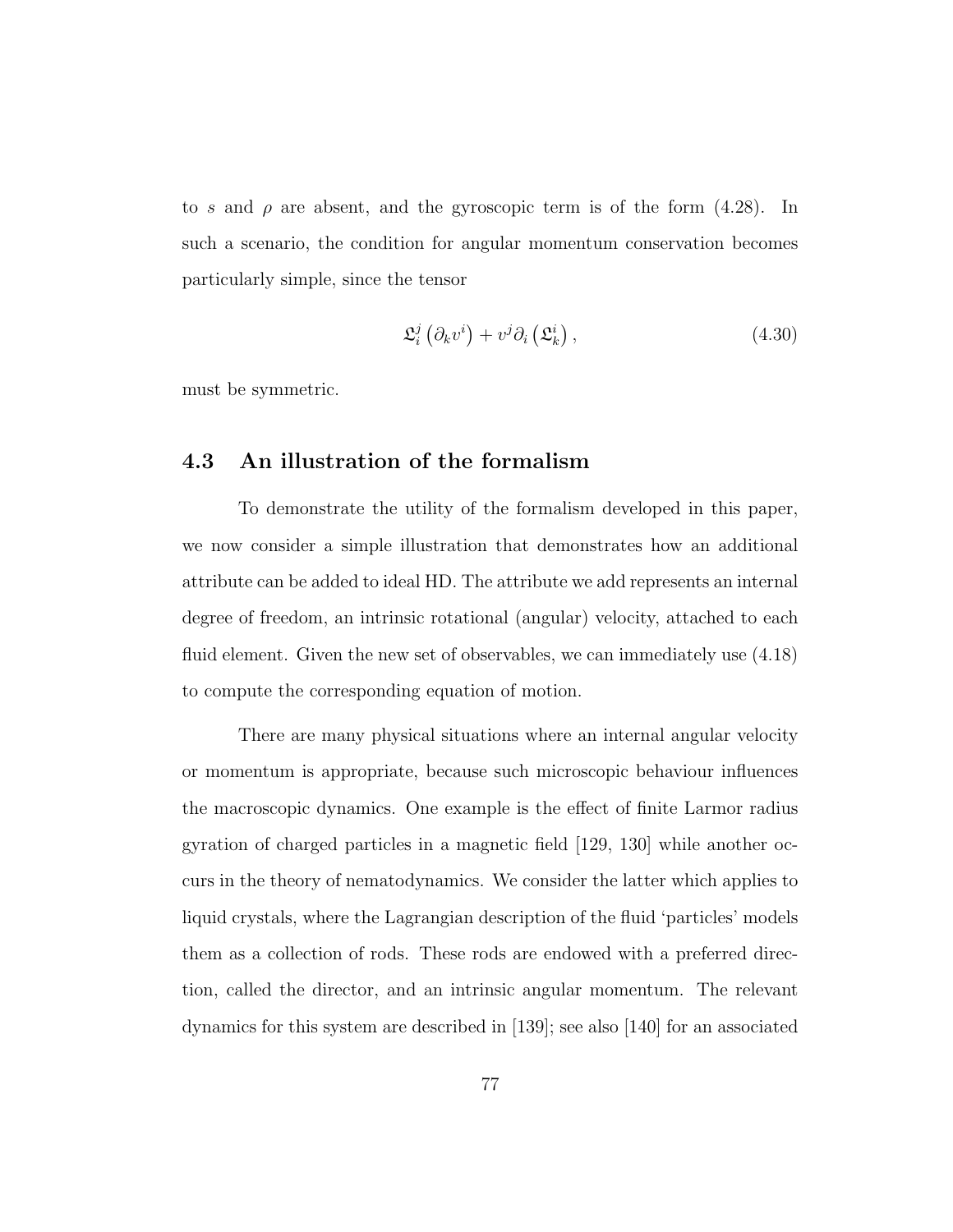discussion. For an introduction to nematodynamics, we refer the reader to the classic works of [141, 142, 143] and the modern works of [144, 40, 145]. A simplified limit of this work where phenomenological dissipative relaxing is removed (their parameter  $\gamma^{-1} \to 0$ ) results in a reduction to a single variable  $\Omega_\parallel,$  an angular velocity proportional to the intrinsic angular momentum parallel to the now constant director. The new variable  $\Omega_{\parallel}$  is advected by the fluid velocity field, and thus behaves as a 0-form. We shall work with this subcase henceforth.

One must now construct an appropriate Lagrange-Euler map for our attribute-observable pair, denoted by  $\Omega_{0\parallel}$  and  $\Omega_{\parallel}$ , respectively. Since we have noted that  $\Omega_{\parallel}$  is advected, this corresponds to  $\Omega_{\parallel} = \Omega_{0\parallel}$ , with the RHS evaluated at  $a = q^{-1}(r, t)$ . The advection equation is given by

$$
\frac{\partial \Omega_{\parallel}}{\partial t} + v^j \partial_j \Omega_{\parallel} = 0, \qquad (4.31)
$$

and the similarity to the entropy is self-evident. One can now construct an angular momentum density,  $l^2\omega_d := \rho l^2 \Omega_{\parallel}$ , that behaves as a three-form. Here the quantity l represents the radius of gyration with  $l^2$  being interpreted as the moment of inertia per unit mass. Its governing equation is

$$
\frac{\partial \omega_d}{\partial t} + \partial_j \left( v^j \omega_d \right) = 0, \tag{4.32}
$$

and the relationship between  $\omega_d$  and its corresponding attribute  $\omega_{0d}$  is  $\omega_d =$  $\omega_{0d}/\mathcal{J}$  with the RHS evaluated at  $a = q^{-1}(r, t)$ .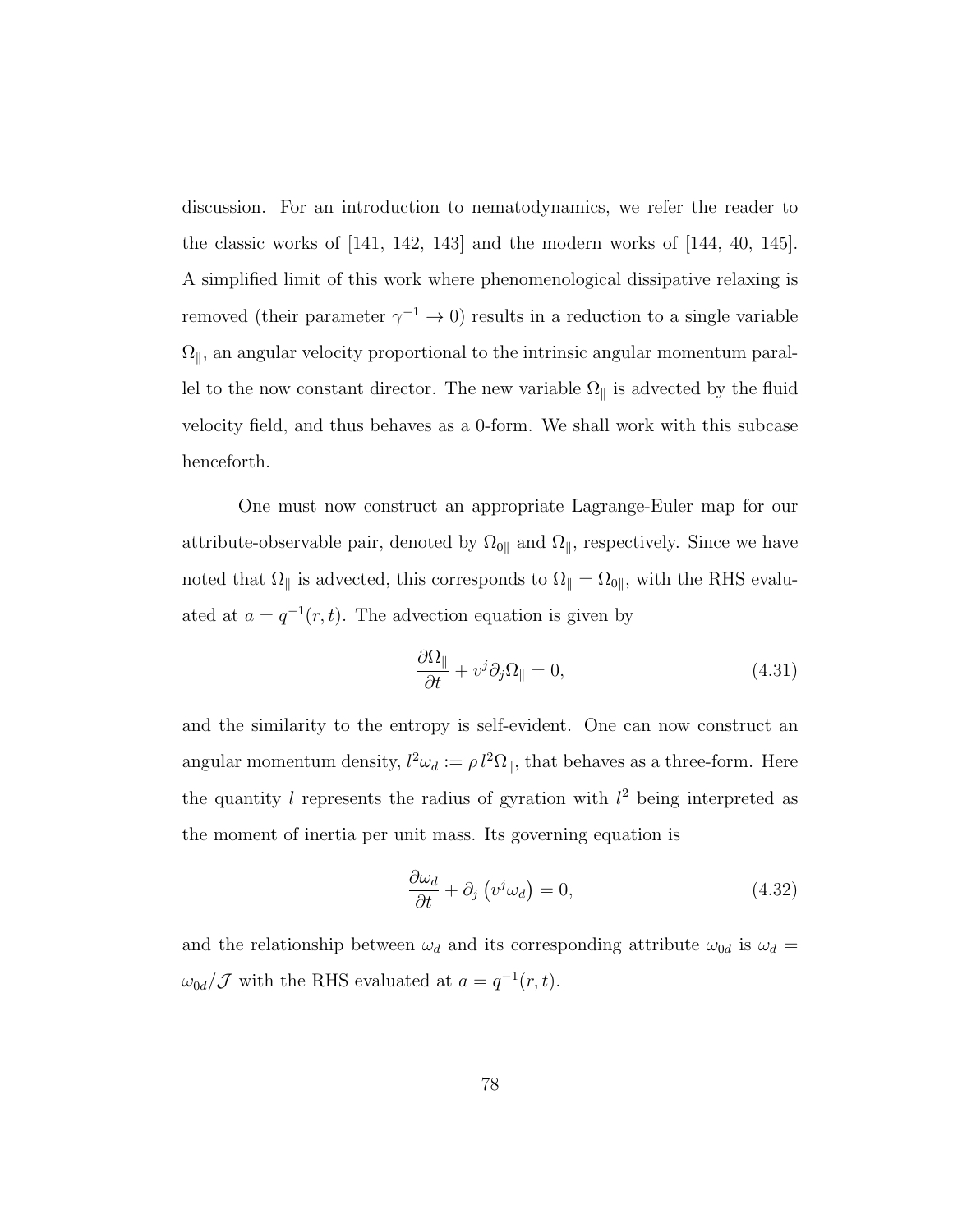By analogy with classical (discrete) mechanics, we propose the continuum rotational kinetic energy functional,

$$
K_{rot} := \int_{D} d^{3}a \, \frac{1}{2} \rho_{0} l^{2} \Omega_{0\parallel}^{2} = \int_{D} d^{3}a \, l^{2} \frac{\omega_{0d}^{2}}{2\rho_{0}} \,. \tag{4.33}
$$

It is easily verified that the above functional satisfies the Eulerian closure principle, with its counterpart given by  $l^2\omega_d^2/(2\rho)$ . From (4.33), it is evident that the expression is entirely independent of  $q$ , implying that it serves as a Lagrangian invariant, and does not enter the equation of motion. This can also be verified by taking the Eulerian counterpart and substituting it into (4.18). Despite its absence in the momentum equation of motion, it is instructive to see how the rotational and translational kinetic energies stack up against each other. In order to compute the rotational energy, we assume that our fluid particles can be modelled as molecules. In such a scenario, we find that the ratio reduces to

$$
\frac{l^2\Omega_{\parallel}^2}{v^2} \sim \frac{\Theta}{T},\tag{4.34}
$$

where  $\Theta$  denotes the rotational temperature of the molecules [146]. We have assumed that v is characterized by the thermal velocity, and  $l\Omega_{\parallel}$  by the rotational temperature. In general, it is evident that this ratio is extremely small for hot fluids, such as the ones observed in fusion reactors or in stars. However, there exist environments in nature, such as giant molecular clouds which possess temperatures of a few tens of Kelvin [147, 148]. They are comprised of molecular hydrogen, whose rotational temperature is known to be around 88 K [146]. As a result, we see that the two energies are comparable in this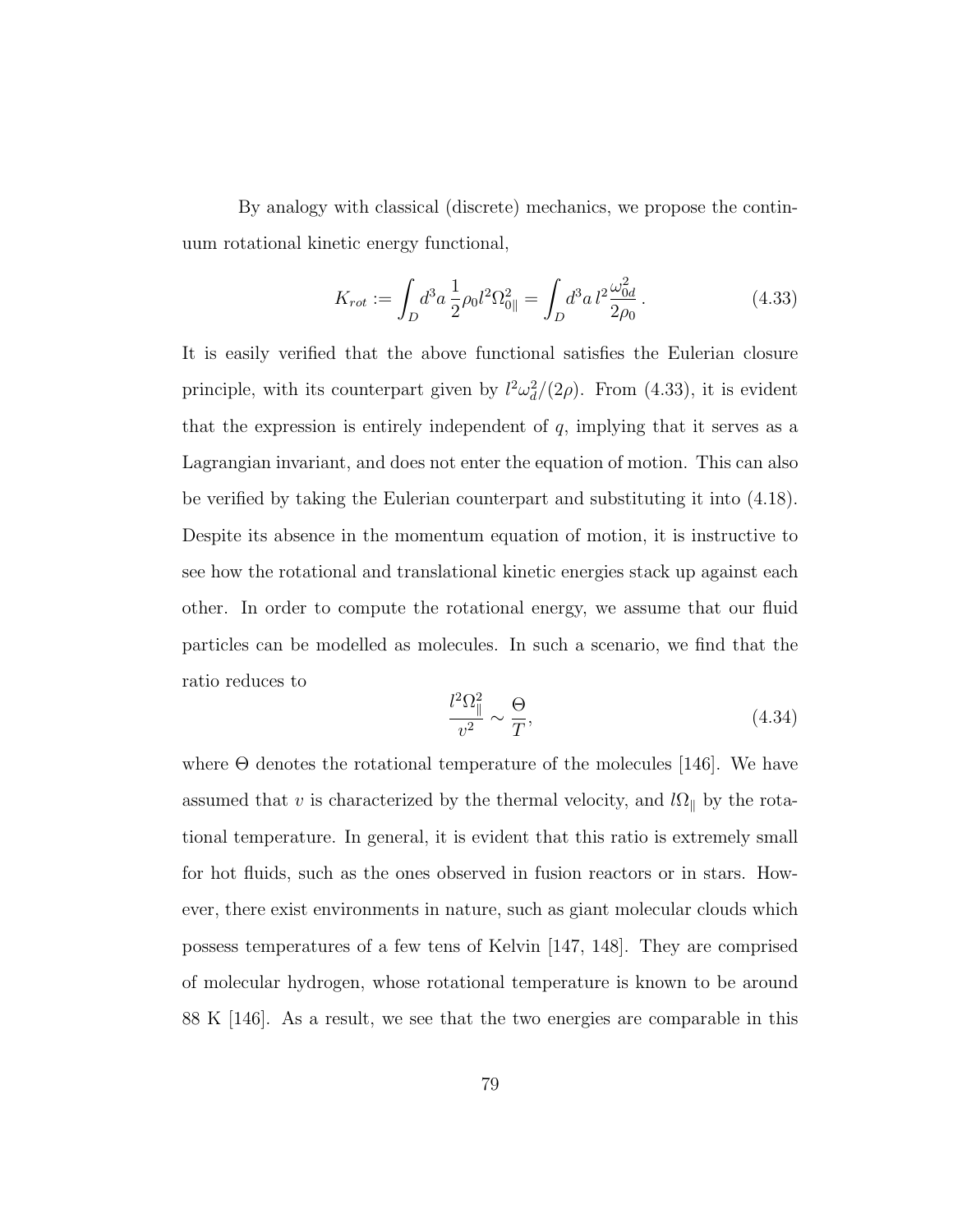regime and there remains an outside possibility that such effects might be of importance. As stated earlier, (4.33) does not enter the equation of motion, but it does serve as a Casimir invariant, and is therefore of interest.

We have earlier mentioned that we study a subcase of [139] where coupling terms involving v and  $\Omega_{\parallel}$  are non-existent. Now, let us add a simple term of the form  $l^2\omega_d C_i^k \partial_k v^i$  to the action, where  $C_i^k$  is a tensor with constant coefficients. Then, the full action is given by

$$
S := S_{HD} + \int_{D} d^3r dt \, l^2 \omega_d C_i^k \partial_k v^i, \tag{4.35}
$$

where  $S_{HD}$  represents the ideal HD action. The new term can be interpreted as follows. Firstly, observe that an integration by parts casts it in the form of  $v \cdot \nabla \times L_{int}$ , provided that we associate the tensor  $C_i^k$  with the three-dimensional Levi-Civita tensor - with one of the indices fixed to be  $\hat{z}$ , the director direction and the term  $L_{int}$  with the intrinsic angular momentum density. By inspection, it is found that  $L_{int} = (l^2 \omega_d) \hat{z} = (\rho l^2) \Omega_{\parallel} \hat{z}$  and it is evidently the product of the moment of inertia (per unit volume) and the angular velocity. This term was not constructed at random - it corresponds to the analogue of 2D gyroviscous MHD studied in Chapter 3. In gyroviscous MHD, the particles undergo Larmor gyration as a result of the magnetic field, behaving as though they were indeed endowed with an intrinsic angular velocity (and angular momentum). The corresponding equation of motion is given by

$$
\frac{\partial (\rho v_k)}{\partial t} + \partial_j \left[ \left( C_k^j v^i - C_k^i v^j \right) \partial_i \left( l^2 \omega_d \right) \right] \n+ \partial_j \left[ \left( l^2 \omega_d \right) \left( C_k^j \partial_i v^i - C_i^j \partial_k v^i \right) \right] + \dots = 0,
$$
\n(4.36)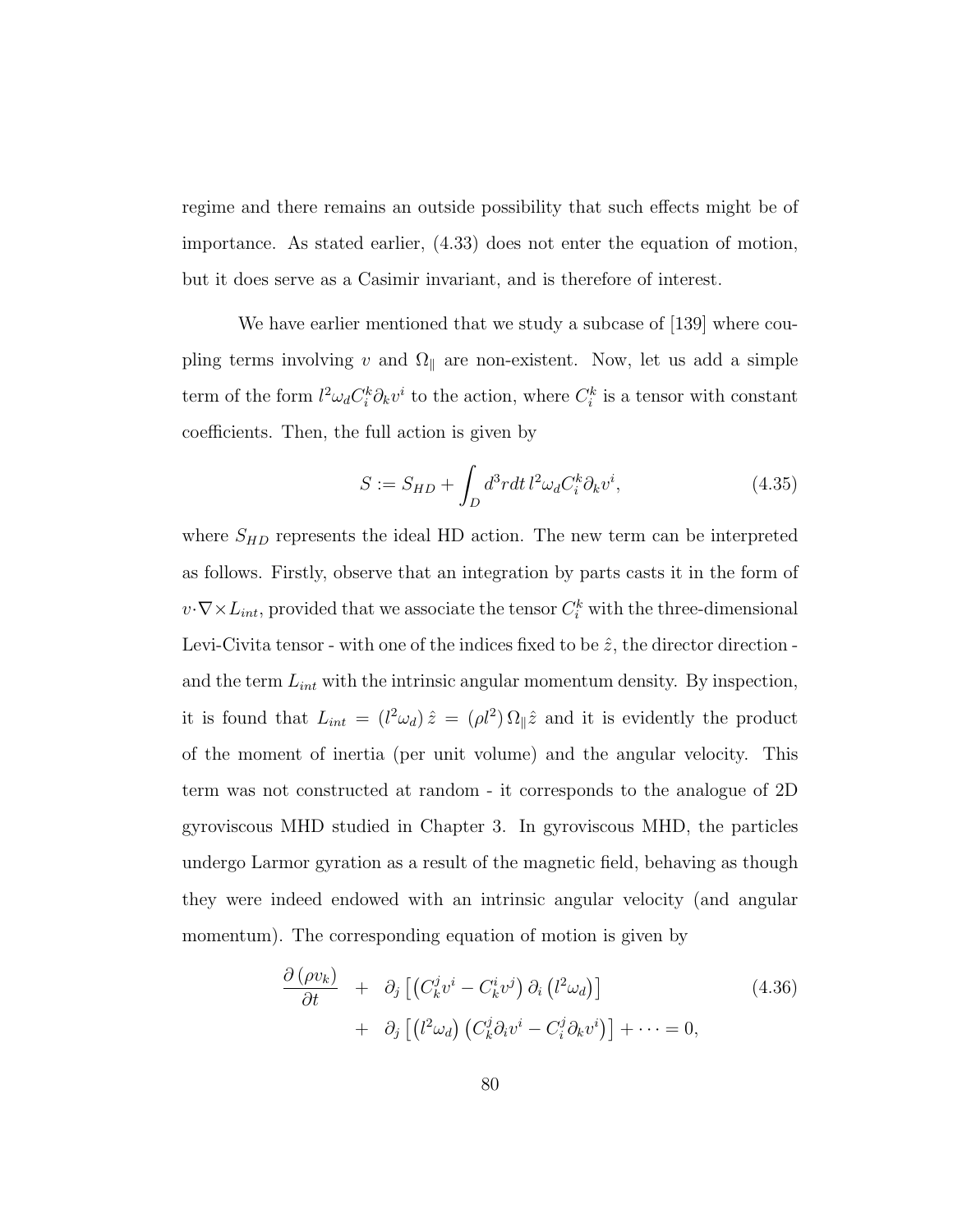where the "..." indicates that the rest of the terms are identical to the ones present in the ideal HD momentum equation. The four additional terms involve gradients with respect to the velocity (or angular velocity), and they serve as the de facto viscosity tensor. If we assume that the fluid has the property that  $\omega_d = \text{const}$ , the two terms in the first line of (4.36) vanish identically. However, the next two terms are still present, which changes the ideal MHD momentum flux. With this special choice of  $\omega_d$ , one notices a striking resemblance with the conventional viscous tensor - there are terms involving  $\partial_k v^i$  and the divergence  $\partial_i v^i$ , and the coefficients in front of these terms correspond to the dynamic and bulk viscosities respectively. This explains the rationale behind treating it as a 'viscosity' despite the fact that it is dissipationless in general. Thus, we see that the angular momentum fluid, with some minor restrictions, mirrors the conventional viscous fluid. The viscous tensor that arises when we set  $C_k^i \equiv \epsilon_k^i$  is a very special one - it corresponds to the 2D simplified limit of the Braginskii gyroviscous tensor, as noted in Chapter 3. We also remarked, in the same Chapter, that it arises in a wide range of contexts in condensed matter, and has been referred to as Hall viscosity. Thus, we see that there exists a natural commonality between plasmas and liquid crystals, which was further explored in [133].

In general,  $\omega_d$  depends on time, and hence one can interpret (4.36) as comprising of time-dependent viscosities, thereby representing a theory of non-Newtonian fluids [149, 150]. The importance of such fluids in biological systems is well-documented [151, 152]. The action (4.35) conserves energy and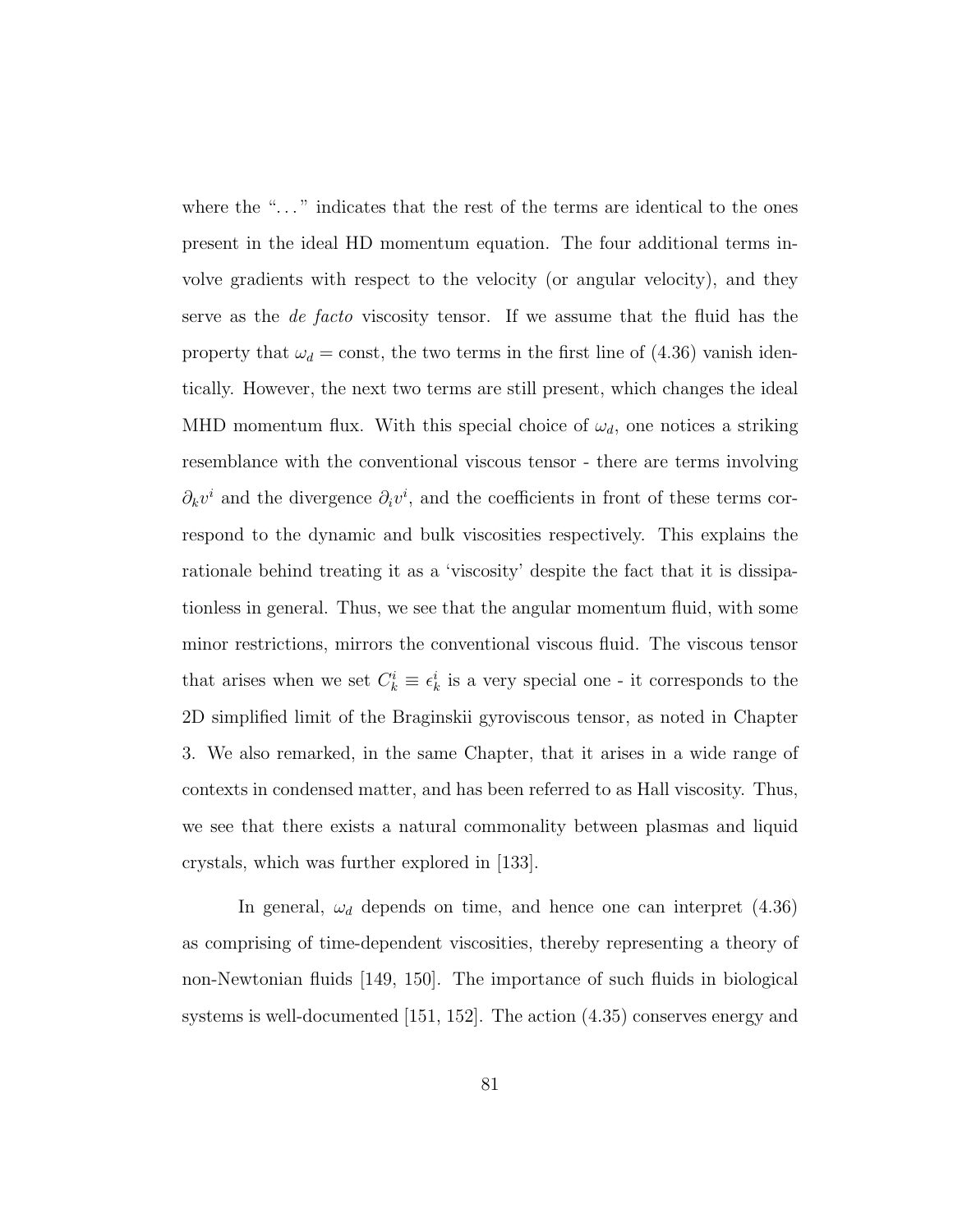linear momentum  $\rho v$ , but it does not always conserve the angular momentum  $r \times (\rho v)$ . If we assume that the coupling tensor  $C_j^i$  is purely antisymmetric, the stress tensor in (4.36) becomes symmetric, thereby leading to angular momentum conservation. One such choice corresponds to the 2D Levi-Civita tensor, which was discussed in the previous paragraph.

In our discussion here, we have built a theory of fluids with intrinsic angular momentum by incorporating the rotational kinetic energy and gyroviscous terms. This illustrative model corresponds to a simplified version of [139] for nematic effects in liquid crystals, but with additional effects incorporated, and it serves as an illustration of building models from scratch. Clearly the nondissipative parts of more complete models can be built in this manner, and potential applications in a variety of fields, e.g., nematics, micromorphic systems [153], and plasma physics, come to mind.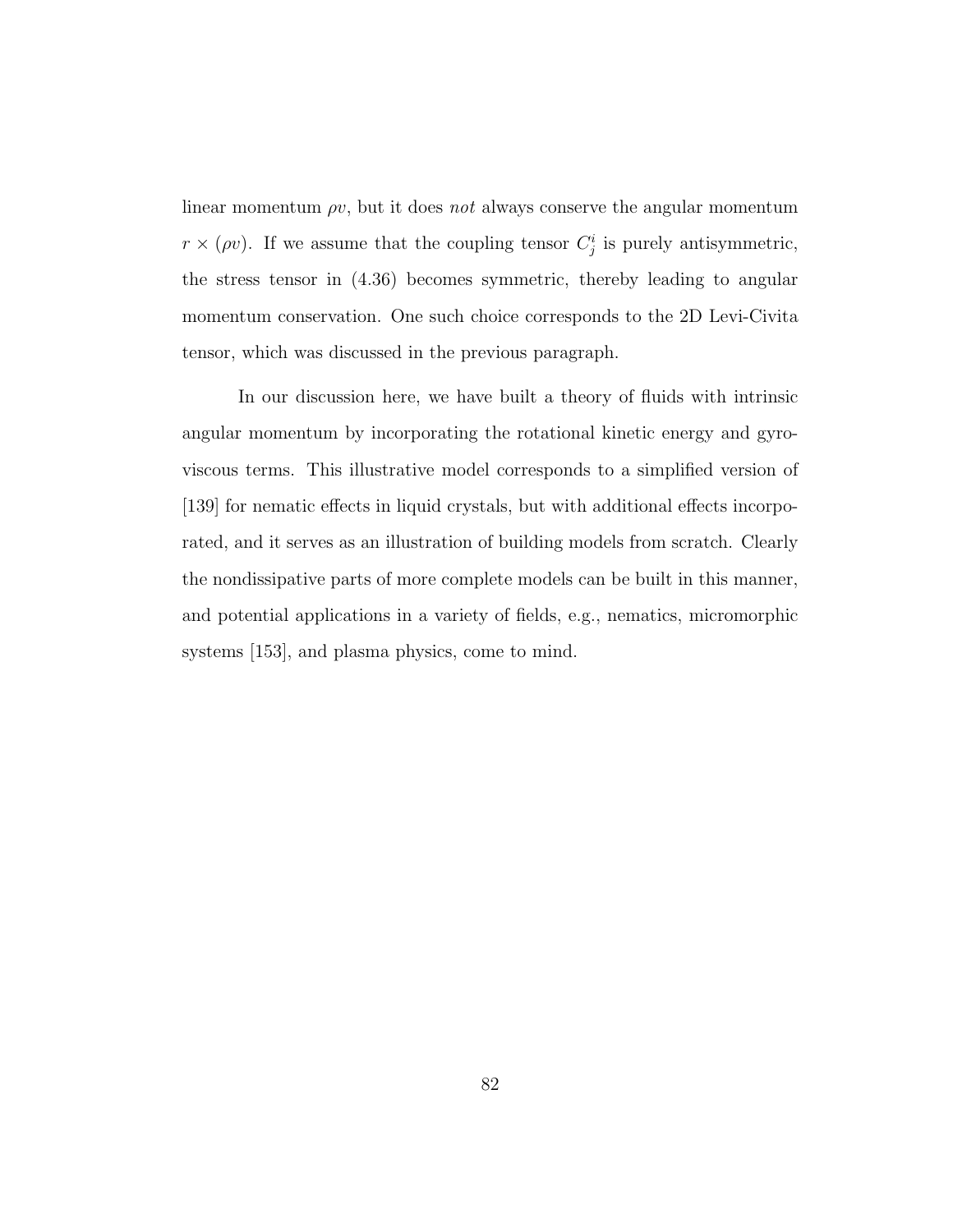## Chapter 5

# The derivation of extended MHD models via the two-fluid action

In this Chapter, we shall use the two-fluid action as our starting point, and highlight one of the chief advantages of the HAP formulation - the capacity to perform orderings in the action, as opposed to the equations of motion. We shall see that a variety of extended MHD models emerge as a consequence. Unlike the previous chapters, which relied on an action principle in purely Lagrangian variables, our treatment involves a mixed Eulerian-Lagrangian framework. Hence, we shall endeavour to keep the treatment as self-contained as possible. The results derived in this Chapter have been published in [154].

## 5.1 Review: Two-fluid model and action

In this section, we will briefly review the derivation of the non-dissipative two-fluid model equations of motion from the general two-fluid action. We shall use the two-fluid action as our parent model in deriving reduced models via suitable orderings. We also use this section to briefly establish the notation employed.

To simplify our notation, we will avoid explicit vector notation, fol-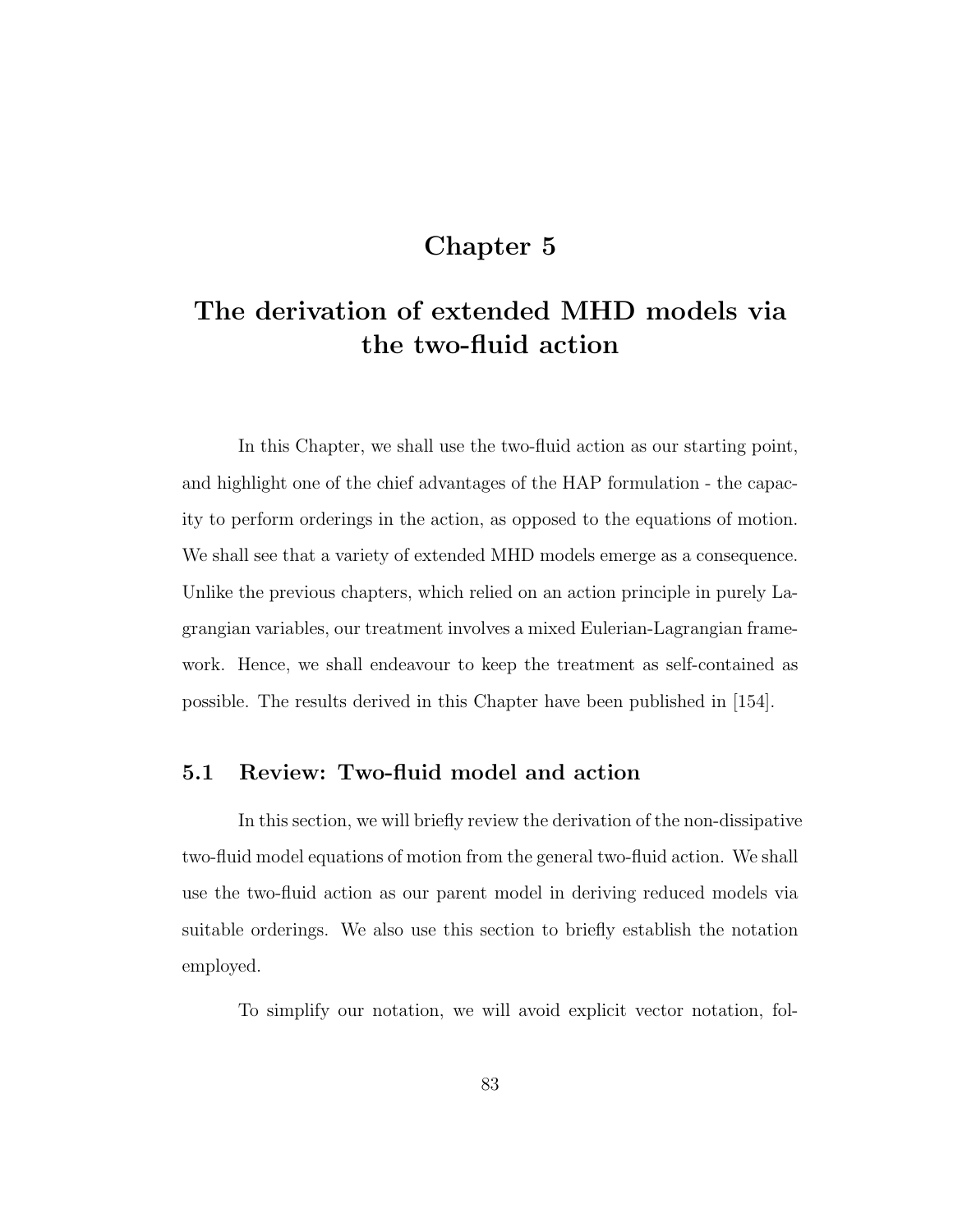lowing the approach outlined in [17], and define the following:  $q_s = q_s(a, t)$ is the position of a fluid element in a Cartesian coordinate system, where  $a = (a_1, a_2, a_3)$  is any label identifying the fluid element and  $q_s = (q_{s1}, q_{s2}, q_{s3})$ . The label  $s = (i, e)$  is used to denote the species under consideration. Here, we choose a to be the initial position of the fluid particle at  $t = 0$ , although other choices are possible [87]. The Lagrangian velocity will then be denoted by  $\dot{q}_s$ .

The Eulerian velocity field will be denoted by  $v_s(r, t)$ , where  $v_s =$  $(v_{s1}, v_{s2}, v_{s3})$  and  $r = (x_1, x_2, x_3)$  denotes the position in the Eulerian framework. Similarly, we define the electric field vector  $E(r, t)$ , the magnetic field vector  $B(r, t)$ , and the vector and electrostatic potential  $A(r, t)$  and  $\phi(r, t)$ . If we need to explicitly refer to components of these vectors, we will use subscripts (or superscripts) j and k. To simplify the equations, we will also often suppress the dependence on  $r$ ,  $a$ , and  $t$ .

The action functional described below will include integrations over both the position space  $\int d^3r$  and the label space  $\int d^3a$ . We will not explicitly specify the domains of integration, but we shall assume that our functions are well-defined on their respective domains, and that integrating them and taking functional derivatives is allowed. Moreover, we will assume that all variations on the boundaries of the domains and any surface terms (due to integration by parts) vanish. In the previous Chapters, we worked with in SI units with  $\mu_0 = 1$ , but we shall use CGS units for the duration of this Chapter.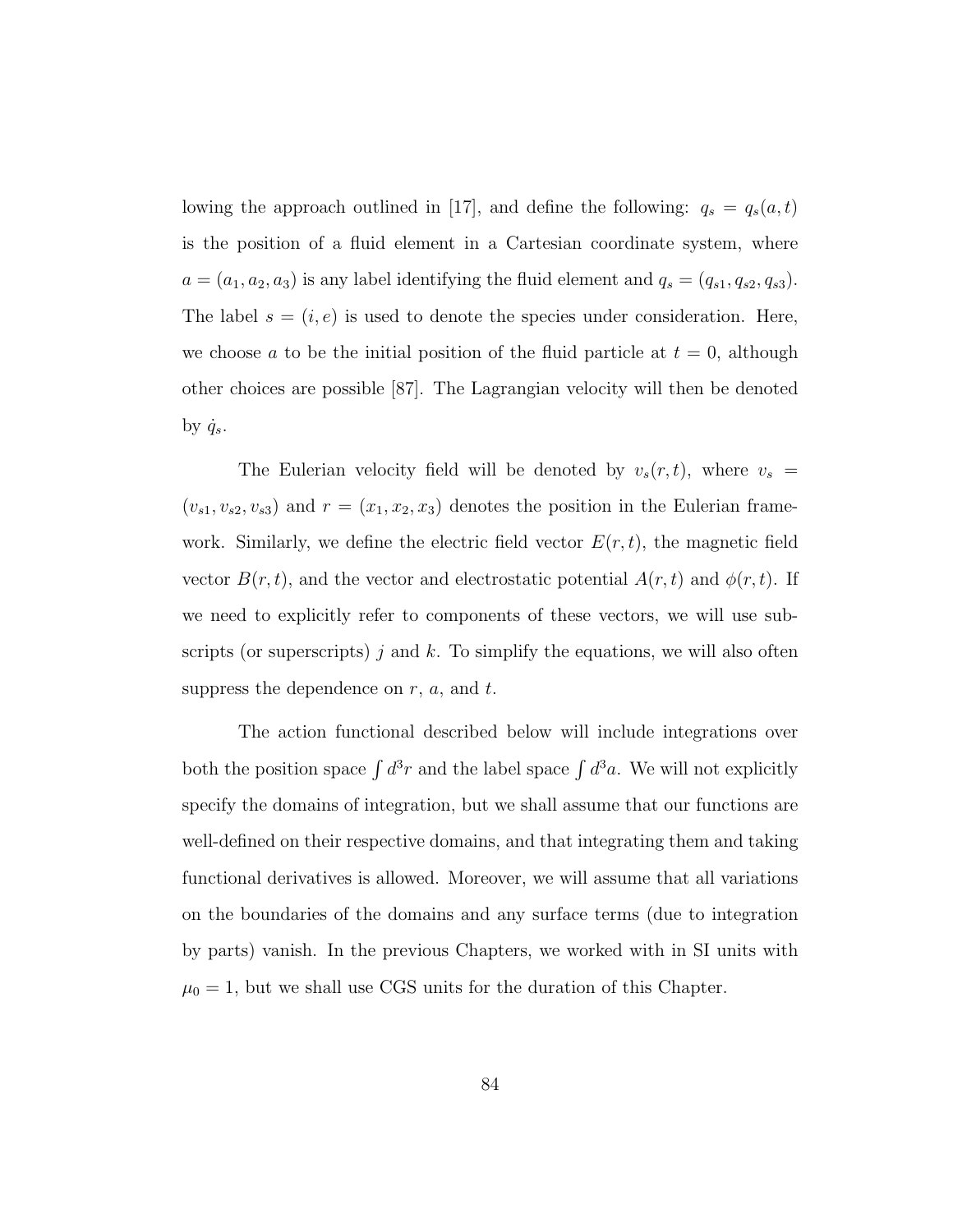#### 5.1.1 Constructing the two-fluid action

The action functional of a general theory of a charged fluid interacting with an electromagnetic field should include the following components:

- The energy of the electromagnetic field, comprising of terms proportional to  $E^2$  and  $B^2$ .
- The fluid-field interaction energy, expressed in terms of the electromagnetic potentials. There are two components of this term, one for each species.
- The fluid energy, comprising of the kinetic and internal energies for each species.

We will assume two independent fluids corresponding to two different species, chosen to be ions and electrons. The species are endowed with charge  $e_s$ , mass  $m_s$  and initial number density of  $n_{s0}(a)$  and they interact with the electromagnetic field, but not directly with each other. Therefore, it is easy to see that the fluid-dependent parts of the action will naturally split into two parts, one for each species.

The complete action functional is given by

$$
S[q_s, A, \phi] = \int_T dt L, \qquad (5.1)
$$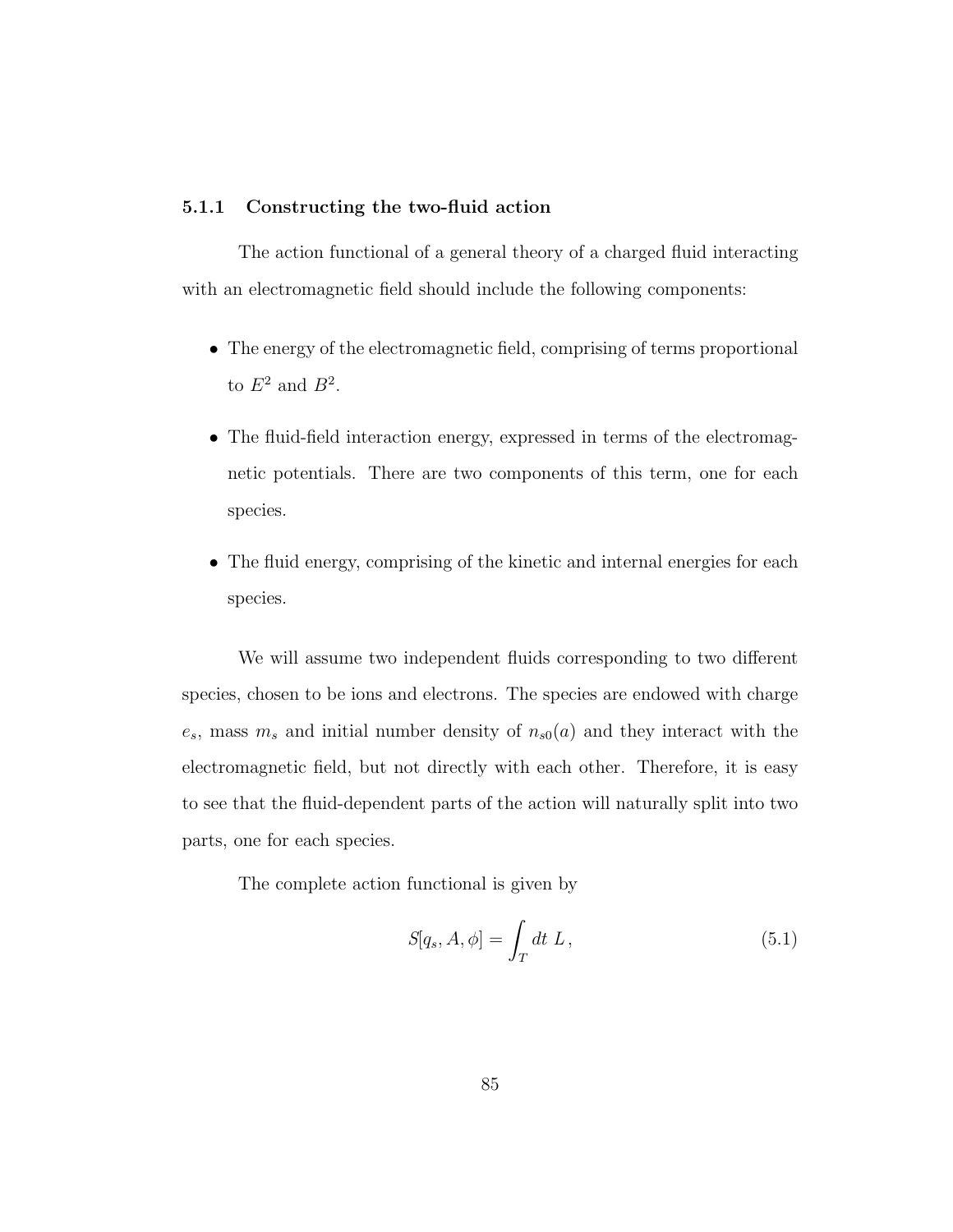where  $T$  serves a finite time interval and the Lagrangian  $L$  is given by

$$
L = \frac{1}{8\pi} \int d^3r \left[ \left| -\frac{1}{c} \frac{\partial A(r,t)}{\partial t} - \nabla \phi(r,t) \right|^2 - \left| \nabla \times A(r,t) \right|^2 \right] \tag{5.2}
$$

$$
+\sum_{s} \int d^{3}a \, n_{s0}(a) \int d^{3}r \, \delta\left(r-q_{s}(a,t)\right) \times \left[\frac{e_{s}}{c} \dot{q}_{s} \cdot A(r,t) - e_{s} \phi(r,t)\right] \tag{5.3}
$$

$$
+\sum_{s} \int d^{3}a \; n_{s0}(a) \left[ \frac{m_{s}}{2} \; |\dot{q}_{s}|^{2} - m_{s} U_{s} \left( m_{s} n_{s0}(a) / \mathcal{J}_{s}, s_{s0} \right) \right]. \tag{5.4}
$$

The symbol  $\mathcal{J}_s$  is the Jacobian of the map between Lagrangian positions and labels,  $q(a, t)$ , which shall be covered in more detail subsequently. We have expressed the electric and magnetic fields in terms of the vector and scalar potential,  $E = -1/c (\partial A/\partial t) - \nabla \phi$  and  $B = \nabla \times A$  everywhere. The first term (5.2) is the electromagnetic field energy, while the next expression (5.3) denotes the the coupling of the fluid to the electromagnetic field, which is achieved here by using the delta function. The delta function ensures that the fluid element passing by the Eulerian point  $r$  is 'plucked out'. The last line of the Lagrangian  $L(5.4)$  represents the kinetic and internal energies of the fluid. We see that the specific internal energy (energy per unit mass) of species s,  $U_s$ , depends both on the density as the entropy  $s_{s0}$  for each species. Also note, that the vector and scalar potentials are Eulerian variables. Thus, the Lagrangian, and thereby, the action, are mixed in nature, they comprise of both the Eulerian and Lagrangian variables.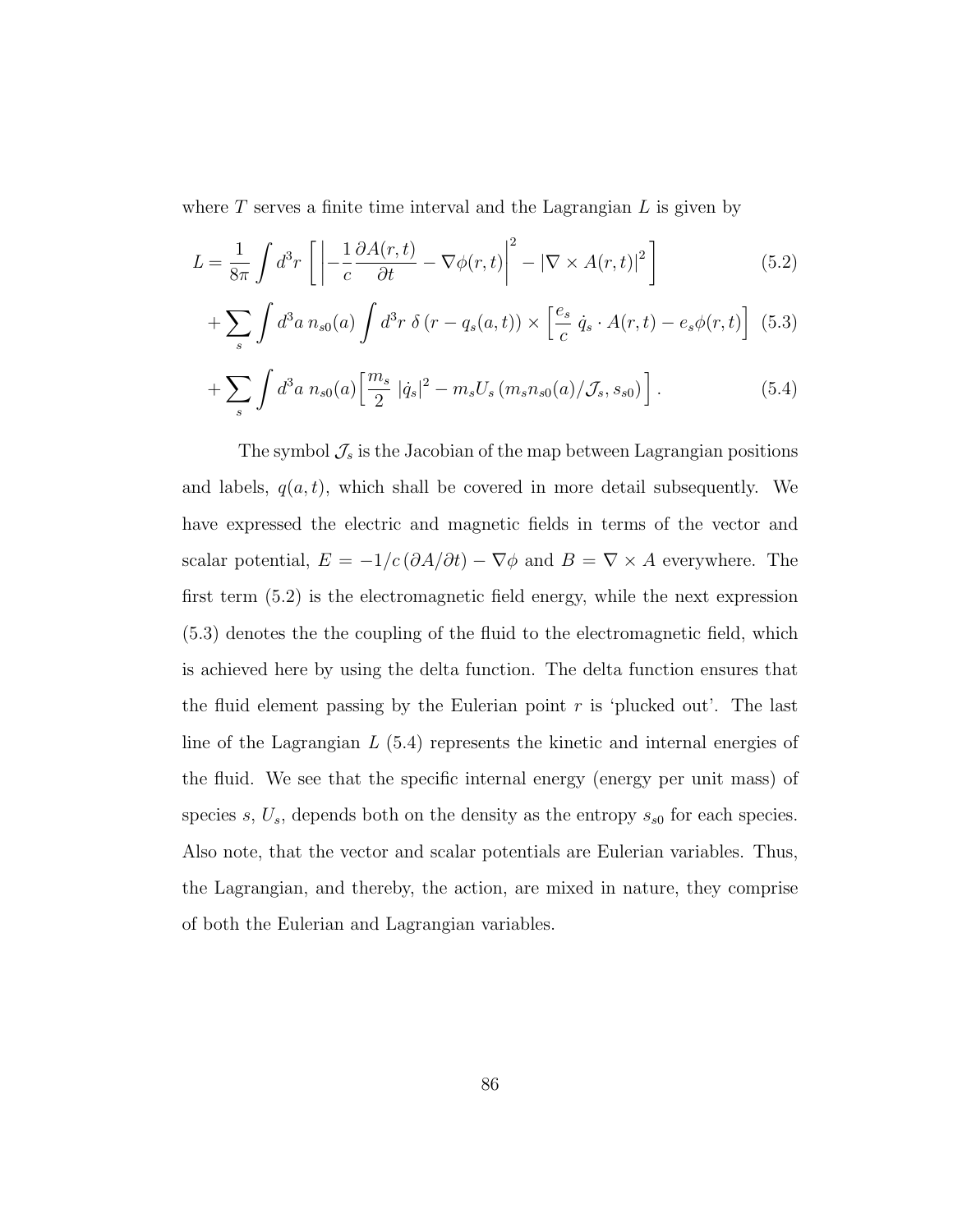#### 5.1.2 Lagrange-Euler maps for the two-fluid model

In accordance with the Eulerian Closure Principle introduced in Chapter 2, we need to ensure that the action (5.1) can be completely expressed in terms of the desired set of Eulerian variables, which in turn ensures that the resulting equations of motion will also be completely Eulerian, hence representing a physically meaningful model. The connection between the Lagrangian and Eulerian pictures of fluids is achieved via the Lagrange-Euler maps. Before looking at the mathematical implementation of this map, let us recollect its physical meaning once more. As an example, consider the Eulerian velocity field  $v(r, t)$  at a particular position r at time t. The velocity of the fluid at that point will be the velocity of the particular fluid element  $\dot{q}(a, t)$  which has started out at position a at time  $t = 0$  and then arrived at point  $r = q(a, t)$  at time t.

To implement this idea, we define the Eulerian number density  $n_s(\boldsymbol{r},t)$ in terms of Lagrangian quantities as follows:

$$
n_s(x,t) = \int d^3a \ n_{s0}(a) \ \delta(x - q_s(a,t)) \ . \tag{5.5}
$$

Using the properties of the delta function, this relation can be rewritten as

$$
n_s(x,t) = \frac{n_{s0}(a)}{\mathcal{J}_s} \bigg|_{a = q_s^{-1}(x,t)}, \qquad (5.6)
$$

where,  $\mathcal{J}_s = \det (\partial q_s/\partial a)$  is the Jacobian determinant. Note that (5.6) implies the continuity equation

$$
\frac{\partial n_s}{\partial t} + \nabla \cdot (n_s v_s) = 0, \qquad (5.7)
$$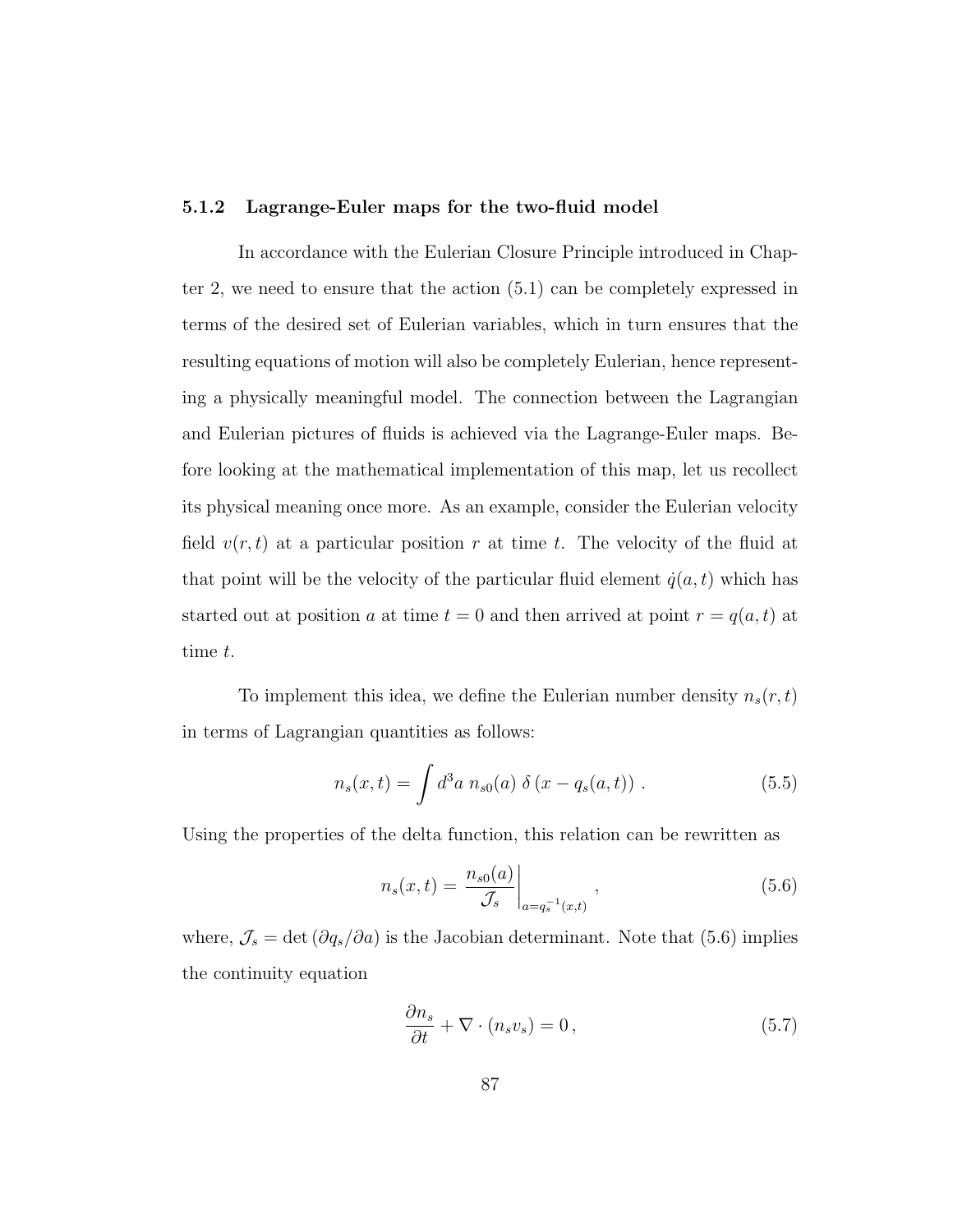automatically follows, which corresponds to local mass conservation if we define the mass density as  $\rho_s = m_s n_s$ . As per the interpretation discussed in Chapter 2, this arises as a consequence of the number density being Liedragged as a 3-form.

The corresponding relation for the Eulerian velocity is

$$
v_s(r,t) = \dot{q}_s(a,t)|_{a=q_s^{-1}(r,t)},
$$
\n(5.8)

where the dot indicates differentiation with respect to time at fixed particle label a. This relation follows from integrating out the delta function in the Lagrange - Euler map for the (Eulerian) momentum density,  $M_s := m_s n_s v_s$ ,

$$
M_s(r,t) = \int d^3a \, n_{s0}(a,t) \delta(r - q_s(a,t)) \, m_s \dot{q}_s(a,t) \,. \tag{5.9}
$$

Finally, our Eulerian entropy per unit mass,  $s_s(r, t)$ , is defined by

$$
\rho_s s_s(r,t) = \int d^3 a \, n_{s0}(a) s_{s0}(a) m_s \, \delta(r - q_s(a,t)) \;, \tag{5.10}
$$

completing our set of fluid Eulerian variables for this theory, which is  $\{n_s, s_s, M_s\}$ . It is easy to check that the closure principle is satisfied by these variables.

For later use, we quote (without proof) some results from Chapter 2 involving the determinant and its derivatives

$$
\frac{\partial q^k}{\partial a^j} \frac{A^i_k}{\mathcal{J}} = \delta^i_j \,, \tag{5.11}
$$

where  $A_k^i$  is the cofactor of  $\partial q^k / \partial a^i := q_{i}^k$ . A convenient expression for  $A_k^i$  is

$$
A_k^i = \frac{1}{2} \epsilon_{kjl} \epsilon^{imn} \frac{\partial q^j}{\partial a^m} \frac{\partial q^l}{\partial a^n} , \qquad (5.12)
$$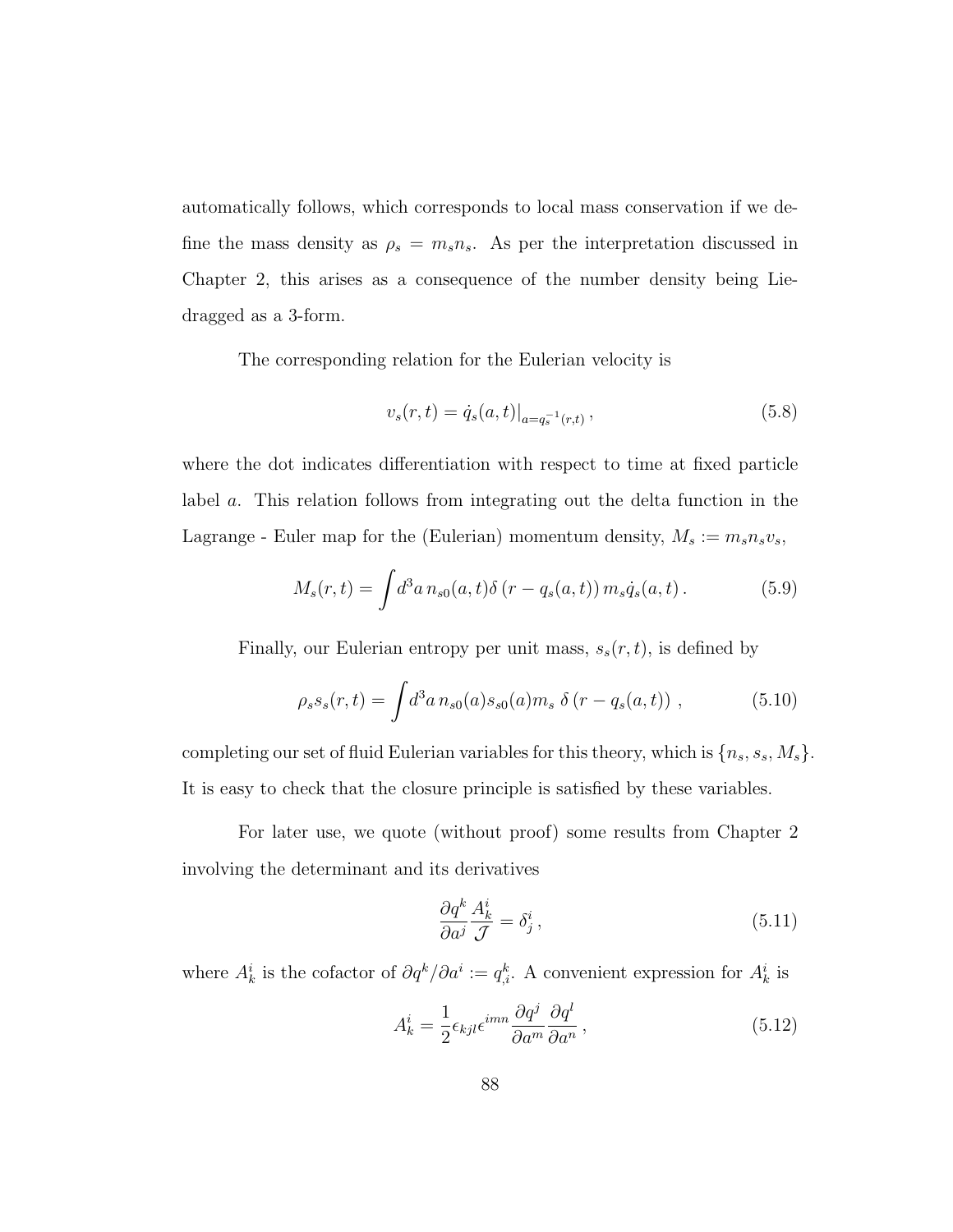where  $\epsilon_{ijk} = \epsilon^{ijk}$  is the Levi-Civita tensor. Using (5.11), one can show that

$$
\frac{\partial \mathcal{J}}{\partial q^i_{,k}} = A^j_i \tag{5.13}
$$

and using the chain rule

$$
\frac{\partial}{\partial q^k} = \frac{1}{\mathcal{J}} A^i_k \frac{\partial}{\partial a^i} \,. \tag{5.14}
$$

### 5.1.3 Varying the two-fluid action

The action of (5.1) depends on four dynamical variables: the scalar and vector potentials,  $\phi$  and  $A$ , and the positions of the fluid elements  $q_s$ . Of these, the former duo are Eulerian in nature, whilst the latter are Lagrangian.

Varying with respect to  $\phi$  yields Gauss's law

$$
\partial_k \left( -\frac{1}{c} \frac{\partial A_k}{\partial t} - \partial_k \phi \right) = 4\pi e \left[ \int d^3 a \; n_{i0}(a) \; \delta \left( r - q_i \right) - \int d^3 a \; n_{e0}(a) \; \delta \left( r - q_e \right) \right] \,,
$$

where  $\partial_k := \partial/\partial x^k$ , or in more familiar form

$$
\nabla \cdot E = 4\pi e \left( n_i(x, t) - n_e(x, t) \right) . \tag{5.15}
$$

Similarly, the variation with respect to A recovers the Maxwell-Ampere law

$$
\frac{1}{4\pi} \left[ -\nabla \times \nabla \times A + \frac{1}{c} \frac{\partial}{\partial t} \left( -\frac{1}{c} \frac{\partial A}{\partial t} - \nabla \phi \right) \right]
$$

$$
- \frac{e}{c} \int d^3 a \left[ \delta (r - q_e) n_{e0} \dot{q}_e + \delta (r - q_i) n_{i0} \dot{q}_i \right] = 0
$$

which can be re-expressed to yield

$$
\nabla \times B = \frac{4\pi J}{c} + \frac{1}{c} \frac{\partial E}{\partial t}
$$
 (5.16)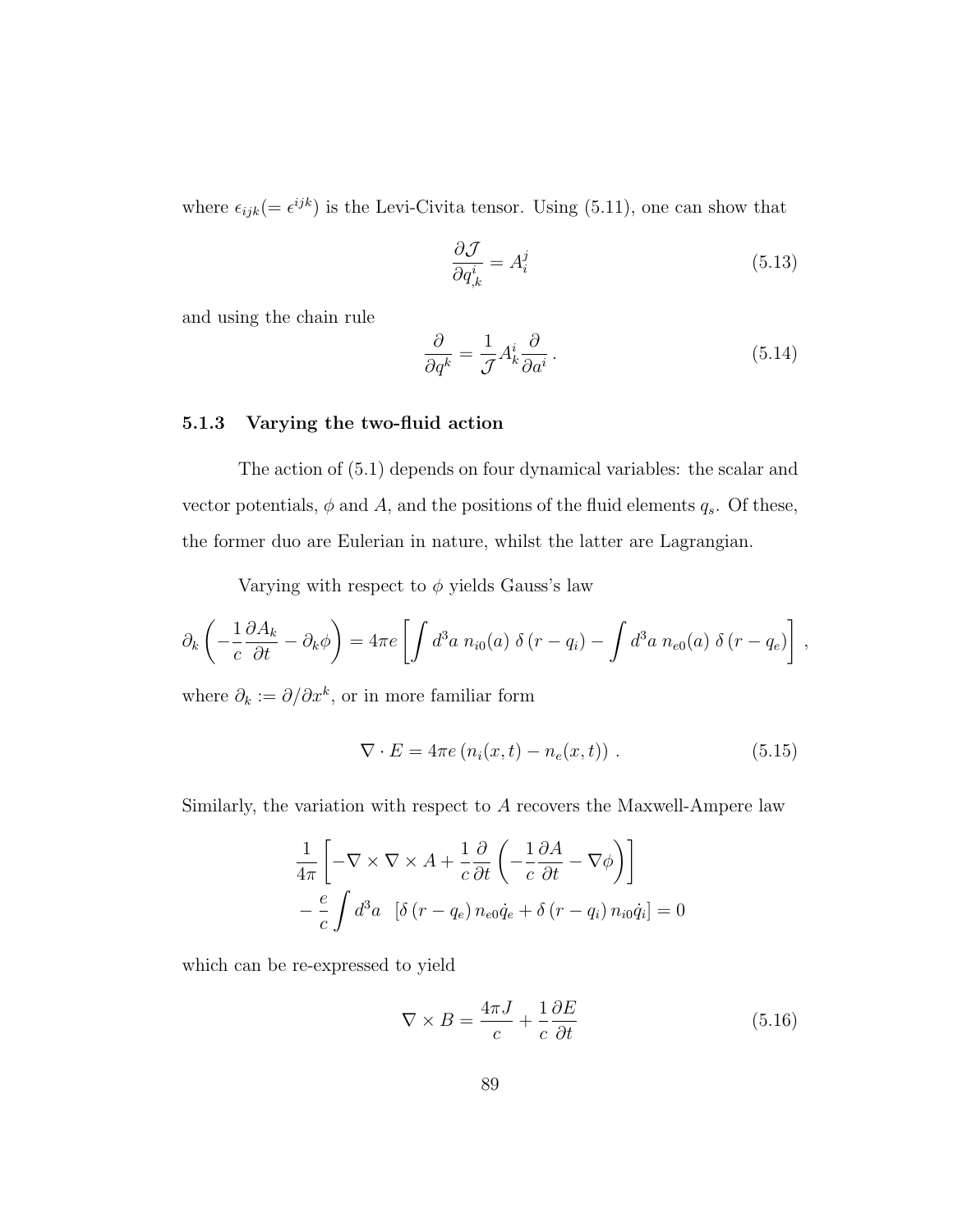where the Eulerian current density  $J$  is defined as

$$
J(r,t) = e (n_i v_i - n_e v_e) . \t\t(5.17)
$$

Recall that the other two Maxwell equations are contained in the definition of the potentials.

Variation with respect to the  $q_s$ 's is slightly more complex, and we will illustrate a few intermediate steps. Varying the kinetic energy term is straight forward and yields

$$
-n_{s0}(a)m_s\ddot{q}_s(a,t) \tag{5.18}
$$

The *j*-th component of the interaction term results in

$$
e_{s}n_{s0}(a)\left[-\frac{1}{c}\frac{dA^{j}(q_{s},t)}{dt}+\frac{1}{c}\dot{q}_{s}^{k}\frac{\partial A^{k}(q_{s},t)}{\partial q_{s}^{j}}-\frac{\partial\phi(q_{s},t)}{\partial q_{s}^{j}}\right]
$$

$$
=e_{s}n_{s0}(a)\left[-\frac{1}{c}\frac{\partial A^{j}(q_{s},t)}{\partial t}-\frac{1}{c}\dot{q}_{s}^{k}\frac{\partial A^{j}(q_{s},t)}{\partial q_{s}^{k}}+\frac{1}{c}\dot{q}_{s}^{k}\frac{\partial A^{k}(q_{s},t)}{\partial q_{s}^{j}}-\frac{\partial\phi(q_{s},t)}{\partial q_{s}^{j}}\right]
$$

$$
=e_{s}n_{s0}(a)\left[E(q_{s},t)+\frac{1}{c}\dot{q}_{s}(a,t)\times(\nabla_{q_{s}}\times A(q_{s},t))\right]_{j}
$$
(5.19)

Notice that this expression is purely Lagrangian. The fields  $A$  and  $E$  are evaluated at the positions  $q_s$  of the fluid elements and the curl  $\nabla_{q_s}\times$  is taken with respect to the Lagrangian position  $q_s$ . Also note, since  $q_s = q_s(a, t)$ , any total time derivative of, e.g.,  $A(q_s, t)$  will result in two terms.

Variation of the internal energy term yields

$$
A_i^j \frac{\partial}{\partial a_j} \left( \frac{\rho_{s0}^2}{\mathcal{J}_s^2} \frac{\partial U \left( \frac{\rho_{s0}}{\mathcal{J}_s}, s_{s0} \right)}{\partial \left( \frac{\rho_{s0}}{\mathcal{J}_s} \right)} \right) \,. \tag{5.20}
$$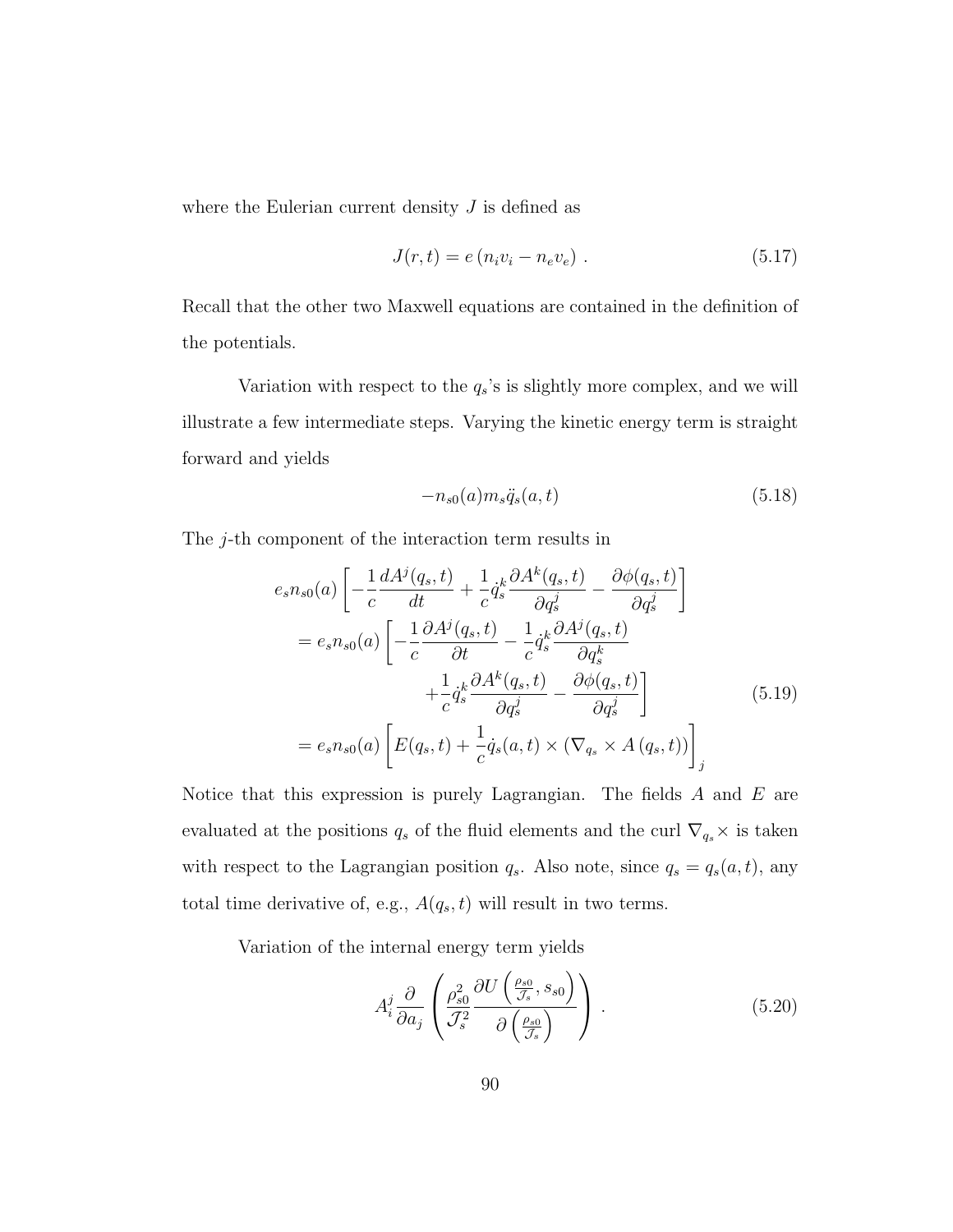Setting the sum of (5.18), (5.19) and (5.20) equal to zero and invoking the usual thermodynamic relations between internal energy and pressure and temperature,

$$
p_s = (m_s n_s)^2 \frac{\partial U_s}{\partial (m_s n_s)} \quad \text{and} \quad T_s = \frac{\partial U_s}{\partial s_s} \tag{5.21}
$$

results in the well-known (non-dissipative) two-fluid equations of motion

$$
m_s n_s \left(\frac{\partial v_s}{\partial t} + v_s \cdot \nabla v_s\right) = e_s n_s \left(E + \frac{1}{c} v_s \times B\right) - \nabla p_s \tag{5.22}
$$

Further analysis, see e.g. [60, 155], of these equations usually involves the addition and subtraction of the two-fluid equations and a change of variable transformation to

$$
V = \frac{1}{\rho_m} (m_i n_i v_i + m_e n_e v_e)
$$
  
\n
$$
J = e (n_i v_i - n_e v_e)
$$
  
\n
$$
\rho_m = m_i n_i + m_e n_e
$$
  
\n
$$
\rho_q = e (n_i - n_e) .
$$
\n(5.23)

The resulting equations are then simplified by making certain assumptions such as quasineutrality,  $v \ll c$ , etc. and suitable orderings to obtain two new one-fluid equations – one of these is commonly described as the one-fluid momentum equation and the other serves as the *generalized Ohm's law*.

## 5.2 The new one-fluid action

Before proceeding onwards to model-building, we must identify the variables of interest, i.e. the Eulerian observables that make up our new model.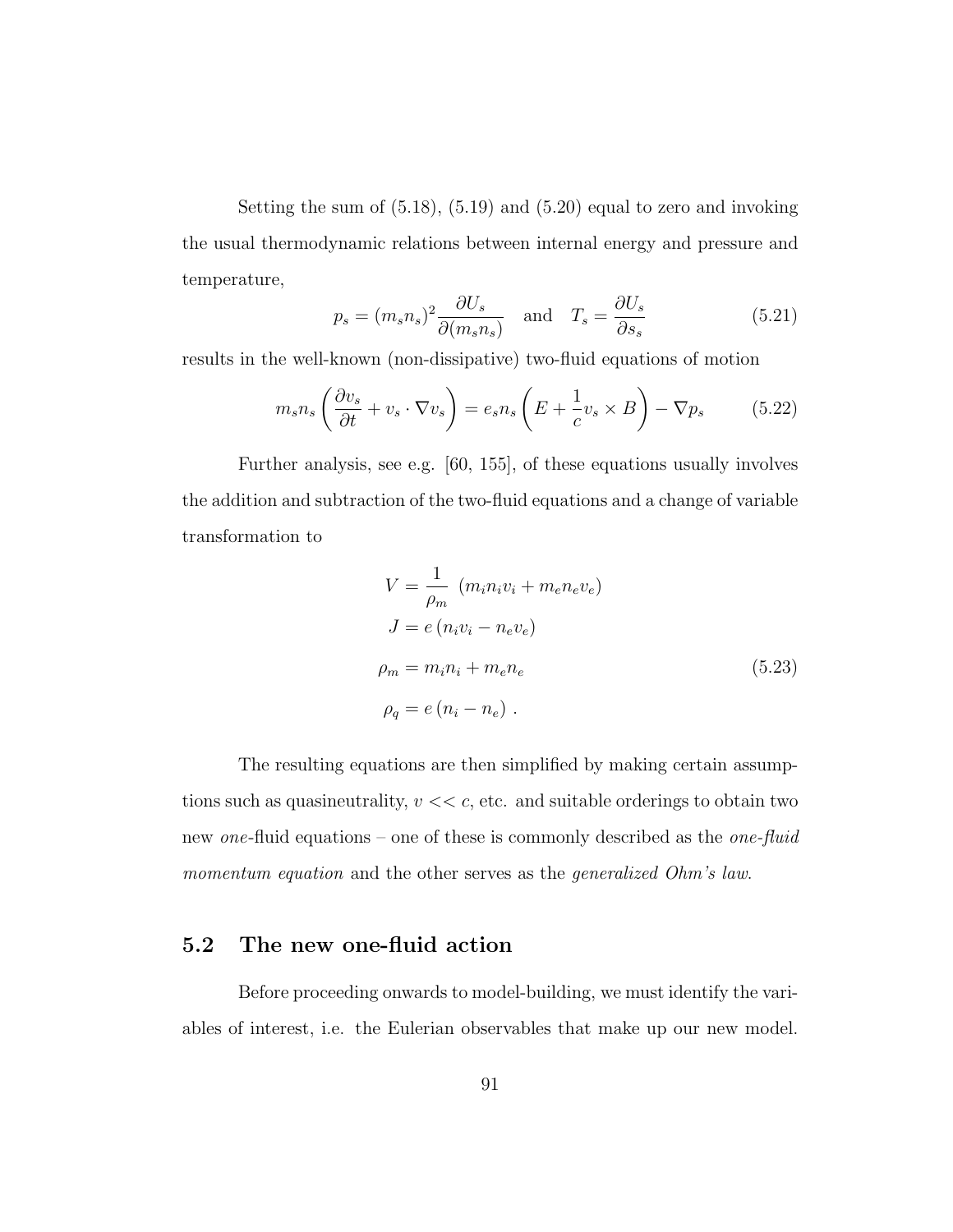Since we want to derive the two-fluid model of Lüst [155] and various reductions, our Eulerian observables are going to be the set  $\{n, s, s_e, V, J, E, B\}$ , where  $s = (m_i s_i + s_e m_e)/m$ , with  $m = m_e + m_i$ , and n is a single number density variable.

Next we have to define our Lagrangian variables and also construct the action. We shall implement all assumptions, and orderings, solely on the level of the action, which preserves the Hamiltonian nature of the underlying physical theories. Varying the new action will then result in equations of motion that, using properly defined Lagrange-Euler maps, will Eulerianize to, e.g., Lüst's equation of motion and the generalized Ohm's law.

#### 5.2.1 New Lagrangian variables

We will start by defining a new set of Lagrangian variables, inspired by  $(5.23)$ , as follows,

$$
Q(a,t) = \frac{1}{\rho_{m0}(a)} (m_i n_{i0}(a) q_i(a,t) + m_e n_{e0}(a) q_e(a,t))
$$
  
\n
$$
D(a,t) = e (n_{i0}(a) q_i(a,t) - n_{e0}(a) q_e(a,t))
$$
  
\n
$$
\rho_{m0}(a) = m_i n_{i0}(a) + m_e n_{e0}(a)
$$
  
\n
$$
\rho_{q0}(a) = e (n_{i0}(a) - n_{e0}(a)) .
$$
\n(5.24)

Here  $Q(a, t)$  can be interpreted as the centre-of-mass position variable and  $D(a, t)$  as a local dipole moment variable, connecting an ion fluid element to an electron fluid element. Upon taking the partial time derivatives of Q and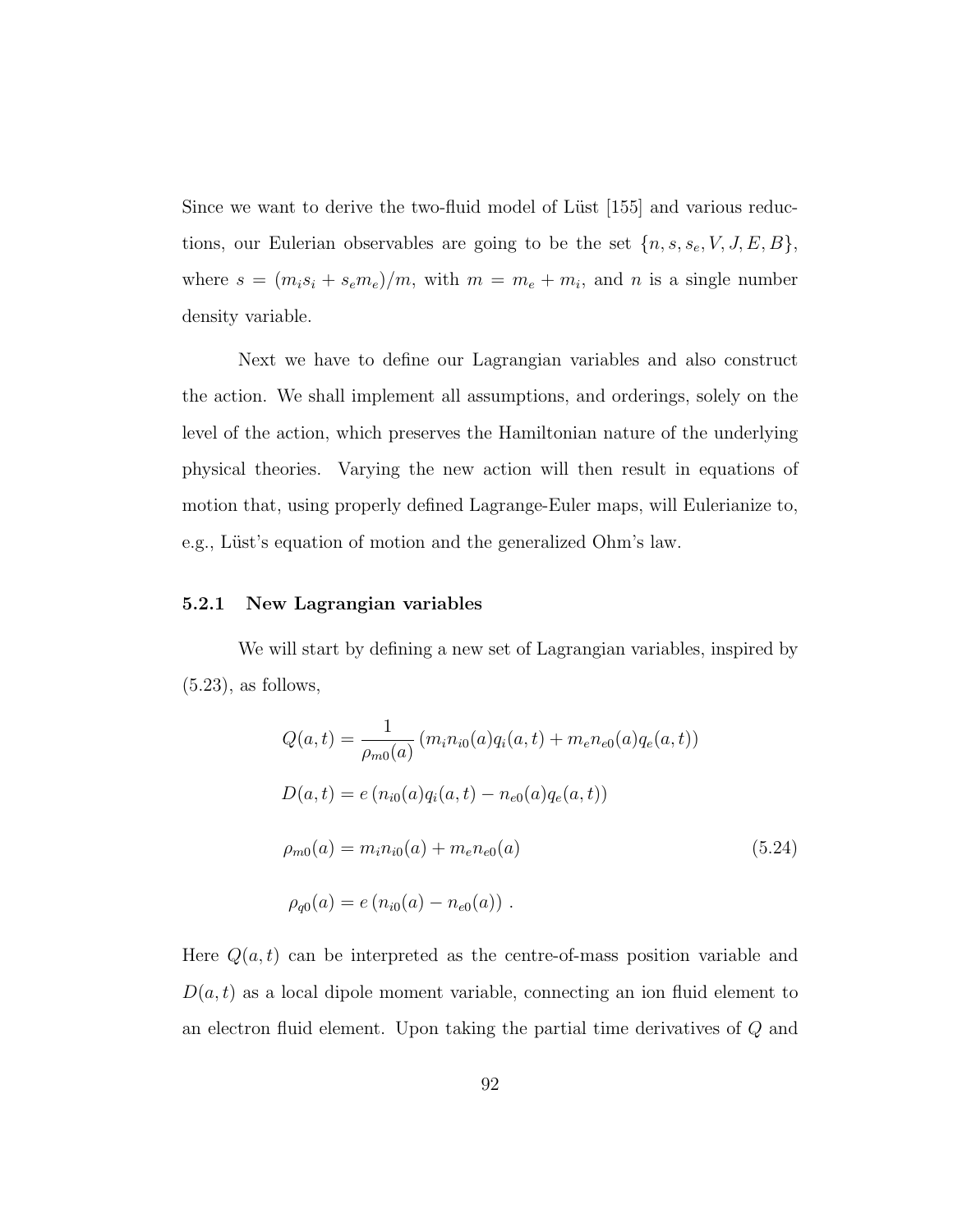D, we arrive at the center-of-mass velocity  $\dot{Q}(a, t)$  and the Lagrangian current  $\dot{D}(a, t)$ , respectively. Using appropriately defined Lagrange-Euler maps, we can ensure that  $\dot{Q}(a, t)$  will map to the Eulerian velocity  $V(x, t)$  and  $\dot{D}(a, t)$ to the Eulerian current  $J(x, t)$  as defined by (5.23).

We will also need the inverse of this transformation,

$$
q_i(a,t) = \frac{\rho_{m0}(a)Q(a,t) + \frac{m_e}{e}D(a,t)}{\rho_{m0}(a) + \frac{m_e}{e}\rho_{q0}}
$$

$$
q_e(a,t) = \frac{\rho_{m0}(a)Q(a,t) - \frac{m_i}{e}D(a,t)}{\rho_{m0}(a) - \frac{m_i}{e}\rho_{q0}}
$$

$$
n_{i0}(a) = \frac{\rho_{m0}(a) + \frac{m_e}{e}\rho_{q0}(a)}{m}
$$

$$
n_{e0}(a) = \frac{\rho_{m0}(a) - \frac{m_e}{e}\rho_{q0}(a)}{m}.
$$
(5.25)

## 5.2.2 Ordering of fields and quasineutrality

Before commencing our ordering procedure, we emphasize that our method is rather novel, as most reductions are obtained by imposing an auxiliary ordering on the equations of motion. On the other hand, we perform orderings directly in the action, which has the chief advantage of preserving the variational formulation.

To construct the action, we will start with the two-fluid action of (5.1) and change variables to  $Q$  and  $D$ , we will first make two simplifying assumptions to recover models that are of interest to us. Firstly, we order the electromagnetic fields in the action so that the displacement current in (5.16) will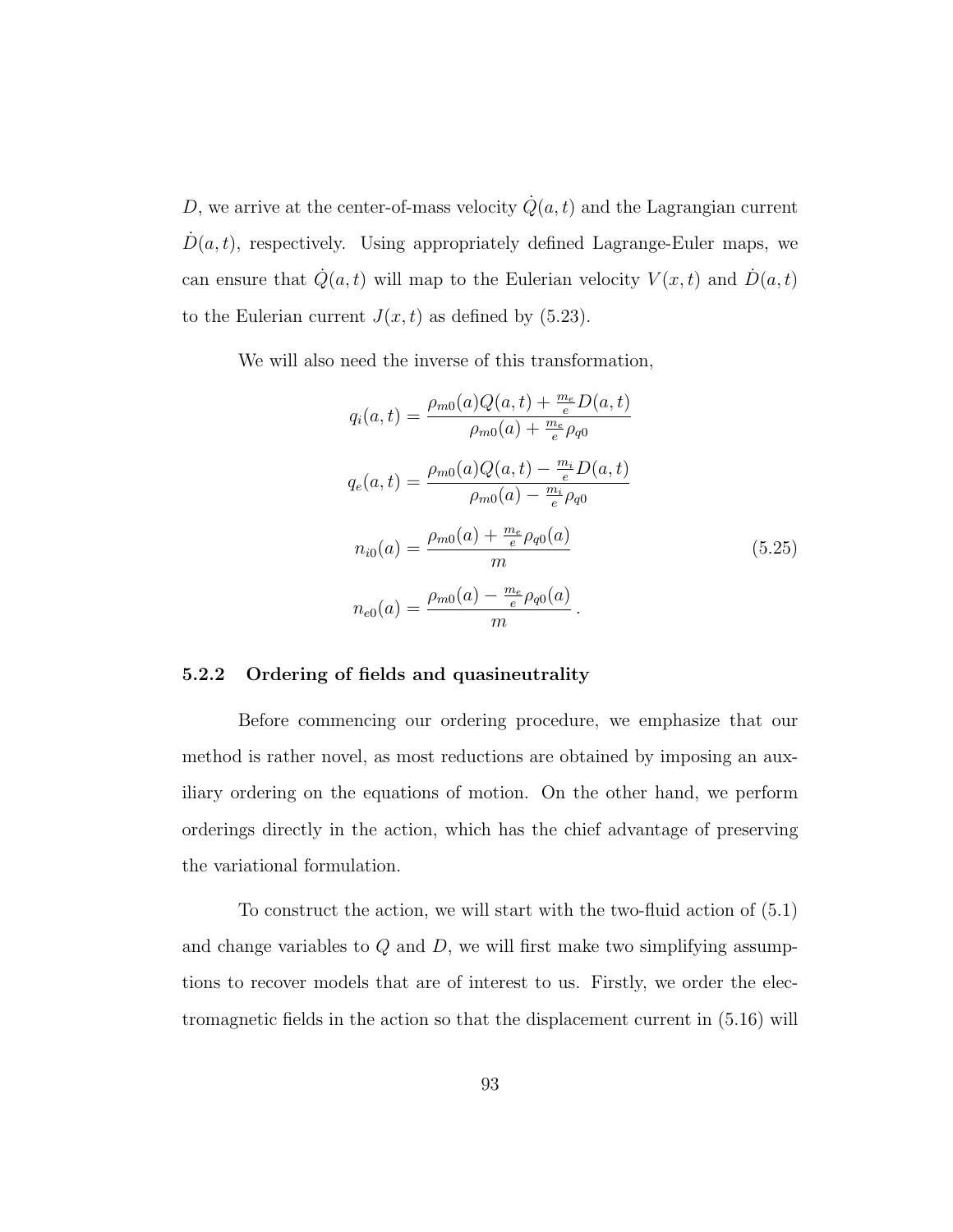vanish. Secondly, we shall enforce an ordering that automatically leads to quasineutrality. We shall now describe this field ordering in detail and discuss quasineutrality in the Lagrangian variable context, which as far as we know has not been done before.

We can neglect the displacement current in Ampére's law when the time scale of changes in the field configuration is much longer when compared to the time it takes for radiation to "communicate" these changes across the system [93, 156]. We transition to non-dimensional variables by introducing a characteristic scale  $B_0$  for the magnetic field and a characteristic length scale  $\ell$  for gradients. We normalize the  $\dot{q}_s$ 's by the Alfvén speed  $v_A = B_0/$ √  $\overline{4\pi\rho}$  and the times by the Alfvén time  $t_A = \ell/v_A$ , resulting in the following form for the sum of the field and interaction terms of the Lagrangian:

$$
\frac{B_0^2}{8\pi} \int dt \int d^3\hat{r} \left[ \left| -\frac{v_A}{c} \frac{\partial \hat{A}}{\partial \hat{t}} - \frac{\phi_0}{B_0 \ell} \hat{\nabla} \hat{\phi} \right|^2 - \left| \hat{\nabla} \times \hat{A} \right|^2 \right] + \sum_s B_0^2 \left[ \int dt \int d^3\hat{a} \; n_0 \hat{n}_{s0}(a) e_s \int d^3\hat{r} \; \delta(\hat{r} - \hat{q}_s) \times \left( \frac{v_A \ell}{B_0 c} \hat{q}_s \cdot \hat{A} - \frac{\phi_o}{B_0^2} \hat{\phi} \right) \right],
$$

where  $\phi_0$  and  $n_0$  are yet to be specified scales for the electrostatic potential and the densities of both species, respectively. We also require that the two species' velocities are of the same scale.

Now, we demand that the two terms in the interaction play an equally important role, i.e. we require them of the same order. This automatically results in a scaling for  $\phi$ ; viz.,  $\phi_0 \equiv B_0 \ell v_A/c$ . Thus, both parts of the  $|E|^2$ term are of order  $\mathcal{O}(v_A/c)$ . Neglecting this term and varying with respect to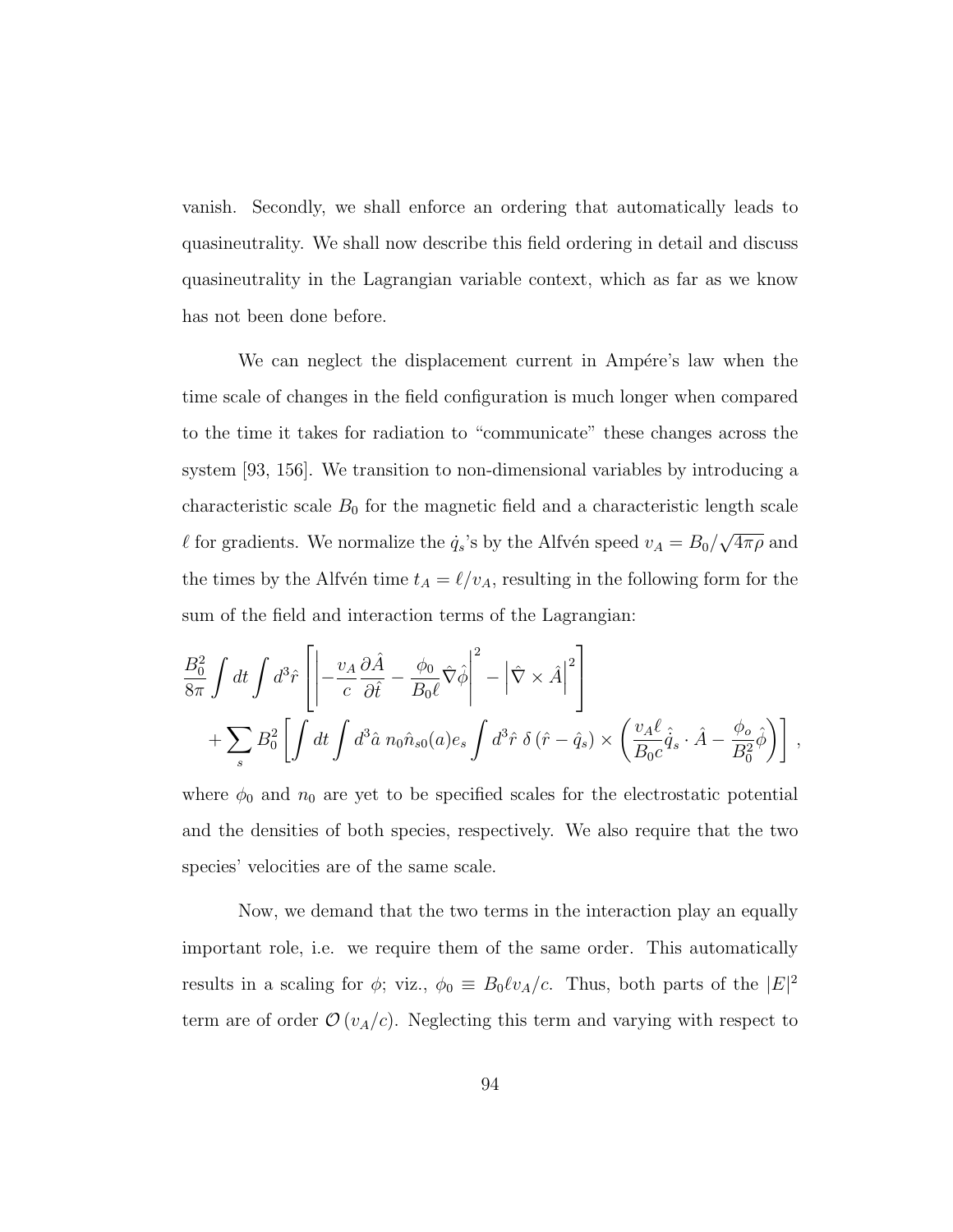$\hat{A}$  results in

$$
\hat{\nabla} \times \hat{B} = \frac{4\pi e n_0 v_A}{c} \frac{\ell}{B_0} \left( \int d^3a \; \delta(\hat{r} - \hat{q}_i) \hat{n}_{i0}(a) \hat{q}_i - \int d^3a \delta(\hat{r} - \hat{q}_e) \hat{n}_{e0}(a) \hat{q}_e \right) ,
$$

which can be written as

$$
\frac{B_0}{\ell}\hat{\nabla} \times \hat{B} = \frac{4\pi j_0}{c}\hat{J},\qquad(5.26)
$$

where  $j_0 = en_0v_A$  is the appropriate scale for the current.

Varying the scaled action with respect to  $\hat{\phi}$  yields

$$
0 = \int d^3\hat{a}\delta(\hat{r} - \hat{q}_i)\hat{n}_i - \int d^3\hat{a}\delta(\hat{r} - \hat{q}_e)\hat{n}_e \equiv \Delta\hat{n}
$$
 (5.27)

The above equation states that the difference in the two densities is zero, i.e., the plasma is quasineutral, and this is an property that holds true locally, i.e. it amounts to  $n_i(r, t) = n_e(r, t)$ . Using (5.6), this statement would correspond to the following in the Lagrangian variable picture:

$$
\frac{n_{i0}(a)}{\mathcal{J}_i(a,t)}\bigg|_{a=q_i^{-1}(r,t)} = \frac{n_{e0}(a)}{\mathcal{J}_e(a,t)}\bigg|_{a=q_e^{-1}(r,t)}.
$$
\n(5.28)

In the Lagrangian picture we will make the additional assumption of homogeneity:  $n_{i0}(a) = n_{e0}(a) = \text{constant}$ . This statement implies that, at  $t = 0$ , all fluid elements are identical in the amount of density that they carry. Therefore, we can replace  $n_{i0}$  and  $n_{e0}$  with a constant  $n_0$ . Equation (5.28) then reduces to a statement about the two Jacobians

$$
\mathcal{J}_i(a,t)\Big|_{a=q_i^{-1}(r,t)} = \mathcal{J}_e(a,t)\Big|_{a=q_e^{-1}(r,t)},
$$
\n(5.29)

which will play a central role in our development below.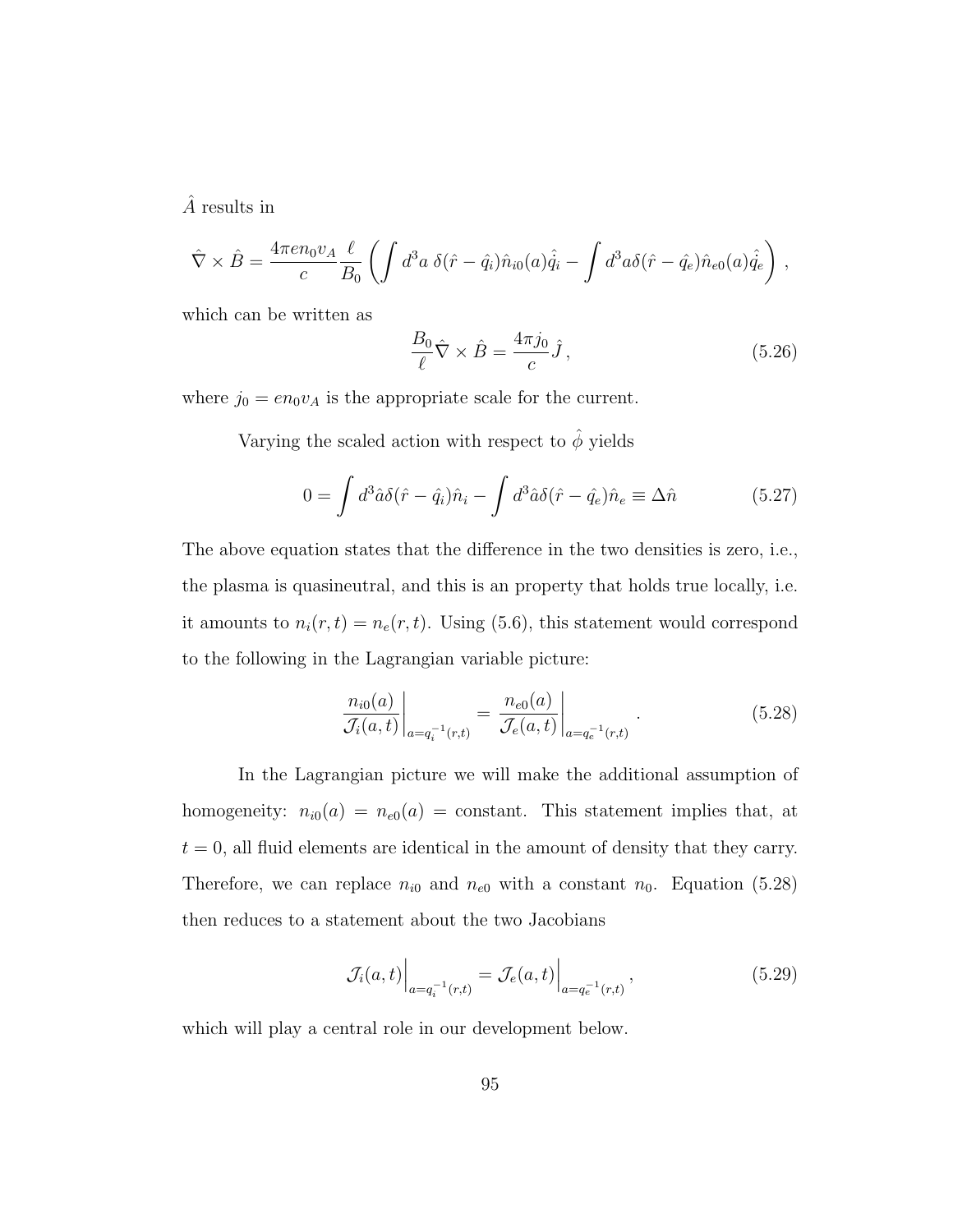At first glimpse, it may appear as though we cannot describe plasmas with density gradients, as we have used the term 'homogeneity' in our description. But, it is important to recognize that this assumption is only on the Lagrangian level. In moving to the Eulerian picture, the presence of the Jacobians ensures that density gradients and inhomogeneity can exist, and evolve over time. Furthermore, we can select our labeling scheme, and hence the Jacobian, to suitably reflect the initial density gradient of the configuration. Thus, it is clear that there is still a considerable amount of freedom in this regard.

### 5.2.3 Action functional

We are now ready to implement the change of variables discussed in Section 5.2.1. Because of the homogeneity assumption  $n_{i0}(a) = n_{e0}(a) = n_0$ , the new variables of (5.24) reduce to

$$
Q(a,t) = \frac{m_i}{m} q_i(a,t) + \frac{m_e}{m} q_e(a,t)
$$
  
\n
$$
D(a,t) = en_0 (q_i(a,t) - q_e(a,t))
$$
  
\n
$$
\rho_{m0}(a) = mn_0
$$
  
\n
$$
\rho_{q0}(a) = 0
$$
\n(5.30)

and the inverse transformation of (5.25) to

$$
q_i(Q, D) := q_i(a, t) = Q(a, t) + \frac{m_e}{men_0}D(a, t)
$$
  

$$
q_e(Q, D) := q_e(a, t) = Q(a, t) - \frac{m_i}{men_0}D(a, t),
$$
 (5.31)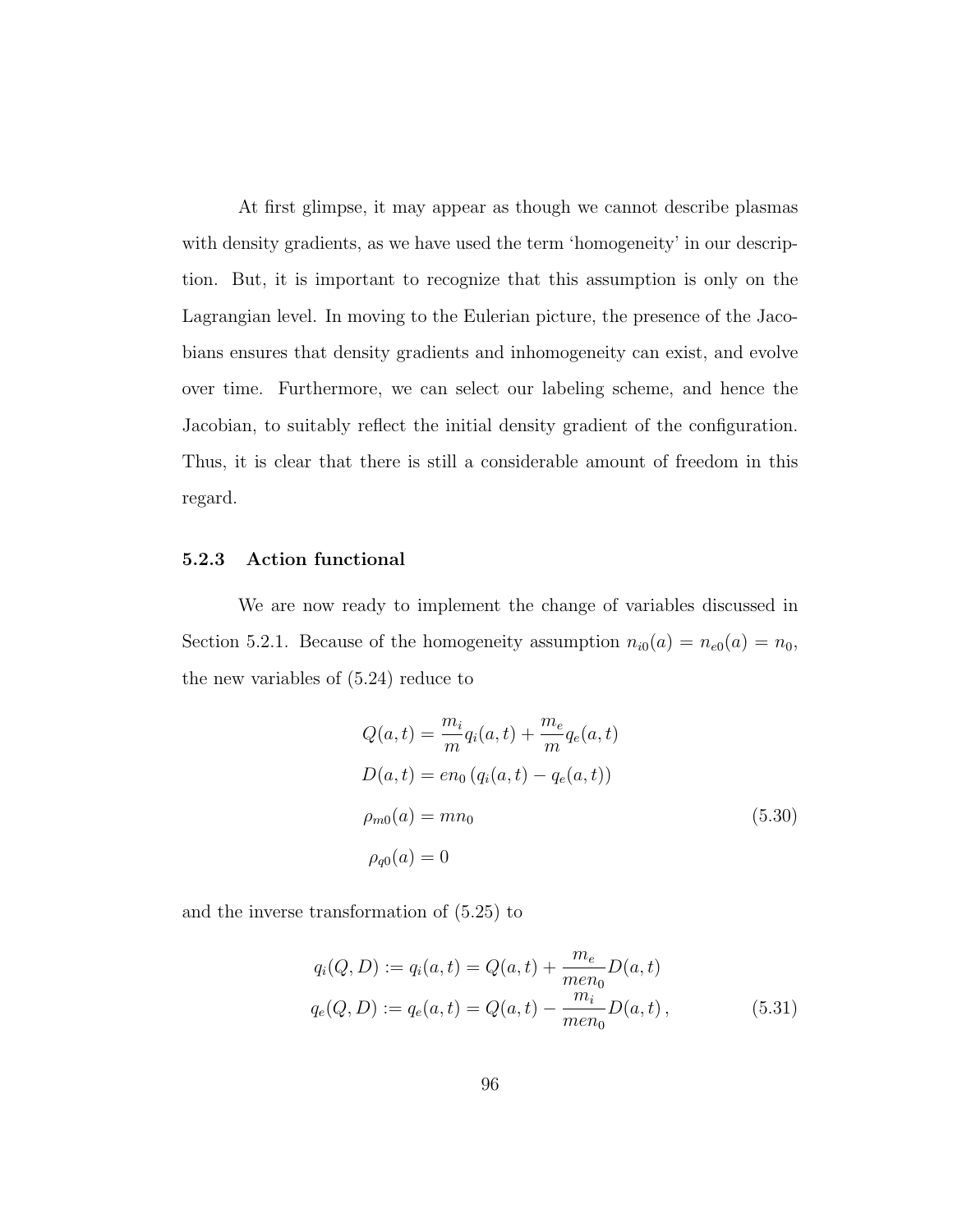where we choose the notation  $q_s(Q, D)$  to emphasize that the Lagrangian variables  $q_s$  should not be thought of as ion/electron trajectories any more but as specific linear combinations of  $Q(a, t)$  and  $D(a, t)$ . In addition, we will need the ion and electron Jacobians,  $\mathcal{J}_i(Q, D)$  and  $\mathcal{J}_e(Q, D)$ , which must now expressed in terms of Q and D.

The resulting action functional has the form:

$$
S = -\frac{1}{8\pi} \int dt \int d^3r \ |\nabla \times A(r,t)|^2
$$
  
+ 
$$
\int dt \int d^3r \int d^3a \ n_0 \left\{ \delta(x - q_i(Q, D)) \right\}
$$
  

$$
\times \left[ \frac{e}{c} \left( \dot{Q}(a, t) + \frac{m_e}{men_0} \dot{D}(a, t) \right) \cdot A(x, t) - e\phi(x, t) \right] \right\}
$$
  
+ 
$$
\int dt \int d^3r \int d^3a \ n_0 \left\{ \delta(x - q_e(Q, D)) \right\}
$$
  

$$
\times \left[ -\frac{e}{c} \left( \dot{Q}(a, t) - \frac{m_i}{men_0} \dot{D}(a, t) \right) \cdot A(x, t) + e\phi(x, t) \right] \right\}
$$
  
+ 
$$
\frac{1}{2} \int dt \int d^3a \ n_0 \left[ m_i |\dot{Q}|^2(a, t) + \frac{m_i m_e}{me^2 n_0^2} |\dot{D}|^2(a, t) \right]
$$
  
- 
$$
\int dt \int d^3a \ n_0 \left[ m_i U_i \left( \frac{m_i n_0}{\mathcal{J}_i(Q, D)}, (m s_0 - m_e s_{e0})/m_i \right) + m_e U_e \left( \frac{m_e n_0}{\mathcal{J}_e(Q, D)}, s_{e0} \right) \right], \tag{5.32}
$$

where we recall that  $s_0 = (m_i s_{i0} + m_e s_{e0})/m$ .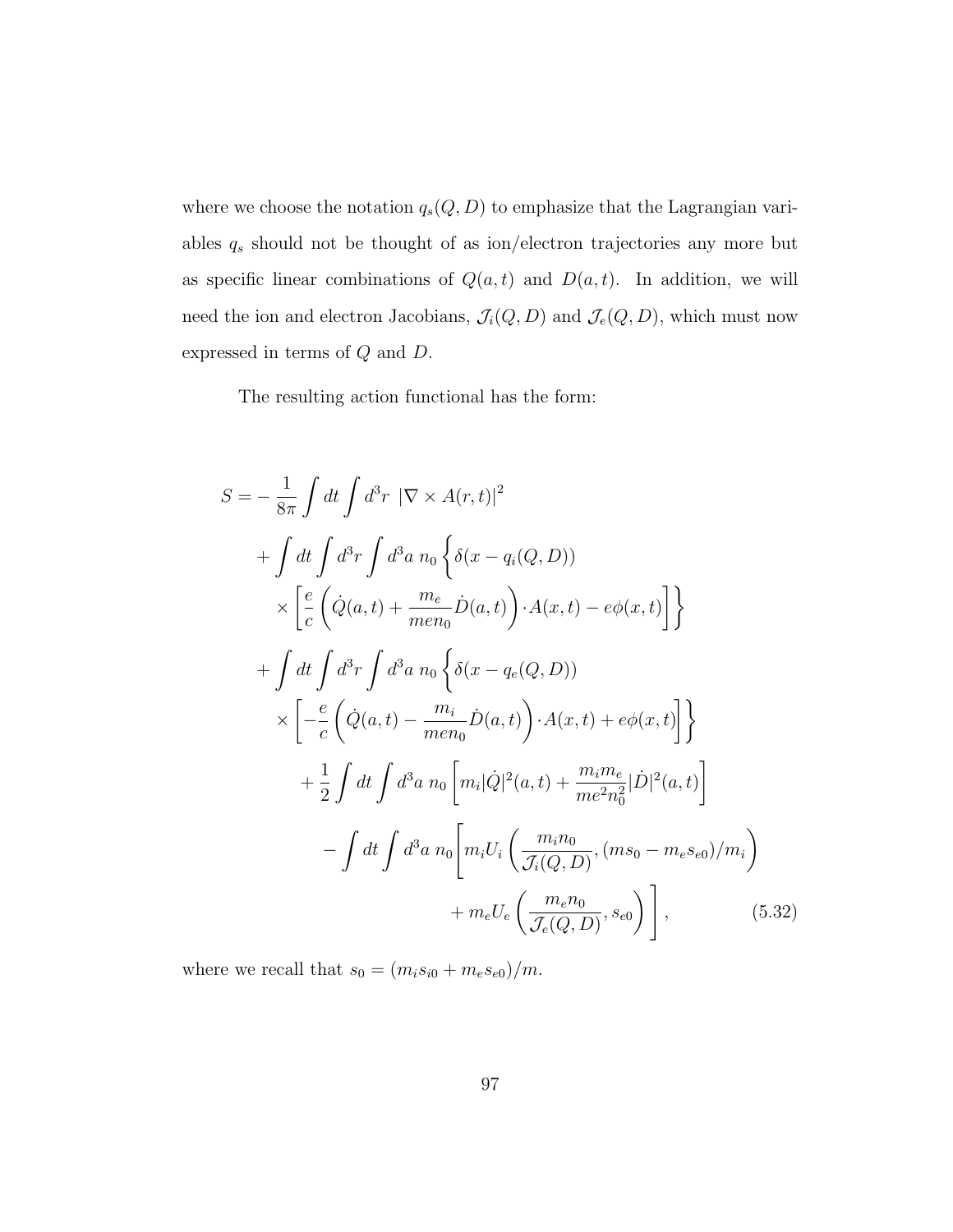### 5.2.4 Nonlocal Lagrange-Euler maps

Hitherto, we have introduced  $Q$  and  $D$  and worked with them extensively, but we have not specified their Eulerian counterparts. Now we define the Lagrange-Euler maps that connect the Eulerian observables  $V$  and  $J$  to the new Lagrangian variables Q and D. Referring to Section 5.1.2, the Lagrange-Euler map was specified as a relationship between a Lagrangian quantity and some Eulerian observables, which holds only when it is evaluated on a trajectory  $r = q_s(a, t)$ . If we apply the inverse Lagrange-Euler maps from Eqs. (5.6) and (5.8) to (5.23) and assume quasineutrality, we get

$$
V(r,t) = \frac{m_i}{m} \dot{q}_i(a,t) \Big|_{a=q_i^{-1}(r,t)} + \frac{m_e}{m} \dot{q}_e(a,t) \Big|_{a=q_e^{-1}(r,t)}
$$
  
\n
$$
J(r,t) = e\left(\frac{n_0}{\mathcal{J}_i(a,t)} \dot{q}_i(a,t)\right) \Big|_{a=q_i^{-1}(r,t)} - e\left(\frac{n_0}{\mathcal{J}_e(a,t)} \dot{q}_e(a,t)\right) \Big|_{a=q_e^{-1}(r,t)}
$$
  
\n
$$
n(r,t) = \frac{m_i}{m} \left(\frac{n_0}{\mathcal{J}_i(a,t)}\right) \Big|_{a=q_i^{-1}(r,t)} + \frac{m_e}{m} \left(\frac{n_0}{\mathcal{J}_e(a,t)}\right) \Big|_{a=q_e^{-1}(r,t)}
$$
(5.33)

$$
s(x,t) = \frac{m_i}{m} s_{i0} \Big|_{a = q_i^{-1}(r,t)} + \frac{m_e}{m} s_{e0} \Big|_{a = q_e^{-1}(r,t)}
$$
(5.34)

$$
s_e(x,t) = s_{e0} \Big|_{a = q_e^{-1}(r,t)}.
$$
\n(5.35)

The definitions of  $Q(a, t)$  and  $D(a, t)$  in (5.30) are strongly indicative that their time-derivatives should be associated with  $V$  and  $J$ , respectively. However, it is important to recognize both  $\dot{Q}$  and  $\dot{D}$  are nonlocal objects, as they relate the velocities of electrons and ions which are located at different points in space. This implies that neither  $\dot{Q}$  nor  $\dot{D}$ , when evaluated at the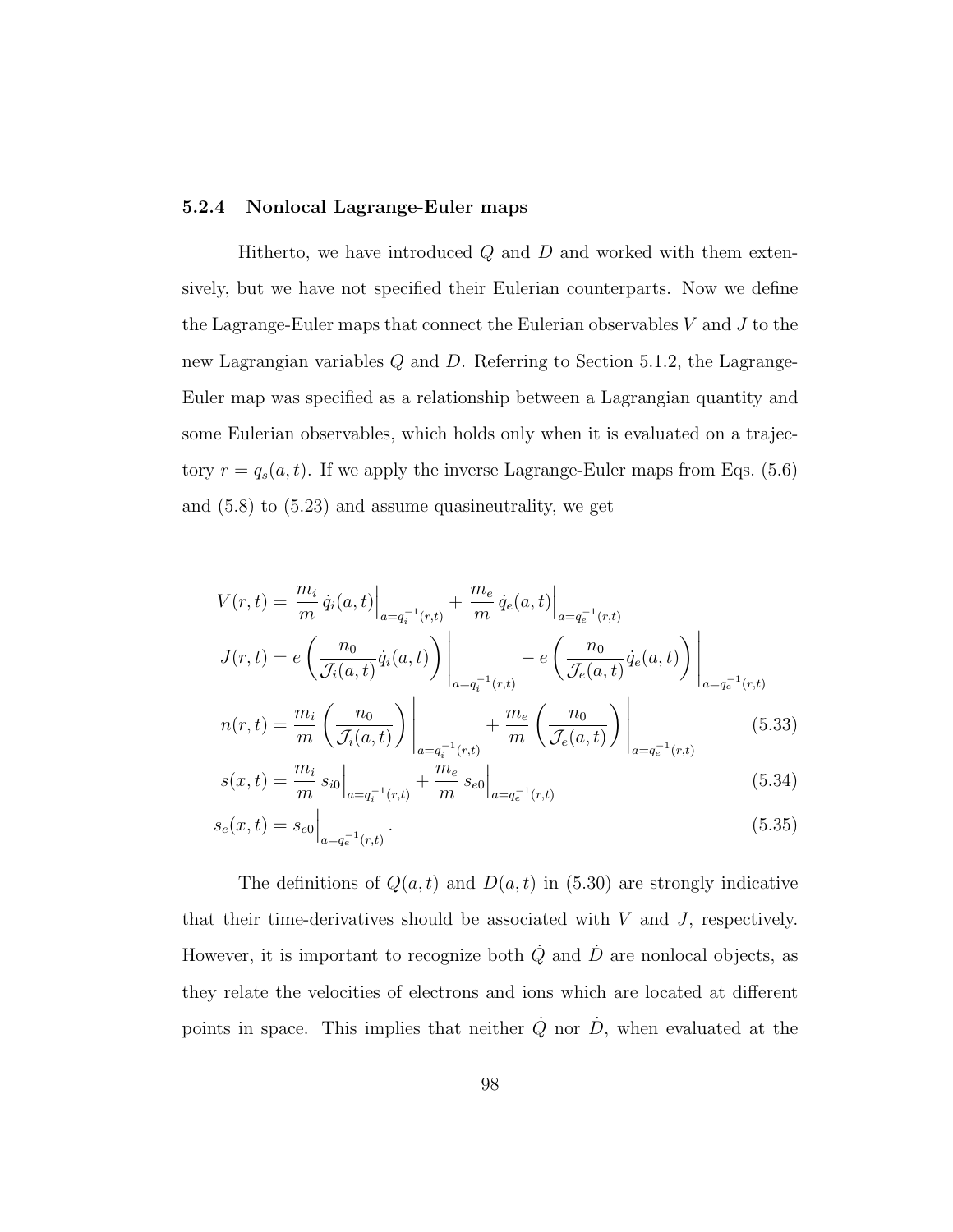inverse maps for a, can Eulerianize to a purely local velocity or current, since, in general,  $r = q_i(Q, D)$  and  $r' = q_e(Q, D)$  with  $r \neq r'$ . In other words,  $\dot{Q}$ and  $\ddot{D}$  are simultaneously evaluated at different trajectories. Therefore, we have two different inverse functions where the Lagrangian quantities are to be evaluated, namely,  $a = q_i^{-1}$  $i_l^{-1}(r,t)$  and  $a = q_e^{-1}(r',t)$  which should be thought of as the inverse functions of  $r = q_i(Q, D)$  and  $r' = q_e(Q, D)$ .

Thus, by taking these factors into account, we *define* our Lagrange-Euler maps, with  $r = r'$  chosen to ensure locality, as follows

$$
V(r,t) = \frac{m_i}{m} \left( \dot{Q}(a,t) + \frac{m_e}{men_0} \dot{D}(a,t) \right) \Big|_{a=q_i^{-1}(r,t)}
$$
(5.36)  
+ 
$$
\frac{m_e}{m} \left( \dot{Q}(a,t) - \frac{m_i}{men_0} \dot{D}(a,t) \right) \Big|_{a=q_e^{-1}(r,t)}
$$
  

$$
J(r,t) = \frac{en_0}{\mathcal{J}_i(a,t)} \left( \dot{Q}(a,t) + \frac{m_e}{men_0} \dot{D}(a,t) \right) \Big|_{a=q_i^{-1}(r,t)}
$$
  
- 
$$
\frac{en_0}{\mathcal{J}_e(a,t)} \left( \dot{Q}(a,t) - \frac{m_i}{men_0} \dot{D}(a,t) \right) \Big|_{a=q_e^{-1}(r,t)}.
$$

Due to (5.29), the two Jacobian determinants are equal provided that they are evaluated at their respective inverse functions, and can be replaced by a common Jacobian determinant,  $\mathcal{J}$ .

The maps just defined are straight-forward to apply for mapping an Eulerian statement to a Lagrangian one, but for our purpose, we have to invert them. To keep careful track of the two inverse functions, we shall carry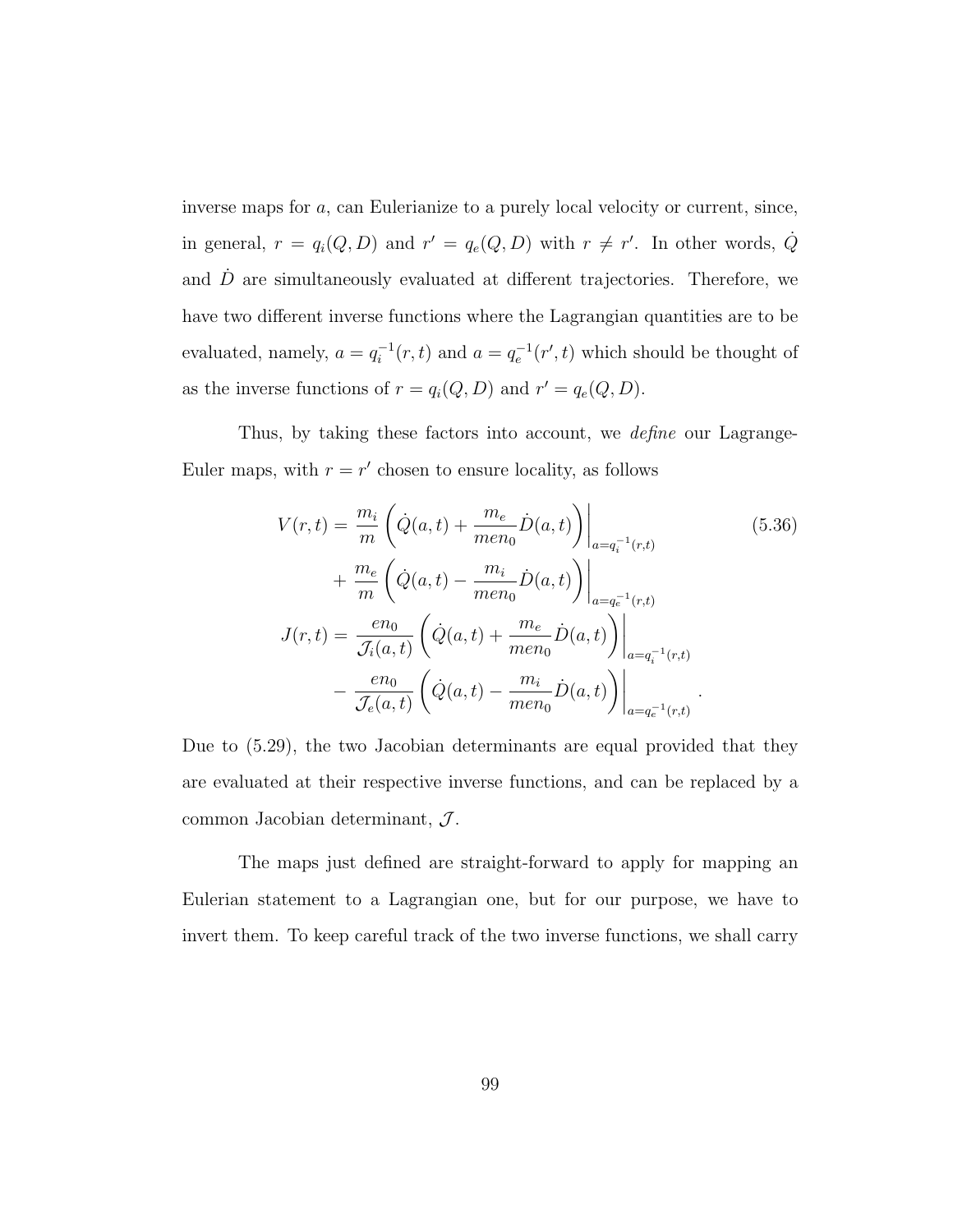out an inversion of the intermediate quantities:

$$
V(r,t) + \frac{m_e}{men(r,t)}J(r,t)
$$
  
=  $\left(\dot{Q}(a,t) + \frac{m_e}{men_0}\dot{D}(a,t)\right)\Big|_{a=q_i^{-1}(r,t)}$  (5.37)  

$$
V(r,t) - \frac{m_i}{men(r,t)}J(r,t)
$$
  
=  $\left(\dot{Q}(a,t) - \frac{m_i}{men_0}\dot{D}(a,t)\right)\Big|_{a=q_e^{-1}(r,t)},$  (5.38)

where we have used (5.6). The inverse Lagrange-Euler maps are now given by

$$
\dot{Q}(a,t) = \frac{m_i}{m} \left( V(r,t) + \frac{m_e}{men(r,t)} J(r,t) \right) \Big|_{r=q_i(Q,D)}
$$
  
+ 
$$
\frac{m_e}{m} \left( V(r',t) - \frac{m_i}{men(r',t)} J(r',t) \right) \Big|_{r'=q_e(Q,D)}
$$
  

$$
\dot{D}(a,t) = en_0 \left( V(r,t) + \frac{m_e}{men(r,t)} J(r,t) \right) \Big|_{r=q_i(Q,D)}
$$
  
- 
$$
en_0 \left( V(r',t) - \frac{m_i}{men(r',t)} J(r',t) \right) \Big|_{r'=q_e(Q,D)}
$$
 (5.39)

Note that the construction of the maps of Eqs. (5.36) and (5.39) could be undertaken with any invertible linear combination of the time derivatives of our Lagrangian variables. The only restriction, albeit a very stringent one, is that the final action should comply with the Eulerian Closure Principle, i.e., it should be expressible entirely in terms of the Eulerian observables. By using the above relations, it is easy to verify that such is indeed the case.

### 5.2.5 Lagrange-Euler maps without quasineutrality

Had we not assumed quasineutrality, we would have had to proceed in a completely different manner - (5.23) implies that the proper Lagrangian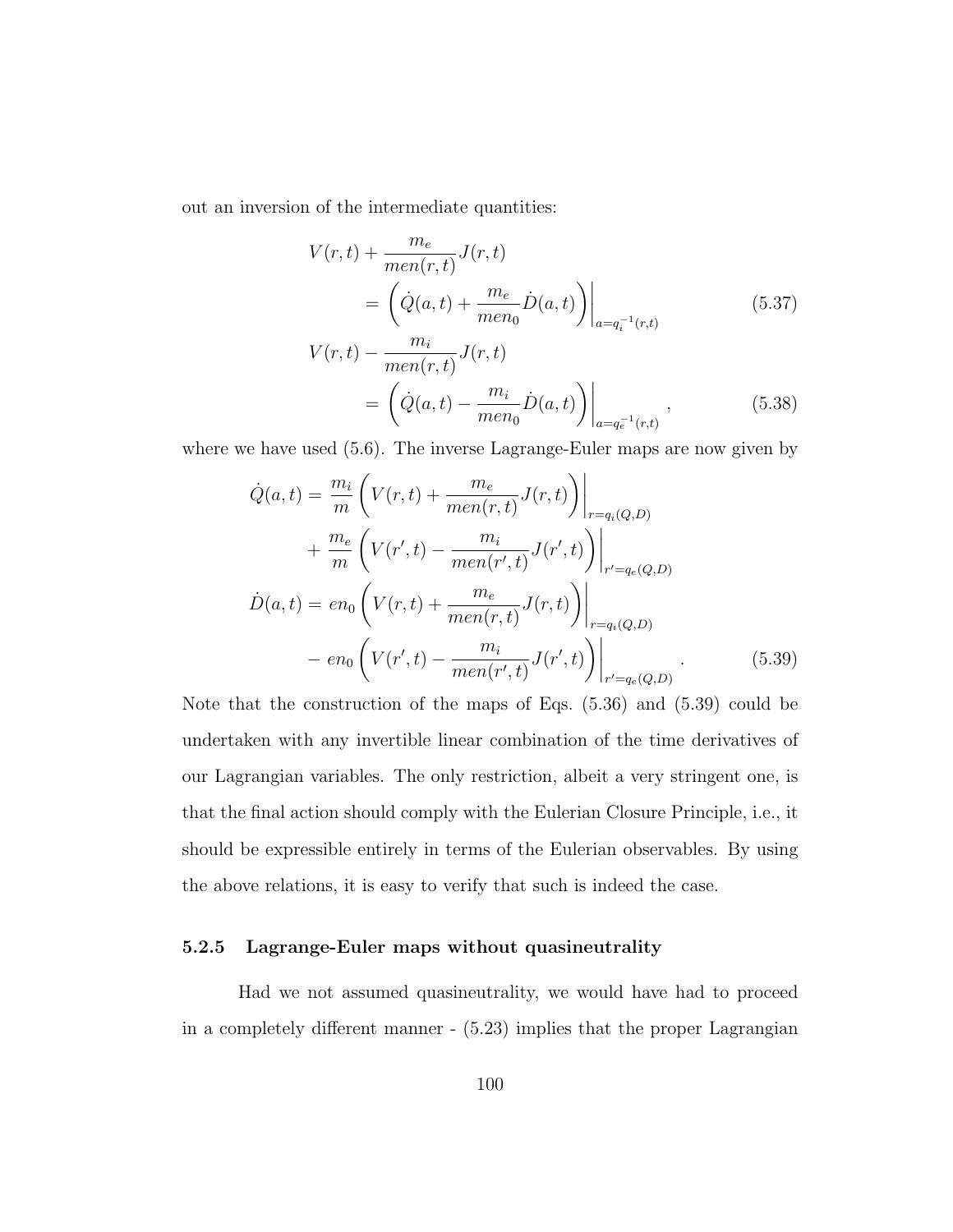variables that would Eulerianize to the velocity and current would now be

$$
V(r,t) = \frac{m_i \left(\frac{n_{i0}}{\mathcal{J}_i} \dot{q}_i(a,t)\right)\Big|_{a=q_i^{-1}(r,t)}}{m_i \left(\frac{n_{i0}}{\mathcal{J}_i}\right)\Big|_{a=q_i^{-1}(r,t)} + m_e \left(\frac{n_{e0}}{\mathcal{J}_e}\right)\Big|_{a=q_e^{-1}(r,t)}} + \frac{m_e \left(\frac{n_{e0}}{\mathcal{J}_e} \dot{q}_e(a,t)\right)\Big|_{a=q_e^{-1}(r,t)}}{m_i \left(\frac{n_{i0}}{\mathcal{J}_i}\right)\Big|_{a=q_i^{-1}(r,t)} + m_e \left(\frac{n_{e0}}{\mathcal{J}_e}\right)\Big|_{a=q_e^{-1}(r,t)}},
$$
  

$$
J(x,t) = e \left(\frac{n_{i0}}{\mathcal{J}_i} \dot{q}_i(a,t)\right)\Big|_{a=q_i^{-1}(x,t)} - e \left(\frac{n_{e0}}{\mathcal{J}_e} \dot{q}(a,t)\right)\Big|_{a=q_e^{-1}(x,t)}
$$

The above equations indicate that, in the absence of quasineutrality, the definitions for  $\dot{Q}$ ,  $\dot{D}$ , etc. should be modified to the following:

.

$$
\dot{Q}(a,t) = \frac{1}{\rho_{m0}(a)} \big( m_i \mathcal{J}_e n_{i0}(a) \dot{q}_i(a,t) + m_e \mathcal{J}_i n_{e0}(a) \dot{q}_e(a,t) \big)
$$
  

$$
\dot{D}(a,t) = e \big( \mathcal{J}_e n_{i0}(a) \dot{q}_i(a,t) - \mathcal{J}_i n_{e0}(a) \dot{q}_e(a,t) \big)
$$
  

$$
\rho_{m0}(a) = m_i \mathcal{J}_e n_{i0}(a) + m_e \mathcal{J}_i n_{e0}(a)
$$

where  $\dot{Q}/(\mathcal{J}_i\mathcal{J}_e)$  maps to  $V(r,t)$  and  $\dot{D}/(\mathcal{J}_i\mathcal{J}_e)$  to  $J(r,t)$ . In this case, however, both  $\dot{Q}$  and  $\dot{D}$  can only be implicitly defined, since the definitions of  $\mathcal{J}_i$ and  $\mathcal{J}_e$  cannot be simplified as before. This problem is absent when one is manipulating the Eulerian equations of motion. The difficulties encountered appear to suggest that a one-fluid description cannot emerge when there is no quasineutrality. Although this is only a hypothesis, it is borne out by the most general case derived by Lüst in [155]. The resulting equations of motion in  $V$ and  $J$  still contain terms explicitly referring to ion/electron quantities, e.g.,  $n_i$ and  $n_e$ . It indicates that a complete one-fluid description of non-quasineutral extended MHD may not exist; if it does, it is likely that the corresponding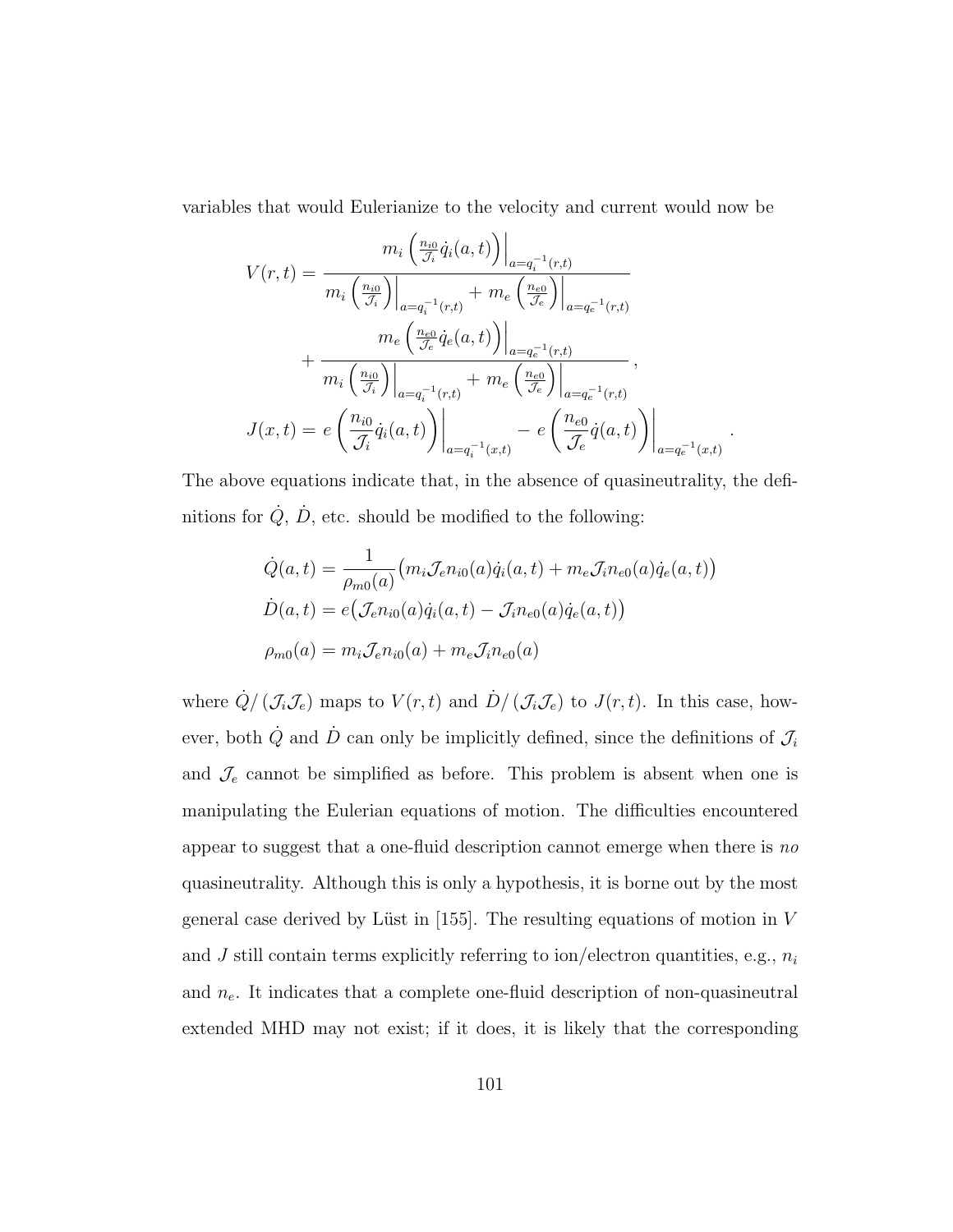action would be somewhat complicated. In constructing our action, and the Eulerian Closure Principle, we relied quite heavily on quasineutrality and it is not evident how this can be bypassed. In order to preserve the closure principle, one would need a means of distinguishing between integrations over ion and electron labels, to take into account the different factors of  $\mathcal{J}_s$  floating around.

### 5.2.6 Derivation of the continuity and entropy equations

Before we derive the equations of motion for several different models in the next section, we derive here the continuity equation, which all of the models below have in common, and the entropy equations.

Due to the identity of the Jacobians from  $(5.29)$ , the equation for n (5.33) reduces to

$$
n(r,t) = \left(\frac{n_0}{\mathcal{J}_i(a,t)}\right)\Big|_{a=q_i^{-1}(r,t)} = \left(\frac{n_0}{\mathcal{J}_e(a,t)}\right)\Big|_{a=q_e^{-1}(r,t)},\tag{5.40}
$$

where the factors of  $q_s^{-1}$  are the inverse functions of  $q_s(Q, D)$ . Inverting the equation for the ions and taking the time derivative yields

$$
\left. \frac{dn}{dt} \right|_{x=q_i(Q,D)} = \frac{d}{dt} \frac{n_0}{\mathcal{J}_i(a,t)} = -\frac{n_0}{\mathcal{J}_i^2(a,t)} \frac{\partial \mathcal{J}_i}{\partial t}.
$$

To Eulerianize the equation above, we use the well-known relations  $d/dt =$  $\partial/\partial t + v \cdot \nabla$  and  $\partial \mathcal{J}/\partial t = \mathcal{J}\nabla \cdot v$ . The key here is to use the correct Eulerian velocity, in this case the ion velocity, in terms of the one-fluid Eulerian variables V and J. The result is

$$
\frac{\partial n}{\partial t} + \left(V + \frac{m_e}{men}J\right) \cdot \nabla n = -n\nabla \cdot \left(V + \frac{m_e}{men}J\right)
$$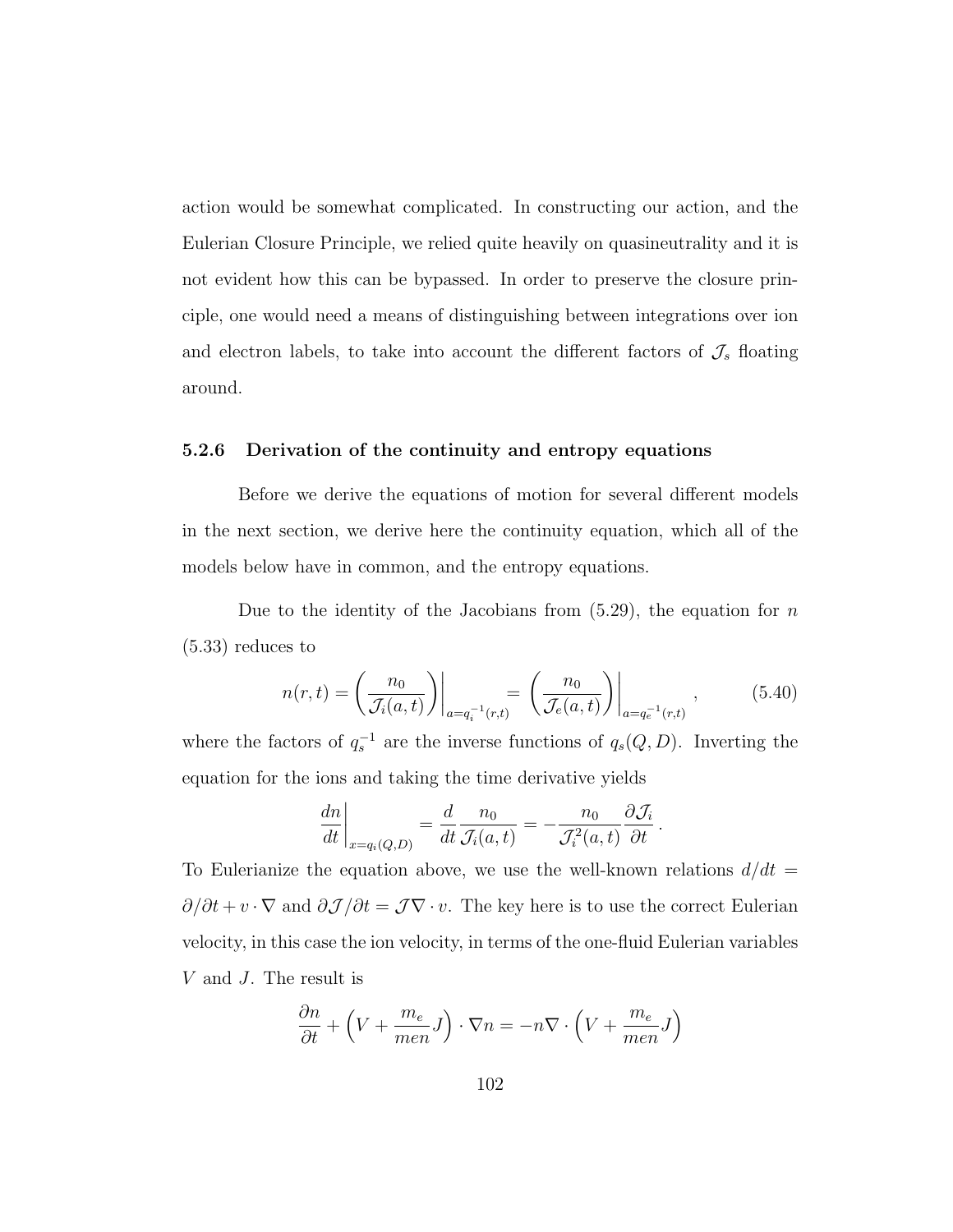which can be further reduced to

$$
\frac{\partial n}{\partial t} + \nabla \cdot (nV) + \frac{m_e}{me} \nabla \cdot J = 0.
$$

However, we already know from (5.26) that  $\nabla \cdot J = 0$ . Therefore, no matter which equality we choose in  $(5.40)$ , the same continuity equation will follow,

$$
\frac{\partial n}{\partial t} + \nabla \cdot (nV) = 0 \tag{5.41}
$$

Similarly, from (5.34), we obtain

$$
\frac{\partial s}{\partial t} + V \cdot \nabla s = 0
$$

and from (5.35)

$$
\frac{\partial s_e}{\partial t} + \left(V - \frac{m_i}{men}J\right) \cdot \nabla s_e = 0,
$$

which, to leading order in  $m_e/m_i$ , is

$$
\frac{\partial s_e}{\partial t} + \left(V - \frac{1}{en}J\right) \cdot \nabla s_e = 0.
$$

# 5.3 Derivation of reduced models

If we vary the action functional  $(5.32)$  with respect to  $Q$  and  $D$  and subsequently apply the Lagrange-Euler maps, we successfully obtain the momentum equation and generalized Ohm's law of  $List<sup>1</sup>$  in the non-dissipative

<sup>&</sup>lt;sup>1</sup>Note, there are typos in Eqs. (2.9) and (2.10) of Ref. [155] that prevent the term  $N_1$ from vanishing when imposing quasineutrality.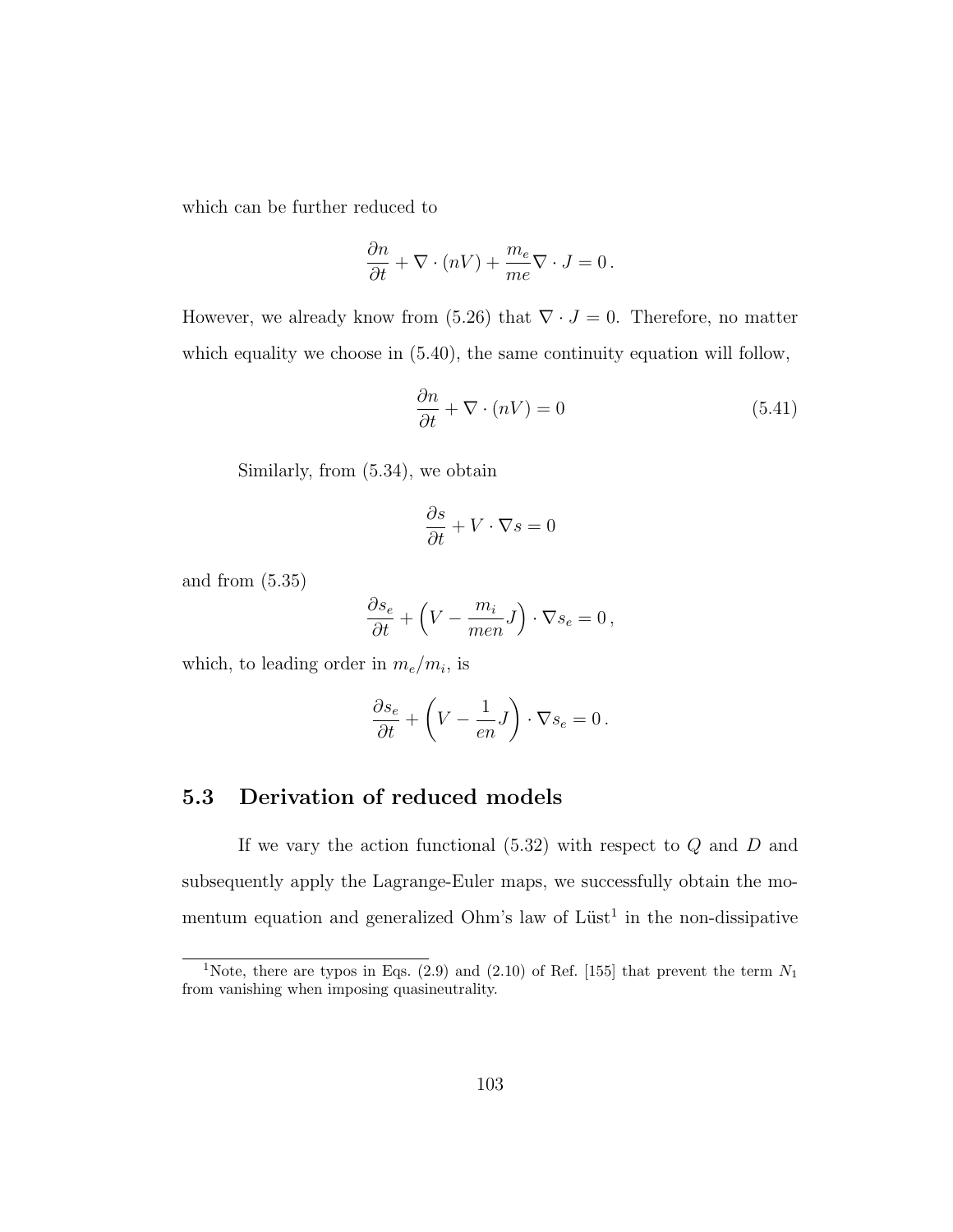limit:

$$
nm\left(\frac{\partial V}{\partial t} + (V \cdot \nabla)V\right) - \nabla p + \frac{J \times B}{c} - \frac{m_i m_e}{me^2}(J \cdot \nabla)\left(\frac{J}{n}\right) \quad (5.42)
$$
  
\n
$$
E + \frac{V \times B}{c} = \frac{m_i m_e}{me^2 n} \left(\frac{\partial J}{\partial t} + (J \cdot \nabla)V + (\nabla \cdot V)J - (J \cdot \nabla)\left(\frac{J}{n}\right)\right)
$$
  
\n
$$
+ \frac{m_i m_e}{me^2}(V \cdot \nabla)\left(\frac{J}{n}\right) + \frac{(m_i - m_e)}{m enc}(J \times B)
$$
  
\n
$$
+ \frac{m_i m_e}{mn^2 e^2}J(V \cdot \nabla)n - \frac{m_i}{men}\nabla p_e + \frac{m_e}{men}\nabla p_i. \quad (5.43)
$$

The details behind this derivation have not been presented, since we show them for extended MHD, which entails one further ordering in (5.32); the terms that arise for both models and the steps involved are virtually identical.

#### 5.3.1 Extended MHD

At this point we will make one more simplification - let us define the mass ratio  $\mu = m_e/m_i$  and order the action functional by keeping terms up to first order in  $\mu$ . The resultant model is referred to as extended MHD, and we observe that an associated action principle was studied via the Euler-Poincaré formalism in [157]. After making such a choice, we arrive at

$$
q_i(Q, D) = Q(a, t) + \frac{\mu}{en_0} D(a, t)
$$
  

$$
q_e(Q, D) = Q(a, t) - \frac{1 - \mu}{en_0} D(a, t)
$$
 (5.44)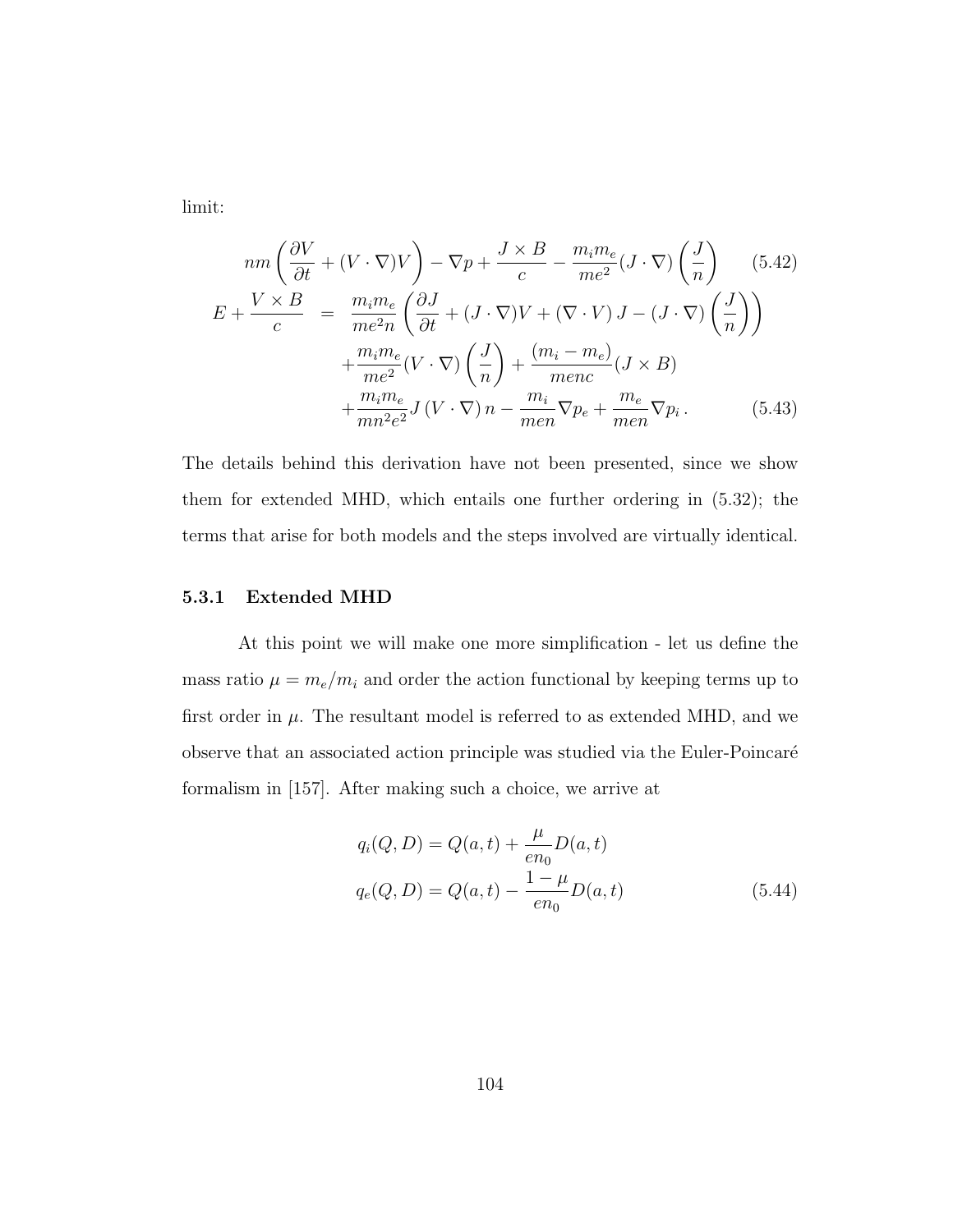and the action takes on the form

$$
S = -\frac{1}{8\pi} \int dt \int d^3r \ |\nabla \times A(r,t)|^2
$$
  
+ 
$$
\int dt \int d^3r \int d^3a \ n_0 \left\{ \delta(r - q_i(Q, D)) \right\}
$$
  

$$
\times \left[ \frac{e}{c} \dot{Q}(a, t) + \frac{\mu}{cn_0} \dot{D}(a, t) \cdot A(r, t) - e\phi(r, t) \right] \right\}
$$
  
+ 
$$
\int dt \int d^3r \int d^3a \ n_0 \left\{ \delta(r - q_e(Q, D)) \right\}
$$
  

$$
\times \left[ -\frac{e}{c} \dot{Q}(a, t) + \frac{(1 - \mu)}{cn_0} \dot{D}(a, t) \cdot A(r, t) + e\phi(r, t) \right] \right\}
$$
  
+ 
$$
\frac{1}{2} \int dt \int d^3a \ n_0 m_i \left( (1 + \mu) |\dot{Q}|^2(a, t) + \frac{\mu}{e^2 n_0^2} |\dot{D}|^2(a, t) \right)
$$
  
- 
$$
\int dt \int d^3a \ n_0 \left( \mathfrak{U}_e \left( \frac{n_0}{\mathcal{J}_e(Q, D)}, s_{e0} \right) + \mathfrak{U}_i \left( \frac{n_0}{\mathcal{J}_i(Q, D)}, s_{i0} \right) \right).
$$
(5.45)

where the internal energy per unit mass  $U_s$  has been duly replaced by  $\mathfrak{U}_s,$  the internal energy per particle. The pressure is obtained from the latter according to  $p_s = n^2 \partial \mathfrak{U}_s / \partial n$ .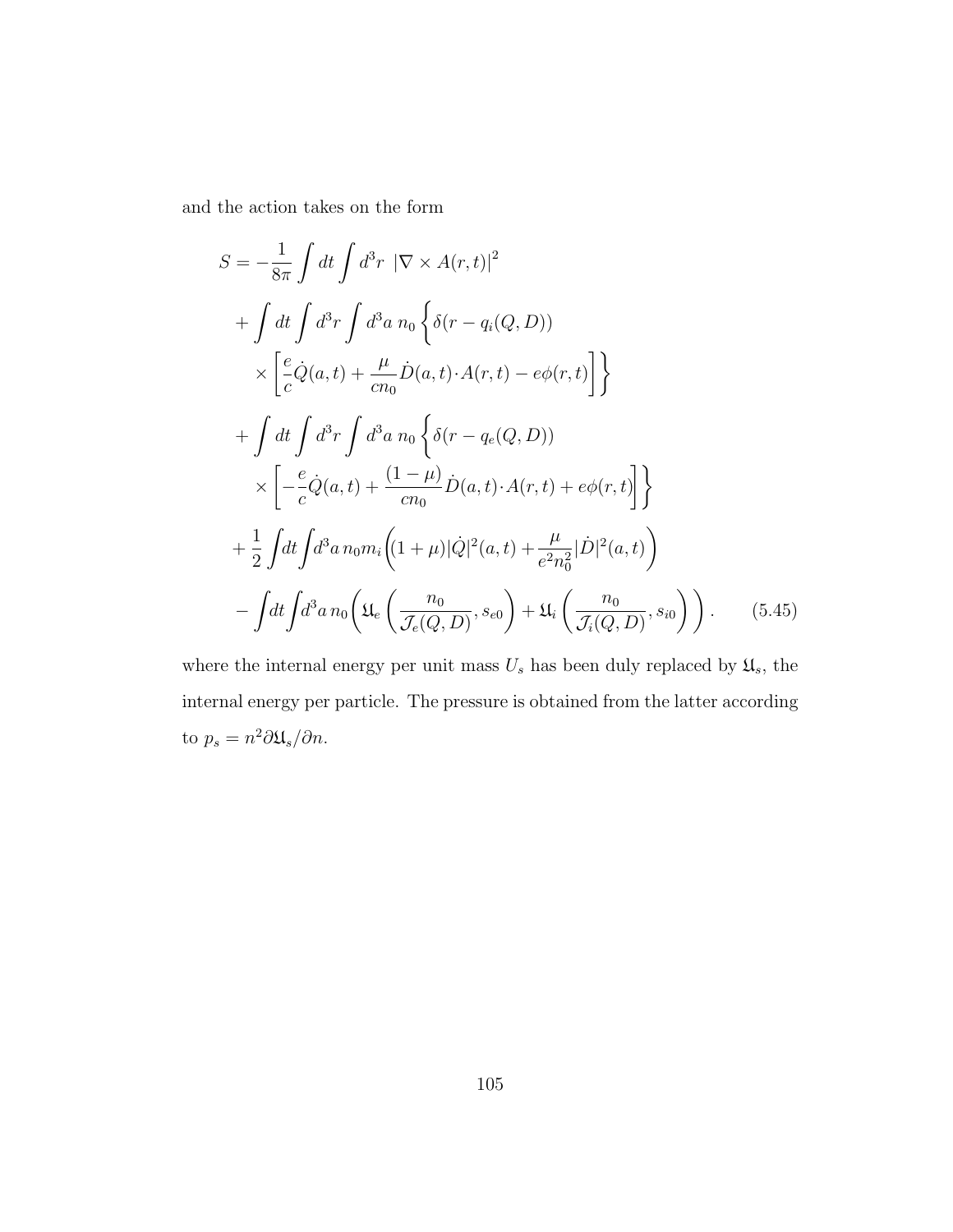Varying the action with respect to  $Q_k$  yields

$$
0 = -n_0 m_i (1 + \mu) \ddot{Q}_k(a, t) - \partial_k p
$$
  
+ 
$$
n_0 \left[ \frac{e}{c} \left( \dot{Q}_j(a, t) + \frac{\mu}{en_0} \dot{D}_j(a, t) \right) \frac{\partial A_j(r, t)}{\partial r^k} -e \partial_k \phi(r, t) - \frac{e}{c} \frac{d}{dt} A_k(r, t) \right] \Big|_{r = q_i(Q, D)}
$$
  
+ 
$$
n_0 \left[ -\frac{e}{c} \left( \dot{Q}_j(a, t) - \frac{(1 - \mu)}{en_0} \dot{D}_j(a, t) \right) \frac{\partial A_j(r, t)}{\partial r^k} +e \partial_k \phi(r, t) + \frac{e}{c} \frac{d}{dt} A_k(r, t) \right] \Big|_{r = q_e(Q, D)}
$$
(5.46)

The variation of the internal energy term proceeds by varying  $q_s$  through Eqs. (5.44), giving a contribution  $\delta q_s = \delta Q$  (in addition to  $\delta D$  contributions as well) . We also make use of Eqs. (5.44) in the variation of the Jacobians  $\mathcal{J}_s$ . We have directly given the Eulerian result for the internal energies since the Lagrangian counterpart has two terms of the form of (5.20), and it is cumbersome to carry this through the rest of the calculation. For an alternative treatment on the Lagrangian level, we refer the reader to [57]. Consistent with Dalton's law, the total single fluid pressure is  $p = p_i + p_e$  and both these pressures are present at the zeroth order of  $\mu$ . It is important to recognize that the two time derivatives of A do not cancel, because they are advected by different flow velocities. In the the Lagrangian framework, it is equivalent to stating that they are evaluated at different arguments.

To find the Eulerian equations of motion, we start with (5.39), (up to first order in  $\mu$  and impose locality, i.e.,  $r = r'$ , such that  $\dot{Q}$  maps to  $V(r, t)$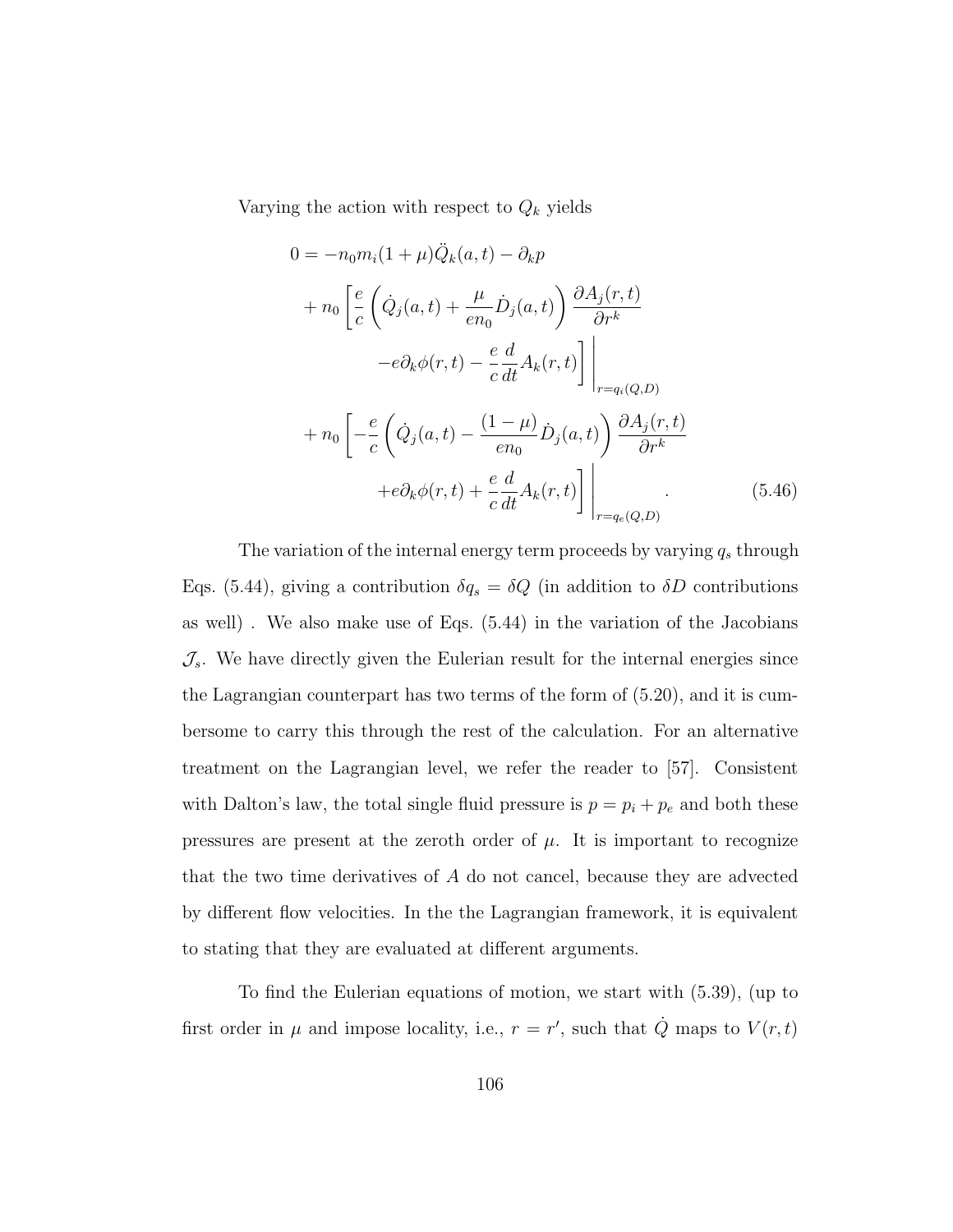and  $\dot{D}$  to  $J(r, t)$ . However, the time derivatives of  $\dot{Q}$  and  $\dot{D}$  have to be treated with care as they each consist of two terms that are advected with different velocities. We will now provide the details of how the Eulerianization of the equations of motion is carried out.

The  $\ddot{Q}$  in the first term of (5.46) can be re-written as

$$
\ddot{Q}(a,t) = (1 - \mu) \frac{d}{dt} \left( V(r,t) + \frac{\mu}{en(r,t)} J(r,t) \right) \Big|_{r = q_i(Q,D)}
$$
  
+ 
$$
\mu \frac{d}{dt} \left( V(r,t) - \frac{(1 - \mu)}{en(r,t)} J(r,t) \right) \Big|_{r = q_e(Q,D)}
$$
  
= 
$$
(1 - \mu) \left( \frac{\partial V}{\partial t} + \frac{\partial q_i}{\partial t} \cdot \nabla V + \frac{\mu}{en} \frac{\partial}{\partial t} \left( \frac{J}{n} \right) + \frac{\mu}{e} \frac{\partial q_i}{\partial t} \cdot \nabla \left( \frac{J}{n} \right) \right)
$$
  
+ 
$$
\mu \left( \frac{\partial V}{\partial t} + \frac{\partial q_e}{\partial t} \cdot \nabla V - \frac{(1 - \mu)}{en} \frac{\partial}{\partial t} \left( \frac{J}{n} \right) - \frac{(1 - \mu)}{e} \frac{\partial q_e}{\partial t} \cdot \nabla \left( \frac{J}{n} \right) \right).
$$
 (5.47)

From Eqs. (5.44), we can compute the explicit expressions for the time derivatives of the  $q_s(Q, D)$ ,

$$
\frac{\partial q_i}{\partial t} = \dot{Q} + \frac{\mu}{en_0} \dot{D} \longrightarrow V + \frac{\mu}{en} J \tag{5.48}
$$

$$
\frac{\partial q_e}{\partial t} = \dot{Q} - \frac{1 - \mu}{en_0} \dot{D} \longrightarrow V - \frac{1 - \mu}{en} J. \tag{5.49}
$$

Inserting these expression into (5.47), after some algebra, we arrive at

$$
\ddot{Q}(a,t) \longrightarrow \frac{\partial V}{\partial t} + (V \cdot \nabla)V + \frac{\mu(1-\mu)}{ne^2} (J \cdot \nabla) \left(\frac{J}{n}\right). \tag{5.50}
$$

Next we Eulerianize the interaction terms of (5.46) using (5.39), up to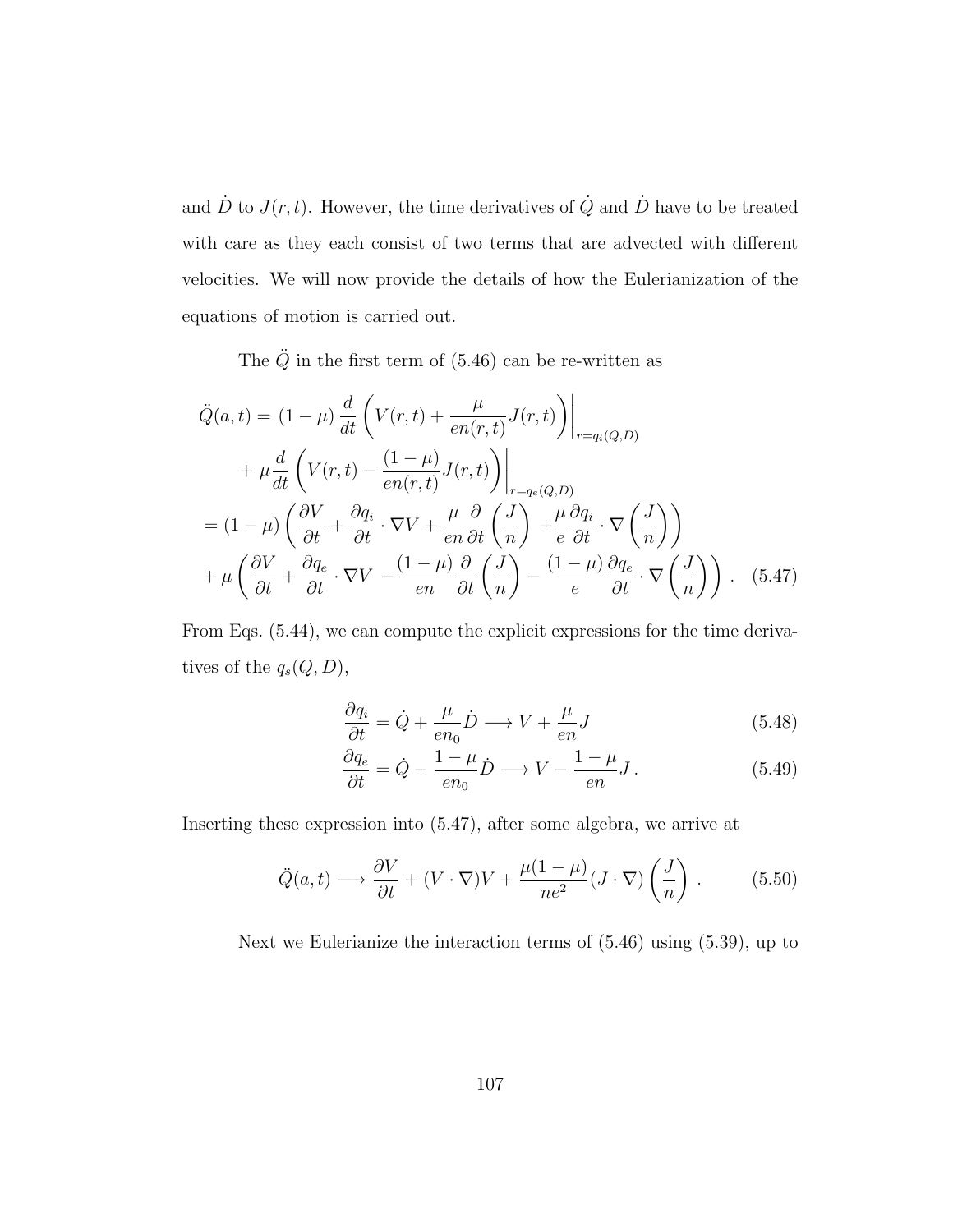first order in  $\mu$ , and (5.44). The result is

$$
\frac{ne}{c}\left[\left(V_j + \frac{\mu}{en}J_j\right)\frac{\partial A_j}{\partial r^k} - c\partial_k\phi - \frac{\partial A_k}{\partial t} - \frac{\partial q_i}{\partial t} \cdot \nabla A_k\right] \n+ \frac{ne}{c}\left[\left(-V_j + \frac{(1-\mu)}{en}J_j\right)\frac{\partial A_j}{\partial r^k} + c\partial_k\phi + \frac{\partial A_k}{\partial t} + \frac{\partial q_e}{\partial t} \cdot \nabla A_k\right],
$$
\n(5.51)

which, after substitution using Eqs. (5.48) and (5.49), yields

$$
\frac{1}{c} \left( J_j \frac{\partial A_j}{\partial r^k} - J_j \frac{\partial A_k}{\partial r^j} \right) = \frac{(J \times (\nabla \times A))_k}{c} . \tag{5.52}
$$

The full Eulerian version of the equation of motion for the velocity of (5.46), also referred to as the momentum equation is

$$
nm\left(\frac{\partial V}{\partial t} + (V \cdot \nabla)V\right) = -\nabla p + \frac{J \times B}{c} - \frac{m_e}{e^2}(J \cdot \nabla)\left(\frac{J}{n}\right). (5.53)
$$

In Ref. [57], the last term on the RHS of  $(5.53)$  was shown to be absolutely necessary for energy conservation.

Next, varying the action with respect to  $D_k$  yields

$$
0 = \frac{m_i \mu}{n_0 e^2} \ddot{D}_k(a, t) + \frac{(1 - \mu)}{en} \partial_k p_e - \frac{\mu}{en} \partial_k p_i
$$
  
+ 
$$
\mu \left[ \left( -\frac{1}{c} \frac{d}{dt} A_k(r, t) - \partial_k \phi(r, t) + \frac{1}{c} \left( \dot{Q}_j(a, t) \right) + \frac{\mu}{en_0} \dot{D}_j(a, t) \right) \frac{\partial A_j(r, t)}{\partial r^k} \right) \right] \Big|_{r = q_i(Q, D)}
$$
  
+ 
$$
(1 - \mu) \left[ \left( -\frac{1}{c} \frac{d}{dt} A_r(x, t) - \partial_k \phi(r, t) + \frac{1}{c} \left( \dot{Q}_j(a, t) \right) - \frac{(1 - \mu)}{en_0} \dot{D}_j(a, t) \right) \frac{\partial A_j(r, t)}{\partial x^k} \right) \Big] \Big|_{r = q_e(Q, D)}
$$
(5.54)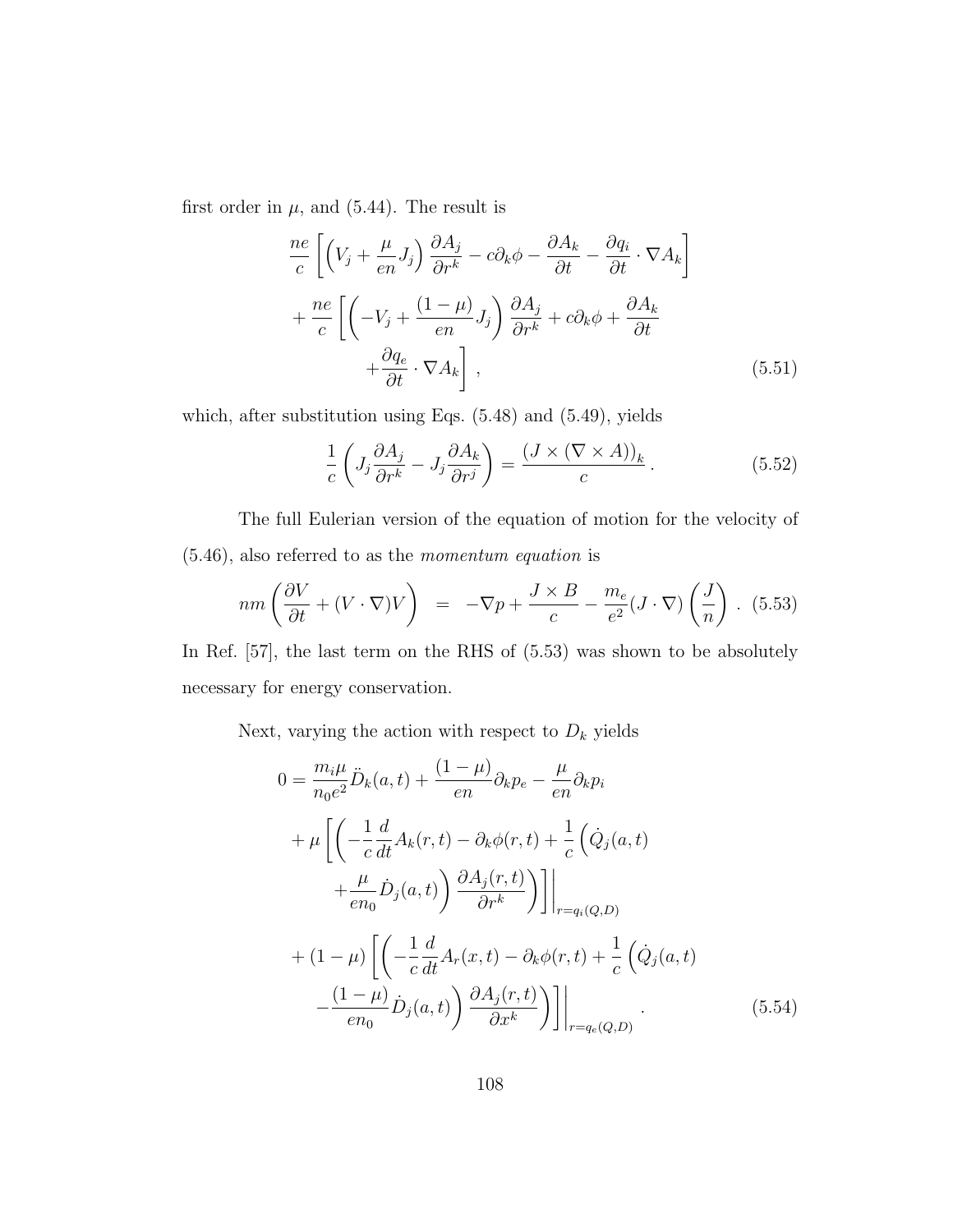This time, the Jacobians of the internal energies are varied using the fact the variations contribute as follows:  $\delta q_e \rightarrow -(1 - \mu) \delta D/(en_0)$  and  $\delta q_i \rightarrow$  $\mu\delta D/(en_0)$ , which again follow from Eqs. (5.44). It is precisely for this reason that only the electron pressure appears, to leading order, in the generalized Ohm's law for extended MHD.

Eulerianizing the  $\ddot{D}$  term in (5.54) is carried out in an analogous manner to that of  $\ddot{Q}$ , and it yields

$$
\frac{m_i \mu}{n_0 e^2} \ddot{D}(a, t) = \frac{m_i \mu}{e^2 n} \left( \frac{\partial J}{\partial t} + (J \cdot \nabla) V + (\nabla \cdot V) J - (J \cdot \nabla) \left( \frac{J}{n} \right) \right) + \frac{m_i \mu}{e^2} (V \cdot \nabla) \left( \frac{J}{n} \right) + \frac{m_i \mu}{e^2 n^2} J (V \cdot \nabla) n
$$
(5.55)

where the continuity equation (5.41) was used to eliminate the time derivative of n; we also retained terms that were leading order in  $\mu$ . The interaction terms in (5.54) reduce to

$$
E + \frac{V \times (\nabla \times A)}{c} - \frac{(1 - 2\mu)}{enc} J \times (\nabla \times A). \tag{5.56}
$$

In Eqs. (5.55) and (5.56) we see the presence of some terms involving  $\mu$ , in front of  $\ddot{D}$  and  $J \times B$ , respectively. However, in the latter case it occurs only through the factor  $(1 - 2\mu)$  and since our ordering is  $\mu \ll 1$ , we can drop the  $\mu$ -dependence in Eq. (5.56), to lowest order. However, in Eq. (5.55), we cannot throw out all the terms that depend on  $\mu$  to lowest order, as this would amount to a clear case of throwing out the baby along with the bath water, i.e. we lose a large number of crucial terms if we perform this operator. Moreover, the factor  $\mu m_i/(ne^2)$  cannot be cast into a dimensionless form in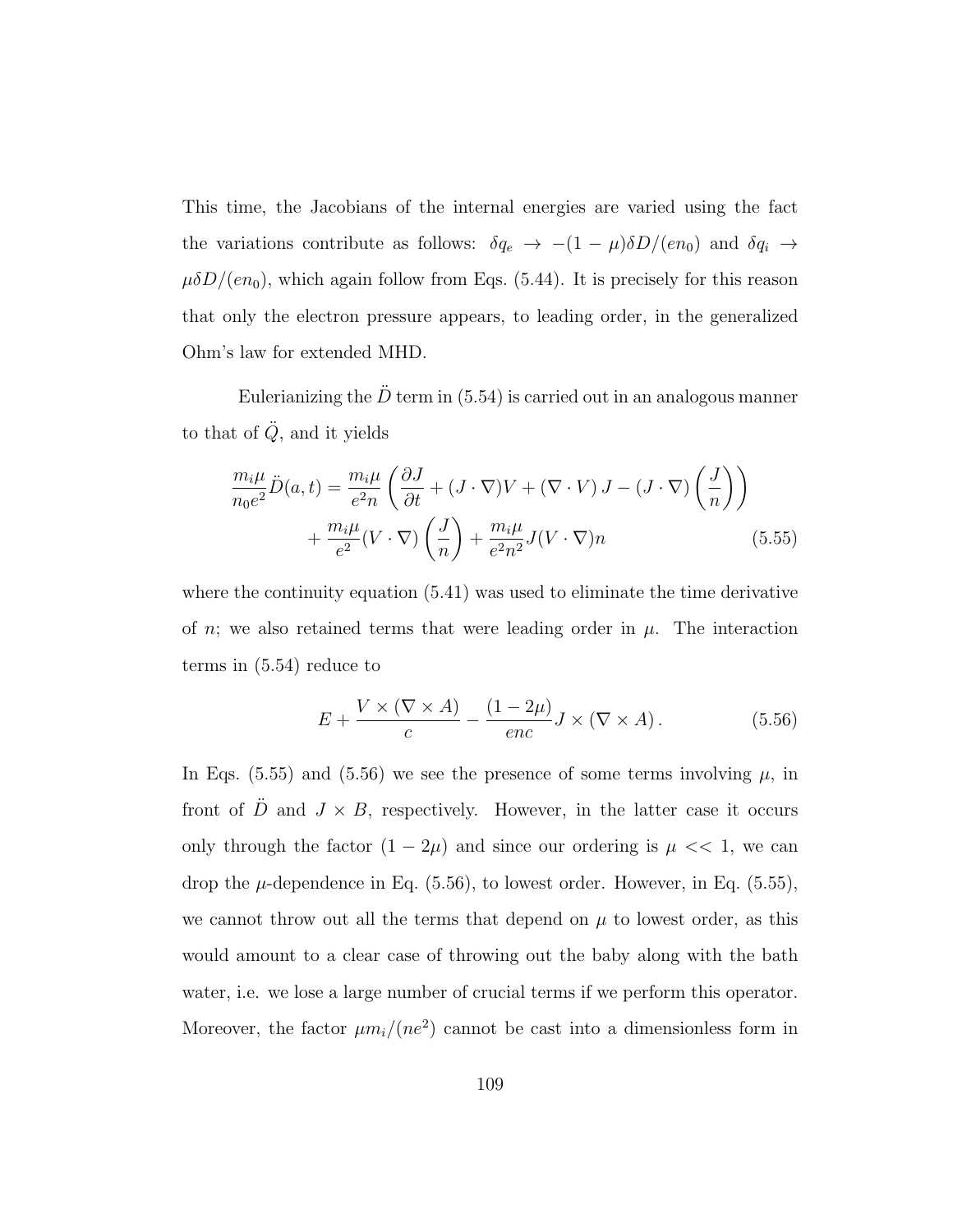a straightforward manner, and hence one cannot invoke the ordering  $\mu \ll$ 1 here. On the other hand, in  $(1 - 2\mu)$ , observe that the factor of '1' is already (trivially) in a dimensionless form, faciliating an easy comparison. Post-variation, the discrepancy in the order of the derived terms, i.e. the existence of these anomalous terms has also been observed in other contexts; see e.g. [158].

The Eulerian version of the equation of motion of the current (5.54) is obtained after retaining terms to lowest order in  $\mu$ . It is commonly referred to as the generalized Ohm's law, and has the form

$$
E + \frac{V \times B}{c} = \frac{m_e}{e^2 n} \left( \frac{\partial J}{\partial t} + (J \cdot \nabla) V + (\nabla \cdot V) J - (J \cdot \nabla) \left( \frac{J}{n} \right) \right)
$$

$$
+ \frac{(J \times B)}{enc} - \frac{\nabla p_e}{en} + \frac{m_e}{e^2} (V \cdot \nabla) \left( \frac{J}{n} \right) + \frac{m_e}{e^2 n^2} J (V \cdot \nabla) n. \tag{5.57}
$$

The last two terms on the right hand side of (5.57) can be combined to yield a single term  $(m_e/(e^2n))(V \cdot \nabla)J$ . Since we also know that  $\nabla \cdot J = 0$ , we can add a  $V(\nabla \cdot J)$  term without changing the result, and combine most terms via the divergence of the tensor  $VJ + JV$  to obtain the following equation:

$$
E + \frac{V \times B}{c} = \frac{m_e}{e^2 n} \left( \frac{\partial J}{\partial t} + \nabla \cdot (V J + J V) \right)
$$

$$
- \frac{m_e}{e^2 n} (J \cdot \nabla) \left( \frac{J}{n} \right) + \frac{(J \times B)}{enc} - \frac{\nabla p_e}{en}.
$$
(5.58)

Equations (5.53) and (5.58) constitute the extended MHD model, which is in agreement with the results obtained in [57, 155].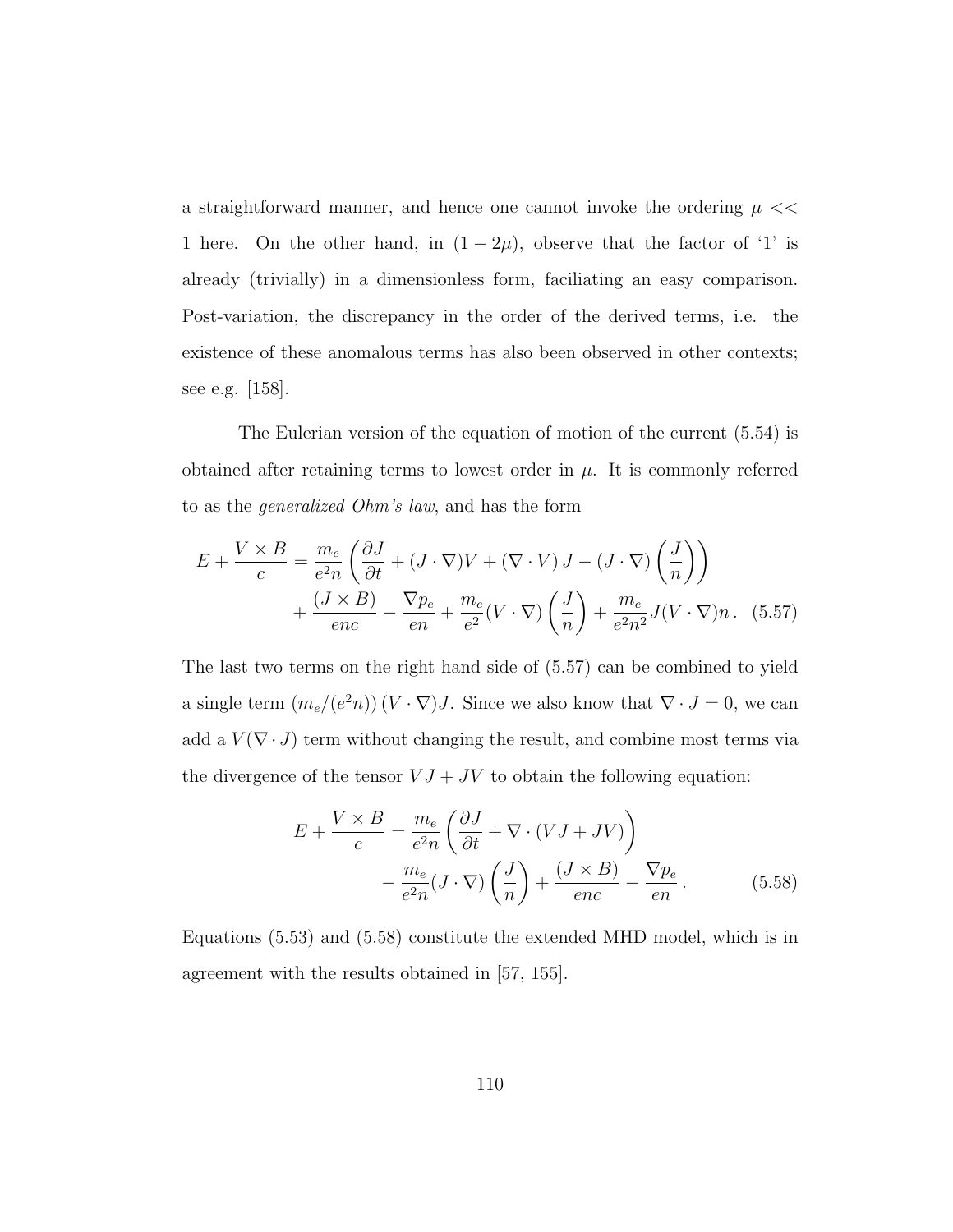# 5.3.2 Hall MHD

Hall MHD is a limiting case of extended MHD, and we observe that certain action principle formulations of Hall MHD already exist [159, 160]. Here, we obtain the actional functional by expanding it, and retaining only terms up to zeroth order in  $\mu$ . In other words, it amounts to neglecting the electron inertia, i.e. we set  $(m_e \to 0)$ , and we see that the action of (5.32) reduces to

$$
S = -\frac{1}{8\pi} \int dt \int d^3r \ |\nabla \times A(r,t)|^2
$$
  
+ 
$$
\int dt \int d^3a \ n_0 \left[ \frac{1}{2}m|\dot{Q}|^2(a,t) - \mathfrak{U}_i \left( \frac{n_0}{\mathcal{J}_i(Q)}, s_{i0} \right) - \mathfrak{U}_e \left( \frac{n_0}{\mathcal{J}_e(Q,D)}, s_{e0} \right) \right]
$$
  
+ 
$$
\int dt \int d^3r \int d^3a \ n_0 \left\{ \delta \left( r - Q(a,t) + \frac{1}{en_0}D(a,t) \right) \right\}
$$
  

$$
\times \left[ -\frac{e}{c} \left( \dot{Q}(a,t) - \frac{1}{en_0} \dot{D}(a,t) \right) \cdot A(r,t) + e\phi(r,t) \right] \right\}
$$
  
+ 
$$
\int dt \int d^3r \int d^3a \ n_0 \left\{ \delta \left( r - Q(a,t) \right) \left[ \frac{e}{c} \dot{Q}(a,t) \cdot A(r,t) - e\phi(r,t) \right] \right\}.
$$
  
(5.59)

and Eqs. (5.44) simplify to

$$
q_i(Q, D) = Q(a, t)
$$
  
\n
$$
q_e(Q, D) = Q(a, t) - D(a, t)/(en_0)
$$
\n(5.60)

Observe we have also replaced  $m_i$  by  $m$  in the kinetic energy term, which is correct to leading order in  $\mu$ .

The inverse maps required for Eulerianizing the equations of motion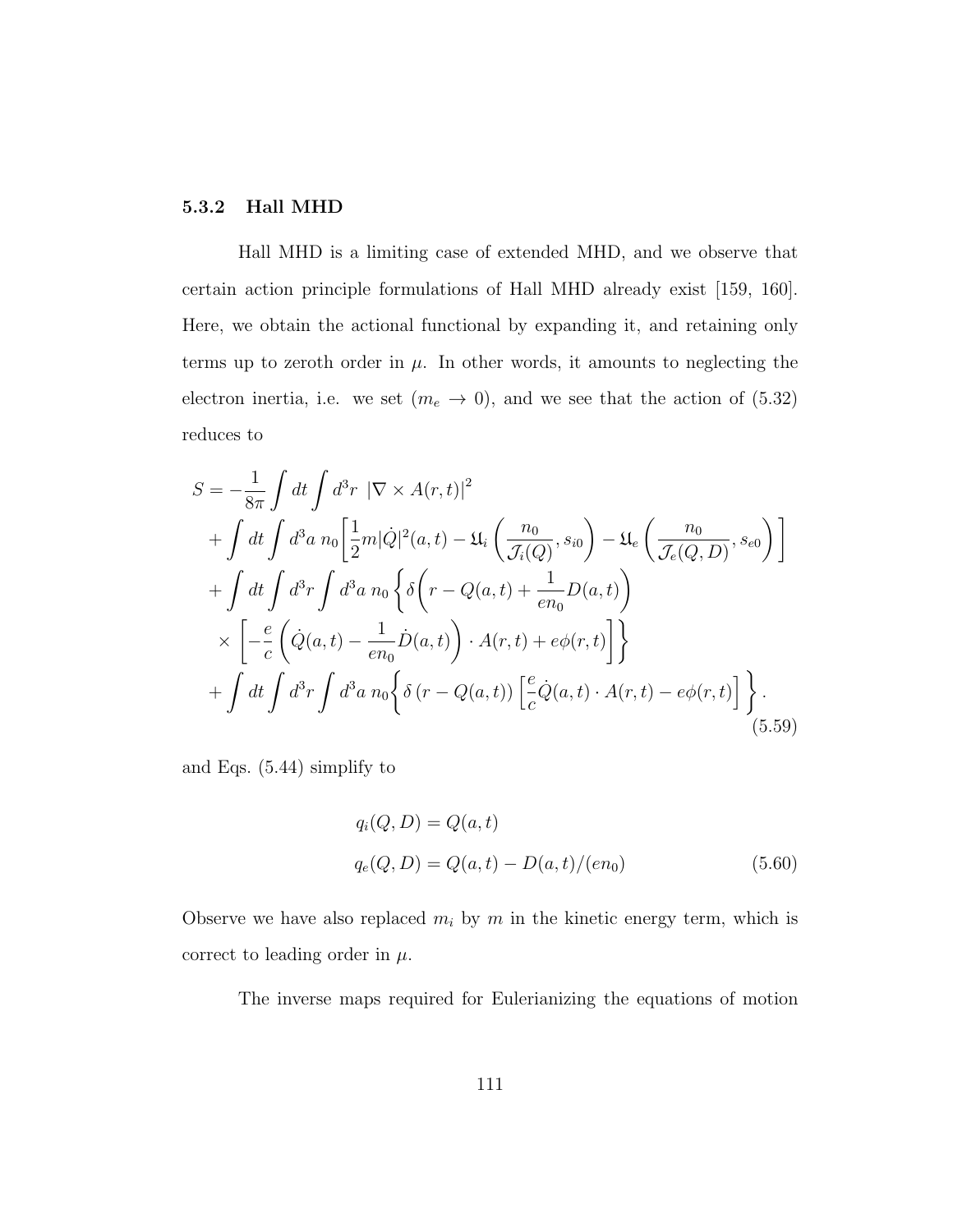are now given by

$$
\dot{Q}(a,t) = V(r,t) \Big|_{r=q_i=Q}
$$
  

$$
\dot{D}(a,t) = en_0 V(r,t) \Big|_{r=q_i=Q} - en_0 \left( V(r',t) - \frac{J(r',t)}{en(r',t)} \right) \Big|_{r'=q_e(Q,D)}
$$

Following the procedure outlined in the previous section for extended MHD, we arrive at the dynamical equations for the model commonly referred to as Hall MHD,

$$
nm\left(\frac{\partial V}{\partial t} + (V \cdot \nabla)V\right) = -\nabla p + \frac{J \times B}{c}
$$
\n(5.61)

.

$$
E + \frac{V \times B}{c} = \frac{J \times B}{nec} - \frac{1}{ne} \nabla p_e, \qquad (5.62)
$$

and these constitute the usual forms of the momentum equation and Ohm's law for Hall MHD. Before moving ahead, it is worth mentioning that Hall MHD has proven to be very successful in modeling fusion and astrophysical plasmas in a wide range of contexts [161, 162, 163, 164].

### 5.3.3 Electron MHD

Electron MHD [59, 161, 157, 165] is another widely used model in both astrophysics and fusion. It represents another limiting case of our treatment, where we neglect the ion motion completely. Electron MHD is often used to model the motion over short time scales during which the ions are essentially assumed to be at rest. Since the ions are immobile, we require  $\dot{q}_i = 0$  and  $q_i = q_i(a)$ . Also, we impose the condition that there be no electric field and, consequently, we neglect  $\phi$  from the action. In this case, using the  $Q$ ,  $D$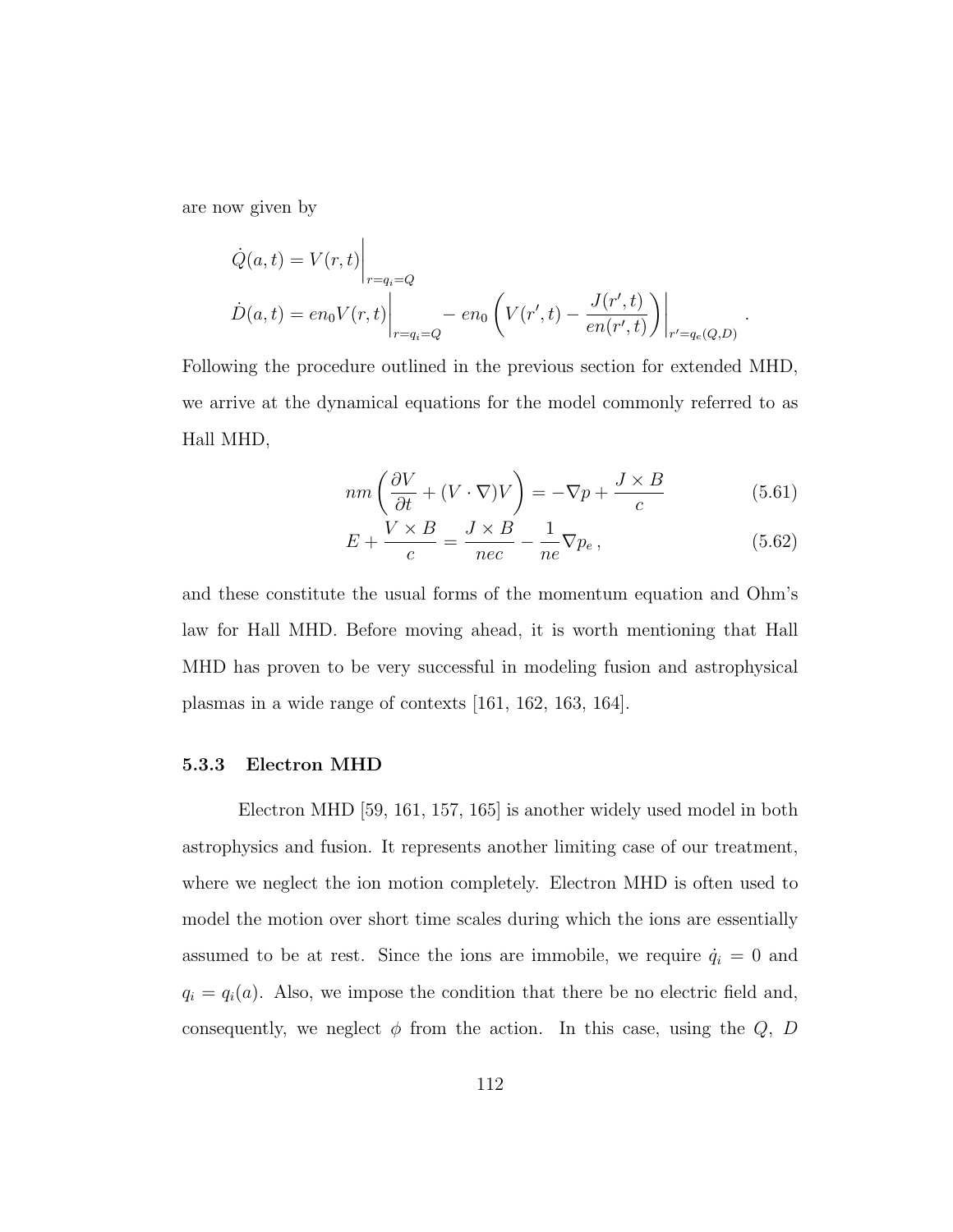formulation of the previous sections is redundant since there is only a single fluid. From  $\dot{q}_i = 0$  we find  $\dot{D} = -(en_0m/m_e)\dot{Q}$ . The same relation also holds between  $Q$  and  $D$ , up to an additive constant which represents the constant position of the ion. In addition, the Lagrange-Euler map takes on the simple form

$$
v_e(r,t) = \left(1 + \frac{1}{\mu}\right) \dot{Q}(a,t) \Big|_{a = q_e^{-1}(r,t)}, \qquad (5.63)
$$

where

$$
q_e(a,t) = (1 + \frac{1}{\mu})Q(a,t).
$$
 (5.64)

After using our ordering, the remaining terms in the action are given by

$$
S = -\frac{1}{8\pi} \int dt \int d^3r \, |\nabla \times A(x,t)|^2
$$
  
+ 
$$
\int dt \int d^3a \, n_0 \left[ \frac{1}{2} m_e |\dot{q}_e|^2(a,t) - \mathfrak{U}_e \left( \frac{n_0}{\mathcal{J}_e(Q)} \right) \right]
$$
  
- 
$$
\int dt \int d^3r \int d^3a \, \delta(r - q_e) \frac{en_0}{c} \dot{q}_e \cdot A(r,t), \qquad (5.65)
$$

which is essentially the same action as that of [157]. It is also straight-forward to express this action in terms of  $Q$  using Eqs. (5.63) and (5.64).

Upon varying the action, either in terms of  $q_e$  or  $Q$ , and Eulerianizing the resultant expressions, we arrive at the following dynamical equations:

$$
m_e \left( \frac{\partial v_e}{\partial t} + v_e \cdot \nabla v_e \right) + \frac{e}{c} \frac{\partial A}{\partial t} = \frac{e}{c} (v_e \times B) - \frac{\nabla p_e}{n}
$$

$$
\nabla \times B = -\frac{4\pi}{c} e n v_e,
$$

which are the usual equations of electron MHD [165].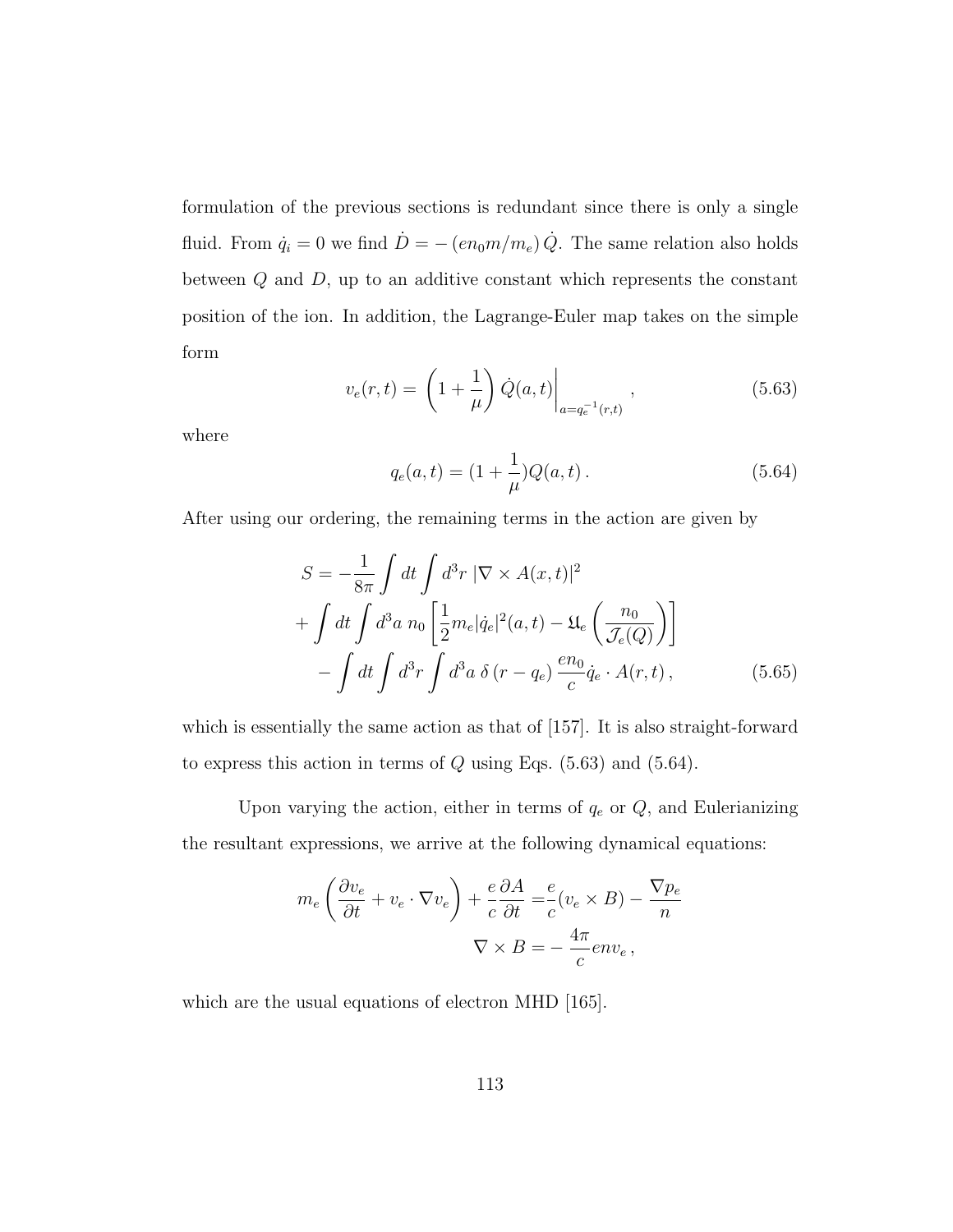# 5.4 Noether's theorem

We shall end this Chapter by presenting a brief synopsis of the invariants of the quasineutral Lüst and the extended MHD actions, described by (5.32) and (5.45) respectively. We obtain these invariants by using Noether's theorem [49, 50].

Before proceeding further, let us recollect that the two actions can be expressed either in terms of  $(Q, D)$  or in terms of  $(q_i, q_e)$ , which are related through a simple linear transformation; see for e.g. (5.30). Furthermore, both sets of variables obey the Eulerian Closure Principle. Hence, it is equivalent to work with an action expressed in terms of either set of variables. For convenience, we shall work with the latter set, as the Euler-Lagrange maps are easier to apply. Noether's theorem states that if an action is invariant under the transformations

$$
q'_{s} = q_{s} + K_{s}(q_{s}, t); \quad t' = t + \tau(t), \qquad (5.66)
$$

i.e.,

$$
S = \int_{t_1}^{t_2} dt \int d^3 z \mathcal{L}(q_s, \dot{q}_s, z, t) = \int_{t'_1}^{t'_2} dt' \int d^3 z' \mathcal{L}(q'_s, \dot{q}'_s, z', t'),
$$

then there exist constants of motion given by

$$
C = \int d^3 z \left[ \tau \left( \frac{\partial \mathcal{L}}{\partial \dot{q}_s} \cdot \dot{q}_s - \mathcal{L} \right) - K_s \cdot \frac{\partial \mathcal{L}}{\partial \dot{q}_s} \right],
$$
 (5.67)

and the variable  $z$  can denote  $a$  or  $x$ , as our actions are comprised of both Lagrangian and Eulerian components.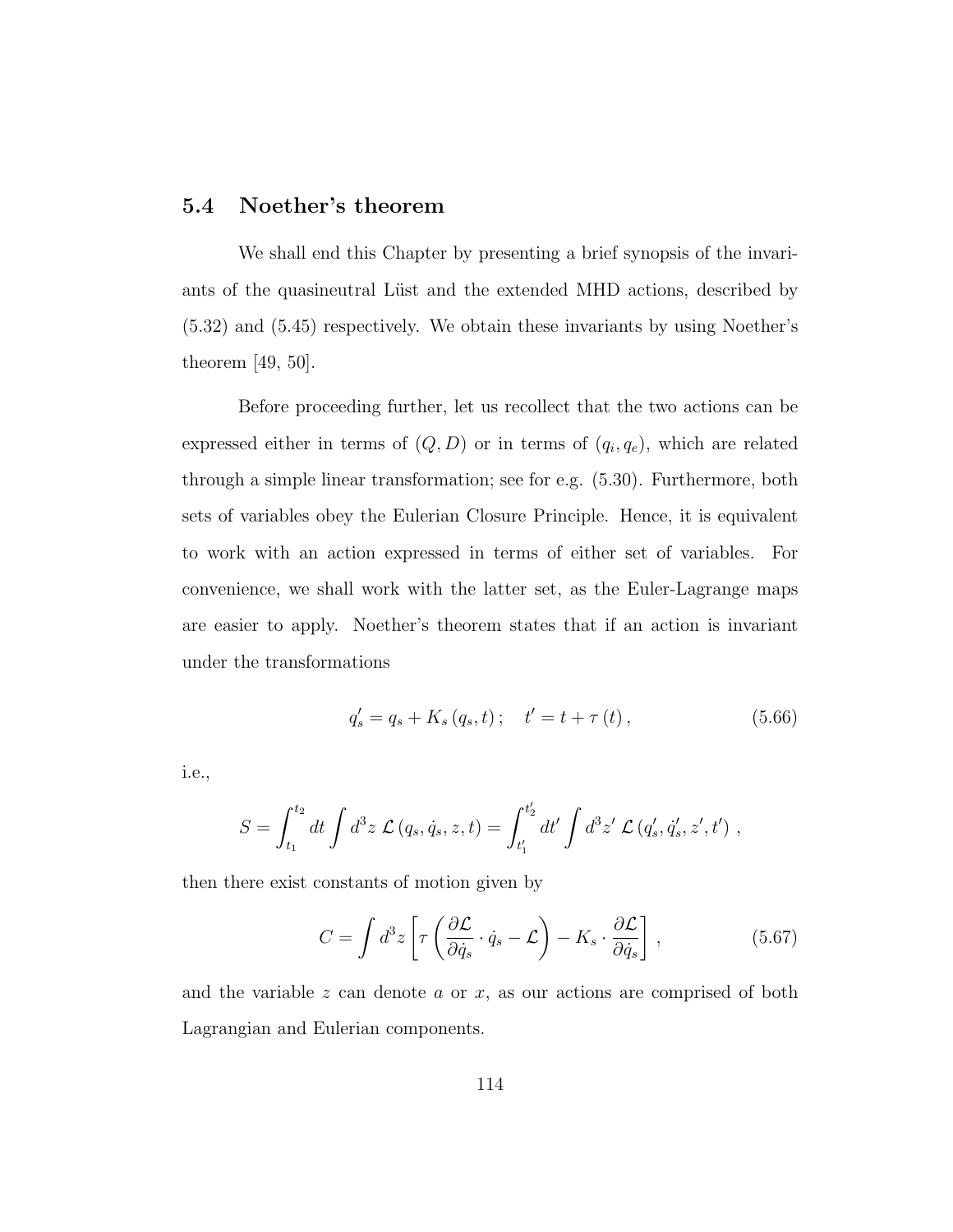A Noetherian approach was also undertaken in [166] to determine invariants for reduced fluid models. The difference between the two is that we obtain invariants by investigating symmetries of the Lagrangian through suitable transformations of  $(Q, D)$ , which serve as our fields; consequently, our approach is entirely Lagrangian in nature. The approach employed in [166] is complementary as it introduces variations induced by space-time translations, and investigates the ensuing symmetries; everything is undertaken on a Eulerian level.

### 1. Time translation

It is easy to verify that the action is invariant under time translation with

$$
K_s = 0; \quad \tau = 1.
$$

The corresponding constant of motion, the energy, is found to be

$$
\mathcal{E} = \int d^3r \left[ \frac{|\nabla \times A|^2}{8\pi} + \sum_s \int d^3a \left( \frac{1}{2} n_0 m_s |\dot{q}_s|^2 + n_0 \mathfrak{U}_s \left( \frac{n_0}{\mathcal{J}_s}, s_{s0} \right) \right) \right].
$$

Using suitable Lagrange-Euler maps to express our answer in terms of the Eulerian variables  $\{n, V, J\}$ , we obtain

$$
\mathcal{E} = \int d^3r \left[ \frac{|B|^2}{8\pi} + n\mathfrak{U}_i + n\mathfrak{U}_e + mn \frac{|V|^2}{2} + \frac{m_e m_i}{m n_e^2} \frac{|J|^2}{2} \right] \tag{5.68}
$$

for the quasineutral Lüst model and

$$
\mathcal{E} = \int d^3r \left[ \frac{|B|^2}{8\pi} + n\mathfrak{U}_i + n\mathfrak{U}_e + mn \frac{|V|^2}{2} + \frac{m_e}{ne^2} \frac{|J|^2}{2} \right] \tag{5.69}
$$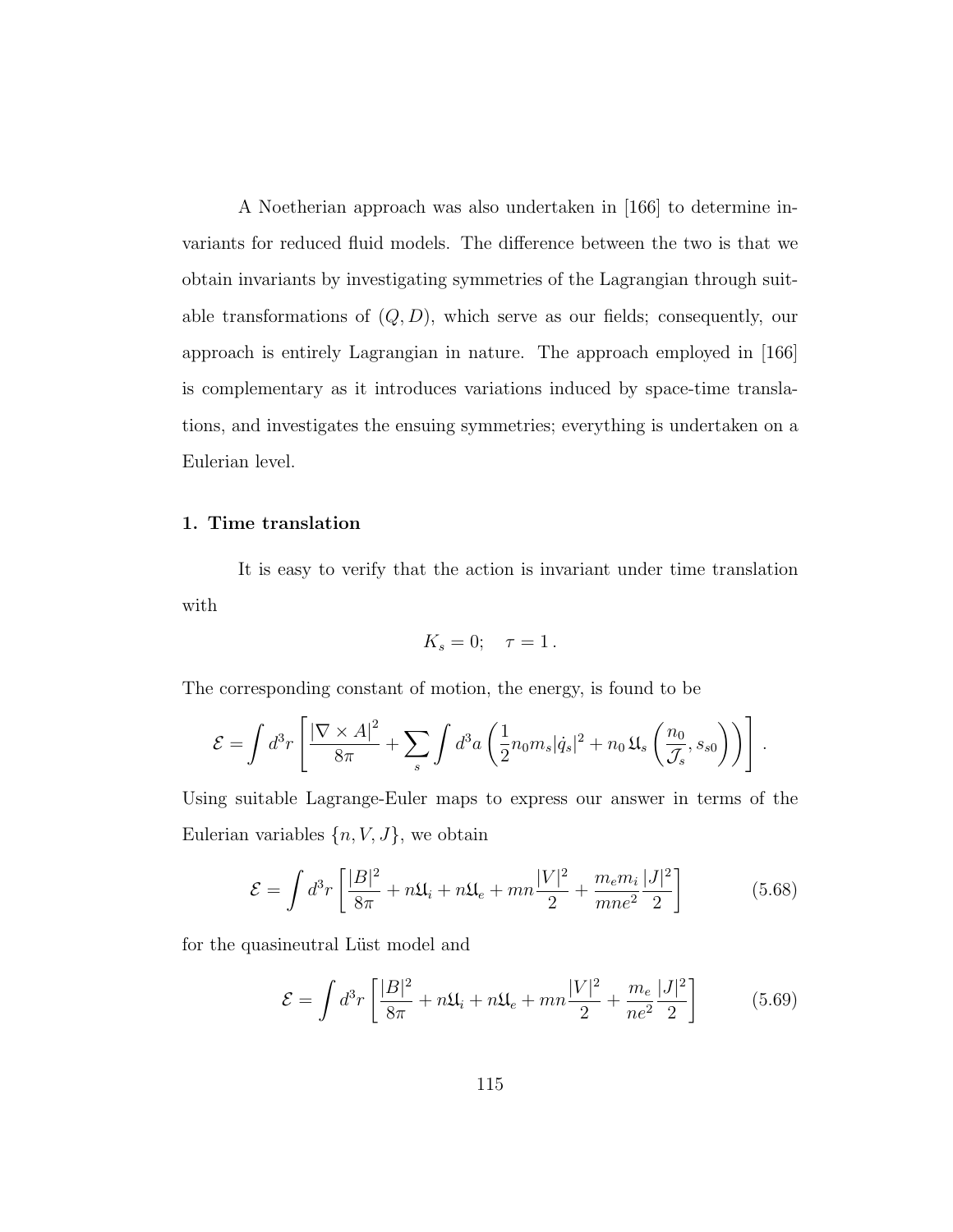for the extended MHD model. It is seen that the two energies are different since the extended MHD model includes an additional mass ratio ordering. In both models, the third term is very important, and is mostly neglected in extended MHD treatments; the reader is referred to [57] for a discussion of this issue.

# 2. Space translation

Space translations correspond to

$$
K_s = k; \quad \tau = 0\,,
$$

where  $k$  is an arbitrary constant vector. Under space translations, our actions are invariant, and the constant of motion is the momentum, which is found to be

$$
P = k \cdot \int d^3a (n_0 m_i \dot{q}_i + n_0 m_e \dot{q}_e)
$$
  
+ 
$$
k \cdot \int d^3r \frac{e}{c} A \left\{ \int n_0 \left[ \delta (r - q_i) - \delta (r - q_e) \right] d^3a \right\},
$$

Using the Lagrange-Euler maps, and the condition for quasineutrality, we find

$$
P = k \cdot \int d^3r \; nmV
$$

is the conserved quantity. Note that  $k$  is entirely arbitrary, and hence we see that the total momentum

$$
P = \int d^3r \; \rho V \tag{5.70}
$$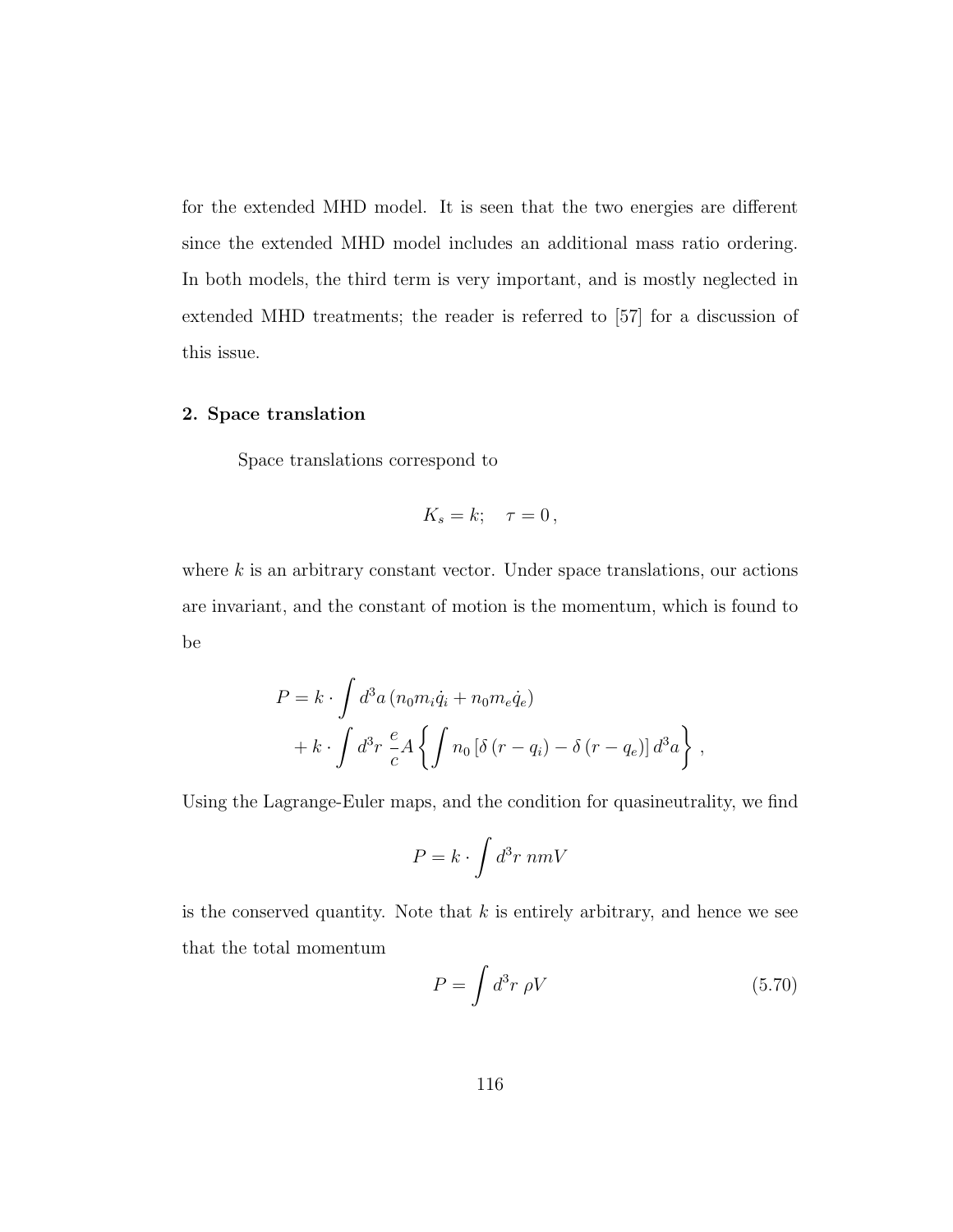is conserved. This is also evident from the corresponding dynamical equation for  $V$ .

# 3. Rotations

The actions are also invariant under rotations which corresponds to

$$
K_s = k \times q_s; \quad \tau = 0\,,
$$

Following the same procedure as before, we have

$$
\mathfrak{L}=k\cdot\int d^3r\;nm\,r\times V\,,
$$

and since we know that  $k$  is arbitrary, we conclude that the angular momentum given by

$$
\mathfrak{L} = \int d^3 r \,\rho \, r \times V \tag{5.71}
$$

is a constant of motion.

# 4. Galilean boosts

When discussing boosts, we have to consider that the action may remain invariant even when the following holds

$$
S = \int_{t_1}^{t_2} dt \int d^3z \mathcal{L}(q_s, \dot{q}_s, z, t)
$$
  
= 
$$
\int_{t'_1}^{t'_2} dt' \int d^3z' (\mathcal{L}(q'_s, \dot{q}'_s, z', t') + \partial_\mu \lambda^\mu) ,
$$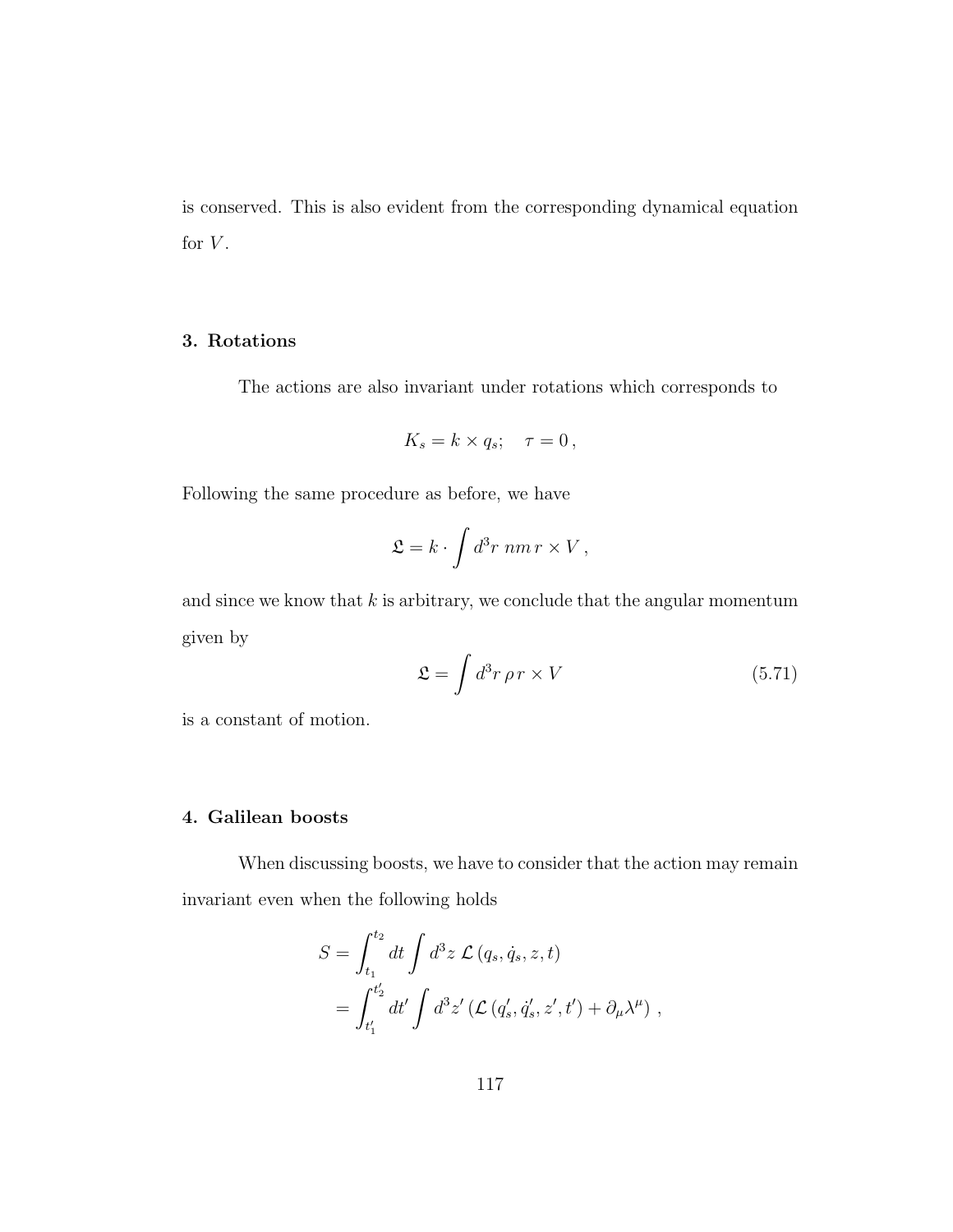because the second term, in the second equality, vanishes identically. In our previous investigations of the invariants of the models, the infinitesimal transformations did not involve time explicitly.

When we perform a boost on the other hand, it corresponds to

$$
K_s = ut; \quad \tau = 0\,,
$$

where  $u$  is an arbitrary constant velocity. For a Galilean boost in a one-fluid model, the corresponding invariant quantity is given by

$$
\mathcal{B} = \int d^3a \; mn \left( q - \dot{q}t \right) \, ,
$$

and since we have two different species, the statement generalizes to

$$
\mathcal{B} = \sum_s \int d^3a \; m_s n_s \left( q_s - \dot{q}_s t \right) \, .
$$

Using the corresponding Lagrange-Euler maps, the Eulerianized expression is given by

$$
\mathcal{B} = \int d^3r \; \rho \left( r - Vt \right) \,. \tag{5.72}
$$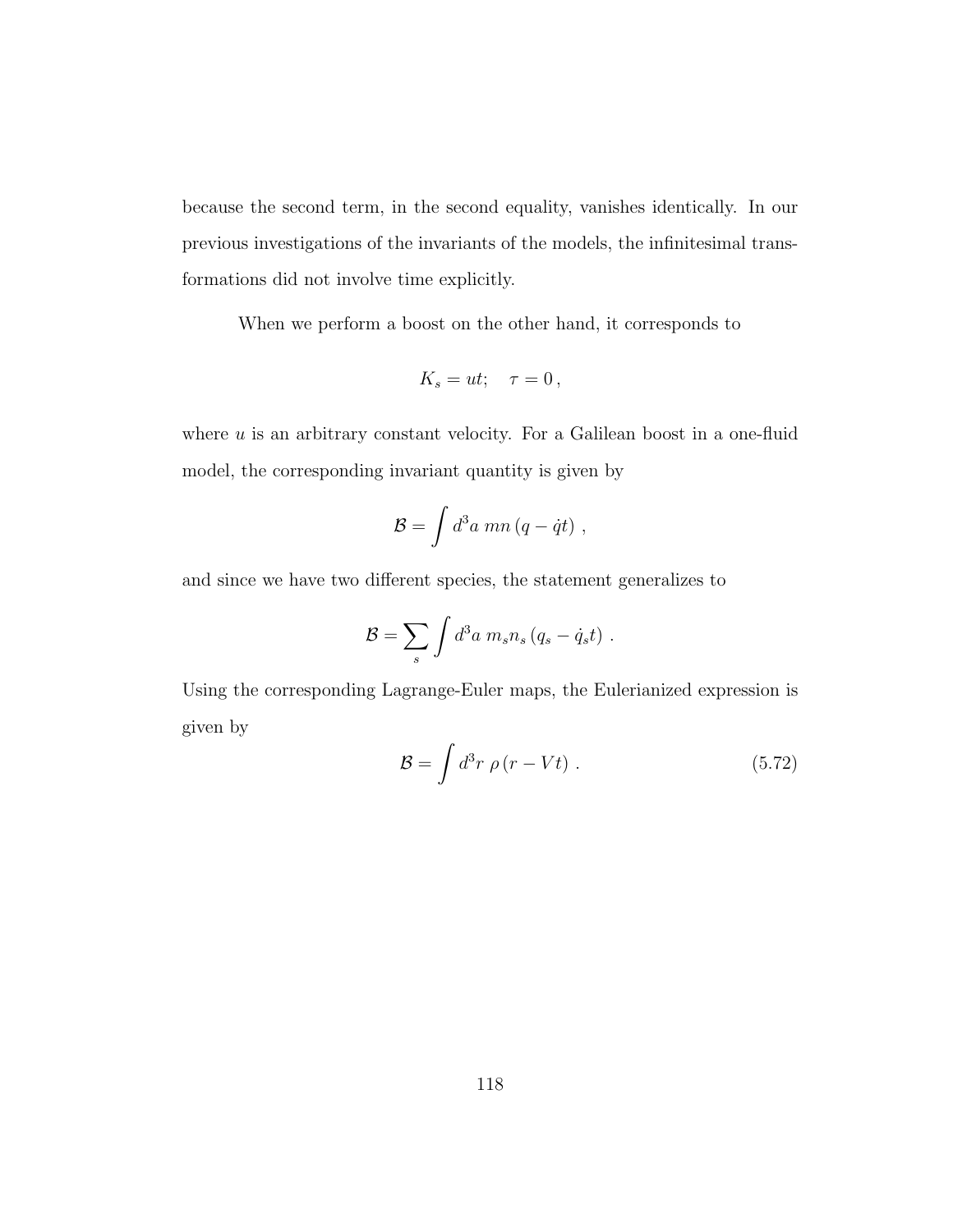# Chapter 6

# Two-dimensional inertial magnetohydrodynamics

We shall work again with SI units for the rest of this Chapter. Our model constructed via the HAP formulation is 2D in nature with translational symmetry, i.e.  $z$  serves as an ignorable coordinate. One of the chief results presented herein is the emergence of the widely used Ottaviani-Porcelli model of reconnection [61], which is shown to be a limiting case of our model. The contents presented in this Chapter have been published in [167].

# 6.1 Magnetic Reconnection: the need for extended MHD models

The process of reconnection is a ubiquitous one, and entails the modification of magnetic topology, i.e. we break the flux-freezing constraint of ideal MHD. By doing so, the stored magnetic energy is converted into other forms of energy, which could manifest as thermal or kinetic energies, for instance. Magnetic reconnection has been proposed as a solution for an enormously diverse range of issues, many of which have astrophysical connotations. The reader is referred to several excellent reviews on the subject [168, 169, 170, 171] for further information.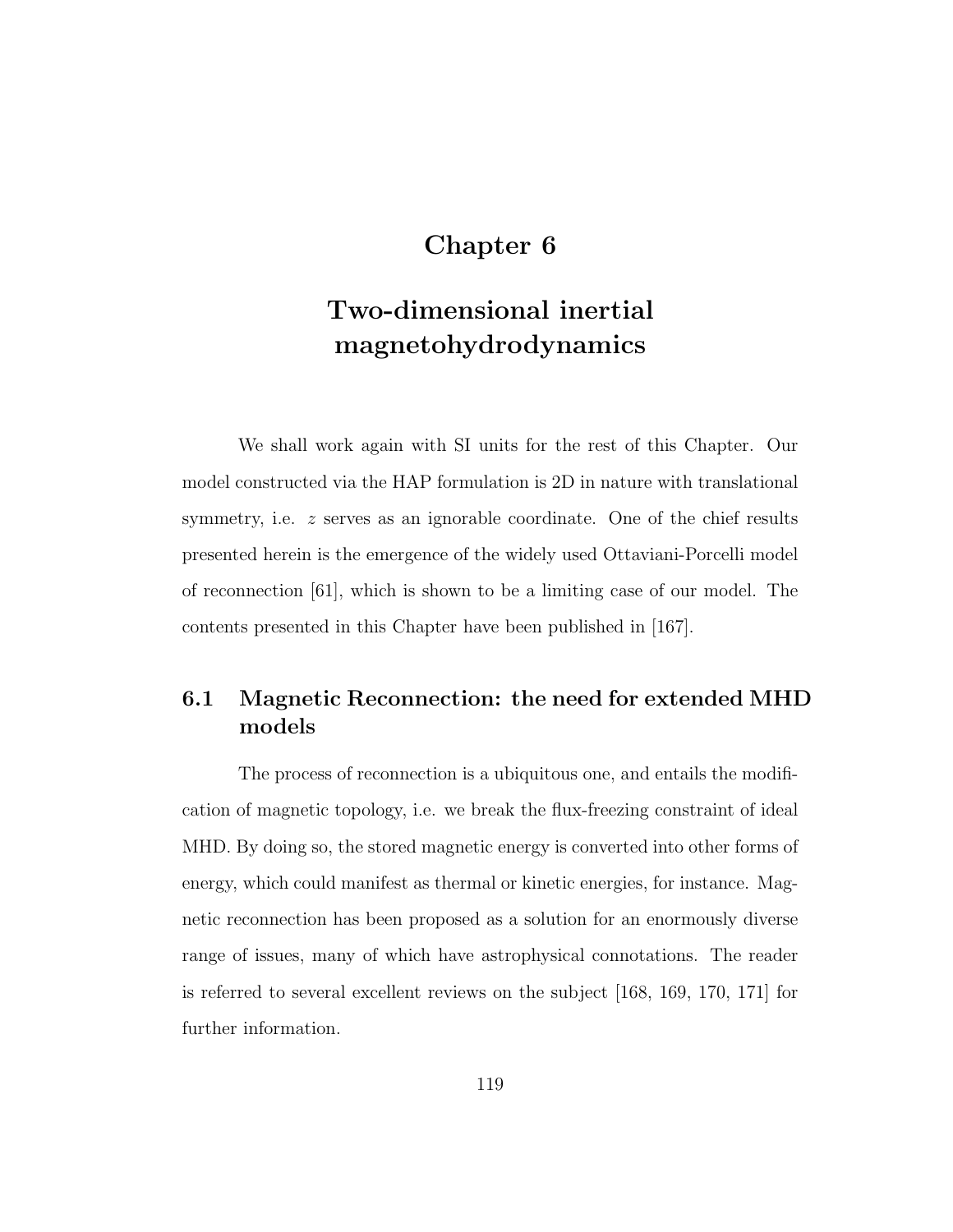Early treatments of the subject relied on (ideal) MHD with resistivity added to the mix. However, it was shown that the reconnection rates thus obtained were much smaller than those observed/predicted in high-temperature plasma environments. As a result, extended MHD models began to play an increasingly important role as including effects such as the Hall term gave rise to models that were consistent with predictions. For an overview of Hall MHD reconnection, we refer the reader to [172, 173]; see also the works of [174, 175, 176, 177, 178, 179, 180].

However, Hall MHD still suffers from a crucial limitation, as it fails to take electron inertia into account. It was shown in several crucial works, such as [181, 182, 183, 184, 185], that electron inertia played in a key role in regulating the reconnection rates. Hence, one must take into account electron inertia effects when constructing a viable model of reconnection. At the same time, it is advantageous if our model is Hamiltonian in nature, as it avoids the possibility of producing spurious dissipation and/or instabilities; such effects can lead to potentially misleading results as observed in [57, 58].

Thus, we see that it is advantangeous to look for Hamiltonian models of reconnection. One of the first, and most influential, models in this area was developed by Ottaviani & Porcelli [61]. Hamiltonian models of reconnection include were also studied in [88, 186, 187, 188, 189, 190, 191, 192, 193, 194, 195]. Our investigations fall under this category, and we shall show that our model gives rise to a 6-field model that can be used to model fast reconnection.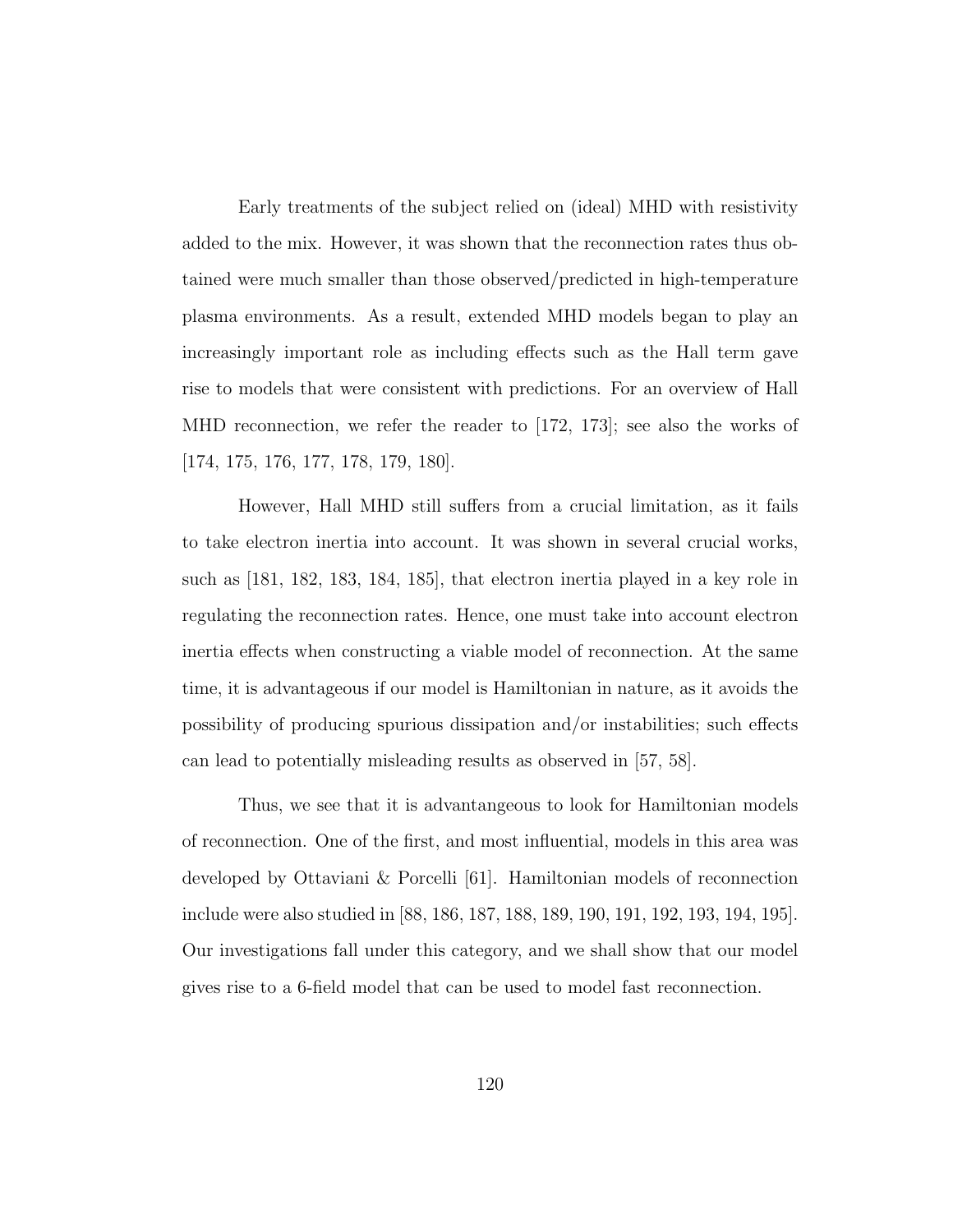# 6.2 The Inertial MHD action

In this section, we shall present a new dynamical variable, one that determines a frozen flux for our model. An action principle in terms of this new variable is developed, and the equations of motion are obtained and analysed.

# 6.2.1 The inertial magnetic field: a new dynamical variable

In Section 2.2.2, we discussed the implications of magnetic flux freezing in ideal MHD, which leads to the flux serving as a 2-form. Extended MHD lacks this feature, which implies that the magnetic flux can no longer be interpreted as a 2-form. From a purely geometric point-of-view, it would be logical to look for a new dynamical variable, but *not*  $B \cdot dS$ , which could play a similar role. We shall drop the  $dS$  henceforth, and refer to  $B$  as a 2-form, although this statement is not (strictly) true.

Hence, we introduce the variable  $B_e$  and its corresponding attribute  $B_{e0}$ . The relation between the two is akin to that obeyed by the magnetic field in ideal MHD, viz.  $\mathcal{J}B_e^i = q_{,j}^i B_e^j$  $_{e0}^{j}$ . Since we claim that our new theory is still a magnetofluid model, it is necessary for  $B_e$  to be a function of the MHD variables  $v, B, n$  and  $s$ . We shall work with the choice

$$
B_e = B + \frac{m_e}{e^2} \nabla \times \left(\frac{J}{n}\right) = B + \frac{m_e}{\mu_0 e^2} \nabla \times \left(\frac{(\nabla \times B)}{n}\right). \tag{6.1}
$$

In other words, this is also equivalent to stating that we replaced the vector potential A by  $A_e$ , the latter of which is given by

$$
A_e = A + \frac{m_e}{e^2} \left(\frac{J}{n}\right) = A + \frac{m_e}{\mu_0 e^2} \left(\frac{\nabla \times B}{n}\right). \tag{6.2}
$$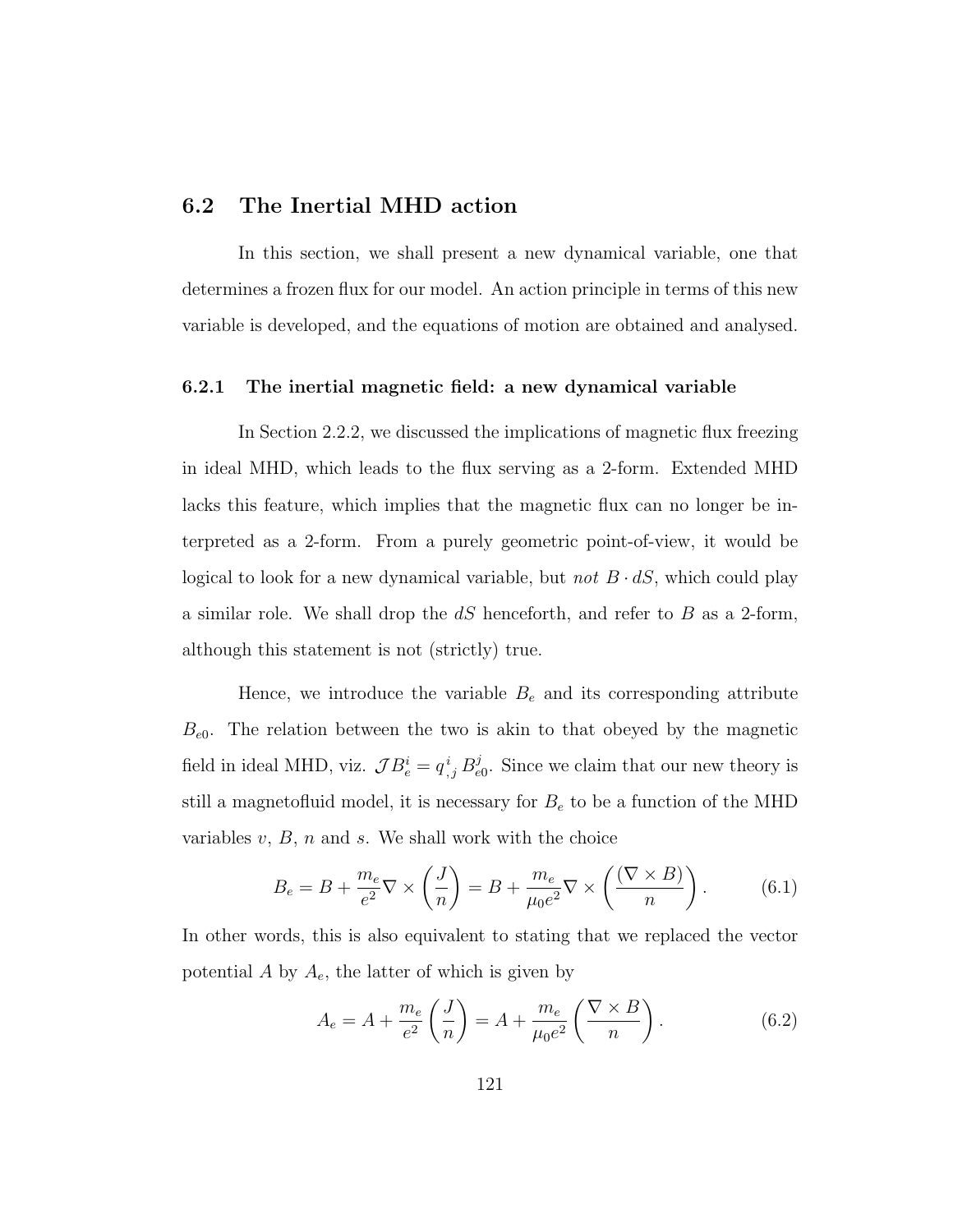Although the expressions  $(6.1)$  and  $(6.2)$  may appear *ad hoc*, there are several good reasons that justify the choices of these expressions. The first stems from the inclusion of electron inertia, which is exemplified by the presence of an additional factor involving  $m_e$  and it also satisfies the consistency requirement, i.e. in the limit  $m_e/m_i \rightarrow 0$ , we recover the usual magnetic field and vector potential. A crucial reason arises from the fact that  $B_e$  serves as a natural dynamical variable in extended MHD theories; for instance, if one takes the curl of equation (20) in [57] and uses Faraday's law, we recover a dynamical equation for  $B_e$ . It is possible to carry out a similar procedure for the extended MHD models presented in [60, 196] and arrive at the same conclusion.

Lastly, the statement of flux freezing in ideal MHD is equivalent to stating that  $\oint A \cdot dl$  serves an invariant, which is now altered in our model. To understand the alteration, consider the canonical momentum for the electrons, which is proportional to  $A-(m_e v_e/e)$ . Assuming  $v_e \gg v_i$  permits the approximation  $J \approx -\epsilon n v_e$  which is identical to the ordering used in electron MHD [165]. As a consequences, we see that the canonical momentum is (approximately) equal to  $A_e$ . If we let  $m_e/m_i \rightarrow 0$ , the canonical momentum reduces to A. This can be understood in a different manner as well. Note that this is a 2D theory, with  $z$  serving as the ignorable coordinate, which implies that the corresponding canonical momentum in the z-direction is conserved. This yields  $\oint (A_e)_z dz$ , which is akin to the condition  $\oint A \cdot dl$  is conserved in ideal MHD. Later, we shall show that even better reasons can be advanced, albeit a posteriori, that further justify the choice of  $B_e$ .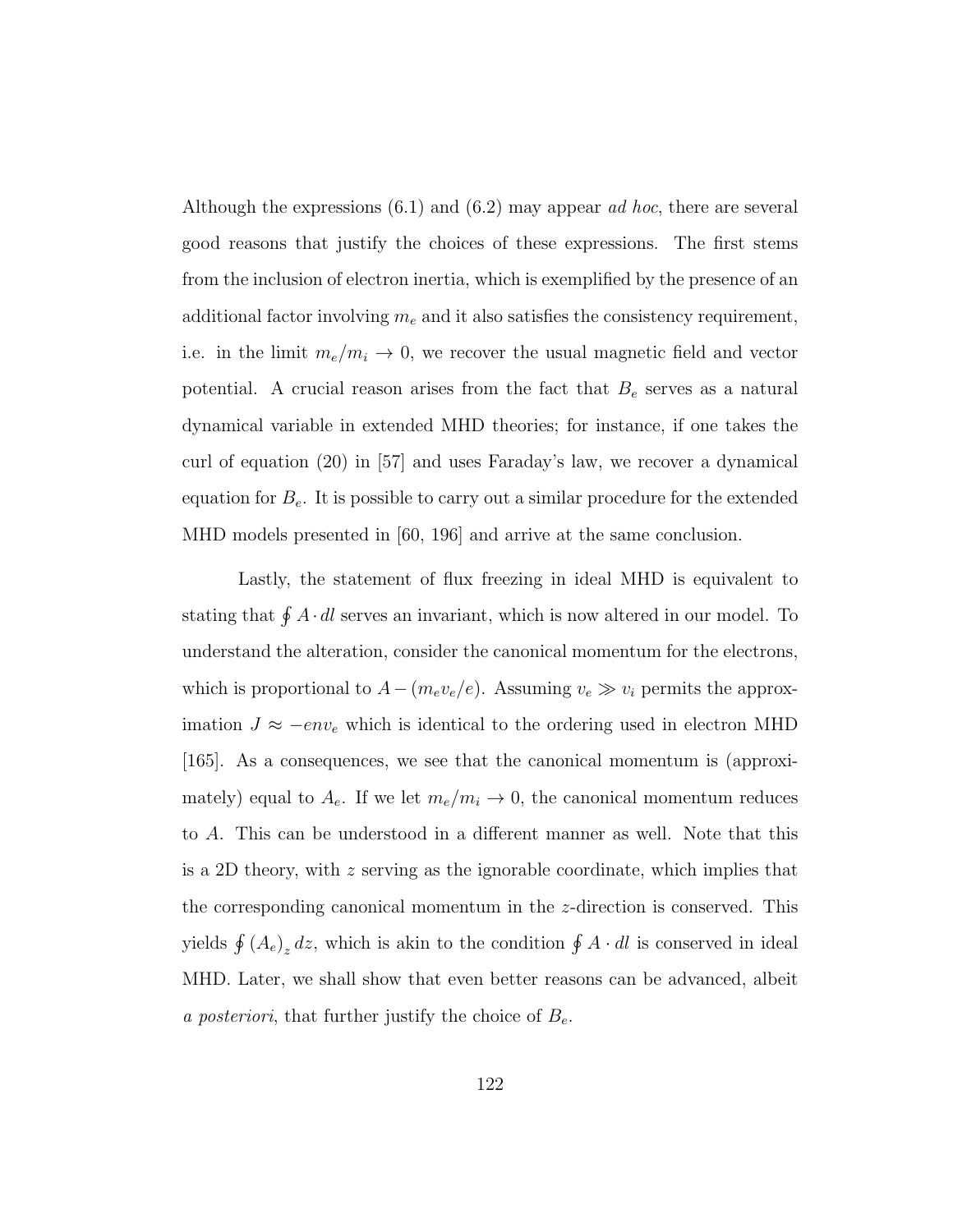Before we proceed to the next section, we introduce the nomenclature 'inertial magnetic field' to refer to  $B_e$ . The choice is natural since  $B_e$  plays the role of a magnetic field, whilst also incorporating the effects of electron inertia. Hence, we refer to this theory as inertial MHD (IMHD).

### 6.2.2 The IMHD action

We introduce the action for IMHD below, and then comment on its significance and interpretation. Our variables are chosen to be the density (3-form)  $\rho$ , the inertial magnetic field (2-form)  $B_e$ , the entropy (0-form) s and the velocity  $v$ . Observe that, as per the Lagrange-Euler maps, we are endowed with two components of the velocity  $v_x$  and  $v_y$ .

We present the Eulerianized version of the action; the Lagrangian version is obtained by noting that it must satisfy the closure principle and give rise to the following action:

$$
S = \int \int \left[ \frac{\rho v^2}{2} - \rho U(\rho, s) - \frac{B_e \cdot B}{2\mu_0} \right] d^2 r dt.
$$
 (6.3)

The first term in (6.3) is the kinetic energy, which was already shown to obey the ECP in Chapter 2. The second term in (6.3) is the internal energy density, and is the product of density and the specific internal energy (per unit mass). This term generates the temperature and the pressure, given by  $\partial U/\partial s$  and  $\rho^2 \partial U/\partial \rho$  respectively. The third term in the above expression is the unusual part, as it deviates from the expression for the magnetic energy density of ideal MHD. In the limit where  $m_e/m_i \rightarrow 0$  we have noted that  $B_e \rightarrow B$ , which in turn reduces the last term of (6.3) to the conventional magnetic energy density.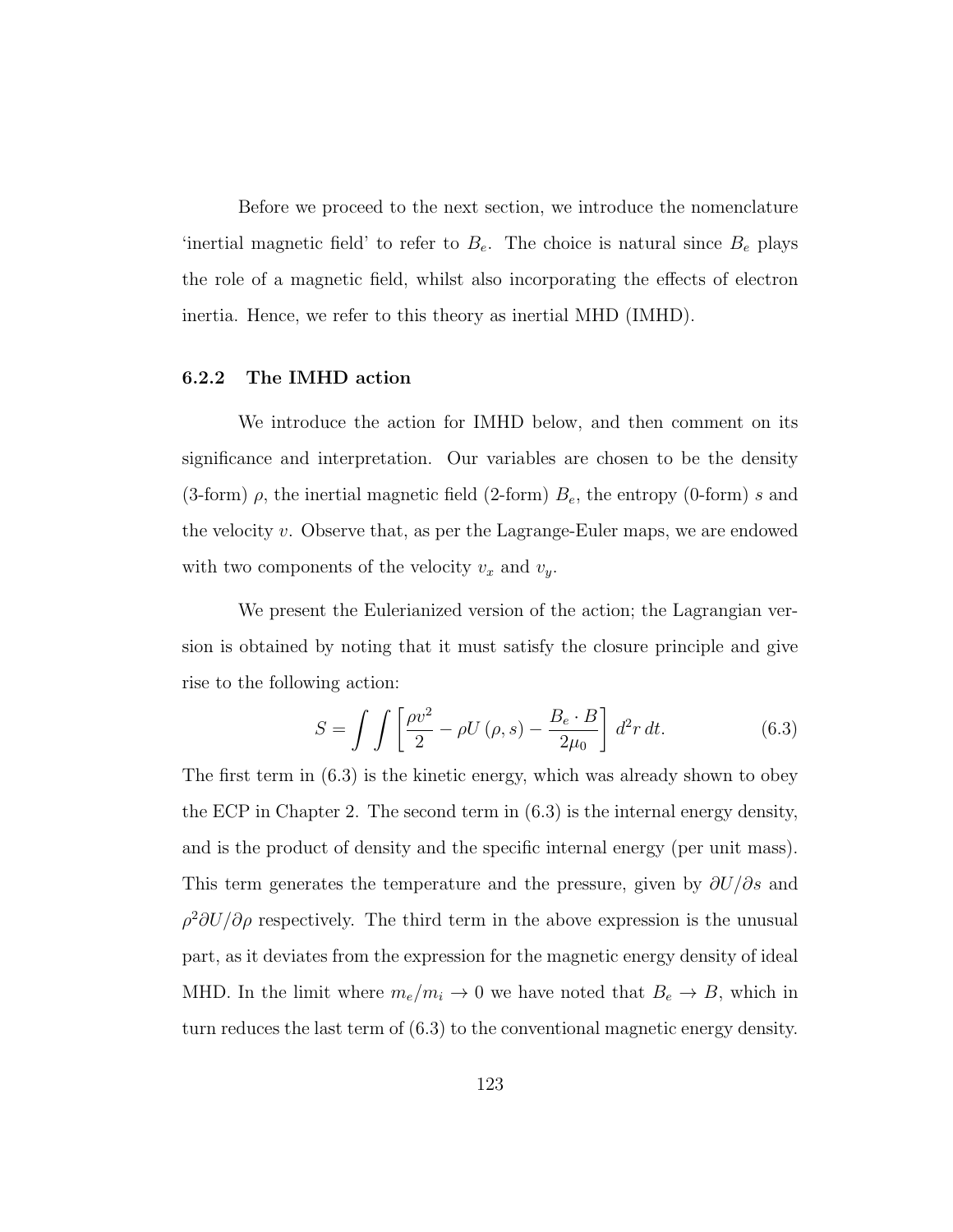Although (6.3) is expressed in terms of the Eulerian variables, the ECP and the Euler-Lagrange maps, discussed in Chapter 2, allow us to express (6.3) purely in terms of the Lagrangian coordinate  $q$  and the attributes. In order to  $\alpha$  so, we express the magnetic field  $\beta$  in terms of the inertial magnetic field  $B_e$  as follows

$$
B(r,t) = \int K(r,t | r',t') B_e(r',t) d^2r' dt',
$$
\n(6.4)

where  $K$  is a complicated kernel. Using the kernel is quite complex, but we note that the self-adjoint property is preserved. Alternatively, one can use the Euler-Poincaré approach, a discussion of which can be found in [38, 71, 137]; see also Chapter 4 for additional details.

Before proceeding to the next section, a couple of remarks regarding (6.3) are in order. Firstly, the only term involving  $\dot{q}$  is the kinetic energy term. Hence, one can perform a Legendre transformation, and recover the Hamiltonian (in Lagrangian variables). Upon Eulerianizing the Hamiltonian, we arrive at

$$
H = \int \left[\frac{\rho v^2}{2} + \rho U(\rho, s) + \frac{B_e \cdot B}{2\mu_0}\right] d^2 r. \tag{6.5}
$$

We can use the definition of  $B_e$ , given in  $(6.1)$ , and simplify the above expression. The result is

$$
H = \int \left[ \frac{\rho v^2}{2} + \rho U(\rho, s) + \frac{B^2}{2\mu_0} + \frac{m_e}{n e^2} \frac{J^2}{2} \right] d^2 r. \tag{6.6}
$$

The above expression is identical to equation (23) of [57]. We also note that the same expression was derived in Section 5.4. Furthermore, we see that (6.6) is identical to the MHD Hamiltonian, except for the last term. As a consistency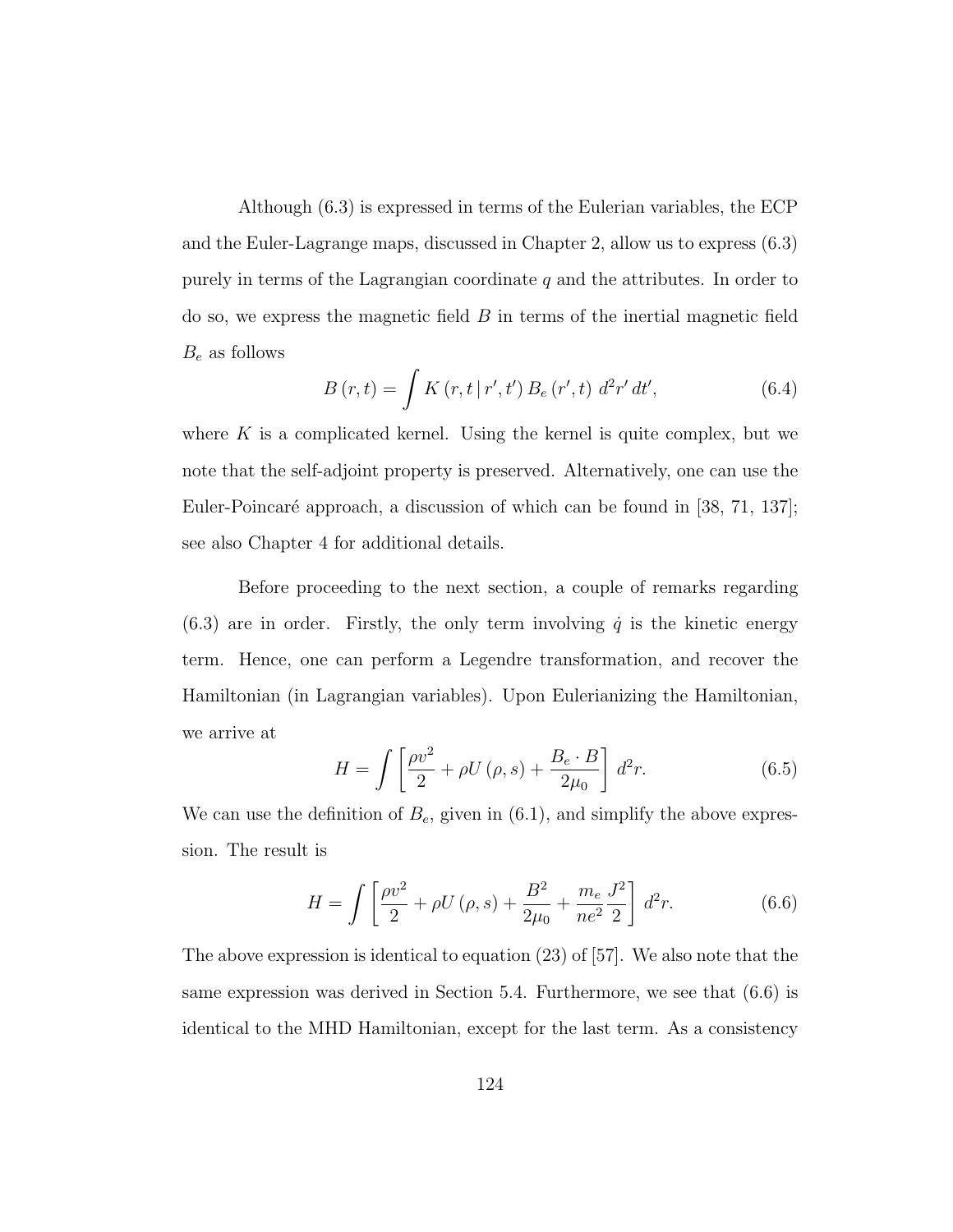check, we verify that the last term does vanish in the limit  $m_e/m_i \rightarrow 0$ . These facts lend further credence to our choice of  $B_e$  and the action (6.3).

### 6.2.3 The IMHD equations of motion

The Lagrange-Euler maps outlined in Section 2.2.2 permit us to obtain the corresponding dynamical equations for the observables by applying  $\partial/\partial t$ on both sides of the map. We obtain

$$
\frac{\partial s}{\partial t} + v \cdot \nabla s = 0,\tag{6.7}
$$

$$
\frac{\partial \rho}{\partial t} + \nabla \cdot (\rho v) = 0,\tag{6.8}
$$

$$
\frac{\partial B_e}{\partial t} + B_e (\nabla \cdot v) - (B_e \cdot \nabla) v + (v \cdot \nabla) B_e = 0.
$$
 (6.9)

The equations (6.7), (6.8) and (6.9) correspond to the Lie-dragging of zero, three and two forms respectively; see Section 2.2.2 for more details regarding the geometric interpretation of these dynamical equations. From the definition of (6.1), we see that  $\nabla \cdot B_e = 0$ , and this implies that one can rewrite (6.9) as follows

$$
\frac{\partial B_e}{\partial t} = \nabla \times (v \times B_e)
$$
\n
$$
= \nabla \times (v \times B) + \frac{m_e}{e^2} \nabla \times \left[ v \times \left( \nabla \times \left( \frac{\nabla \times B}{n} \right) \right) \right]. \quad (6.10)
$$

The equation of motion is obtained by extremizing the action in Lagrangian variables, or by extremizing the Eulerian action via the Euler-Poincaré approach [137]. It is found to be

$$
\rho\left(\frac{\partial v}{\partial t} + (v \cdot \nabla) v\right) = -\nabla p + J \times B - \frac{m_e}{e^2} (J \cdot \nabla) \left(\frac{J}{n}\right). \tag{6.11}
$$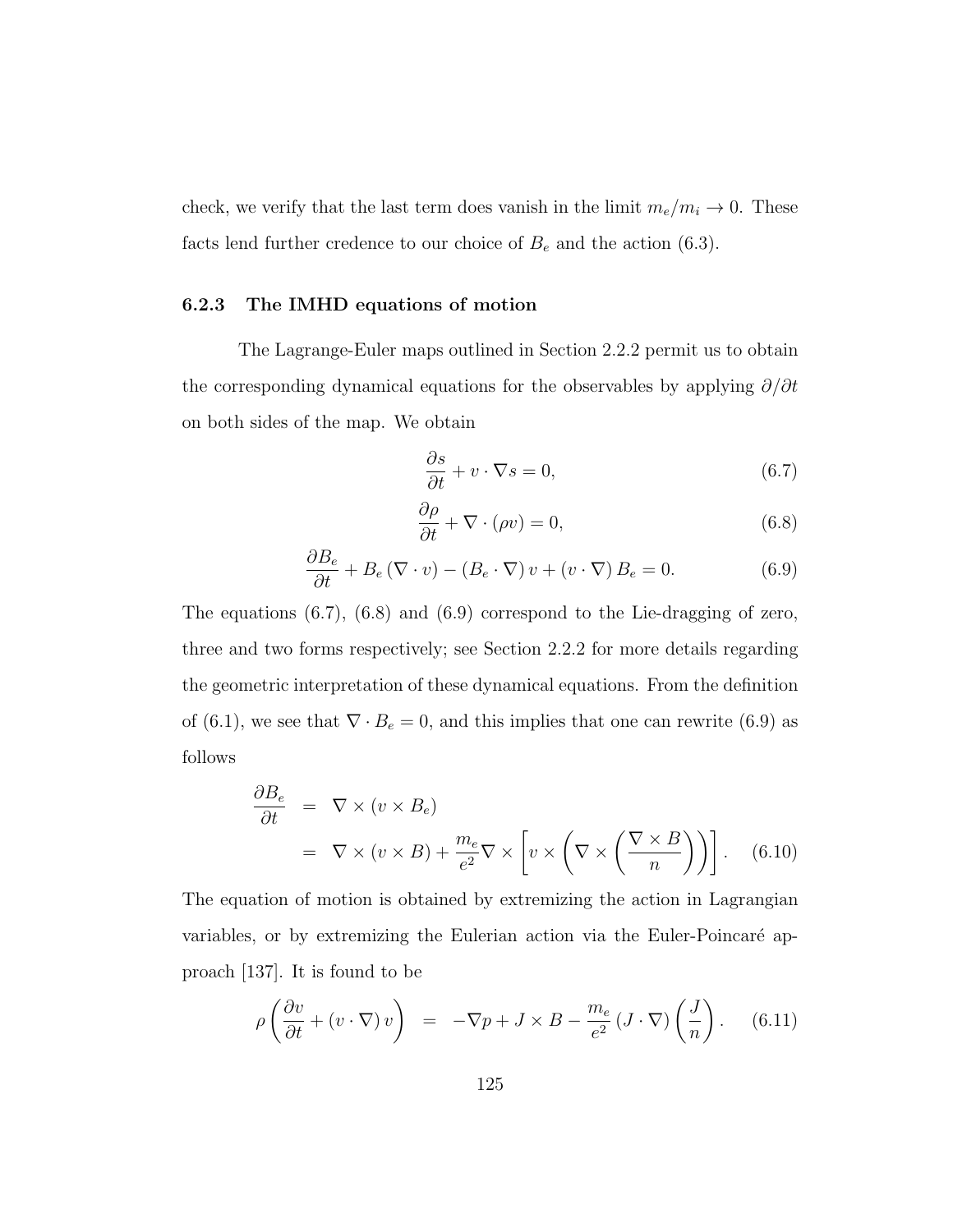Equations (6.10) and (6.11) constitute the heart of our model of inertial MHD. Let us first consider the latter expression. We see that it is nearly identical to the usual ideal MHD momentum equation, except for the presence of the last term, which can be neglected in the limit  $m_e/m_i \rightarrow 0$ . However, this term represents more than a correction - in the extended MHD models, which also possess electron inertia, this term is absolutely crucial for energy conservation, as pointed out in [57]. Secondly, we note that our equation of motion is exactly identical to equations (2) and (19) of [57], thereby lending further credence to our choice of the inertial magnetic field and action.

We turn our attention to (6.10), which represents the extended Ohm's law. It is instructive to compare this against the inertial Ohm's law of [57], represented by their equation (20). We find that our expression is exactly identical to equation (20) of [57], when the 2D limit of their model is considered and  $B_z \rightarrow$  const (constant guide field) is assumed. Under these assumptions, the two results are exactly identical, irrespective of whether the fluid is compressible or incompressible. A few comments on the 3D generalization of this model are presented in Section 6.3.3.

To summarize thus far, we find that the momentum equations of our model and that of [57] are identical. The generalized Ohm's laws are also in perfect agreement with one another in the 2D, constant guide field limit. In addition, we have shown that both our model as well as [57] yields the same (conserved) energies and momenta. Collectively, it is self-evident that these represent ample grounds for justifying the form of the inertial magnetic field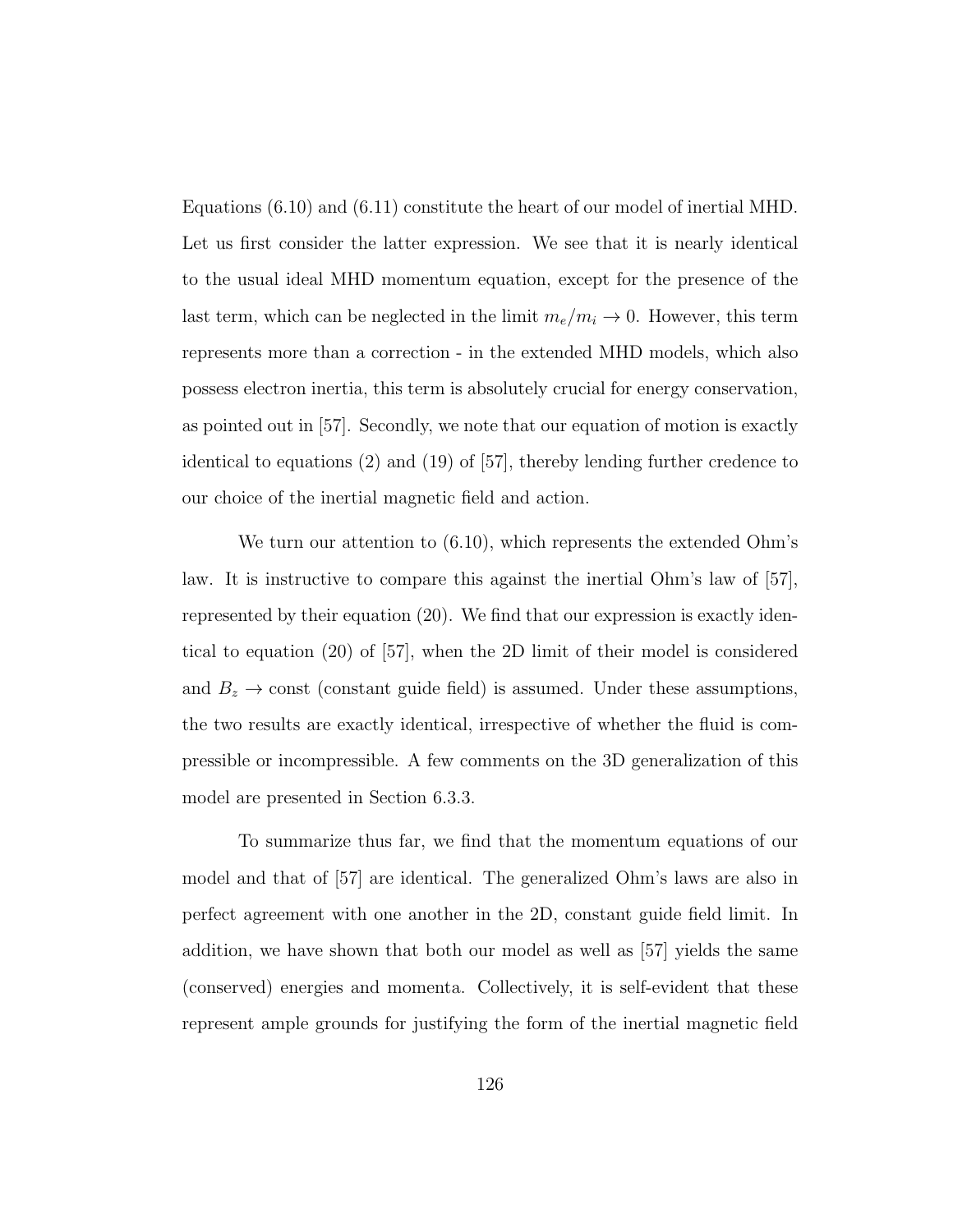$B_e$  and the IMHD action.

# 6.3 The Hamiltonian formulation of inertial MHD

In this section, we describe the methodology employed in recovering the (Eulerian) noncanonical Hamiltonian picture from the (Lagrangian) canonical action. After obtaining the bracket–Hamiltonian pair, we comment on potential extensions of this framework.

### 6.3.1 Derivation of the inertial MHD bracket

Our first step entails the determination of the Hamiltonian, which is done via a Legendre transformation and Eulerianizing the resultant expression. The exercise was already performed in Section 6.2.2, and the Hamiltonian is given by (6.5). An alternative route is to invoke Noether's theorem, which also leads to the same result.

Next, we need to obtain the noncanonical bracket. A detailed description of this procedure can be found in [64, 65] and in Chapter 2. Before proceeding on to the derivation, we reformulate our observables in the following manner. We replace the velocity  $v$  by the momentum  $M<sup>c</sup>$ , and the entropy s by the entropy density  $\sigma = \rho s$ . The new set of observables result in a simpler and compact noncanonical Poisson bracket, which is of the Lie-Poisson form. Let us recall from Section 2.2.2 that the Lagrange-Euler maps can be represented in an integral form. We present them below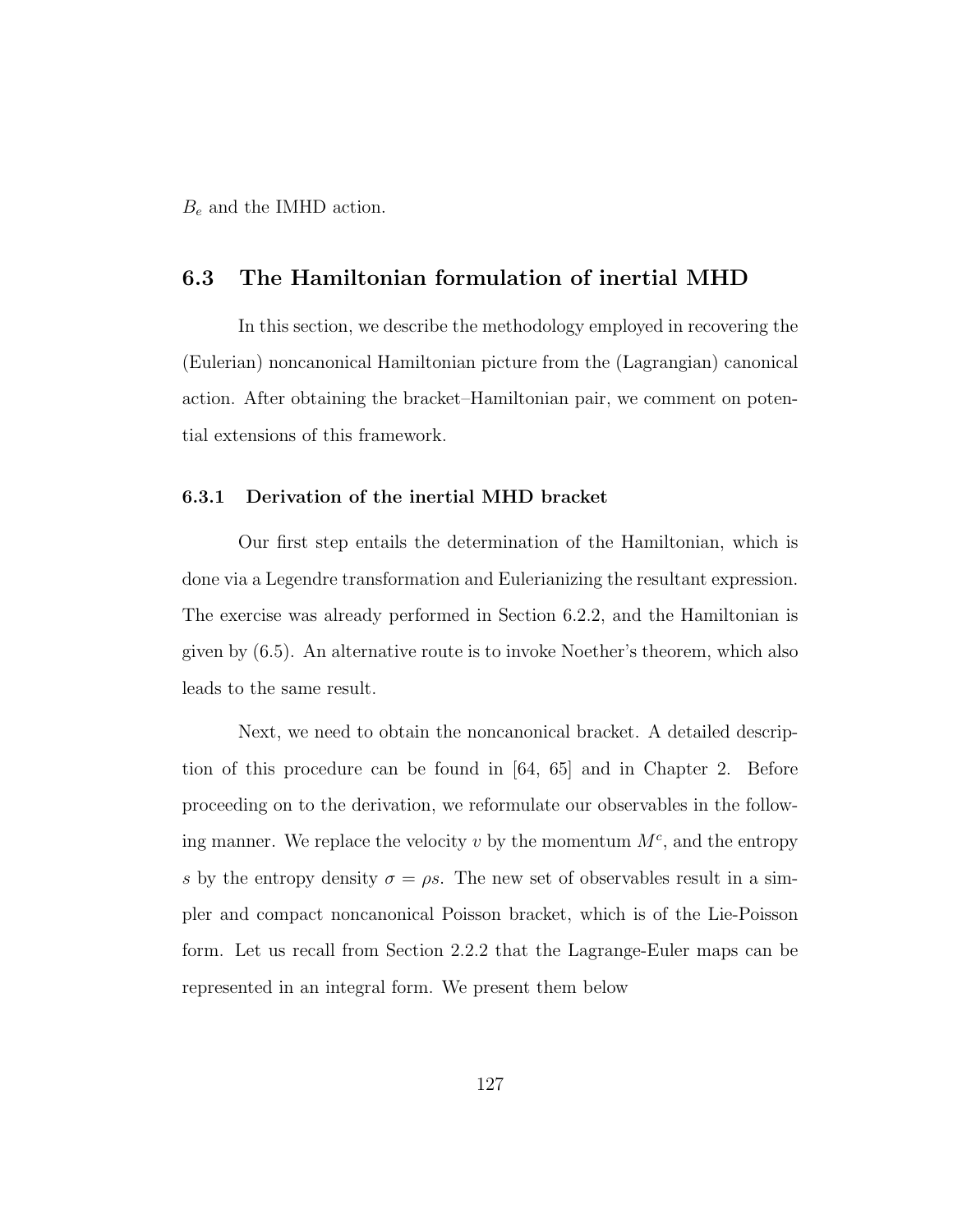$$
\rho = \int d^2 a \, \delta (r - q(a, t)) \, \rho_0(a), \tag{6.12}
$$

$$
\sigma = \int d^2a \,\delta \left( r - q(a, t) \right) \sigma_0(a),\tag{6.13}
$$

$$
B_e^j = \int d^2a \, \delta(r - q(a, t)) \, q_{,k}^j B_{e0}^k(a), \tag{6.14}
$$

$$
M^{c} = \int d^{2}a \,\delta(r - q(a, t)) \,\Pi(a, t). \tag{6.15}
$$

The last expression is also equivalent to  $M<sup>c</sup> = \rho v$ , which can be found by computing Π from the Lagrangian, and then obtaining the Eulerian equivalent. We drop the subscript c henceforth, since the canonical momentum  $M<sup>c</sup>$  is the same as the kinetic momentum  $M = \rho v$ . Although much of our analysis mirrors the derivation outlined in Section 2.5, we shall summarize the salient details to keep the discussion self-contained.

Next, we note that a given functional can be expressed either in terms of the canonical momenta and coordinates,  $\Pi$  and  $q$ , or in terms of the observables. Hence, we can denote the former by  $\overline{F}$  and the latter by  $F$ , and note that  $\bar{F} \equiv F$ . As a result, we find that

$$
\int d^2 a \frac{\delta \bar{F}}{\delta \Pi} \cdot \delta \Pi + \frac{\delta \bar{F}}{\delta q} \cdot \delta q
$$
\n
$$
= \int d^2 r \frac{\delta F}{\delta M} \cdot \delta M + \frac{\delta F}{\delta B} \cdot \delta B + \frac{\delta F}{\delta \rho} \delta \rho + \frac{\delta F}{\delta \sigma} \delta \sigma.
$$
\n(6.16)

From  $(6.12)$ , we can take the variation on the LHS and RHS, thereby obtanining

$$
\delta \rho = -\int d^2 a \, \rho_0 \nabla \delta \left( r - q(a, t) \right) \cdot \delta q. \tag{6.17}
$$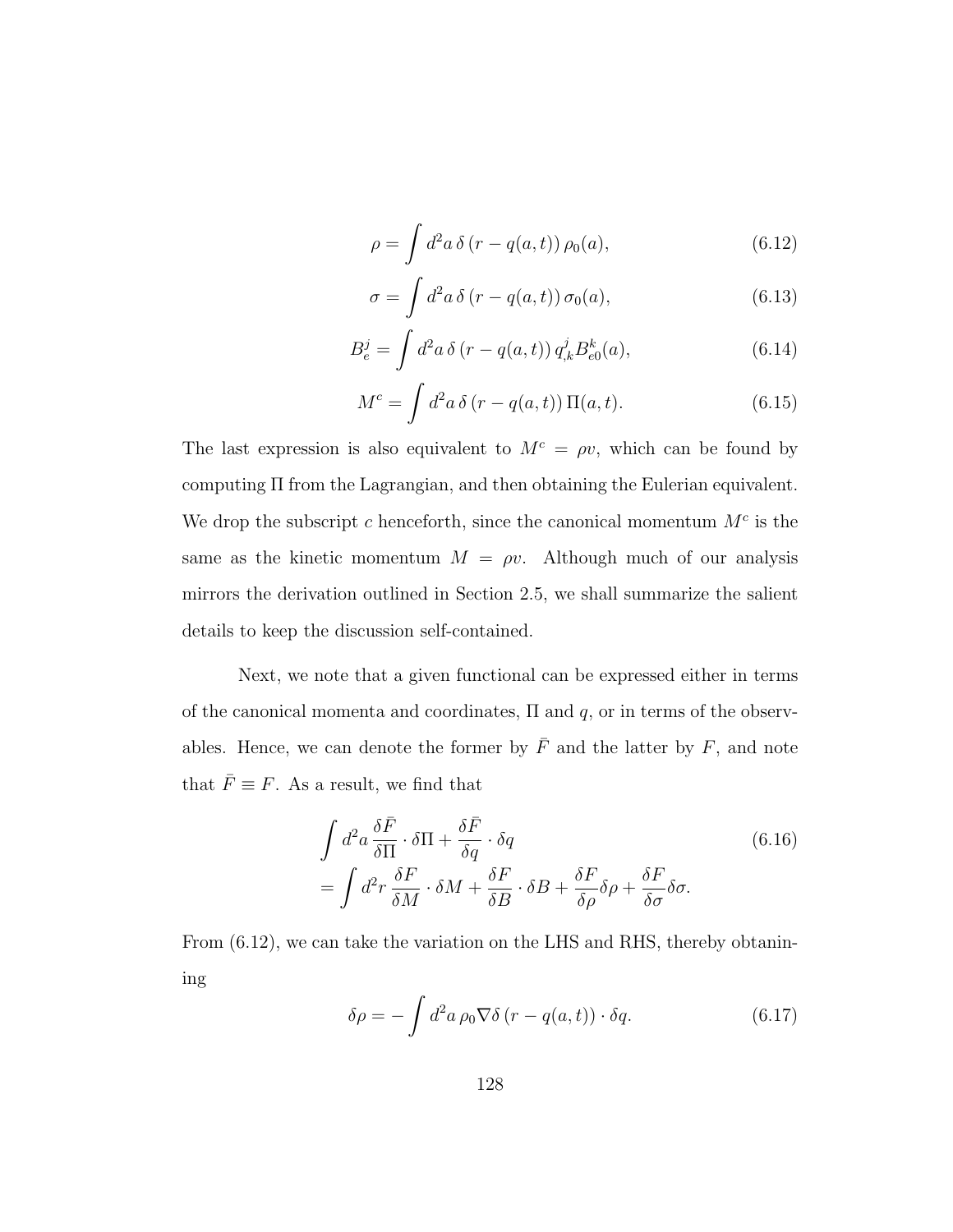A similar procedure can also be undertaken for (6.13), (6.14) and (6.15) as well. We substitute (6.17) into the second line of (6.16) and carry out an integration by parts, and a subsequent interchange of the order of integration. This process is repeated for the rest of the variables. By doing so, we can determine the functional derivatives  $\delta \bar{F}/\delta q$  and  $\delta \bar{F}/\delta \Pi$  in terms of the functional derivatives of the observables. Next, we note that the canonical bracket is given by

$$
\{\bar{F}, \bar{G}\} = \int d^2 a \left( \frac{\delta \bar{F}}{\delta q} \cdot \frac{\delta \bar{G}}{\delta \Pi} - \frac{\delta \bar{G}}{\delta q} \cdot \frac{\delta \bar{F}}{\delta \Pi} \right). \tag{6.18}
$$

We can now substitute the expressions for  $\delta \bar{F}/\delta q$  and  $\delta \bar{F}/\delta \Pi$ , obtained as per the procedure outlined above, into (6.18) and derive the noncanonical bracket. It is found to be

$$
\{F, G\} = -\int d^2r \left[ M_i \left( \frac{\delta F}{\delta M_j} \partial_j \frac{\delta G}{\delta M_i} - \frac{\delta G}{\delta M_j} \partial_j \frac{\delta F}{\delta M_i} \right) \right. \\
\left. + \rho \left( \frac{\delta F}{\delta M_j} \partial_j \frac{\delta G}{\delta \rho} - \frac{\delta G}{\delta M_j} \partial_j \frac{\delta F}{\delta \rho} \right) \right. \\
\left. + \sigma \left( \frac{\delta F}{\delta M_j} \partial_j \frac{\delta G}{\delta \sigma} - \frac{\delta G}{\delta M_j} \partial_j \frac{\delta F}{\delta \sigma} \right) \right. \\
\left. + B_e^i \left( \frac{\delta F}{\delta M_j} \partial_j \frac{\delta G}{\delta B_e^i} - \frac{\delta G}{\delta M_j} \partial_j \frac{\delta F}{\delta B_e^i} \right) \right. \\
\left. + B_e^i \left( \frac{\delta G}{\delta B_e^j} \partial_i \frac{\delta F}{\delta M_j} - \frac{\delta F}{\delta B_e^j} \partial_i \frac{\delta G}{\delta M_j} \right) \right]. \tag{6.19}
$$

The inertial MHD bracket, derived above, possesses a couple of remarkable features. Firstly, we note that the bracket is precisely identical to the ideal MHD bracket of [28], if we replace  $B_e$  in (6.19) with B everywhere. Secondly, it is interesting to note that one can replace  $M$  by  $M<sup>c</sup>$  in the above expression.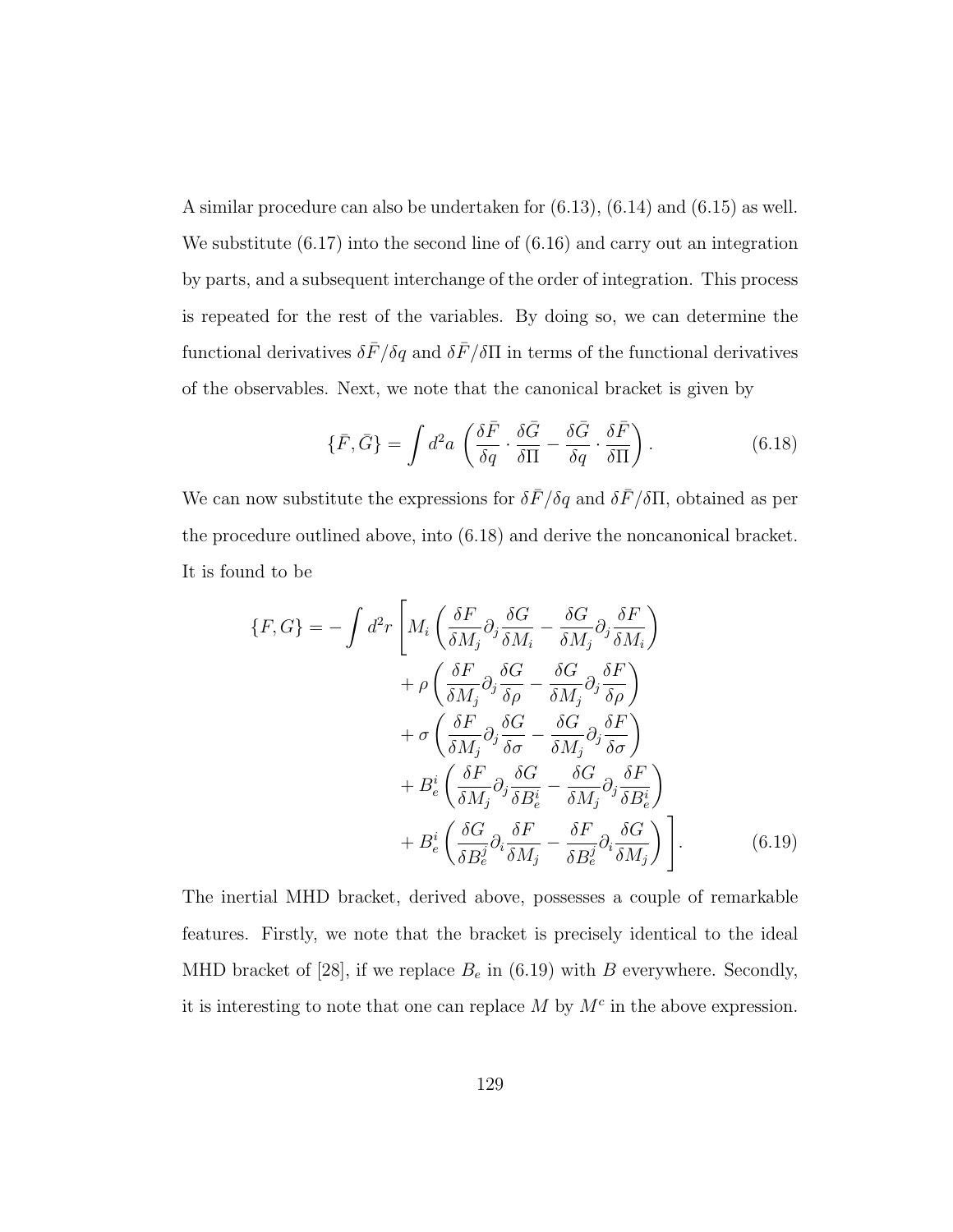By doing so, we can obtain an expression for the gyroviscous inertial MHD bracket, yielding results identical to those of [64, 65].

We must reiterate the importance of the bracket, because it further highlights the merits of  $B_e$  as a dynamical variable. Our simple postulate in Section 6.2.1, that  $B_e$  behaves as a two form, ensures that inertial MHD and ideal MHD are identical to each other under the exchange  $B_e \leftrightarrow B$ . Not only does  $B<sub>e</sub>$  yield equations of motion that are highly similar to those of extended MHD, but it also maintains a close connection with ideal MHD via its notion of flux freezing. We have established that the inertial and ideal MHD brackets are near-identical to each other, which ensures that an independent analysis of the former is not necessary; instead, one can simply migrate the results pertaining to the Casimirs, equilibria and stability of ideal MHD models, by replacing B by  $B_e$  in the suitable places. In particular, we note that the Casimir

$$
\mathcal{C}_1 = \int d^3r \,\rho f(s),\tag{6.20}
$$

still remains an invariant in inertial MHD. On the other hand, the counterpart of the magnetic helicity of ideal MHD is

$$
\mathcal{C}_2 = \int d^3r A_e \cdot B_e
$$
\n
$$
= \int d^3r \left[ A \cdot (\nabla \times A) + \frac{2m_e}{\mu_0 n e^2} B \cdot (\nabla \times B) + \frac{m_e^2}{e^4} \left( \frac{J}{n} \right) \cdot \left( \nabla \times \left( \frac{J}{n} \right) \right) \right],
$$
\n(6.21)

and it is seen that each of the three terms is of the form  $W \cdot (\nabla \times W)$ . Notice that the second and third terms in the second line vanish when  $m_e/m_i \rightarrow 0$ ,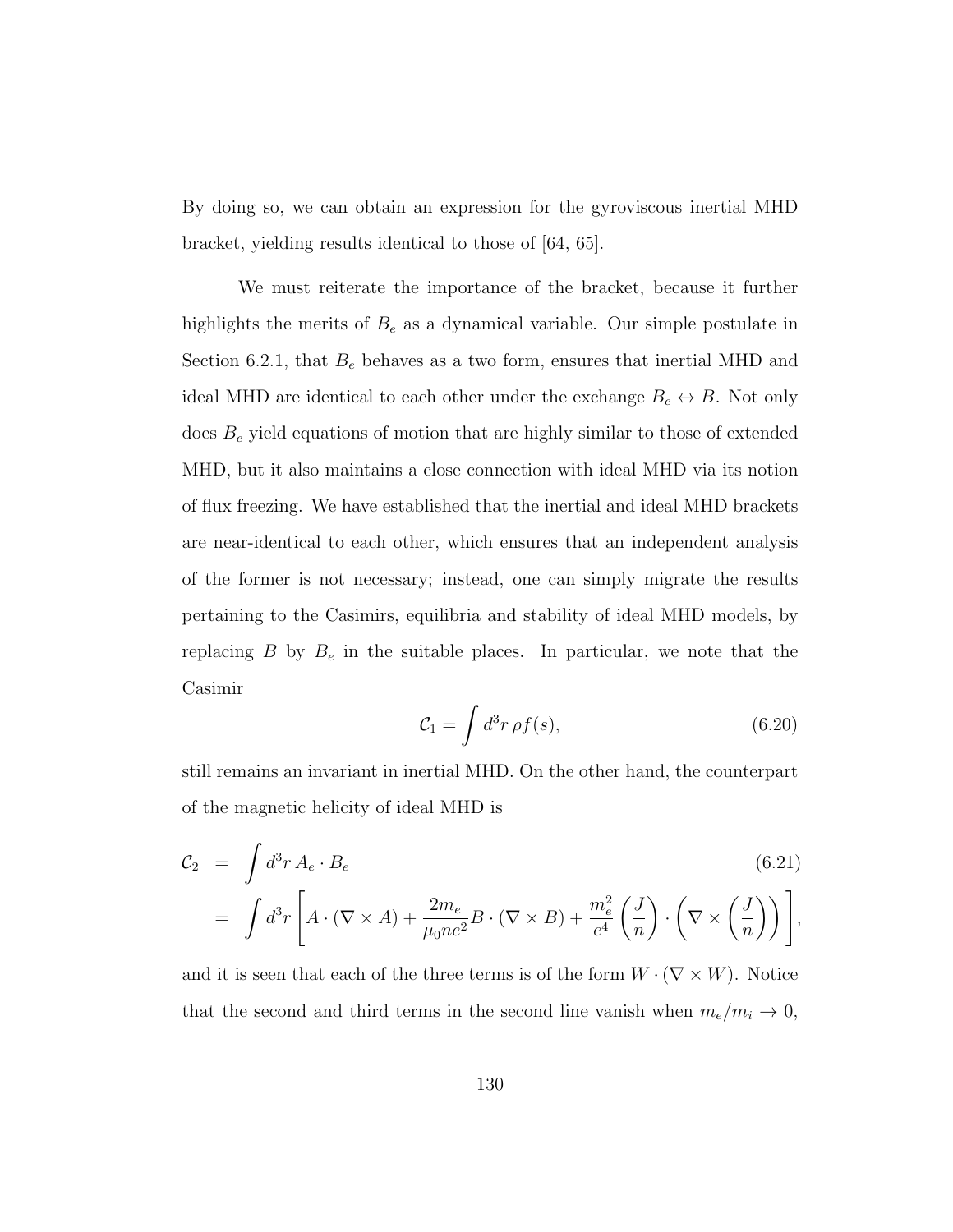thereby reducing to the ideal MHD magnetic helicity. The cross helicity of ideal MHD morphs into

$$
\mathcal{C}_3 = \int d^3 r \, v \cdot B_e = \int d^3 r \, v \cdot (\nabla \times A_e) \tag{6.22}
$$
\n
$$
= \int d^3 r \left[ v \cdot B + \frac{m_e}{e^2} v \cdot \left( \nabla \times \left( \frac{J}{n} \right) \right) \right],
$$

and we see that it reduces to the ideal MHD cross helicity if we assume  $m_e/m_i \rightarrow 0$ . It is easily seen that the ideal and inertial MHD cross helicities are both expressible as  $v \cdot (\nabla \times W)$ .

#### 6.3.2 The six-field model and its subcases

Although our model is 2D in nature, we have not fully exploited its nature - the choice was deliberate since the bracket and the equations of motion could be expressed in a relatively compact form. However, it comes at the cost of obtaining a narrower class of Casimirs, and an inability to clearly demarcate the behaviour of the different fields. We shall now exploit this 2D symmetry.

First, let us consider  $B_e$ , defined via  $(6.1)$ . We see that it is divergence free. As z serves as our ignorable coordinate, we can immediately express it as

$$
B_e = B_{ez}\hat{z} + \nabla \psi_e \times \hat{z}.\tag{6.23}
$$

Next, we consider the momentum, recognizing that it involves two components. Hence, the most general possible representation is

$$
M = \nabla \Gamma + \nabla \varphi \times \hat{z}.\tag{6.24}
$$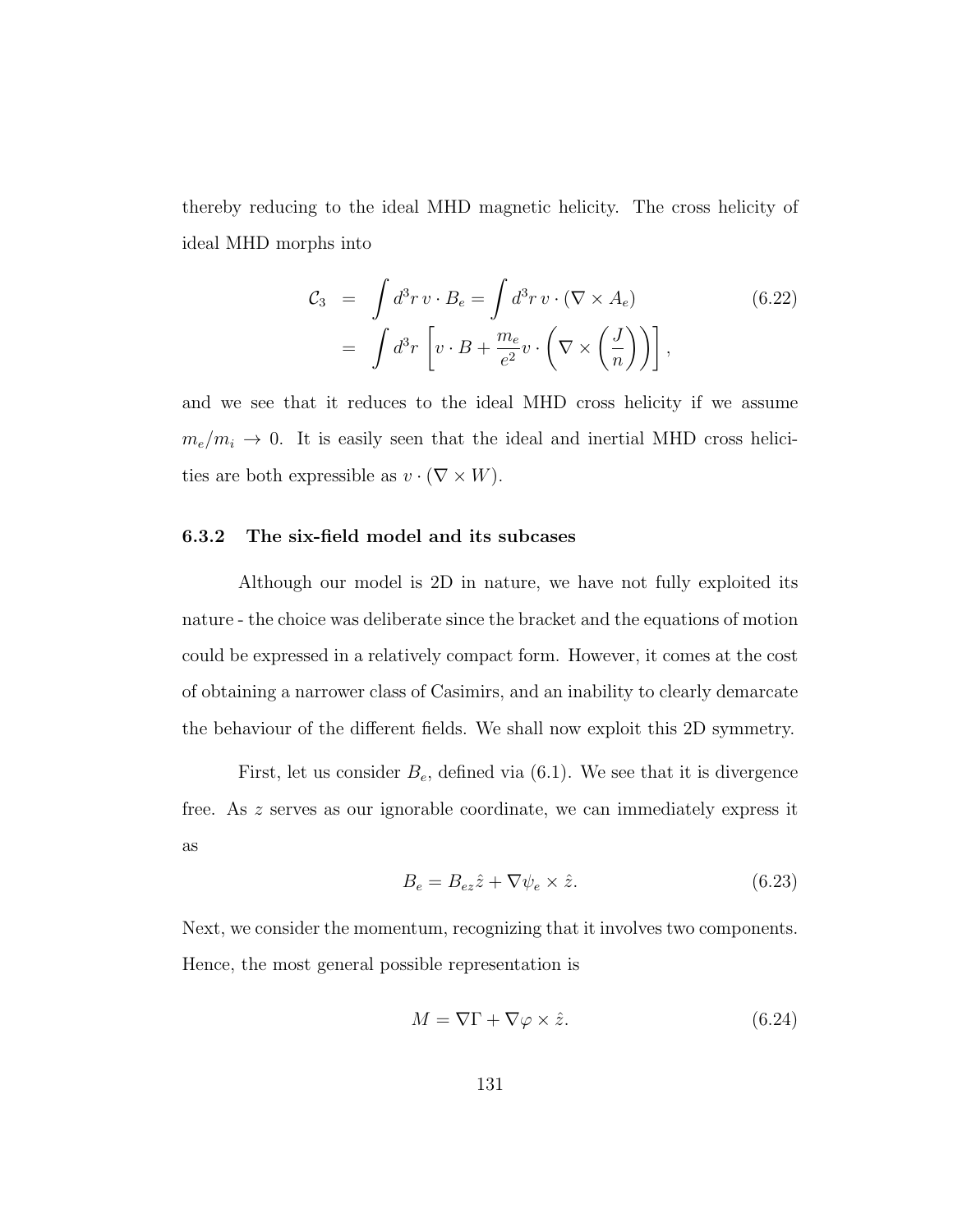We note that a similar analysis, albeit in terms of  $B$  instead of  $B<sub>e</sub>$ , was carried out in [70, 86]. The advantage of inertial MHD is that the bracket is identical in structure to that of ideal MHD under the interchange  $B_e \leftrightarrow B$ . Upon substituting (6.23) and (6.24) into (6.19) and using the functional derivative chain rule, we obtain a bracket identical to that of equation (98) in [70], except for two differences. The bracket obtained involves an integration over  $d^2r$ , as opposed to  $d^3r$  in [70] since our model is 2D in nature. Secondly, we must impose  $M_z = 0$  in equation (98) in [70] as our model lacks the z-component of the velocity.

In summary, we have a reduced model with scalar fields, and our observables given by  $(\Gamma, \varphi, B_{ez}, \psi_e, \rho, \sigma)$ . Although we have sacrificed the compactness, this comes at the advantage of writing out model solely in terms of scalar fields. We can whittle the model down to a 5-field model by assuming it to be isentropic, a common enough assumption, which eliminates  $\sigma$ . If we assume incompressibility, we eliminate  $\rho$  and  $\Gamma$  - the second relation follows from the condition  $\nabla \cdot v = 0$ . Lastly, we can eliminate the guide field  $B_{ez}$  by making it constant, and our resultant model now involves just two fields, i.e.  $\varphi$ and  $\psi_e$ . We introduce the notation  $\omega = \Delta \varphi$ , implying that the two functional derivatives are related via  $\Delta F_{\omega} = -F_{\varphi}$ , and the final bracket is given by

$$
\{F,G\} = -\int d^2r \left[\omega[F_{\omega},G_{\omega}] + \psi_e \Big([F_{\omega},G_{\psi_e}] - [G_{\omega},F_{\psi_e}]\Big)\right],\tag{6.25}
$$

and the corresponding Hamiltonian takes on the form

$$
H = \int d^2 r \frac{1}{2} \left[ \frac{d_e^2 (\nabla^2 \psi)^2}{\mu_0} + \frac{|\nabla \psi|^2}{\mu_0} + \frac{|\nabla \varphi|^2}{\rho} \right],\tag{6.26}
$$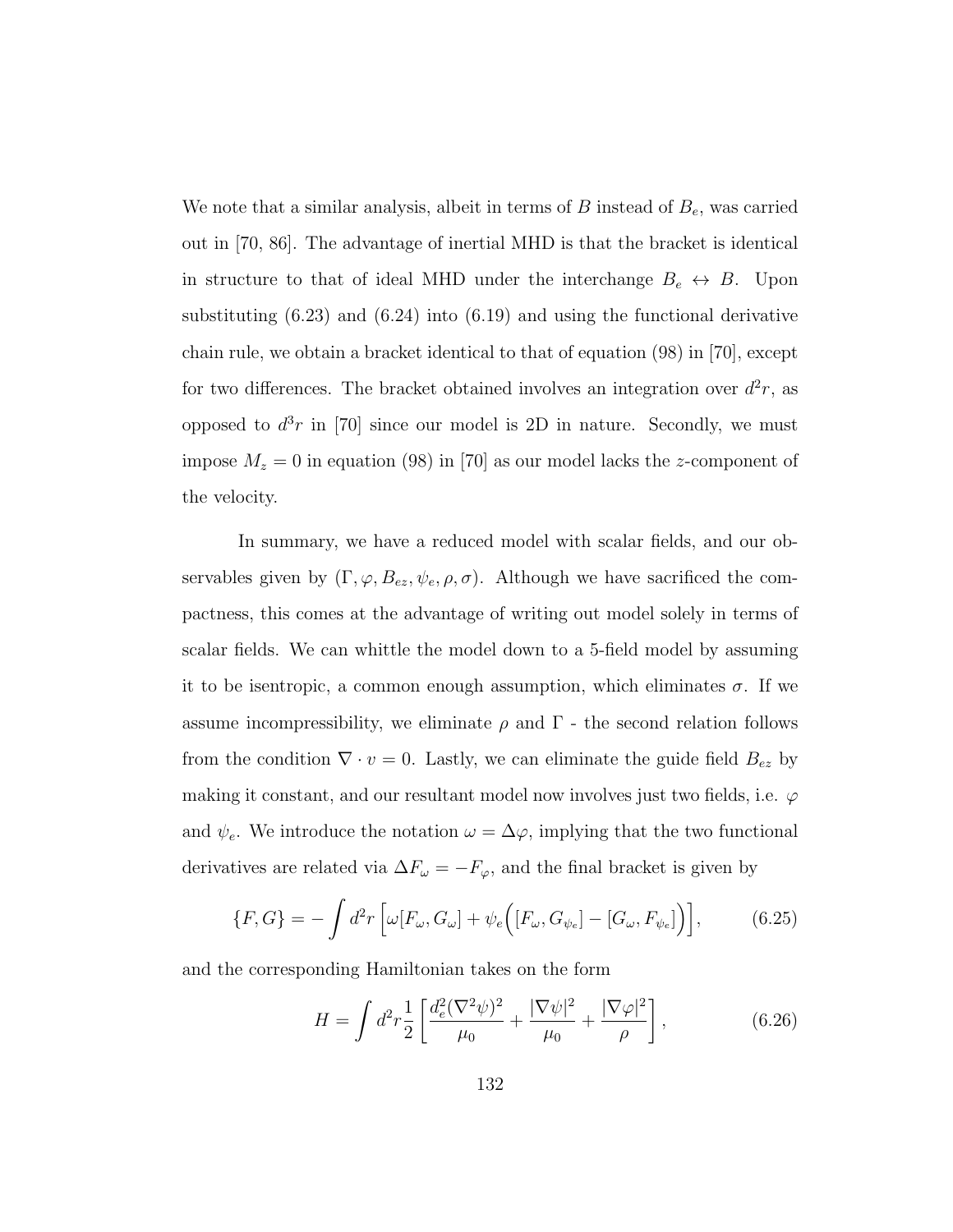where  $B = \nabla \psi \times \hat{z}$ , and the relation between  $\psi_e$  and  $\psi$  is determined by using (6.1). We note that  $d_e$  represents the electron skin depth. The bracket and Hamiltonian, given by (6.25) and (6.26) are of high importance, as they give rise to the well known Ottaviani-Porcelli model [61], used in modelling collisionless magnetic reconnection. Thus, we see that a (highly) simplified limit of 2D inertial MHD gives rise to the Ottaviani-Porcelli model, and may point towards obtaining more complex models such as [197, 198].

### 6.3.3 Extensions of the inertial MHD bracket

In the preceding subsection, we have obtained the inertial MHD noncanonical bracket, with the corresponding expression given by (6.19). A crucial feature of inertial MHD was also identified, namely, the close affinity with the ideal MHD bracket, as one can be transformed into the other via  $B_e \leftrightarrow B$ .

The analogy between  $B$  and  $B_e$  also makes it possible to import the results of 2D gyroviscous MHD, and recast them in an inertial MHD framework. As noted in the previous subsection, the noncanonical brackets derived in [65] and Section 3 can be adapted for such a purpose. They are easily distinguishable from the non-gyroviscous brackets owing to the presence of the canonical momentum  $M<sup>c</sup>$  in place of the kinetic momentum M. If the same methodology is employed herein, we can obtain a model for 2D gyroviscous inertial MHD [133, 187, 188]. It must be cautioned, however, that these methods are only applicable to the inertial and ideal brackets, as they are fully equivalent under  $B_e \leftrightarrow B$ . Modifying the Hamiltonians is a trickier task, as it requires us to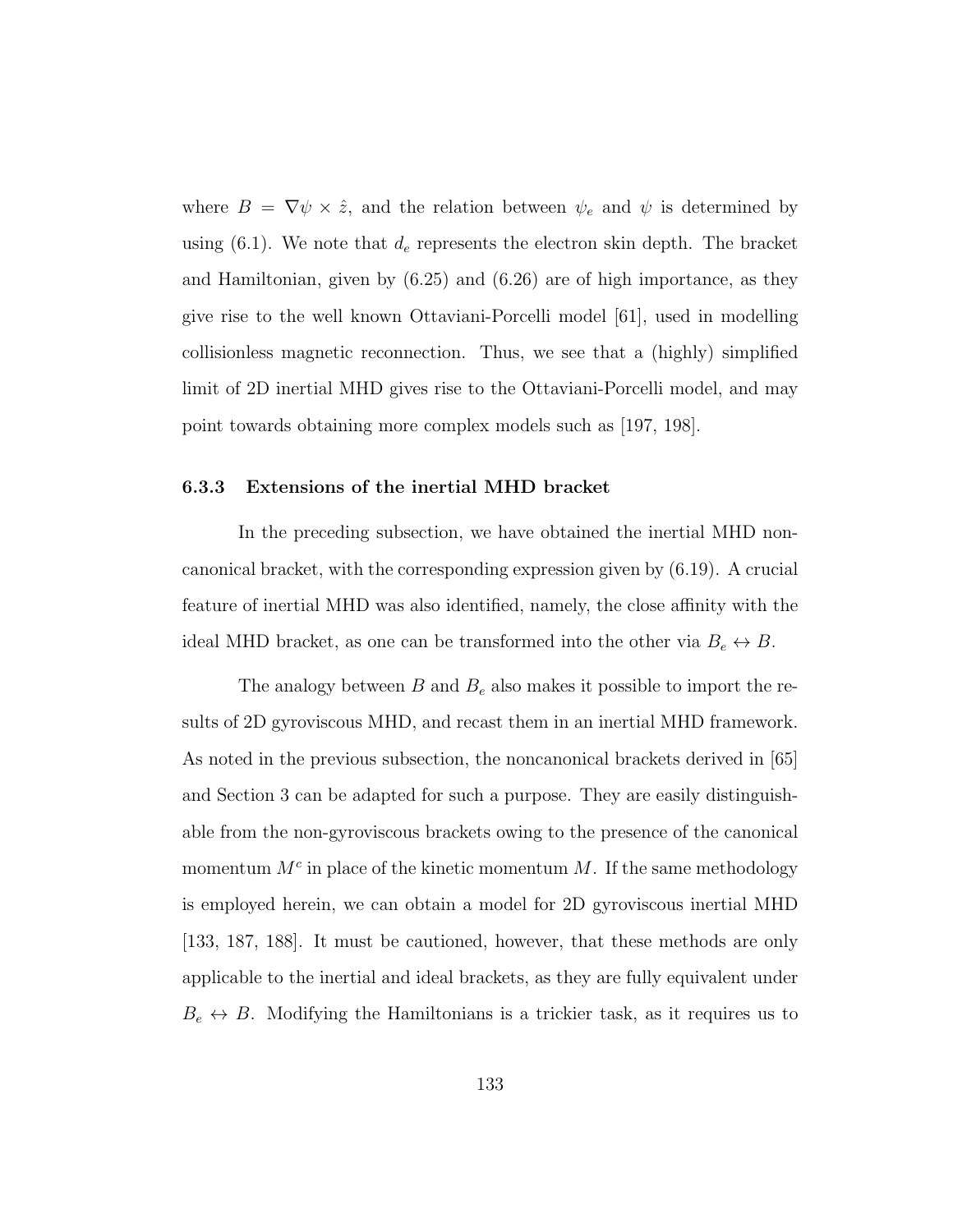explicitly use the relation (6.1) in determining the gyromap.

As we have stated thus far, our model of inertial MHD possesses an ignorable coordinate, thereby rendering it 2D. A natural generalization of the procedure is to undertake the same work in a 3D framework. Our central results thus far were the equation of motion (6.11) and the Ohm's law (6.10). We find that the former is unmodified, and is identical to that of [57]. However, in the 3D limit, we find that the Ohm's law of [57] and our model are not in agreement, although most of the terms are identical to one another. In fact, we find that the generalized Ohm's law of [57] reduces to our Ohm's law (6.10), when the flow is irrotational, or if the condition  $J \parallel \omega$  is met.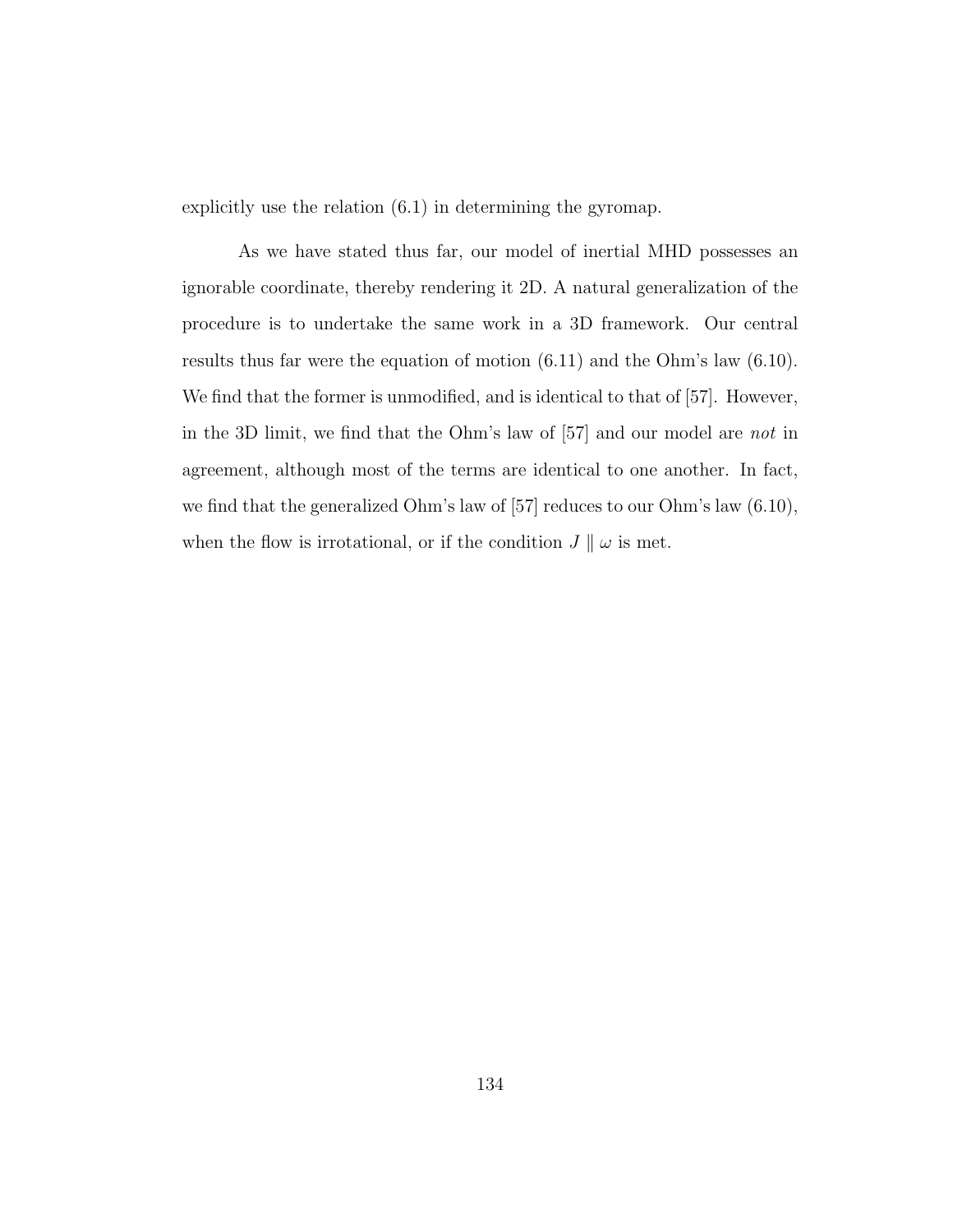## Chapter 7

# Connections between Hamiltonian extended MHD models

The work undertaken in Chapter 5 strongly indicates that most variants of extended MHD could be extracted via a common action principle. In [199], it was shown that these models possessed a unifying noncanonical Hamiltonian structure. In this Chapter, we explore the common properties of several extended MHD models in greater detail, and speculate on their connections. We also present a detailed proof of the Jacobi identity for the noncanonical bracket of Hall MHD.

## 7.1 On the similarities and equivalences between extended MHD models

In this section, we analyse Hall MHD and demonstrate its equivalence with inertial MHD. We exploit this equivalence to determine the helicities, which are Casimir invariants, of these models in a straightforward manner.

### 7.1.1 Hall MHD: an analysis

Hall MHD represents one of the most widely used extended MHD models, and also ranks amongst the simplest. In Hall MHD, it is assumed that the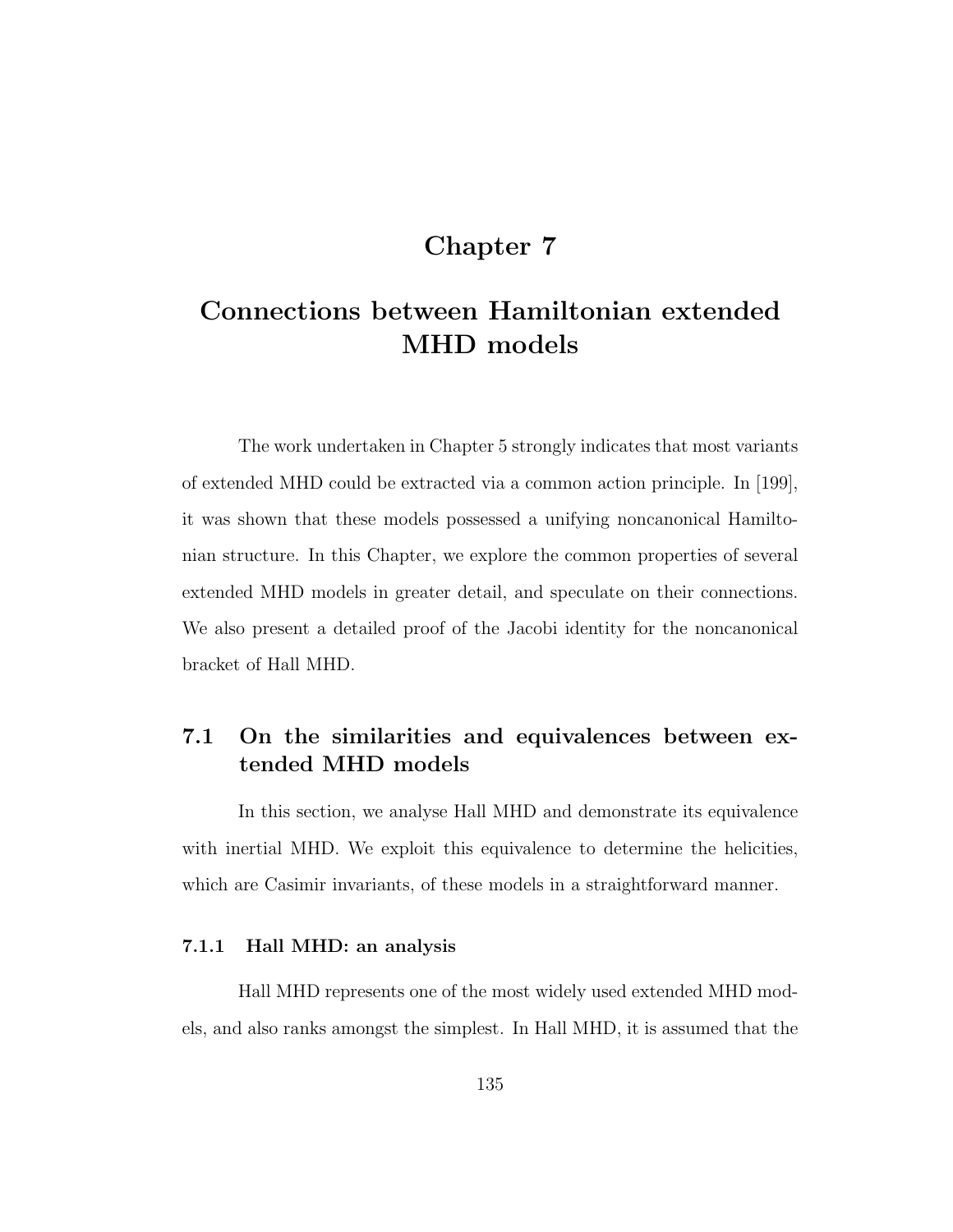two species drift with different velocities (as opposed to ideal MHD), but it is assumed that the electrons are inertialess (akin to ideal MHD). We commence our analysis with the Hall MHD bracket of [160, 199], expressed as

$$
\{F, G\}^{HMHD} = -\int_{D} d^{3}r \left\{ \left[ F_{\rho} \nabla \cdot G_{V} + F_{V} \cdot \nabla G_{\rho} \right] - \left[ \frac{(\nabla \times V)}{\rho} \cdot (F_{V} \times G_{V}) \right] - \left[ \frac{B}{\rho} \cdot (F_{V} \times (\nabla \times G_{B}) - G_{V} \times (\nabla \times F_{B})) \right] + d_{i} \left[ \frac{B}{\rho} \cdot ((\nabla \times F_{B}) \times (\nabla \times G_{B})) \right] \right\}, \tag{7.1}
$$

where  $d_i = c / (\omega_{pi} L)$  is the normalized ion skin depth and the likes of  $F_{\rho}$ ,  $F_V$ , etc. represent the functional derivatives with respect to the corresponding variables. We can re-express (7.1) as

$$
\{F, G\}^{HMHD} = \{F, G\}^{MHD} + \{F, G\}^{Hall},\tag{7.2}
$$

where  $\{F, G\}^{MHD}$  is the ideal MHD bracket, first obtained in [28] and  $\{F, G\}^{Hall}$ is the term in  $(7.1)$  that involves the ion skin depth  $d_i$ . As a consequence, we conclude that any Casimir of ideal MHD that is independent of B will automatically serve as a Casimir of Hall MHD. Next, observe that

$$
\mathcal{C}_1 = \int_D d^3 r \, A \cdot B,\tag{7.3}
$$

is a Casimir of ideal MHD. Furthermore, it also satisfies  $\{F, C_1\}^{Hall} = 0$  as well. Together, they ensure that  $(7.3)$  is a Casimir of Hall MHD. Next, let us suppose that we introduce a new variable

$$
\mathcal{B}_i = B + d_i \nabla \times V,\tag{7.4}
$$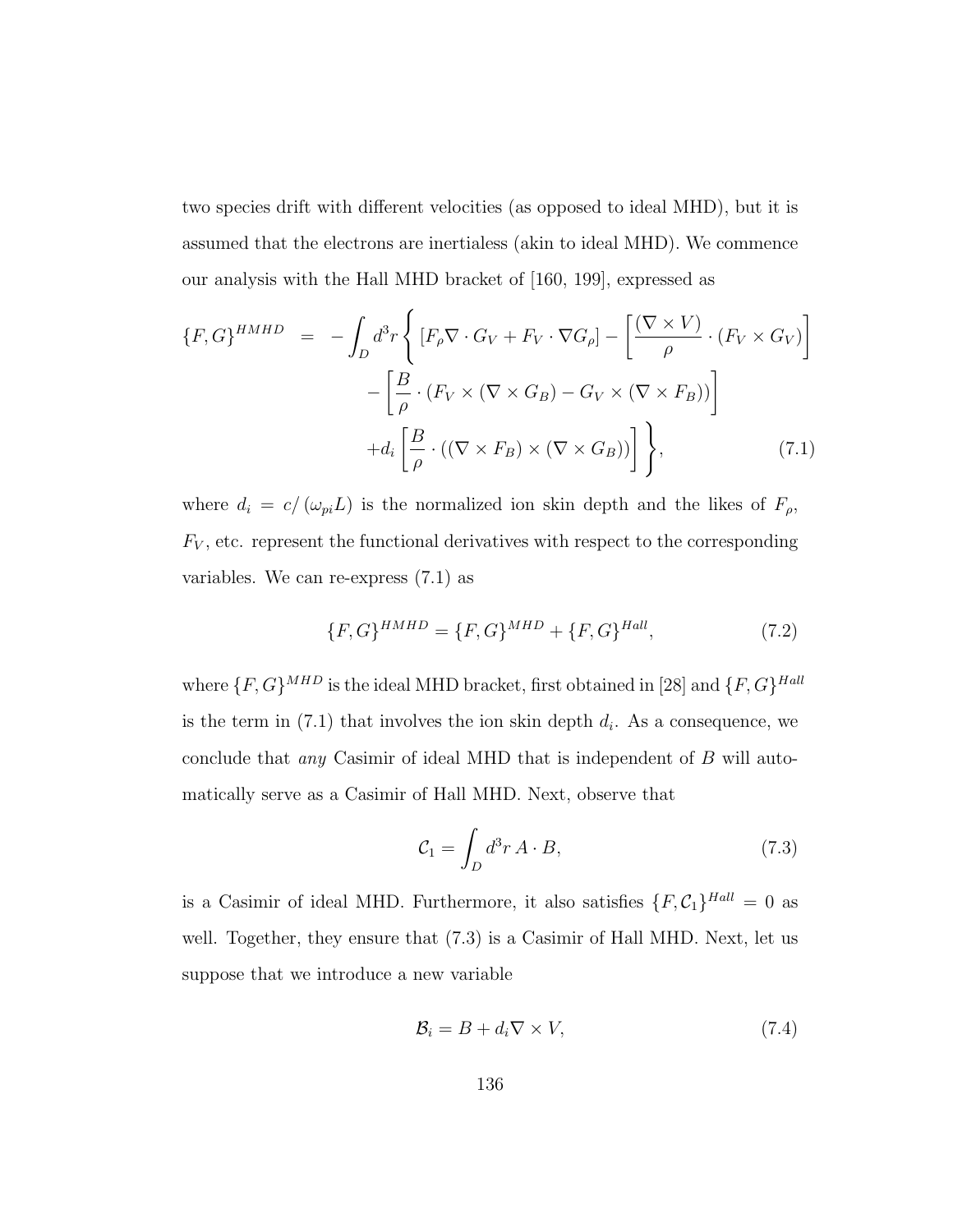and re-express the bracket in terms of the new set of observables. We find that

$$
\{F,G\}^{HMHD} \equiv \{F,G\}^{HMHD} [\mathcal{B}_i] = \{F,G\}^{MHD} [\mathcal{B}_i] - \{F,G\}^{Hall} [\mathcal{B}_i], \quad (7.5)
$$

and the notation ' $\mathcal{B}_i$ ' indicates that the respective components of (7.5) are the same as  $(7.2)$  except that B is replaced by  $\mathcal{B}_i$ . Thus, by following the same line of reasoning, we conclude that

$$
\mathcal{C}_2 = \int_D d^3r \,\mathcal{A}_i \cdot \mathcal{B}_i = (A + d_i V) \cdot (B + d_i \nabla \times V) \,, \tag{7.6}
$$

is a Casimir of ideal MHD, with  $B \to \mathcal{B}_i$  and it also satisfies  $\{F, \mathcal{C}_1\}^{Hall}$   $[\mathcal{B}_i] = 0$ . Hence, we conclude that  $C_2$  is also a Casimir of Hall MHD.

The transformation  $B \to \mathcal{B}_i$  exhibits two very special properties:

- We see that it preserves the form of the Hall MHD bracket, i.e. it is evident that (7.2) and (7.5) are identical to one another upon carrying out this transformation, apart from the change in sign. The latter can be absorbed simply via  $d_i \rightarrow -d_i$  as well.
- It allows us to quickly determine the second Casimir of Hall MHD, without going through the conventional procedure of solving a set of constraint equations. In fact, we see that  $(7.3)$  and  $(7.6)$  possess the same form.

Thus, it is evident that such transformations play a crucial role, both in exposing the symmetries of the system and in determining the Casimirs. In Section 7.2, we shall explore this issue in greater detail.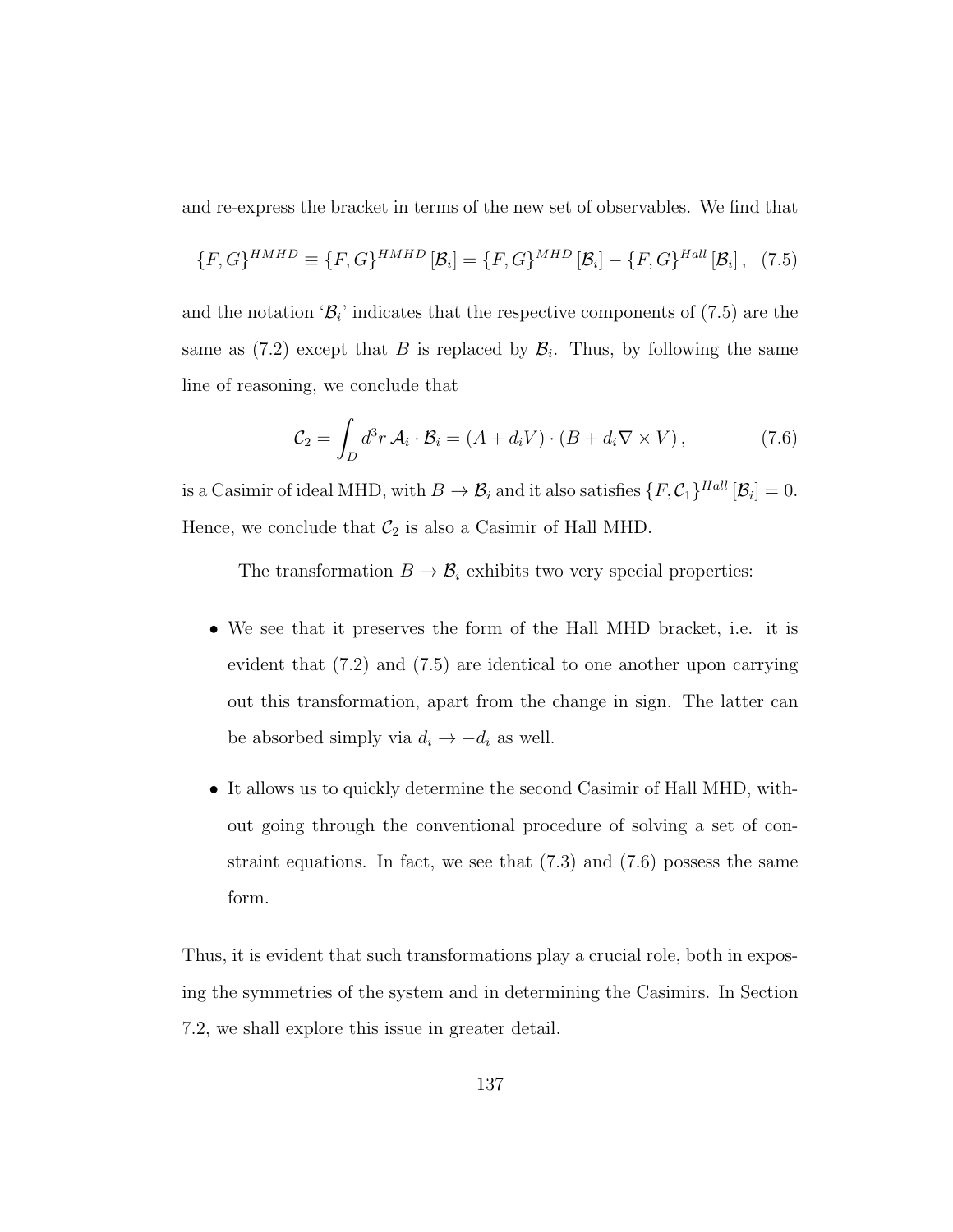### 7.1.2 Hall MHD and inertial MHD

Both ideal MHD and Hall MHD assume that the electrons are inertialess, i.e. this is undertaken by taking the limit  $m_e/m_i \rightarrow 0$  everywhere. However, there are several regimes where electron inertia effects may be of considerable importance, such as reconnection [170, 171]. To address this issue, a new variant of MHD, dubbed inertial MHD, was studied in [57] and the Hamiltonian and Action Principle (HAP) formulation of two-dimensional inertial MHD was presented in [167].

We shall now turn our attention to inertial MHD, whose noncanonical bracket is given by

$$
\{F, G\}^{IMHD} = \{F, G\}^{MHD} [B^{\star}] + d_e^2 \int_D d^3r \left[ \frac{\nabla \times V}{\rho} \cdot ((\nabla \times F_{B^{\star}}) \times (\nabla \times G_{B^{\star}})) \right],
$$
\n(7.7)

and the bracket  $\{F, G\}^{MHD}$   $[B^{\star}]$  constitutes the ideal MHD bracket with  $B \to$  $B^*$ . The variable  $B^*$  is the 'inertial' magnetic field, and was first introduced in [167]. It is given by

$$
B^* = B + d_e^2 \nabla \times \left(\frac{\nabla \times B}{\rho}\right),\tag{7.8}
$$

where  $d_e = c / (\omega_{pe} L)$  represents the normalized electron skin depth. We shall now apply the transformation

$$
\mathcal{B}_e = B^* - d_e \nabla \times V,\tag{7.9}
$$

and re-express our bracket in terms of the new set of observables. Upon doing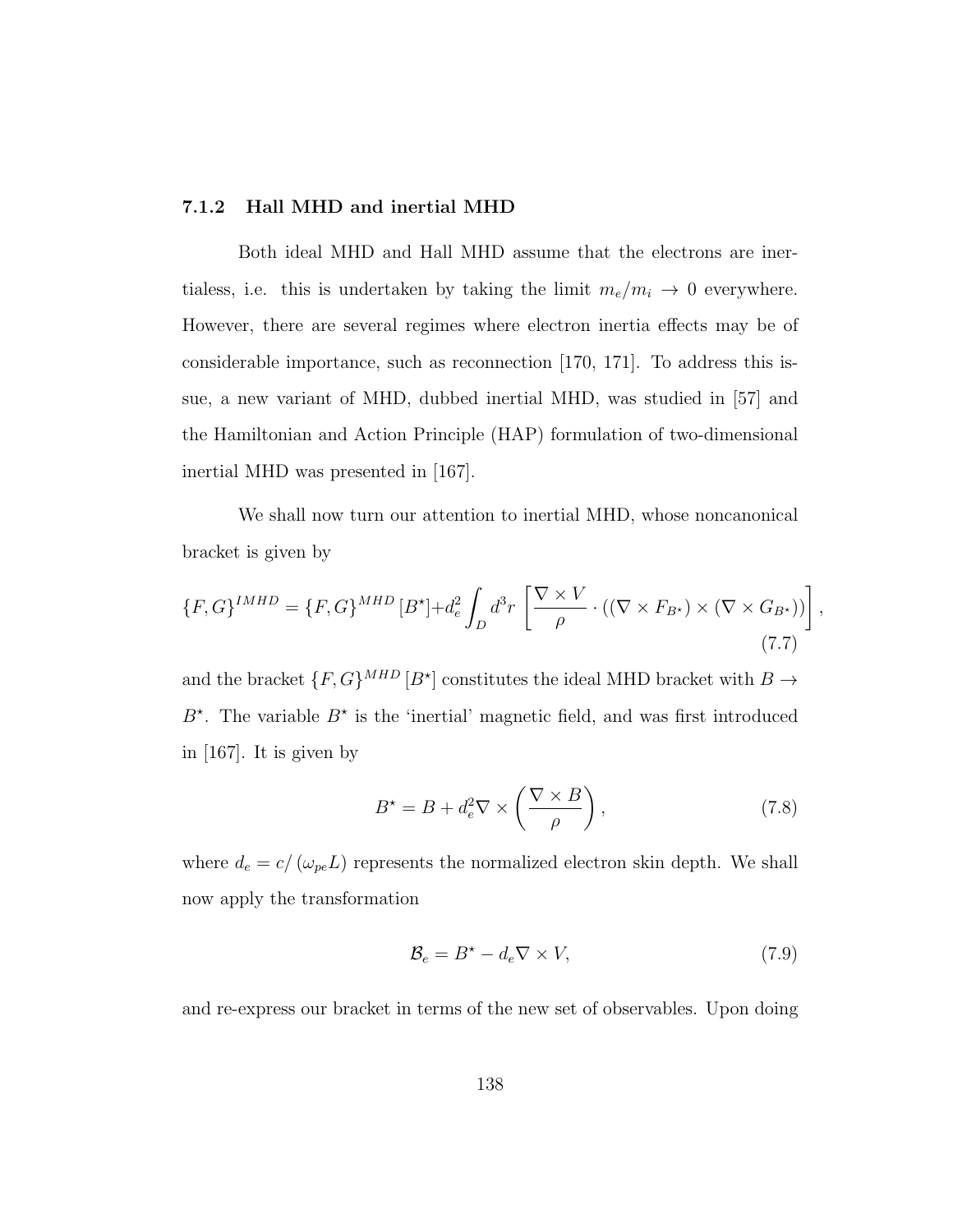so, we find that

$$
\{F, G\}^{IMHD} = \{F, G\}^{MHD} [\mathcal{B}_e]
$$

$$
-2d_e \int_D d^3r \left[ \frac{\mathcal{B}_e}{\rho} \cdot ((\nabla \times F_{\mathcal{B}_e}) \times (\nabla \times G_{\mathcal{B}_e})) \right]. \tag{7.10}
$$

The second term in the above expression can be compared against the last term in (7.1) - we see that the two are identical under  $d_i \to 2d_e$  and  $B \to \mathcal{B}_e$ . Thus, we arrive at one of our central results:

$$
\{F, G\}^{IMHD} \equiv \{F, G\}^{HMHD} \left[2d_e; \mathcal{B}_e\right].\tag{7.11}
$$

In other words, the inertial MHD bracket is equivalent to the Hall MHD bracket when the transformations  $d_i \rightarrow 2d_e$  and  $B \rightarrow \mathcal{B}_e$  are applied to the latter. As a result, we are led to a series of remarkable conclusions:

- As the inertial and Hall MHD brackets are identical under a change of variables (and constants), proving the Jacobi identity for one of them constitutes an automatic proof of the other.
- We can obtain the Casimirs of inertial MHD since the equivalent Casimirs were determined for Hall MHD. In particular, two helicities emerge:

$$
\mathcal{C}_I = \int_D d^3r \, \left( A^\star - d_e V \right) \cdot \left( B^\star - d_e \nabla \times V \right),\tag{7.12}
$$

$$
\mathcal{C}_{II} = \int_{D} d^3r \, \left( A^\star + d_e V \right) \cdot \left( B^\star + d_e \nabla \times V \right), \tag{7.13}
$$

where  $B^* = \nabla \times A^*$ , and the LHS of this equation is determined via  $(7.8).$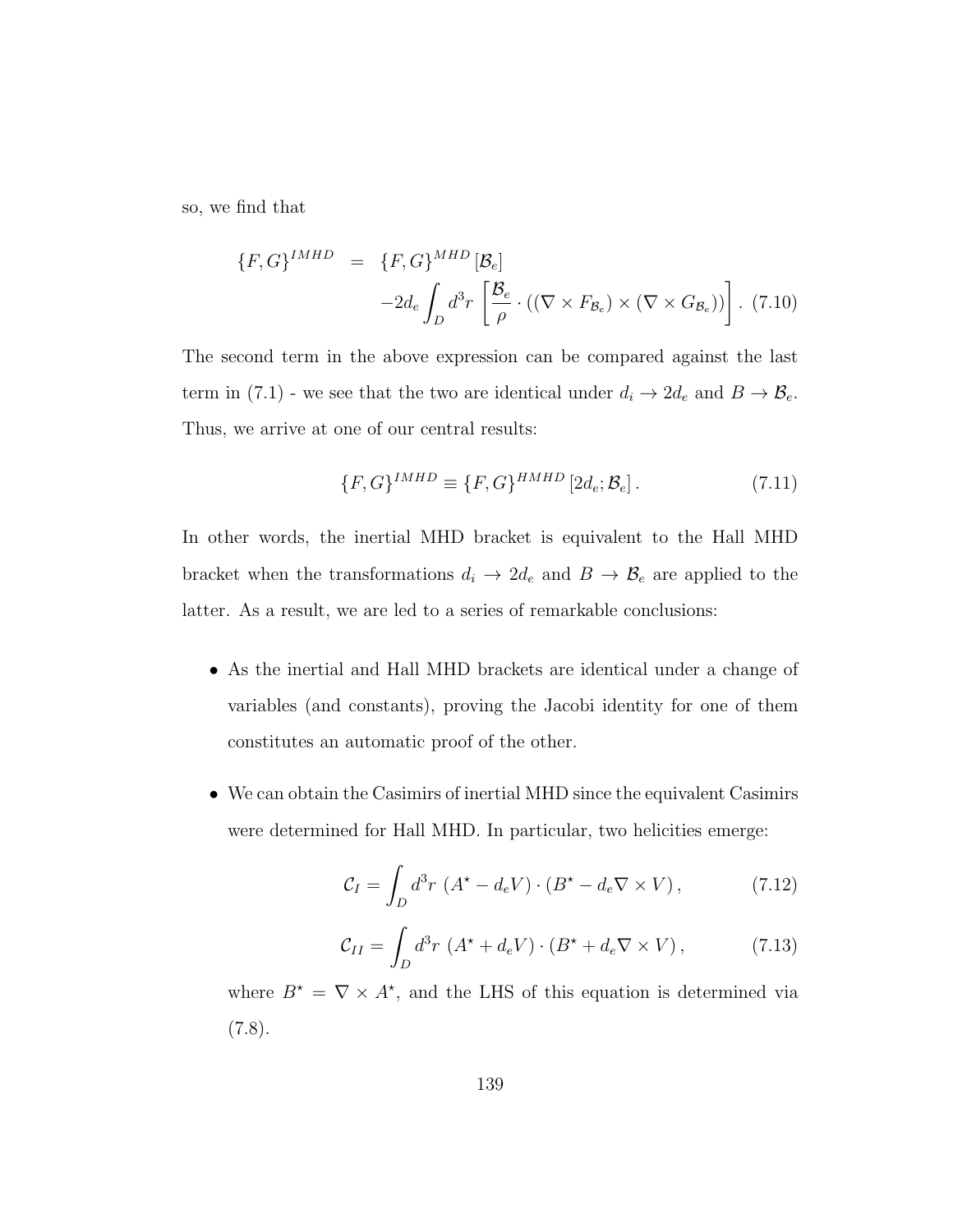• By taking the difference of (7.13) and (7.12), we obtain a Casimir:

$$
\mathcal{C}_{III} = \int_{D} d^{3}r \, V \cdot B^{\star}, \qquad (7.14)
$$

which is identical to the cross-helicity invariant of ideal MHD, after performing the transformation  $B \to B^*$ . The existence of this invariant has also been documented in [167].

We observe that (7.13) and (7.14) were obtained as the Casimirs for inertial MHD in [199], but the authors do not seem to have realized that inertial MHD has not one, but two Casimirs (helicities) of the form  $\int_D d^3r P \cdot (\nabla \times P)$ , as seen from (7.12) and (7.13). As a result, this allow us to emphasize a rather unique feature of inertial MHD:

- One can interpret inertial MHD as consisting of two helicities akin to the magnetic (or fluid) helicity, cementing its similarity to Hall MHD and the 2-fluid models [200].
- Alternatively, we can view inertial MHD as being endowed with one Casimir resembling the magnetic helicity and the other akin to the cross helicity. Such a feature renders it analogous to ideal MHD, which possesses similar features [28].

To summarize thus far, we have shown an unusual correspondence between Hall MHD (inertialess, finite Hall drift) and inertial MHD (finite electron inertia, no Hall drift) by showing that the two brackets are equivalent under a suitable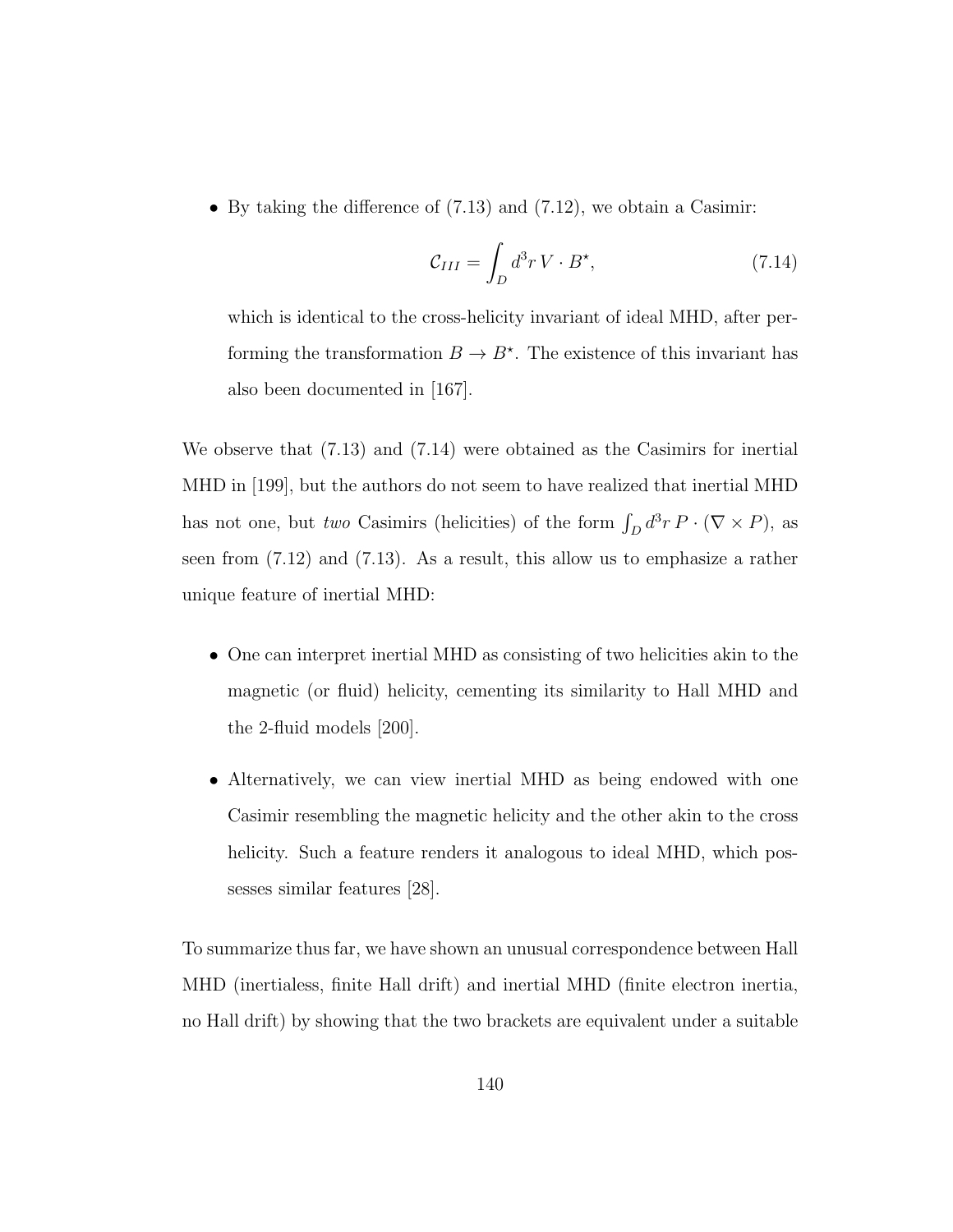set of transformations. We shall explore their origin in more depth in Section 7.2.

### 7.1.3 Comments on extended MHD

Hitherto, we have discussed models that incorporate the Hall drift and those that possess a finite electron inertia. Extended MHD clubs these effects together, giving rise to a more complete model. The noncanonical bracket for this model is

$$
\{F, G\}^{ExMHD} = \{F, G\}^{IMHD} + \{F, G\}^{Hall}[B^{\star}], \tag{7.15}
$$

and the second term on the RHS denotes the Hall term with  $B \to B^*$ , and the latter is defined in (7.8).

It is evident that a clear pattern begins to emerge:

- 1. The Jacobi identity for the Hall bracket can be proven in a simple manner as it represents the sum of two components, one of which already satisfies the Jacobi identity (the ideal MHD component). The details are provided in Appendix 7.3.
- 2. The Jacobi identity for inertial MHD automatically follows as per the discussion in Section 7.1.2.
- 3. It is easy to see from (7.15) that the extended MHD bracket will then be composed of a component (inertial MHD) that already satisfies the Jacobi identity, apart from a second component that represents the Hall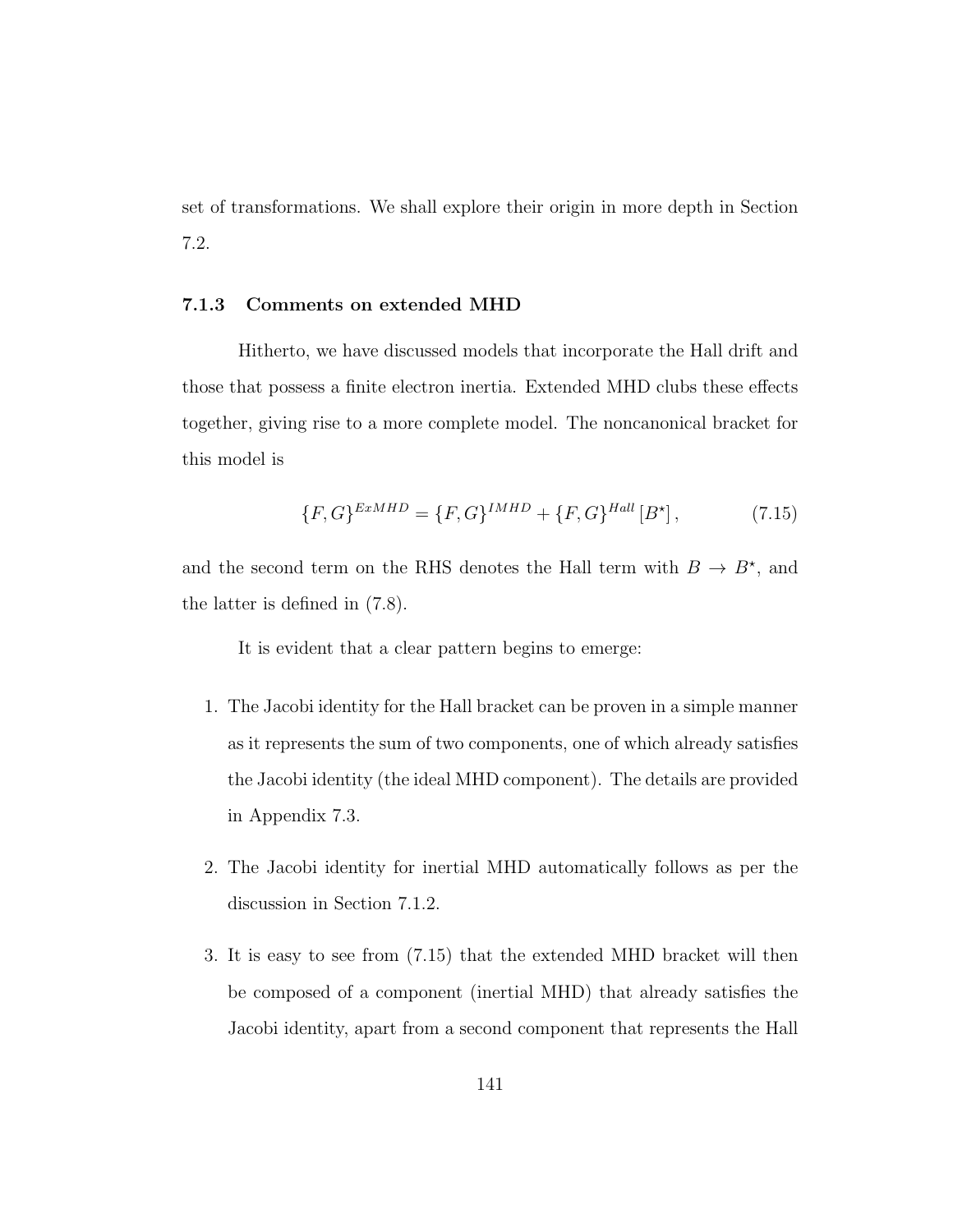contribution. As a result, the calculation mirrors the proof of the Jacobi identity for Hall MHD, and the similarities are manifest upon inspecting (7.2) and (7.15).

As per the reasoning outlined above, we shall not delve too deeply into extended MHD, as it clearly shares close associations with the rest of the extended MHD models - Hall MHD and inertial MHD, which have been explored in detail in the previous sections.

Since we have argued that each of the extended MHD models shares a degree of commonality, it also follows that extended MHD must possess two helicities akin to the magnetic helicity (in form), and that they should involve the variables  $B^*$  and V. Thus, we postulate Casimirs of the form

$$
\mathcal{C}_{ExMHD} = \int_{D} d^3r \, \left( V + \lambda A^{\star} \right) \cdot \left( \nabla \times V + \lambda B^{\star} \right), \tag{7.16}
$$

and solve for  $\lambda$ . A quadratic equation for  $\lambda$  emerges, given by

$$
d_e^2 \lambda^2 + d_i \lambda - 1 = 0,\t\t(7.17)
$$

whose solutions are

$$
\lambda = \frac{-d_i \pm \sqrt{d_i^2 + 4d_e^2}}{2d_e^2},\tag{7.18}
$$

and one of these solutions was obtained in [199]. However, it is important to recognize that there exist two helicities akin to the fluid (or magnetic) helicity, since this is a feature that the extended MHD models inherit from the parent two-fluid model.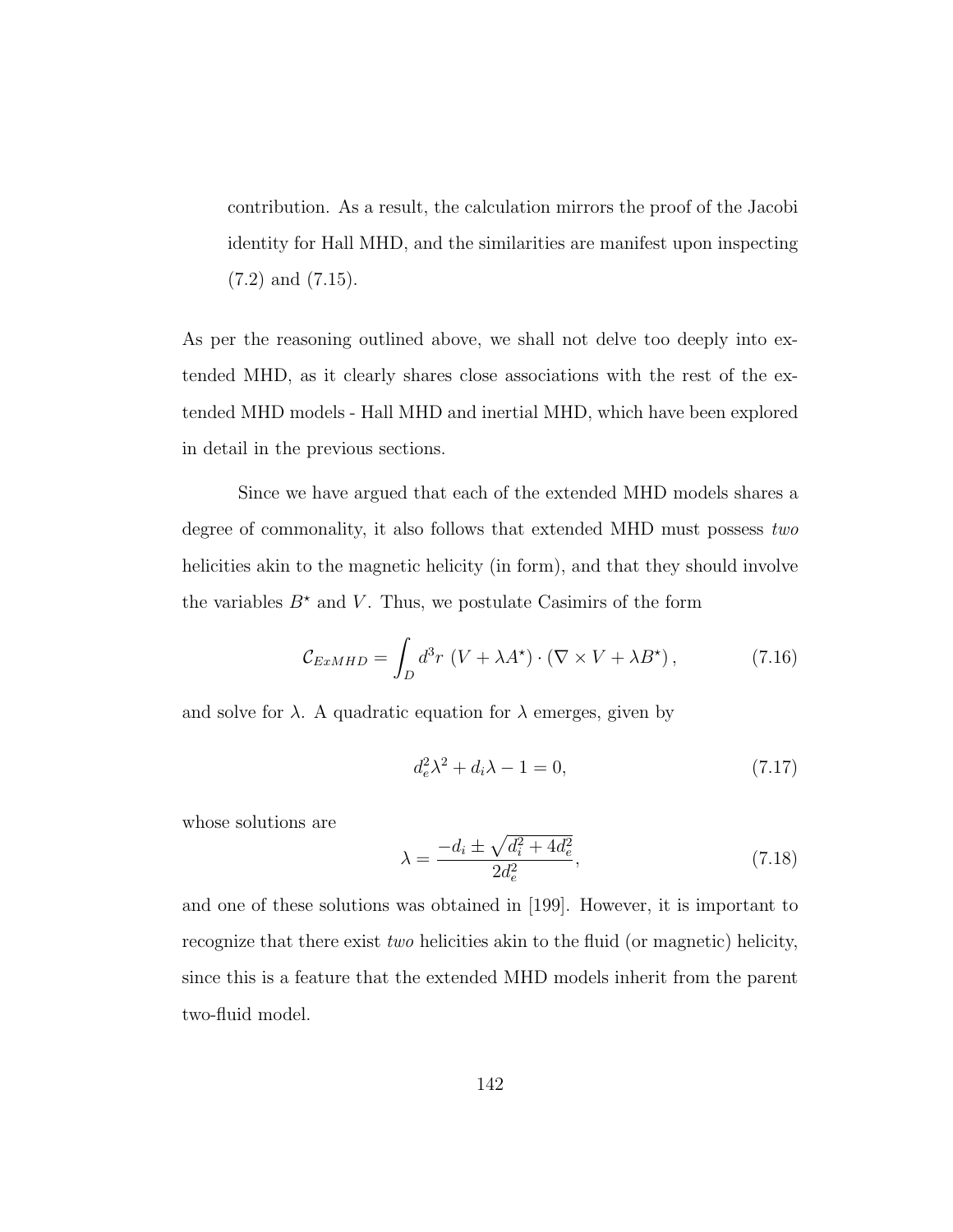In fact, we can recover these two helicities by following the same spirit of variable transformations introduced previously. Hence, we shall introduce the variable(s):

$$
B_{\lambda} = B^{\star} + \lambda^{-1} \nabla \times V, \tag{7.19}
$$

where  $\lambda$  satisfies (7.17). Upon doing so, we find that

$$
\{F, G\}^{ExMHD} \equiv \{F, G\}^{HMHD} \left[d_i - 2\lambda^{-1}; B_\lambda\right],\tag{7.20}
$$

where the RHS indicates that the extended MHD bracket is equivalent to the Hall MHD bracket, when the latter is subjected to  $d_i \to d_i - 2\lambda^{-1}$  and  $B \to B_{\lambda}$ . It must be borne in mind that there are *two* such variable transformations since there are two choices for  $B_{\lambda}$ , which stem from (7.17) - the quadratic equation for  $\lambda$ . We find that these two variable transformations naturally allow us to determine the two helicities of the model. We recover (7.16) successfully, thereby confirming the power of variable transformations. Furthermore, we conclude from (7.20) that a proof of the Jacobi identity for Hall MHD automatically ensures that the extended MHD bracket also satisfies the same property.

In summary, we have established the remarkable result that a proof of the Jacobi identity for Hall bracket suffices to establish the validity of the inertial and extended MHD brackets as well.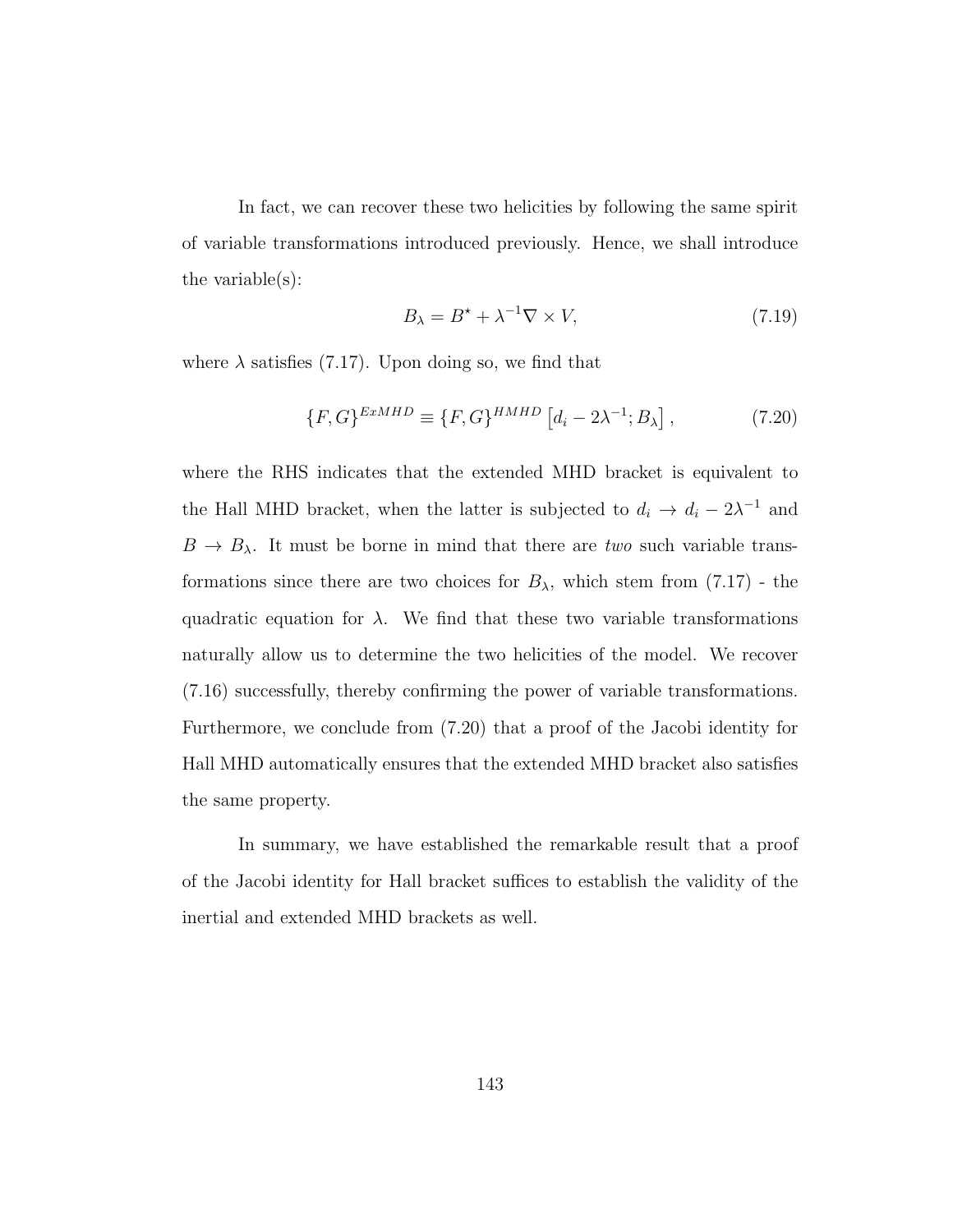## 7.2 The Lagrangian origin of the equivalence between the extended MHD models

In this section, we shall briefly explore the origin of the helicities derived in the previous sections, and comment on the equivalences between the various extended MHD models. In order to do so, we appeal to the Lagrangian picture of fluid models, which envisions the fluid as a continuum collection of particles. In this picture, laws are built in a priori through the imposition of suitable geometric constraints; we refer the reader to [18, 65, 154, 167] for further details.

In ideal MHD, we know that flux is frozen-in, and this translates into a local statement of flux conservation on the Lagrangian level. When one works out the algebra, it is shown that the magnetic induction equation of ideal MHD is just the Lie-dragging of a 2-form - the magnetic field  $B \cdot dS$ . Alternatively, one can interpret it, in 3D, as the Lie-dragging of a vector density [26, 71]. Now, let us take a step back and consider two-fluid theory, where one can define a canonical momentum  $P = m_s v_s + q_s A$  for each species. It is evident that A represents the electromagnetic component of the canonical momentum, whilst  $v_s$  gives rise to the kinetic component. Next, suppose that we consider a scenario where the kinetic momentum is much 'smaller' than its electromagnetic counterpart - this is achieved especially in the case of electrons, owing to their lower mass. In such an event, we see that the canonical momentum reduces to A (up to proportionality factors) and we can interpret B as a certain limit of  $\nabla \times \mathcal{P}$ . In ideal MHD, which is a pure one-fluid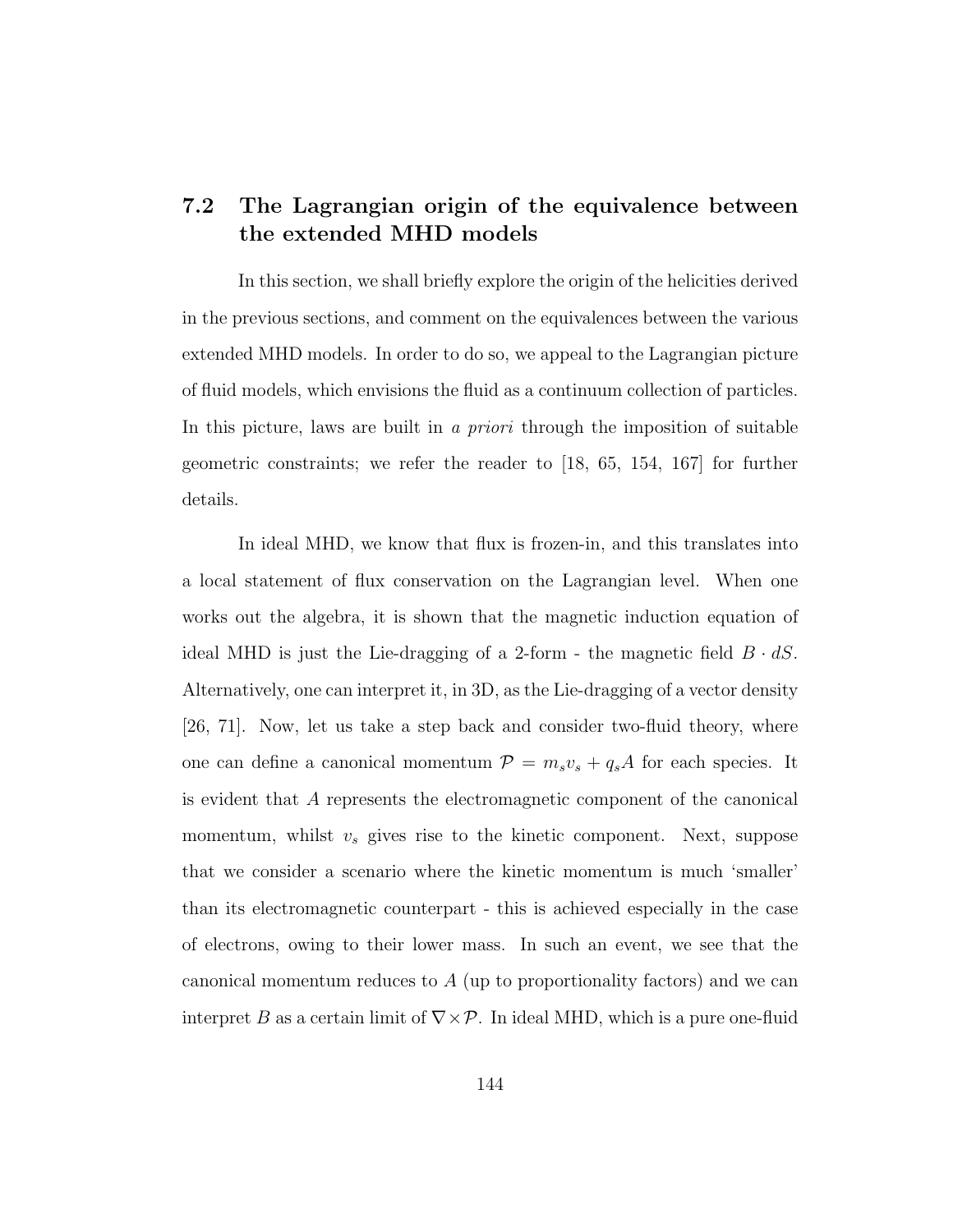theory, it is easy to view  $B$  as being Lie-dragged by the center-of-mass velocity  $V$ .

Now, we shall proceed in the same heuristic manner, through the incorporation of two-fluid effects. Firstly, let us suppose that the electrons are inertialess, but not the ions. As a consequence, one finds that the center-of-mass velocity  $V$  and the ion velocity virtually coincide. The corresponding canonical momenta, after suitable normalization, reduce to  $B$  and  $\mathcal{B}_i$  respectively, after rewriting them in terms of one-fluid variables. Following the analogy outlined above, we can choose to Lie-drag them as 2-forms, akin to the magnetic field in ideal MHD. Next, the question arises: by which velocity must we Lie-drag these variables? The answer is intuitive: we choose to Lie-drag them by their corresponding velocities. After some manipulation, it is easy to show that the resulting equations are equivalent to those of Hall MHD.

Next, suppose that we include the effects of electron inertia. The curls of the canonical momenta, viz. the canonical vorticities, when written in terms of the one-fluid variables, correspond to  $B^* \pm d_e \nabla \times V$ , which are the variables that appear in (7.13) and (7.12) respectively. Following the same prescription, we can choose to Lie-drag these quantities. We choose to Lie-drag the canonical vorticities by suitable flow velocities,  $V \pm d_e \nabla \times B/\rho,$  which can be determined by an appropriate manipulation of the inertial MHD equations. It is found, after some algebraic simplification, that the resulting equations are equivalent to those of inertial MHD. The generalization to extended MHD is not entirely straightforward, but it can be done by using the variables from (7.16) as Lie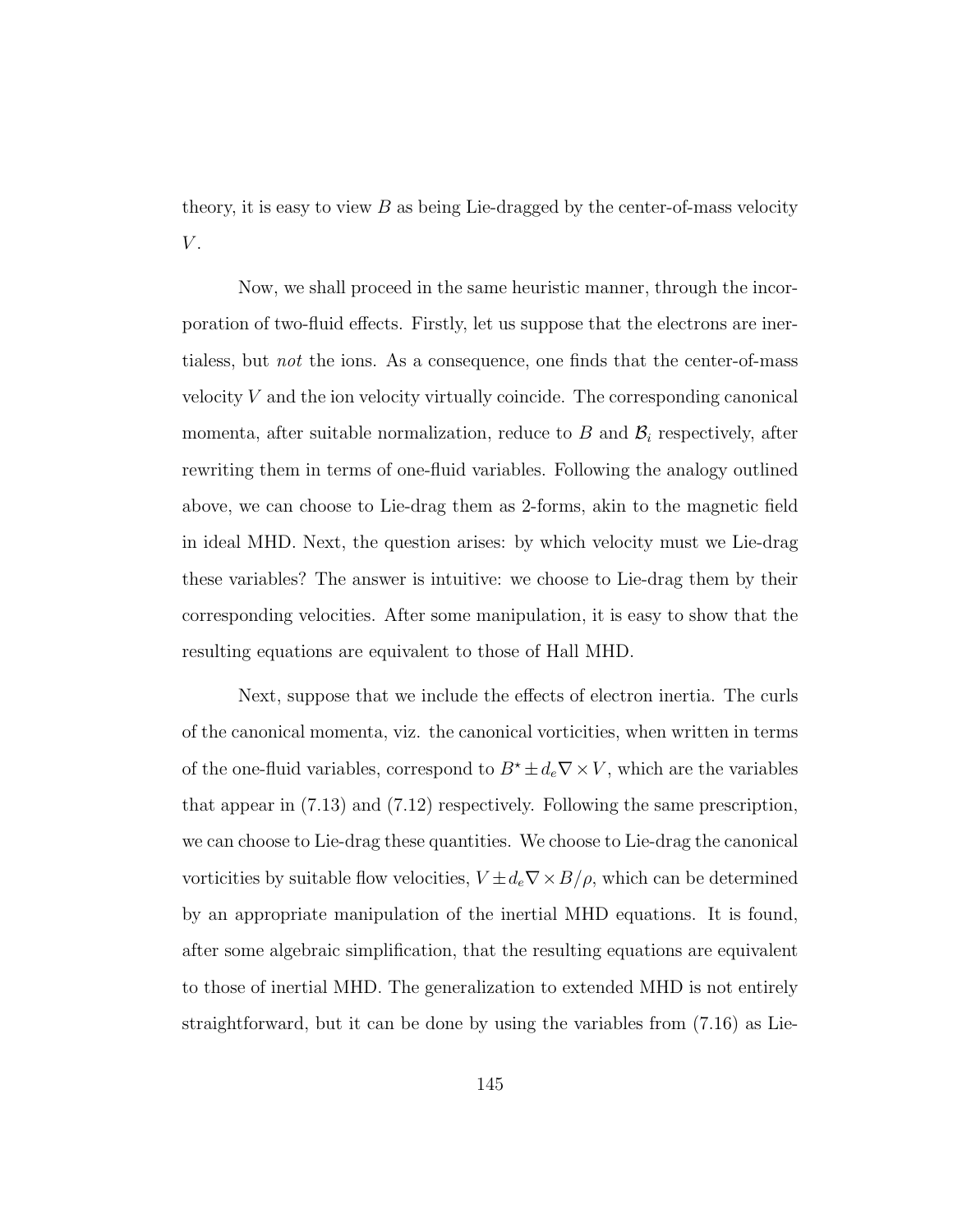dragged 2-forms, and noting that each is Lie-dragged by the velocity of the corresponding species.

Thus, we see that our preceding analysis establishes two very important points. Firstly, the equations for extended MHD can be viewed as the natural manifestation of underlying (Lagrangian) geometric constraints. Secondly, we see that the variables  $\mathcal{B}_i$ ,  $\mathcal{B}_e$ , etc. introduced earlier, and the helicities of the models, are also 'natural' - they emerge from the unified view that the canonical momenta are treated as Lie-dragged 2-forms. In both these aspects, we see that the Lagrangian picture of extended MHD presents a compelling argument as to why the variable transformations of Section 7.1 are not arbitrary, and, more importantly, it emphasizes the underlying geometric nature of the extended MHD models. The latter is all the more useful as it further serves to emphasize the existence of a unifying structure for the extended MHD models.

### 7.3 Jacobi identity for Hall MHD

In this section, we shall present a detailed proof of the Jacobi identity for the noncanonical Hall MHD bracket. The discussion in the preceding sections ensures that the proof of the Jacobi identity for other versions of extended MHD can also be established in an analogous manner. For this section alone, in our entire thesis, we shall introduce the boldface notation to distinguish vectors explicitly from their scalar counterparts.

In the absence of the Hall term, we see that (7.1) reduces to the ideal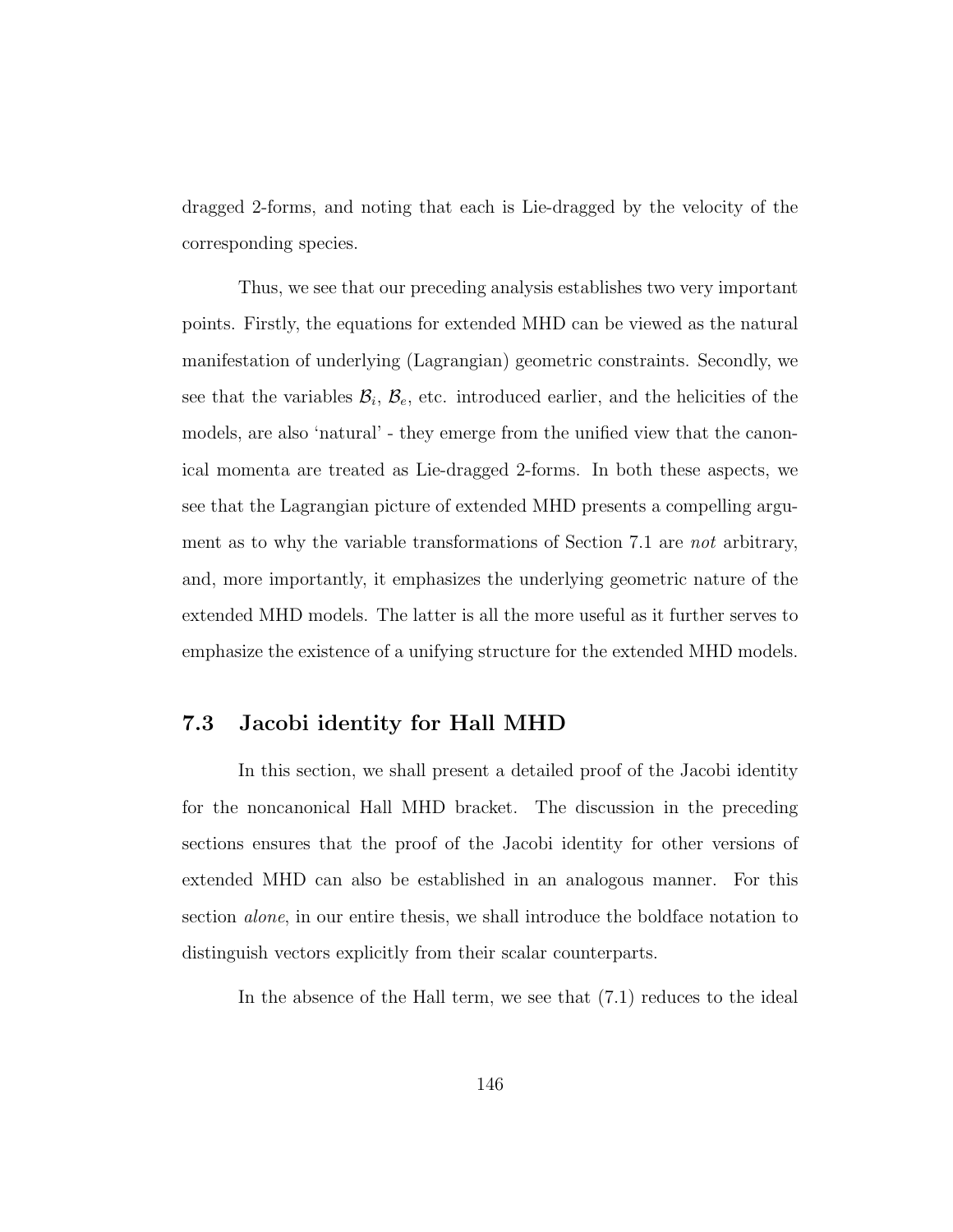MHD bracket, first derived in [28]:

$$
\{F, G\}^{MHD} := -\int_{D} d^{3}r \left( F_{\rho} \nabla \cdot G_{\mathbf{v}} - G_{\rho} \nabla \cdot F_{\mathbf{v}} + \frac{\nabla \times \mathbf{v}}{\rho} \cdot G_{\mathbf{v}} \times F_{\mathbf{v}} 21 \right) + \frac{\mathbf{B}}{\rho} \cdot \left[ F_{\mathbf{v}} \cdot \nabla G_{\mathbf{B}} - G_{\mathbf{v}} \cdot \nabla F_{\mathbf{B}} \right] + \mathbf{B} \cdot \left[ \nabla \frac{F_{\mathbf{v}}}{\rho} \cdot G_{\mathbf{v}} - \nabla \frac{G_{\mathbf{v}}}{\rho} \cdot F_{\mathbf{v}} \right] \right),
$$

which is known to satisfy Jacobi identity on its own [28, 62]. The convention that we will be using throughout is that  $\nabla$  operator acts only on the variable following it, and dyadics can be written in the coordinate form

$$
\mathbf{B} \cdot \nabla \frac{F_{\mathbf{v}}}{\rho} \cdot G_{\mathbf{v}} = B_i \partial_i \left( \frac{F_v^j}{\rho} \right) G_v^j. \tag{7.22}
$$

### 7.3.1 Hall - Hall Jacobi identity

The introduction of the Hall current leads to additional Hall bracket, identified previously in (7.2). We recollect that it is given by

$$
\{F, G\}^{Hall} := -d_i \int_D d^3 r \frac{\mathbf{B}}{\rho} \cdot \left[ \left( \nabla \times F_\mathbf{B} \right) \times \left( \nabla \times G_\mathbf{B} \right) \right],\tag{7.23}
$$

Demonstrating that Hall MHD bracket satisfies Jacobi is important since it is closely connected to the rest of the extended MHD models, as discussed previously. The Jacobi identity involves proving that cyclical permutations of any functionals  $F, G, H$  vanish, i.e. we require

$$
0 = \{\{F, G\}, H\} + \{\{G, H\}, F\} + \{\{H, F\}, G\} \equiv \{\{F, G\}, H\} + F, G, H \tag{7.24}
$$

Here  $\{,\} := \{,\}^{MHD} + \{,\}^{Hall}$ . Because we already know that  $(7.21)$  satisfies Jacobi and according to the bilinearity of Poisson brackets, the general proof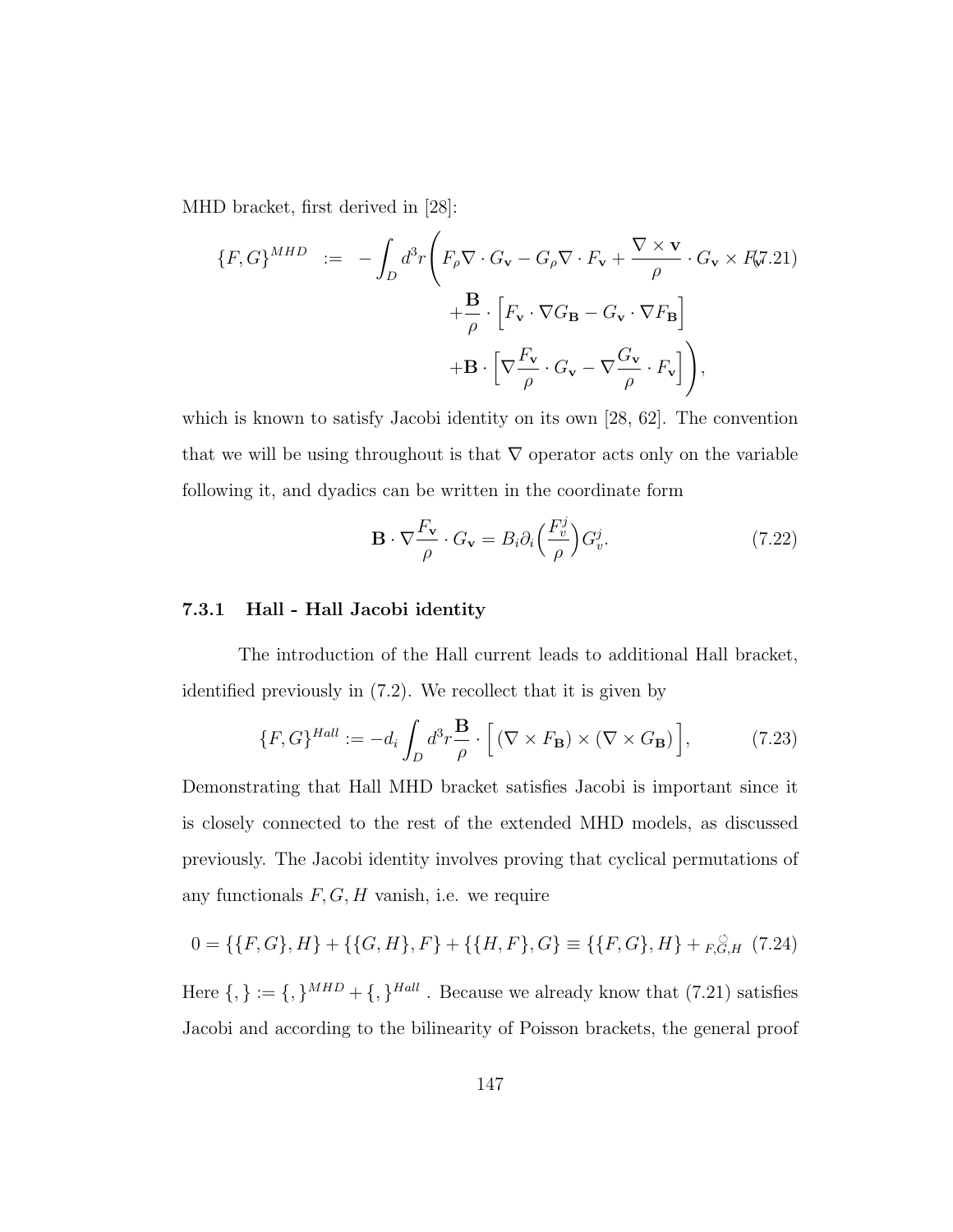splits into two pieces

$$
\{\{F,G\}^{MHD},H\}^{Hall} + \{\{F,G\}^{Hall},H\}^{MHD} + F,G,H = 0,\tag{7.25}
$$

and

$$
\{\{F, G\}^{Hall}, H\}^{Hall} + F_{,G,H}^{\circ} = 0. \tag{7.26}
$$

This split occurs since (7.25) involves terms that are linear in  $d_i$ , whilst (7.26) is quadratic in  $d_i$ . We introduce the cosymplectic operator J which depends on the field variables  $u$  in general. It is known that Poisson brackets can be formally written in the form

$$
\{F, G\} := \left\langle \frac{\delta F}{\delta u} \middle| J \frac{\delta G}{\delta u} \right\rangle. \tag{7.27}
$$

The outer brackets in both (7.25) and (7.26) require evaluation of the variational derivatives of the inner bracket with respect to the field variables:

$$
\frac{d}{d\epsilon} \{F, G\} [u + \epsilon \delta u] \Big|_{\epsilon=0} := \left\langle \frac{\delta}{\delta u} \{F, G\} \Big| \delta u \right\rangle
$$
\n
$$
= \left\langle \frac{\delta^2 F}{\delta u \delta u} \delta u \Big| J \frac{\delta G}{\delta u} \right\rangle + \left\langle \frac{\delta F}{\delta u} \Big| J \frac{\delta^2 G}{\delta u \delta u} \delta u \right\rangle
$$
\n
$$
+ \left\langle \frac{\delta F}{\delta u} \Big| \frac{\delta J}{\delta u} (\delta u) \frac{\delta G}{\delta u} \right\rangle
$$
\n(7.28)

Proving the Jacobi identity for noncanonical Poisson brackets is aided by a theorem proven in [62], which states that the first two terms of the above expression vanish when plugged in the outer bracket, together with the other cyclic permutations. Thus, we can neglect second variations that appear throughout the following calculations. Since the outer Hall bracket involves variations with respect to  $\bf{B}$ , it is enough to consider

$$
\frac{\delta}{\delta \mathbf{B}} \{ F, G \}^{Hall} = -d_i \left( \nabla \times F_{\mathbf{B}} \right) \times \left( \nabla \times G_{\mathbf{B}} \right) + \dots \equiv -d_i \, F_{\mathbf{A}} \times G_{\mathbf{A}} + \dots, \tag{7.29}
$$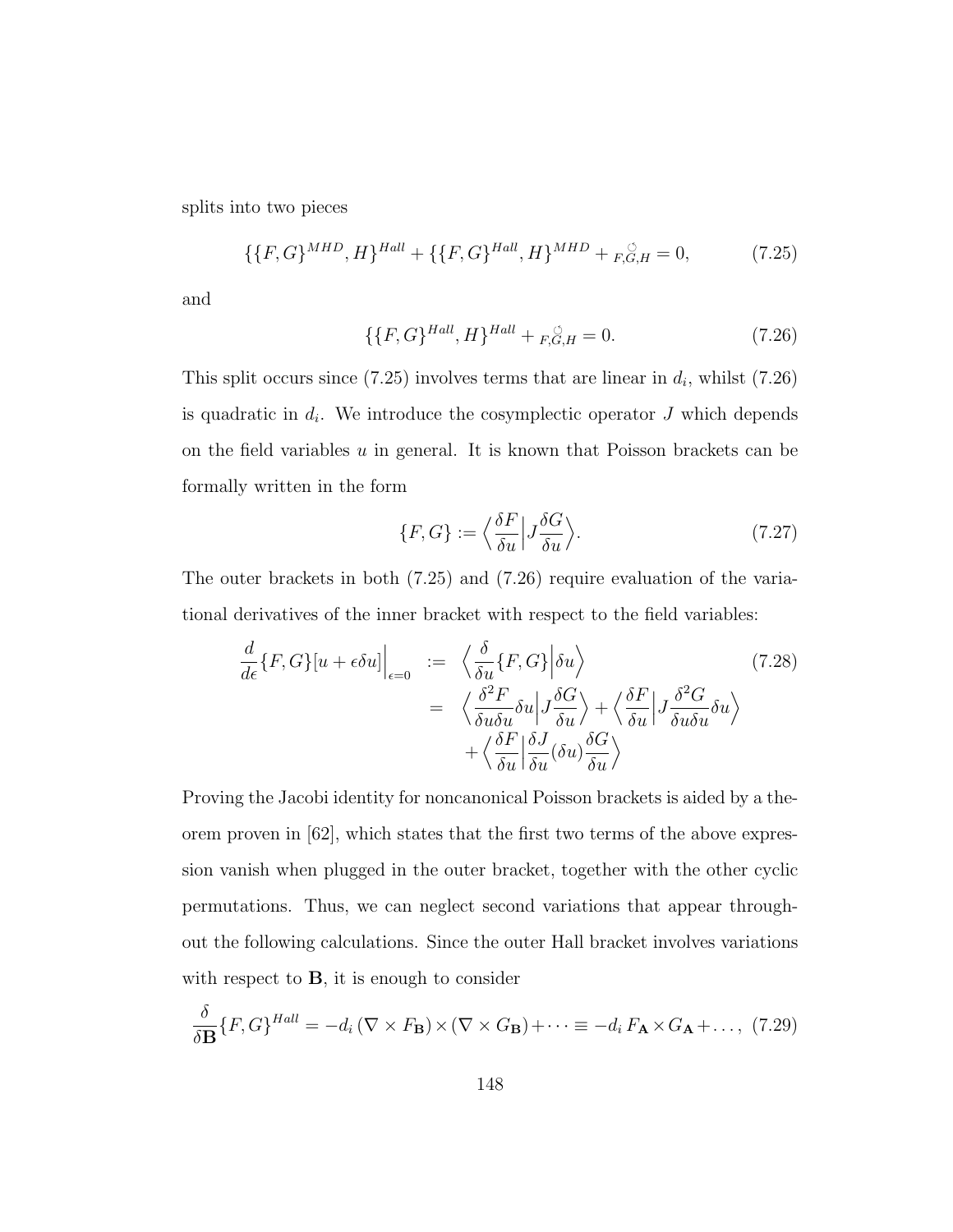where the second variations that arise implicitly are suppressed because we have established that they will not contribute to the Jacobi identity. Hence, it suffices to compute the variations with respect to the field variables that enter the Poisson bracket explicitly. Note that the last relation in (7.29) arises due to  $\mathbf{B} = \nabla \times \mathbf{A}$ . This is evident through

$$
\delta F = \int_D d^3 r \frac{\delta F}{\delta \mathbf{B}} \cdot \delta \mathbf{B} = \int_D d^3 r \frac{\delta F}{\delta \mathbf{B}} \cdot \nabla \times \delta \mathbf{A}
$$

$$
= \int_D d^3 r \nabla \times \frac{\delta F}{\delta \mathbf{B}} \cdot \delta \mathbf{A} = \int_D d^3 r \frac{\delta F}{\delta \mathbf{A}} \cdot \delta \mathbf{A}.
$$
(7.30)

A corollary of the above relation is that  $F_{\mathbf{A}} \equiv \frac{\delta F}{\delta \mathbf{A}}$  $\frac{\partial F}{\partial \mathbf{A}}$  is divergence-free, i.e.  $\nabla \cdot F_{\mathbf{A}} = 0$ . Substituting (7.29) into the Hall-Hall part of the Jacobi relation (7.26), we obtain

$$
d_i^2 \int_D d^3 r \, \mathbf{B} \cdot \left( \nabla \left( \frac{1}{2\rho^2} \right) \times \left[ F_\mathbf{A} \times G_\mathbf{A} \right] + \frac{1}{\rho^2} \nabla \times \left[ F_\mathbf{A} \times G_\mathbf{A} \right] \right) \times H_\mathbf{A}.\tag{7.31}
$$

This expression can be expanded using vector identities such as  $\mathbf{X}\times(\mathbf{Y}\times\mathbf{Z})=$  $\mathbf{Y}(\mathbf{X} \cdot \mathbf{Z}) - \mathbf{Z}(\mathbf{X} \cdot \mathbf{Y})$  and  $\nabla \times (\mathbf{X} \times \mathbf{Y}) = \nabla \cdot (\mathbf{Y} \mathbf{X}^T - \mathbf{X} \mathbf{Y}^T)$ , which enables us to collect certain terms together. Since the Jacobi identity involves two additional cyclic permutations, we are allowed to carry out cyclic permutations of the above expression and collect similar terms together. Through a suitable permutation of the variables, and integrating by parts, we arrive at

$$
\{ \{F, G\}^{Hall}, H \}^{Hall} + F, G, H = d_i^2 \int_D d^3r \frac{1}{\rho^2} F_{\mathbf{A}} \times G_{\mathbf{A}} \cdot (H_{\mathbf{A}} \cdot \nabla) \mathbf{B} + F, G, H
$$
  

$$
= d_i^2 \int_D d^3r \frac{1}{\rho^2} \epsilon_{ijk} F_A^j G_A^k H_A^l \partial_l B^i + F, G, H
$$
  

$$
= d_i^2 \int_D d^3r \frac{F_{\mathbf{A}} \cdot G_{\mathbf{A}} \times H_{\mathbf{A}}}{\rho^2} \delta_i^l \partial_l B^i + F, G, H,
$$
\n(7.32)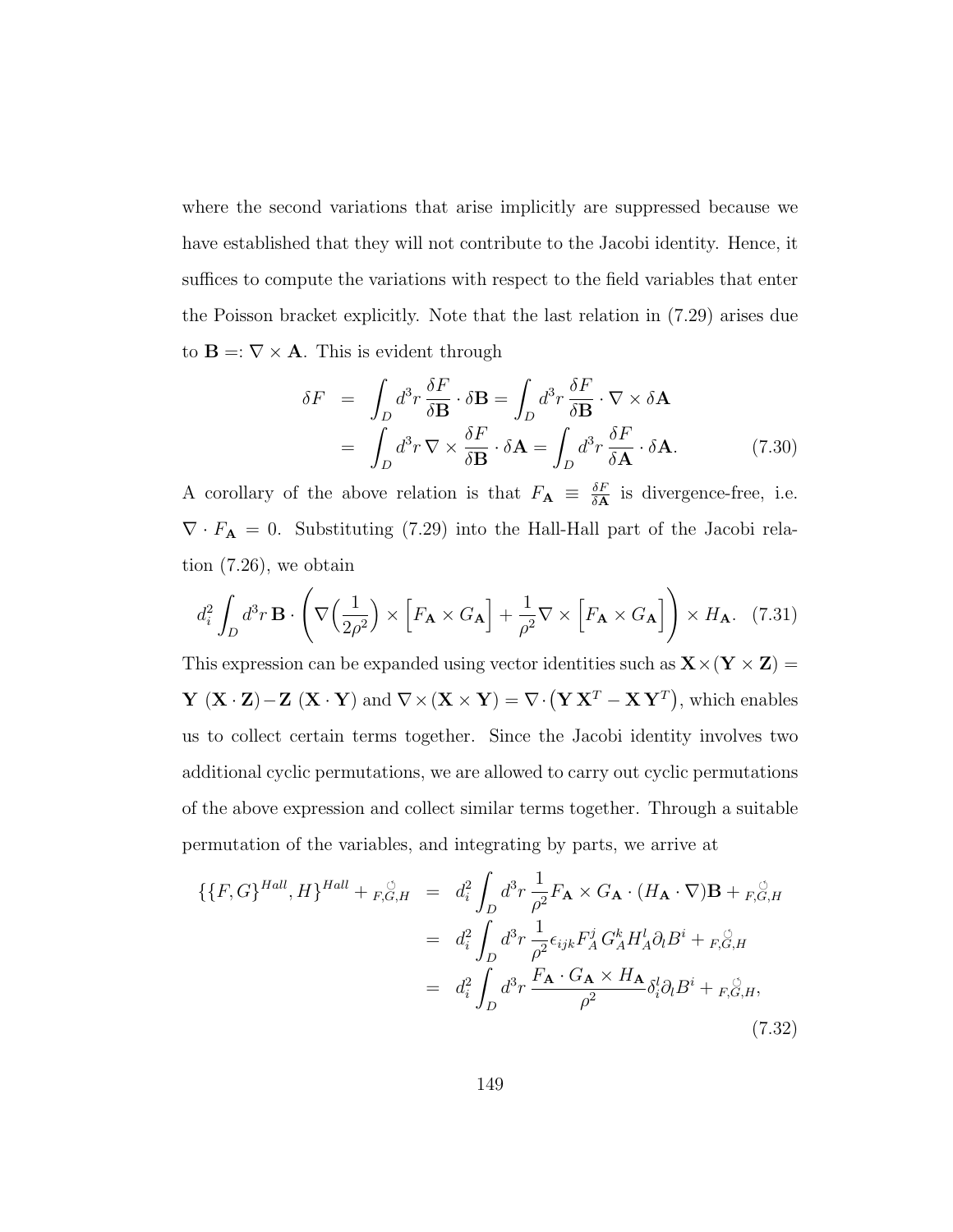where the last step becomes apparent when we explicitly write down the other two permutations, and use the antisymmetry of Levi-Civita tensor  $\epsilon_{ijk}$  in addition to the identity  $\epsilon_{ijk} \epsilon^{ljk} = 2\delta_i^l$ . Finally, upon invoking the identity  $\nabla \cdot \mathbf{B} = 0$ , we see that the Hall - Hall Jacobi identity is satisfied.

### 7.3.2 Hall - Ideal MHD Jacobi identity

We observe that this part is harder to tackle, owing to the greater complexity of the resultant expression. Let us first express the first term in (7.25). As described in the previous section, the outer Hall bracket (7.23) necessitates only the explicit variational derivatives with respect to **B**. Hence, we only need to consider such variations of the inner MHD bracket  $(7.21)$ :

$$
\frac{\delta}{\delta \mathbf{B}} \{ F, G \}^{MHD} = -\frac{F_{\mathbf{v}}}{\rho} \cdot \nabla \, G_{\mathbf{B}} + \frac{G_{\mathbf{v}}}{\rho} \cdot \nabla \, F_{\mathbf{B}} - \nabla \frac{F_{\mathbf{v}}}{\rho} \cdot G_{\mathbf{B}} + \nabla \frac{G_{\mathbf{v}}}{\rho} \cdot F_{\mathbf{B}} + \dots, \tag{7.33}
$$

and we have suppressed the implicit second-order variations, as they do not contribute to the Jacobi identity. After substitution into the outer Hall bracket, we get

$$
\{ \{F, G\}^{MHD}, H \}^{Hall} = -d_i \int_D d^3 r \frac{\mathbf{B}}{\rho} \cdot \left[ \nabla \times \left( \frac{F_\mathbf{v}}{\rho} \cdot \nabla G_\mathbf{B} - \frac{G_\mathbf{v}}{\rho} \cdot \nabla F_\mathbf{B} \right. \right. \\ \left. + \nabla \frac{F_\mathbf{v}}{\rho} \cdot G_\mathbf{B} - \nabla \frac{G_\mathbf{v}}{\rho} \cdot F_\mathbf{B} \right) \times \nabla \times H_\mathbf{B} \right] \tag{7.34}
$$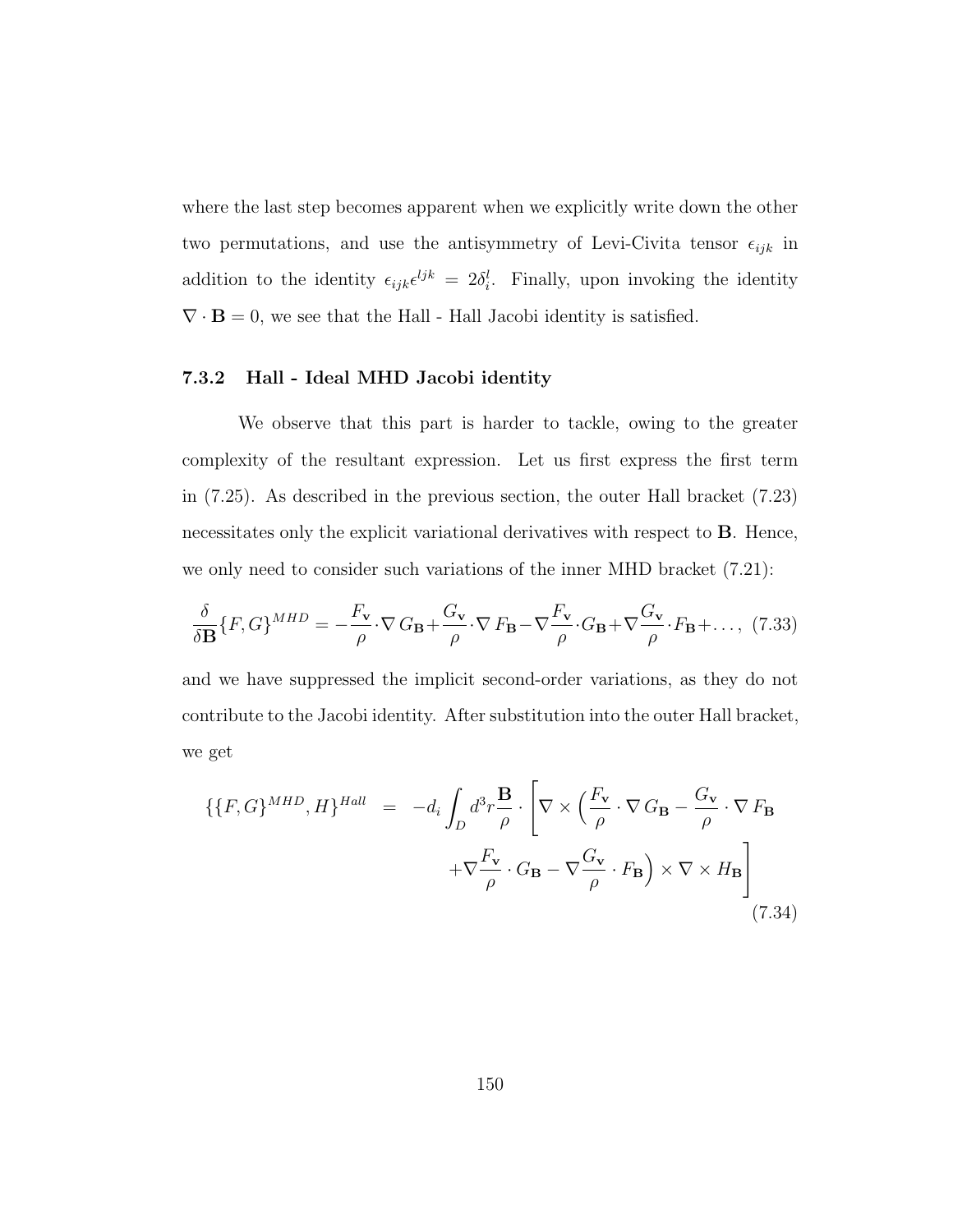We proceed to use the vector calculus identities  $\nabla\times\nabla f=0$  and  ${\bf X}\times\nabla\times{\bf Y}=\bf0$  $\nabla \mathbf{Y}\cdot\mathbf{X}-\mathbf{X}\cdot\nabla\mathbf{Y},$  which allows us to simplify the expression as follows

$$
\{\{F, G\}^{MHD}, H\}^{Hall} = -d_i \int_D d^3 r \frac{\mathbf{B}}{\rho} \cdot \left(\nabla \times \frac{F_\mathbf{v} \times G_\mathbf{A} - G_\mathbf{v} \times F_\mathbf{A}}{\rho} \times H_\mathbf{A}\right). \tag{7.35}
$$

In the second term of (7.25) the outer MHD bracket requires evaluation of variations with respect to both **B** and  $\rho$ . We already have the first one from (7.29), while the second yields

$$
\frac{\delta}{\delta \rho} \{ F, G \}^{Hall} = d_i \frac{\mathbf{B}}{\rho^2} \cdot F_{\mathbf{A}} \times G_{\mathbf{A}}.
$$
 (7.36)

Upon substituting them into the second term of (7.25), we end up with

$$
-d_i \int_D d^3 r \frac{\mathbf{B}}{\rho^2} \cdot (F_\mathbf{A} \times G_\mathbf{A}) (\nabla \cdot H_\mathbf{v}) + \frac{\mathbf{B}}{\rho} \cdot \left( \nabla \times \frac{F_\mathbf{A} \times G_\mathbf{A}}{\rho} \times H_\mathbf{v} \right) +_{F,G,H} (7.37)
$$

Upon combining (7.35) and (7.37), we have

$$
\mathcal{J} = -d_i \int d^3 r \left( \frac{\mathbf{B}}{\rho^2} \cdot F_{\mathbf{A}} \times G_{\mathbf{A}} \nabla \cdot H_{\mathbf{v}} + \frac{\mathbf{B}}{\rho} \cdot \left[ \nabla \times \frac{F_{\mathbf{A}} \times G_{\mathbf{A}}}{\rho} \times H_{\mathbf{v}} \right] + \frac{\mathbf{B}}{\rho} \cdot \left[ \nabla \times \frac{F_{\mathbf{v}} \times G_{\mathbf{A}} - G_{\mathbf{v}} \times F_{\mathbf{A}}}{\rho} \times H_{\mathbf{A}} \right] \right) + F_{\mathbf{v}} \circlearrowright_{\mathcal{G},H}
$$
\n
$$
= \mathcal{J}_1 + \mathcal{J}_2 + \mathcal{J}_3, \tag{7.38}
$$

where  $\mathcal{J}_i$ 's represent the three contributions arising from (7.37) and (7.35) respectively. Applying the vector identities mentioned previously, and recollecting that variations with respect to  $A$  are divergence-free, the third term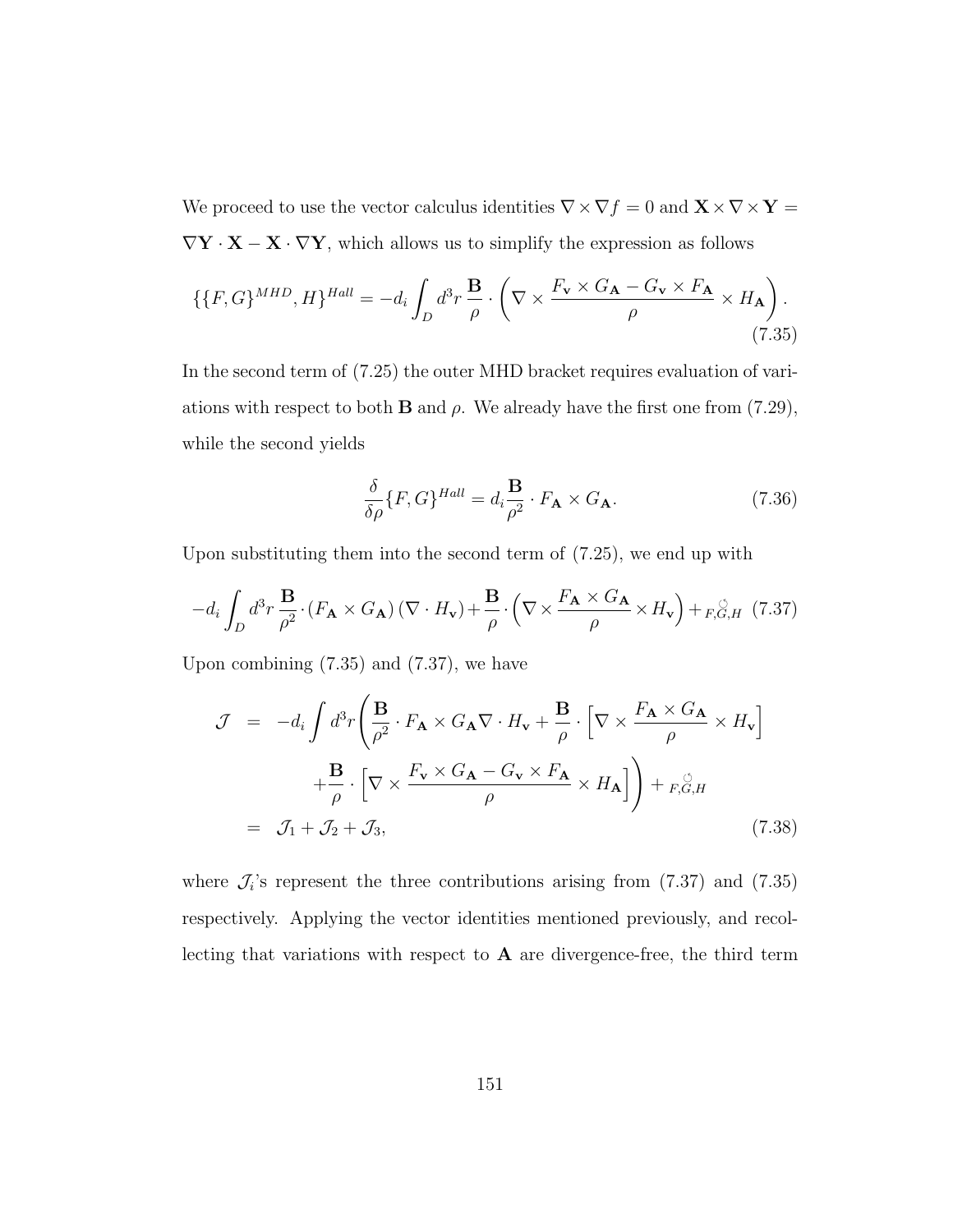can be manipulated to yield

$$
\mathcal{J}_{3} = d_{i} \int_{D} d^{3}r \frac{\mathbf{B}}{\rho} \cdot H_{\mathbf{A}} \times \left( G_{\mathbf{A}} \cdot \nabla \frac{F_{\mathbf{v}}}{\rho} - \nabla \cdot F_{\mathbf{v}} \frac{G_{\mathbf{A}}}{\rho} - F_{\mathbf{v}} \cdot \nabla \frac{G_{\mathbf{A}}}{\rho} - F_{\mathbf{A}} \cdot \nabla \frac{G_{\mathbf{v}}}{\rho} + \nabla \cdot G_{\mathbf{v}} \frac{F_{\mathbf{A}}}{\rho} + G_{\mathbf{v}} \cdot \nabla \frac{F_{\mathbf{A}}}{\rho} \right)
$$
  
\n
$$
= -d_{i} \int_{D} d^{3}r \left( -\frac{2\mathbf{B}}{\rho^{2}} \cdot (F_{\mathbf{A}} \times G_{\mathbf{A}}) (\nabla \cdot H_{\mathbf{v}}) - \mathbf{B} \cdot (F_{\mathbf{A}} \times G_{\mathbf{A}}) \left[ H_{\mathbf{v}} \cdot \nabla \left( \frac{1}{\rho^{2}} \right) \right] - \mathbf{B} \cdot \left( \frac{H_{\mathbf{v}}}{\rho^{2}} \cdot \nabla \right) \left( F_{\mathbf{A}} \times G_{\mathbf{A}} \right) + \frac{\mathbf{B}}{\rho} \cdot \left[ F_{\mathbf{A}} \times (G_{\mathbf{A}} \cdot \nabla) - G_{\mathbf{A}} \times (F_{\mathbf{A}} \cdot \nabla) \right] \frac{H_{\mathbf{v}}}{\rho} \right) \tag{7.39}
$$

Here, we have used the freedom to permute  $F, G, H$  in a consistent manner. When combined with the first term  $\mathcal{J}_1$  this results in

$$
\mathcal{J}_1 + \mathcal{J}_3 = d_i \int_D d^3 r \left[ \nabla \cdot \left[ \frac{H_\mathbf{v}}{\rho} \frac{F_\mathbf{A} \times G_\mathbf{A}}{\rho} \right] \cdot \mathbf{B} \qquad (7.40)
$$

$$
- \frac{\mathbf{B}}{\rho} \cdot \left[ F_\mathbf{A} \times (G_\mathbf{A} \cdot \nabla) - G_\mathbf{A} \times (F_\mathbf{A} \cdot \nabla) \right] \frac{H_\mathbf{v}}{\rho} \right].
$$

The second term of (7.38) can be rewritten as

$$
\mathcal{J}_2 = -d_i \int_D d^3r \left( \frac{H_v}{\rho} \cdot \nabla \left( \frac{F_{\mathbf{A}} \times G_{\mathbf{A}}}{\rho} \right) \cdot \mathbf{B} - \mathbf{B} \cdot \nabla \left( \frac{F_{\mathbf{A}} \times G_{\mathbf{A}}}{\rho} \right) \cdot \frac{H_v}{\rho} \right) (7.41)
$$

Upon using  $(7.40)$  and  $(7.41)$ , we can condense  $(7.38)$  into

$$
\mathcal{J} = d_i \int_D d^3 r \left( \mathbf{B} \cdot \left( \frac{F_{\mathbf{A}} \times G_{\mathbf{A}}}{\rho} \right) \left[ \nabla \cdot \left( \frac{H_{\mathbf{v}}}{\rho} \right) \right] - \mathbf{B} \cdot \nabla \left( \frac{H_{\mathbf{v}}}{\rho} \right) \cdot \frac{F_{\mathbf{A}} \times G_{\mathbf{A}}}{\rho} - \frac{\mathbf{B}}{\rho} \cdot \left[ F_{\mathbf{A}} \times (G_{\mathbf{A}} \cdot \nabla) - G_{\mathbf{A}} \times (F_{\mathbf{A}} \cdot \nabla) \right] \frac{H_{\mathbf{v}}}{\rho} \right). \tag{7.42}
$$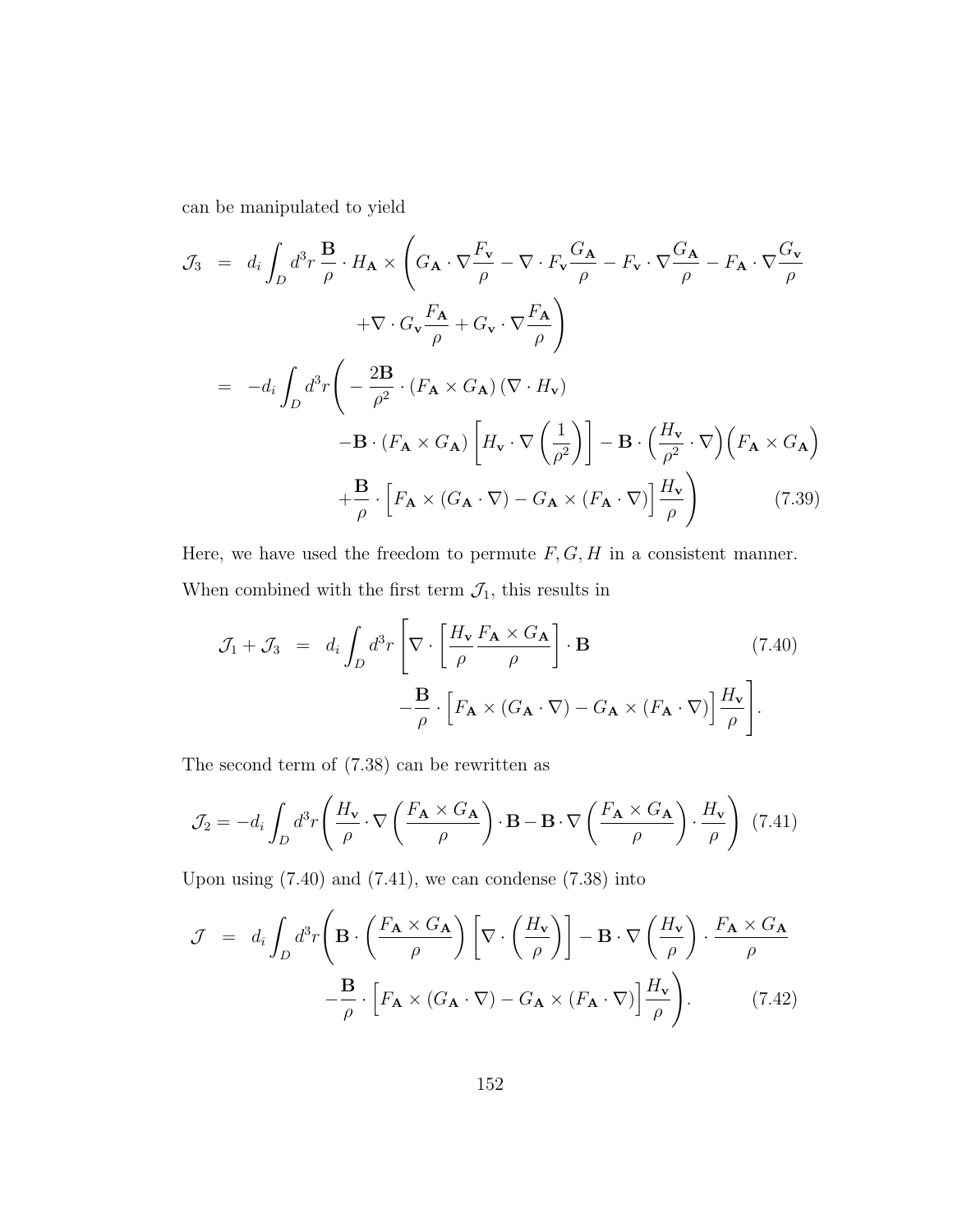The second term has been integrated by parts, by applying  $\nabla \cdot \mathbf{B} = 0$  to obtain this expression. We shall not use any further permutations of  $F$ ,  $G$  and  $H$ , as one such permutation was used previously. It can be shown, in coordinates for instance, or using the vector identities introduced previously, that the first two and the last two terms collapse into

$$
\mathcal{J} = d_i \int_D d^3 r \left( \frac{\mathbf{B}}{\rho} \cdot \left[ \left( (F_\mathbf{A} \times G_\mathbf{A}) \times \nabla \right) \times \frac{H_\mathbf{v}}{\rho} \right] - \frac{\mathbf{B}}{\rho} \cdot \left[ \left( (F_\mathbf{A} \times G_\mathbf{A}) \times \nabla \right) \times \frac{H_\mathbf{v}}{\rho} \right] \right) \equiv 0
$$
\n(7.43)

As a result, we see that the Hall - MHD Jacobi identity is satisfied.

Hence, from the results derived in Sections 7.3.1 and 7.3.2, we conclude that the Hall MHD bracket (7.1) satisfies the Jacobi identity, thereby rendering it a valid noncanonical Poisson bracket. In turn, this ensures the validity of the inertial MHD bracket, and by applying the same procedures, it is possible to show that the extended MHD bracket satisfies the Jacobi identity.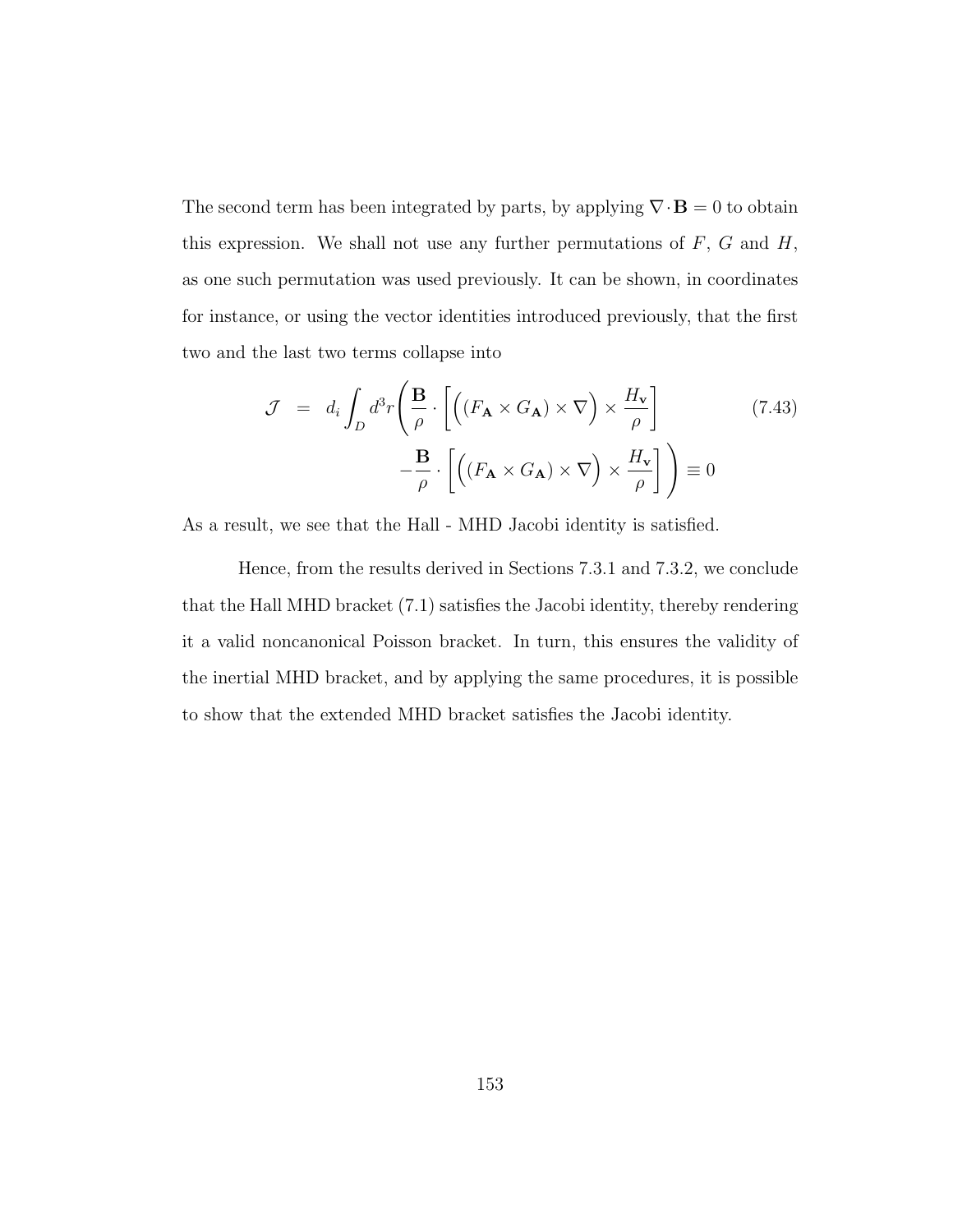## Chapter 8

## Conclusions and outline for future work

"Our revels now are ended. These our actors,

As I foretold you, were all spirits and

Are melted into air, into thin air"

- William Shakespeare, The Tempest, Act 4, Scene 1

We have now reached the end of our journey, one which depicted the use of the HAP formulation of fluids and plasmas to tackle a diverse array of problems. At this stage, we recall the salient features of each chapter, and highlight the advantages endowed by the HAP formulation for the specific problem(s) that we tackled therein.

- In Chapter 2, the necessary mathematical preliminaries were developed. The advantages of both the action and the Hamiltonian formulations were highlighted, by using ideal MHD as a trial case.
- In Chapter 3, we emphasized the important of FLR effects. Through simple physical considerations, a new term was introduced in the action that was linear in the velocities. Amongst other things, we showed that it explained the origin of the gyromap. We moved to the associated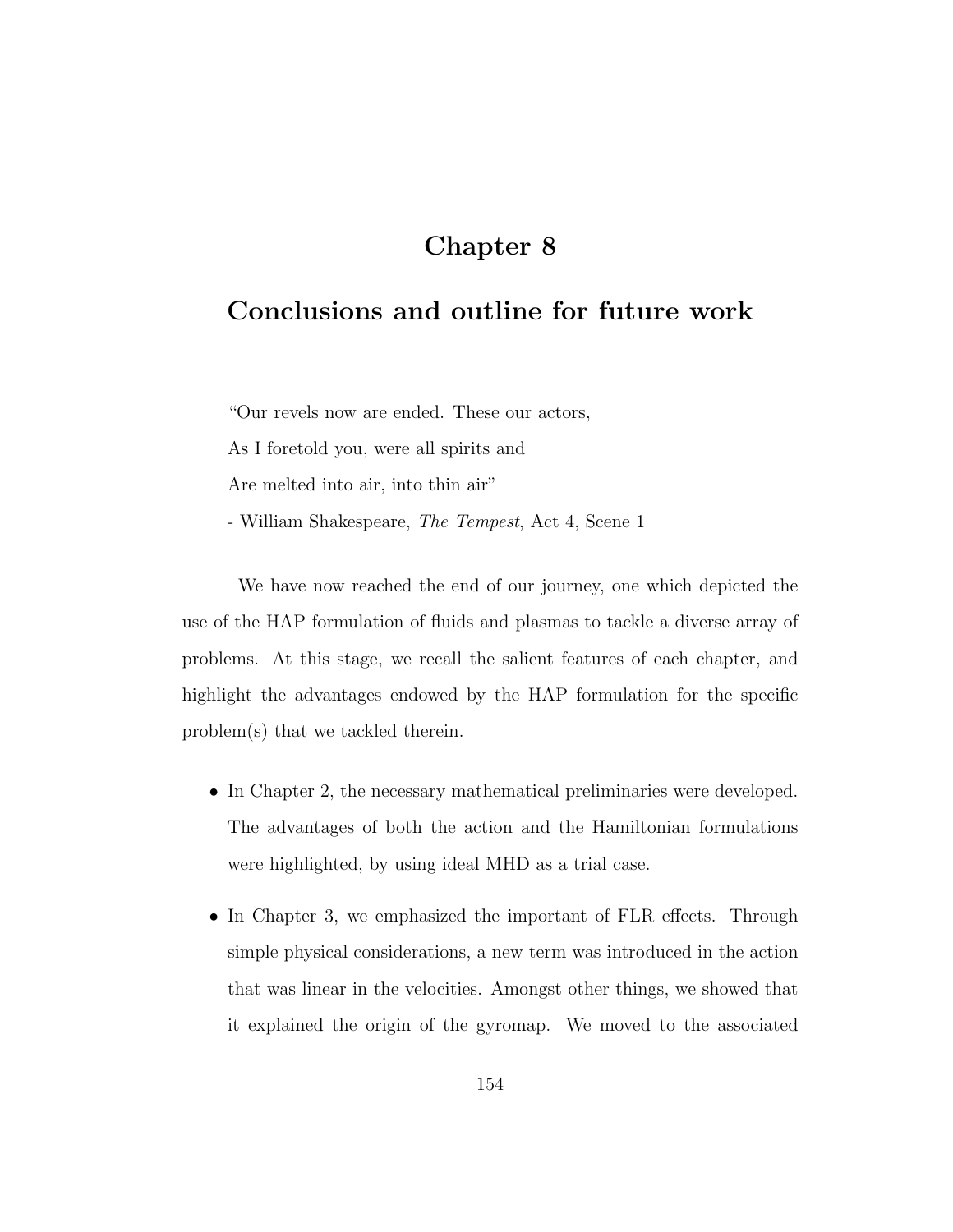Hamiltonian model via reduction and used the Casimirs to derive the generalized Grad-Shafranov equations with flow and gyroviscosity.

- In Chapter 4, we showed that gyroviscous models could be analysed in a generic model-independent manner through the use of Noether's theorem. We also indicated that our formalism was powerful enough to derive generalized hydrodynamical models, which could describe liquid crystals and motivate the origins of gyroviscosity.
- In Chapter 5, we used the action principle to perform a set of rigorous orderings, and obtain a series of extended MHD models, and their conserved quantities, along the way. We also tackled, for the first time, the issues of non-local Lagrange-Euler maps inherent in multi-fluid models, and quasineutrality on a Lagrangian level.
- In Chapter 6, we illustrated the power of Lagrangian constraints to build a 2D MHD model with electron inertia that gave rise to a 6-field model, which included the famous Ottaviani-Porcelli model as a special subcase. By exploiting the HAP machinery, we also demonstrated the close connections between inertial and extended MHD.
- In Chapter 7, we established a unique commonality between the noncanonical brackets of Hall and inertial MHD, and their connections with extended MHD. Furthermore, we also speculations on the Lagrangian origins of these connections between several extended MHD models.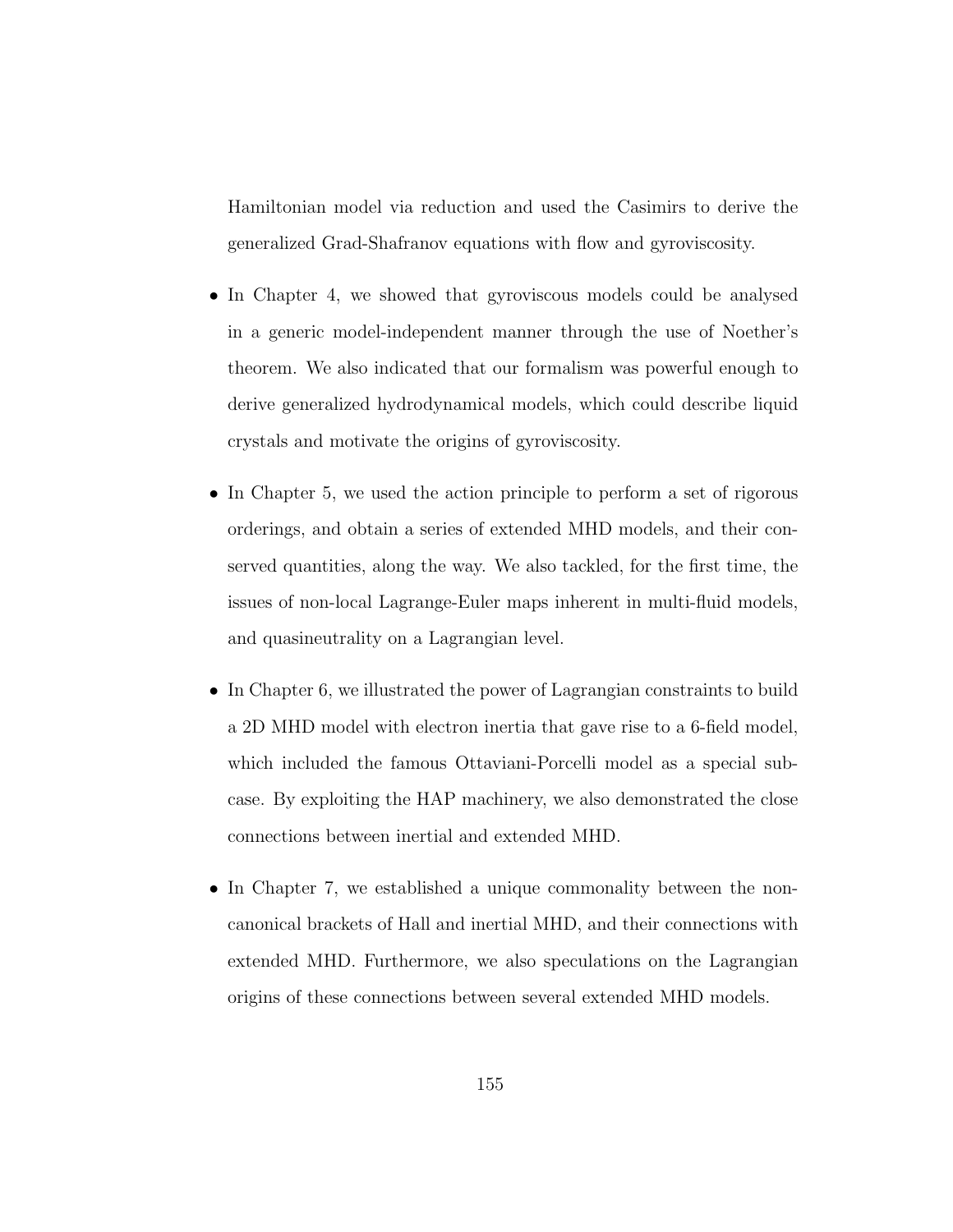The reader will have observed that three of our chapters were centred around extended MHD models, and there are several promising avenues for future work. The first entails the use of the extended bracket from [199] to derive reduced fluid models of interest in a rigorous manner such as [37, 201, 202] whilst using the gyroviscous machinery from Chapters 3 and 4. In particular, the inclusion of gyroviscosity is likely to lead interesting modification of the equilibria, waves, etc. which have important secondary ramifications. We emphasize that the reduced models of extended MHD thus obtained incorporate electron inertia and FLR effects, which are of great importance in studying reconnection. Hence, we posit that such models could prove to be of considerable use in numerical simulations of magnetic reconnection.

On a more fundamental level, the actions introduced in Chapter 5 were comprised of both Lagrangian and Eulerian variables - a natural improvement of these actions is to seek ones that involve only the Lagrangian variables. The derivation of such a Lagrangian action is also likely to confirm, or disprove, the conjectures introduced in Chapter 7 to explain the surprising connections between the Hamiltonian formulations of Hall MHD and inertial MHD. Yet another fundamental use of the HAP formulation is to study the intriguing connections between several condensed matter systems and plasmas, as observed in [71, 133].

If we move beyond our (fairly vast) world of fluid models, unknown vistas open up to us. In [31], it was demonstrated that the Maxwell-Vlasov system possessed a noncanonical Hamiltonian structure. In a recent work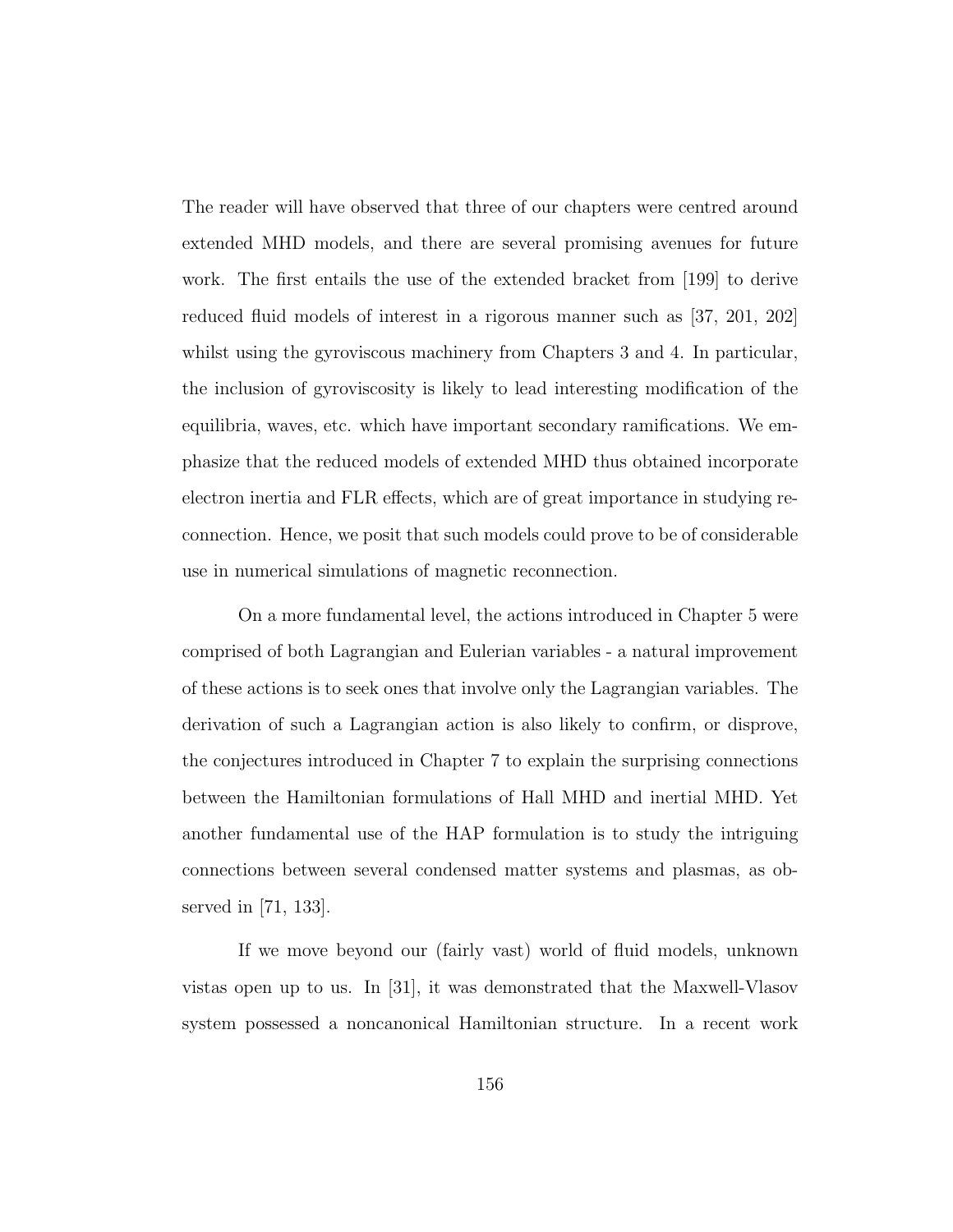[203], it was shown that a wide spectrum of collisionless neutral kinetic models followed from a parent action, akin to the analysis undertaken in [154]. Hybrid models that combine fluid and kinetic effects have also been shown to possess a Hamiltonian structure [204], and such models are being increasingly used in modelling space and astrophysical plasmas; see e.g. the recent work by [205]. Owing to these similarities, we believe that subjecting the above models to a similar HAP-based analysis is likely to be very beneficial.

And lastly, we observe that our entire analysis has been Newtonian in nature. However, it is well-known that a strong understanding of relativistic MHD [206, 207], which is still riddled with ambiguities, would be highly beneficial, especially in astrophysical environments. The HAP approach, with its inherent rigour, constitutes a promising line of enquiry, and it is possible to use  $|26|$  as a starting point for future work(s) in this area.

To sum up, we have seen that the Hamiltonian and Action Principle formulation of fluid models is endowed with unique advantages such as a combination of simplicity and rigour, making it amenable both to interpreting old results and constructing (or deriving) new ones. Hence, these constitute strong and compelling reasons for applying the HAP approach to the issues outlined above. It seems not only possible, but quite probable, that interesting advances will emerge from future investigations of this kind.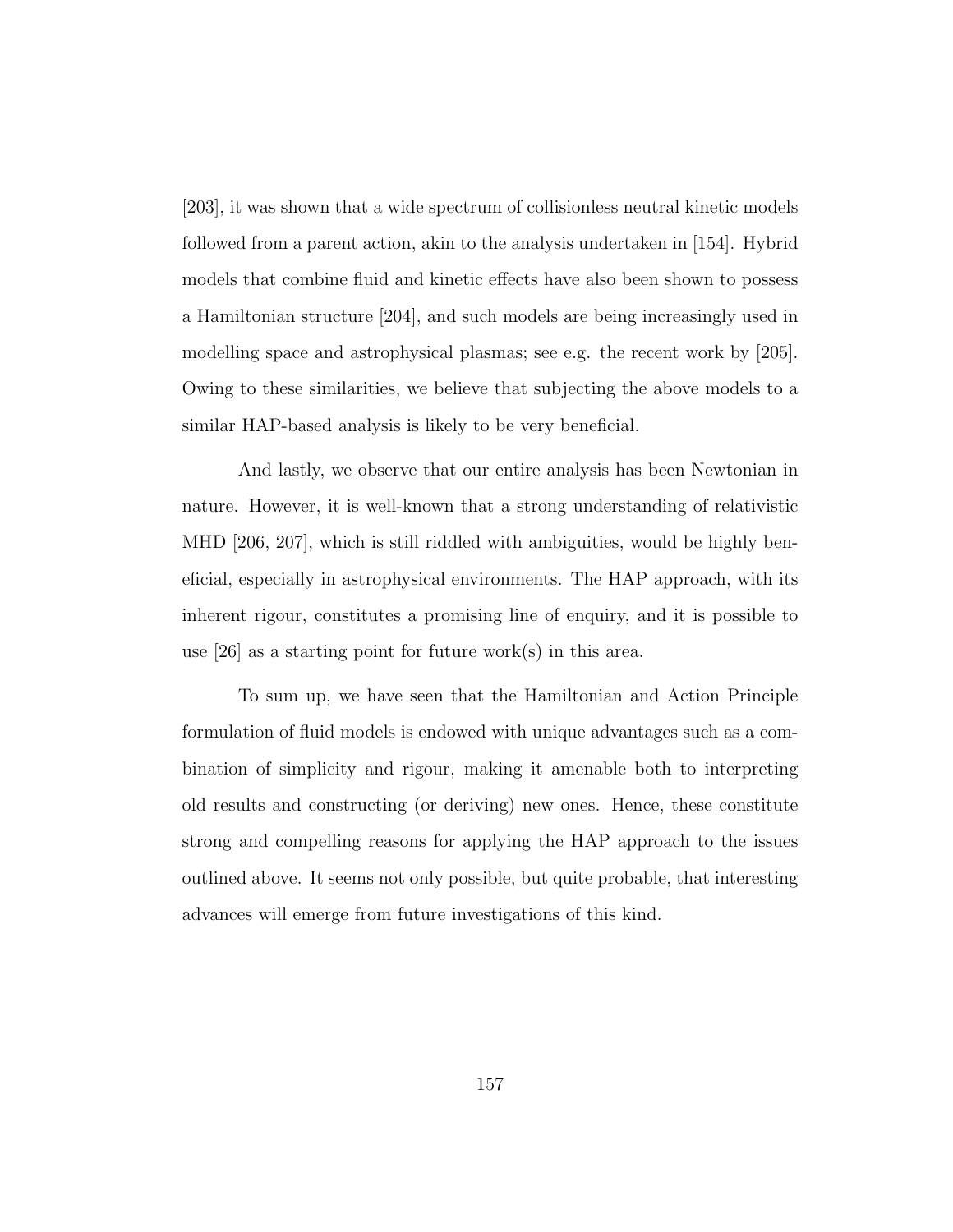# Bibliography

- [1] S. Weinberg. The Quantum Theory of Fields. Cambridge University Press, 1995.
- [2] C. W. Misner, K. S. Thorne, and J. A. Wheeler. Gravitation. W.H. Freeman and Co., 1973.
- [3] A. Altland and B. D. Simons. Condensed Matter Field Theory. Cambridge University Press, 2010.
- [4] M. Kardar. Statistical Physics of Particles. Cambridge University Press, 2007.
- [5] J. L. Lagrange. *Mécanique Analytique*. Dordrecht Kluwer Academic, Boston, MA, 1997.
- [6] R. F. A. Clebsch. J. Reine Angew. Math., 54:293, 1857.
- [7] H. von Helmholtz. J. Reine Angew. Math., 55:25, 1858.
- [8] R. F. A. Clebsch. J. Reine Angew. Math., 56:1, 1859.
- [9] H. Hanke. Zur allgemeinen Theorie der Bewegung der Flussigkeiten. Dieterichschen Univ.-Buchdruckerei, 1861.
- [10] R. Kirchhoff. Vorlesungenuber Mathematische Physik: Mechanik. Teubner, Leipzig, 1876.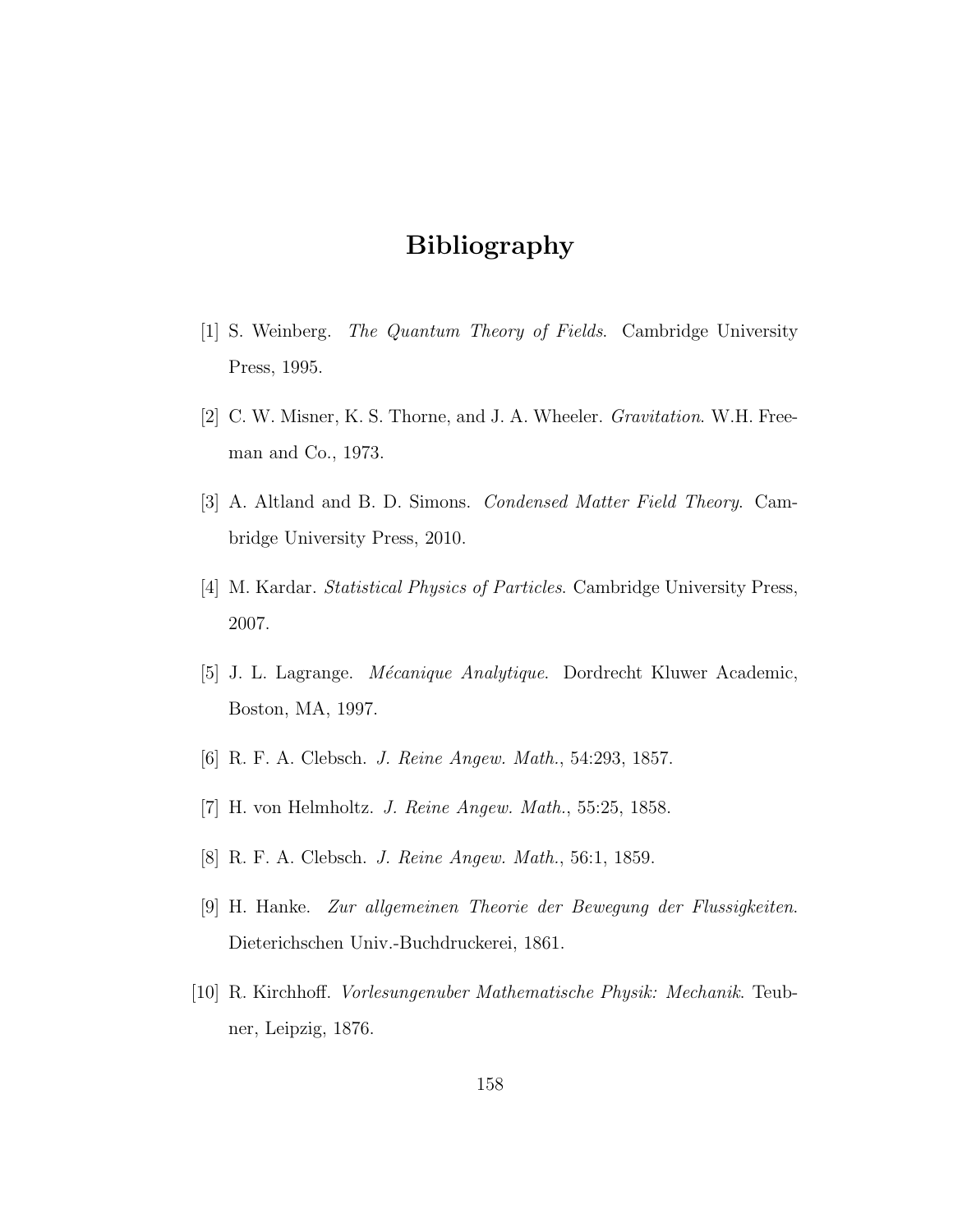- [11] U. Frisch and B. Villone. Cauchy's almost forgotten Lagrangian formulation of the Euler equation for 3D incompressible flow. Eur. Phys. J. H, 39:325, 2014.
- [12] J. Serrin. Mathematical principles of classical fluid mechanics. In S. Flügge, editor, *Handbuch der Physik*, volume VIII, pages 125–263. Springer Verlag, Berlin, 1959.
- [13] L. D. Landau and E. M. Lifshitz. Fluid mechanics. Pergamon Press, Oxford, 1959.
- [14] G. K. Batchelor. An Introduction to Fluid Dynamics. Cambridge: Cambridge Univ. Press, 1967.
- [15] V. I. Arnold. Mathematical methods of classical mechanics. Springer Verlag, Berlin, 1978.
- [16] R. Salmon. Hamiltonian fluid mechanics. Ann. Rev. Fluid Mech., 20:225– 256, 1988.
- [17] P. J. Morrison. Hamiltonian description of the ideal fluid. Rev. Mod. Phys, 70:467–521, 1998.
- [18] W. A. Newcomb. Nucl. Fusion Suppl., pt 2:451, 1962.
- [19] M. G. Calkin. An action principle for magnetohydrodynamics. Can. J. Phys., 41:2241, 1963.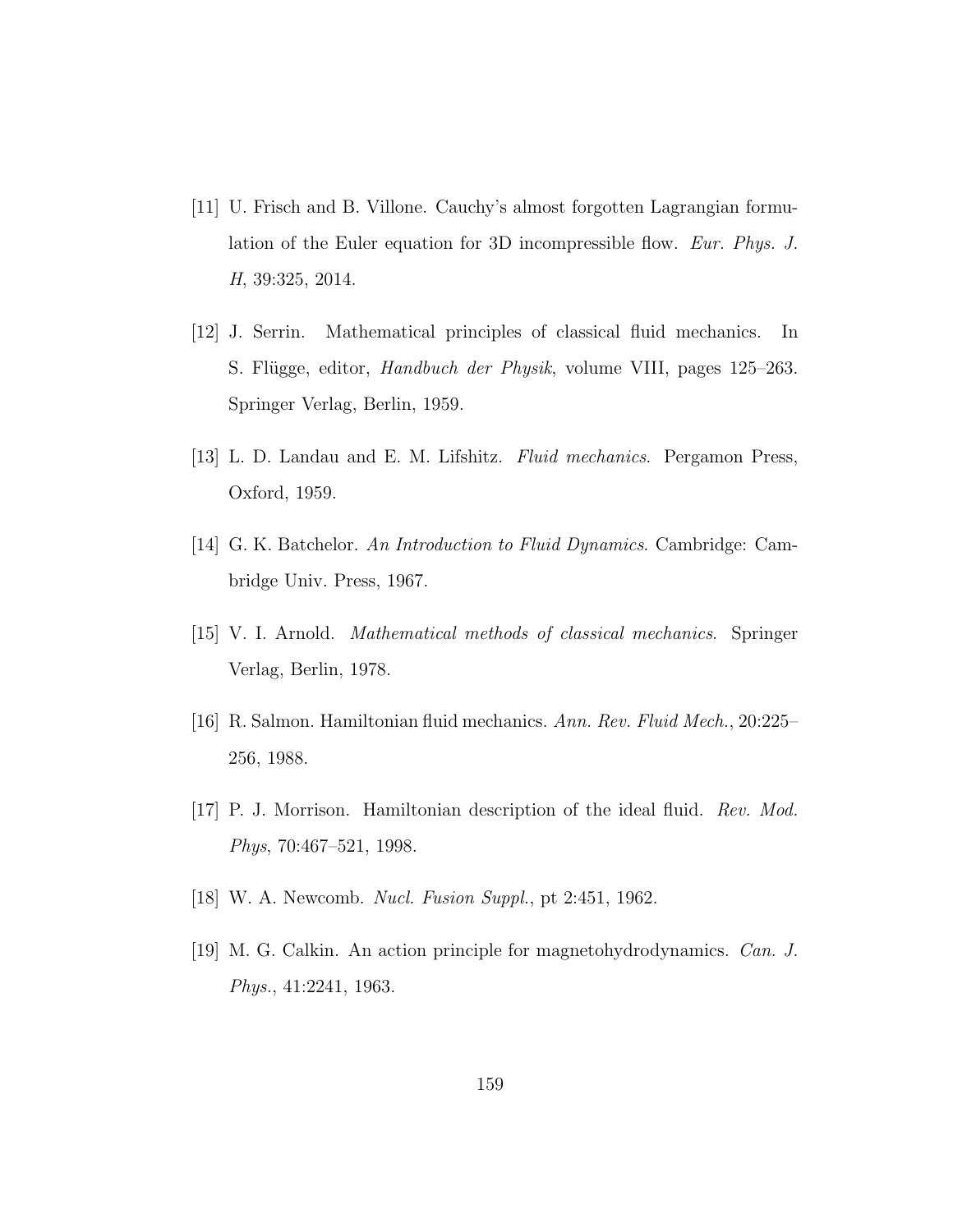- [20] W. A. Newcomb. The perfect gyroscopic fluid. Ann. Phys., 72:29–79, 1972.
- [21] W. A. Newcomb. Gyroscopic-quasielastic fluid systems. Ann. Phys., 81:231–331, 1973.
- [22] W. A. Newcomb. The anisorrhopic guiding-center fluid. Ann. Phys., 150:172–266, 1983.
- [23] W. A. Newcomb. Guiding-center autonomy theorem. Phys. Fluids, 28:505–516, 1985.
- [24] Z. Yoshida, Y. Kawazura, and T. Yokoyama. Relativistic helicity and link in Minkowski space-time. J. Math. Phys., 55(4):043101, 2014.
- [25] Y. Kawazura, Z. Yoshida, and Y. Fukumoto. Relabeling symmetry in relativistic fluids and plasmas. J. Phys. A, 47:5501, 2014.
- [26] E. D'Avignon, P. Morrison, and F. Pegoraro. An Action Principle for Relativistic MHD. Phys. Rev. D, 91:084050, 2015.
- [27] D. D. Holm, J. E. Marsden, T. Ratiu, and A. Weinstein. Nonlinear stability of fluid and plasma equilibria. Phys. Rep., 123:1–116, 1985.
- [28] P. J. Morrison and J. M. Greene. Noncanonical Hamiltonian density formulation of hydrodynamics and ideal magnetohydrodynamics. Phys. Rev. Lett., 45:790–794, 1980.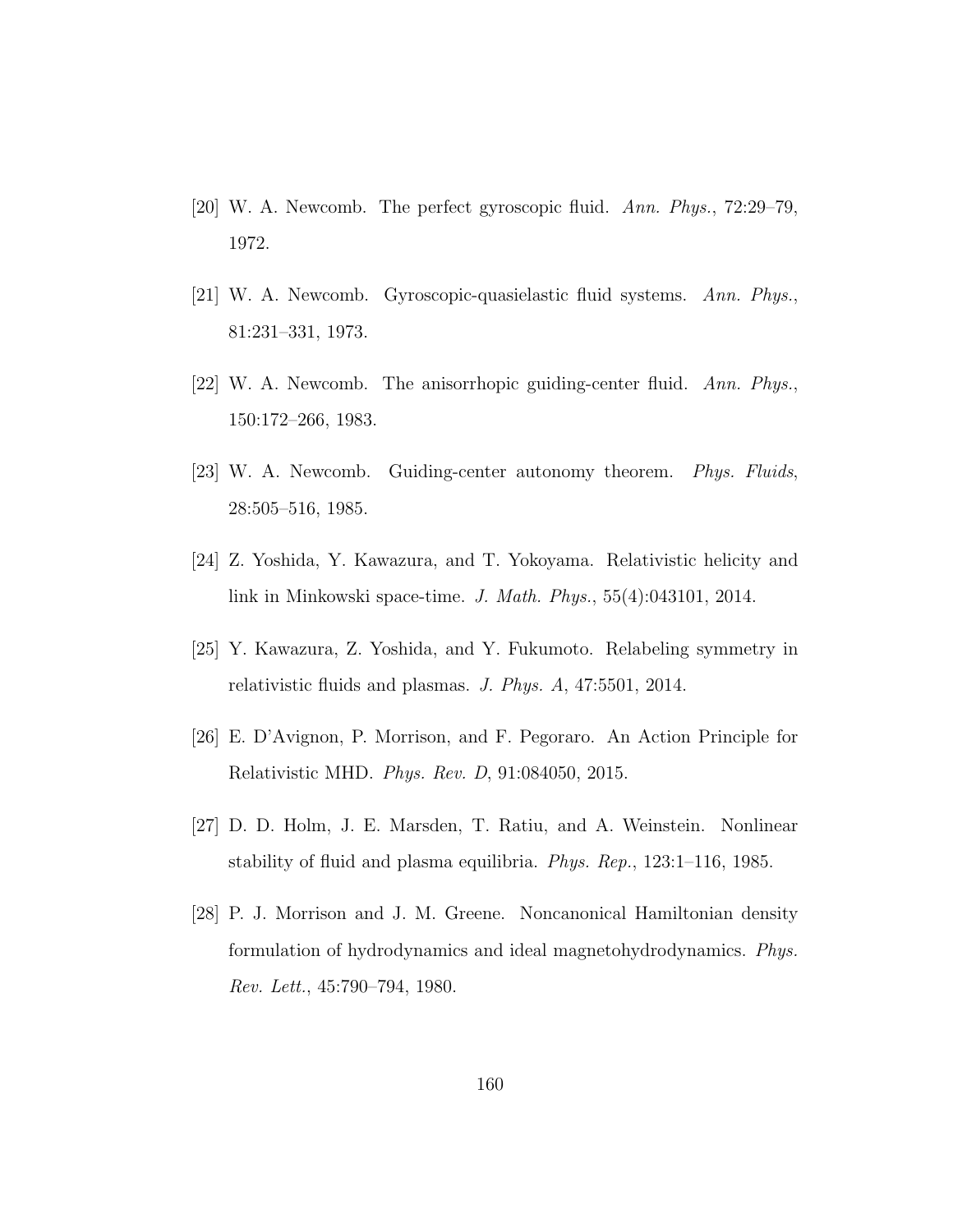- [29] R. G. Littlejohn. Hamiltonian formulation of guiding center motion. Phys. Fluids, 24:1730–1749, 1981.
- [30] J. R. Cary and R. G. Littlejohn. Noncanonical Hamiltonian mechanics and its application to magnetic field line flow. Ann. Phys.,  $151:1-34$ , 1983.
- [31] P. J. Morrison. The Maxwell-Vlasov equations as a continuous hamiltonian system. Phys. Lett. A, 80:383–386, 1980.
- [32] J. E. Marsden and A. Weinstein. The Hamiltonian structure of the Maxwell-Vlasov equations. Physica D, 4:394–406, 1982.
- [33] V. E. Zakharov, S. L. Musher, and A. M. Rubenchik. Hamiltonian approach to the description of non-linear plasma phenomena. Phys. Rep., 129:285–366, 1985.
- [34] V. E. Zakharov and E. A. Kuznetsov. Hamiltonian formalism for nonlinear waves. Phys. Usp., 40:1087–1116, 1997.
- [35] D. D. Holm and B. A. Kupershmidt. Poisson brackets and clebsch representations for magnetohydrodynamics, multifluid plasmas, and elasticity. Physica D, 6:347–363, 1983.
- [36] P. J. Morrison and R. D. Hazeltine. Hamiltonian formulation of reduced magnetohydrodynamics. Phys. Fluids, 27:886–897, 1984.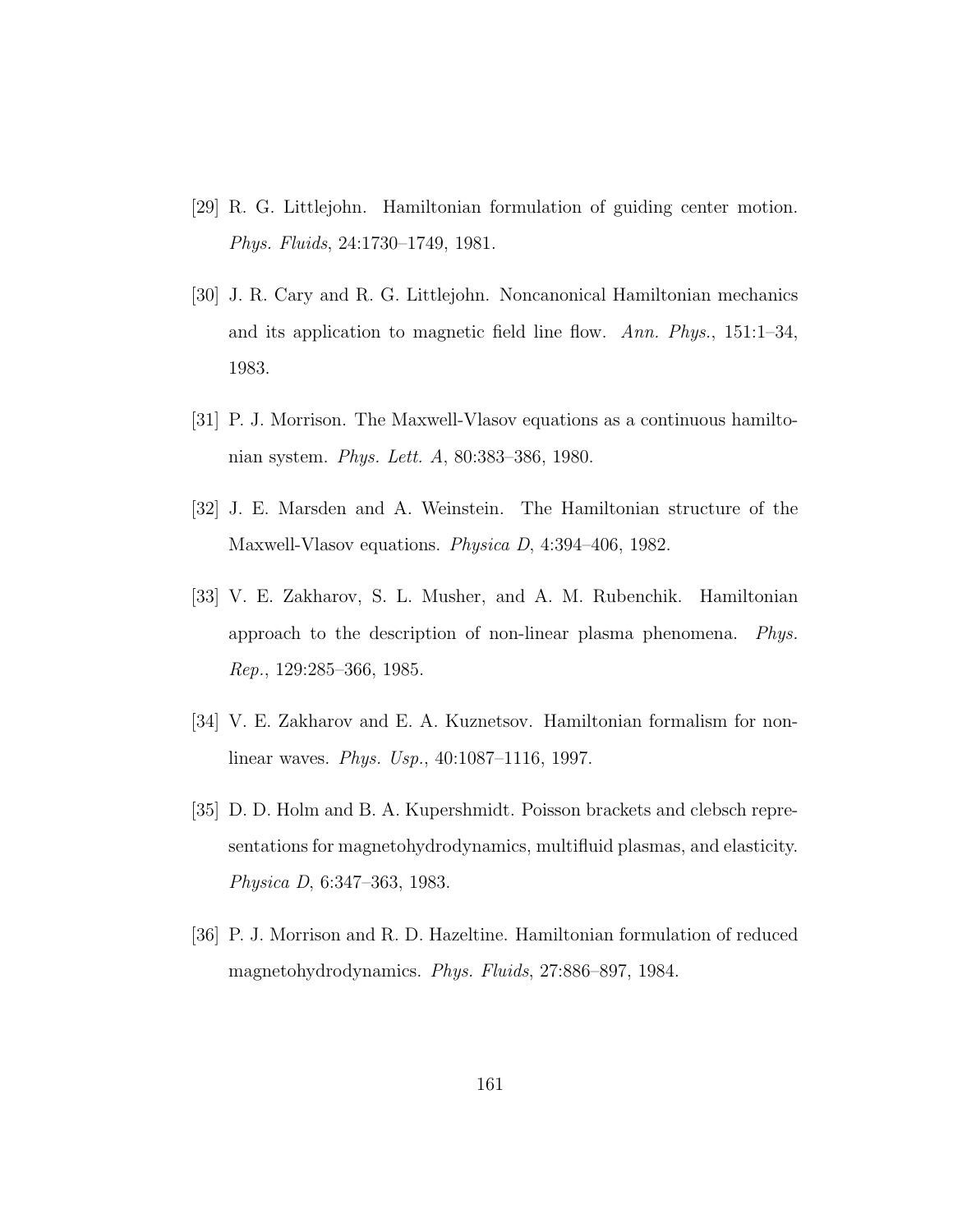- [37] R. D. Hazeltine, C. T. Hsu, and P. J. Morrison. Hamiltonian four-field model for nonlinear tokamak dynamics. Phys. Fluids, 30:3204–3211, 1987.
- [38] D. D. Holm, J. E. Marsden, and T. Ratiu. The Euler-Poincaré Equations and Semidirect Products with Applications to Continuum Theories. Adv. Math., 137:1–81, 1998.
- [39] H. Cendra, D. D. Holm, M. J. W. Hoyle, and J. E. Marsden. The Maxwell-Vlasov equations in Euler-Poincaré form. J. Math. Phys., 39:3138–3157, 1998.
- [40] F. Gay-Balmaz and C. Tronci. Reduction theory for symmetry breaking with applications to nematic systems. *Physica D*, 239:1929–1947, 2010.
- [41] J. Marsden and A. Weinstein. Coadjoint orbits, vortices, and Clebsch variables for incompressible fluids. Physica D, 7:305–323, 1983.
- [42] R. G. Littlejohn. Hamiltonian perturbation theory in noncanonical coordinates. J. Math. Phys., 23:742–747, 1982.
- [43] A. N. Kaufman. Dissipative hamiltonian systems: A unifying principle. Phys. Lett. A, 100:419–422, 1984.
- [44] P. J. Morrison. Bracket formulation for irreversible classical fields. Phys. Lett. A, 100:423–427, 1984.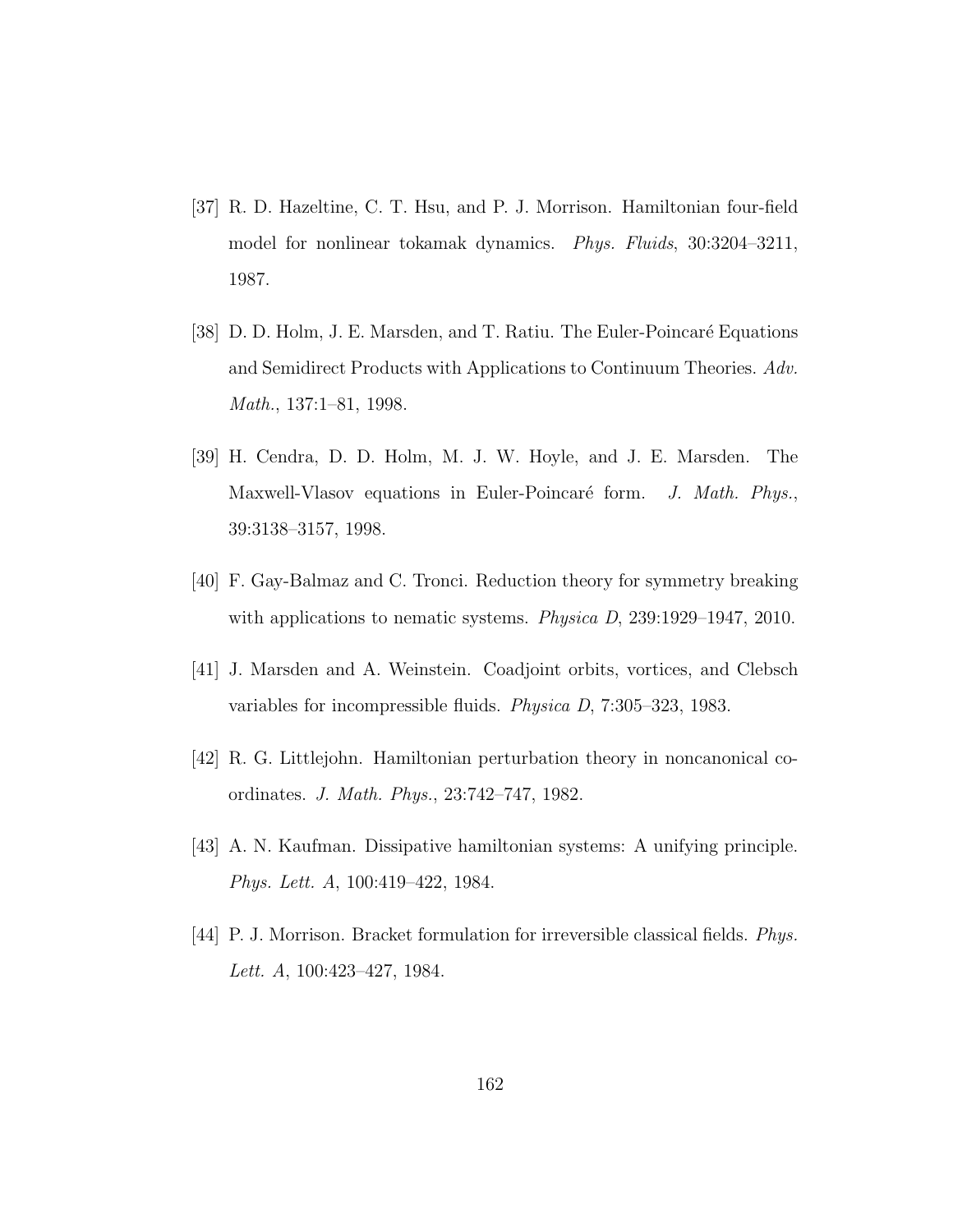- [45] P. J. Morrison. A paradigm for joined Hamiltonian and dissipative systems. Physica D, 18:410–419, 1986.
- [46] G. K. Vallis, G. F. Carnevale, and W. R. Young. Extremal energy properties and construction of stable solutions of the Euler equations. J. Fluid Mech., 207:133–152, 1989.
- [47] R. W. Brockett. Dynamical systems that sort lists, diagonalize matrices, and solve linear programming problems. Linear Alg. Appl., 146:79–91, 1991.
- [48] A. Bloch, P. S. Krishnaprasad, J. E. Marsden, and T. S. Ratiu. The Euler-Poincaré equations and double bracket dissipation. Comm. Math. Phys., 175:1–42, 1996.
- [49] E. Noether. Invariant variation problems. Transp. Theory Stat. Phys., 1:186–207, 1971.
- [50] E. Noether. Invariante Variations probleme. Nachr. Knig. Gessell. Wissen. Gttingen, Mathphys. Kl., pages 235–257, 1918.
- [51] A. V. Tur and V. V. Yanovsky. Invariants in dissipationless hydrodynamic media. J. Fluid Mech., 248:67–106, 1993.
- [52] N. Padhye and P. J. Morrison. Fluid element relabeling symmetry. Phys. Lett. A, 219:287–292, 1996.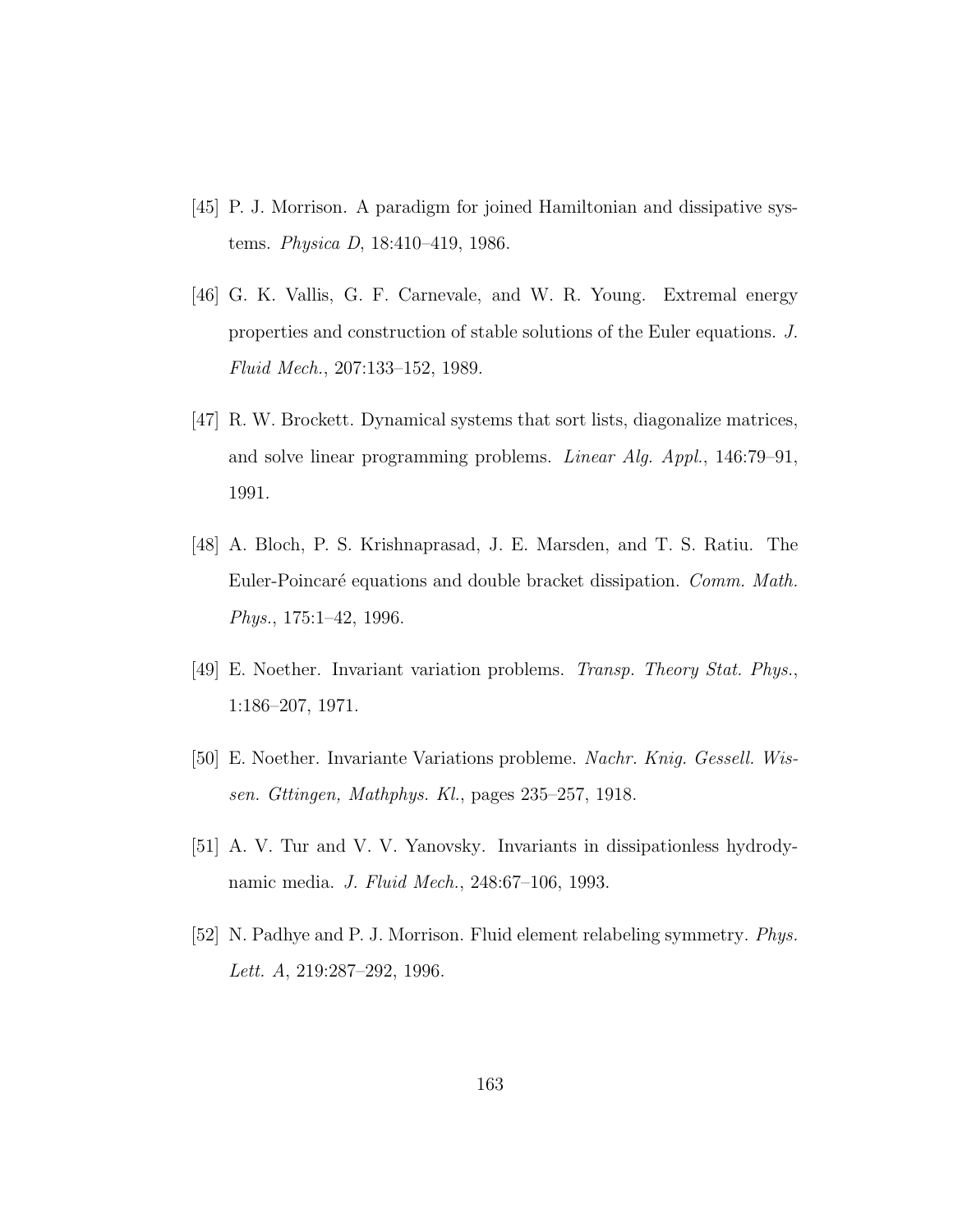- [53] N. Padhye and P. J. Morrison. Relabeling symmetries in hydrodynamics and magnetohydrodynamics. Plasma Phys. Rep., 22:869–877, 1996.
- [54] G. M. Webb, B. Dasgupta, J. F. McKenzie, Q. Hu, and G. P. Zank. Local and nonlocal advected invariants and helicities in magnetohydrodynamics and gas dynamics: II. Noether's theorems and Casimirs. J. Phys. A, 47(9):095502, 2014.
- [55] H. K. Moffatt. The degree of knottedness of tangled vortex lines. J. Fluid Mech., 35:117–129, 1969.
- [56] M. A. Berger and G. B. Field. The topological properties of magnetic helicity. J. Fluid Mech., 147:133–148, 1984.
- [57] K. Kimura and P. J. Morrison. On energy conservation in extended magnetohydrodynamics. Phys. Plasmas, 21(8):082101, 2014.
- [58] C. Tronci, E. Tassi, E. Camporeale, and P. J. Morrison. Hybrid Vlasov-MHD models: Hamiltonian vs. non-Hamiltonian. Plasma Phys. Cont. Fusion, 56:095008, 2014.
- [59] S. I. Braginskii. Transport Processes in a Plasma. Rev. Plasma Phys., 1:205, 1965.
- [60] J. P. H. Goedbloed and S. Poedts. Principles of Magnetohydrodynamics. Cambridge University Press, 2004.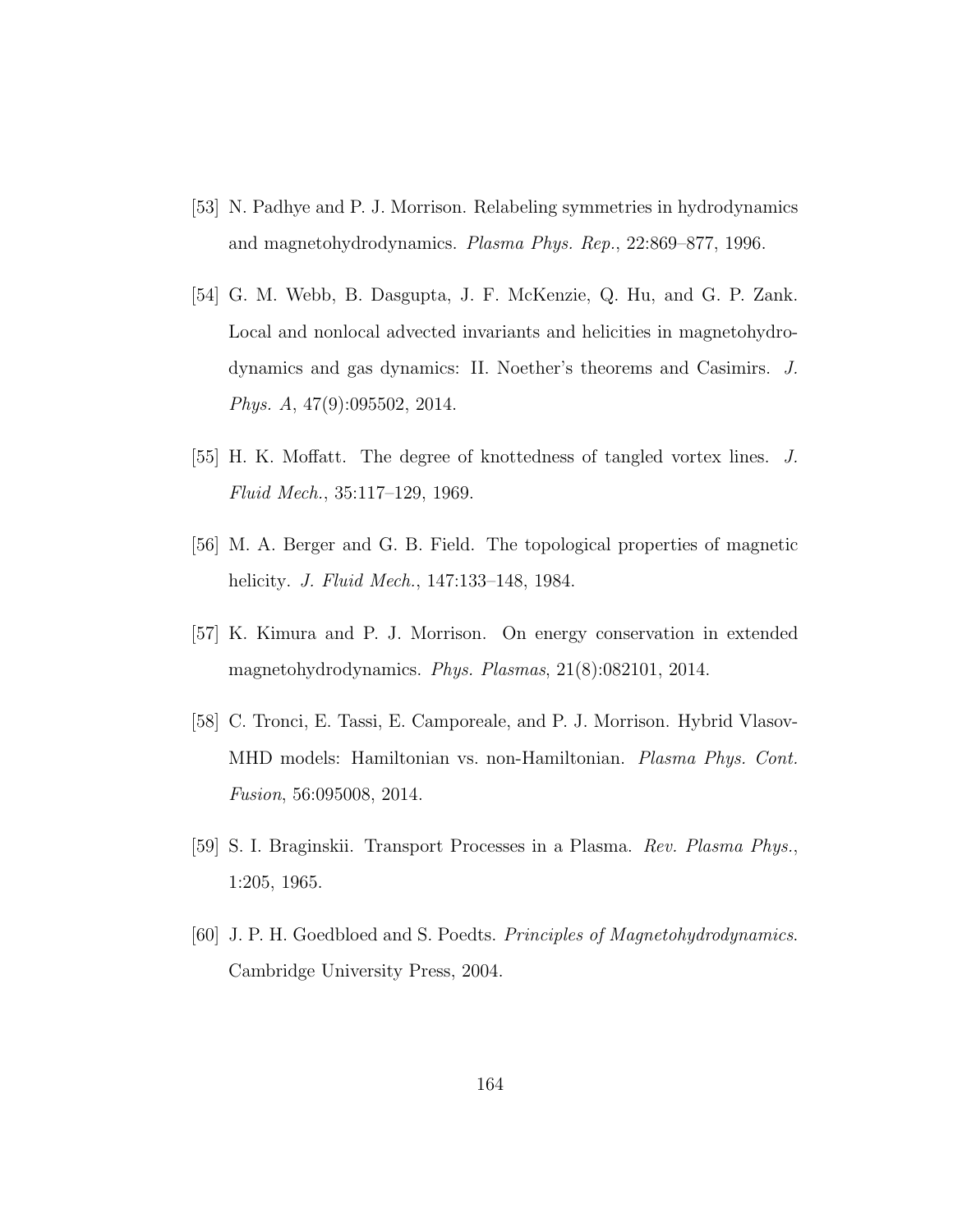- [61] M. Ottaviani and F. Porcelli. Nonlinear collisionless magnetic reconnection. Phys. Rev. Lett., 71:3802–3805, 1993.
- [62] P. J. Morrison. Poisson Brackets for Fluids and Plasmas. In M. Tabor and Y. Treve, editors, Mathematical Methods in Hydrodynamics and Integrability in Dynamical Systems, volume 88, pages 13–46. New York: Am. Inst. Phys., 1982.
- [63] P. J. Morrison. Hamiltonian and action principle formulations of plasma physics. Phys. Plasmas, 12:058102, 2005.
- [64] P. J. Morrison. On Hamiltonian and Action Principle Formulations of Plasma Dynamics. In B. Eliasson and P. K. Shukla, editors, New Developments in Nonlinear Plasma Physics: Proceedings for the 2009 ICTP College on Plasma Physics, volume 1188, pages 329–344. New York: Am. Inst. Phys., 2009.
- [65] P. J. Morrison, M. Lingam, and R. Acevedo. Hamiltonian and action formalisms for two-dimensional gyroviscous magnetohydrodynamics. Phys. Plasmas, 21(8):082102, 2014.
- [66] J. E. Marsden and T. Ratiu. Introduction to Mechanics and Symmetry. Springer, 2002.
- [67] R. Courant and D. Hilbert. Methods of mathematical physics Vol.1. New York: Interscience, 1953.
- [68] I. M. Gelfand and S. V. Fomin. Calculus of Variations. Dover, 2000.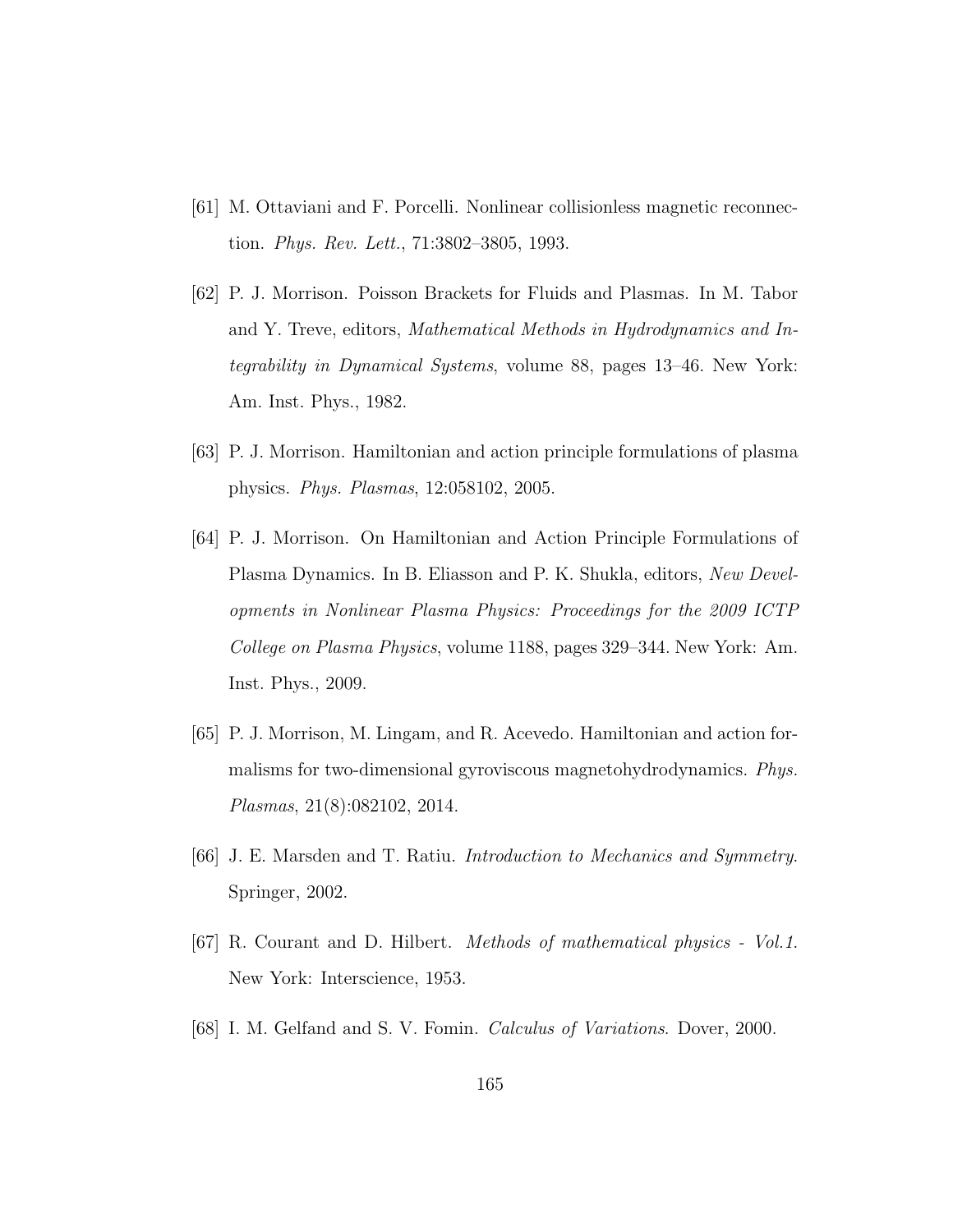- [69] N. G. van Kampen and B. U. Felderhof. Theoretical methods in plasma physics. Amsterdam: North Holland, 1967.
- [70] T. Andreussi, P. J. Morrison, and F. Pegoraro. MHD equilibrium variational principles with symmetry. Plasma Phys. Controlled Fusion, 52(5):055001, 2010.
- [71] M. Lingam and P. J. Morrison. The action principle for generalized fluid motion including gyroviscosity. Phys. Lett. A, 378:3526–3532, 2014.
- [72] G. F. Chew, M. L. Goldberger, and F. E. Low. The Boltzmann Equation and the One-Fluid Hydromagnetic Equations in the Absence of Particle Collisions. Proc. Roy. Soc. London, Ser. A, 236:112–118, 1956.
- [73] H. Bacry, H. Ruegg, and J.-M. Souriau. Dynamical groups and spherical potentials in Classical Mechanics. Comm. Math. Phys., 3:323–333, 1966.
- [74] J.-M. Souriau. Structure des systemes dynamiques. Dunod, Paris, 1970.
- [75] J.-M. Souriau. Physique et Geometrie. Preprint CTP-81/P.1298, 1982.
- [76] P. J. Morrison. Hamiltonian Field Description of the Two-Dimensional Vortex Fluids and Guiding Center Plasmas. Princeton Plasma Physics Laboratory Report PPPL-1783, 1981.
- [77] P. J. Morrison. Hamiltonian Field Description of the One-Dimensional Poisson-Vlasov Equation. Princeton Plasma Physics Laboratory Report PPPL-1788, 1981.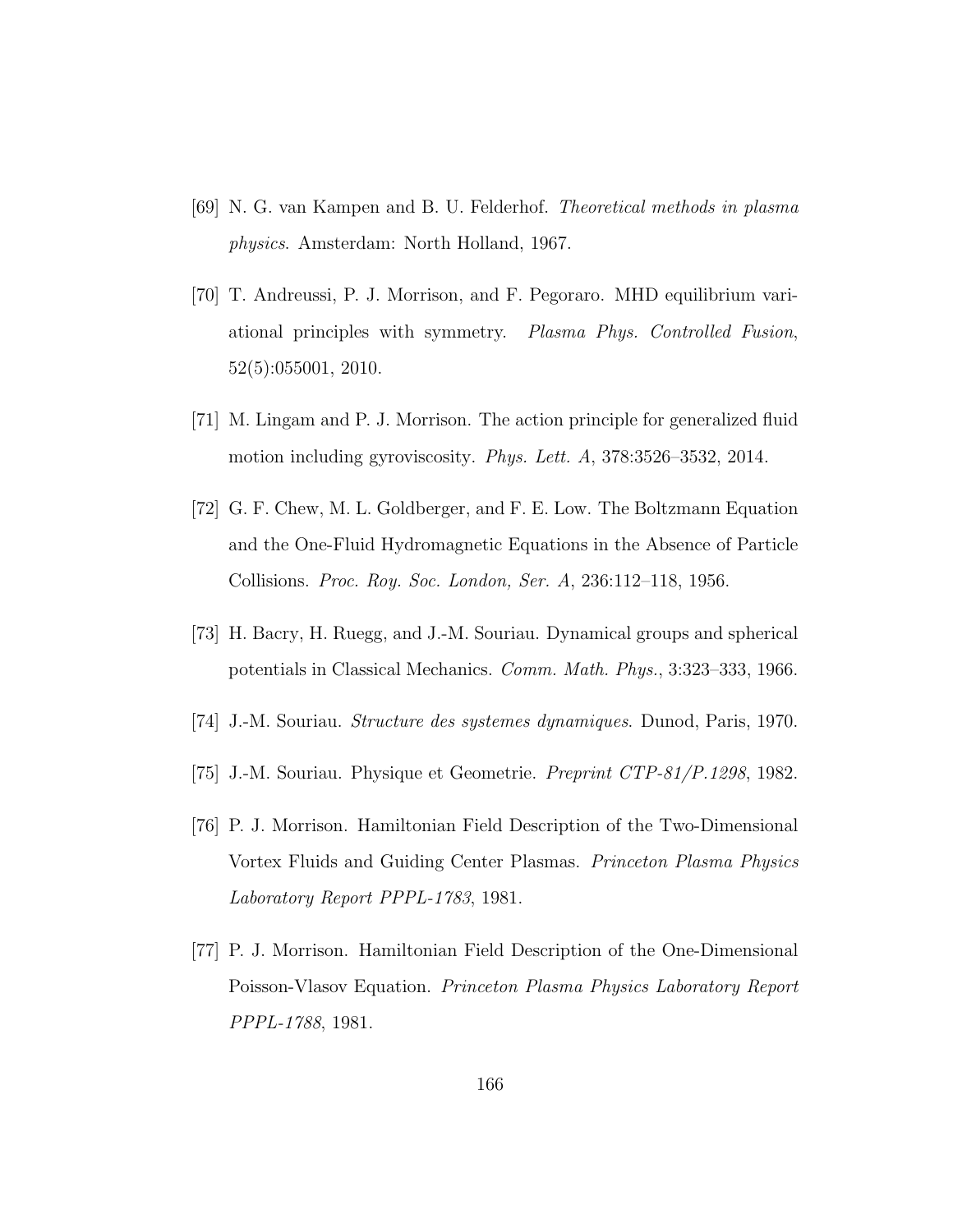- [78] J. Batt, P. J. Morrison, and G. Rein. Linear stability of stationary solutions of the Vlasov-Poisson system in three dimensions. Arch. Rational Mech. Anal., 130:163–182, 1995.
- [79] Z. Yoshida, S. Ohsaki, A. Ito, and S. M. Mahajan. Stability of Beltrami flows. J. Math. Phys., 44:2168–2178, 2003.
- [80] R. G. Littlejohn. Singular Poisson tensors. In M. Tabor and Y. Treve, editors, Mathematical Methods in Hydrodynamics and Integrability in Dynamical Systems, volume 88, pages 47–66. New York: Am. Inst. Phys., 1982.
- [81] J.-L. Thiffeault and P. J. Morrison. Classification and Casimir invariants of Lie-Poisson brackets. Physica D, 136:205–244, 2000.
- [82] P. G. L. Dirichlet. Crelle, 32:3, 1846.
- [83] P. J. Morrison. Thoughts on brackets and dissipation: Old and new. J. Phys. Conf. Ser., 169(1):012006, 2009.
- [84] Z. Yoshida, P. J. Morrison, and F. Dobarro. Singular Casimir Elements of the Euler Equation and Equilibrium Points. J. Math. Fluid Mech., 16:41–57, 2014.
- [85] Z. Yoshida and P. J. Morrison. A hierarchy of noncanonical Hamiltonian systems: circulation laws in an extended phase space. Fluid Dyn. Res., 46(3):031412, 2014.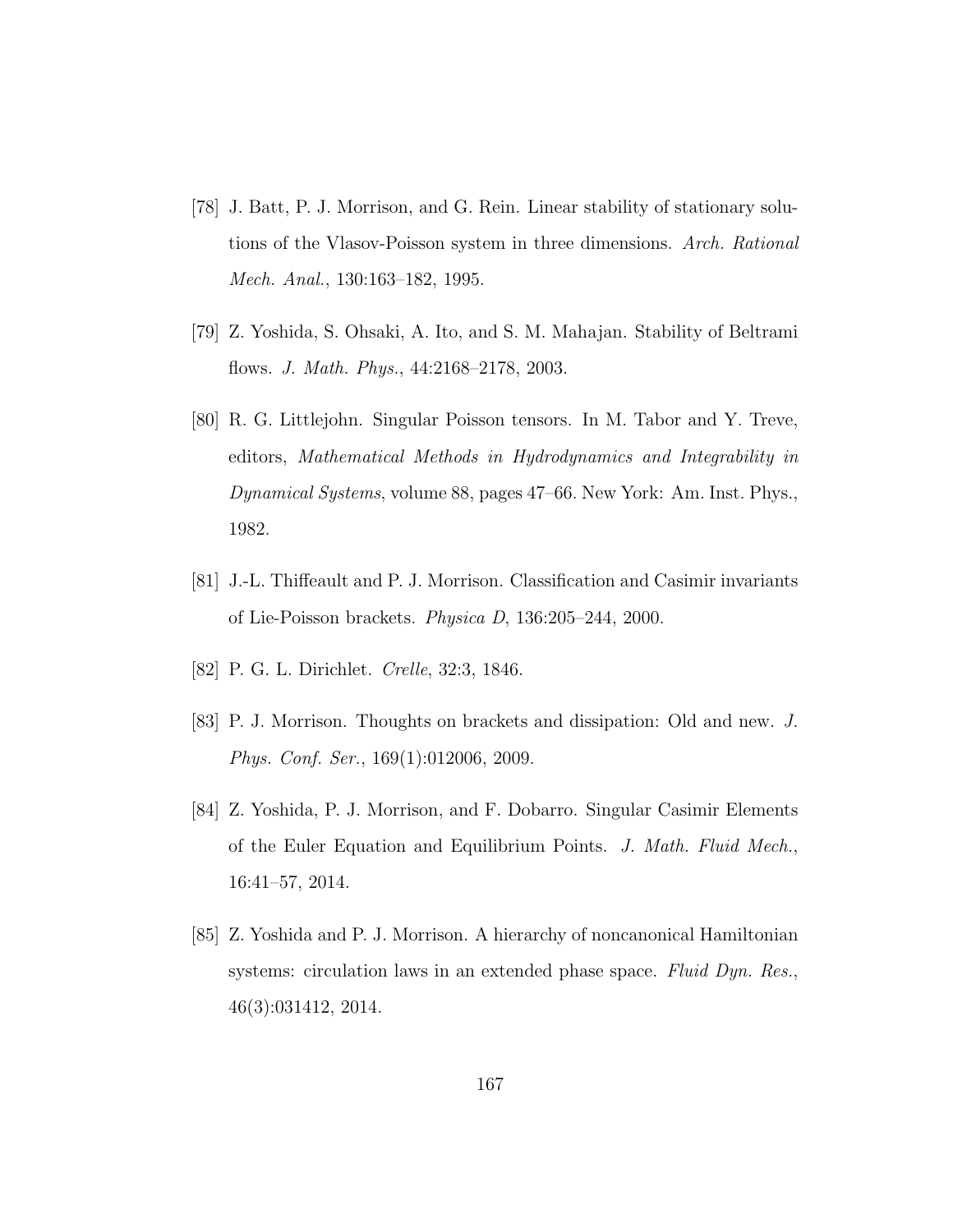- [86] T. Andreussi, P. J. Morrison, and F. Pegoraro. Hamiltonian magnetohydrodynamics: Helically symmetric formulation, Casimir invariants, and equilibrium variational principles. Phys. Plasmas, 19(5):052102, 2012.
- [87] T. Andreussi, P. J. Morrison, and F. Pegoraro. Hamiltonian magnetohydrodynamics: Lagrangian, Eulerian, and dynamically accessible stability–Theory. Phys. Plasmas, 20(9):092104, 2013.
- [88] E. Tassi, P. J. Morrison, F. L. Waelbroeck, and D. Grasso. Hamiltonian formulation and analysis of a collisionless fluid reconnection model. Plasma Phys. Controlled Fusion, 50(8):085014, 2008.
- [89] E. Tassi and P. J. Morrison. Mode signature and stability for a Hamiltonian model of electron temperature gradient turbulence. Phys. Plasmas, 18(3):032115, 2011.
- [90] P. J. Morrison, E. Tassi, and N. Tronko. Stability of compressible reduced magnetohydrodynamic equilibria–Analogy with magnetorotational instability. Phys. Plasmas, 20(4):042109, 2013.
- [91] S. M. Moawad. Linear and nonlinear stability criteria for compressible MHD flows in a gravitational field. *J. Plasma Phys.*, 79:873–883, 2013.
- [92] P. J. Morrison, E. Tassi, and C. Tronci. Energy stability analysis for a hybrid fluid-kinetic plasma model. In O. Kirillov and D. Pelinovsky, editors, Nonlinear Physical Systems – Spectral Analysis, Stability and Bifurcations, pages 311–329, 2014.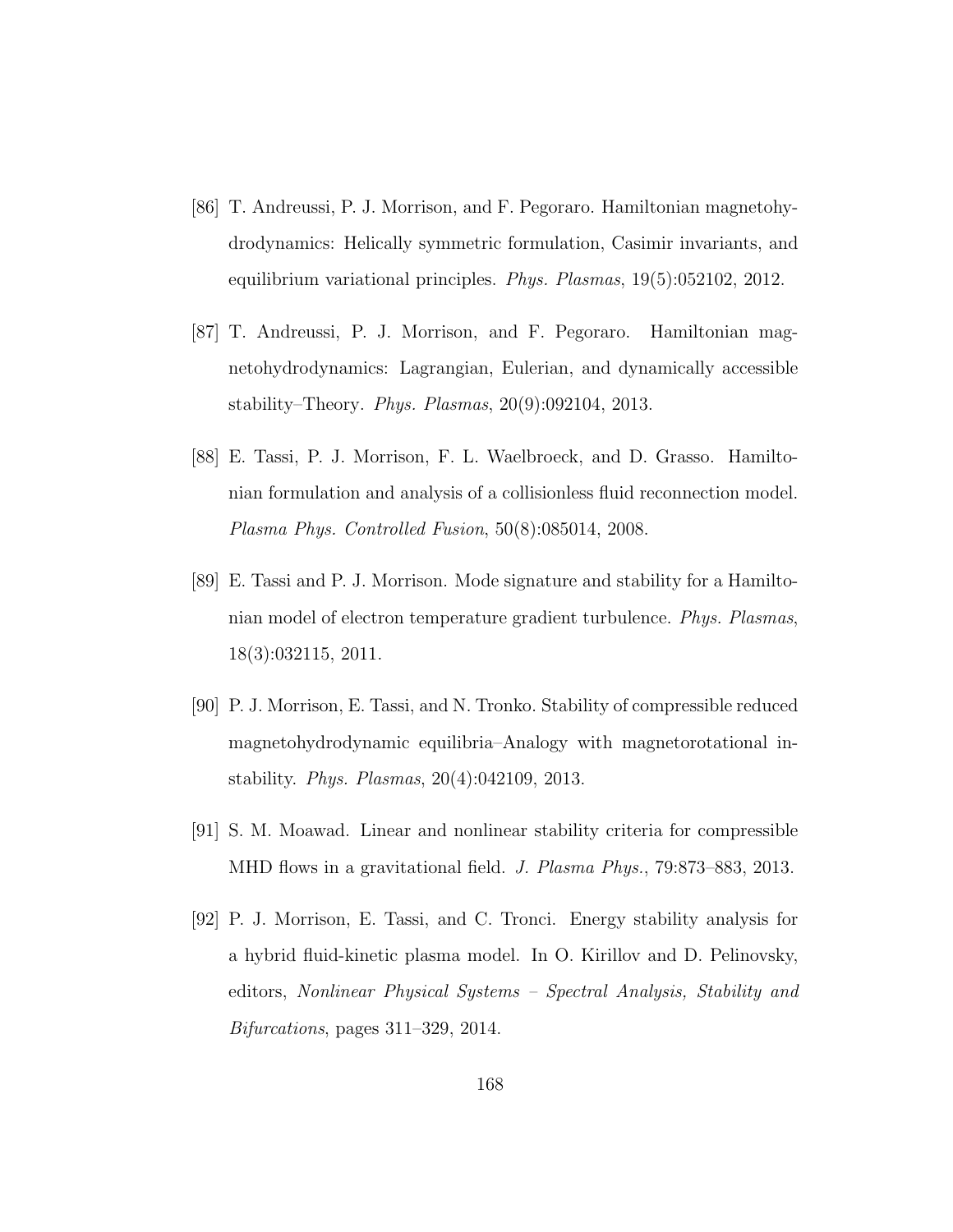- [93] J. P. Freidberg. Ideal magnetohydrodynamic theory of magnetic fusion systems. Rev. Mod. Phys., 54:801–902, 1982.
- [94] S. I. Braginskii. Transport Phenomena in a Completely Ionized Two-Temperature Plasma. Sov. Phys. JETP, 6:358, 1958.
- [95] K. V. Roberts and J. B. Taylor. Magnetohydrodynamic Equations for Finite Larmor Radius. Phys. Rev. Lett., 8:197–198, 1962.
- [96] M. N. Rosenbluth and A. Simon. Finite Larmor Radius Equations with Nonuniform Electric Fields and Velocities. Phys. Fluids, 8:1300–1322, 1965.
- [97] R. D. Hazeltine and J. D. Meiss. Plasma Confinement. Addison-Wesley, New York, 1992.
- [98] F. L. Hinton and R. D. Hazeltine. Theory of plasma transport in toroidal confinement systems. Rev. Mod. Phys., 48:239–308, 1976.
- [99] S. A. Balbus and J. F. Hawley. Instability, turbulence, and enhanced transport in accretion disks. Rev. Mod. Phys., 70:1–53, 1998.
- [100] S. A. Balbus. Enhanced Angular Momentum Transport in Accretion Disks. Annu. Rev. Astron. Astrophys., 41:555–597, 2003.
- [101] N. M. Ferraro. Finite Larmor Radius Effects on the Magnetorotational Instability. Astrophys. J., 662:512–516, 2007.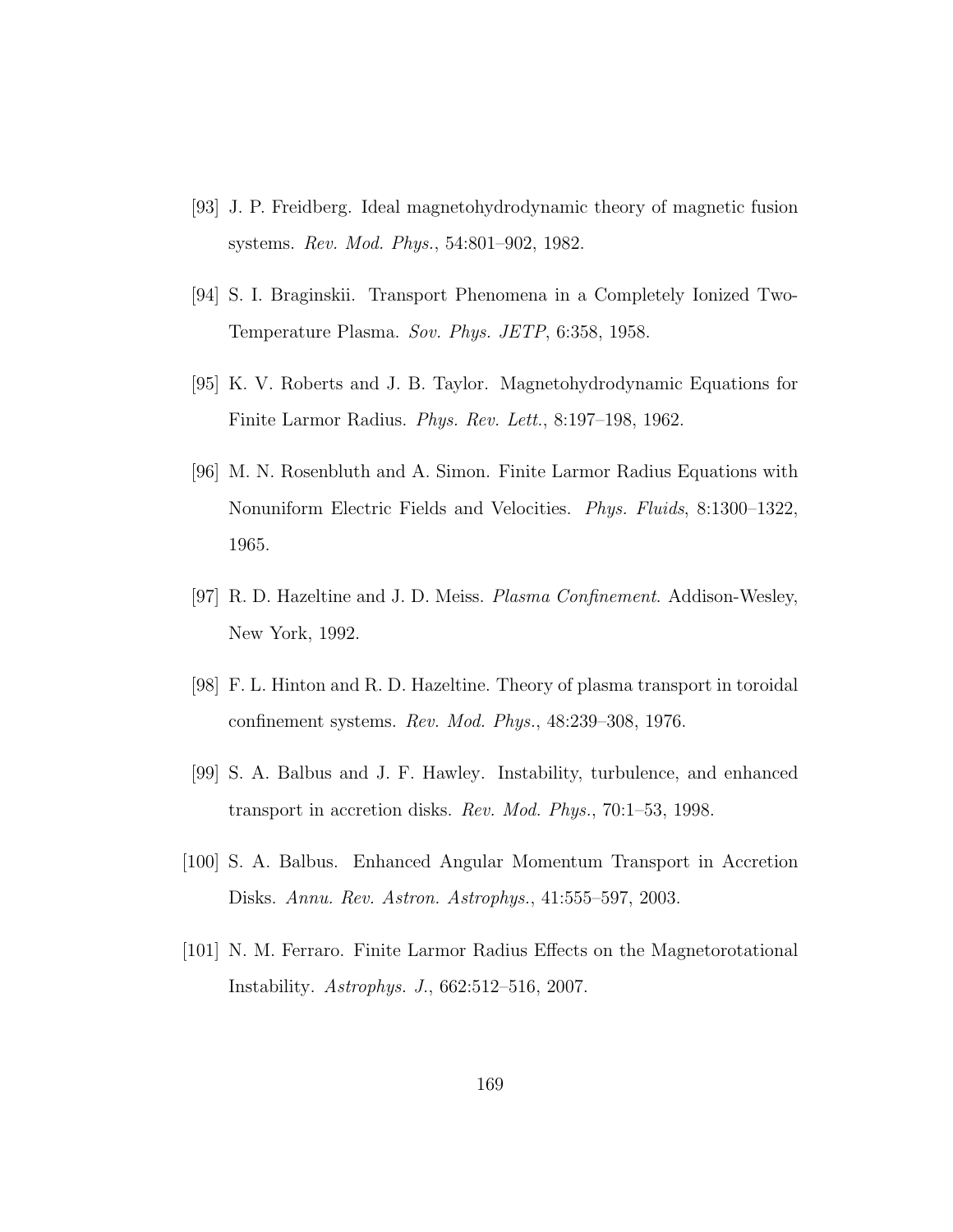- [102] E. Devlen and E. R. Pekünlü. Finite Larmor radius effects on weakly magnetized, dilute plasmas. Mon. Not. Roy. Ast. Soc., 404:830–836, 2010.
- [103] T. Heinemann and E. Quataert. Linear Vlasov Theory in the Shearing Sheet Approximation with Application to the Magneto-rotational Instability. Astrophys. J., 792:70, 2014.
- [104] S. A. Balbus. Viscous Shear Instability in Weakly Magnetized, Dilute Plasmas. Astrophys. J., 616:857–864, 2004.
- [105] T. Islam and S. Balbus. Dynamics of the Magnetoviscous Instability. Astrophys. J., 633:328–333, 2005.
- [106] R. Dong and J. M. Stone. Buoyant Bubbles in Intracluster Gas: Effects of Magnetic Fields and Anisotropic Viscosity. Astrophys. J., 704:1309– 1320, 2009.
- [107] I. J. Parrish, M. McCourt, E. Quataert, and P. Sharma. The effects of anisotropic viscosity on turbulence and heat transport in the intracluster medium. Mon. Not. Roy. Ast. Soc., 422:704–718, 2012.
- [108] A. J. Brizard and T. S. Hahm. Foundations of nonlinear gyrokinetic theory. Rev. Mod. Phys., 79:421–468, 2007.
- [109] A. A. Schekochihin, S. C. Cowley, W. Dorland, G. W. Hammett, G. G. Howes, E. Quataert, and T. Tatsuno. Astrophysical Gyrokinetics: Ki-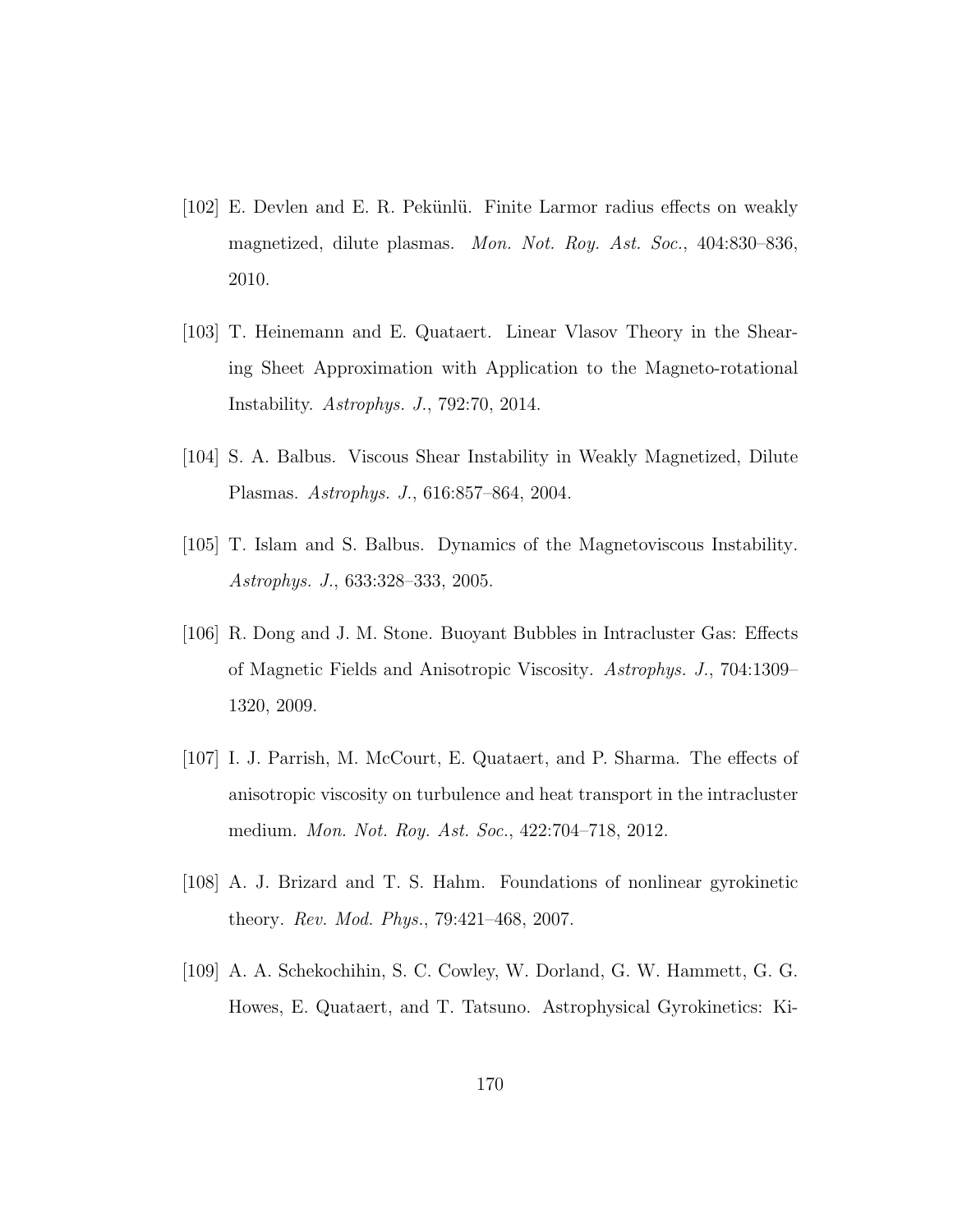netic and Fluid Turbulent Cascades in Magnetized Weakly Collisional Plasmas. Astrophys. J., 182:310–377, 2009.

- [110] A. Hasegawa and M. Wakatani. Finite-Larmor-radius magnetohydrodynamic equations for microturbulence. Phys. Fluids, 26:2770–2772, 1983.
- [111] C. T. Hsu, R. D. Hazeltine, and P. J. Morrison. A generalized reduced fluid model with finite ion-gyroradius effects. *Phys. Fluids*, 29:1480–1487, 1986.
- [112] A. Brizard. Nonlinear gyrofluid description of turbulent magnetized plasmas. Phys. Fluids B, 4:1213–1228, 1992.
- [113] E. V. Belova. Nonlinear gyroviscous force in a collisionless plasma. Phys. Plasmas, 8:3936–3944, 2001.
- [114] R. D. Hazeltine, M. Kotschenreuther, and P. J. Morrison. A four-field model for tokamak plasma dynamics. Phys. Fluids, 28:2466–2477, 1985.
- [115] W. Dorland and G. W. Hammett. Gyrofluid turbulence models with kinetic effects. Phys. Fluids B, 5:812–835, 1993.
- [116] M. A. Beer and G. W. Hammett. Toroidal gyrofluid equations for simulations of tokamak turbulence. Phys. Plasmas, 3:4046–4064, 1996.
- [117] P. B. Snyder, G. W. Hammett, and W. Dorland. Landau fluid models of collisionless magnetohydrodynamics. Phys. Plasmas, 4:3974–3985, 1997.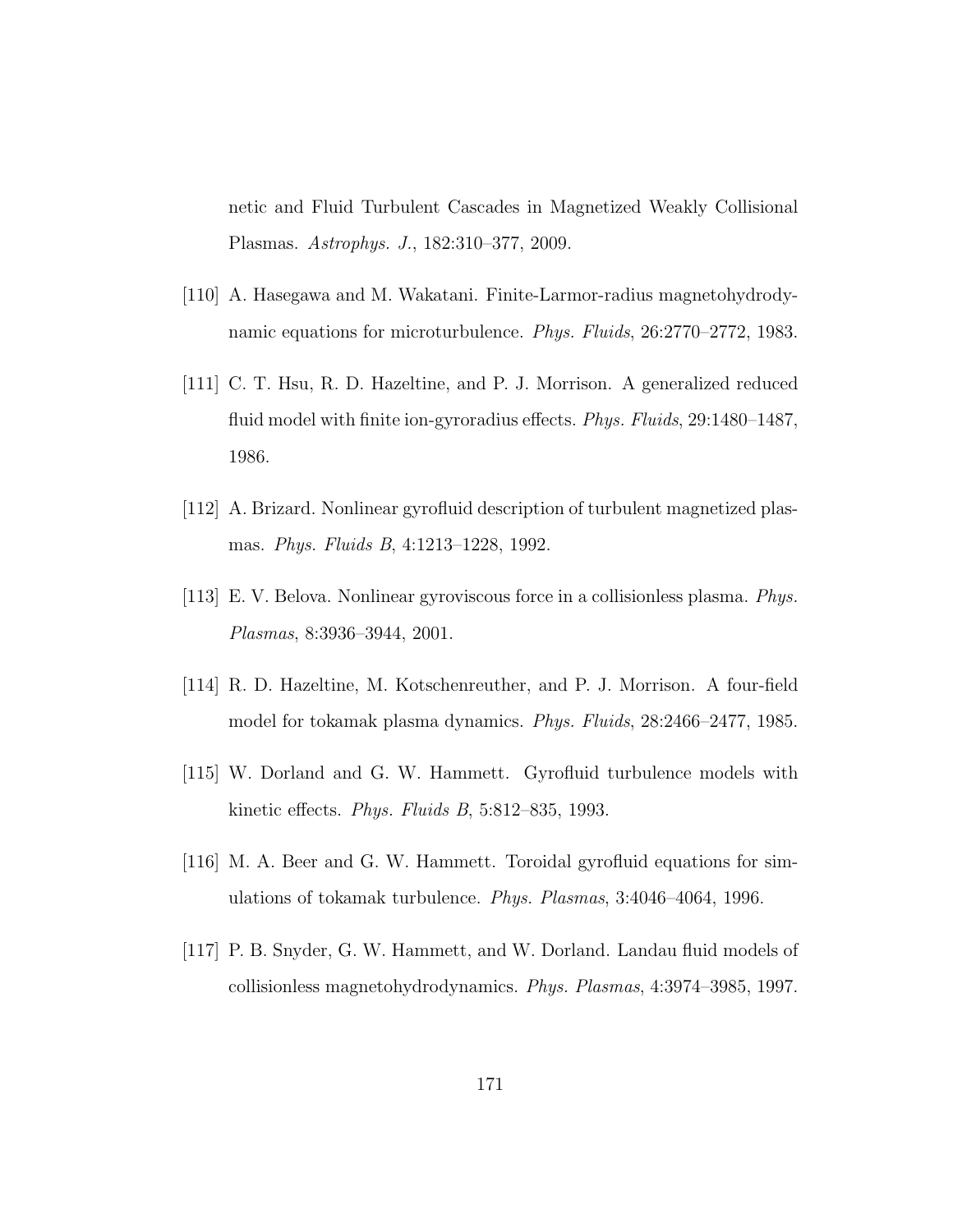- [118] P. B. Snyder and G. W. Hammett. A Landau fluid model for electromagnetic plasma microturbulence. Phys. Plasmas, 8:3199–3216, 2001.
- [119] G. M. Staebler, J. E. Kinsey, and R. E. Waltz. Gyro-Landau fluid equations for trapped and passing particles. Phys. Plasmas, 12(10):102508, 2005.
- [120] J. J. Ramos. Fluid formalism for collisionless magnetized plasmas. Phys. Plasmas, 12(5):052102, 2005.
- [121] J. J. Ramos. General expression of the gyroviscous force. Phys. Plasmas, 12(11):112301, 2005.
- [122] J. J. Ramos. Fluid theory of magnetized plasma dynamics at low collisionality. Phys. Plasmas, 14(5):052506, 2007.
- [123] T. Passot and P. L. Sulem. Collisionless magnetohydrodynamics with gyrokinetic effects. Phys. Plasmas, 14(8):082502, 2007.
- [124] P. J. Morrison, I. L. Caldas, and H. Tasso. Hamiltonian Formulation of Two-Dimensional Gyroviscous MHD. Z. Naturforsch. Teil A, 39:1023, 1984.
- [125] A. J. Brizard, R. E. Denton, B. Rogers, and W. Lotko. Nonlinear finite-Larmor-radius effects in reduced fluid models. Phys. Plasmas, 15(8):082302, 2008.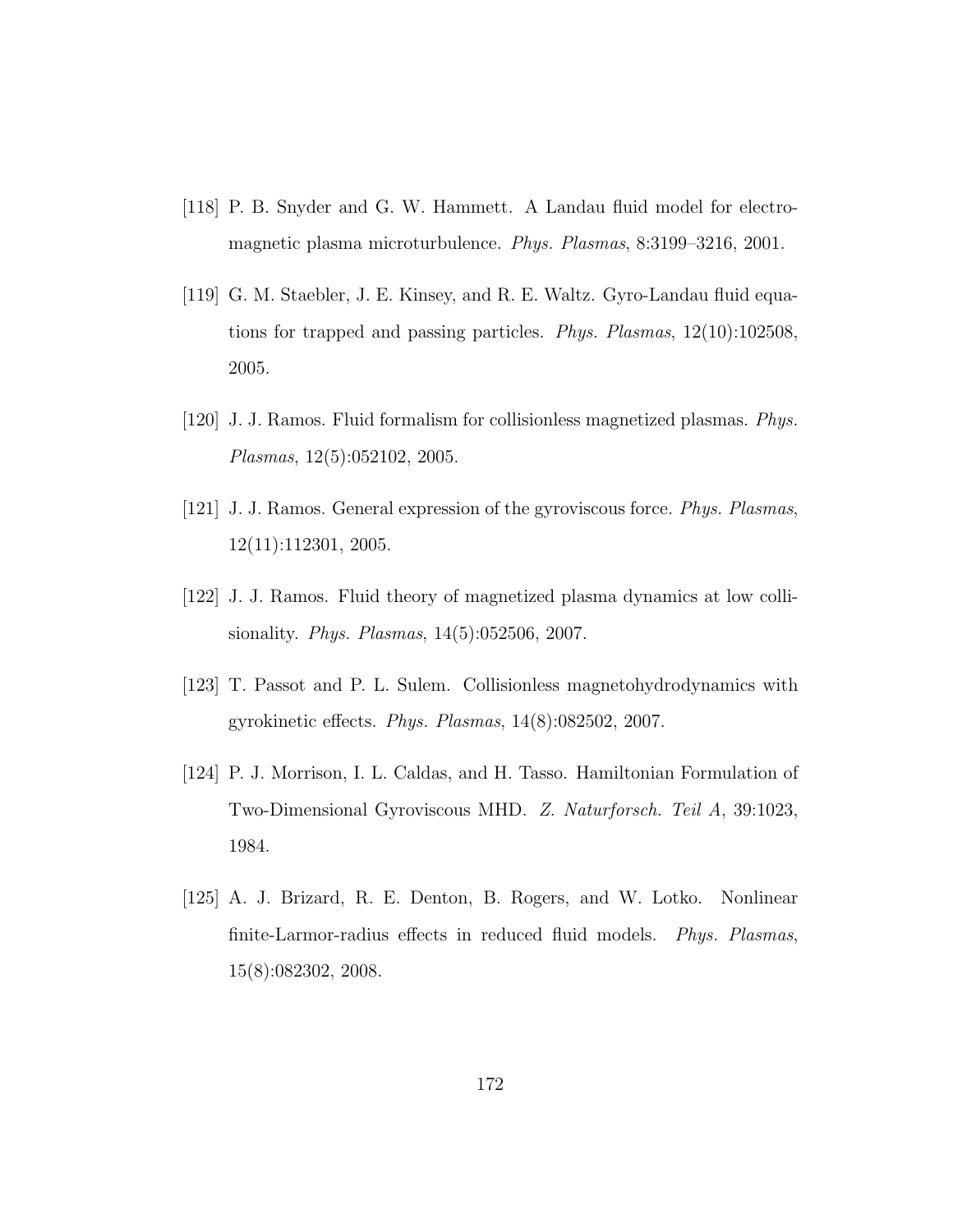- [126] F. L. Waelbroeck, R. D. Hazeltine, and P. J. Morrison. A Hamiltonian electromagnetic gyrofluid model. Phys. Plasmas, 16(3):032109, 2009.
- [127] O. Izacard, C. Chandre, E. Tassi, and G. Ciraolo. Gyromap for a twodimensional Hamiltonian fluid model derived from Braginskii's closure for magnetized plasmas. Phys. Plasmas, 18(6):062105, 2011.
- [128] F. L. Waelbroeck and E. Tassi. A compressible Hamiltonian electromagnetic gyrofluid model. Commun. Nonlinear Sci. Numer. Simulat., 17:2171–2178, 2012.
- [129] S. Chapman and T. G. Cowling. The mathematical theory of nonuniform gases. an account of the kinetic theory of viscosity, thermal conduction and diffusion in gases. Cambridge University Press, 1953.
- [130] A. N. Kaufman. Plasma Viscosity in a Magnetic Field. Phys. Fluids, 3:610–616, 1960.
- [131] J. E. Avron, R. Seiler, and P. G. Zograf. Viscosity of Quantum Hall Fluids. Phys. Rev. Lett., 75:697–700, 1995.
- [132] P. Wiegmann and A. G. Abanov. Anomalous Hydrodynamics of Two-Dimensional Vortex Fluids. Phys. Rev. Lett., 113(3):034501, 2014.
- [133] M. Lingam. Hall viscosity: a link between quantum Hall systems, plasmas and liquid crystals. Phys. Lett. A, 379:1425–1430, 2015.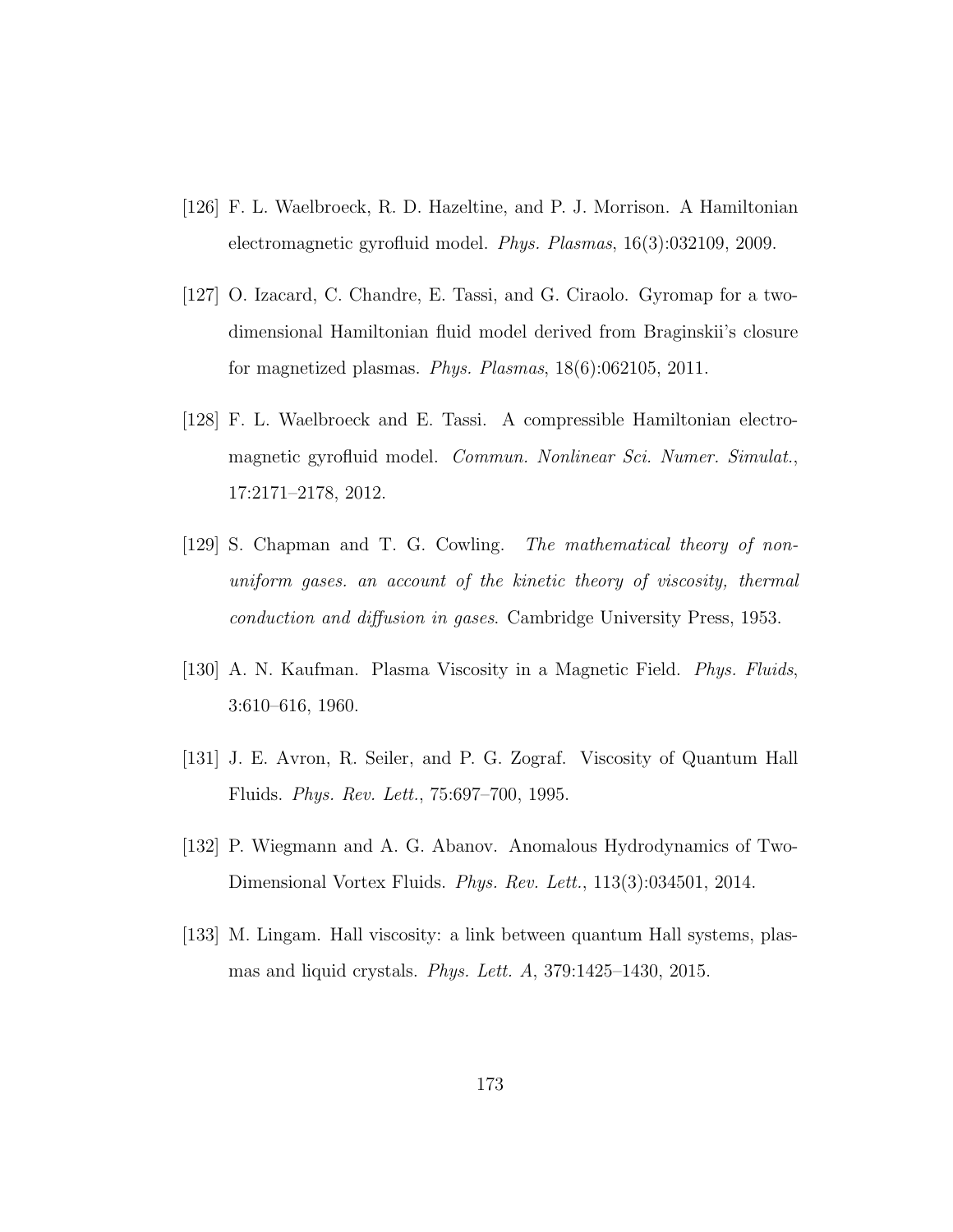- [134] J.-L. Thiffeault and P. J. Morrison. Invariants and Labels in Lie-Poisson Systems. Ann. New York Acad. Sci., 867:109, 1998.
- [135] J. L. Johnson, C. R. Oberman, R. M. Kulsrud, and E. A. Frieman. Some Stable Hydromagnetic Equilibria. Phys. Fluids, 1:281–296, 1958.
- [136] N. A. Krall and A. W. Trivelpiece. *Principles of plasma physics*. McGraw Hill, New York, 1973.
- [137] E. Frieman and M. Rotenberg. On Hydromagnetic Stability of Stationary Equilibria. Rev. Mod. Phys, 32:898–902, 1960.
- [138] H. Poincaré. C. R. Acad. Sci., 132:369–371, 1901.
- [139] H. Stark and T. C. Lubensky. Poisson bracket approach to the dynamics of nematic liquid crystals: The role of spin angular momentum. Phys. Rev. E, 72(5):051714, 2005.
- [140] H. Stark and T. C. Lubensky. Poisson-bracket approach to the dynamics of nematic liquid crystals. Phys. Rev. E, 67(6):061709, 2003.
- [141] T. C. Lubensky. Molecular Description of Nematic Liquid Crystals. Phys. Rev. A, 2:2497–2514, 1970.
- [142] P. C. Martin, O. Parodi, and P. S. Pershan. Unified Hydrodynamic Theory for Crystals, Liquid Crystals, and Normal Fluids. Phys. Rev. A, 6:2401–2420, 1972.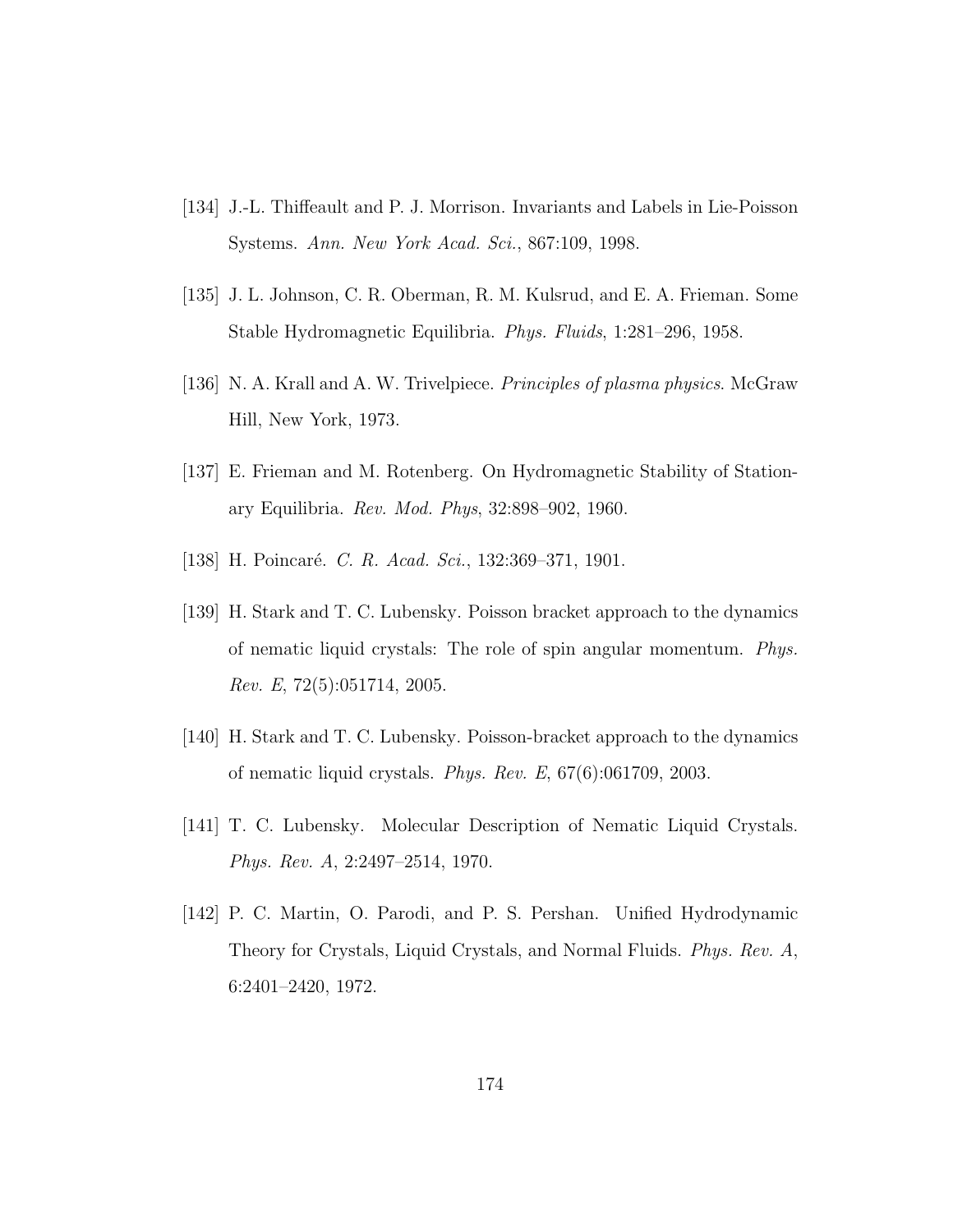- [143] M. J. Stephen and J. P. Straley. Physics of liquid crystals. Rev. Mod. Phys., 46:617–704, 1974.
- [144] J. L. Ericksen. Liquid crystals with variable degree of orientation. Arch. Rational Mech. Anal., 113:97–120, 1991.
- [145] F. Gay-Balmaz, T. S. Ratiu, and C. Tronci. Equivalent Theories of Liquid Crystal Dynamics. Arch. Rational Mech. Anal., 210:773–811, 2013.
- [146] L. E. Reichl. A Modern Course in Statistical Physics, 2nd Edition. Wiley-VCH, 1998.
- [147] F. H. Shu, F. C. Adams, and S. Lizano. Star formation in molecular clouds - Observation and theory. Annu. Rev. Astron. Astrophys., 25:23– 81, 1987.
- [148] C. F. McKee and E. C. Ostriker. Theory of Star Formation. Annu. Rev. Astron. Astrophys., 45:565–687, 2007.
- [149] C. Truesdell and W. Noll. The Non-Linear Field Theories of Mechanics. Springer Verlag, 1965.
- [150] G. Astarita and G. Marrucci. Principles of Non-Newtonian Fluid Mechanics. McGraw-Hill Inc., 1974.
- [151] S. Das and S. Chakraborty. Analytical solutions for velocity, temperature and concentration distribution in electroosmotic microchannel flows in a non-Newtonian bio-fluid. Anal. Chim. Acta, 559:15–24, 2006.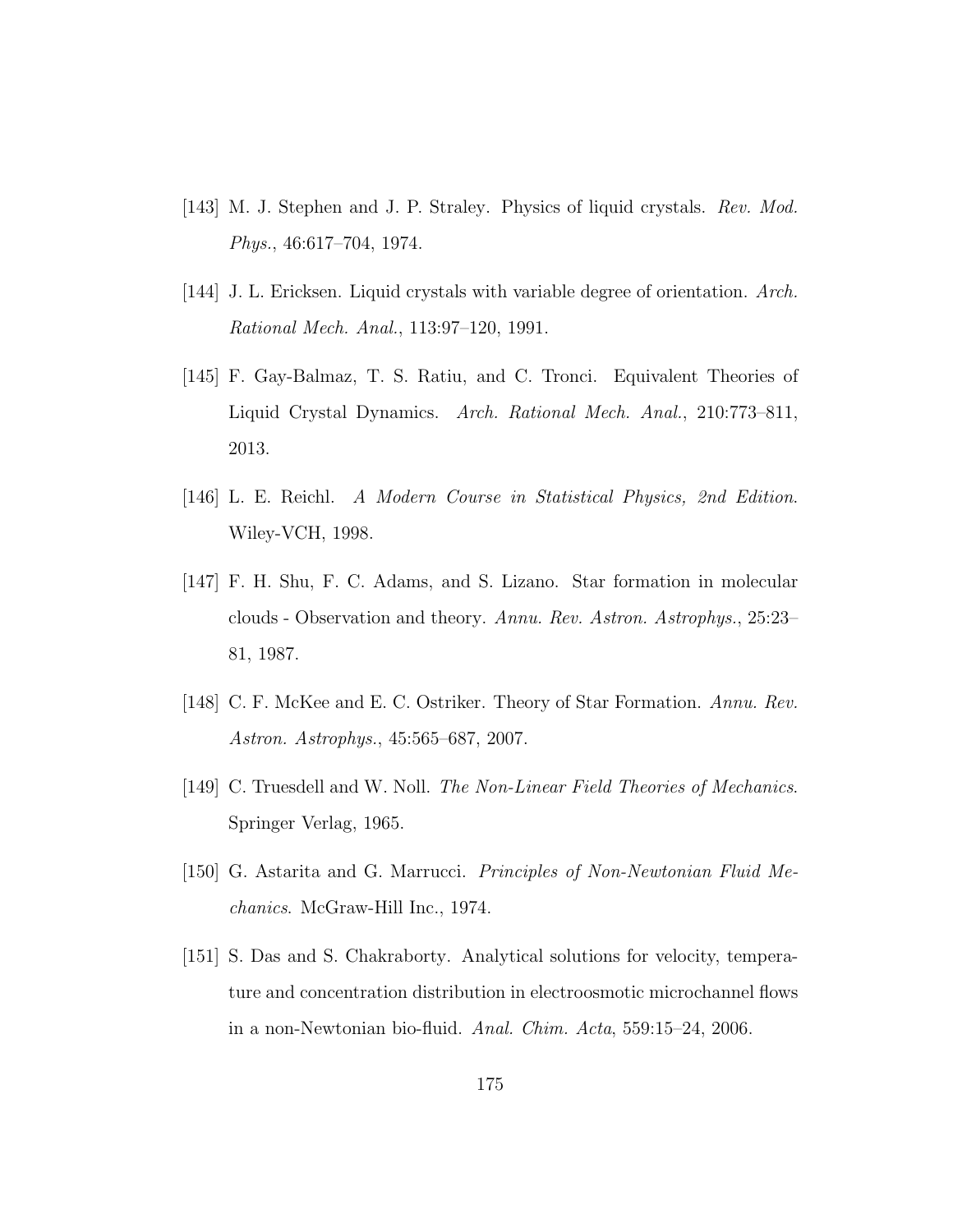- [152] C. L. A. Berli and M. L. Olivares. Electrokinetic flow of non-Newtonian fluids in microchannels. J Colloid Interface Sci., 320:582–589, 2008.
- [153] S. Forest. Micromorphic approach for gradient elasticity, viscoplasticity, and damage. J. Eng. Mech., 135:117–131, 2009.
- [154] I. Keramidas Charidakos, M. Lingam, P. J. Morrison, R. L. White, and A. Wurm. Action Principles for Extended MHD Models. Phys. Plasmas, 21(9):092118, 2014.
- [155] R. Lüst. Uber die Ausbreitung von Wellen in einem Plasma. Fortschr. Phys., 7:503–558, 1959.
- [156] P. H. Roberts. An Introduction to Magnetohydrodynamics. Longmans, Green and Co ltd, London, 1967.
- [157] V. I. Ilgisonis and V. P. Lakhin. Lagrangean structure of hydrodynamic plasma models and conservation laws. Plasma Phys. Rep., 25:58–69, 1999.
- [158] R. G. Littlejohn. Variational principles of guiding centre motion. J. Plasma Phys., 29:111–125, 1983.
- [159] M. Hirota, Z. Yoshida, and E. Hameiri. Variational principle for linear stability of flowing plasmas in Hall magnetohydrodynamics. Phys. Plasmas, 13(2):022107, 2006.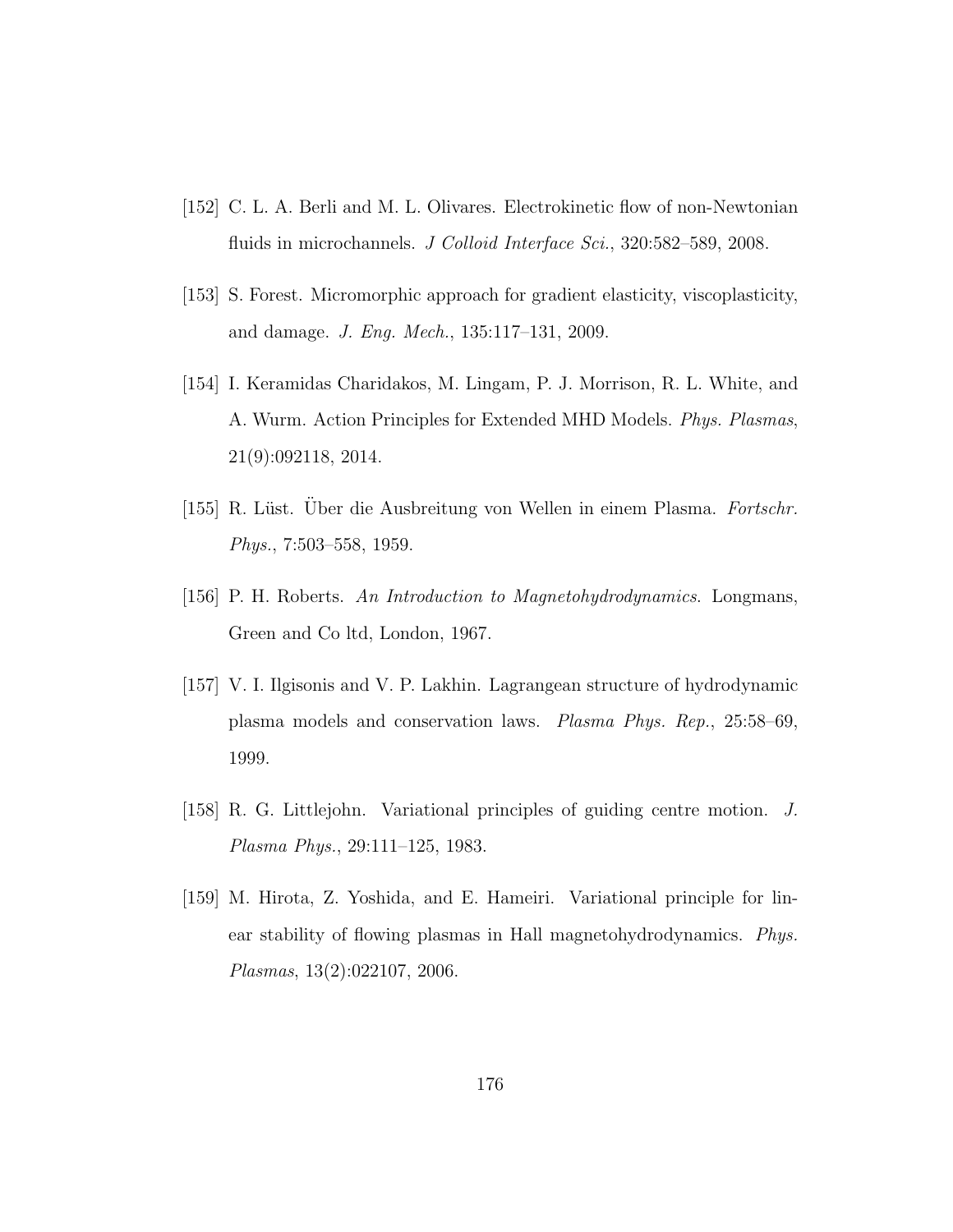- [160] Z. Yoshida and E. Hameiri. Canonical Hamiltonian mechanics of Hall magnetohydrodynamics and its limit to ideal magnetohydrodynamics. J. Phys. A, 46:G5502.
- [161] M. J. Lighthill. Studies on Magneto-Hydrodynamic Waves and other Anisotropic Wave Motions. Proc. Roy. Soc. London, Ser. A, 252:397– 430, 1960.
- [162] S. M. Mahajan and Z. Yoshida. Double Curl Beltrami Flow: Diamagnetic Structures. Phys. Rev. Lett., 81:4863–4866, 1998.
- [163] P. Goldreich and A. Reisenegger. Magnetic field decay in isolated neutron stars. Astrophys. J., 395:250–258, 1992.
- [164] M. Wardle. Magnetic fields in protoplanetary disks. Astrophys. Space Sci., 311:35–45, 2007.
- [165] A. V. Gordeev, A. S. Kingsep, and L. I. Rudakov. Electron magnetohydrodynamics. Phys. Rep., 243:215–315, 1994.
- [166] A. J. Brizard. Noether derivation of exact conservation laws for dissipationless reduced-fluid models. Phys. Plasmas, 17(11):112503, 2010.
- [167] M. Lingam, P. J. Morrison, and E. Tassi. Inertial magnetohydrodynamics. Phys. Lett. A, 379:570–576, 2015.
- [168] E. Priest and T. Forbes. Magnetic reconnection: MHD theory and applications. Cambridge University Press, 2000.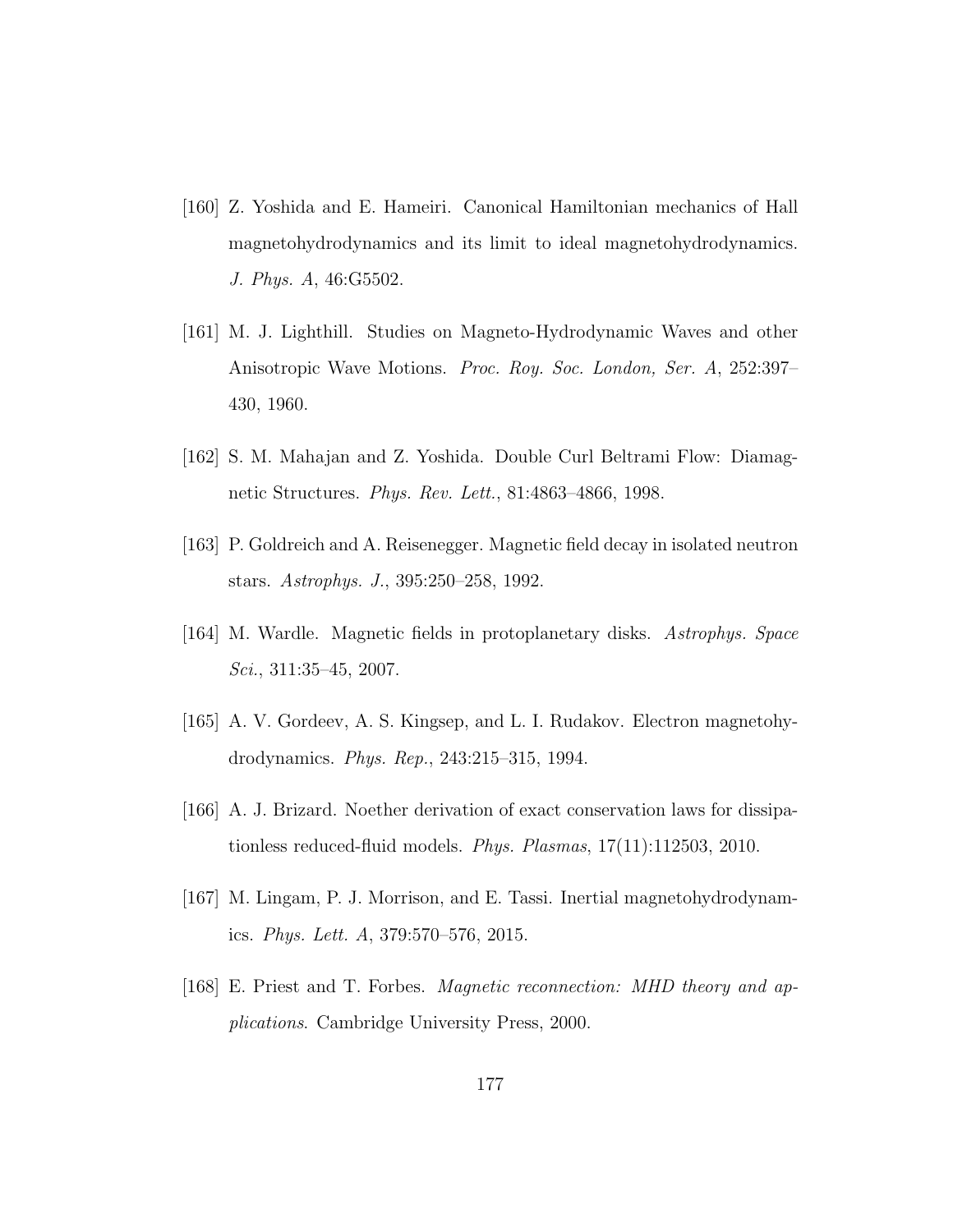- [169] R. M. Kulsrud. Plasma physics for astrophysics. Princeton University Press, 2005.
- [170] E. G. Zweibel and M. Yamada. Magnetic Reconnection in Astrophysical and Laboratory Plasmas. Annu. Rev. Astron. Astrophys., 47:291–332, 2009.
- [171] M. Yamada, R. Kulsrud, and H. Ji. Magnetic reconnection. Rev. Mod. Phys., 82:603–664, 2010.
- [172] J. Birn, J. F. Drake, M. A. Shay, B. N. Rogers, R. E. Denton, M. Hesse, M. Kuznetsova, Z. W. Ma, A. Bhattacharjee, A. Otto, and P. L. Pritchett. Geospace Environmental Modeling (GEM) magnetic reconnection challenge. J. Geophys. Res., 106:3715–3720, 2001.
- [173] A. Bhattacharjee. Impulsive Magnetic Reconnection in the Earth's Magnetotail and the Solar Corona. Annu. Rev. Astron. Astrophys., 42:365– 384, 2004.
- [174] D. Biskamp, E. Schwarz, and J. F. Drake. Ion-controlled collisionless magnetic reconnection. Phys. Rev. Lett., 75:3850–3853, 1995.
- [175] X. Wang, A. Bhattacharjee, and Z. W. Ma. Collisionless reconnection: Effects of Hall current and electron pressure gradient. J. Geophys. Res., 105:27633–27648, 2000.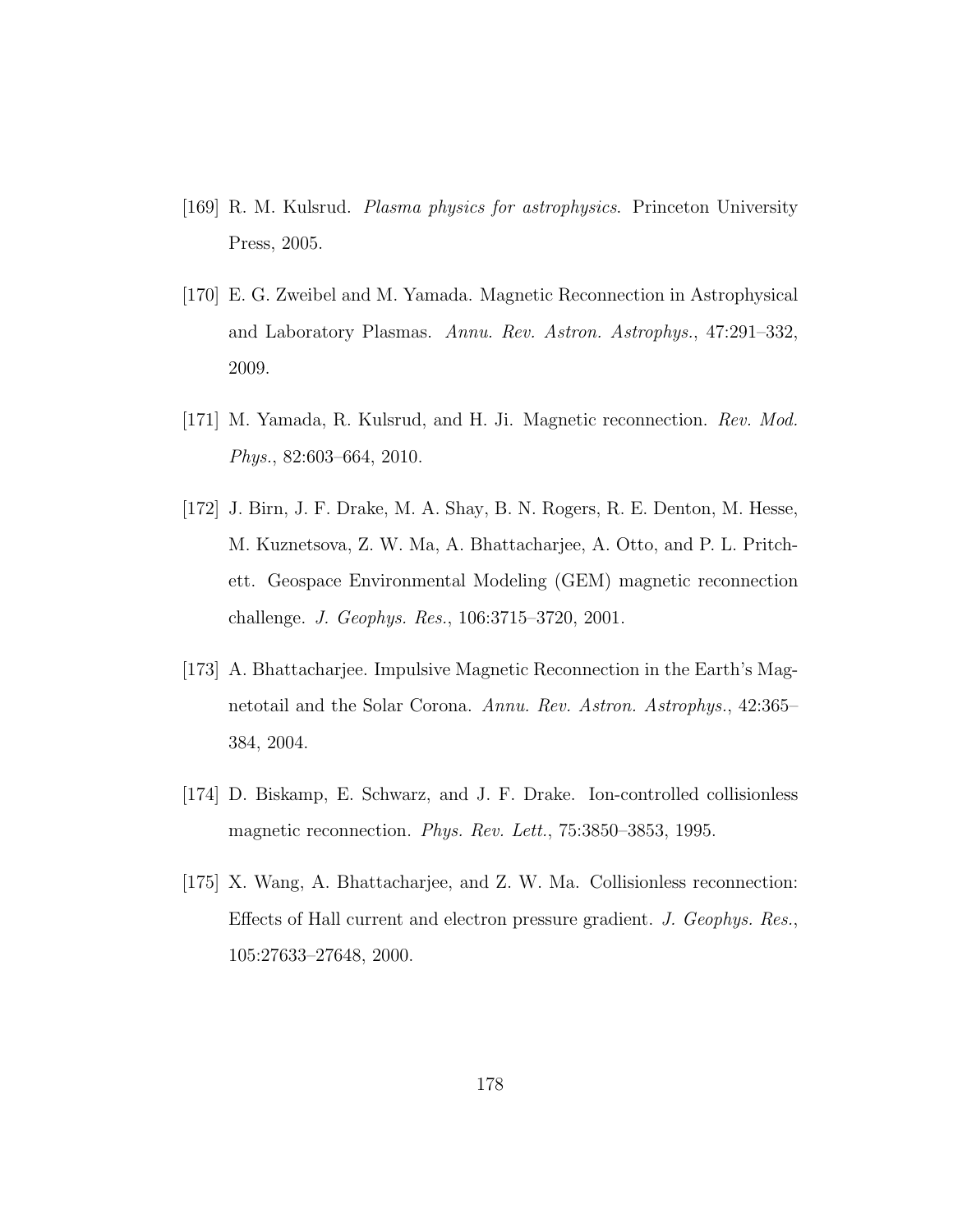- [176] M. A. Shay, J. F. Drake, B. N. Rogers, and R. E. Denton. Alfvénic collisionless magnetic reconnection and the Hall term. J. Geophys. Res., 106:3759–3772, 2001.
- [177] P. L. Pritchett. Collisionless magnetic reconnection in a threedimensional open system. J. Geophys. Res., 106:25961–25978, 2001.
- [178] X. Wang, A. Bhattacharjee, and Z. W. Ma. Scaling of Collisionless Forced Reconnection. Phys. Rev. Lett., 87(26):265003, 2001.
- [179] J. F. Drake, M. A. Shay, and M. Swisdak. The Hall fields and fast magnetic reconnection. Phys. Plasmas, 15(4):042306, 2008.
- [180] Y.-M. Huang, A. Bhattacharjee, and B. P. Sullivan. Onset of fast reconnection in Hall magnetohydrodynamics mediated by the plasmoid instability. Phys. Plasmas, 18(7):072109, 2011.
- [181] D. Biskamp, E. Schwarz, and J. F. Drake. Two-fluid theory of collisionless magnetic reconnection. Phys. Plasmas, 4:1002–1009, 1997.
- [182] M. A. Shay, J. F. Drake, R. E. Denton, and D. Biskamp. Structure of the dissipation region during collisionless magnetic reconnection. J. Geophys. Res., 103:9165–9176, 1998.
- [183] M. Hesse and D. Winske. Electron dissipation in collisionless magnetic reconnection. J. Geophys. Res., 103:26479–26486, 1998.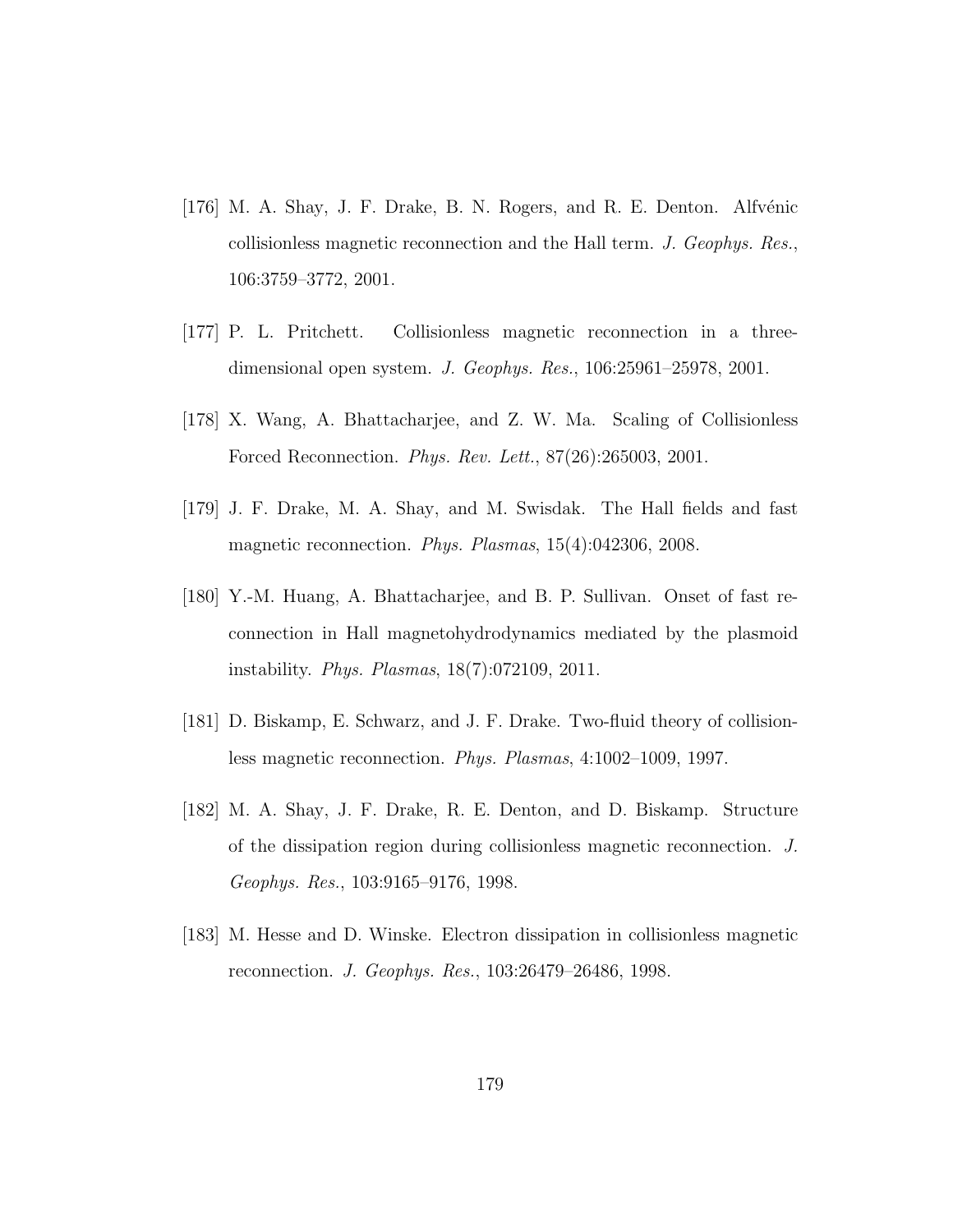- [184] M. A. Shay, J. F. Drake, B. N. Rogers, and R. E. Denton. The scaling of collisionless, magnetic reconnection for large systems. Geophys. Res. Lett., 26:2163–2166, 1999.
- [185] M. A. Shay, J. F. Drake, M. Swisdak, and B. N. Rogers. The scaling of embedded collisionless reconnection. Phys. Plasmas, 11:2199–2213, 2004.
- [186] B. N. Kuvshinov, F. Pegoraro, and T. J. Schep. Hamiltonian formulation of low-frequency, nonlinear plasma dynamics. Phys. Lett. A, 191:296– 300, 1994.
- [187] T. J. Schep, F. Pegoraro, and B. N. Kuvshinov. Generalized two-fluid theory of nonlinear magnetic structures. Phys. Plasmas, 1:2843–2852, 1994.
- [188] E. Cafaro, D. Grasso, F. Pegoraro, F. Porcelli, and A. Saluzzi. Invariants and Geometric Structures in Nonlinear Hamiltonian Magnetic Reconnection. Phys. Rev. Lett., 80:4430–4433, 1998.
- [189] D. Grasso, F. Pegoraro, F. Porcelli, and F. Califano. Hamiltonian magnetic reconnection. Plasma Phys. Controlled Fusion, 41:1497–1515, 1999.
- [190] E. Tassi, F. L. Waelbroeck, and D. Grasso. Gyrofluid simulations of collisionless reconnection in the presence of diamagnetic effects. J. Phys. Conf. Ser., 260(1):012020, 2010.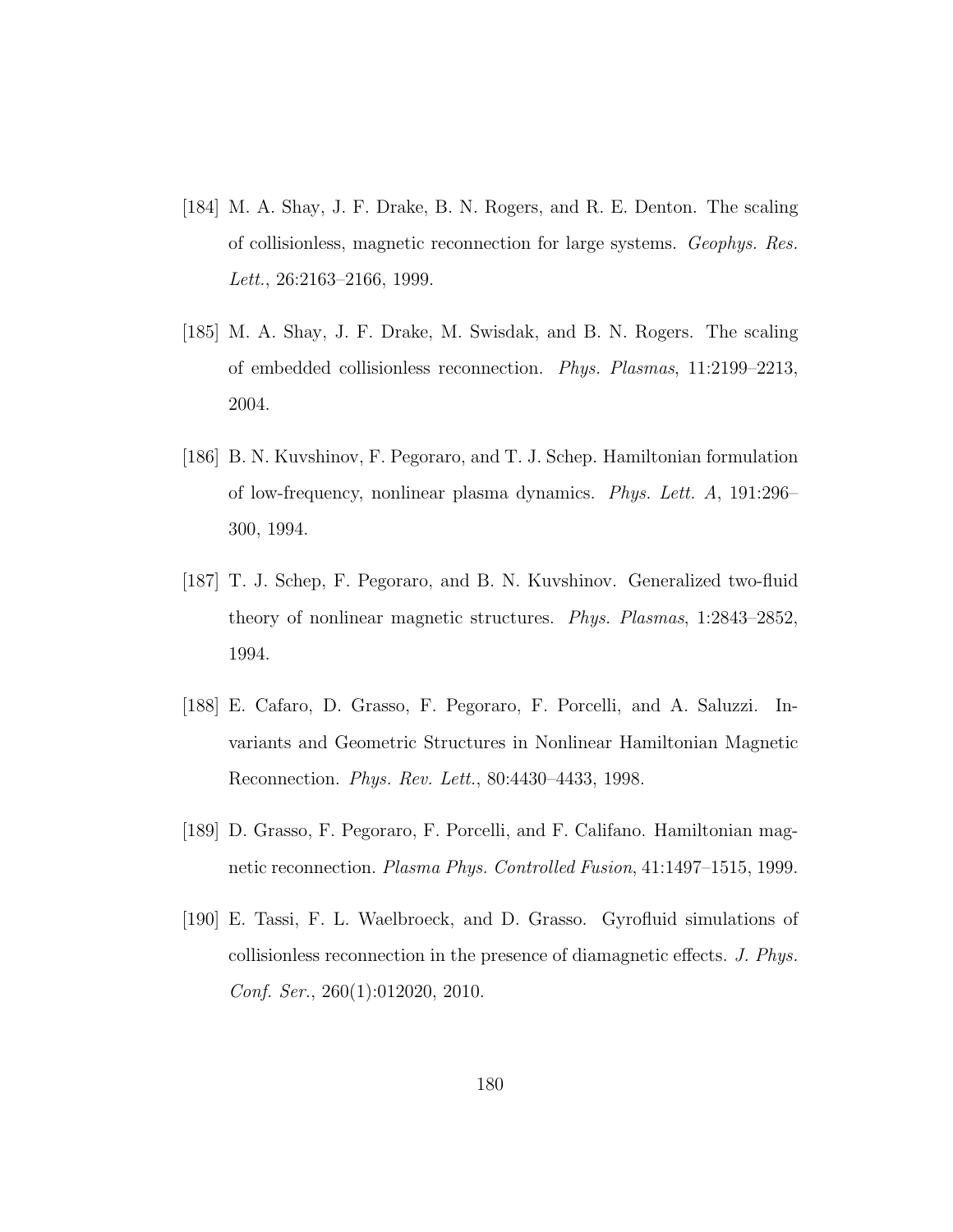- [191] D. Grasso, E. Tassi, and F. L. Waelbroeck. Nonlinear gyrofluid simulations of collisionless reconnection. Phys. Plasmas, 17(8):082312, 2010.
- [192] E. Tassi, P. J. Morrison, D. Grasso, and F. Pegoraro. Hamiltonian fourfield model for magnetic reconnection: nonlinear dynamics and extension to three dimensions with externally applied fields. Nuc. Fusion, 50(3):034007, 2010.
- [193] D. Grasso, F. L. Waelbroeck, and E. Tassi. Ion diamagnetic effects in gyrofluid collisionless magnetic reconnection. J. Phys. Conf. Ser., 401(1):012008, 2012.
- [194] L. Comisso, D. Grasso, F. L. Waelbroeck, and D. Borgogno. Gyroinduced acceleration of magnetic reconnection. Phys. Plasmas, 20(9):092118, 2013.
- [195] E. Tassi. Hamiltonian derivation of a gyrofluid model for collisionless magnetic reconnection. J. Phys. Conf. Ser., 561(1):012018, 2014.
- [196] L. Spitzer. *Physics of Fully Ionized Gases*. Interscience, New York, 1956.
- [197] R. Fitzpatrick and F. Porcelli. Collisionless magnetic reconnection with arbitrary guide field. Phys. Plasmas, 11:4713–4718, 2004.
- [198] R. Fitzpatrick. Magnetic reconnection in weakly collisional highly magnetized electron-ion plasmas. Phys. Plasmas, 17(4):042101, 2010.